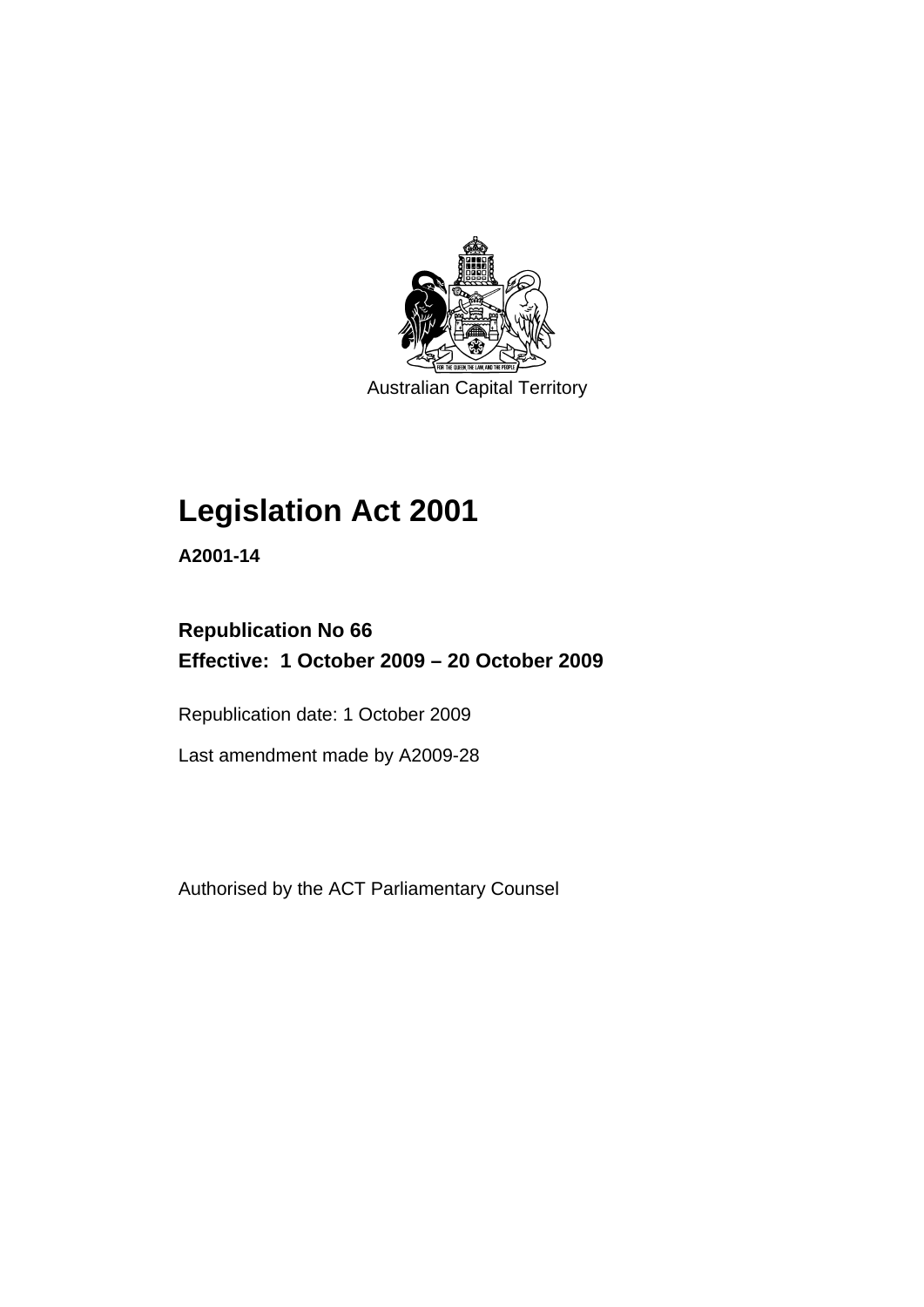## **About this republication**

#### **The republished law**

This is a republication of the *Legislation Act 2001* (including any amendment made under the *Legislation Act 2001*, part 11.3 (Editorial changes)) as in force on 1 October 2009*.* It also includes any amendment, repeal or expiry affecting the republished law to 1 October 2009.

The legislation history and amendment history of the republished law are set out in endnotes 3 and 4.

#### **Kinds of republications**

The Parliamentary Counsel's Office prepares 2 kinds of republications of ACT laws (see the ACT legislation register at www.legislation.act.gov.au):

- authorised republications to which the *Legislation Act 2001* applies
- unauthorised republications.

The status of this republication appears on the bottom of each page.

#### **Editorial changes**

The *Legislation Act 2001*, part 11.3 authorises the Parliamentary Counsel to make editorial amendments and other changes of a formal nature when preparing a law for republication. Editorial changes do not change the effect of the law, but have effect as if they had been made by an Act commencing on the republication date (see *Legislation Act 2001*, s 115 and s 117). The changes are made if the Parliamentary Counsel considers they are desirable to bring the law into line, or more closely into line, with current legislative drafting practice.

This republication does not include amendments made under part 11.3 (see endnote 1).

#### **Uncommenced provisions and amendments**

If a provision of the republished law has not commenced or is affected by an uncommenced amendment, the symbol  $\mathbf{U}$  appears immediately before the provision heading. The text of the uncommenced provision or amendment appears only in the last endnote.

#### **Modifications**

If a provision of the republished law is affected by a current modification, the symbol  $\mathbf{M}$ appears immediately before the provision heading. The text of the modifying provision appears in the endnotes. For the legal status of modifications, see *Legislation Act 2001*, section 95.

#### **Penalties**

The value of a penalty unit for an offence against this republished law at the republication date is—

- (a) if the person charged is an individual—\$100; or
- (b) if the person charged is a corporation—\$500.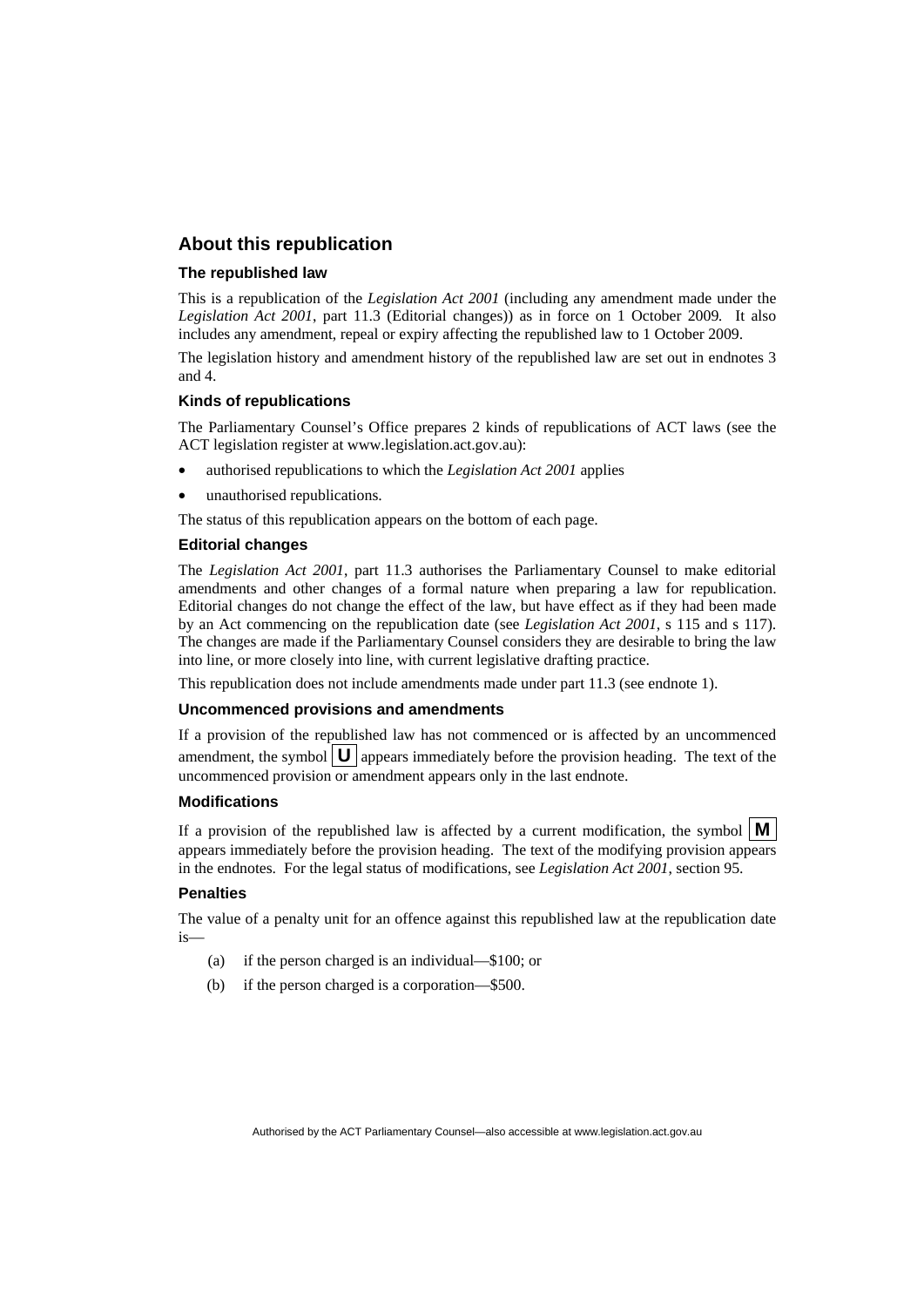

# **[Legislation Act 2001](#page-16-0)**

## **Contents**

## **Chapter 1 Preliminary**

| <b>Part 1.1</b> | <b>General</b>                                 |   |
|-----------------|------------------------------------------------|---|
| 1               | Name of Act                                    | 2 |
| 2               | Dictionary                                     | 2 |
| 2A              | <b>Notes</b>                                   | 2 |
| 3               | Objects                                        | 2 |
| 4               | Application of Act                             | 3 |
| 5               | Determinative and non-determinative provisions | 4 |
| 6               | Legislation Act provisions must be applied     | 5 |
| <b>Part 1.2</b> | <b>Basic concepts</b>                          |   |
|                 | Meaning of Act generally                       | 8 |

| R66      | Legislation Act 2001         | contents 1 |
|----------|------------------------------|------------|
| 01/10/09 | Effective: 01/10/09-20/10/09 |            |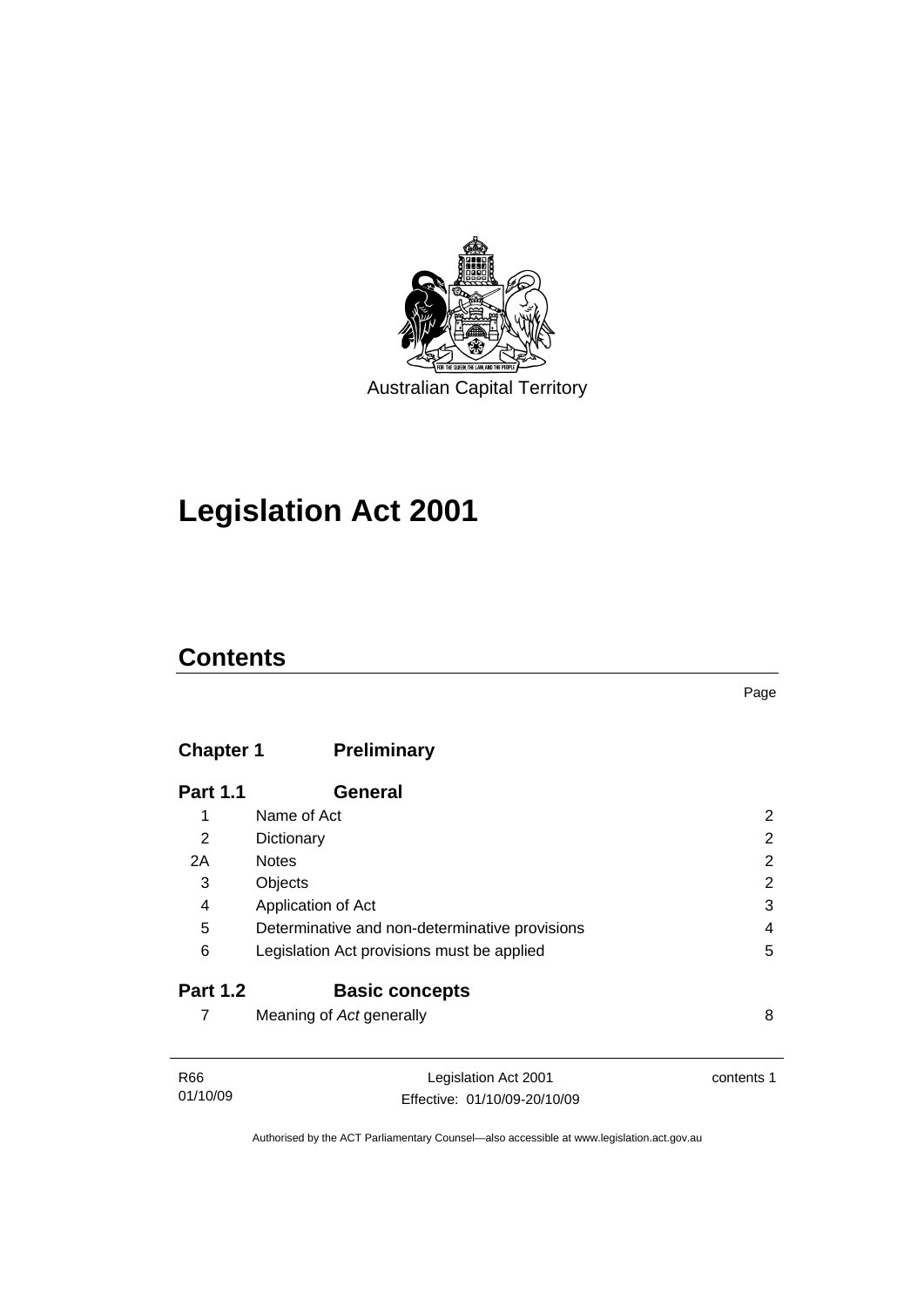01/10/09

| 8                | Meaning of subordinate law                                           | 8  |
|------------------|----------------------------------------------------------------------|----|
| 9                | Meaning of disallowable instrument                                   | 8  |
| 10               | Meaning of <i>notifiable instrument</i>                              | 9  |
| 11               | Meaning of commencement notice                                       | 9  |
| 12               | Meaning of legislative instrument                                    | 9  |
| 13               | Meaning of statutory instrument                                      | 10 |
| 14               | Meaning of <i>instrument</i>                                         | 10 |
| 15               | Meaning of authorised republication                                  | 10 |
| 16               | Meaning of <i>provision</i>                                          | 11 |
| <b>Part 1.3</b>  | Sources of law in the ACT                                            |    |
| 17               | References to Acts include references to former Cwlth enactments etc | 13 |
| <b>Chapter 2</b> | <b>ACT legislation register and web site</b>                         |    |
| 18               | <b>ACT</b> legislation register                                      | 14 |
| 19               | Contents of register                                                 | 14 |
| 20               | Prompt registration                                                  | 18 |
| 21               | Approved web site                                                    | 18 |
| 22               | Access to registered material at approved web site                   | 19 |
| <b>Chapter 3</b> | Authorised versions and evidence of laws<br>and legislative material |    |
| 22A              | Definitions for ch 3                                                 | 20 |
| 23               | Authorisation of versions by parliamentary counsel                   | 21 |
| 24               | Authorised electronic versions                                       | 21 |
| 25               | Authorised written versions<br>22                                    |    |
| 26               | Judicial notice of certain matters                                   | 24 |
| <b>Chapter 4</b> | <b>Numbering and notification of Acts</b>                            |    |
| 27               | Numbering of Acts                                                    | 26 |
| 28               | Notification of Acts                                                 | 26 |
|                  |                                                                      |    |

| 29         | References to enactment or passing of Acts | 28  |
|------------|--------------------------------------------|-----|
| contents 2 | Legislation Act 2001                       | R66 |

Effective: 01/10/09-20/10/09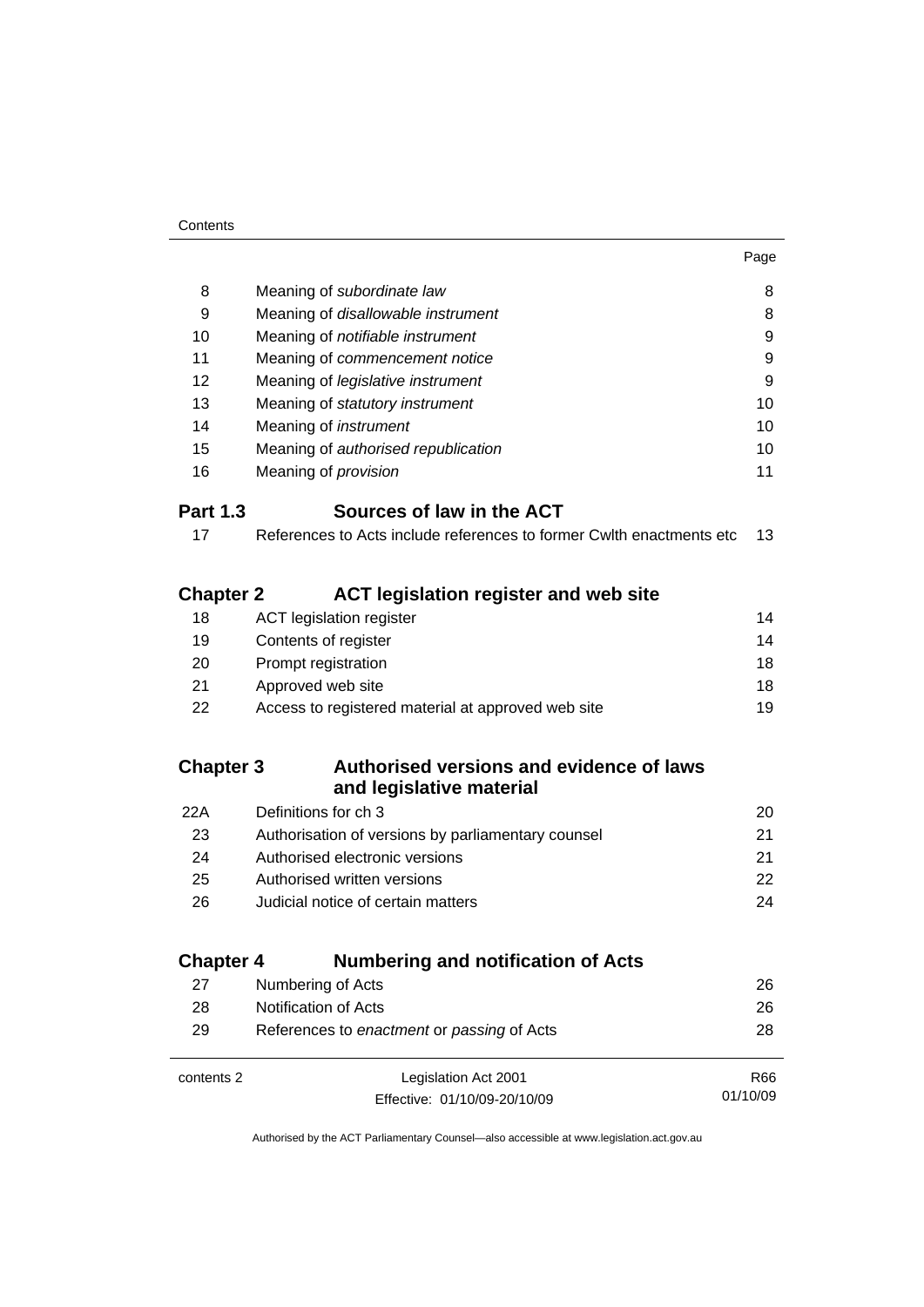|                                                                                                              | Contents   |
|--------------------------------------------------------------------------------------------------------------|------------|
|                                                                                                              | Page       |
| References to <i>notification</i> of Acts                                                                    | 28         |
| <b>Chapter 5</b><br><b>Regulatory impact statements for subordinate</b><br>laws and disallowable instruments |            |
| <b>Preliminary</b>                                                                                           |            |
| Definitions for ch 5                                                                                         | 29         |
| Other publication or consultation requirements not affected                                                  | 29         |
| Guidelines about costs of proposed subordinate laws and disallowable<br>instruments                          | 30         |
| <b>Part 5.2</b><br>Requirements for regulatory impact<br>statements                                          |            |
| Preparation of regulatory impact statements                                                                  | 31         |
| Content of regulatory impact statements                                                                      | 32         |
| When is preparation of regulatory impact statement unnecessary?                                              | 33         |
| When must regulatory impact statement be presented?                                                          | 34         |
| <b>Part 5.3</b><br>Failure to comply with requirements for<br>regulatory impact statements                   |            |
| Effect of failure to comply with pt 5.2                                                                      | 35         |
| <b>Chapter 6</b><br>Making, notification and numbering of<br>statutory instruments                           |            |
| General                                                                                                      |            |
| Meaning of <i>matter</i> in ch 6                                                                             | 36         |
| Presumption of validity                                                                                      | 36         |
| Making of certain statutory instruments by Executive                                                         | 36         |
| <b>Part 6.2</b><br>Making of statutory instruments generally                                                 |            |
| Power to make statutory instruments                                                                          | 38         |
| Statutory instruments to be interpreted not to exceed powers under<br>authorising law                        | 39         |
| Legislation Act 2001                                                                                         | contents 3 |
|                                                                                                              |            |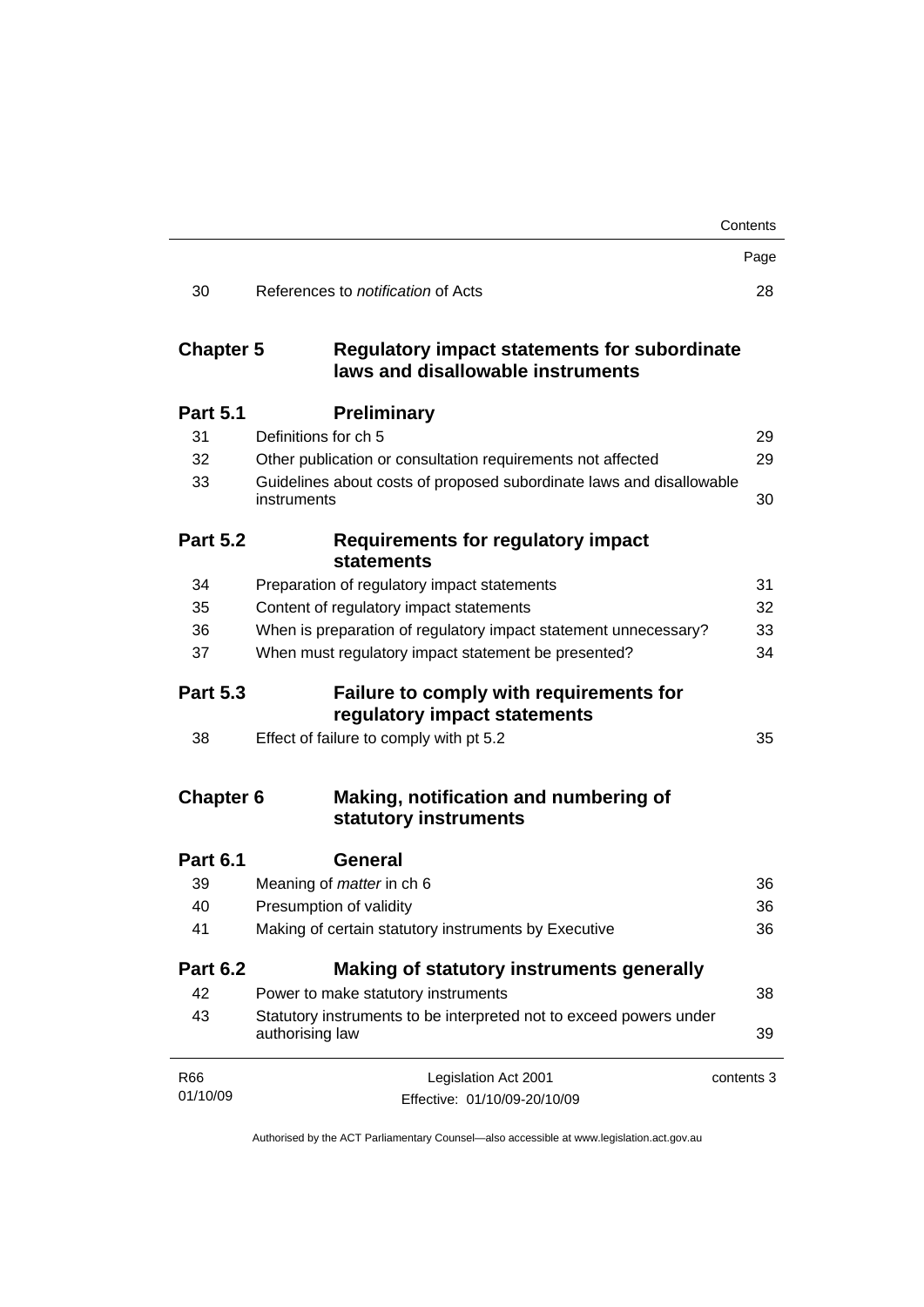|                 |                                                                                                     | Page |
|-----------------|-----------------------------------------------------------------------------------------------------|------|
| 44              | Power to make statutory instruments for Act etc                                                     | 40   |
| 45              | Power to make court rules                                                                           | 41   |
| 46              | Power to make instrument includes power to amend or repeal                                          | 42   |
| 47              | Statutory instrument may make provision by applying law or<br>instrument                            | 43   |
| 48              | Power to make instrument includes power to make different provision<br>for different categories etc | 47   |
| 49              | Single instrument may exercise several powers or satisfy several<br>requirements                    | 47   |
| 50              | Relationship between authorising law and instrument dealing with<br>same matter                     | 48   |
| 51              | Instrument may make provision in relation to land by reference to map<br>etc                        | 48   |
| 52              | Instrument may authorise determination of matter etc                                                | 49   |
| 53              | Instrument may prohibit                                                                             | 49   |
| 54              | Instrument may require making of statutory declaration                                              | 50   |
| <b>Part 6.3</b> | Making of certain statutory instruments about                                                       |      |
|                 | fees                                                                                                |      |
| 55              | Definitions for pt 6.3                                                                              | 51   |
| 56              | Determination of fees by disallowable instrument                                                    | 51   |
| 57              | Fees payable in accordance with determination etc                                                   | 53   |
| 58              | Regulations may make provision about fees                                                           | 54   |
| <b>Part 6.4</b> | Numbering and notification of legislative<br>instruments                                            |      |
| 59              | Numbering                                                                                           | 57   |
| 60              | Correction etc of name of instrument                                                                | 57   |
| 60A             | Correction of name of explanatory statement etc                                                     | 59   |
| 61              | Notification of legislative instruments                                                             | 59   |
| 62              | Effect of failure to notify legislative instrument                                                  | 62   |
| 63              | References to notification of legislative instruments                                               | 62   |

contents 4 Legislation Act 2001 Effective: 01/10/09-20/10/09

R66 01/10/09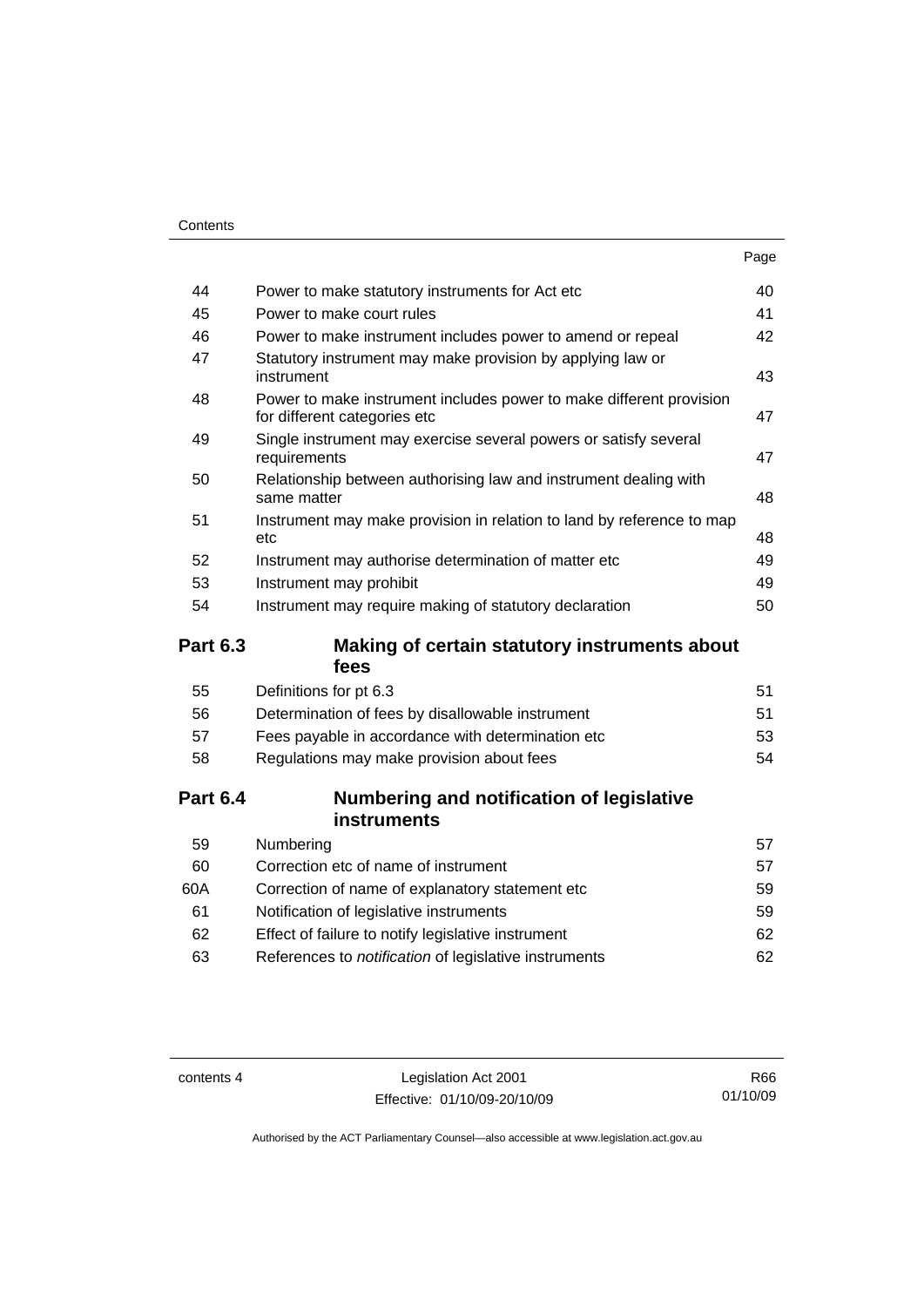Page

| <b>Chapter 7</b> | <b>Presentation, amendment and disallowance</b> |
|------------------|-------------------------------------------------|
|                  | of subordinate laws and disallowable            |
|                  | <b>instruments</b>                              |

| 64  | Presentation of subordinate laws and disallowable instruments     | 63 |
|-----|-------------------------------------------------------------------|----|
| 65  | Disallowance by resolution of Assembly                            | 63 |
| 65A | Notification of disallowance by resolution of Assembly            | 64 |
| 66  | Revival of affected laws                                          | 66 |
| 67  | Making of instrument same in substance within 6 months after      |    |
|     | disallowance                                                      | 67 |
| 68  | Amendment by resolution of Assembly                               | 67 |
| 69  | Notification of amendments made by resolution of Assembly         | 69 |
| 70  | Making of amendment restoring effect of law within 6 months after |    |
|     | amendment                                                         | 70 |
| 71  | Effect of dissolution or expiry of Assembly on notice of motion   | 71 |
|     |                                                                   |    |

## **Chapter 8 Commencement and exercise of powers before commencement**

| Meaning of law in ch 8                                   | 73 |
|----------------------------------------------------------|----|
| General rules about commencement                         | 73 |
| Time of commencement                                     | 75 |
| Commencement of naming and commencement provisions       | 76 |
| Commencement of provisions identifying amended laws      | 77 |
| Meaning of commences retrospectively                     | 77 |
| Retrospective commencement requires clear indication     | 78 |
| Non-prejudicial provision may commence retrospectively   | 78 |
| Commencement by commencement notice                      | 79 |
| Separate commencement of amendments                      | 81 |
| Automatic commencement of postponed law                  | 81 |
| Commencement of amendment of uncommenced law             | 82 |
| References to <i>commencement</i> of law                 | 83 |
| Exercise of powers between notification and commencement | 83 |
|                                                          |    |

contents 5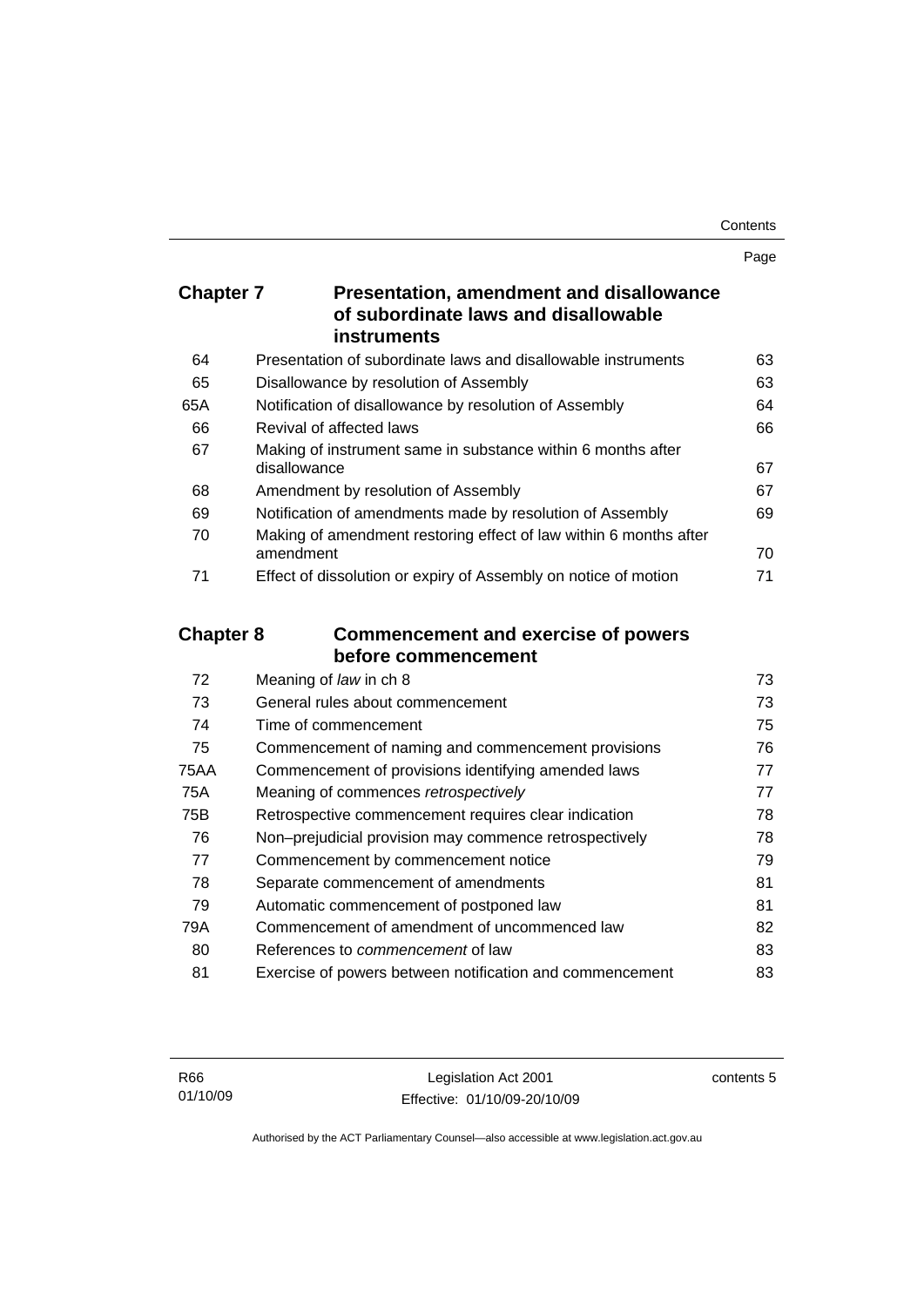#### **Contents**

## **Chapter 9 Repeal and amendment of laws**

| <b>Part 9.1</b> | General                                                                           |     |
|-----------------|-----------------------------------------------------------------------------------|-----|
| 82              | Definitions for ch 9                                                              | 86  |
| 83              | Consequences of amendment of statutory instrument by Act                          | 86  |
| 84              | Saving of operation of repealed and amended laws                                  | 86  |
| 84A             | Creation of offences and changes in penalties                                     | 87  |
| <b>Part 9.2</b> | Repeal                                                                            |     |
| 85              | When repeal takes effect                                                          | 89  |
| 86              | Repealed and amended laws not revived on repeal of repealing and<br>amending laws | 89  |
| 87              | Commencement not undone if repealed                                               | 90  |
| 88              | Repeal does not end effect of transitional laws etc                               | 91  |
| 89              | Automatic repeal of certain laws and provisions                                   | 93  |
| <b>Part 9.3</b> | <b>Amendment</b>                                                                  |     |
| 90              | Law and amending laws to be read as one                                           | 97  |
| 91              | Insertion of provisions by amending law                                           | 97  |
| 92              | Amendment to be made wherever possible                                            | 99  |
| 93              | Provisions included in another provision for amendment purposes                   | 100 |
| 94              | Continuance of appointments etc made under amended provisions                     | 101 |
| 95              | Status of modifications                                                           | 102 |
| 96              | Relocated provisions                                                              | 103 |
|                 |                                                                                   |     |

## **Chapter 10 Referring to laws**

| 97  | Definitions for ch 10                                                          | 104 |
|-----|--------------------------------------------------------------------------------|-----|
| 98  | References to ACT law include law containing reference                         | 105 |
| 99  | References in ACT statutory instruments to the Act                             | 105 |
| 100 | Referring to particular ACT laws                                               | 105 |
| 101 | Referring to particular laws of other jurisdictions etc                        | 106 |
| 102 | References to laws include references to laws as in force from time to<br>time | 107 |
| 103 | References to repealed laws                                                    | 108 |
|     |                                                                                |     |

contents 6 Legislation Act 2001 Effective: 01/10/09-20/10/09 R66 01/10/09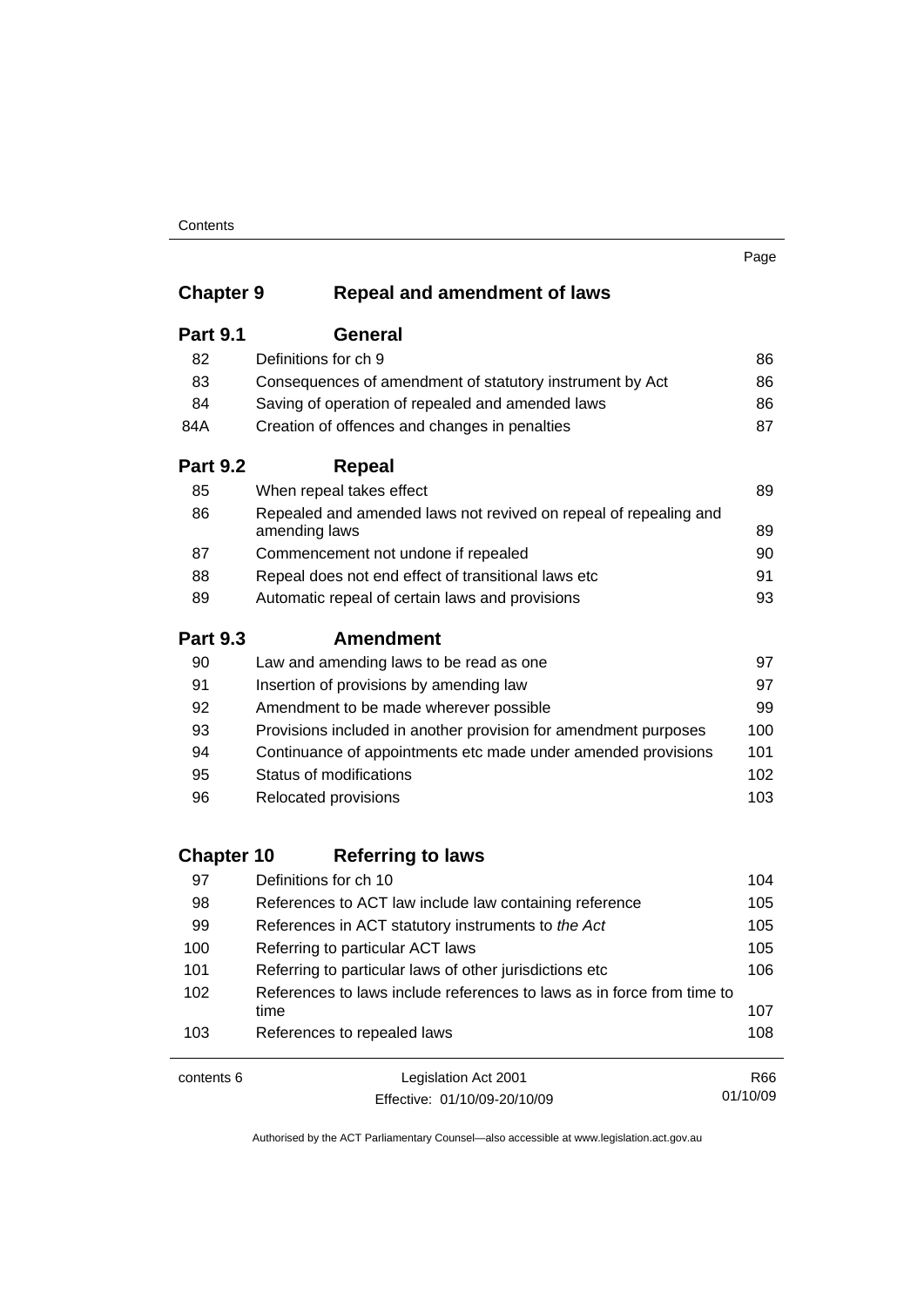|                   |                                                                    | Contents |
|-------------------|--------------------------------------------------------------------|----------|
|                   |                                                                    | Page     |
| 104               | References to laws include references to instruments under laws    | 109      |
| 105               | Referring to provisions of laws                                    | 109      |
| 106               | References to provisions of laws are inclusive                     | 109      |
| 106A              | References to paragraphs etc of laws                               | 110      |
| <b>Chapter 11</b> | <b>Republication of Acts and statutory</b><br><b>instruments</b>   |          |
| <b>Part 11.1</b>  | <b>General</b>                                                     |          |
| 107               | Definitions for ch 11                                              | 112      |
| 108               | Republication in register                                          | 112      |
| 109               | Republications may be published with other information             | 112      |
| 110               | <b>Collections of laws</b>                                         | 113      |
| <b>Part 11.2</b>  | Substantive amendments made by laws                                |          |
| 111               | Incorporation of amendments                                        | 114      |
| 112               | Reference to amending laws                                         | 114      |
| 113               | Provisions not republished or relocated                            | 114      |
| <b>Part 11.3</b>  | <b>Editorial changes</b>                                           |          |
| 114               | Authorisation for parliamentary counsel                            | 116      |
| 115               | Amendments not to change effect                                    | 116      |
| 116               | Ambit of editorial amendments                                      | 116      |
| 117               | Legal effect of editorial changes                                  | 119      |
| 118               | Reference to editorial amendments                                  | 119      |
| <b>Chapter 12</b> | Scope of Acts and statutory instruments                            |          |
| 120               | Act to be interpreted not to exceed legislative powers of Assembly | 120      |
| 121               | <b>Binding effect of Acts</b>                                      | 121      |
| 122               | <b>Application to Territory</b>                                    | 122      |
|                   |                                                                    |          |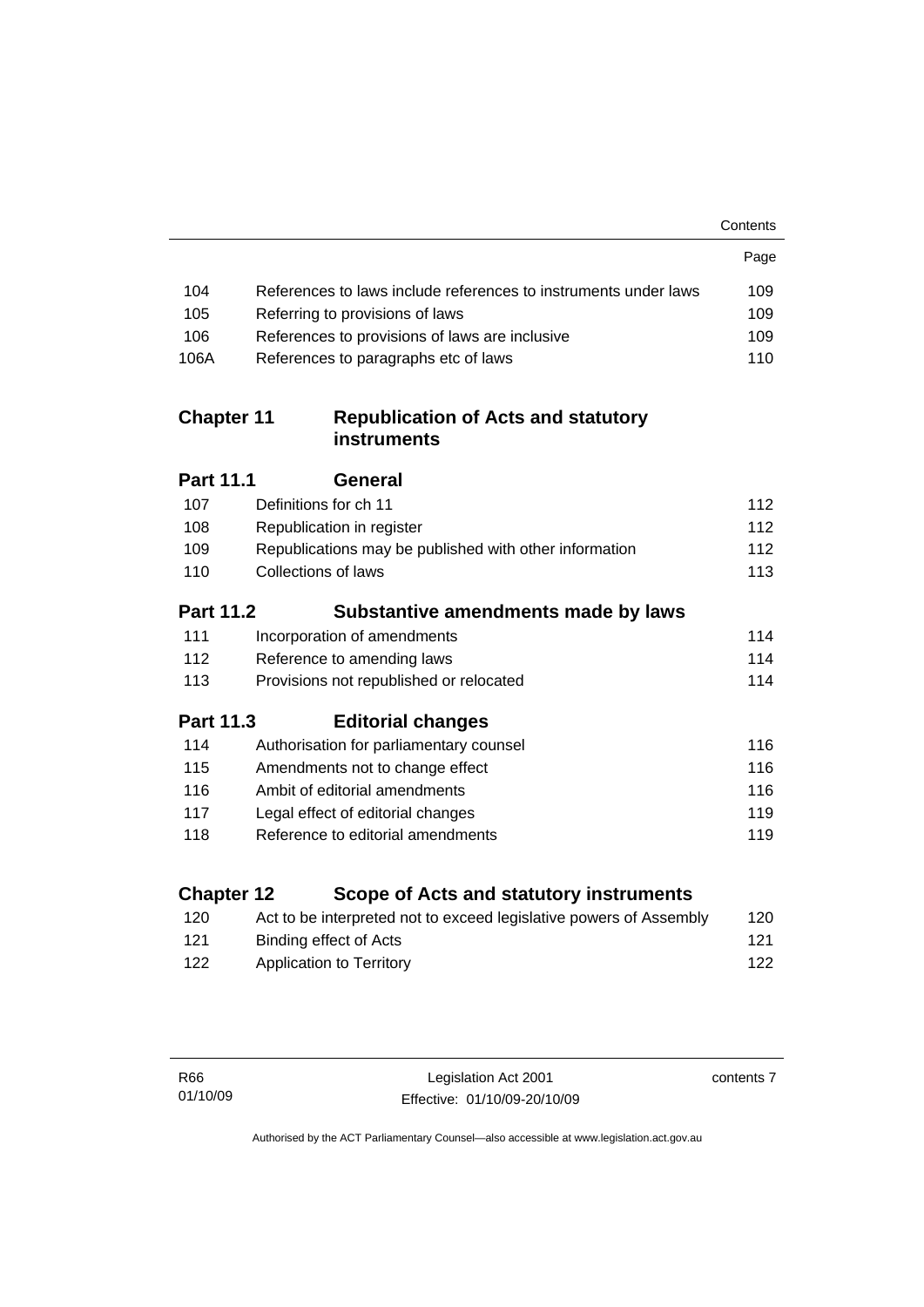| Contents |
|----------|
|----------|

|                   |                                                               | Page |
|-------------------|---------------------------------------------------------------|------|
| <b>Chapter 13</b> | <b>Structure of Acts and statutory instruments</b>            |      |
| <b>Part 13.1</b>  | General                                                       |      |
| 125               | Meaning of law in ch 13                                       | 123  |
| 126               | Material that is part of Act or statutory instrument          | 123  |
| 127               | Material that is not part of Act or statutory instrument      | 124  |
| <b>Part 13.2</b>  | <b>Particular kinds of provisions</b>                         |      |
| 130               | What is a definition?                                         | 126  |
| 131               | Signpost definitions                                          | 127  |
| 132               | Examples                                                      | 128  |
| 133               | Penalty units                                                 | 129  |
| 134               | Penalties at end of sections and subsections                  | 129  |
| 135               | Penalties not at end of sections and subsections              | 132  |
| <b>Chapter 14</b> | Interpretation of Acts and statutory                          |      |
|                   | <b>instruments</b>                                            |      |
| <b>Part 14.1</b>  | <b>Purpose and scope</b>                                      |      |
| 136               | Meaning of Act in ch 14                                       | 134  |
| 137               | Purpose and scope of ch 14                                    | 134  |
| <b>Part 14.2</b>  | Key principles of interpretation                              |      |
| 138               | Meaning of working out the meaning of an Act                  | 135  |
| 139               | Interpretation best achieving Act's purpose                   | 135  |
| 140               | Legislative context                                           | 135  |
| 141               | Non-legislative context generally                             | 136  |
| 142               | Non-legislative context-material that may be considered       | 137  |
| 143               | Law stating material for consideration in working out meaning | 140  |

contents 8 Legislation Act 2001 Effective: 01/10/09-20/10/09

R66 01/10/09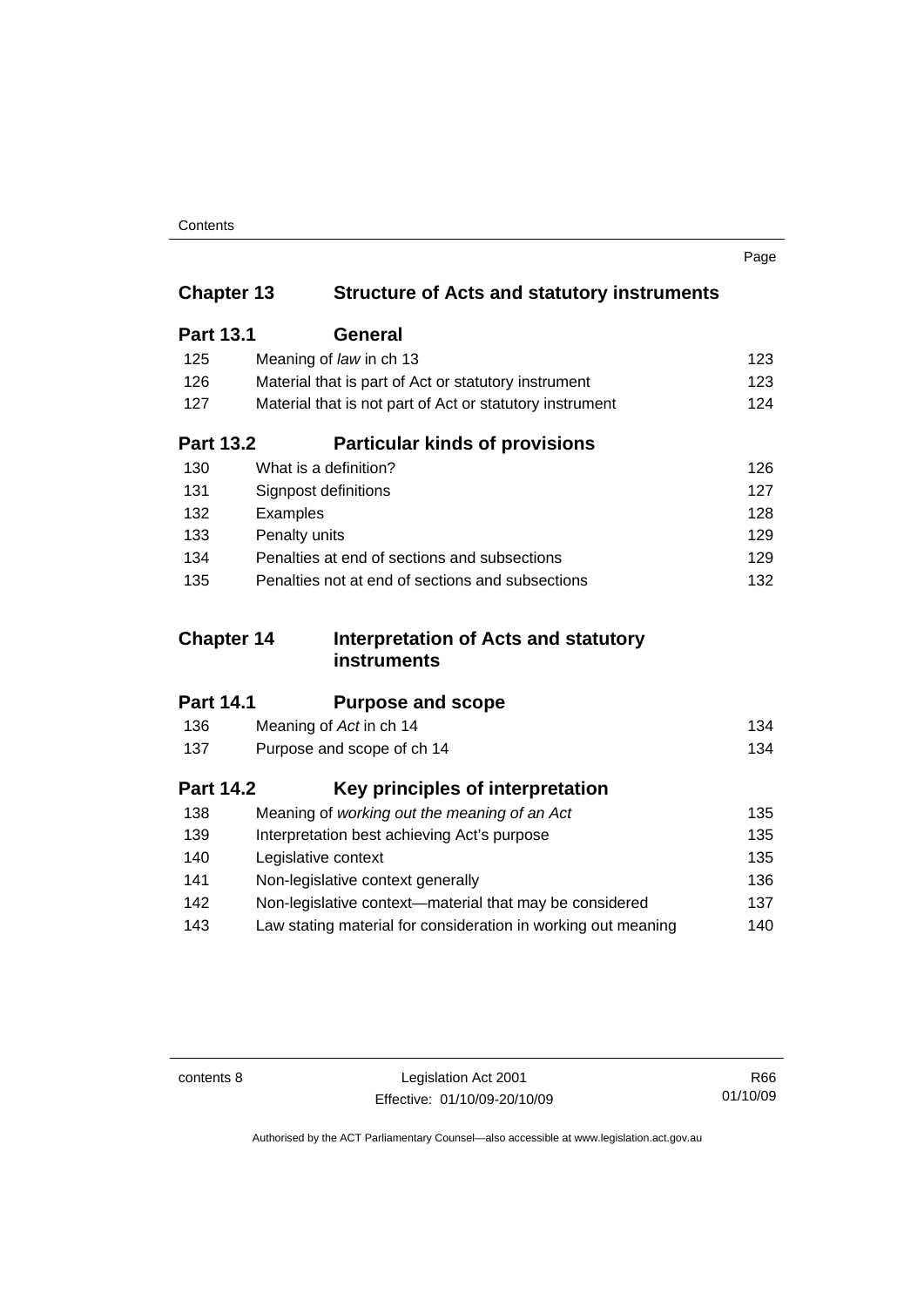| Contents |
|----------|
|----------|

|                   |              |                                                                                   | Page       |
|-------------------|--------------|-----------------------------------------------------------------------------------|------------|
| <b>Chapter 15</b> |              | Aids to interpretation                                                            |            |
| <b>Part 15.1</b>  |              | <b>General</b>                                                                    |            |
| 144               |              | Meaning of commonly-used terms                                                    | 142        |
| 145               |              | Gender and number                                                                 | 142        |
| 146               |              | Meaning of may and must                                                           | 142        |
| 147               |              | Changes of drafting practice not to affect meaning                                | 143        |
| 148               | laws         | Terms used in instruments have same meanings as in authorising                    | 144        |
| 149               | Age in years |                                                                                   | 144        |
| 150               |              | Measurement of distance                                                           | 144        |
| 151               |              | Working out periods of time generally                                             | 145        |
| 151A              |              | Periods of time ending on non-working days                                        | 147        |
| 151B              |              | Doing things for which no time is fixed                                           | 148        |
| 151C              |              | Power to extend time                                                              | 148        |
| 152               |              | Continuing effect of obligations                                                  | 149        |
| <b>Part 15.2</b>  |              | <b>Definitions</b>                                                                |            |
| 155               |              | Definitions apply subject to contrary intention                                   | 150        |
| 156               |              | Application of definitions in dictionaries and sections                           | 150        |
| 157               |              | Defined terms—other parts of speech and grammatical forms                         | 152        |
| <b>Part 15.3</b>  |              | References to various entities and things                                         |            |
| 160               |              | References to people generally                                                    | 153        |
| 161               |              | Corporations liable to offences                                                   | 154        |
| 162               |              | References to a Minister or the Minister                                          | 155        |
| 163               |              | References to a chief executive or the chief executive                            | 156        |
| 164               |              | References to Australian Standards etc.                                           | 157        |
| 165               |              | References to Assembly committees that no longer exist                            | 157        |
| 168               |              | References to person with interest in land include personal<br>representative etc | 158        |
| 169               |              | References to domestic partner and domestic partnership                           | 158        |
| 169A              |              | References to transgender people                                                  | 159        |
| 169B              |              | References to intersex people                                                     | 160        |
| R66               |              | Legislation Act 2001                                                              | contents 9 |

Authorised by the ACT Parliamentary Counsel—also accessible at www.legislation.act.gov.au

Effective: 01/10/09-20/10/09

01/10/09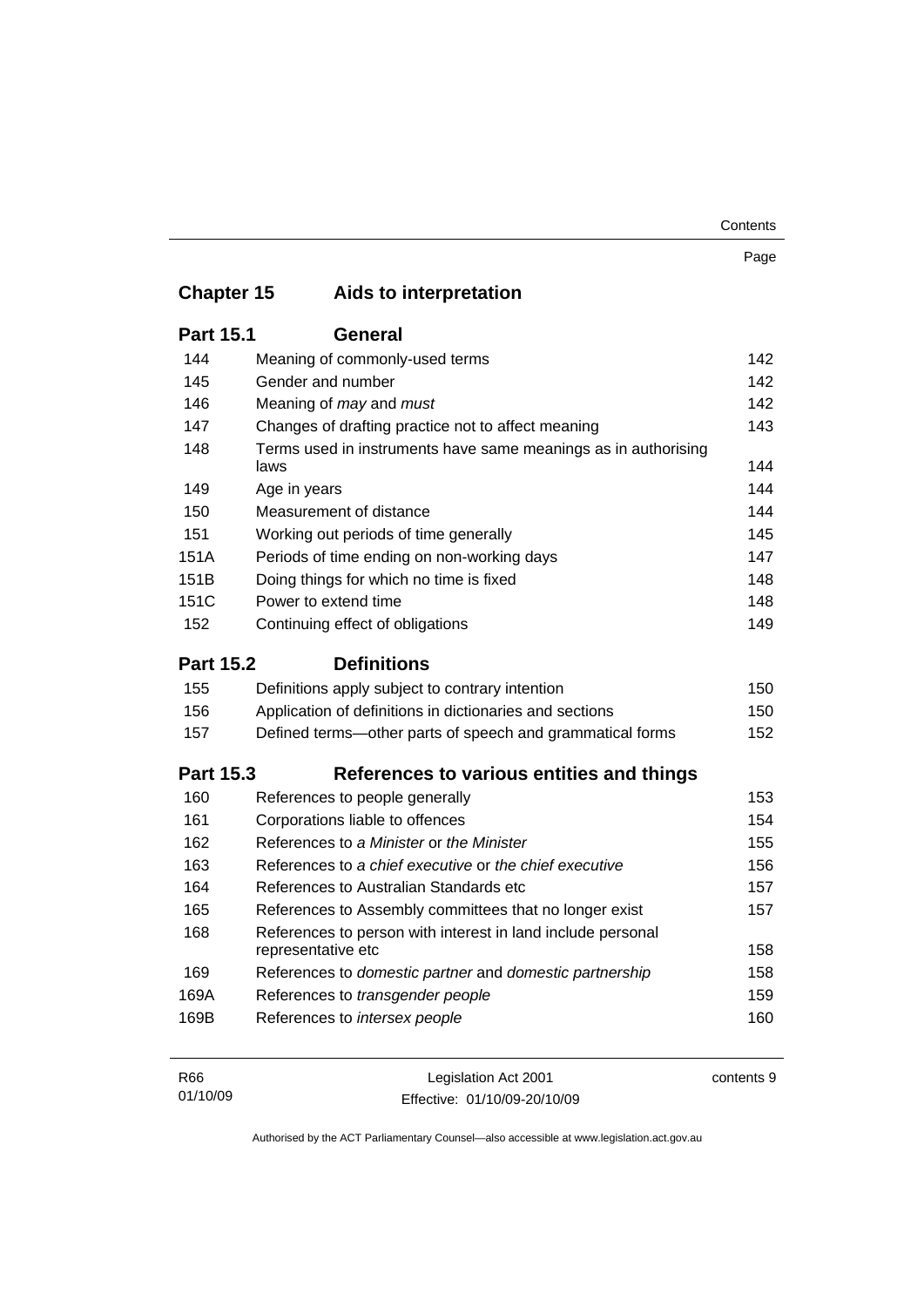|                   |                                                                       | Page |
|-------------------|-----------------------------------------------------------------------|------|
| <b>Part 15.4</b>  | <b>Preservation of certain common law</b><br>privileges               |      |
| 170               | Privileges against selfincrimination and exposure to civil penalty    | 161  |
| 171               | Client legal privilege                                                | 161  |
| <b>Chapter 16</b> | <b>Courts, tribunals and other decision-makers</b>                    |      |
| 175               | Meaning of law in ch 16                                               | 163  |
| 176               | Jurisdiction of courts and tribunals                                  | 163  |
| 177               | Recovery of amounts owing under laws                                  | 163  |
| 178               | Power to decide includes power to take evidence etc                   | 164  |
| 179               | Content of statements of reasons for decisions                        | 164  |
| 180               | Power to make decision includes power to reverse or change            | 164  |
| <b>Chapter 17</b> | <b>Entities and positions</b>                                         |      |
| 182               | Meaning of law in ch 17                                               | 166  |
| 183               | Change of name of entity                                              | 166  |
| 184               | Change in constitution of entity                                      | 166  |
| 184A              | References to entity                                                  | 167  |
| 185               | References to occupant of position                                    | 167  |
| 186               | Change of name of position                                            | 168  |
| 187               | Chair and deputy chair etc                                            | 168  |
| <b>Chapter 18</b> | <b>Offences</b>                                                       |      |
| 188               | Meaning of ACT law in ch 18                                           | 169  |
| 189               | Reference to offence includes reference to related ancillary offences | 169  |
| 190               | Indictable and summary offences                                       | 170  |

| 1 J V | mulclable and summary offerices | 1 I U |
|-------|---------------------------------|-------|
| 191   | Offences against 2 or more laws | 170   |
| 192   | When must prosecutions begin?   | 171   |
| 193   | Continuing offences             | 172   |
|       |                                 |       |

contents 10 Legislation Act 2001 Effective: 01/10/09-20/10/09

R66 01/10/09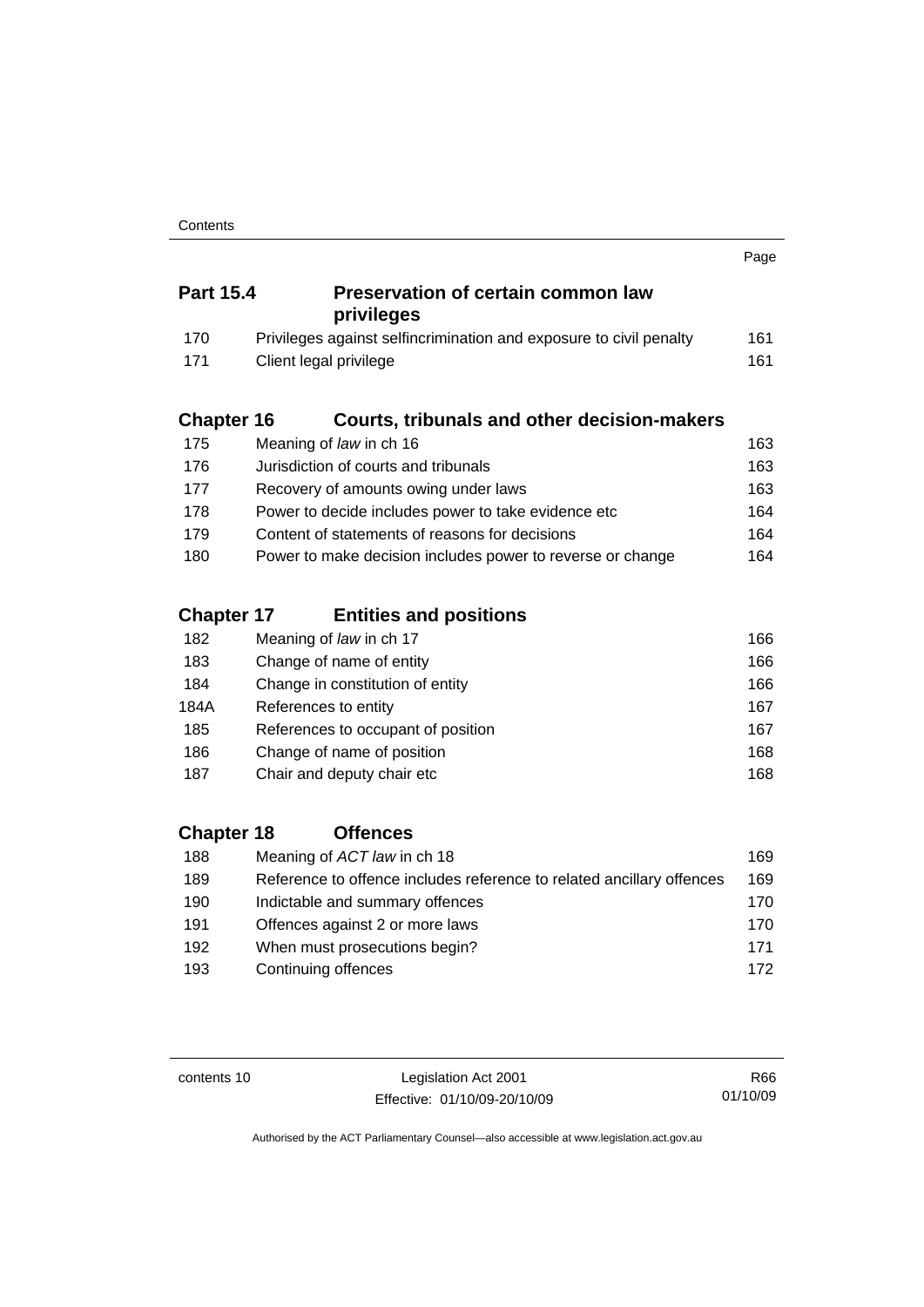|                   |                                                                | Contents    |
|-------------------|----------------------------------------------------------------|-------------|
|                   |                                                                | Page        |
| <b>Chapter 19</b> | <b>Administrative and machinery provisions</b>                 |             |
| <b>Part 19.1</b>  | <b>Introductory</b>                                            |             |
| 195               | Meaning of law in ch 19                                        | 173         |
| <b>Part 19.2</b>  | <b>Functions</b>                                               |             |
| 196               | Provision giving function gives power to exercise function     | 174         |
| 197               | Statutory functions may be exercised from time to time         | 174         |
| 199               | <b>Functions of bodies</b>                                     |             |
| 200               | Functions of occupants of positions                            | 176         |
| <b>Part 19.3</b>  | <b>Appointments</b>                                            |             |
| Division 19.3.1   | Appointments-general                                           |             |
| 205               | Application of div 19.3.1                                      | 177         |
| 206               | Appointments must be in writing etc                            | 177         |
| 207               | Appointment may be by name or position                         |             |
| 208               | Power of appointment includes power to suspend etc             |             |
| 209               | Power of appointment includes power to make acting appointment | 179         |
| 210               | Resignation of appointment                                     | 180         |
| 211               | Appointment not affected by appointer changes                  | 180         |
| 212               | Appointment not affected by defect etc                         | 181         |
| Division 19.3.2   | <b>Acting appointments</b>                                     |             |
| 215               | Application of div 19.3.2                                      | 181         |
| 216               | Acting appointments must be in writing etc                     |             |
| 217               | Acting appointment may be made by name or position             | 181         |
| 218               | Instrument may provide when acting appointment has effect etc  |             |
| 219               | Appointer may decide terms of acting appointment etc           | 182         |
| 220               | Appointee may exercise functions under acting appointment etc  | 183         |
| 221               | How long does an acting appointment operate?                   | 183         |
| 222               | Resignation of acting appointment                              | 184         |
| 223               | Effect of acting appointment on substantive appointment etc    | 184         |
| 224               | Acting appointment not affected by appointer changes           | 185         |
| 225               | Acting appointment not affected by defect etc                  | 185         |
| R66               | Legislation Act 2001                                           | contents 11 |

Authorised by the ACT Parliamentary Counsel—also accessible at www.legislation.act.gov.au

Effective: 01/10/09-20/10/09

01/10/09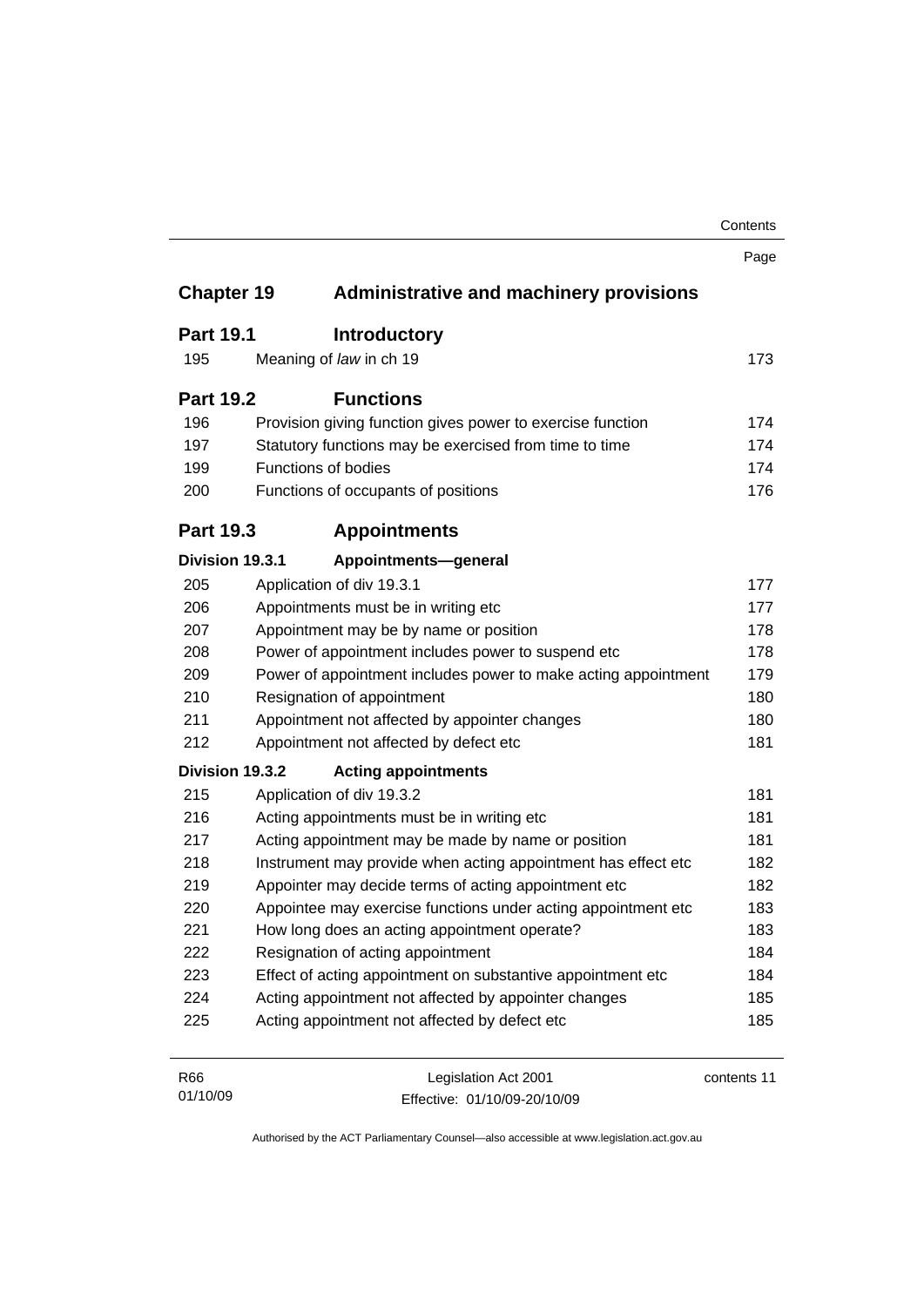|                                                                                       |                                                       |                                                  | Page     |
|---------------------------------------------------------------------------------------|-------------------------------------------------------|--------------------------------------------------|----------|
| Division 19.3.2A                                                                      |                                                       | <b>Standing acting arrangements</b>              |          |
| 225A                                                                                  |                                                       | Application of div 19.3.2A                       | 186      |
| 225B<br>Person acting under standing acting arrangement may exercise<br>functions etc |                                                       | 186                                              |          |
| Division 19.3.3                                                                       |                                                       | <b>Appointments-Assembly consultation</b>        |          |
| 226                                                                                   |                                                       | Meaning of statutory position in div 19.3.3      | 186      |
| 227                                                                                   |                                                       | Application of div 19.3.3                        | 187      |
| 228                                                                                   |                                                       | Consultation with appropriate Assembly committee | 187      |
| 229                                                                                   |                                                       | Appointment is disallowable instrument           | 188      |
| <b>Part 19.4</b>                                                                      |                                                       | <b>Delegations</b>                               |          |
| 230                                                                                   |                                                       | Application of pt 19.4 generally                 | 189      |
| 231                                                                                   |                                                       | Application of pt 19.4 to subdelegations         | 189      |
| 232                                                                                   |                                                       | Delegation must be in writing etc                | 190      |
| 233                                                                                   |                                                       | Delegation may be made by name or position       | 190      |
| 234                                                                                   | Instrument may provide when delegation has effect etc |                                                  |          |
| 235                                                                                   | Delegation may be made to 2 or more delegates         |                                                  | 191      |
| 236                                                                                   |                                                       | Power to delegate may not be delegated           | 191      |
| 237                                                                                   |                                                       | Delegation may be amended or revoked             | 191      |
| 238                                                                                   |                                                       | Appointer responsible for delegated function     | 192      |
| 239                                                                                   |                                                       | Exercise of delegation by delegate               | 192      |
| 240                                                                                   |                                                       | Appointer may exercise delegated function        | 193      |
| 241                                                                                   |                                                       | Delegation not affected by appointer changes     | 193      |
| 242                                                                                   |                                                       | Delegation not affected by defect etc            | 193      |
| <b>Part 19.5</b>                                                                      |                                                       | <b>Service of documents</b>                      |          |
| 245                                                                                   |                                                       | Application of pt 19.5                           | 194      |
| 246                                                                                   |                                                       | Definitions for pt 19.5                          | 194      |
| 247                                                                                   |                                                       | Service of documents on individuals              | 196      |
| 248                                                                                   |                                                       | Service of documents on corporations             | 196      |
| 249                                                                                   |                                                       | Service of documents on agencies                 | 197      |
| 250                                                                                   |                                                       | When document taken to be served                 | 197      |
| 251                                                                                   |                                                       | Other laws not affected etc                      | 199      |
| 252                                                                                   |                                                       | Powers of courts and tribunals not affected      | 199      |
| contents 12                                                                           |                                                       | Legislation Act 2001                             | R66      |
|                                                                                       | Effective: 01/10/09-20/10/09                          |                                                  | 01/10/09 |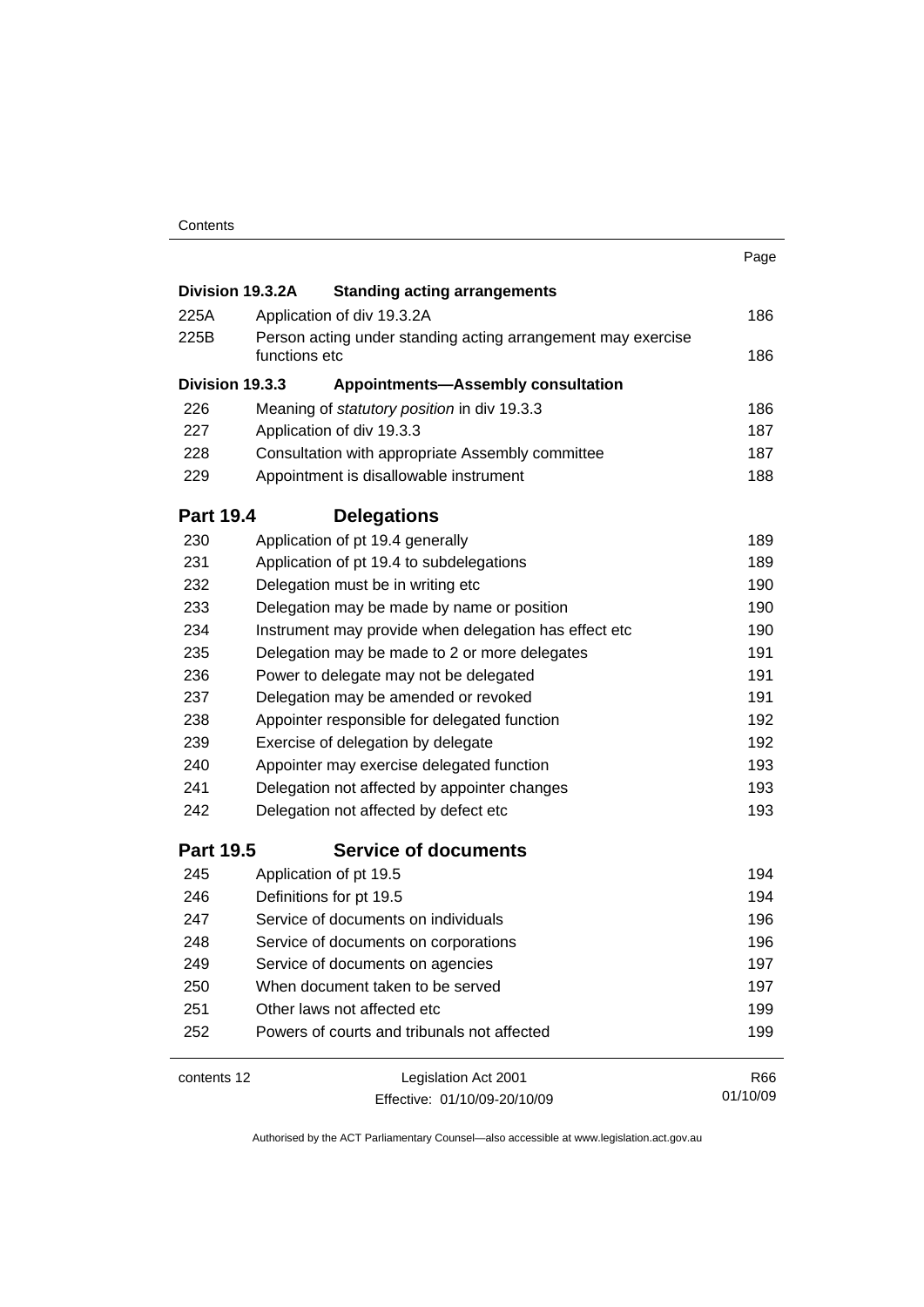|                   |                                           |                                                                      | Contents |
|-------------------|-------------------------------------------|----------------------------------------------------------------------|----------|
|                   |                                           |                                                                      | Page     |
| <b>Part 19.6</b>  |                                           | <b>Functions of Executive and Ministers</b>                          |          |
| 253               |                                           | <b>Exercise of functions of Executive</b>                            | 200      |
| 254               | Administration of matters not allocated   |                                                                      | 201      |
| 254A              | Delegation by Minister                    |                                                                      |          |
| <b>Part 19.7</b>  |                                           | <b>Other matters</b>                                                 |          |
| 255               | <b>Forms</b>                              |                                                                      | 202      |
| 256               |                                           | Production of records kept in computers etc.                         | 204      |
| <b>Chapter 20</b> |                                           | <b>Miscellaneous</b>                                                 |          |
| 300               |                                           | Delegation by parliamentary counsel                                  | 205      |
| 301               | References to Administration Act 1989 etc |                                                                      | 205      |
| 302               |                                           | Regulation-making power                                              | 205      |
| <b>Schedule 1</b> |                                           | Acts included in sources of law in the ACT                           | 207      |
| <b>Part 1.1</b>   |                                           | Former NSW and UK Acts in force before<br>establishment of Territory | 207      |
| <b>Part 1.2</b>   |                                           | Former NSW Acts applied after establishment of<br><b>Territory</b>   | 209      |
| <b>Dictionary</b> |                                           |                                                                      | 210      |
| Part 1            |                                           | <b>Meaning of commonly-used terms</b>                                | 210      |
| Part 2            |                                           | <b>Terms for Legislation Act 2001 only</b>                           | 239      |
| <b>Endnotes</b>   |                                           |                                                                      |          |
| 1                 | About the endnotes                        |                                                                      | 243      |
| 2                 | Abbreviation key                          |                                                                      | 243      |

| R66      |  |
|----------|--|
| 01/10/09 |  |

Legislation Act 2001 Effective: 01/10/09-20/10/09 contents 13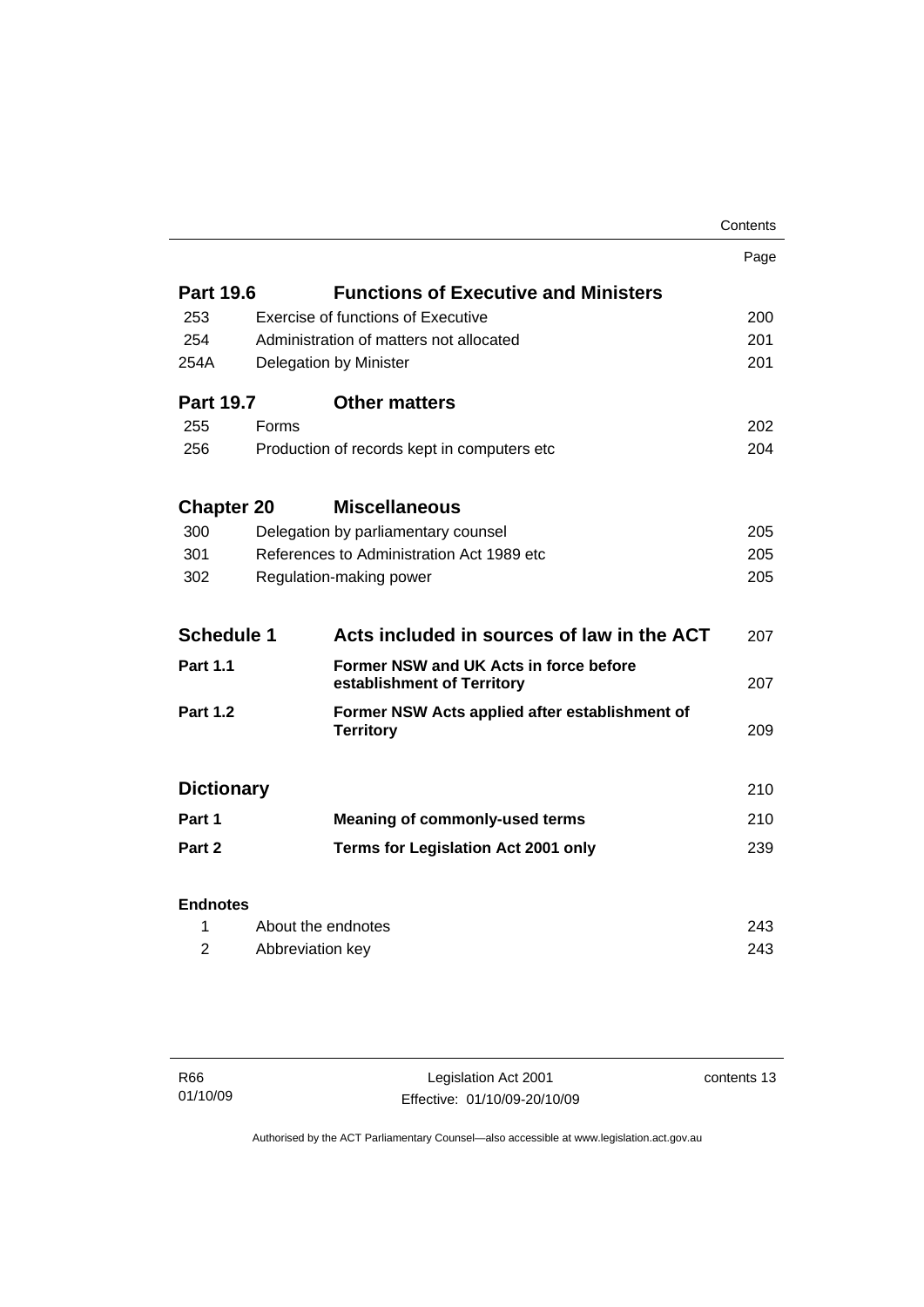|   | Legislation history    | 244 |
|---|------------------------|-----|
|   | Amendment history      | 253 |
| 5 | Earlier republications | 290 |

contents 14 Legislation Act 2001 Effective: 01/10/09-20/10/09

R66 01/10/09

Page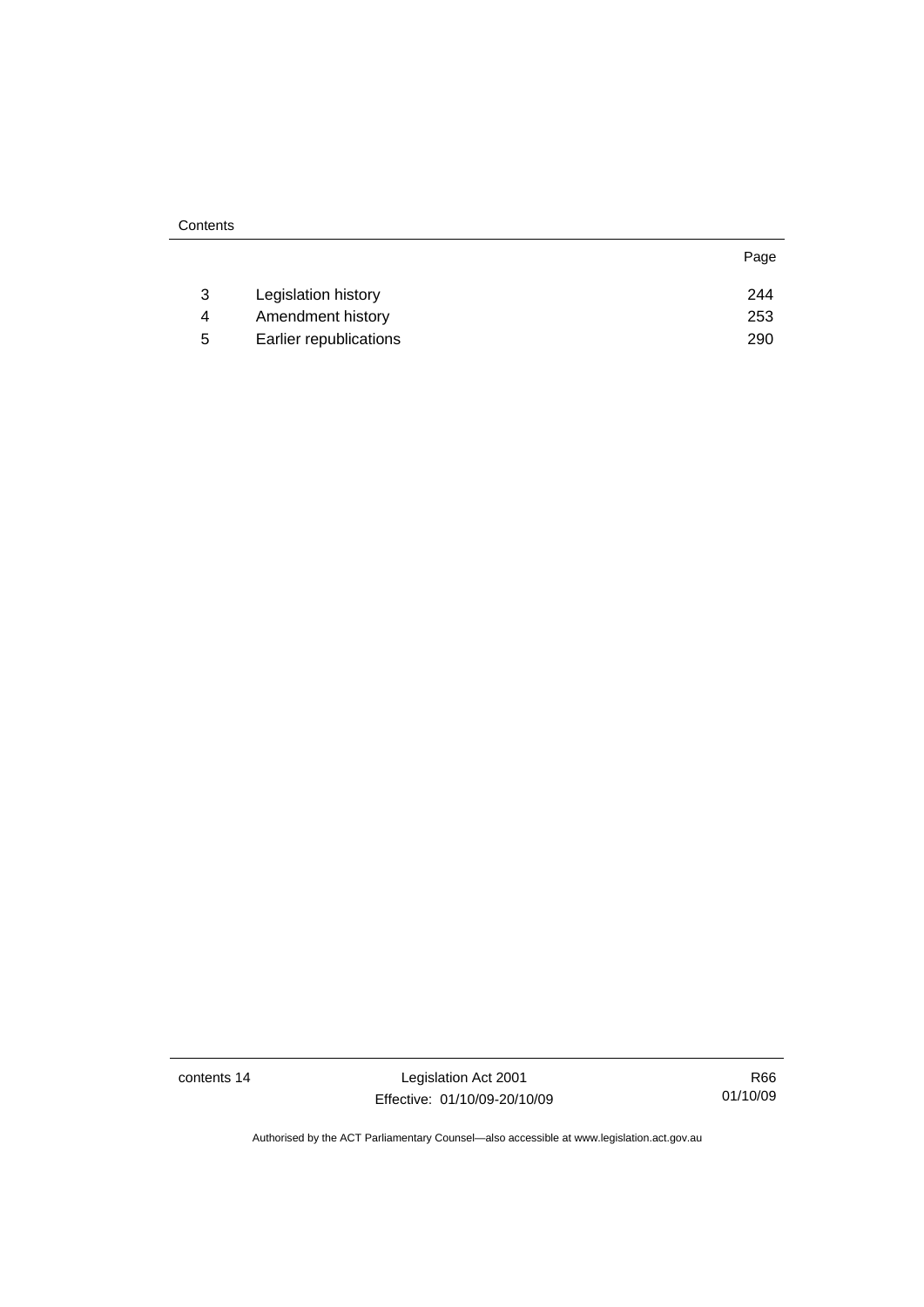<span id="page-16-0"></span>

# **Legislation Act 2001**

An Act about legislation

I

R66 01/10/09

Legislation Act 2001 Effective: 01/10/09-20/10/09 page 1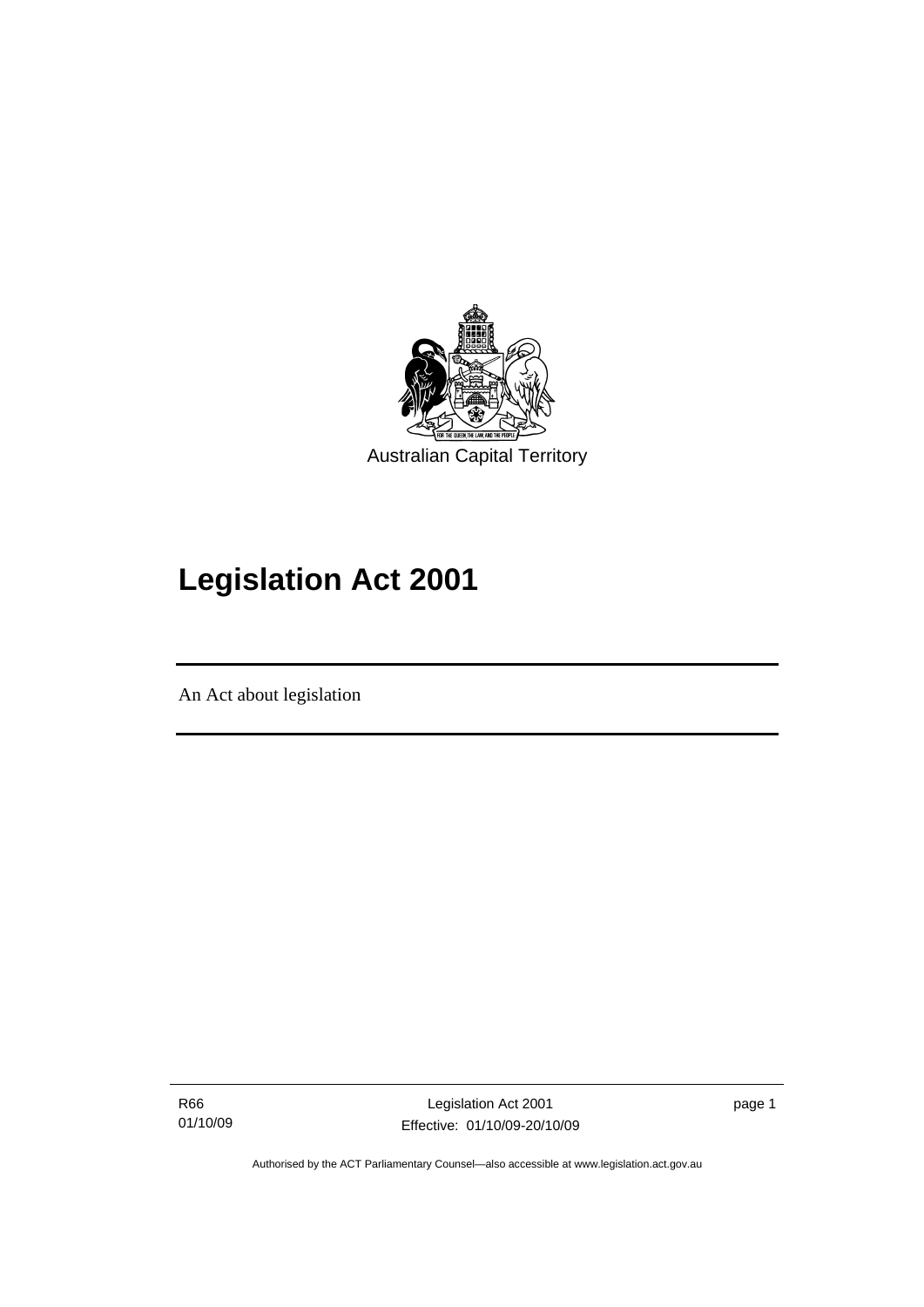<span id="page-17-0"></span>**Chapter 1** Preliminary<br>**Part 1.1** General General

Section 1

## **Chapter 1** Preliminary

## **Part 1.1 General**

## **1 Name of Act**

This Act is the *Legislation Act 2001.* 

## **2 Dictionary**

The dictionary at the end of this Act is part of this Act.

- *Note 1* The dictionary at the end of an Act usually defines certain terms used in the Act, and includes references (*signpost definitions*) to other terms defined elsewhere in the Act. However, in this Act the dictionary is divided into 2 parts.
- *Note* 2 Part 1 defines terms commonly used in Acts (including this Act) and statutory instruments. For example, because of the definition '*month* means calendar month.', the term 'month' has the defined meaning wherever the term is used in an Act or statutory instrument unless the Act or instrument provides otherwise or the contrary intention otherwise appears (see s 144 and s 155).
- *Note 3* Part 2 defines certain terms used in this Act. For example, the signpost definition '*administrator*, for part 19.5 (Service of documents)—see section 246.' means that the term 'administrator' is defined in s 246 for this Act, pt 19.5. A definition in pt 2 applies to all of this Act unless the definition, or another provision of this Act, provides otherwise or the contrary intention otherwise appears (see s 155 and s 156 (1)).

## **2A Notes**

A note included in this Act is explanatory and is not part of this Act.

*Note* See s 127 (1), (4) and (5) for the legal status of notes.

### **3 Objects**

(1) The main object of this Act is to make legislation more accessible.

R66 01/10/09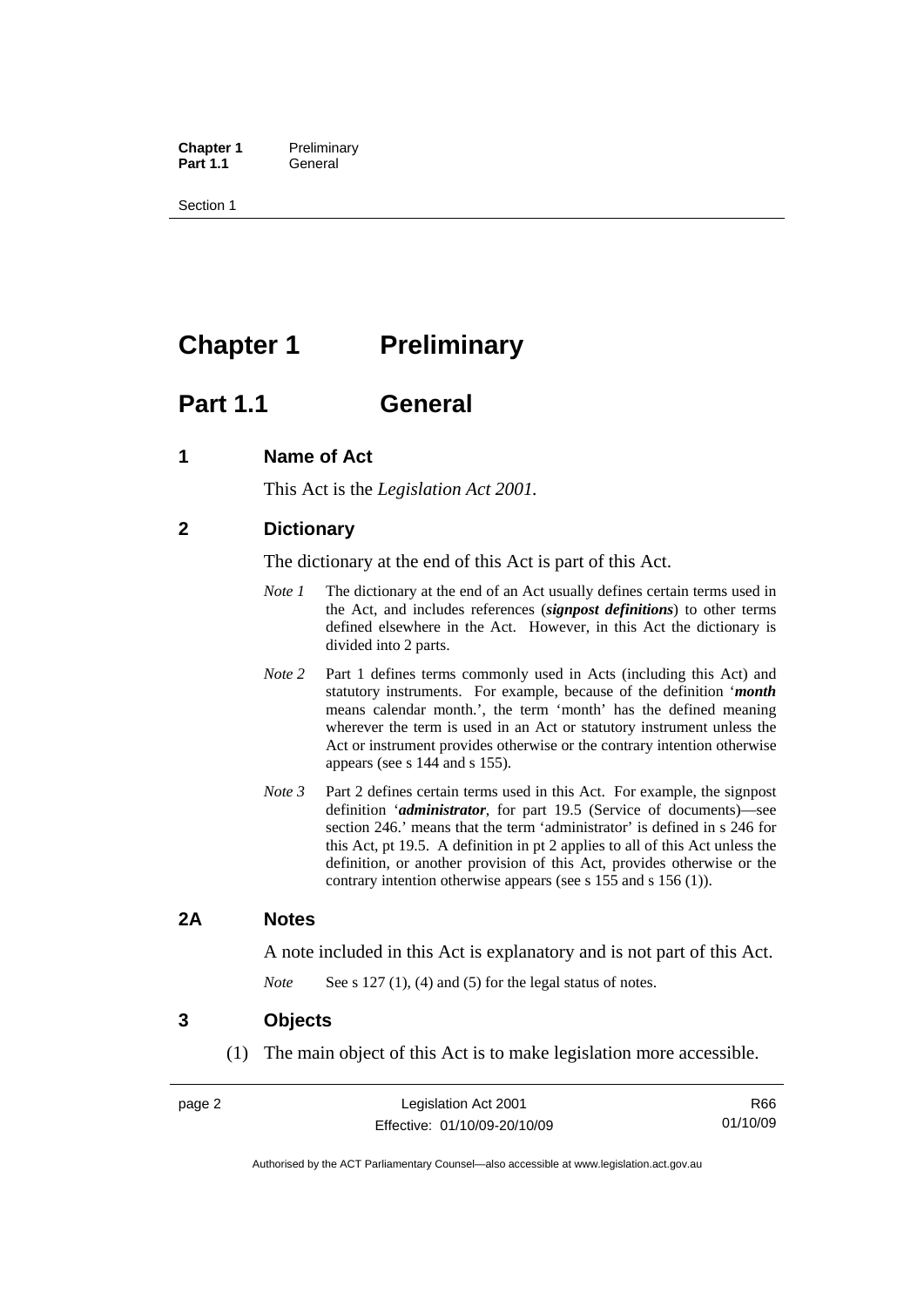- <span id="page-18-0"></span> (2) This is to be achieved particularly by—
	- (a) encouraging access to legislation through the internet, while maintaining access to printed legislation; and
	- (b) restating the law dealing with the 'life cycle' of legislation, improving its structure and content, and simplifying its provisions where practicable; and
	- (c) assisting users of legislation to find, read, understand and use legislation by—
		- (i) facilitating the shortening and simplification of legislation; and
		- (ii) promoting consistency in the form and language of legislation; and
		- (iii) providing rules about the interpretation of legislation; and
		- (iv) facilitating the updating and republication of legislation to ensure its ready availability.
- (3) For this section, the '*life cycle*' of legislation includes the making (where relevant), notification, commencement, presentation and disallowance (where relevant), operation, interpretation, proof, republication, amendment and repeal of legislation and instruments made under legislation.

## **4 Application of Act**

- (1) This Act applies to all Acts (including this Act) and statutory **instruments**
- (2) In particular, Acts and statutory instruments are taken to be made on the basis that they will operate in conjunction with this Act.

#### **Examples**

1 An Act imposes an obligation and provides that people who 'fail' to carry out the obligation are liable to the penalty. The Act does not, however, define 'fail' or indicate that the word is used in a special way. In accordance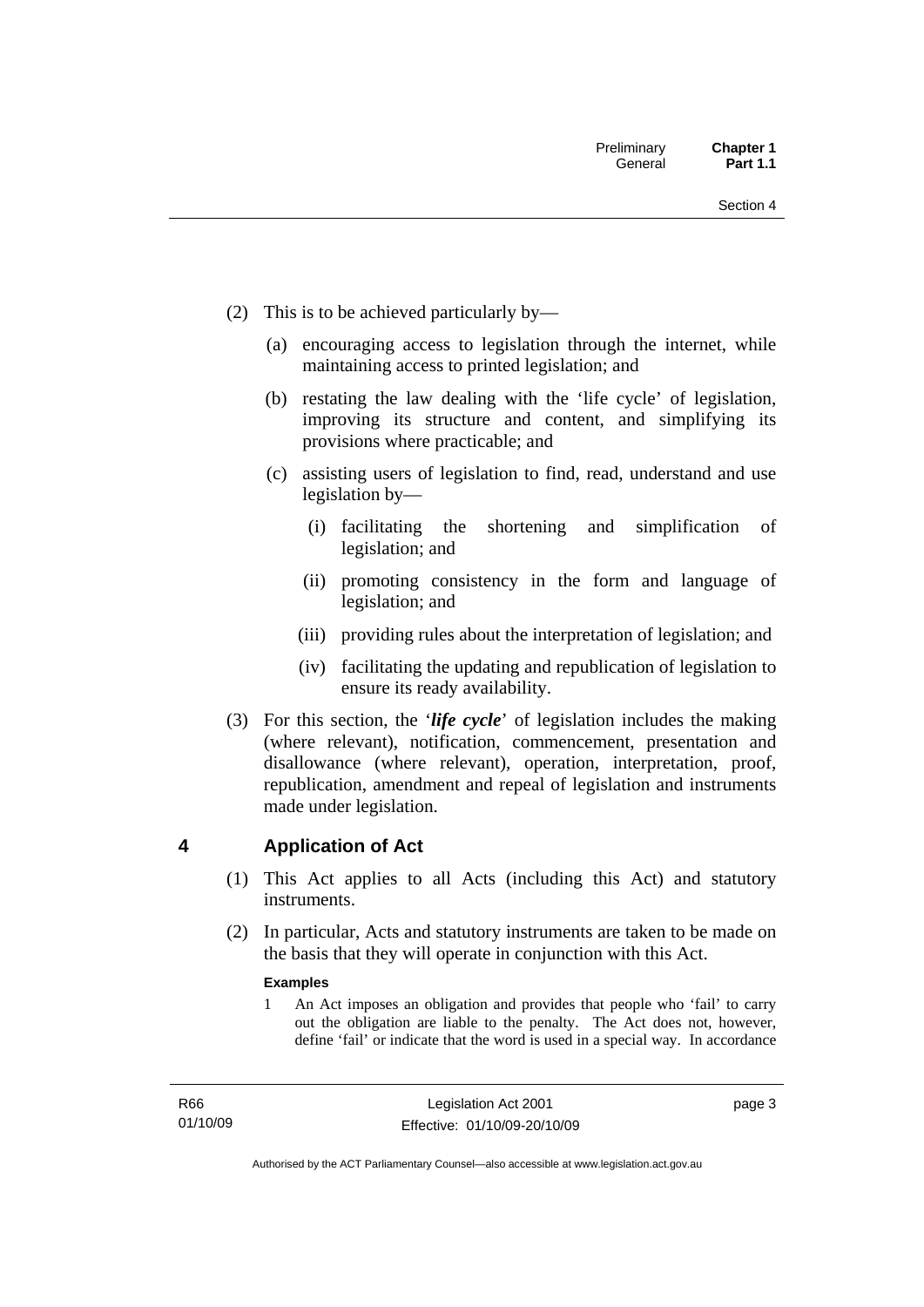#### <span id="page-19-0"></span>**Chapter 1** Preliminary Part 1.1 **General**

#### Section 5

with this Act, dictionary, part 1 (see s 144), the word 'fail' includes 'refuse'. In other words, a person who refuses to carry out the obligation will be subject to the penalty in the same way as someone who only neglects the obligation. In this case, the presence in an Act of a word that is defined in this Act attracts the operation of the definition in the dictionary.

- 2 The *XYZ Act 2001* contains the following provision:
	- The Minister may determine fees for this Act.

Because the XYZ Act authorises a fee to be determined 'for this Act', this Act, section 56 applies and therefore the provisions of part 6.3 (Making of certain statutory instruments about fees) apply to the determination of fees under the provision. In this case, the operation of provisions of this Act is attracted because the *XYZ Act 2001* contains a provision that triggers the application of the part.

- *Note 1* The determination of a fee by a Minister under an Act is a disallowable instrument and must be in writing (see s 9 (1) (b) and s 42 (2)).
- *Note* 2 An example is part of the Act, is not exhaustive and may extend, but does not limit, the meaning of the provision in which it appears (see s 126 and s 132).
- (3) This section is a determinative provision.
	- *Note* See s 5 for the meaning of determinative provisions, and s 6 for their displacement.

### **5 Determinative and non-determinative provisions**

- (1) This Act consists of determinative and non-determinative provisions.
- (2) A *determinative provision* is a provision of this Act that is declared to be a determinative provision.

#### **Example**

Section 4 (3) provides that section 4 is a determinative provision.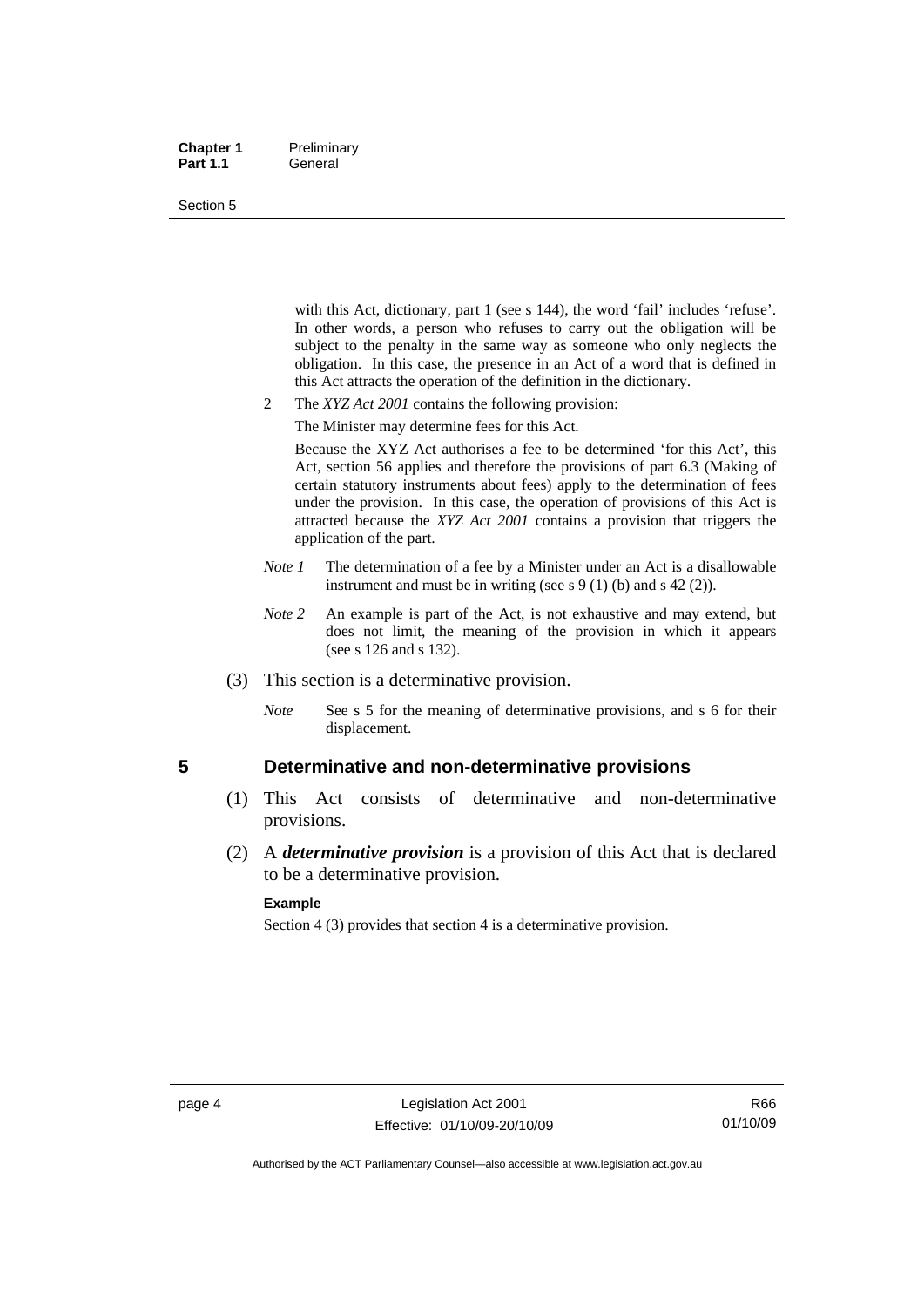## <span id="page-20-0"></span>(3) A *non-determinative provision* is any other provision of this Act.

### **Example**

Section 3 does not contain a provision corresponding to section 4 (3). Therefore, section 3 is not a determinative provision.

*Note* An example is part of the Act, is not exhaustive and may extend, but does not limit, the meaning of the provision in which it appears (see s 126 and s 132).

## **6 Legislation Act provisions must be applied**

- (1) A provision of this Act must be applied to an Act or statutory instrument, in accordance with the terms of the provision, except so far as it is displaced.
- (2) A determinative provision may be displaced expressly or by a manifest contrary intention.
- (3) A non-determinative provision may be displaced expressly or by a contrary intention.

*Note* For the distinction between a 'manifest contrary intention' (see s (2)) and 'contrary intention' (see s (3)), see the examples in this section.

- (4) The declaration of a provision as 'determinative' indicates that it is the intention of the Legislative Assembly that, if the provision is to be displaced at all in a particular case, a more deliberate displacement is required than if the provision were a nondeterminative provision.
- (5) This section applies despite any presumption or rule of interpretation.
- (6) A provision of this Act must not be taken to be displaced by a provision of an Act or statutory instrument so far as the provisions can operate concurrently.
- (7) In particular and without limiting subsection (5), a provision of this Act is not displaced by a provision of an Act or statutory instrument

page 5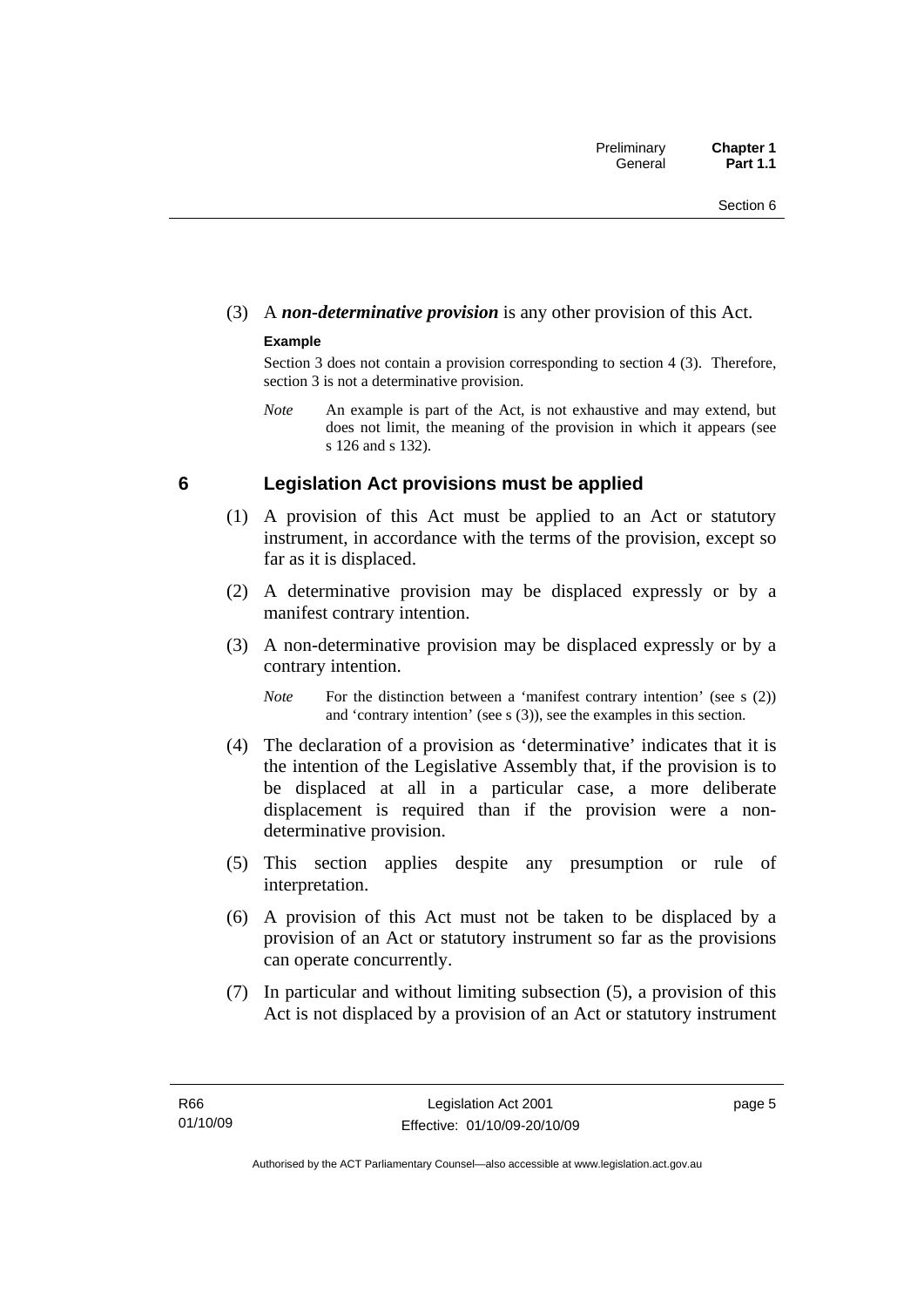Section 6

because the provisions deal with the same or a similar subject matter.

(8) This section is a determinative provision.

#### **Examples of different kinds of displacement**

1 *Determinative provision—express displacement*

The *Collections Regulation Act 1999* (hypothetical), section 83 contains the following provision:

(2) The Legislation Act, section 47 (3) does not apply to a regulation under this Act.

Section 83 (2) illustrates a provision expressly displacing this Act, section 47 (3), a determinative provision.

2 *Determinative provision—manifest contrary intention*

The *Motor Repairers Act 2001* (hypothetical) does not contain a provision like the *Collections Regulation Act 1999*, section 83, but section 79 contains the following provision:

(3) A regulation may apply, adopt or incorporate an instrument or provision of an instrument as in force from time to time.

Section 79 (3) illustrates a provision displacing this Act, section 47 (3), a determinative provision, by a manifest contrary intention because section 79 (3) clearly contradicts section 47 (3).

3 *Non-determinative provision—contrary intention*

The master of a vessel is charged with contravening the *Liquor Act 2001* (hypothetical), section 126 by selling liquor on or from 'licensed premises' otherwise than at a time authorised by the Act. It is claimed that the sale took place on the vessel. The Act defines 'licensed premises' to mean that part or those parts of a building or buildings and of the land adjoining it or them as defined by the licensing court. It is argued that the complaint is defective in that a vessel cannot be 'licensed premises'. However, section 126 is expressed to apply to 'a licensee, servant, agent or master who sells liquor on or from licensed premises'. In this case, the reference to 'master' indicates a contrary intention indicating that the section is intended to apply to liquor sold on or from vessels.

#### **Example of concurrent operation (no displacement)**

The *Small Clubs Act 2002* (hypothetical) contains the following provision about how notice of the club's annual general meeting may be served on members of a registered small club: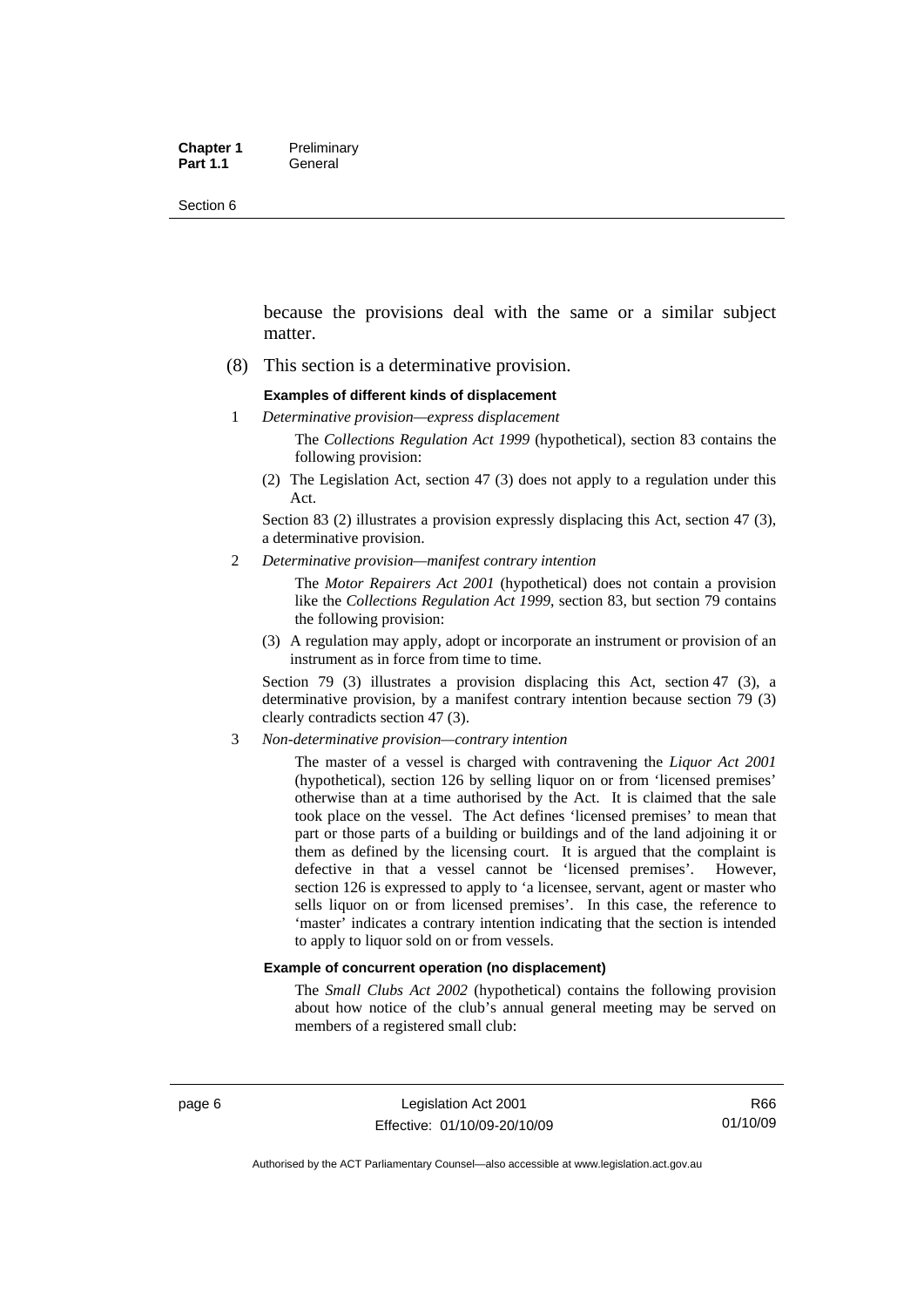#### **60 Serving notice of annual general meeting**

The executive committee of a registered small club may serve notice of the annual general meeting of the club on members by pinning the notice to a noticeboard in the club house.

This Act, section 247, a non-determinative provision, allows a document to be served on an individual under an Act in a number of ways (by giving the document to the individual, by sending it by prepaid post etc), but does not mention pinning the document to a noticeboard as a method of giving the notice.

Section 247 is not displaced by the *Small Clubs Act 2002*, section 60, because—

- section 60 does not expressly displace section 247 nor does it indicate a contrary intention (see s  $6(1)$  and  $(3)$ ) and, in particular, section  $60$ does not indicate an intention that the method of service it authorises is to be the only method of serving notice of annual general meetings on members of small clubs; and
- the application of section 247 is not displaced by any presumption or rule of interpretation (see s 6 (5)); and
- sections 60 and 247 can operate concurrently (see s  $6(6)$ ) by allowing complementary methods of service; and
- the fact that sections 60 and 247 deal with the same (or a similar) subject matter does not of itself displace section 247 (see s 6 (7) and also s 6 (5)).

It follows, therefore, that the executive committee is free to serve notice of the annual general meeting under section 60 or section 247.

*Note* An example is part of the Act, is not exhaustive and may extend, but does not limit, the meaning of the provision in which it appears (see s 126 and s 132).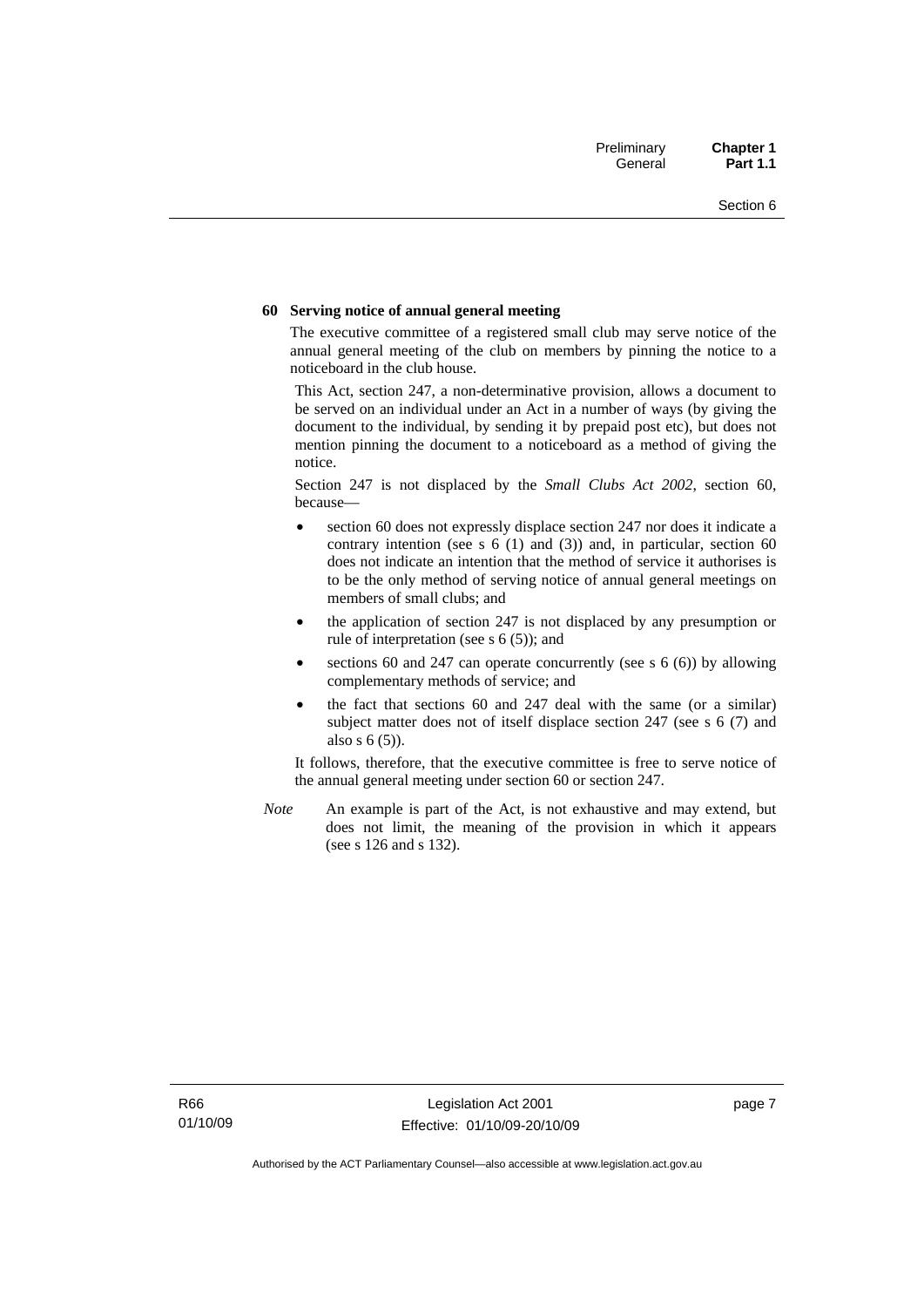<span id="page-23-0"></span>**Chapter 1** Preliminary<br>**Part 1.2** Basic conce **Basic concepts** 

Section 7

## **Part 1.2 Basic concepts**

### **7 Meaning of** *Act* **generally**

- (1) An *Act* is an Act of the Legislative Assembly.
- (2) An *Act of the Legislative Assembly* is a law (however described or named) made by the Legislative Assembly under the Self-Government Act.
- (3) A reference to an *Act* includes a reference to a provision of an Act.
	- *Note 1* Section 17 deals with former Commonwealth enactments, and former NSW and UK Acts, that have become ACT Acts.
	- *Note 2* Section 100 (1) deals with references to particular Acts.

### **8 Meaning of** *subordinate law*

- (1) A *subordinate law* is a regulation, rule or by-law (whether or not legislative in nature) made under—
	- (a) an Act; or
	- (b) another subordinate law; or
	- (c) power given by an Act or subordinate law and also power given otherwise by law.
- (2) A reference to a *subordinate law* includes a reference to a provision of a subordinate law.

### **9 Meaning of** *disallowable instrument*

### (1) A *disallowable instrument* is—

 (a) a statutory instrument (whether or not legislative in nature) that is declared to be a disallowable instrument by an Act, subordinate law or another disallowable instrument; or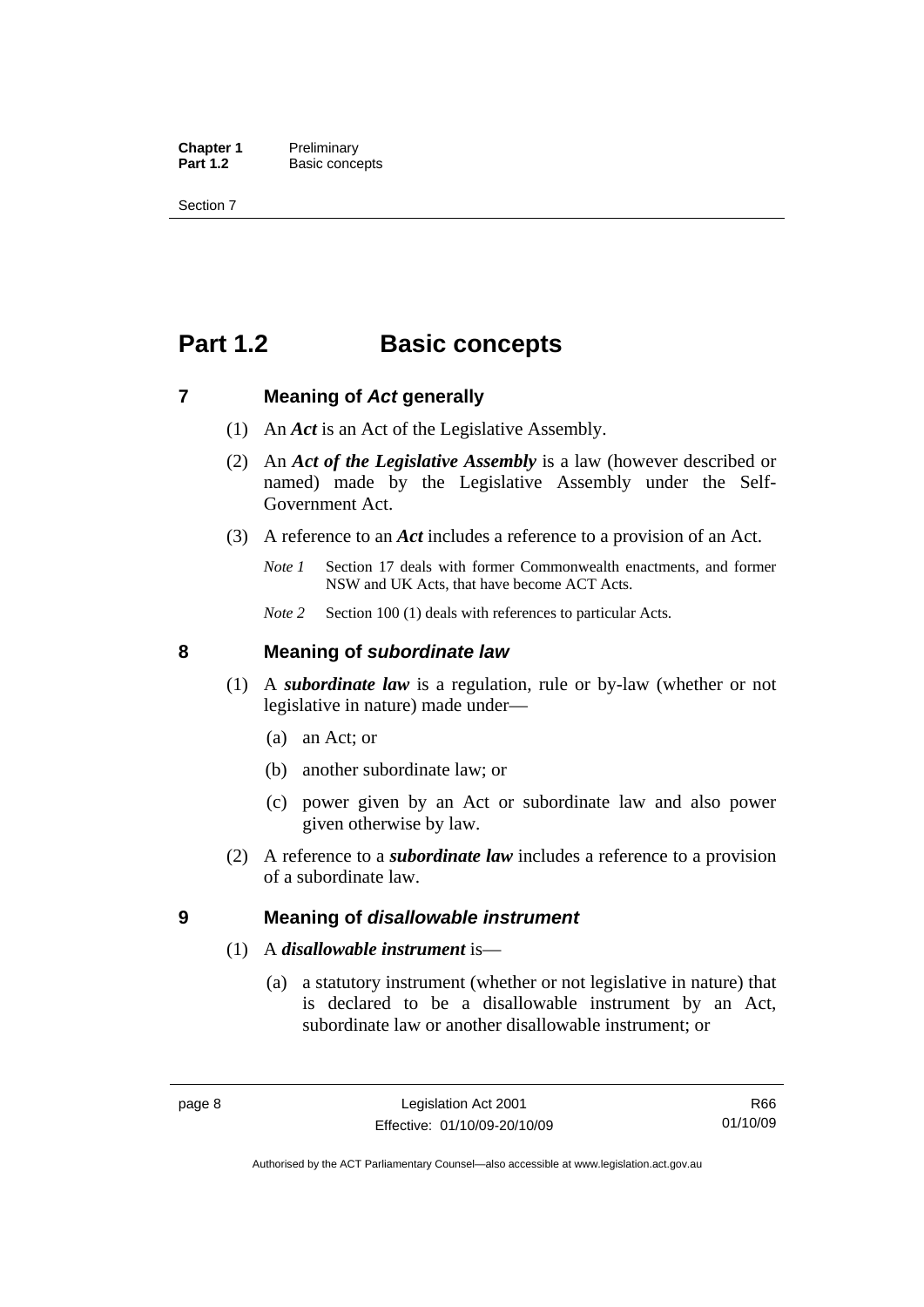<span id="page-24-0"></span> (b) a determination of fees or charges by a Minister under an Act or subordinate law.

*Note Statutory instrument* is defined in s 13.

 (2) A reference to a *disallowable instrument* includes a reference to a provision of a disallowable instrument.

## **10 Meaning of** *notifiable instrument*

- (1) A *notifiable instrument* is a statutory instrument (whether or not legislative in nature) that is declared to be a notifiable instrument by an Act, subordinate law, disallowable instrument or another notifiable instrument.
- (2) A reference to a *notifiable instrument* includes a reference to a provision of a notifiable instrument.

## **11 Meaning of** *commencement notice*

- (1) A *commencement notice* is a statutory instrument that fixes or otherwise determines the commencement of an Act, subordinate law, disallowable instrument or notifiable instrument.
- (2) A reference to a *commencement notice* includes a reference to a provision of a commencement notice.

## **12 Meaning of** *legislative instrument*

- (1) A legislative instrument is—
	- (a) a subordinate law; or
	- (b) a disallowable instrument; or
	- (c) a notifiable instrument; or
	- (d) a commencement notice.
- (2) A reference to a *legislative instrument* includes a reference to a provision of a legislative instrument.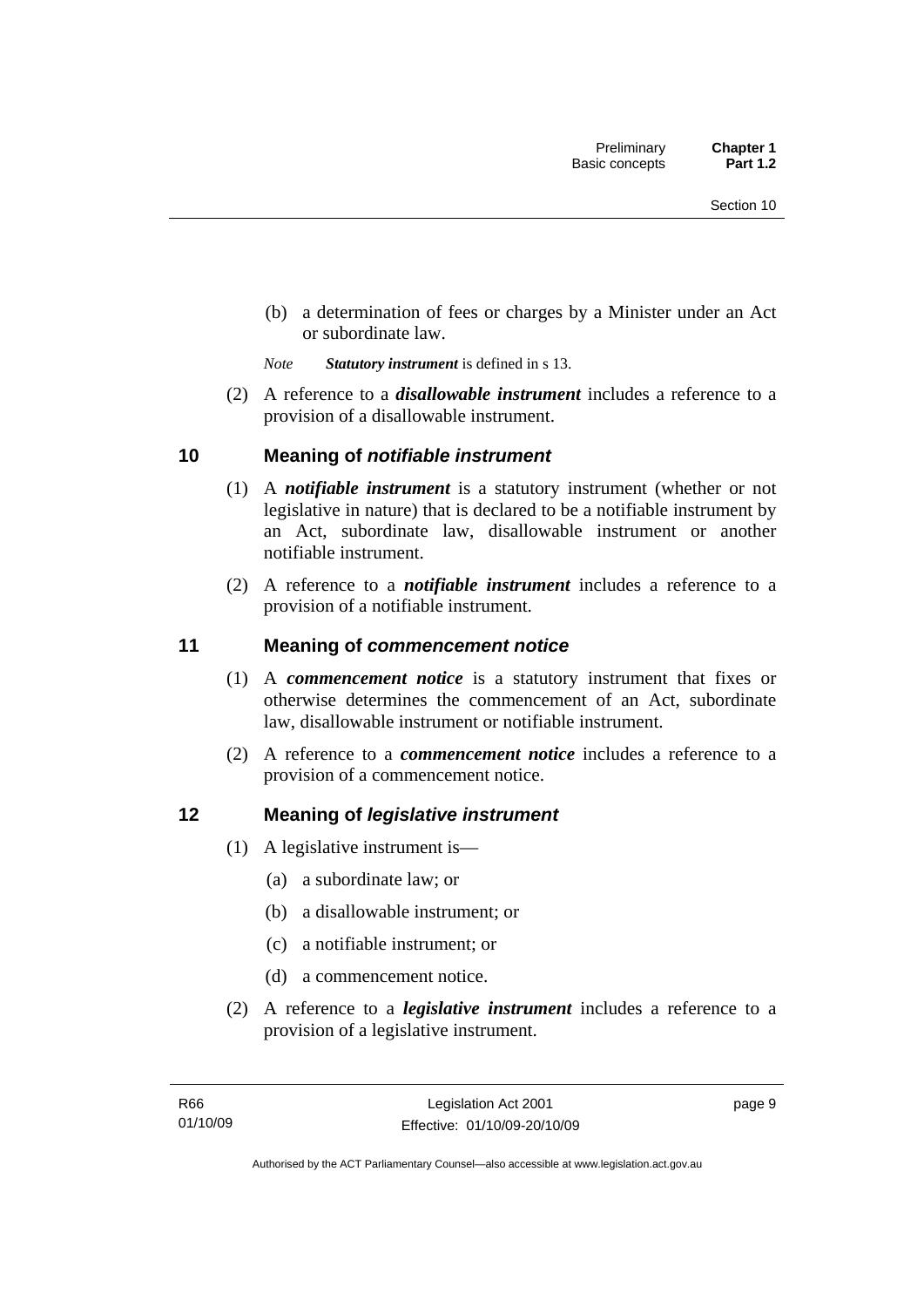<span id="page-25-0"></span>Section 13

## **13 Meaning of** *statutory instrument*

- (1) A *statutory instrument* is an instrument (whether or not legislative in nature) made under—
	- (a) an Act; or
	- (b) another statutory instrument; or
	- (c) power given by an Act or statutory instrument and also power given otherwise by law.
- (2) A *statutory instrument* includes a subordinate law, disallowable instrument, notifiable instrument and commencement notice.
- (3) A reference to a *statutory instrument* includes a reference to a provision of a statutory instrument.

## **14 Meaning of** *instrument*

(1) An *instrument* is any writing or other document.

*Note Writing* is defined in the dictionary, pt 1.

 (2) A reference to an *instrument* includes a reference to a provision of an instrument.

## **15 Meaning of** *authorised republication*

- (1) An *authorised republication* is a republication of a law authorised by the parliamentary counsel under this Act.
- (2) A reference to an *authorised republication* includes a reference to a provision of an authorised republication.
- (3) In this section:

*law*—see section 107 (Definitions for ch 11).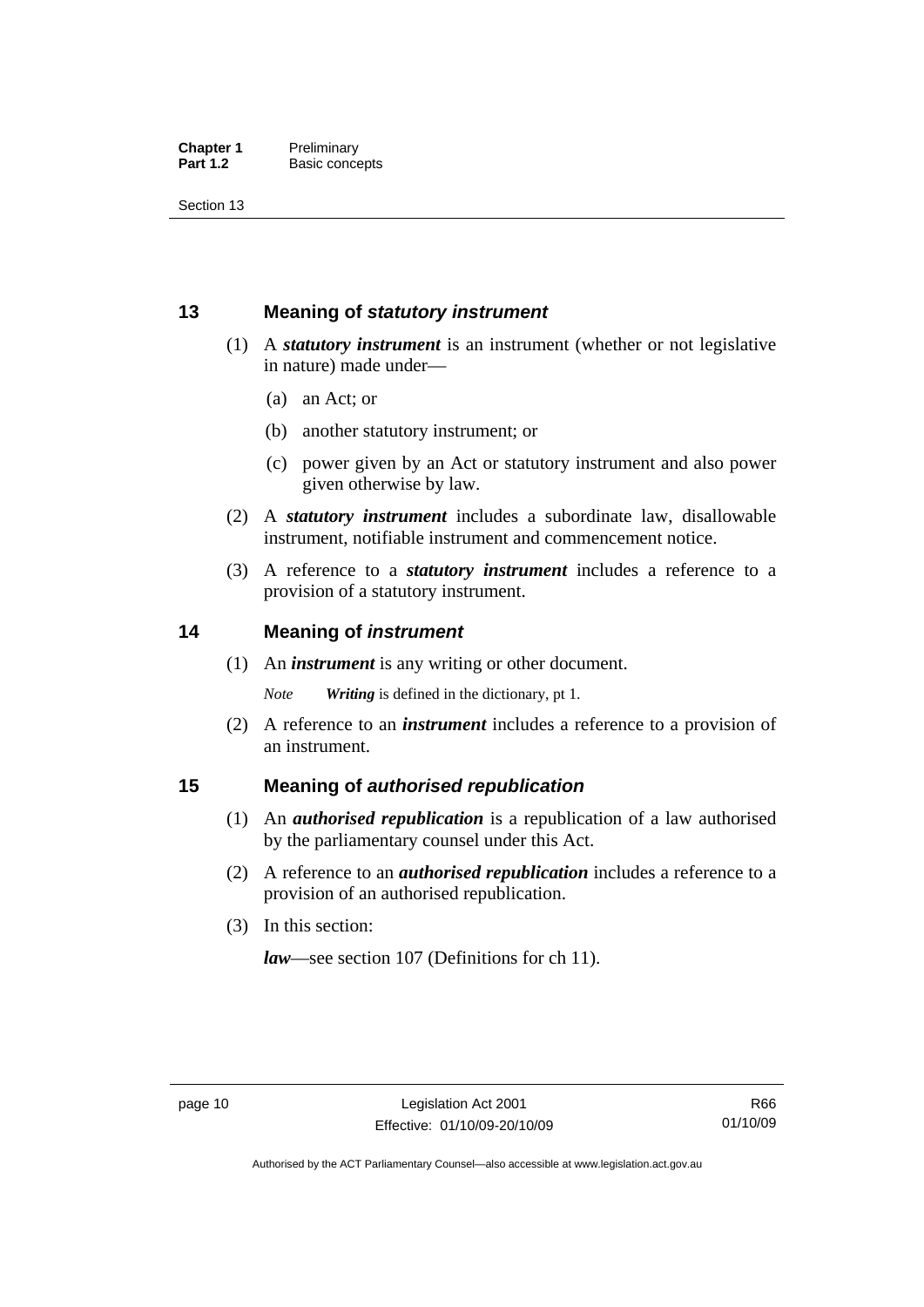## <span id="page-26-0"></span>**16 Meaning of** *provision*

A *provision* of an Act or instrument is any words or anything else that forms part of the Act or instrument.

#### **Examples of provisions consisting of groups of words**

sections, subsections, paragraphs, subparagraphs, sub-subparagraphs, examples

#### **Examples of provisions consisting of groups of other provisions**

chapters, parts, divisions, subdivisions, schedules

- *Note 1* An example is part of the Act, is not exhaustive and may extend, but does not limit, the meaning of the provision in which it appears (see s 126 and s 132).
- *Note 2* See s 126 and s 127 for material that is, or is not, part of an Act or statutory instrument.

page 11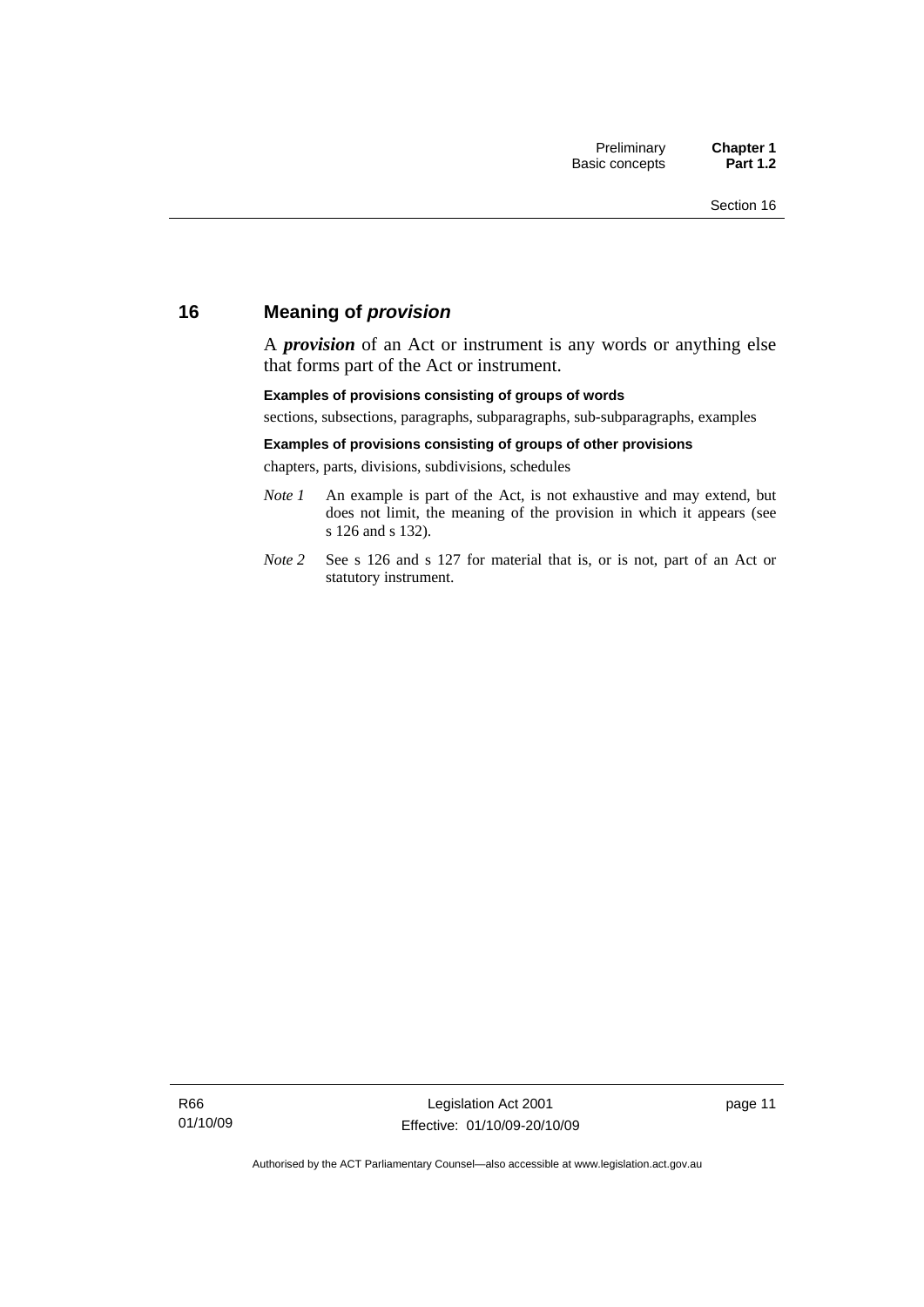**Chapter 1** Preliminary<br>**Part 1.3** Sources of Sources of law in the ACT

Section 16

## **Part 1.3 Sources of law in the ACT**

#### **Notes on sources of law**

- *Note 1* The laws in force in the ACT consist of the written law and various unwritten laws known as the principles and rules of common law and equity.
- *Note* 2 The written law of the Territory consists primarily of laws, known as Acts, made by the Legislative Assembly. It also includes regulations, rules of court and other legislative instruments made under specific powers given by Acts. (Written laws made under an Act are commonly called 'subordinate' or 'delegated' legislation.)
- *Note 3* Before self-government, ordinances made by the Governor-General under the *Seat of Government* (*Administration*) *Act 1910* (Cwlth) were the main form of legislation made for the ACT. Most of the ordinances in force at self-government have been converted into Acts (see the Self-Government Act, s 34). However, the Governor-General has power to make ordinances for the ACT on a limited number of topics (see *Seat of Government (Administration) Act 1910* (Cwlth), s 12).
- *Note 4* The written laws in force in the ACT also include the Commonwealth Constitution, Commonwealth Acts, and regulations and other legislative instruments made under Commonwealth Acts. As a general rule, Commonwealth Acts and legislative instruments apply in the ACT in the same way as they apply in other parts of Australia. Commonwealth Acts and instruments prevail over the Acts made by the Legislative Assembly to the extent to which they are inconsistent (see Self-Government Act, s 28).
- *Note 5* Certain Acts of New South Wales and the United Kingdom also formed part of the written laws in force in the ACT. Because of the *Interpretation Act 1967*, s 65, these are now taken to be laws made by the Legislative Assembly as if they had been enacted by the Assembly. (Section 65 has expired, but its previous operation was saved–see s 65 (3)). These Acts are listed in sch 1.

Authorised by the ACT Parliamentary Counsel—also accessible at www.legislation.act.gov.au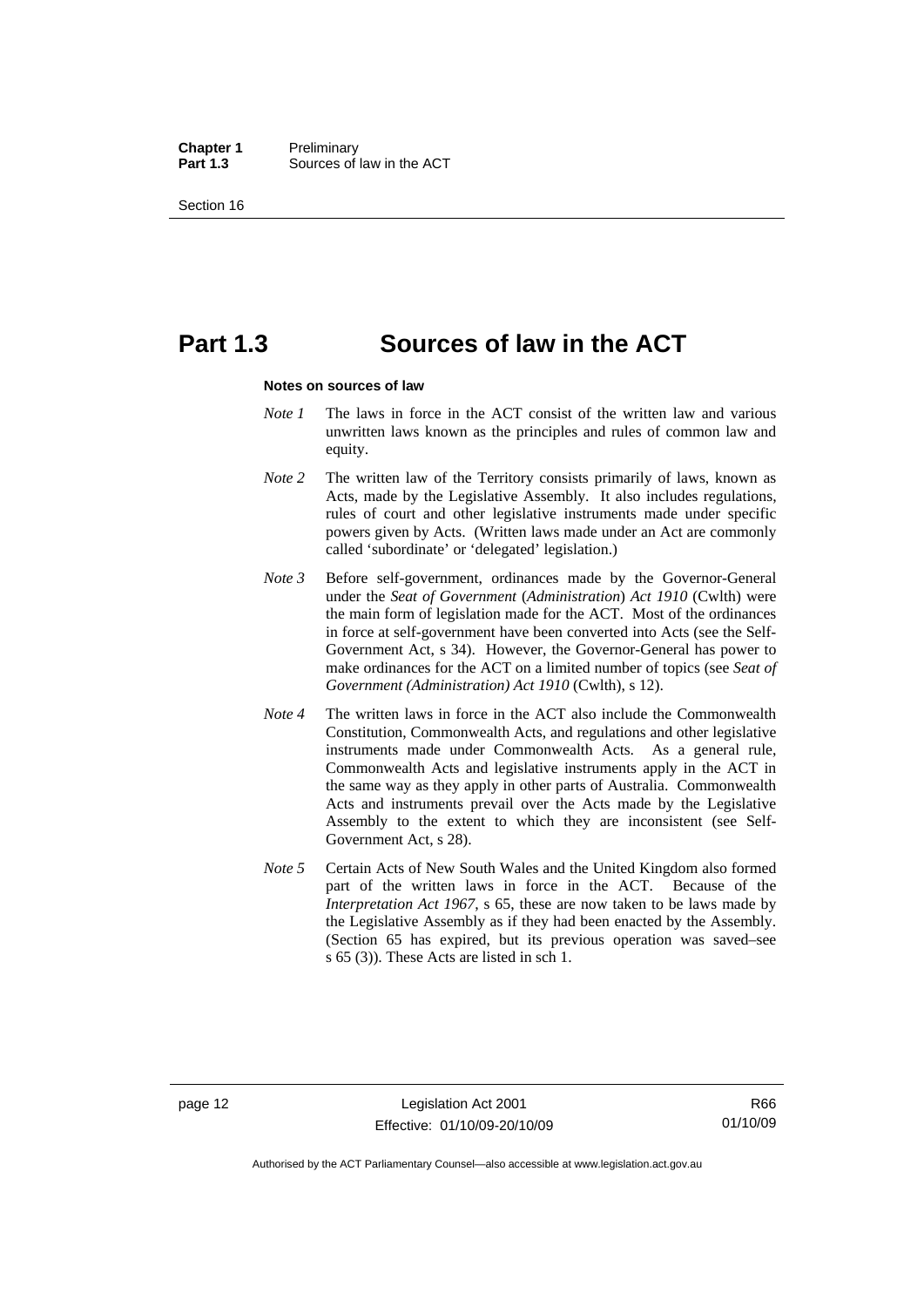## <span id="page-28-0"></span>**17 References to Acts include references to former Cwlth enactments etc**

- (1) A reference to an *Act* includes a reference to a former Commonwealth enactment.
- (2) Without limiting subsection (1), a reference to an *Act* includes a reference to a former NSW Act or former UK Act mentioned in schedule 1.
- (3) In this section:

*former Commonwealth enactment* means a Commonwealth Act or ordinance, a New South Wales Act or Imperial Act that is—

- (a) an enactment within the meaning of the Self-Government Act because of that Act, section 34; or
- (b) an enactment because of the *A.C.T*. *Self-Government (Consequential Provisions) Act 1988* (Cwlth), section 10 (3) or section 12 (2) or (3).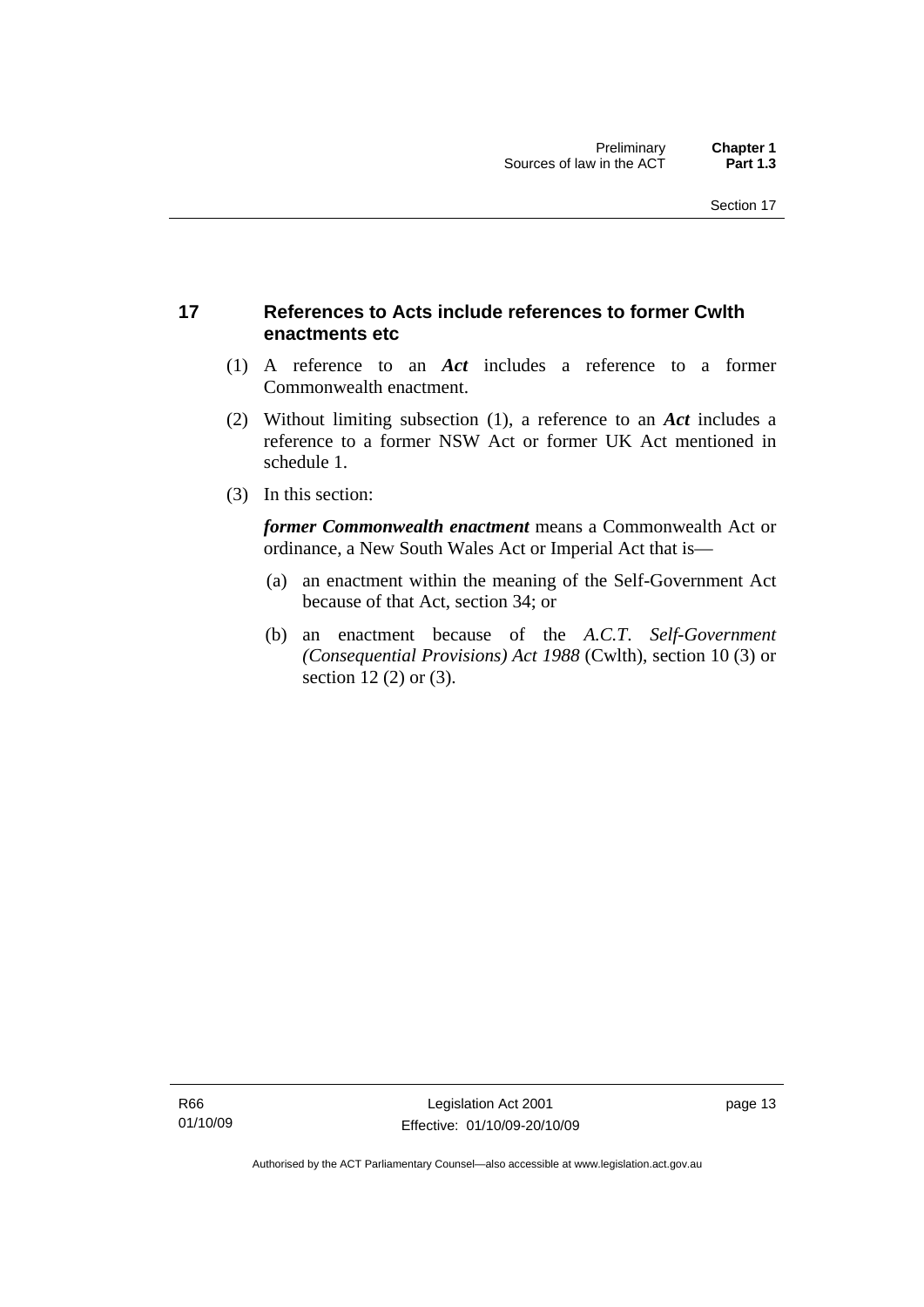<span id="page-29-0"></span>Section 18

## **Chapter 2 ACT legislation register and web site**

## **18 ACT legislation register**

- (1) The parliamentary counsel must establish and maintain a register of Acts and statutory instruments (the *ACT legislation register*).
- (2) The register must be kept electronically.

#### **Example of how register may be kept**

The register may be kept in the form of, or as part of, 1 or more computer databases, and may include data compiled electronically from the databases.

*Note* An example is part of the Act, is not exhaustive and may extend, but does not limit, the meaning of the provision in which it appears (see s 126 and s 132).

### **19 Contents of register**

- (1) The ACT legislation register must contain the following:
	- (a) authorised republications of laws currently in force;
	- (b) Acts as made;
	- (c) subordinate laws as made;
	- (d) disallowable instruments as made;
	- (e) notifiable instruments as made;
	- (f) commencement notices as made;
	- (g) resolutions passed, or taken to have been passed, by the Legislative Assembly to disallow a subordinate law or disallowable instrument;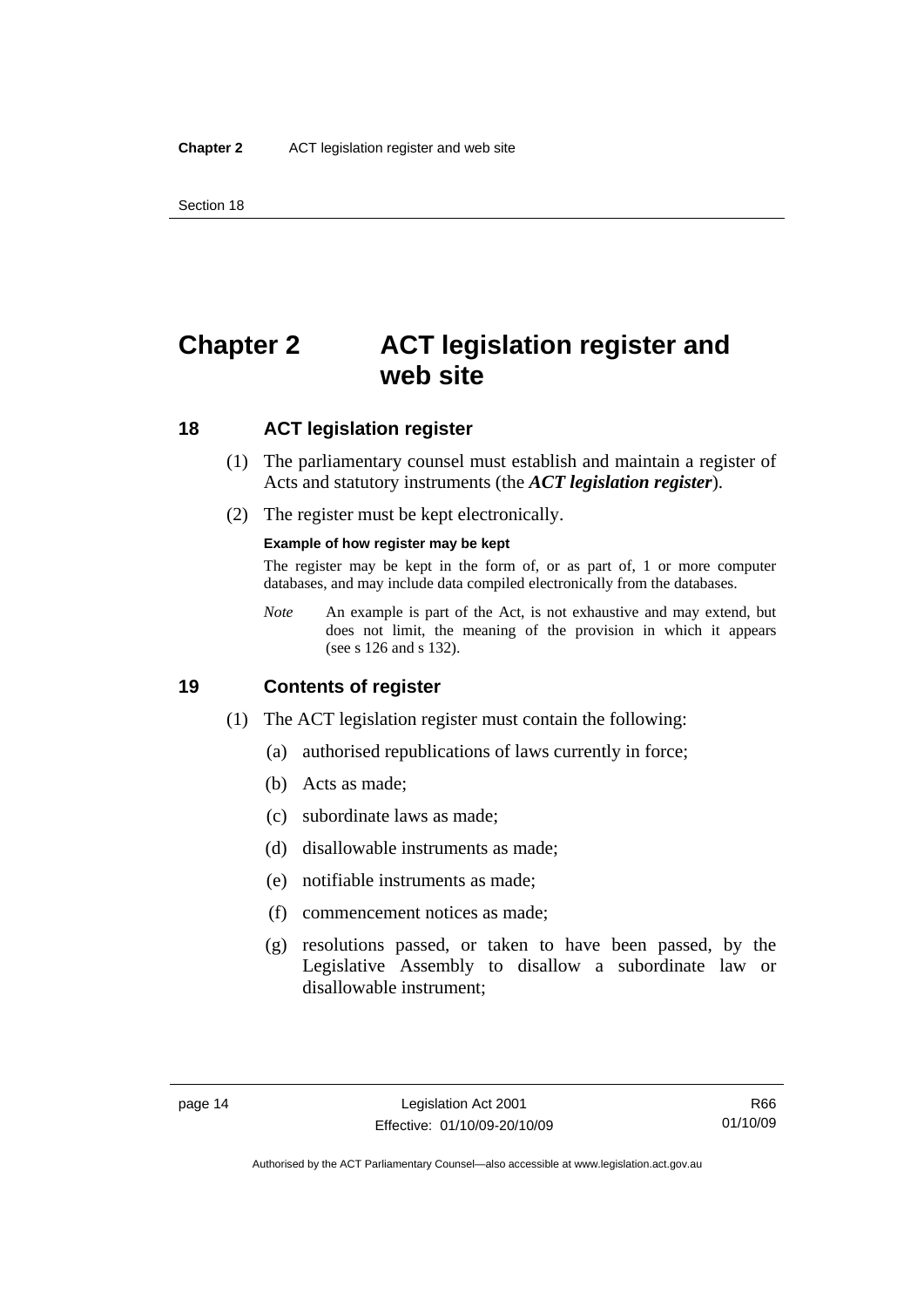- (h) resolutions passed, or taken to have been passed, by the Legislative Assembly to amend a subordinate law or disallowable instrument;
- (i) bills presented to the Legislative Assembly;
- (j) explanatory statements for bills, and amendments of bills, presented to the Legislative Assembly;
- (k) explanatory statements, and regulatory impact statements under chapter 5, for subordinate laws and disallowable instruments.
- (2) The ACT legislation register must also contain the following:
	- (a) notifications of the making of Acts;
	- (b) notifications of the making of subordinate laws;
	- (c) notifications of the making of disallowable instruments;
	- (d) notifications of the making of notifiable instruments;
	- (e) notifications of the making of commencement notices;
	- (f) notifications of the disallowance of subordinate laws or disallowable instruments under section 65 (Disallowance by resolution of Assembly);
	- (g) notifications of the amendment of subordinate laws or disallowable instruments under section 68 (Amendment by resolution of Assembly).
- (3) The parliamentary counsel may enter additional material in the register if the parliamentary counsel considers that it is likely to be useful to users of the register.
- (4) Without limiting subsection (3), the additional material may include the following:
	- (a) unauthorised republications of laws currently in force;
	- (b) past versions of unauthorised republications;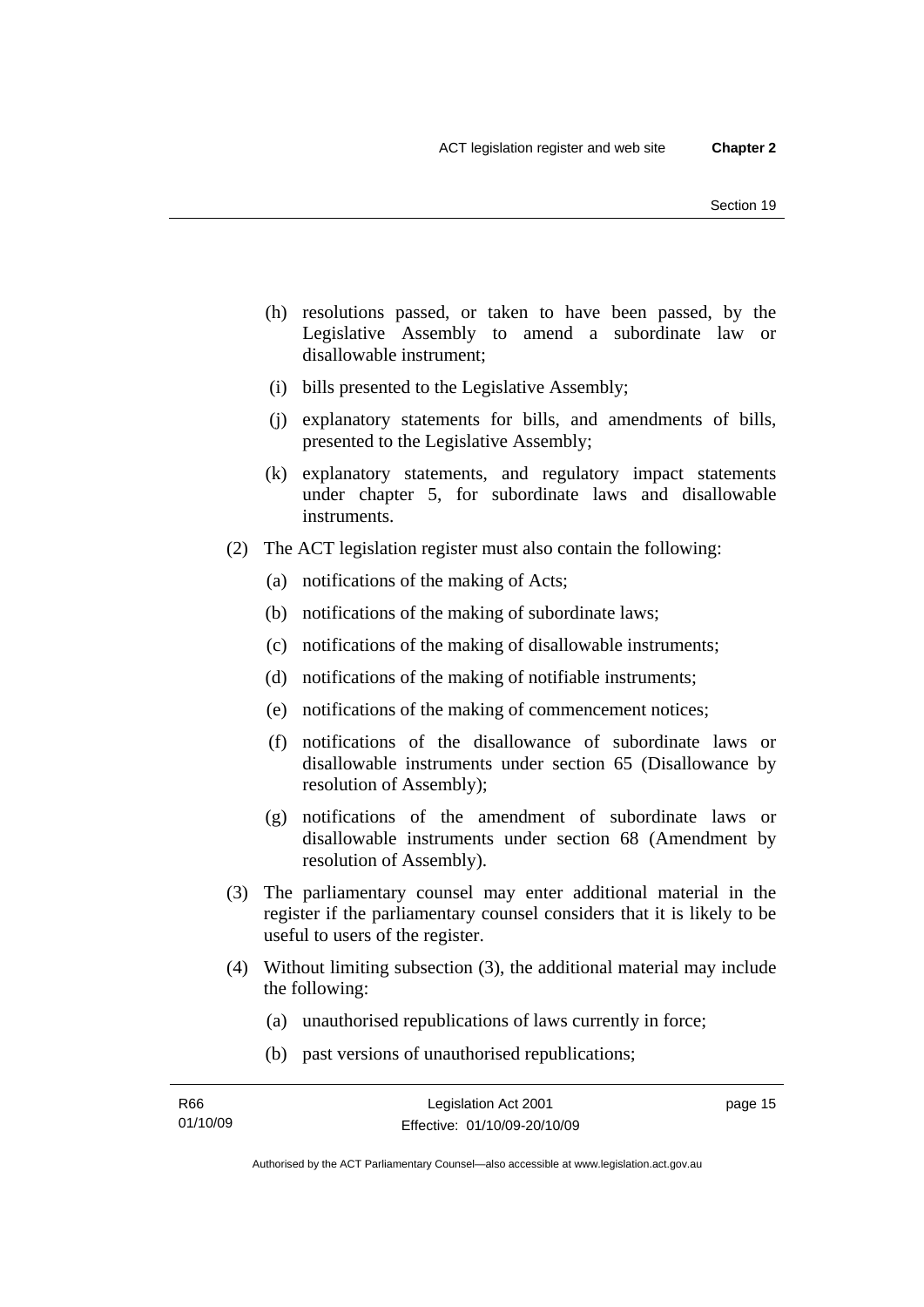- (c) past versions of authorised republications;
- (d) statutory instruments that are not legislative instruments;
- (e) repealed Acts and statutory instruments;
- (f) Commonwealth laws that apply in or in relation to the ACT;
- (g) material relevant to interpreting the rights set out in the *Human Rights Act 2004*, including documents mentioned in that Act, dictionary, definition of *international law*.
- *Note* The following sections of the Act deal with the entry of material in the register:
	- s 28 (Notification of Acts)
	- s 61 (Notification of legislative instruments)
	- s 65A (Notification of disallowance by resolution of Assembly)
	- s 69 (Notification of amendments made by resolution of Assembly)
	- s 108 (Republication in register).
- (5) The parliamentary counsel may enter additional material in the register in any way the parliamentary counsel considers is likely to be helpful to users of the register.

#### **Examples**

- 1 A uniform legislative scheme is entered into under heads of agreement signed on behalf of the Commonwealth, States and Territories. The Legislative Assembly later passes an Act to implement the scheme on behalf of the ACT and the Act is notified and entered in the register. The agreement is also entered in the register as a notifiable instrument with a notifiable instrument number even though the instrument is not taken to be a notifiable instrument under section 10 (Meaning of *notifiable instrument*). The page of the register for the Act contains the heading 'Legislative instruments' and the agreement is listed underneath. The page of the register for the agreement gives particulars for the agreement and mentions that it is not a notifiable instrument but is included in the register for information.
- 2 An instrument under the Self-Government Act notifying the appointment of Ministers is entered in the register as a notifiable instrument even though the instrument is not taken to be a notifiable instrument under section 10 (Meaning of *notifiable instrument*). The instrument is also numbered as a notifiable instrument. The page of the register for the notification mentions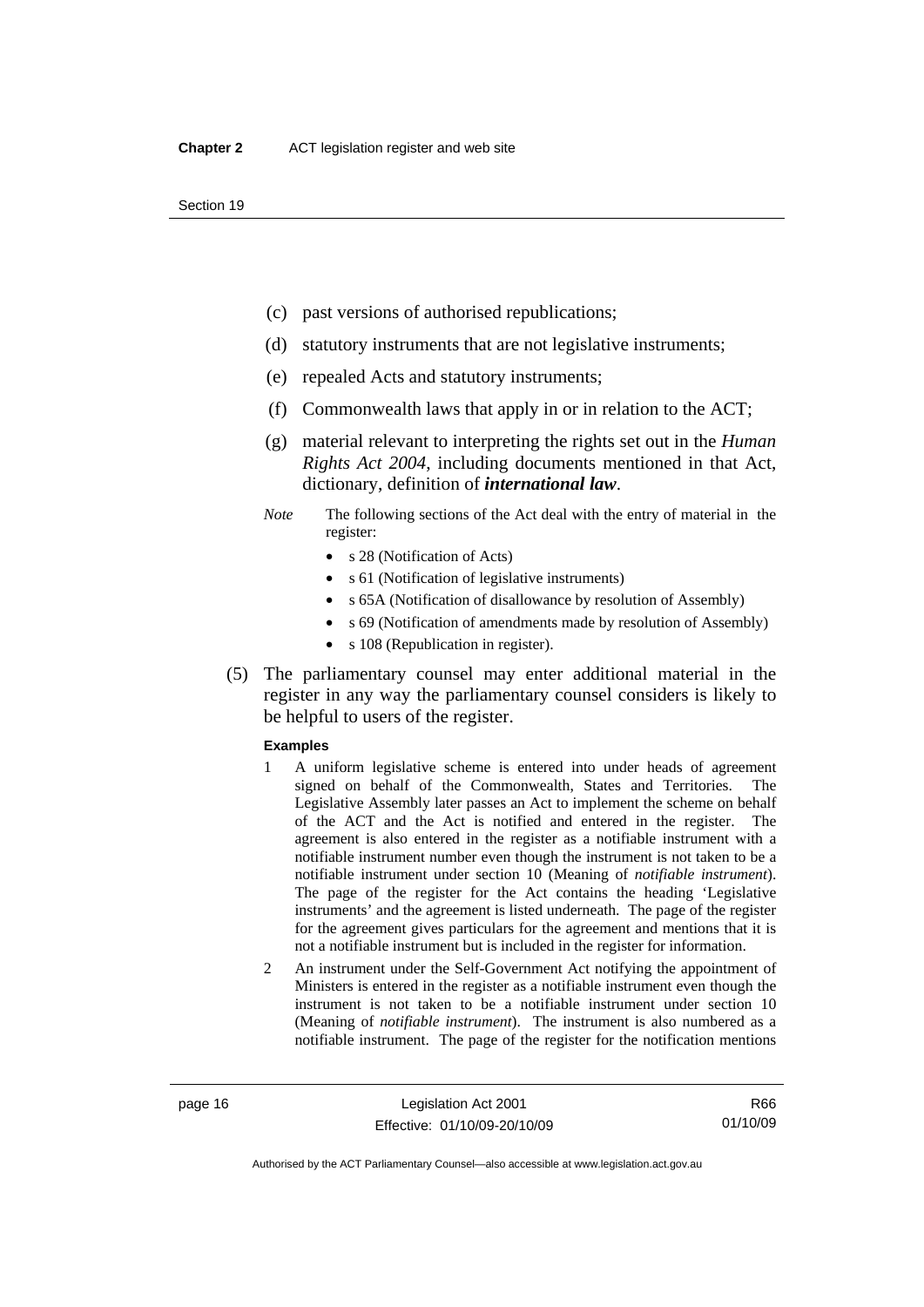that it is made under the Self-Government Act and is not a notifiable instrument but is included in the register for information.

- *Note* An example is part of the Act, is not exhaustive and may extend, but does not limit, the meaning of the provision in which it appears (see s 126 and s 132).
- (6) Without limiting subsection (3) or (5), a regulation may prescribe requirements to be satisfied for additional material to be entered in the register under this section, including, for example, requirements about—
	- (a) the form of the material; and
	- (b) the making of requests for its entry in the register.
- (7) A regulation may also make provision about the following in relation to instruments (other than legislative instruments) to be entered in the register under this section:
	- (a) the numbering of the instruments by the parliamentary counsel, whether in a series of numbers allocated under section 59 (Numbering) or otherwise;
	- (b) the identification of the instruments, including, for example, authorising the parliamentary counsel to—
		- (i) add a name to an unnamed instrument; or
		- (ii) amend an instrument's name; or
		- (iii) add notes to an instrument to assist in its identification; or
		- (iv) do anything else in relation to an instrument to assist users of the register to identify or refer to the instrument.
- (8) If the register contains an authorised republication of a law currently in force, and the law is amended, the parliamentary counsel must replace the republication with an authorised republication of the law as amended.

page 17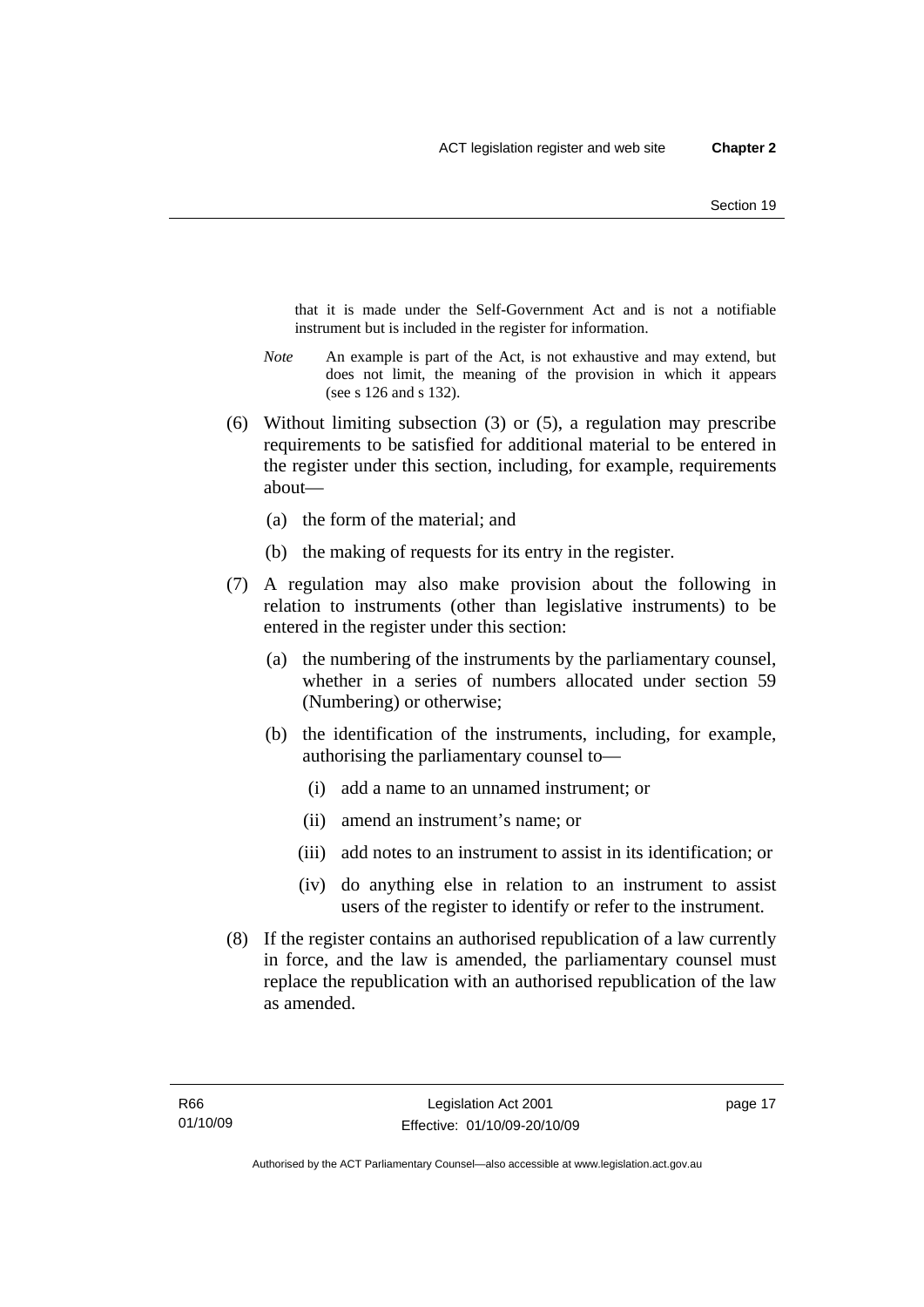- <span id="page-33-0"></span> (9) If the register contains an authorised republication of a law, and the law is repealed, expires or, for a subordinate law or disallowable instrument, is disallowed by the Legislative Assembly, the parliamentary counsel must ensure that the republication is no longer shown as a republication of law currently in force.
- (10) If the parliamentary counsel considers it likely to be useful to users of the register to enter information (in any form) in the register, the parliamentary counsel may enter the information at any time.

### **Example**

guides and indexes to the register

- (11) If an Act passed by the Legislative Assembly, or a legislative instrument made, before the commencement of this Act need not be notified under this Act, the parliamentary counsel may enter the text of the Act or instrument in the register.
- (12) The parliamentary counsel may correct any mistake, error or omission in the register subject to the requirements (if any) of the regulations.
- (13) In this section:

*amended* includes modified.

*law*—see section 107 (Definitions for ch 11).

*repealed* includes lapsed and expired.

## **20 Prompt registration**

The parliamentary counsel must ensure that anything the parliamentary counsel is required to do in relation to the register is done promptly.

## **21 Approved web site**

 (1) The parliamentary counsel must approve an internet site, and may approve additional internet sites, for this Act.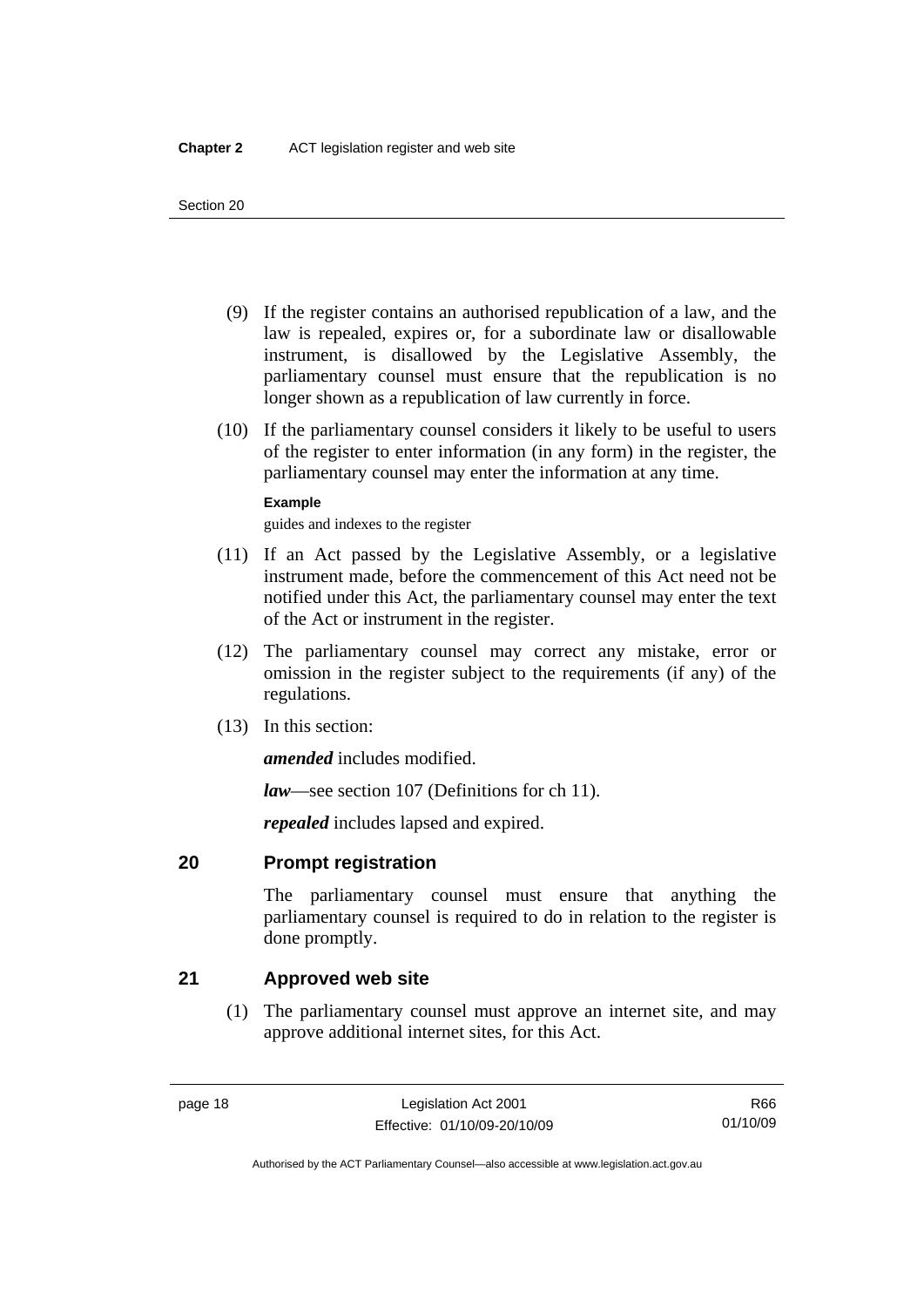<span id="page-34-0"></span> (2) The parliamentary counsel may enter into agreements or arrangements to ensure that users can authenticate an approved web site or the material accessible on an approved web site.

## **22 Access to registered material at approved web site**

- (1) The parliamentary counsel must ensure, as far as practicable, that a copy of the material mentioned in section 19 (1) and (2) (Contents of register) is accessible at all times on an approved web site.
- (2) Access is to be provided without charge by the Territory.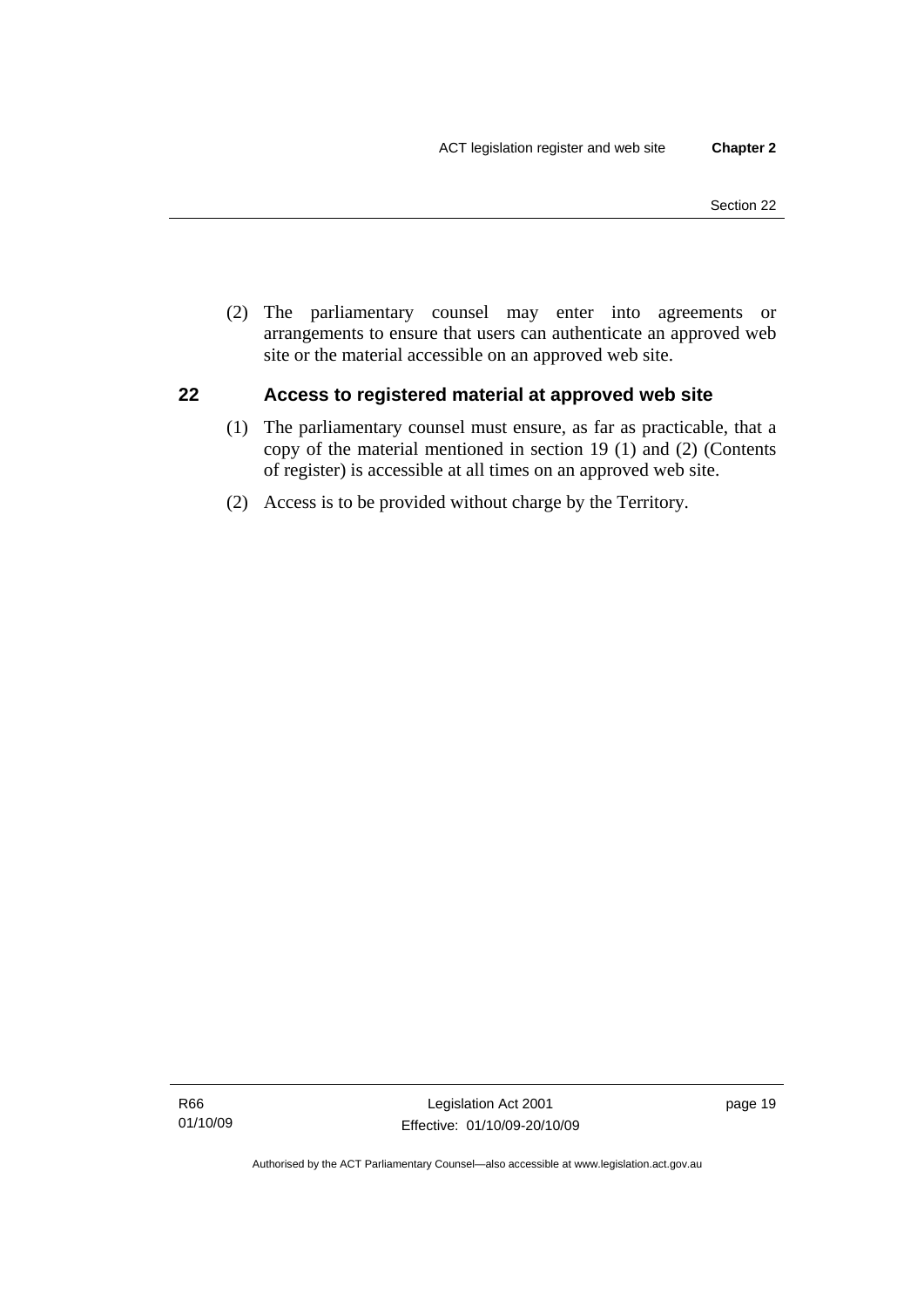## <span id="page-35-0"></span>**Chapter 3 Authorised versions and evidence of laws and legislative material**

## **22A Definitions for ch 3**

In this chapter:

*law* means an Act or statutory instrument, whether or not it has been amended, and includes, in relation to a republication—

- (a) a collection of 2 or more Acts or statutory instruments; or
- (b) all or part of an agreement or other instrument that has the force of law or is in, or attached to, an Act or statutory instrument.
- *Note* A reference to an Act or statutory instrument includes a reference to a provision of the Act or instrument (see s 7 and s 13).

*legislative material* means material (other than a law or provision of a law) relating to an Act or statutory instrument.

#### **Examples of** *legislative material*

- 1 Additional material entered in the register under section 19 (3) (Contents of register) that is not an Act or statutory instrument, for example, appointments of Ministers. Ministers are appointed by the Chief Minister under the Self-Government Act, section 41. An instrument notifying an appointment may be entered in the register even though the instrument is not a statutory instrument.
- 2 Material that may be considered under chapter 14 in working out the meaning of an Act or statutory instrument, for example, an explanatory statement for the bill that became the relevant Act that was presented to the Legislative Assembly before the Act was passed.
- *Note* An example is part of the Act, is not exhaustive and may extend, but does not limit, the meaning of the provision in which it appears (see s 126 and s 132).

page 20 Legislation Act 2001 Effective: 01/10/09-20/10/09

R66 01/10/09

Authorised by the ACT Parliamentary Counsel—also accessible at www.legislation.act.gov.au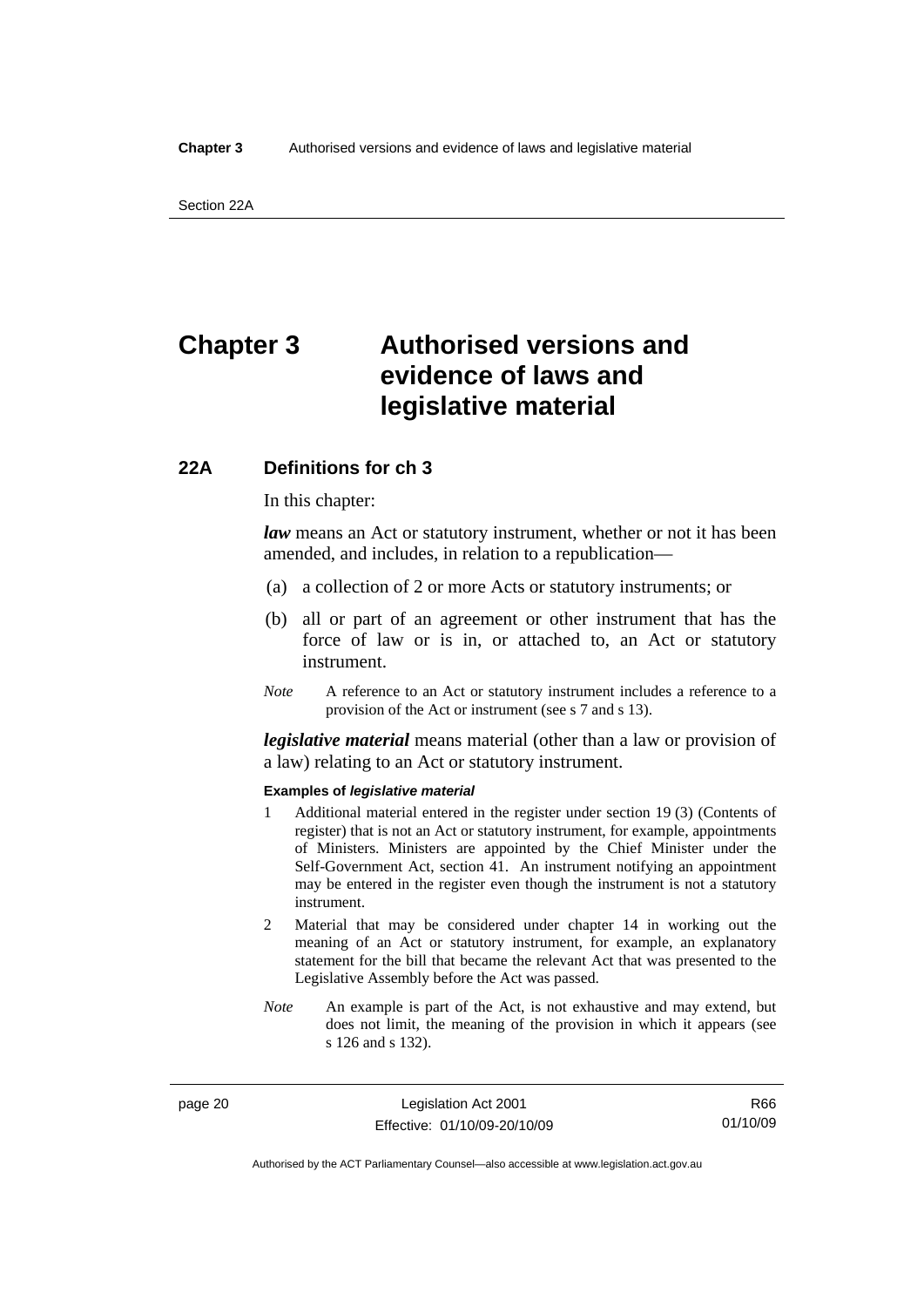*republication* includes part of a republication.

## **23 Authorisation of versions by parliamentary counsel**

The parliamentary counsel may authorise written or electronic versions of a law, republication or legislative material.

*Note Written* includes printed (see dict, pt 1, def *writing*).

## **24 Authorised electronic versions**

- (1) An electronic copy of a law, republication or legislative material is an authorised version if—
	- (a) it is accessed at, or downloaded from, an approved web site in a format authorised by the parliamentary counsel; or
	- (b) it is authorised by the parliamentary counsel and is in the format in which it is authorised by the parliamentary counsel.

## **Example of authorised electronic format**

a locked pdf file

- *Note* An example is part of the Act, is not exhaustive and may extend, but does not limit, the meaning of the provision in which it appears (see s 126 and s 132).
- (2) It is presumed, unless the contrary is proved—
	- (a) that an internet site purporting to be an approved web site is an approved web site; and
	- (b) that an electronic copy of a law, republication or legislative material accessed at, or downloaded from, an approved web site and purporting to be authorised by the parliamentary counsel (however expressed) is an authorised version of the law, republication or legislative material; and
	- (c) that any other electronic copy of a law, republication or legislative material purporting to be authorised by the parliamentary counsel (however expressed) is an authorised version of the law, republication or legislative material; and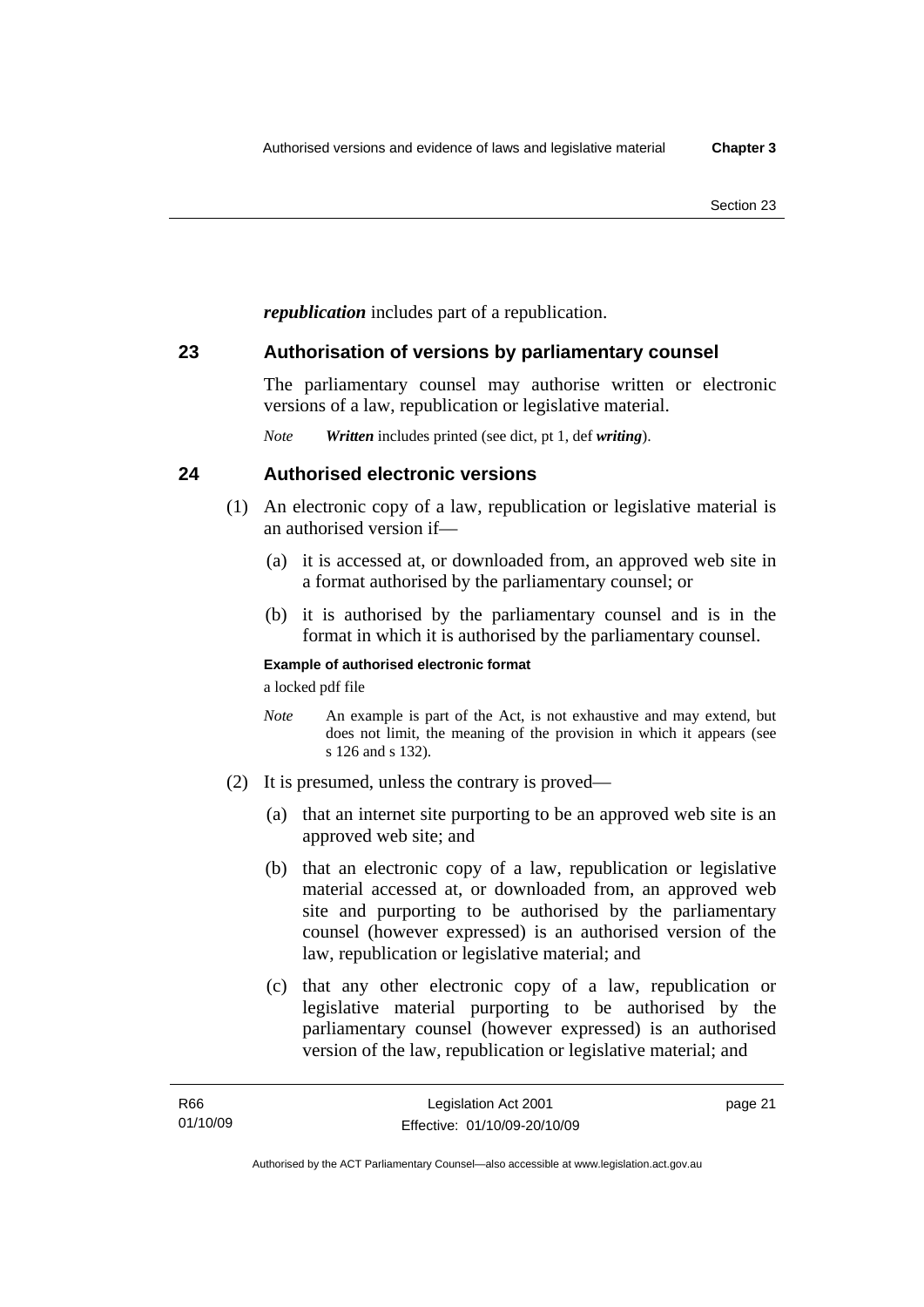- (d) that an authorised electronic version of an Act or statutory instrument correctly shows the Act or instrument; and
- (e) that an authorised electronic version of a republication of a law correctly shows the law as at the republication date; and
- (f) that an authorised electronic version of legislative material correctly shows the material.

#### **Examples of an electronic copy of a republication purporting to be authorised by the parliamentary counsel**

- 1 The republication has the words 'Authorised by the ACT Parliamentary Counsel' on the front cover and the words 'Authorised when accessed at www.legislation.act.gov.au or in authorised printed form' at the foot of each page of the republication.
- 2 The republication has the words 'Authorised by the ACT Parliamentary Counsel' on the front cover and the words 'Authorised by the ACT Parliamentary Counsel—also accessible at www.legislation.act.gov.au' at the foot of each page of the republication.
- *Note* A reference to an Act or statutory instrument includes a reference to a provision of the Act or instrument (see s 7 (3) and s 13 (3)). A reference to a republication includes a reference to part of a republication (see s 22A def *republication*).

## **25 Authorised written versions**

- (1) A written copy of a law, republication or legislative material is an authorised version if—
	- (a) it is a written copy produced directly from an authorised electronic version of the law, republication or legislative material; or

Authorised by the ACT Parliamentary Counsel—also accessible at www.legislation.act.gov.au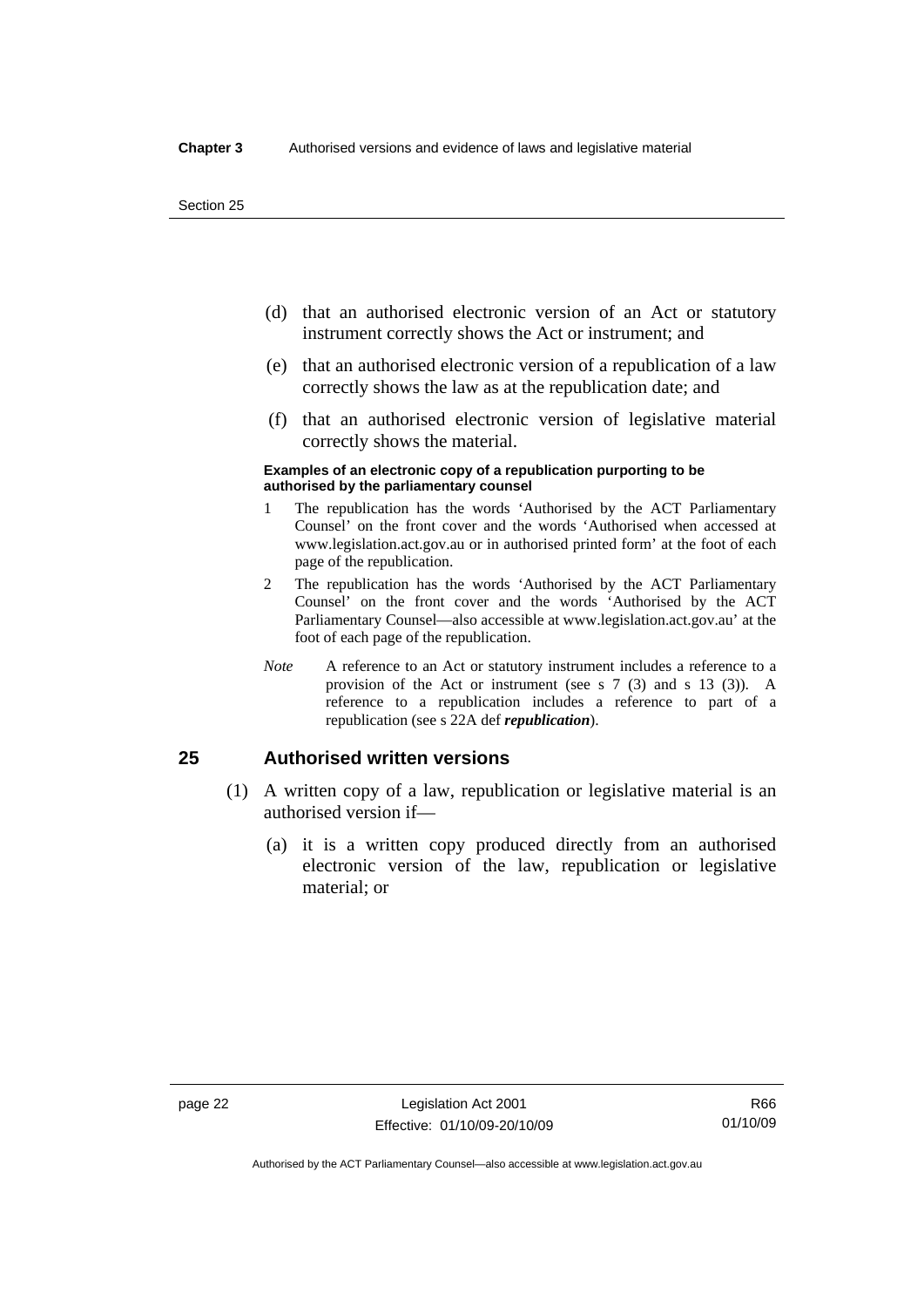(b) it is a written copy of another version of the law, republication or legislative material authorised by the parliamentary counsel.

#### **Example for par (a)**

An authorised electronic version of an Act is downloaded from an approved web site and printed. The printed copy is an authorised written version of the Act.

- *Note* An example is part of the Act, is not exhaustive and may extend, but does not limit, the meaning of the provision in which it appears (see s 126 and s 132).
- (2) It is presumed, unless the contrary is proved—
	- (a) that a written copy of a law, republication or legislative material purporting to be authorised by the parliamentary counsel (however expressed) is an authorised version of the law, republication or legislative material; and
	- (b) that an authorised written version of an Act or statutory instrument correctly shows the Act or instrument; and
	- (c) that an authorised written version of a republication of a law correctly shows the law as at the republication date; and
	- (d) that an authorised written version of legislative material correctly shows the material.

#### **Examples of a written copy of a republication purporting to be authorised by the parliamentary counsel**

- 1 The republication has the words 'Authorised by the ACT Parliamentary Counsel' on the front cover and the words 'Authorised by the parliamentary counsel and printed by authority of the ACT Government' at the foot of each page of the republication.
- 2 The republication has the words 'Authorised by the ACT Parliamentary Counsel and printed by authority of the ACT Government' on the front cover and the words 'Authorised by the ACT Parliamentary Counsel—also accessible at www.legislation.act.gov.au' at the foot of each page of the republication.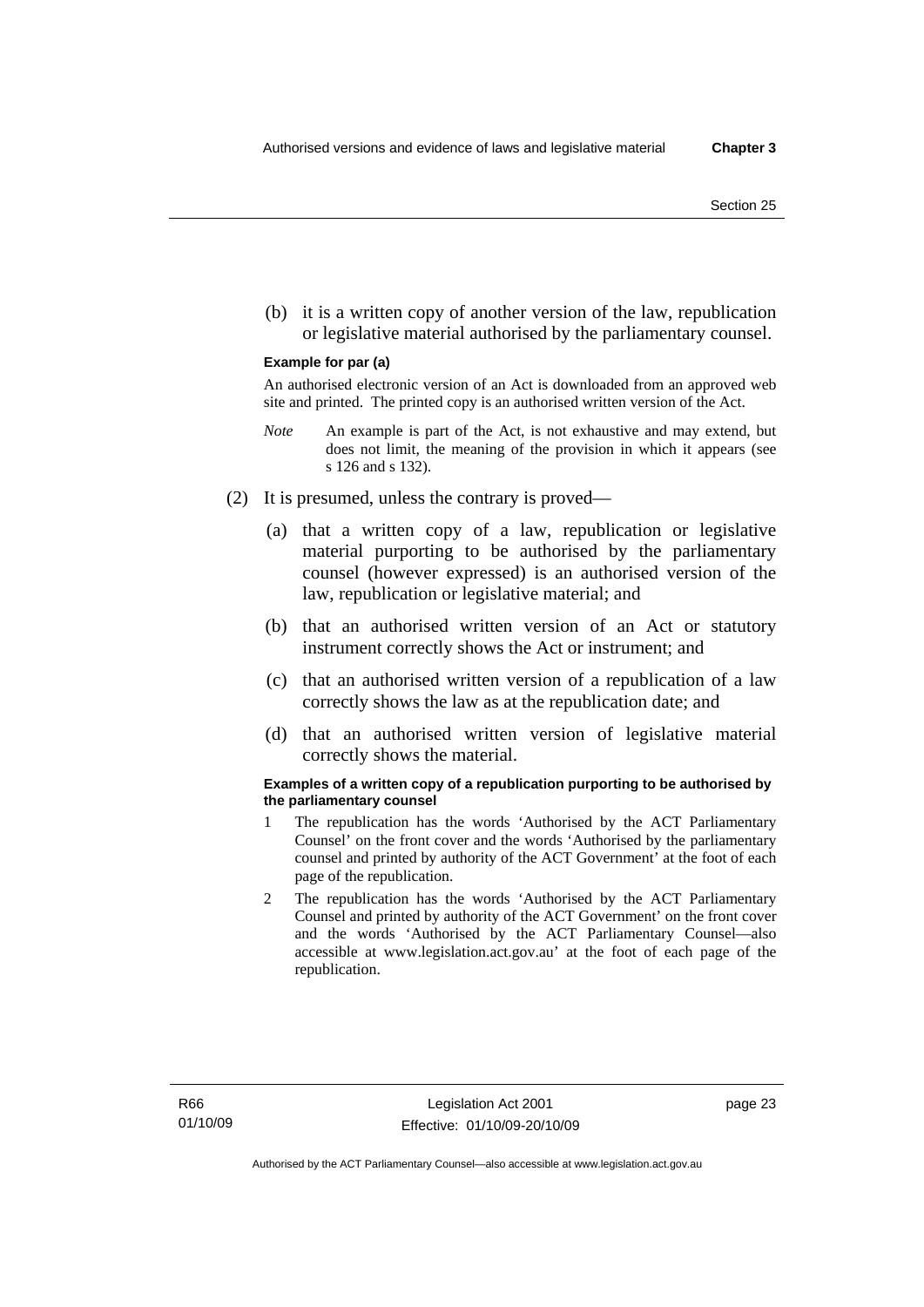- 3 The republication has the words 'Authorised by the ACT Parliamentary Counsel' on the front cover and the words 'Authorised by the ACT Parliamentary Counsel—also accessible at www.legislation.act.gov.au' at the foot of each page of the republication.
- *Note* A reference to an Act or statutory instrument includes a reference to a provision of the Act or instrument (see s 7 (3) and s 13 (3)). A reference to a republication includes a reference to part of a republication (see s 22A def *republication*).

## **26 Judicial notice of certain matters**

- (1) Proof is not required about—
	- (a) the passing of a proposed law by the Legislative Assembly or its notification in the register or the gazette; or
	- (b) the making, or notification or publication in the register or the gazette, of a subordinate law, disallowable instrument, notifiable instrument, commencement notice or any other statutory instrument; or
	- (c) the approval (however described) of a statutory instrument by the Executive, a Minister or any other entity; or
	- (d) the provisions of an Act, subordinate law, disallowable instrument, notifiable instrument, commencement notice or any other statutory instrument; or
	- (e) the commencement of an Act, subordinate law, disallowable instrument, notifiable instrument, or any other statutory instrument; or
	- (f) the presentation of a subordinate law, disallowable instrument or any other statutory instrument to the Legislative Assembly; or
	- (g) anything done or not done by or in the Legislative Assembly in relation to a subordinate law, disallowable instrument or any other statutory instrument; or

R66 01/10/09

Authorised by the ACT Parliamentary Counsel—also accessible at www.legislation.act.gov.au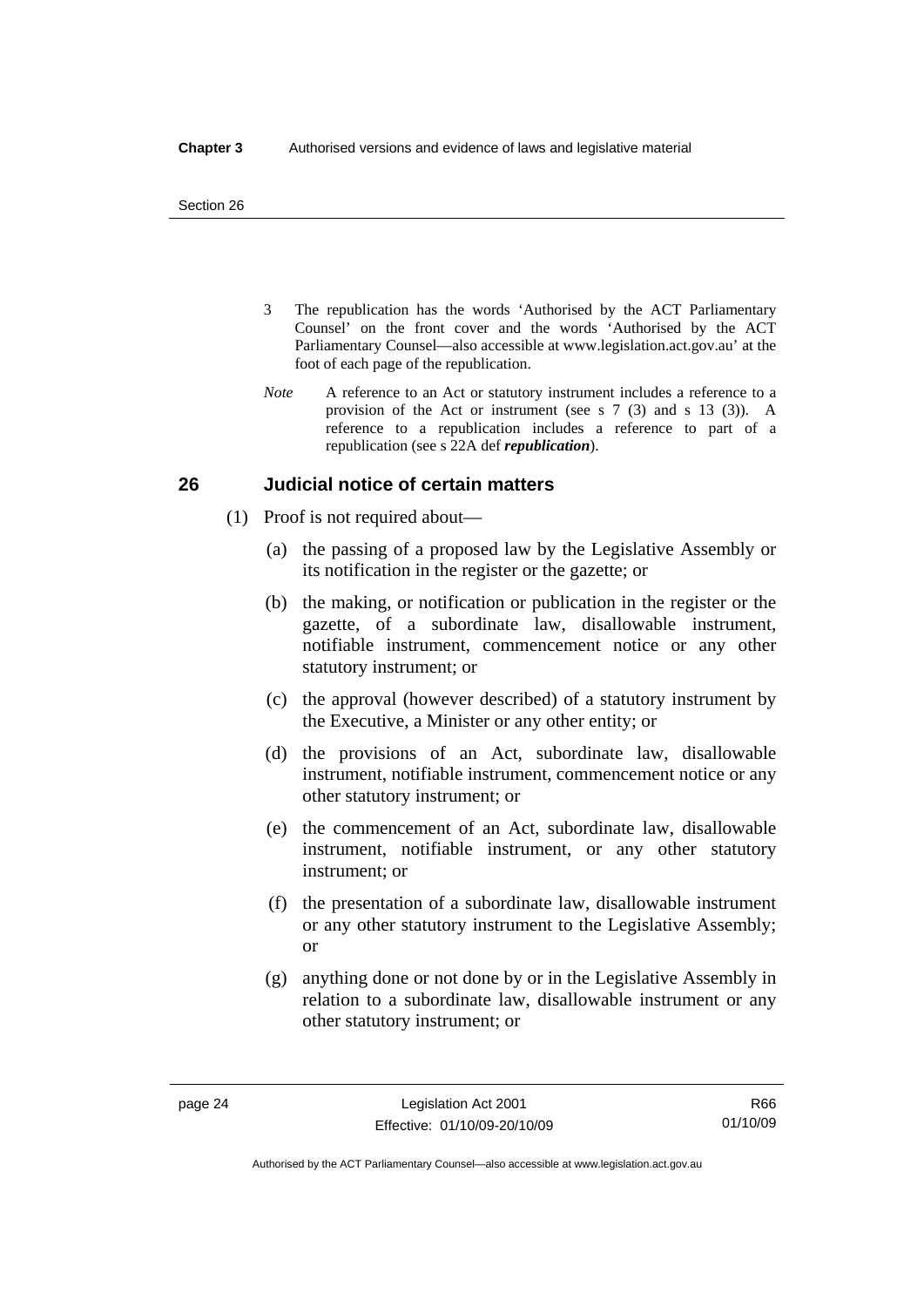- (h) amendments or other changes made under chapter 11 (Republication of Acts and statutory instruments); or
- (i) the authorisation of a republication under this Act, the provisions of an authorised republication or the republication date of an authorised republication.
- (2) A court or tribunal may inform itself of anything mentioned in subsection (1) in any way it considers appropriate.

#### **Examples of ways that may be appropriate**

- 1 using a version of an Act downloaded from an approved web site using the internet
- 2 using information obtained from an approved web site using the internet
- 3 using an authorised written version of a republication
- *Note* An example is part of the Act, is not exhaustive and may extend, but does not limit, the meaning of the provision in which it appears (see s 126 and s 132).
- (3) However, the court or tribunal must consider whether the source it intends to use appears to be a reliable source of information.
- (4) For subsection (3), an authorised version of a law, republication or legislative material is a reliable source of information.
- (5) This section does not limit any other law providing how a court or tribunal may be informed about a matter mentioned in subsection  $(1)$ .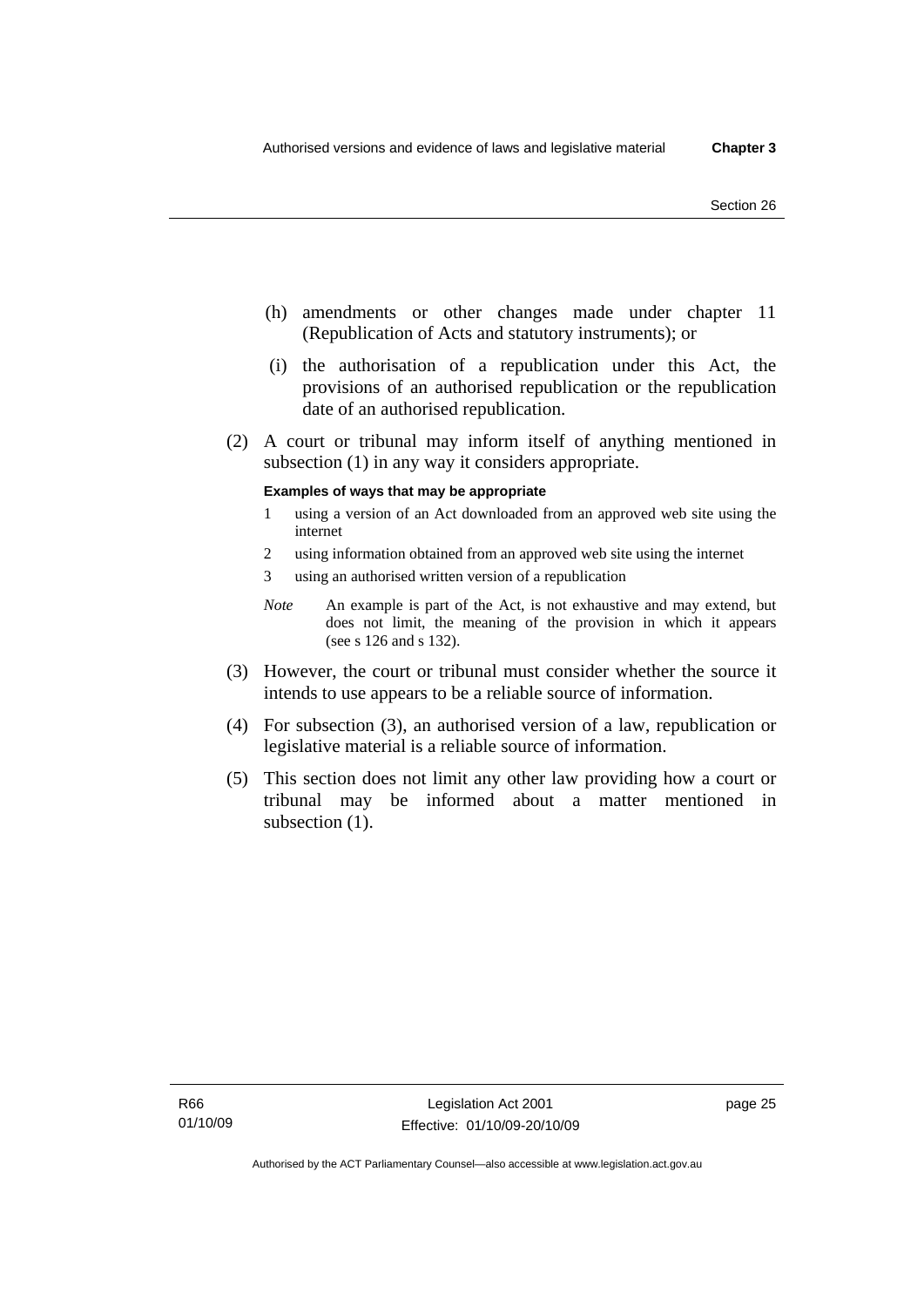## **Chapter 4 Numbering and notification of Acts**

## **27 Numbering of Acts**

The Acts passed in each year are to be numbered as nearly as practicable in the order in which they are passed.

## **28 Notification of Acts**

- (1) If a proposed law is passed by the Legislative Assembly, the Speaker must ask the parliamentary counsel to notify the making of the law.
- (2) If the Speaker asks the parliamentary counsel to notify the making of the proposed law, the parliamentary counsel must—
	- (a) notify the making of the law in the register; or
	- (b) if it is not practicable to notify the making of the proposed law in the register—notify the making of the law in the gazette.
- (3) If the Speaker asks the parliamentary counsel to notify the making of the proposed law on a particular day, the parliamentary counsel must notify the making of the law on that day unless it is impracticable to do so.
- (4) The making of the proposed law is notified in the register by entering in the register—
	- (a) a statement that the law has been passed by the Legislative Assembly; and
	- (b) the text of the law.
- (5) The making of the proposed law is notified in the gazette by—
	- (a) publishing the text of the law in the gazette; or

Authorised by the ACT Parliamentary Counsel—also accessible at www.legislation.act.gov.au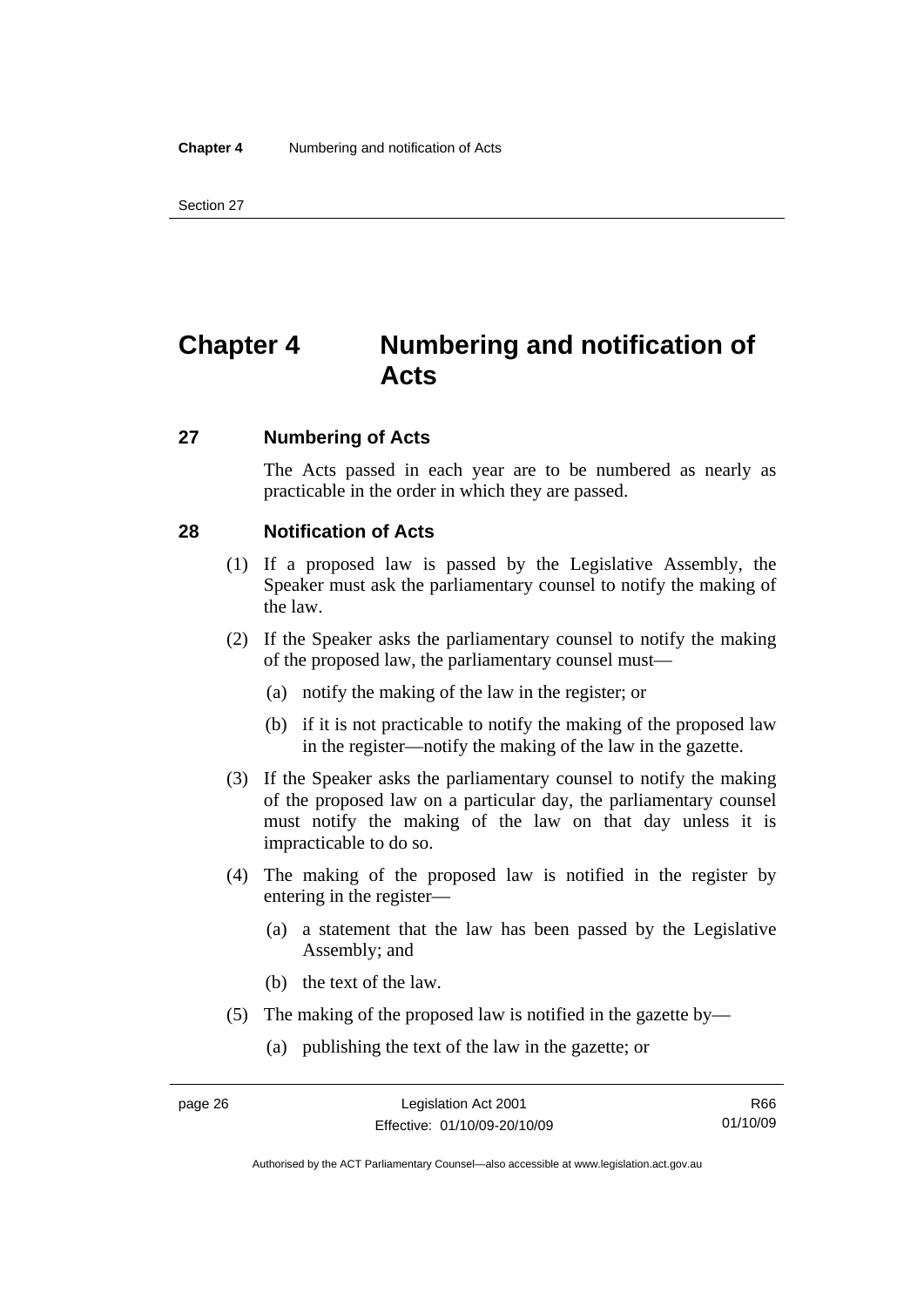- (b) publishing in the gazette a statement—
	- (i) that the law has been passed by the Legislative Assembly; and
	- (ii) of the place or places where copies of the law can be obtained (whether by purchase or otherwise).
- (6) If the making of the proposed law is notified in the gazette, the parliamentary counsel must enter in the register—
	- (a) a statement that the law has been passed by the Legislative Assembly; and
	- (b) a statement that the law was notified in the gazette on a stated date; and
	- (c) the text of the law.
- (7) If the making of the proposed law is notified in the gazette by publishing the statement mentioned in subsection (5) (b), copies of the law must be available on the day of publication (the *gazette date*), or as soon as practicable after the gazette date, at the place, or each of the places, stated in the gazette.
- (8) If on the gazette date no copies of the law are available at the place, or any of the places, stated in the gazette, the parliamentary counsel must give the Minister a statement—
	- (a) that copies of the law were not available; and
	- (b) explaining why they were not available.
- (9) The Minister must present the statement to the Legislative Assembly not later than 6 sitting days after the gazette date.
- (10) This section is a determinative provision.
	- *Note* See s 5 for the meaning of determinative provisions, and s 6 for their displacement.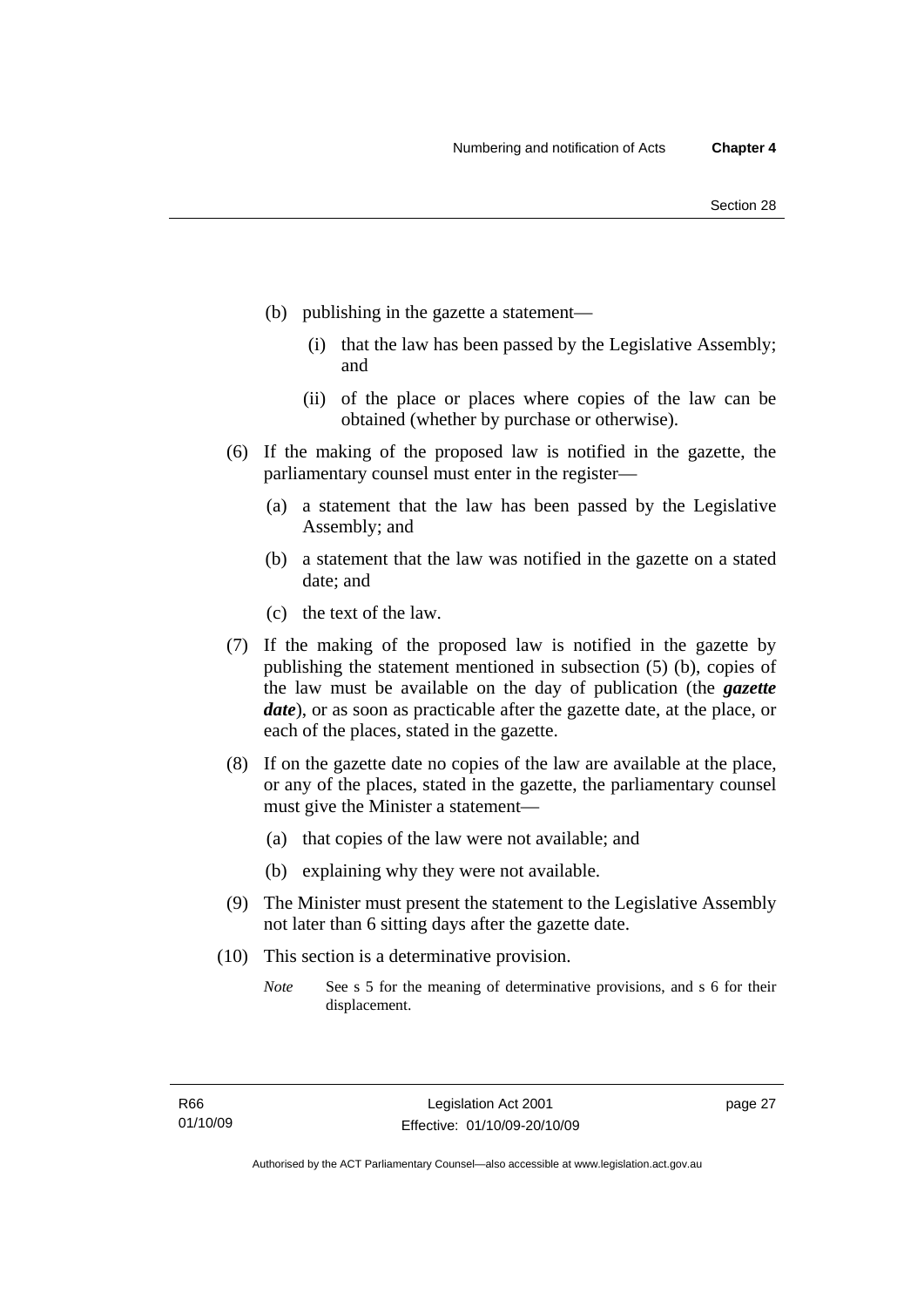## **29 References to** *enactment* **or** *passing* **of Acts**

In an Act or statutory instrument, a reference to the *enactment* or *passing* of an Act is a reference to the making of the Act having been notified in the register or the gazette.

## **30 References to** *notification* **of Acts**

In an Act or statutory instrument, a reference to the *notification* of an Act is a reference to the making of the Act having been notified in the register or the gazette.

page 28 Legislation Act 2001 Effective: 01/10/09-20/10/09

R66 01/10/09

Authorised by the ACT Parliamentary Counsel—also accessible at www.legislation.act.gov.au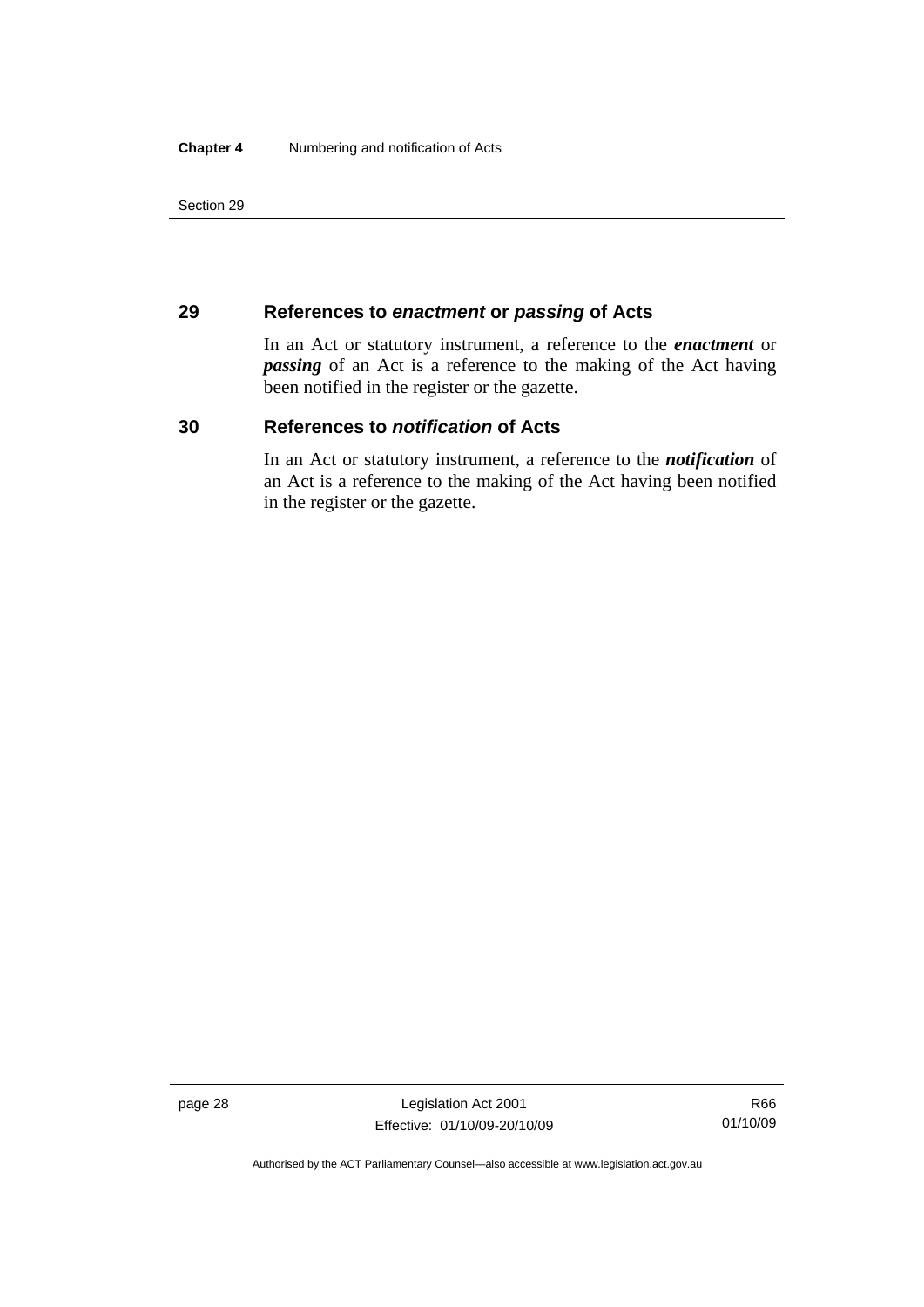# **Chapter 5 Regulatory impact statements for subordinate laws and disallowable instruments**

## **Part 5.1** Preliminary

## **31 Definitions for ch 5**

In this chapter:

*authorising law*, in relation to a proposed subordinate law or disallowable instrument (the *proposed law*), means the Act or statutory instrument (and, if appropriate, the provision of the Act or statutory instrument) under which the proposed law will be made.

## *benefits* includes—

- (a) advantages; and
- (b) direct and indirect economic, environmental and social benefits.

*costs* includes—

- (a) burdens and disadvantages; and
- (b) direct and indirect economic, environmental and social costs.

*scrutiny committee principles* means the terms of reference of the Legislative Assembly's Standing Committee on Legal Affairs that apply to subordinate laws and disallowable instruments.

## **32 Other publication or consultation requirements not affected**

 (1) Part 5.2 (Requirements for regulatory impact statements) does not affect any requirements in any other territory law for publication or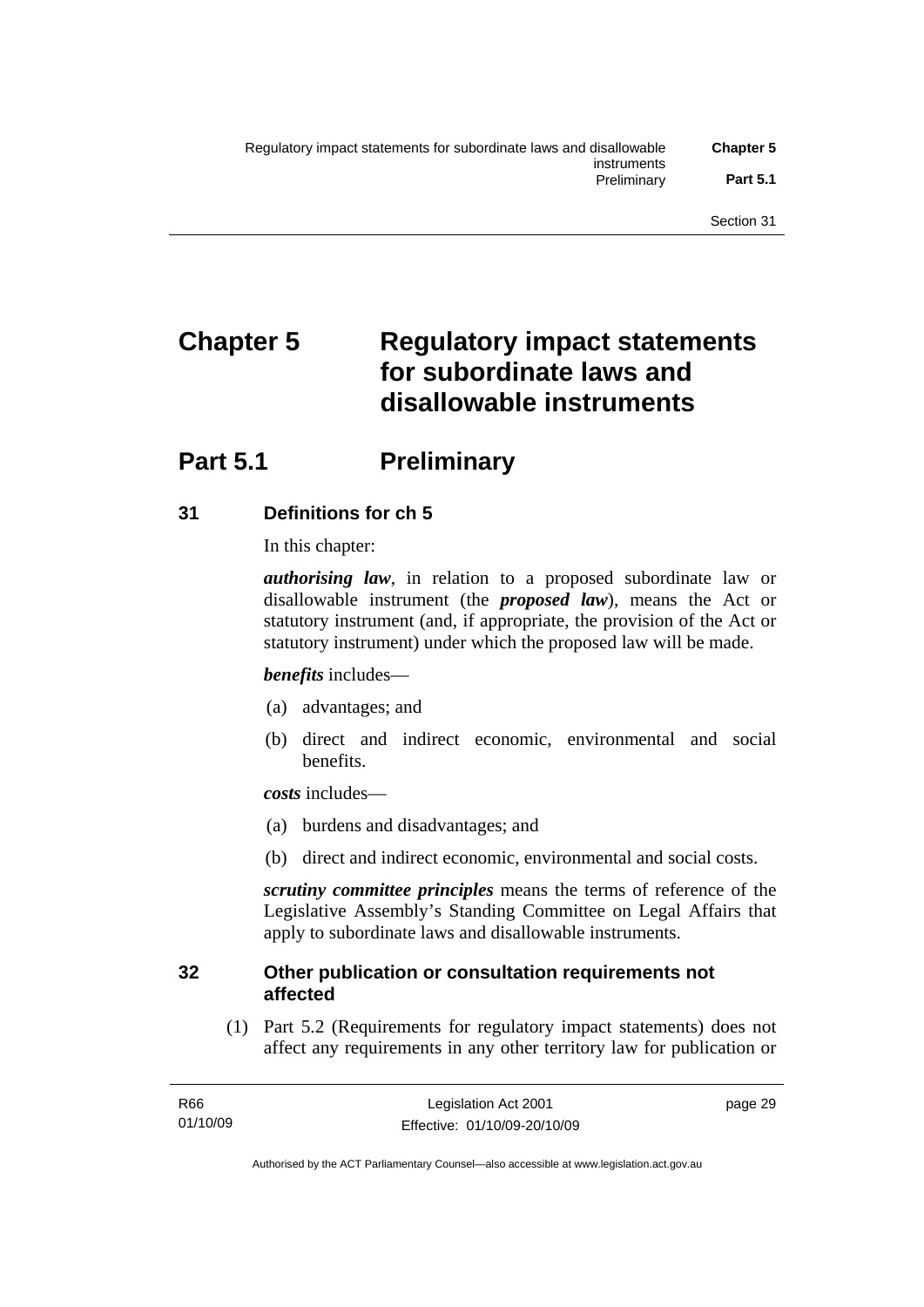| <b>Chapter 5</b> | Regulatory impact statements for subordinate laws and disallowable |
|------------------|--------------------------------------------------------------------|
|                  | instruments                                                        |
| <b>Part 5.1</b>  | Preliminary                                                        |

consultation about a proposal to make a subordinate law or disallowable instrument.

 (2) Part 5.2 does not apply to the subordinate law or disallowable instrument if the requirements are of a comparable level to publication and consultation under the part.

## **33 Guidelines about costs of proposed subordinate laws and disallowable instruments**

- (1) The Minister may issue guidelines to be applied in deciding whether a proposed subordinate law or disallowable instrument is, or is not, likely to impose appreciable costs on the community or a part of the community.
- (2) A guideline is a disallowable instrument.
	- *Note* A disallowable instrument must be notified, and presented to the Legislative Assembly, under this Act.

page 30 Legislation Act 2001 Effective: 01/10/09-20/10/09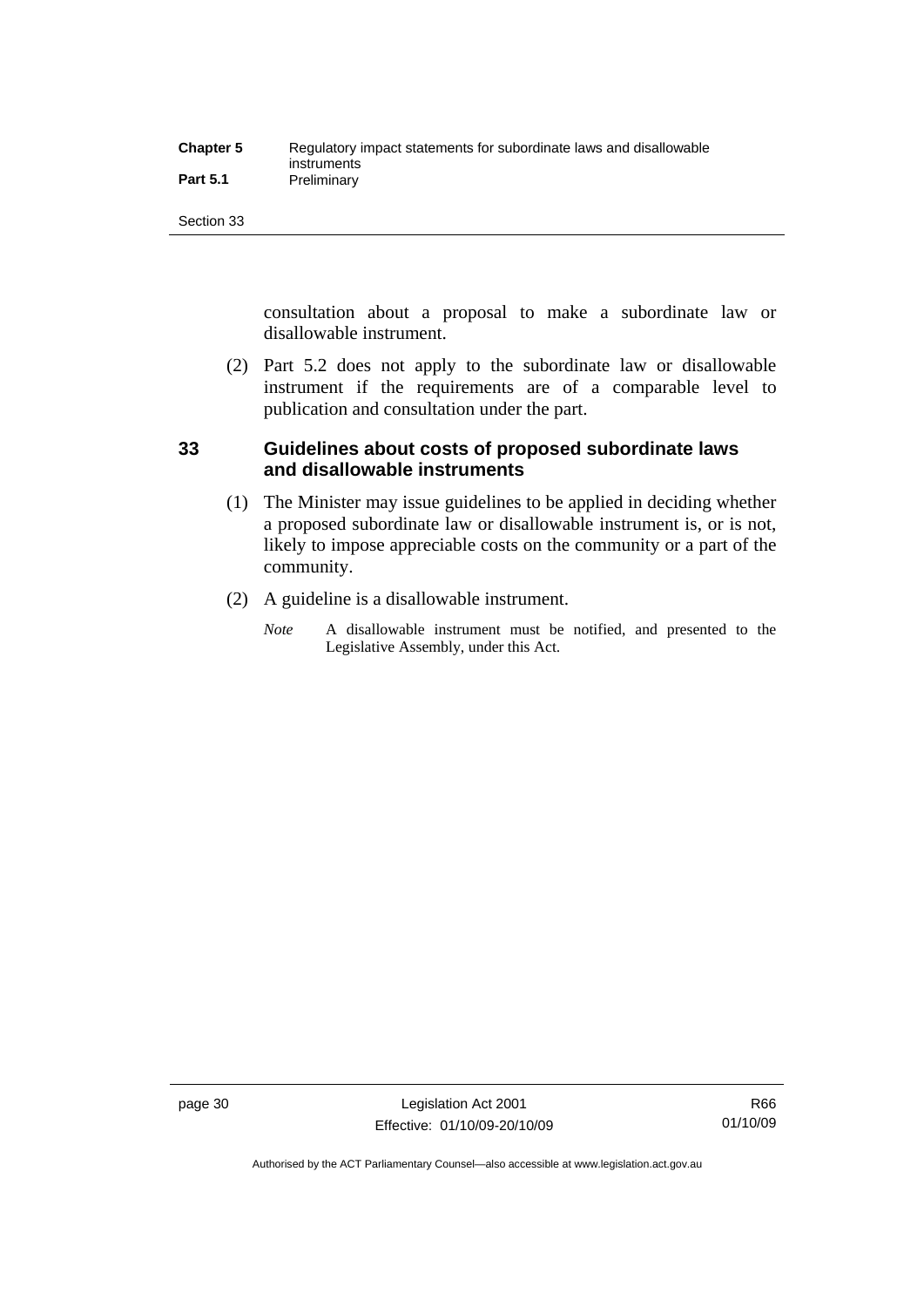## **Part 5.2 Requirements for regulatory impact statements**

## **34 Preparation of regulatory impact statements**

- (1) If a proposed subordinate law or disallowable instrument (the *proposed law*) is likely to impose appreciable costs on the community, or a part of the community, then, before the proposed law is made, the Minister administering the authorising law (the *administering Minister*) must arrange for a regulatory impact statement to be prepared for the proposed law.
- (2) However, this section does not apply to the proposed law if the administering Minister exempts the proposed law from subsection (1).
	- *Note* Section 32 and s 36 also state other circumstances when a regulatory impact statement is not required.
- (3) An exemption under subsection (2) (the *RIS exemption*) is a disallowable instrument.
	- *Note* A disallowable instrument must be notified, and presented to the Legislative Assembly, under this Act.
- (4) If the RIS exemption is disallowed under this Act after the proposed law has been made, the administering Minister must arrange for a regulatory impact statement to be prepared for the subordinate law or disallowable instrument.
- (5) The regulatory impact statement prepared under subsection (4) must be presented to the Legislative Assembly not later than 5 sitting days after the day the RIS exemption is disallowed.
- (6) This chapter (other than section 37 (When must regulatory impact statement be presented?)) applies to the law as if the law were a proposed subordinate law or disallowable instrument.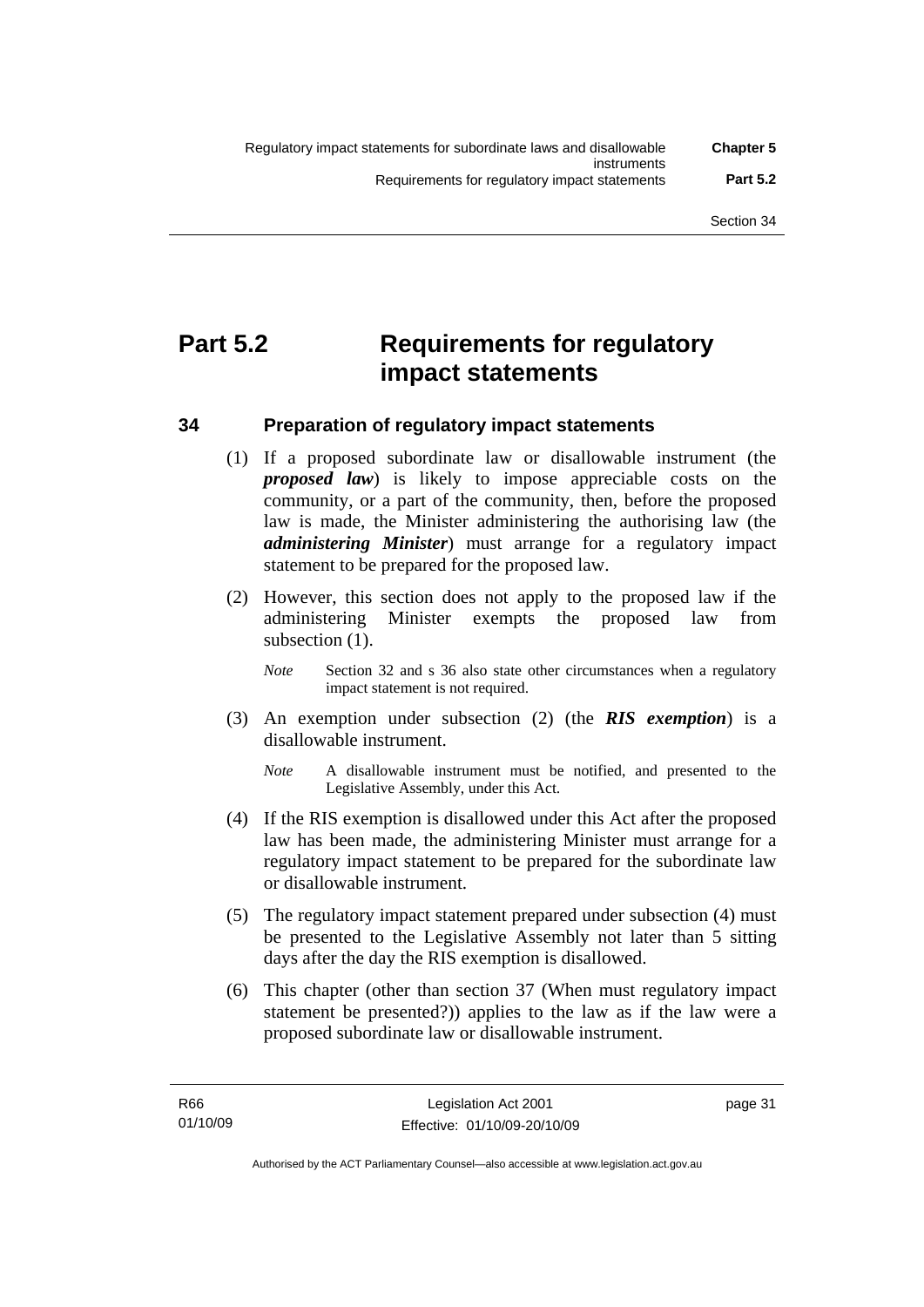## **35 Content of regulatory impact statements**

A regulatory impact statement for a proposed subordinate law or disallowable instrument (the *proposed law*) must include the following information about the proposed law in clear and precise language:

- (a) the authorising law;
- (b) a brief statement of the policy objectives of the proposed law and the reasons for them;
- (c) a brief statement of the way the policy objectives will be achieved by the proposed law and why this way of achieving them is reasonable and appropriate;
- (d) a brief explanation of how the proposed law is consistent with the policy objectives of the authorising law;
- (e) if the proposed law is inconsistent with the policy objectives of another territory law—
	- (i) a brief explanation of the relationship with the other law; and
	- (ii) a brief explanation for the inconsistency;
- (f) if appropriate, a brief statement of any reasonable alternative way of achieving the policy objectives (including the option of not making a subordinate law or disallowable instrument) and why the alternative was rejected;
- (g) a brief assessment of the benefits and costs of implementing the proposed law that—
	- (i) if practicable and appropriate, quantifies the benefits and costs; and
	- (ii) includes a comparison of the benefits and costs with the benefits and costs of any reasonable alternative way of achieving the policy objectives stated under paragraph (f);

Authorised by the ACT Parliamentary Counsel—also accessible at www.legislation.act.gov.au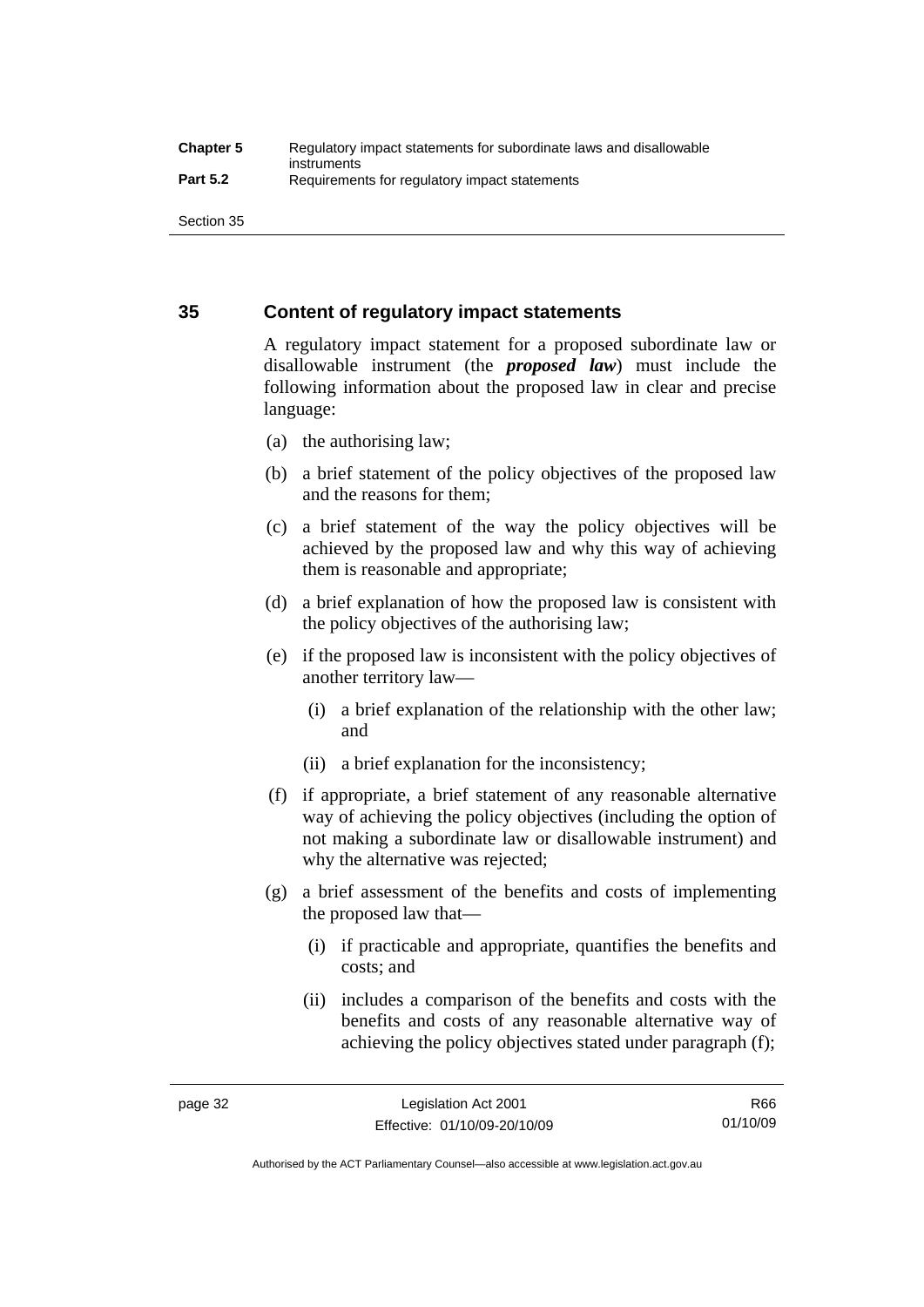(h) a brief assessment of the consistency of the proposed law with the scrutiny committee principles and, if it is inconsistent with the principles, the reasons for the inconsistency.

## **36 When is preparation of regulatory impact statement unnecessary?**

- (1) A regulatory impact statement need not be prepared for a proposed subordinate law or disallowable instrument (the *proposed law*) if the proposed law only provides for, or to the extent it only provides for, any of the following:
	- (a) a matter that is not of a legislative nature, including, for example, a matter of a machinery, administrative, drafting or formal nature;
	- (b) a matter that does not operate to the disadvantage of anyone (other than the Territory or a territory authority or instrumentality) by—
		- (i) adversely affecting the person's rights; or
		- (ii) imposing liabilities on the person;
	- (c) an amendment of a territory law to take account of current legislative drafting practice;
	- (d) the commencement of an Act or statutory instrument;
		- *Note* A reference to an Act or statutory instrument includes a reference to a provision of the Act or instrument (see s 7 and s 13).
	- (e) an amendment of a territory law that does not fundamentally affect the law's application or operation;
	- (f) a matter of a transitional character;
	- (g) a matter arising under a territory law that is part of a uniform scheme of legislation or complementary with legislation of the Commonwealth, a State or New Zealand;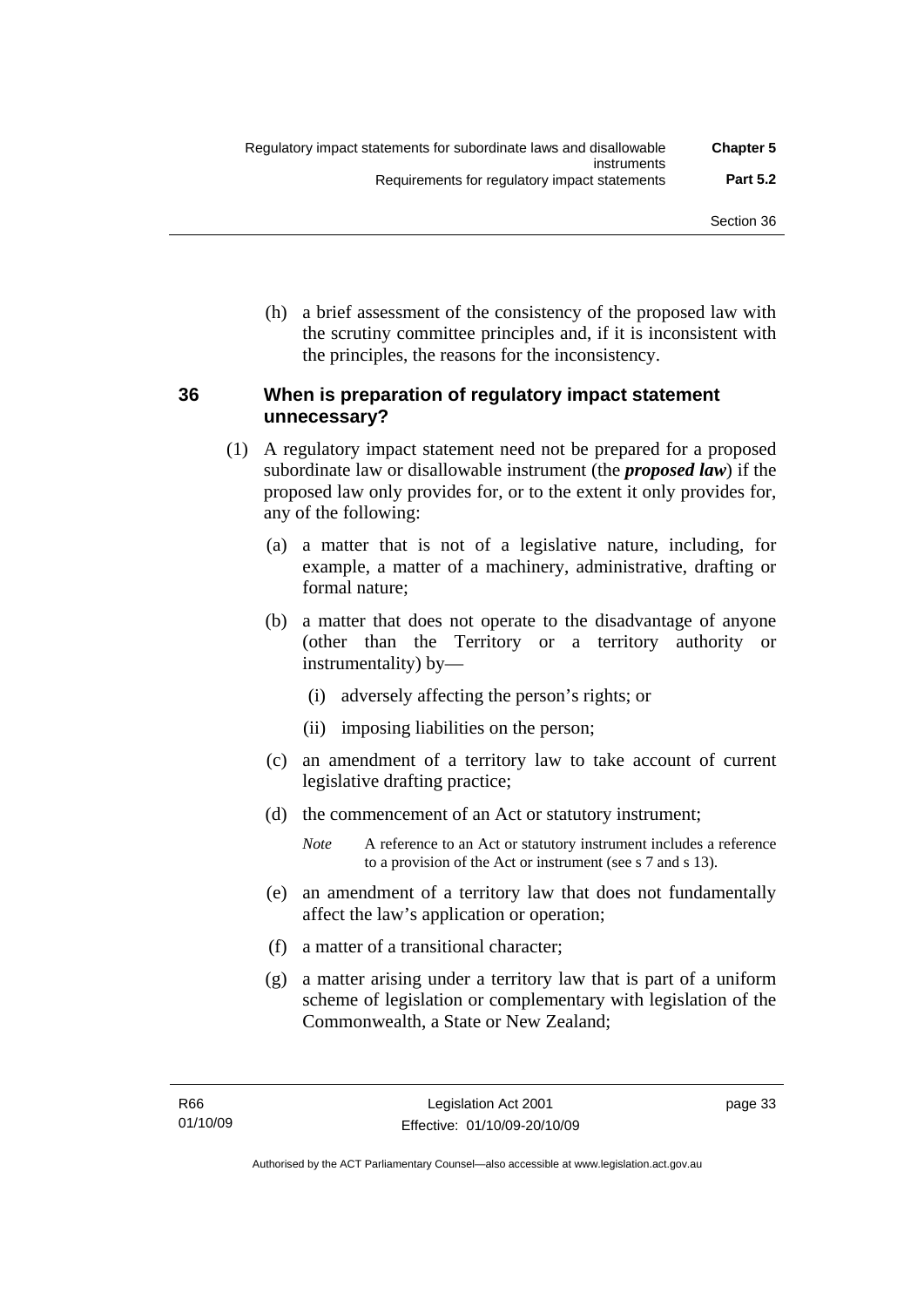- (h) a matter involving the adoption of an Australian or international protocol, standard, code, or intergovernmental agreement or instrument, if an assessment of the benefits and costs has already been made and the assessment was made for, or is relevant to, the ACT;
- (i) a proposal to make, amend or repeal rules of court;
- (j) a matter advance notice of which would enable someone to gain unfair advantage;
- (k) an amendment of a fee, charge or tax consistent with announced government policy.
- (2) A regulatory impact statement also need not be prepared for the proposed law if, or to the extent that, it would be against the public interest because of the nature of the proposed law or the circumstances in which it is made.

## **Example**

A law may need to be made urgently for controlling the spread of a disease or dealing with another urgent situation.

- *Note 1* An example is part of the Act, is not exhaustive and may extend, but does not limit, the meaning of the provision in which it appears (see this Act, s 126 and s 132).
- *Note* 2 Section 32 and s 34 also state other circumstances when a regulatory impact statement is not required.

## **37 When must regulatory impact statement be presented?**

- (1) This section applies if a regulatory impact statement for a proposed subordinate law or disallowable instrument (the *proposed law*) has been prepared and the proposed law is made.
- (2) The statement must be presented to the Legislative Assembly with the subordinate law or disallowable instrument.

Authorised by the ACT Parliamentary Counsel—also accessible at www.legislation.act.gov.au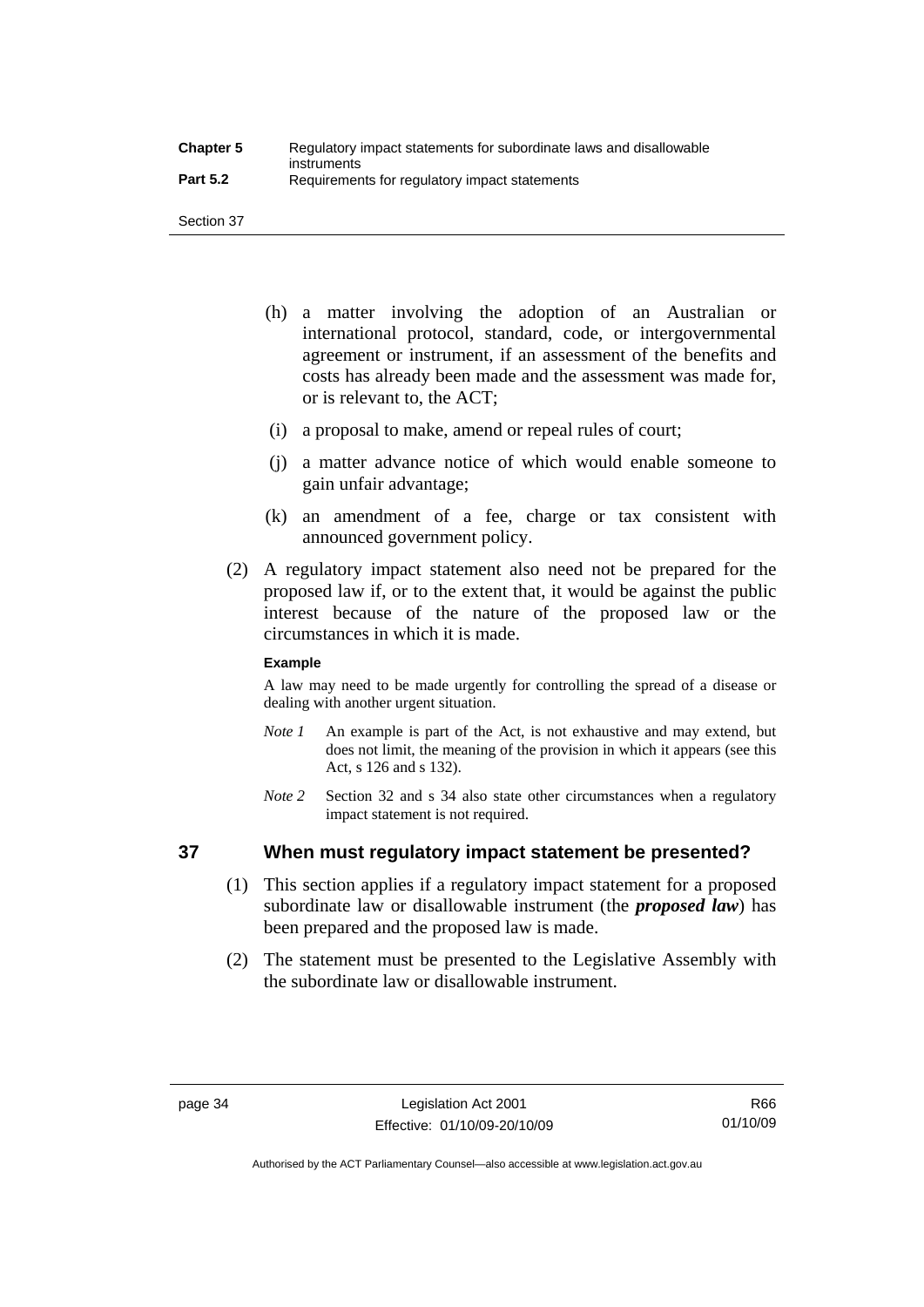| Regulatory impact statements for subordinate laws and disallowable   | <b>Chapter 5</b> |
|----------------------------------------------------------------------|------------------|
| instruments                                                          |                  |
| Failure to comply with requirements for regulatory impact statements | <b>Part 5.3</b>  |

## **Part 5.3 Failure to comply with requirements for regulatory impact statements**

## **38 Effect of failure to comply with pt 5.2**

- (1) Failure to comply with part 5.2 (Requirements for regulatory impact statements) in relation to a subordinate law or disallowable instrument (the *law*) does not—
	- (a) affect the law's validity; or
	- (b) create rights or impose legally enforceable obligations on the Territory, a Minister or anyone else.
- (2) In addition, a decision made, or appearing to be made, under part 5.2 is final and conclusive.
- (3) In this section:

*decision* includes—

- (a) conduct engaged in to make a decision; and
- (b) conduct related to making a decision; and
- (c) failure to make a decision.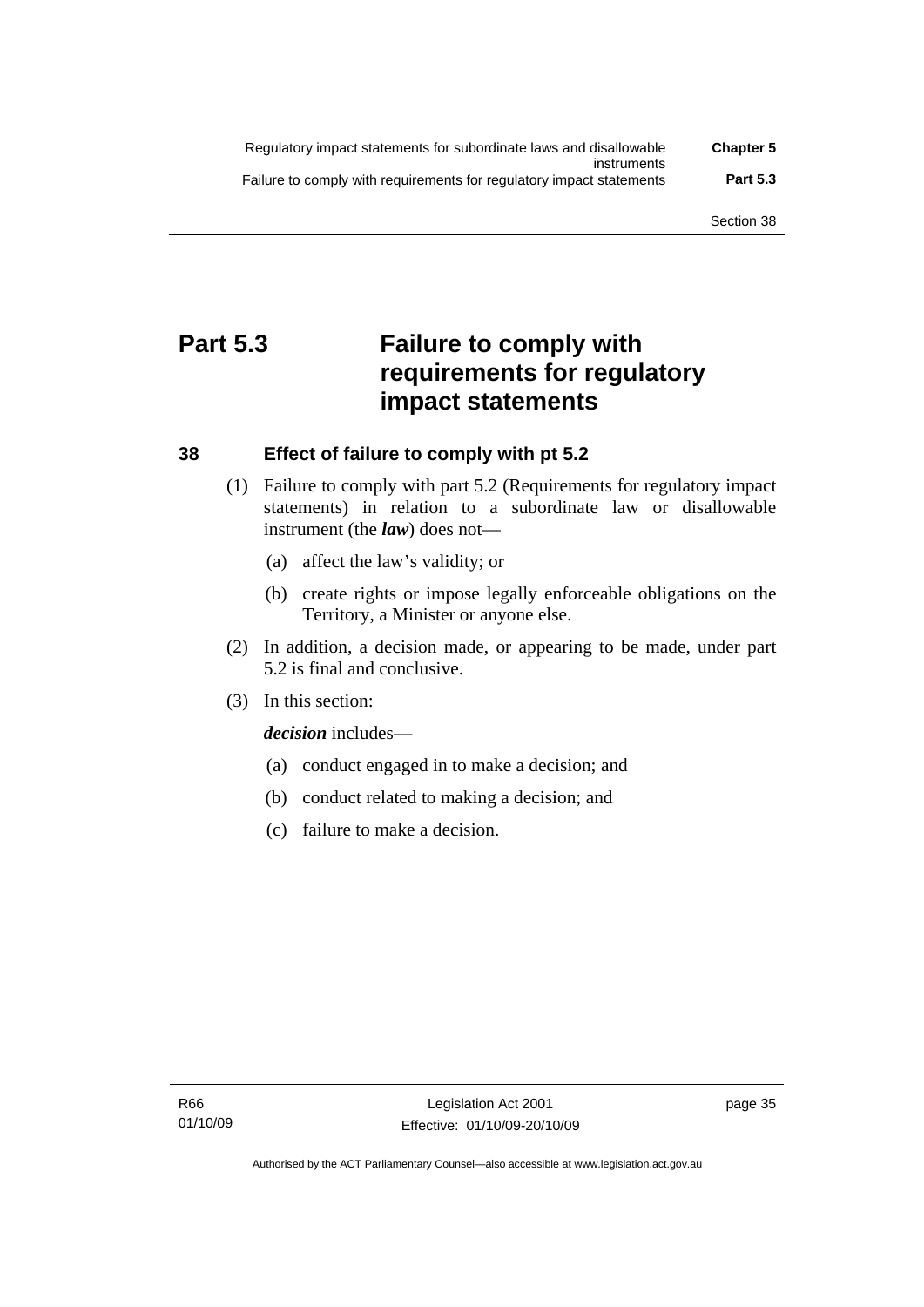**Chapter 6** Making, notification and numbering of statutory instruments Part 6.1 **General** 

Section 39

# **Chapter 6 Making, notification and numbering of statutory instruments**

## **Part 6.1 General**

## **39 Meaning of** *matter* **in ch 6**

In this chapter:

*matter*, in relation to a statutory instrument, includes circumstance, person, place and purpose.

## **40 Presumption of validity**

It is presumed, unless the contrary is proved, that all conditions and steps required for the making of a statutory instrument have been satisfied and carried out.

## **41 Making of certain statutory instruments by Executive**

- (1) This section applies if an Act authorises or requires the Executive to make a subordinate law or disallowable instrument.
- (2) The subordinate law or disallowable instrument is taken to be made by the Executive if—
	- (a) it is signed by 2 or more Ministers who are members of the Executive; and
	- (b) 1 of the signing Ministers is the responsible Minister.
- (3) A subordinate law or disallowable instrument made in accordance with subsection (2) is taken to be made when it is signed by the second Minister signing.

Authorised by the ACT Parliamentary Counsel—also accessible at www.legislation.act.gov.au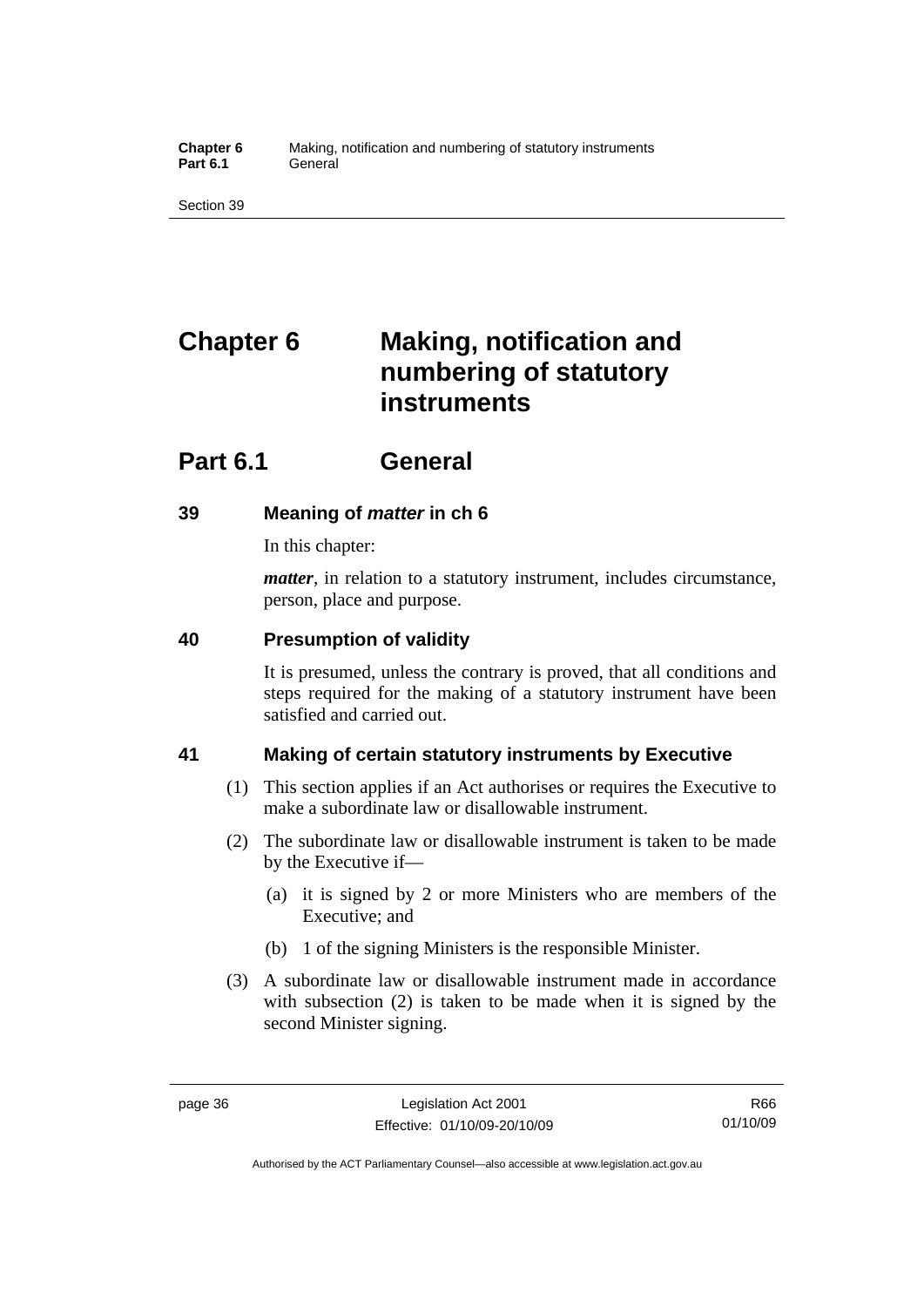- (4) Subsection (2) (b) does not apply if the responsible Minister cannot sign because he or she is absent from the ACT, ill or on leave.
- (5) In this section:

*responsible Minister* means—

- (a) the Minister for the time being administering the Act; or
- (b) if, for the time being, different Ministers administer the Act in relation to different matters—
	- (i) if only 1 Minister administers the Act in relation to the relevant matter—that Minister; or
	- (ii) if 2 or more Ministers administer the Act in relation to the relevant matter—any of the Ministers; or
	- (iii) if subparagraph (ii) does not apply and, for the time being, 2 or more Ministers administer the Act—any of the Ministers;

but does not include a Minister for the time being acting on behalf of the Minister or 2 or more Ministers.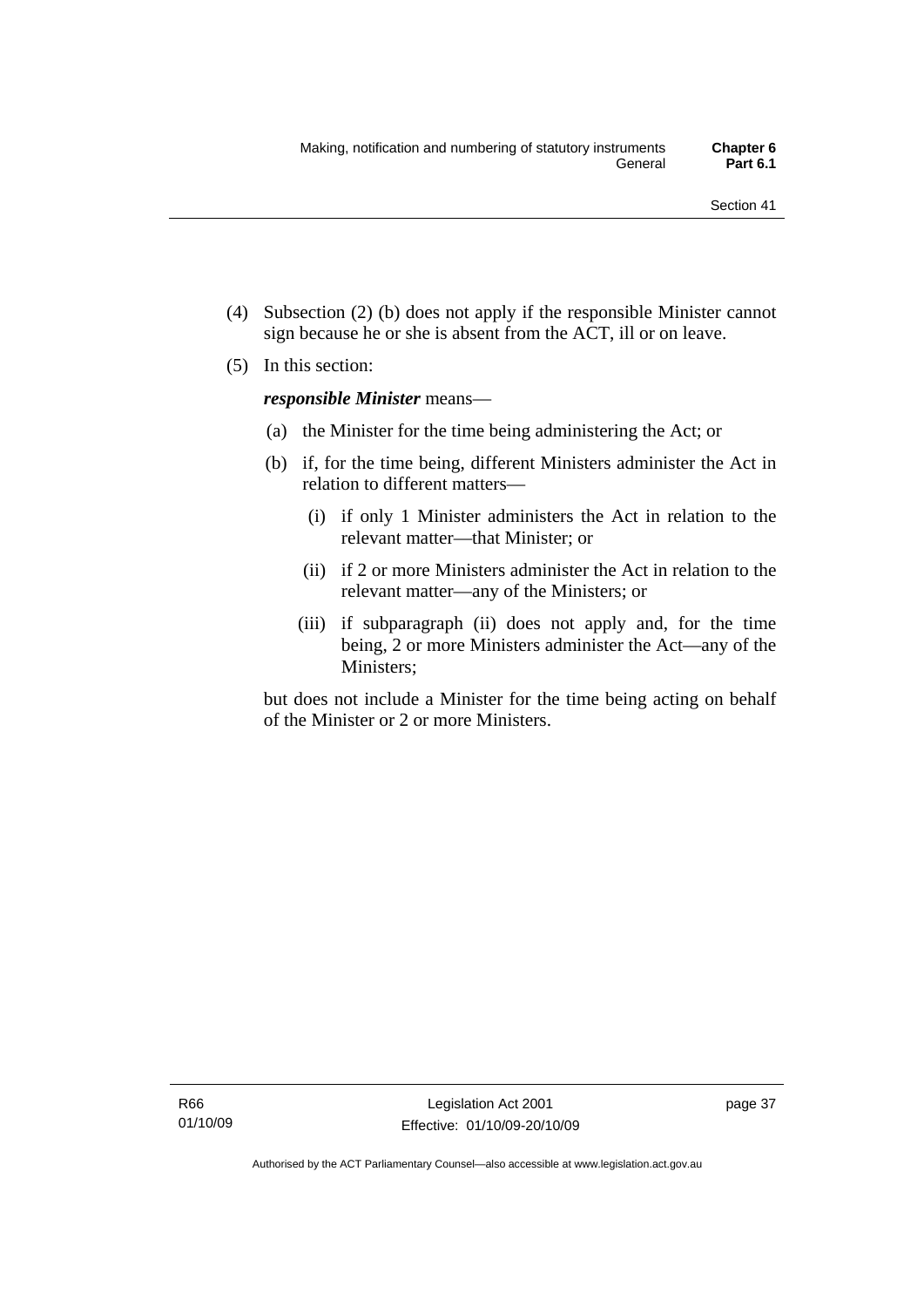#### **Chapter 6** Making, notification and numbering of statutory instruments<br>**Part 6.2** Making of statutory instruments generally **Making of statutory instruments generally**

Section 42

## **Part 6.2 Making of statutory instruments generally**

## **42 Power to make statutory instruments**

 (1) If an Act or statutory instrument gives a power that can be exercised by making an instrument, the Act or statutory instrument gives power to make the instrument.

#### **Example**

An Act gives a Minister power to approve codes of practice, but does not require the approval to be in writing or to be given by a particular instrument. The power can be exercised by giving a written approval. The Act, therefore, gives power to make an instrument, namely, a written approval.

- *Note* An example is part of the Act, is not exhaustive and may extend, but does not limit, the meaning of the provision in which it appears (see s 126 and s 132).
- (2) If an Act or statutory instrument gives power to make an instrument that would be a legislative instrument, the power can only be exercised by making an instrument.

#### **Examples**

See examples to section 56 (3) and section 255 (3).

- (3) If an Act or statutory instrument gives power to make an instrument, the power may be exercised from time to time.
- (4) This section is a determinative provision.
	- *Note* See s 5 for the meaning of determinative provisions, and s 6 for their displacement.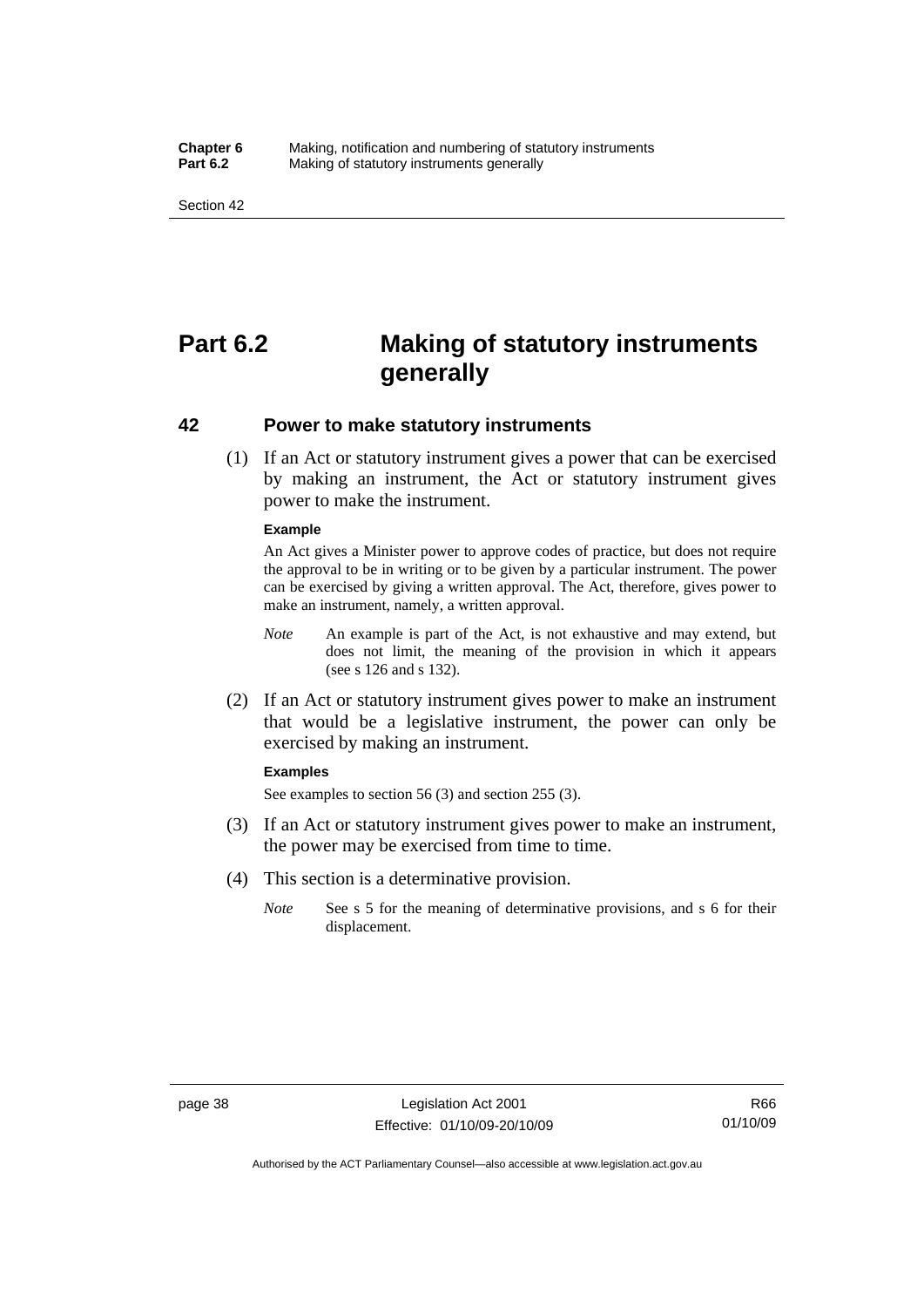## **43 Statutory instruments to be interpreted not to exceed powers under authorising law**

- (1) A statutory instrument is to be interpreted as operating to the full extent of, but not to exceed, the power given by the Act or statutory instrument under which it is made (the *authorising law*).
- (2) Without limiting subsection (1), if a provision of a statutory instrument would, apart from this section, be interpreted as exceeding power—
	- (a) the provision is valid to the extent to which it does not exceed power; and
	- (b) the remainder of the instrument is not affected.

#### **Example 1**

The *Agriculture Services Determination* 2001, part 4 exceeds the determination– making power given by the *Agriculture Services Act 2000* (hypothetical). The other provisions of the determination are within power.

The determination (apart from part 4) operates effectively. Part 4 is treated as if it did not form part of the determination and is disregarded.

*Note to example 1* The kind of interpretation indicated in example 1 is known as a divisible interpretation of the determination.

#### **Example 2**

The *Goats Regulation 2001* (hypothetical) is made under the *Goats Act 2001*. The *Goats Regulation 2001*, section 39 seeks to impose rules about the care of 'animals', but the Act only gives power to make regulations about goats.

Section 39 is read restrictively ('read down') as if it mentioned goats. In other words, the section is effective but treated as if it applied only to goats.

*Note to example 2* The kind of interpretation indicated in example 2 is known as a distributive interpretation of the regulation.

#### **Example 3**

The *Wombat Protection Act 2003* (hypothetical) provides that the Minister may appoint a Wombat Advocate. The instrument making the appointment states that the appointment is for 5 years, but the maximum term of appointment authorised under the Act is 4 years.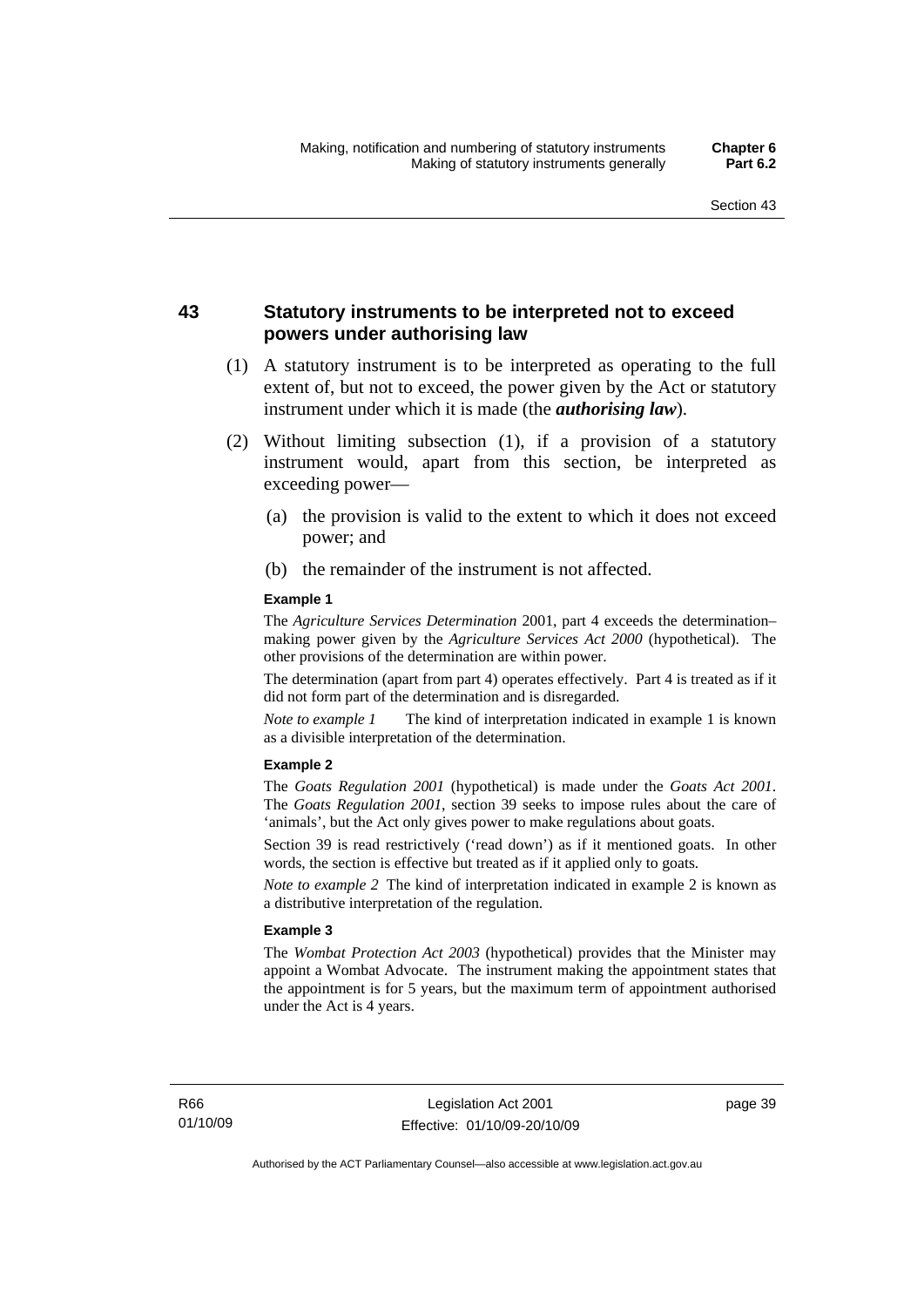The instrument is read restrictively ('read down') as if it referred to 4 years. In other words, the instrument is effective but the appointment is only valid for 4 years.

*Note to example 3* The kind of interpretation indicated in example 3 is known as a distributive interpretation of the instrument.

- *Note* An example is part of the Act, is not exhaustive and may extend, but does not limit, the meaning of the provision in which it appears (see s 126 and s 132).
- (3) Without limiting subsection (1), if the application of a provision of a statutory instrument to a matter would, apart from this section, be interpreted as exceeding power, the provision's application to other matters is not affected.

#### **Example**

The *Community Safety Order 2001* is expressed to apply to all members of the community without qualification although it is in fact made under the *Building Industry (Safety) Act 2000* (hypothetical). That Act is restricted in its operation to the building industry. The order is cast in such wide terms that it cannot be interpreted divisibly or distributively. However, the order applies to entities such as XYZ Constructions Pty Ltd because it is a company in the construction industry.

- (4) This section is in addition to any provision of the statutory instrument or authorising law.
- (5) This section is a determinative provision.
	- *Note* See s 5 for the meaning of determinative provisions, and s 6 for their displacement.

## **44 Power to make statutory instruments for Act etc**

- (1) If an Act or statutory instrument (the *authorising law*) authorises or requires the making of a statutory instrument for the authorising law or another Act or statutory instrument (the *other law*), the power authorises a statutory instrument to be made in relation to any matter that—
	- (a) is required or permitted to be prescribed by the authorising law or other law; or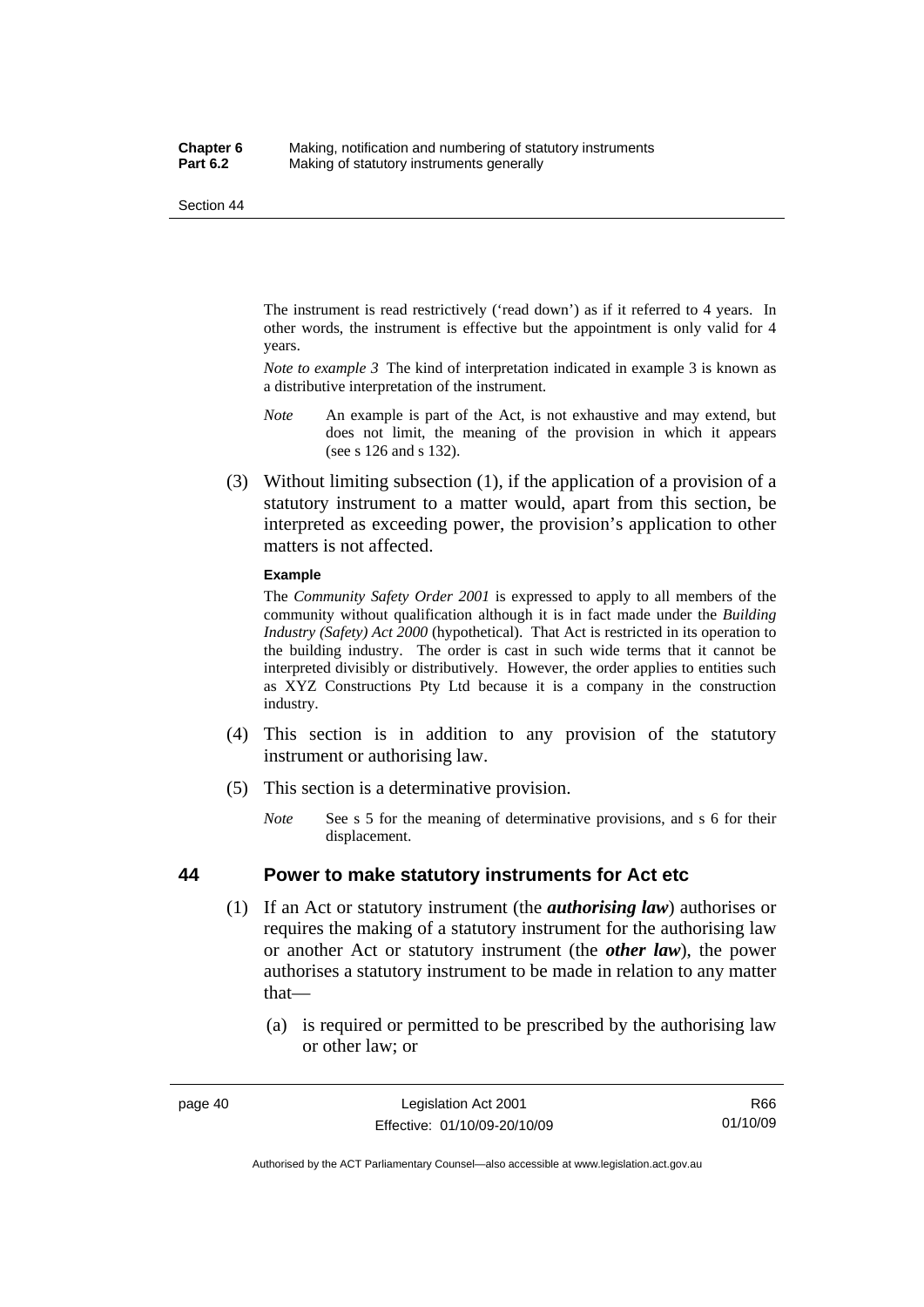- (b) is necessary or convenient to be prescribed for carrying out or giving effect to the authorising law or other law.
- (2) Subsection (1) applies to the authorising law even though the authorising law—
	- (a) only authorises the making of a statutory instrument for the authorising law; or
	- (b) also authorises or requires the making of a statutory instrument about a particular matter.
- (3) Power given by the authorising law to make a statutory instrument about a particular matter does not limit power given by the authorising law or other law to make a statutory instrument (whether or not of the same kind) about any other matter.
- (4) This section is a determinative provision.
	- *Note* See s 5 for the meaning of determinative provisions, and s 6 for their displacement.

## **45 Power to make court rules**

- (1) The power of an entity to make rules for a court includes power to make rules in relation to any matter necessary or convenient to be prescribed for carrying out or giving effect to the court's jurisdiction under any law that authorises or requires anything to be done in or in relation to the court.
- (2) This section is additional to section 44.
- (3) This section is a determinative provision.
	- *Note* See s 5 for the meaning of determinative provisions, and s 6 for their displacement.
- (4) In this section:

*court* includes a tribunal*.*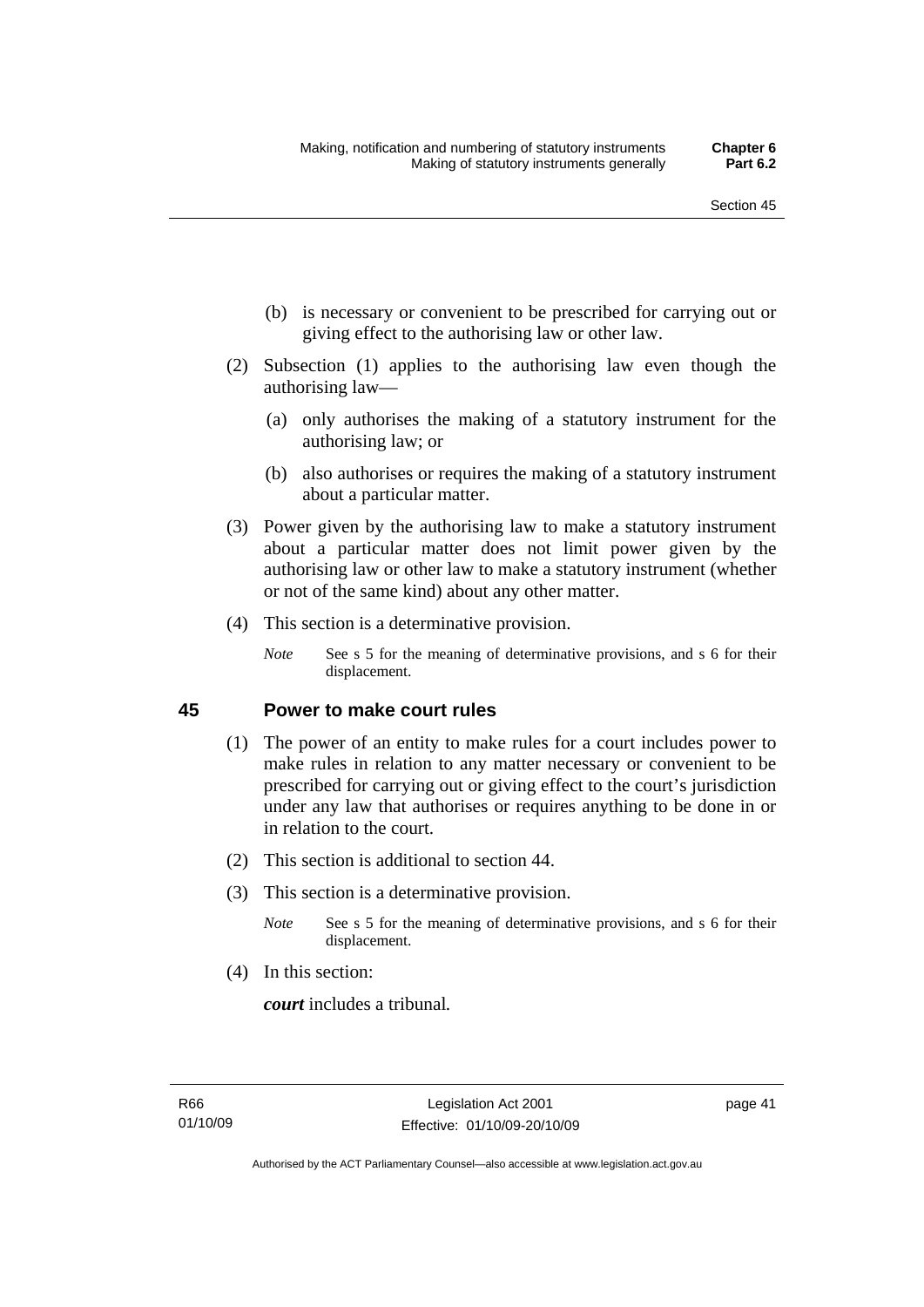*disallowable instrument*, for a Commonwealth Act, means an instrument that can be disallowed under the *Legislative Instruments Act 2003* (Cwlth), part 5 (Parliamentary scrutiny of legislative instruments), including that part, or provisions of that part, applied by another Commonwealth law.

#### *law* means—

- (a) an Act, subordinate law or disallowable instrument; or
	- *Note* A reference to an Act, subordinate law or disallowable instrument includes a reference to a provision of the Act, law or instrument (see s 7, s 8 and s 9).
- (b) a Commonwealth Act or a disallowable instrument under a Commonwealth Act (or a provision of such an Act or instrument).

## **46 Power to make instrument includes power to amend or repeal**

- (1) Power given under an Act or statutory instrument (the *authorising law*) to make a statutory instrument includes power to amend or repeal the instrument.
- (2) The power to amend or repeal the instrument is exercisable in the same way, and subject to the same conditions, as the power to make the instrument.

#### **Examples**

- 1 If the instrument is a disallowable instrument, an amendment or repeal of the instrument is also a disallowable instrument.
- 2 If the instrument is a notifiable instrument, an amendment or repeal of the instrument is also a notifiable instrument.
- 3 If notice of the making of the instrument must be published in a newspaper, notice of an amendment or repeal of the instrument must also be published in the newspaper.
- *Note* An example is part of the Act, is not exhaustive and may extend, but does not limit, the meaning of the provision in which it appears (see s 126 and s 132).

page 42 Legislation Act 2001 Effective: 01/10/09-20/10/09

R66 01/10/09

Authorised by the ACT Parliamentary Counsel—also accessible at www.legislation.act.gov.au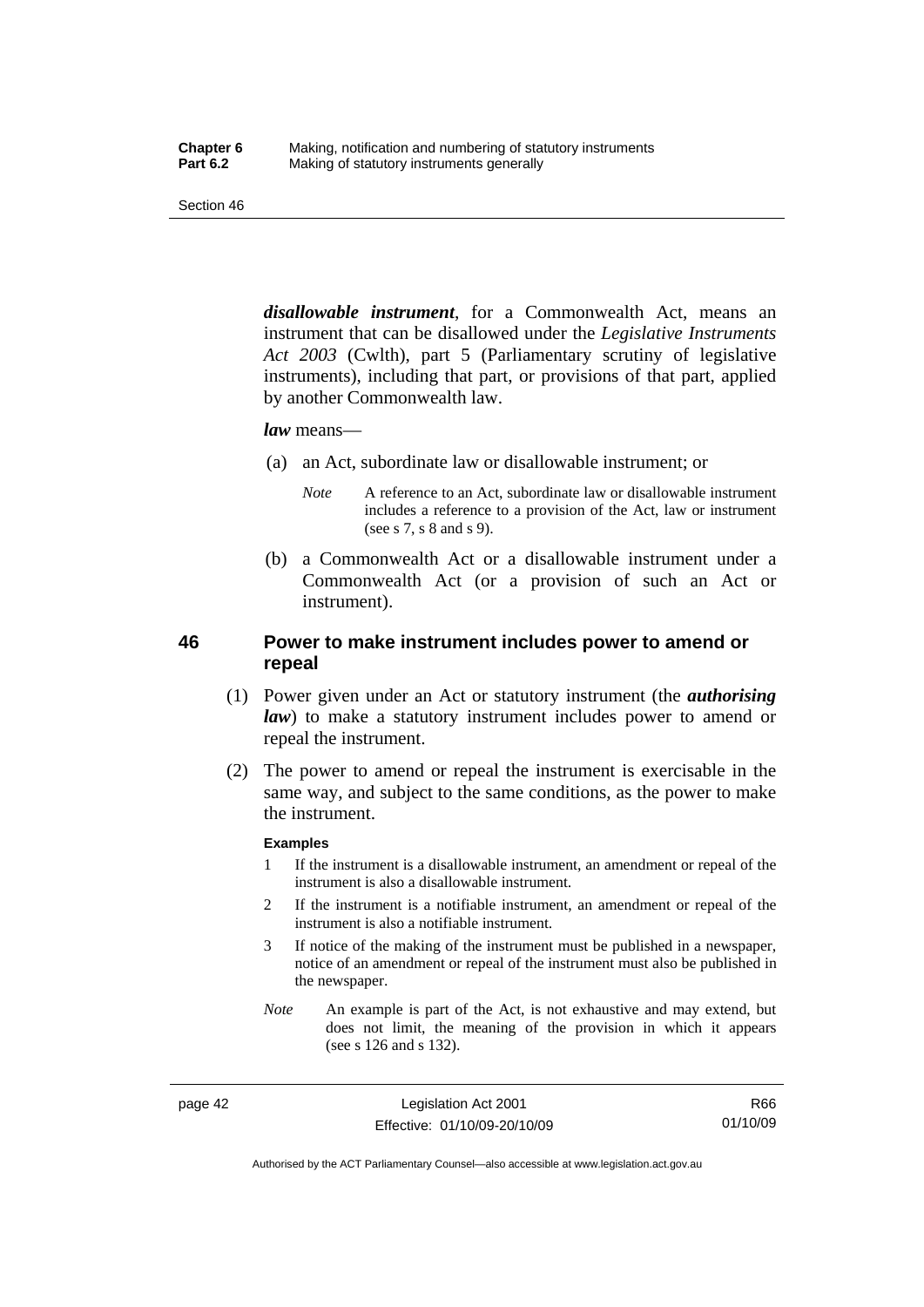- (3) Despite subsection (1), a form that is a legislative instrument may be repealed or repealed and remade (with or without changes), but may not be amended.
- (4) This section is a determinative provision.
	- *Note* See s 5 for the meaning of determinative provisions, and s 6 for their displacement.

## **47 Statutory instrument may make provision by applying law or instrument**

- (1) This section applies if an Act, subordinate law or disallowable instrument (the *authorising law*) authorises or requires the making of a statutory instrument (the *relevant instrument*) about a matter.
- (2) The relevant instrument may make provision about the matter by applying an ACT law—
	- (a) as in force at a particular time; or
	- (b) as in force from time to time.
- (3) The relevant instrument may make provision about the matter by applying a law of another jurisdiction, or an instrument, as in force only at a particular time.

*Note* For information on the operation of s (3), see the examples to s (9).

- (4) If the relevant instrument makes provision about the matter by applying a law of another jurisdiction or an instrument, the following provisions apply:
	- (a) if subsection (3) is displaced by, or under authority given by, an Act or the authorising law—the law of the other jurisdiction or instrument is applied as in force from time to time;

*Note* For the displacement of s (3), see s 6, examples 1 and 2.

 (b) if subsection (3) is not so displaced and the relevant instrument does not provide that the law of the other jurisdiction or instrument is applied as in force at a particular time—the law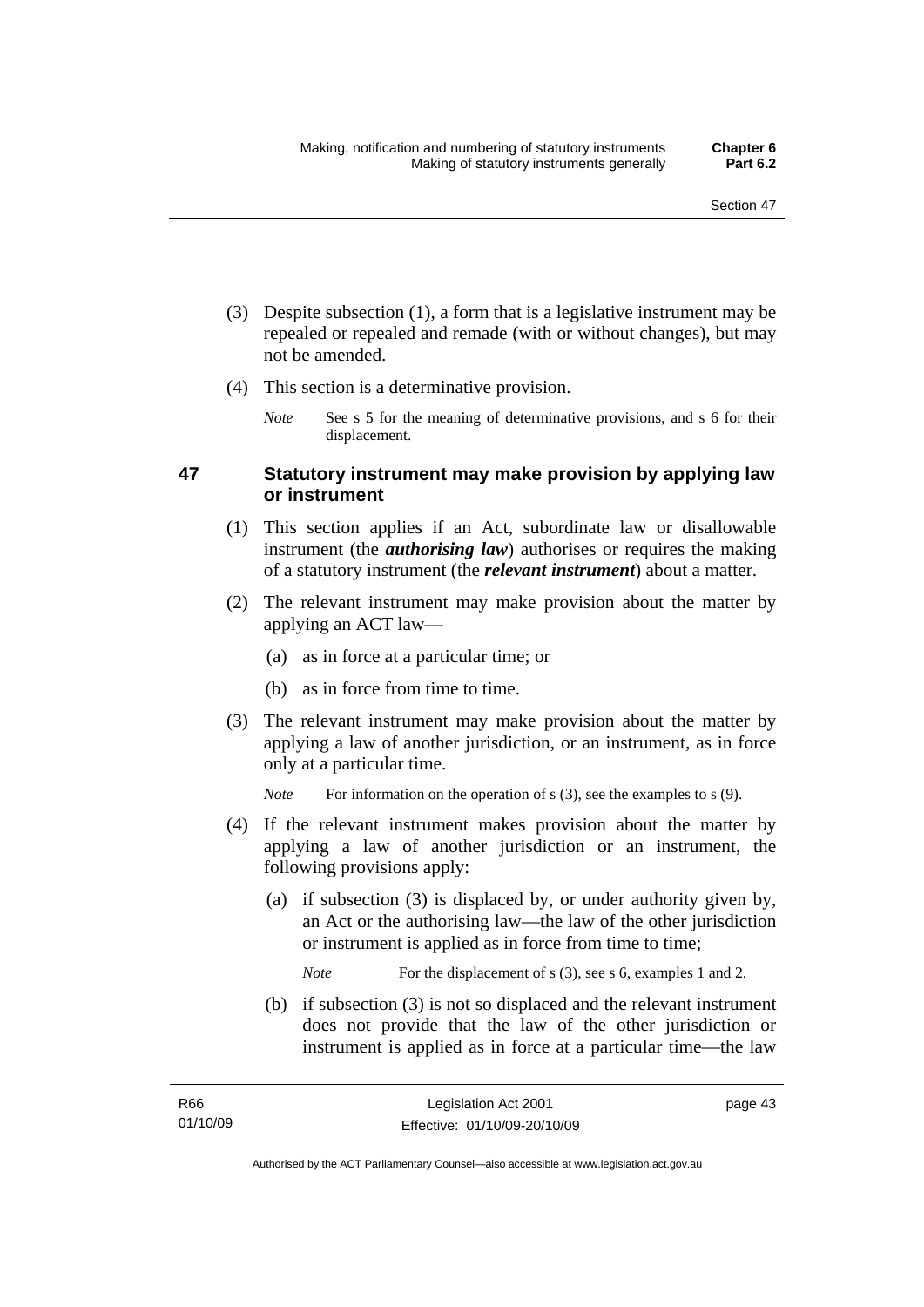or instrument is taken to be applied as in force when the relevant instrument is made.

#### **Examples for s (4) (b)**

- 1 The *Locust Damage Compensation Determination 2003* (a hypothetical disallowable instrument) provides for the making of claims against a compensation fund. Section 43 states that disputes about claims must be decided in accordance with the *Commercial Arbitration Act 1984* (NSW) (the *NSW Act*) as in force from time to time. The determination is made on 1 August 2003. The Act under which the determination is made does not displace subsection (3). Therefore, even though section 43 purports to apply the NSW Act as in force from time to time, the NSW Act as in force on 1 August 2003 is applied by the determination.
- 2 The *Locust Damage Compensation Determination 2003* (mentioned in example 1), section 43 states that disputes about claims must be decided in accordance with the *Commercial Arbitration Act 1984* (NSW) (the *NSW Act*), but does not state that the NSW Act is to be applied as in force from time to time or at a particular time. The determination is made on 1 August 2003. The Act under which the determination is made does not displace subsection (3). Therefore, the NSW Act as in force on 1 August 2003 is applied by the determination.
- *Note* An example is part of the Act, is not exhaustive and may extend, but does not limit, the meaning of the provision in which it appears (see s 126 and s 132).
- (5) If a law of another jurisdiction or an instrument is applied as in force at a particular time, the text of the law or instrument (as in force at that time) is taken to be a notifiable instrument made under the relevant instrument by the entity authorised or required to make the relevant instrument.
- (6) If subsection (3) is displaced and a law of another jurisdiction or an instrument is applied as in force from time to time, the text of each of the following is taken to be a notifiable instrument made under the relevant instrument by the entity authorised or required to make the relevant instrument:
	- (a) the law or instrument as in force at the time the relevant instrument is made;

Authorised by the ACT Parliamentary Counsel—also accessible at www.legislation.act.gov.au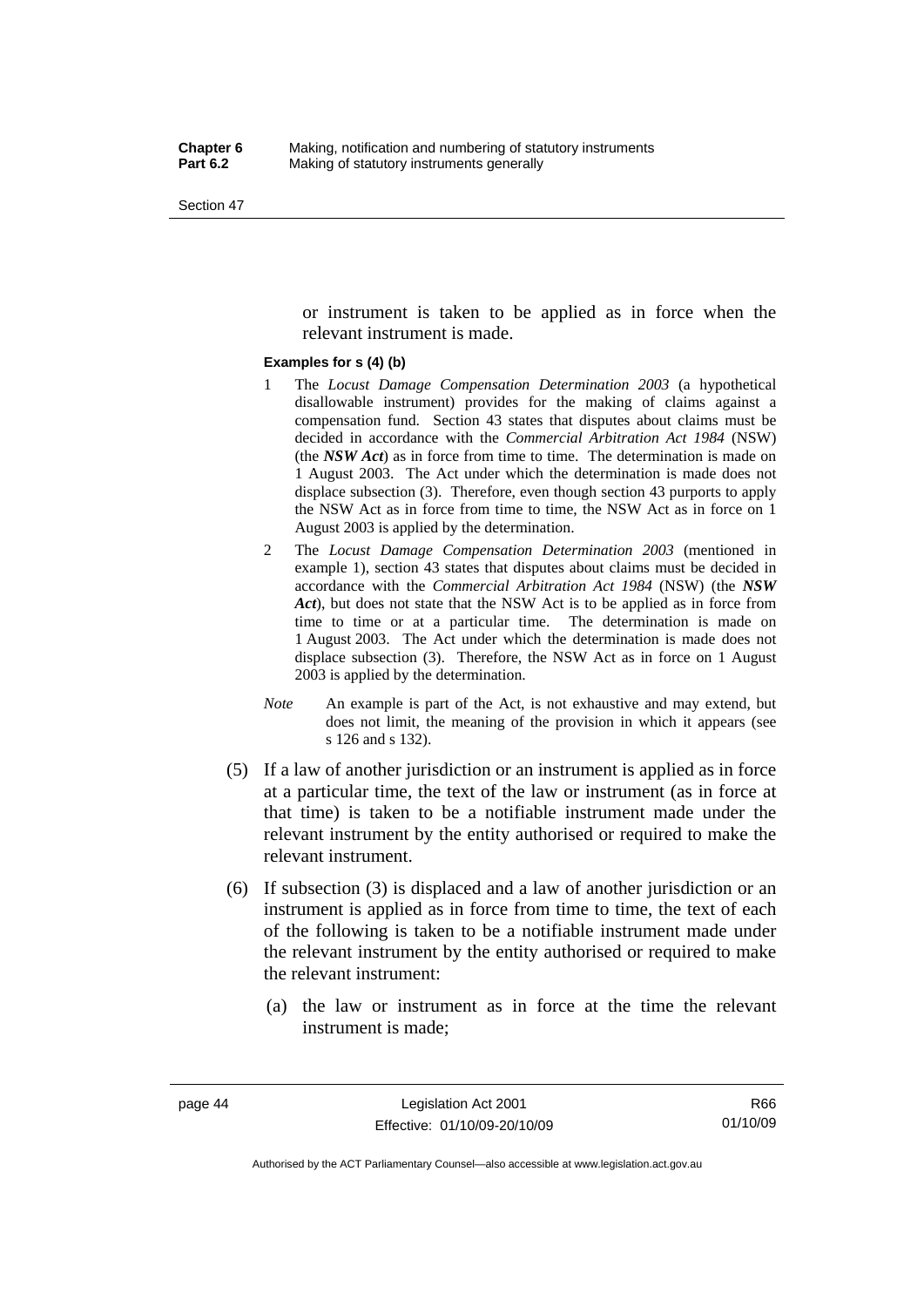- (b) each subsequent amendment of the law or instrument;
- (c) if the law or instrument is repealed and remade (with or without changes)—the law or instrument as remade and each subsequent amendment of the law or instrument;
- (d) if a provision of the law or instrument is omitted and remade (with or without changes) in another law or instrument—the provision as remade and each subsequent amendment of the provision.
- (7) The authorising law or, if the relevant instrument is a subordinate law or disallowable instrument, the relevant instrument may provide that—
	- (a) subsection (5) or (6) does not apply to the relevant instrument; or
	- (b) subsection (5) or (6) applies with the modifications stated in the authorising law or relevant instrument.
- (8) If a provision of an Act, subordinate law or disallowable instrument authorises or requires the application of a law or instrument, the provision authorises the making of changes or modifications to the law or instrument for that application.
- (9) This section is a determinative provision.

#### **Examples for s (3) and s (9)**

Here are 2 examples about the operation of subsections (3) and (9): the first illustrates how subsection (3) might be displaced and the second illustrates how a law of another jurisdiction that applies as in force from time to time would operate—

- 1 The effect of subsections (3) and (9), and subsection (10), definition of *applying*, is that if it is intended to apply, adopt or incorporate a law or instrument as in force from time to time, the authorising law would need to expressly displace subsection (3) (as illustrated in s 6, examples of different kinds of displacement, example 1) *or* indicate a manifest contrary intention (as illustrated in example 2 in those examples).
- 2 The *ABC Regulation 2001* (made under a provision like those illustrated in section 6, examples of different kinds of displacement, examples 1 and 2)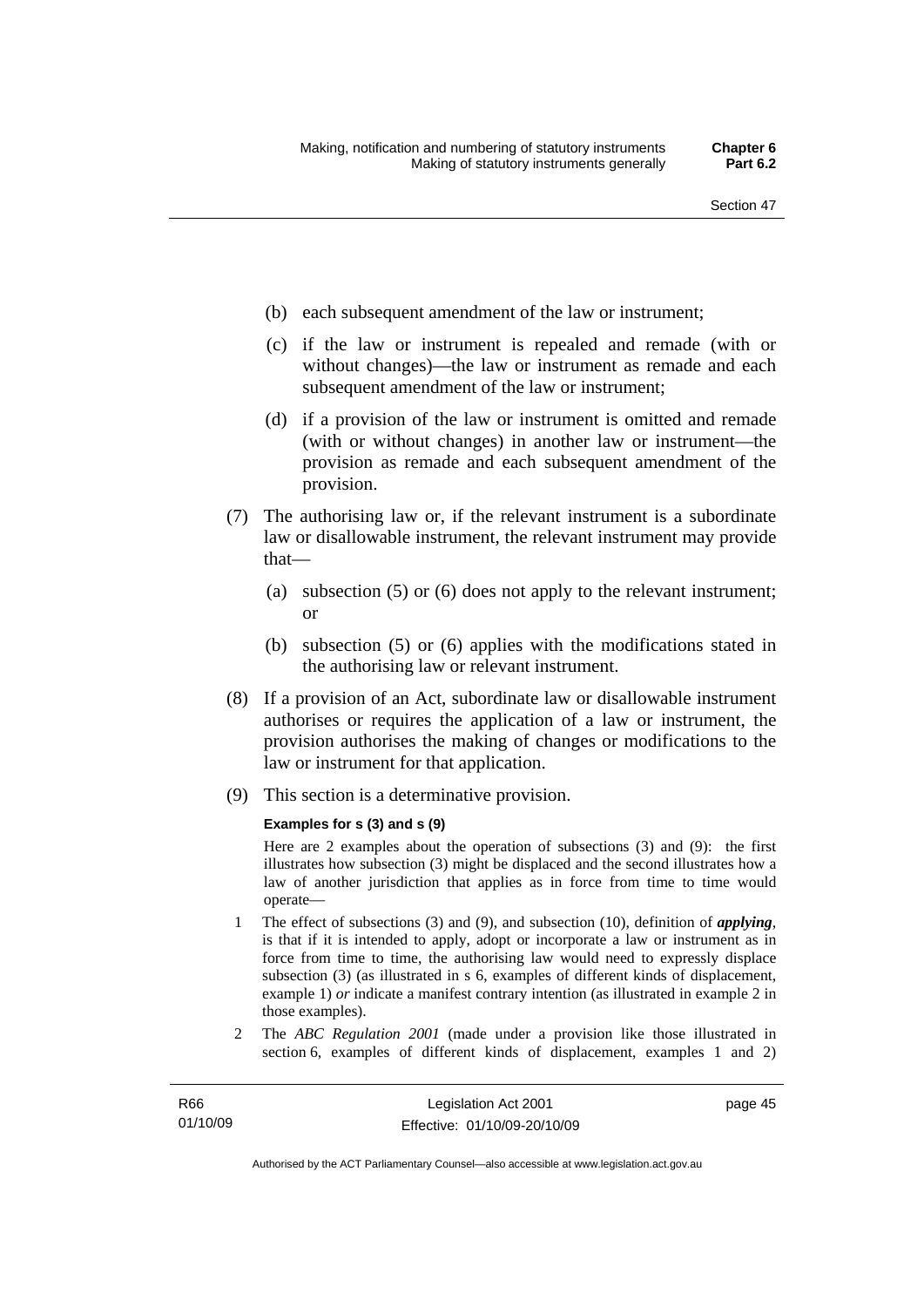provides that noise measurements are to be taken in accordance with the NSW noise control manual as in force from time to time. The effect of the *ABC Regulation 2001* is that whenever the NSW noise control manual is amended in future, the noise measurements must be taken in accordance with the manual as last amended.

- *Note* See s 5 for the meaning of determinative provisions, and s 6 for their displacement.
- (10) In this section:

*ACT law* means an Act, subordinate law or disallowable instrument.

*Note* A reference to an Act, subordinate law or disallowable instrument includes a reference to a provision of the Act, law or instrument (see s 7, s 8 and s 9).

*applying* includes adopting or incorporating.

*Note* See also s 157 (Defined terms–other parts of speech and grammatical forms).

*disallowable instrument*, for a Commonwealth Act, means an instrument that can be disallowed under the *Legislative Instruments Act 2003* (Cwlth), part 5 (Parliamentary scrutiny of legislative instruments), including that part, or provisions of that part, applied by another Commonwealth law.

*instrument* includes a provision of an instrument, but does not include an ACT law or a law of another jurisdiction.

*law of another jurisdiction* means—

- (a) a Commonwealth Act or a disallowable instrument under a Commonwealth Act; or
- (b) a State Act, or any regulation or rule under a State Act; or
- (c) a New Zealand or Norfolk Island Act, or any regulation or rule under a New Zealand or Norfolk Island Act; or
- (d) a provision of a law mentioned in paragraphs (a) to (c).

Authorised by the ACT Parliamentary Counsel—also accessible at www.legislation.act.gov.au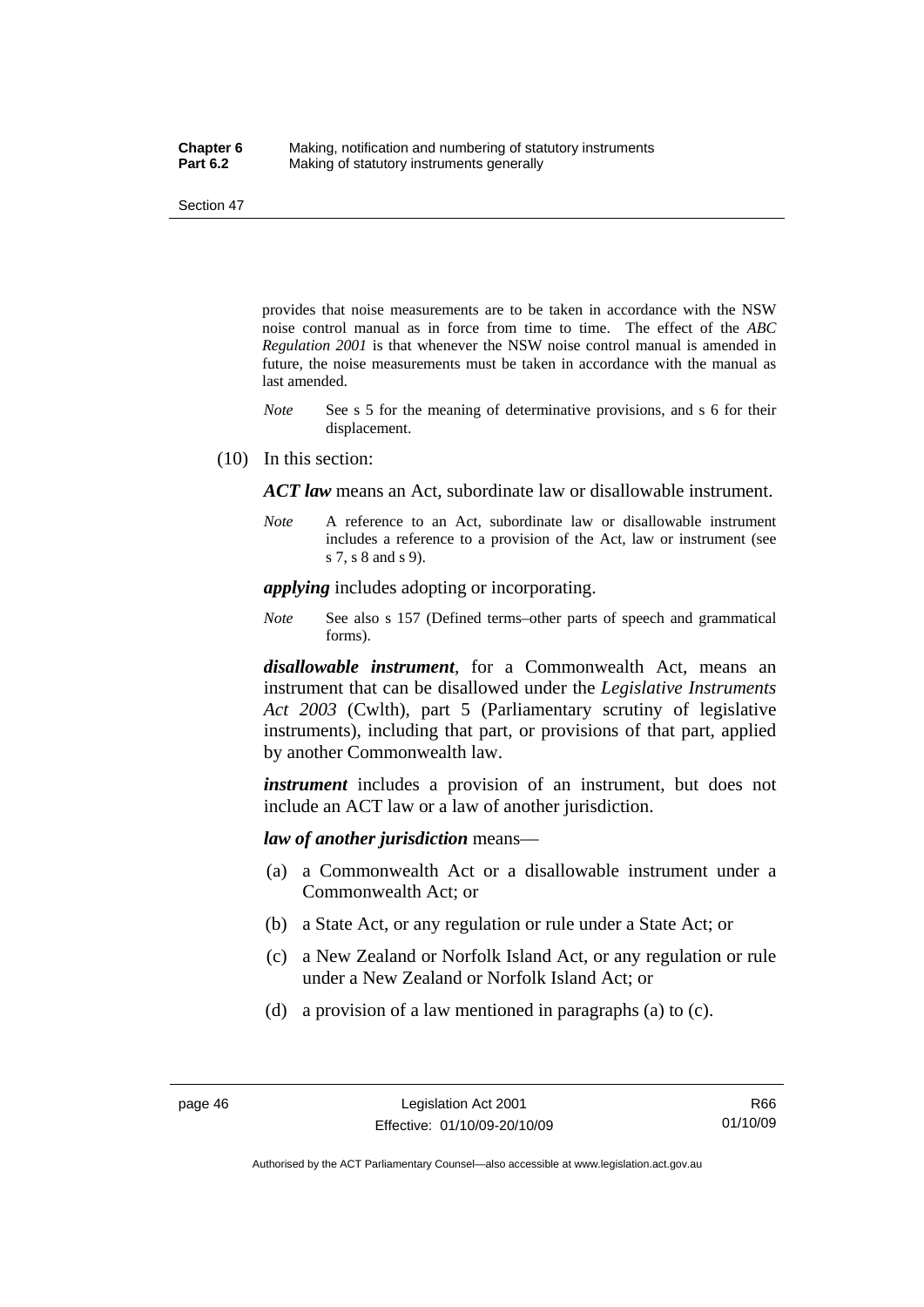## **48 Power to make instrument includes power to make different provision for different categories etc**

- (1) Power given under an Act or statutory instrument to make a statutory instrument includes power—
	- (a) to make different provision in relation to different matters or different classes of matters; or
	- (b) to make an instrument that applies differently by reference to stated exceptions or factors.
- (2) Without limiting subsection (1), power given under an Act or statutory instrument to make a statutory instrument about particular matters includes power to make a statutory instrument about any 1 or more of the matters or a particular class of the matters.
- (3) For this section, a class may consist of a single matter.
- (4) This section is a determinative provision.
	- *Note* See s 5 for the meaning of determinative provisions, and s 6 for their displacement.

## **49 Single instrument may exercise several powers or satisfy several requirements**

- (1) Power given under an Act or statutory instrument may be exercised with any other power to make a single instrument—
	- (a) whether or not the powers are exercised in relation to separate provisions, some of the same provisions, or all of the provisions, of the instrument; or
	- (b) whether or not the other powers are given under the same Act or statutory instrument, another Act or statutory instrument or any other territory law.
- (2) A statutory instrument is taken—
	- (a) to be made under each power given under territory law under which it could be made; and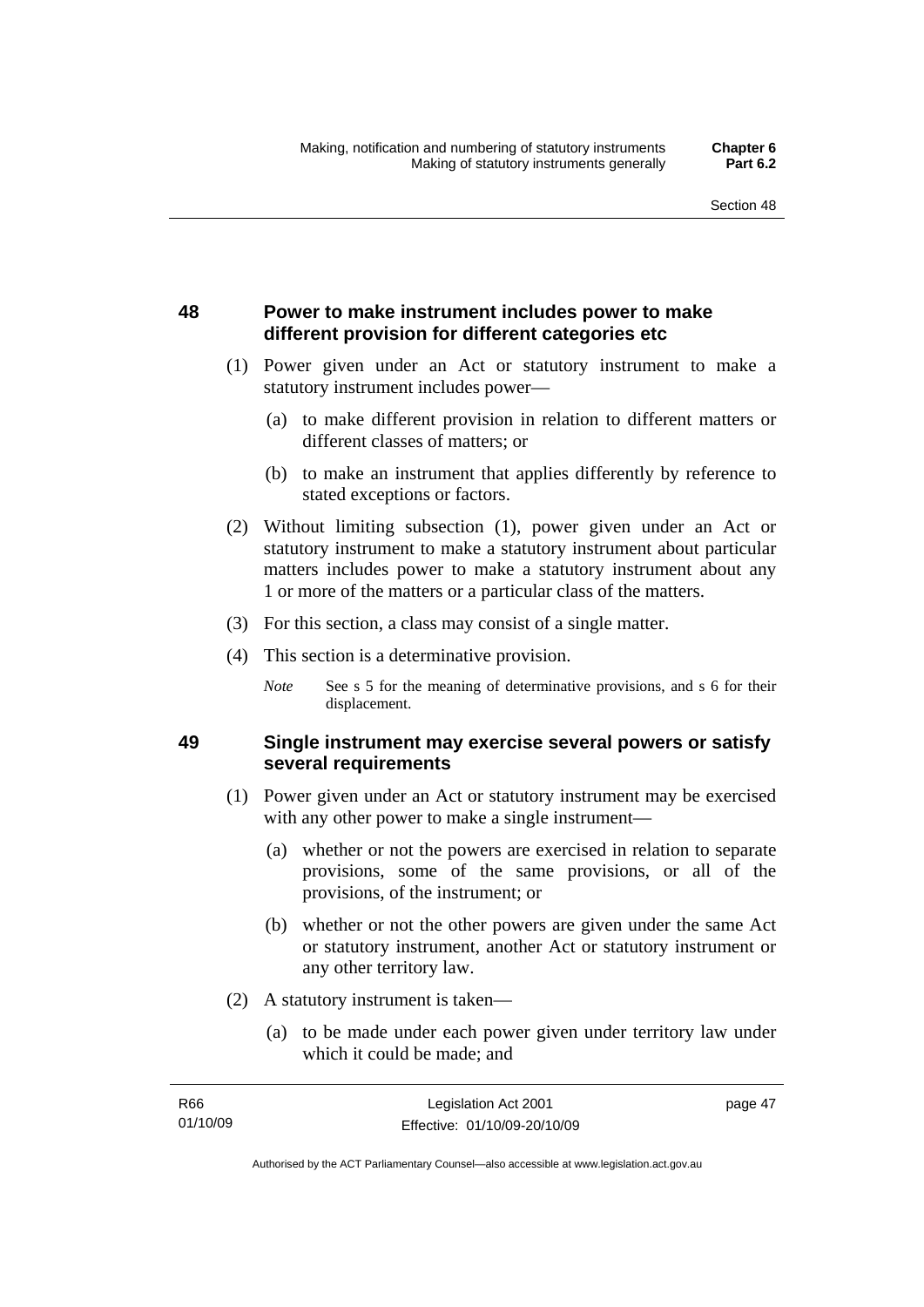- (b) to satisfy each requirement under territory law that it could satisfy.
- (3) Without limiting subsection (2), that subsection applies to an instrument even though—
	- (a) it is stated to be made under a particular territory law (the *authorising law*) or a particular provision of the authorising law; and
	- (b) it is stated to be made for a particular territory law (the *requiring law*) or a particular provision of the requiring law.
- (4) This section is a determinative provision.
	- *Note* See s 5 for the meaning of determinative provisions, and s 6 for their displacement.

## **50 Relationship between authorising law and instrument dealing with same matter**

- (1) If an Act or statutory instrument (the *authorising law*) gives power to make a statutory instrument about a matter, the instrument may make provision in relation to a particular aspect of the matter even though provision is made by the authorising law in relation to another aspect of the matter or in relation to another matter.
- (2) This section is a determinative provision.
	- *Note* See s 5 for the meaning of determinative provisions, and s 6 for their displacement.

## **51 Instrument may make provision in relation to land by reference to map etc**

- (1) This section applies if an Act or statutory instrument authorises or requires provision to be made by statutory instrument in relation to land or waters.
- (2) Provision may be made by reference to—
	- (a) a particular map or plan held by an entity; or

R66 01/10/09

Authorised by the ACT Parliamentary Counsel—also accessible at www.legislation.act.gov.au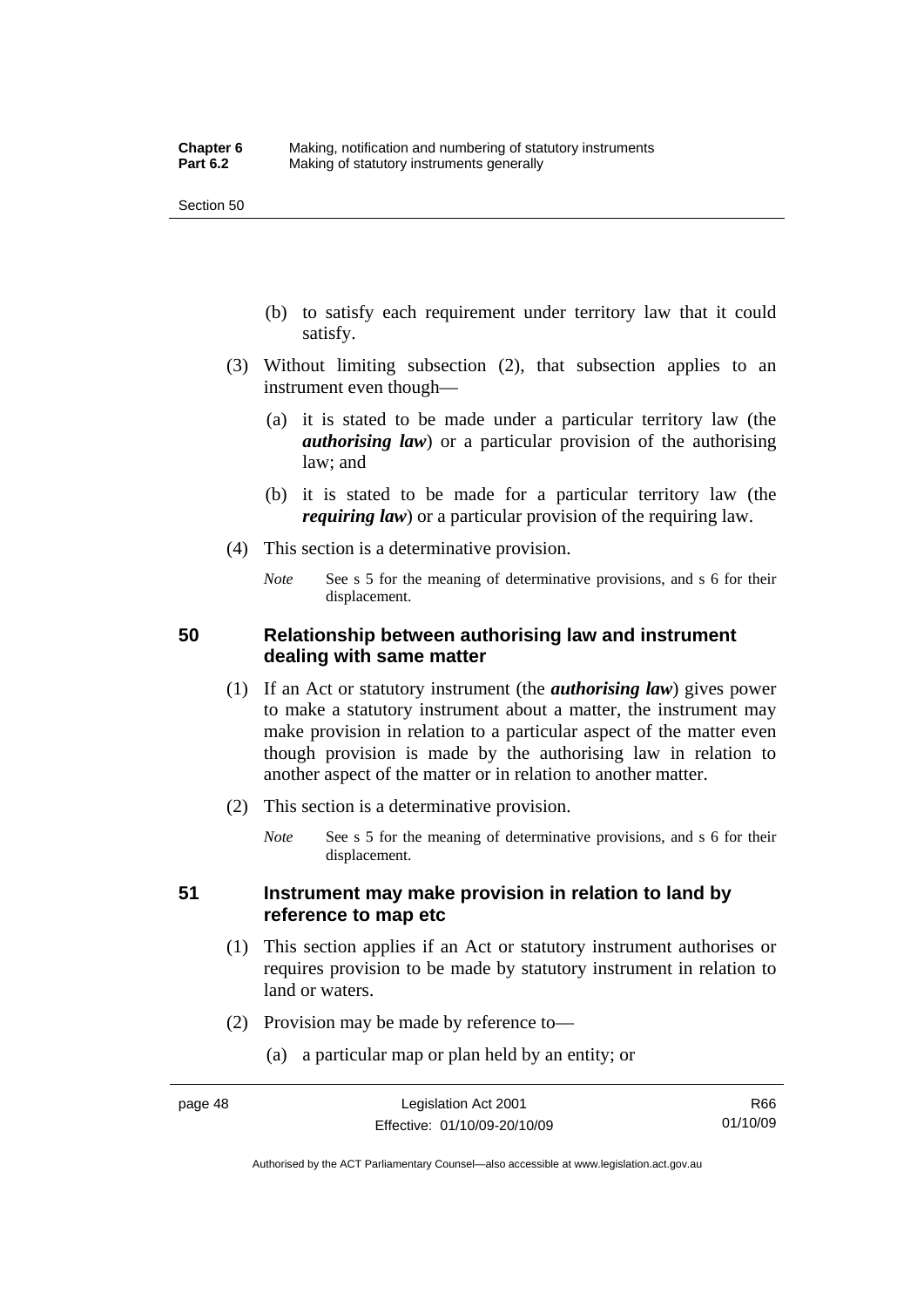(b) a particular entry in a register kept by an entity;

if the map, plan or register is available for inspection (on the internet or otherwise) by members of the public, whether or not on payment of a fee.

## **52 Instrument may authorise determination of matter etc**

- (1) This section applies if an Act or statutory instrument (the *authorising law*) authorises or requires provision to be made about a matter by statutory instrument.
- (2) A statutory instrument made under the authorising law may make provision about the matter by authorising or requiring a stated entity to make provision about the matter, or any aspect of the matter, whether or not from time to time.
- (3) This section is a determinative provision.
	- *Note* See s 5 for the meaning of determinative provisions, and s 6 for their displacement.
- (4) In this section:

*provision*, for a matter, includes determining or regulating the matter, applying the instrument to the matter, being satisfied or forming an opinion about anything relating to the matter, or doing anything else in relation to the matter.

#### **Example**

If an Act provides that an application is to be in a prescribed form, a regulation made under the Act may provide that the form is to be a form approved by the Minister.

*Note* An example is part of the Act, is not exhaustive and may extend, but does not limit, the meaning of the provision in which it appears (see s 126 and s 132).

## **53 Instrument may prohibit**

 (1) If an Act or statutory instrument authorises or requires a matter to be regulated (however described) by statutory instrument, the power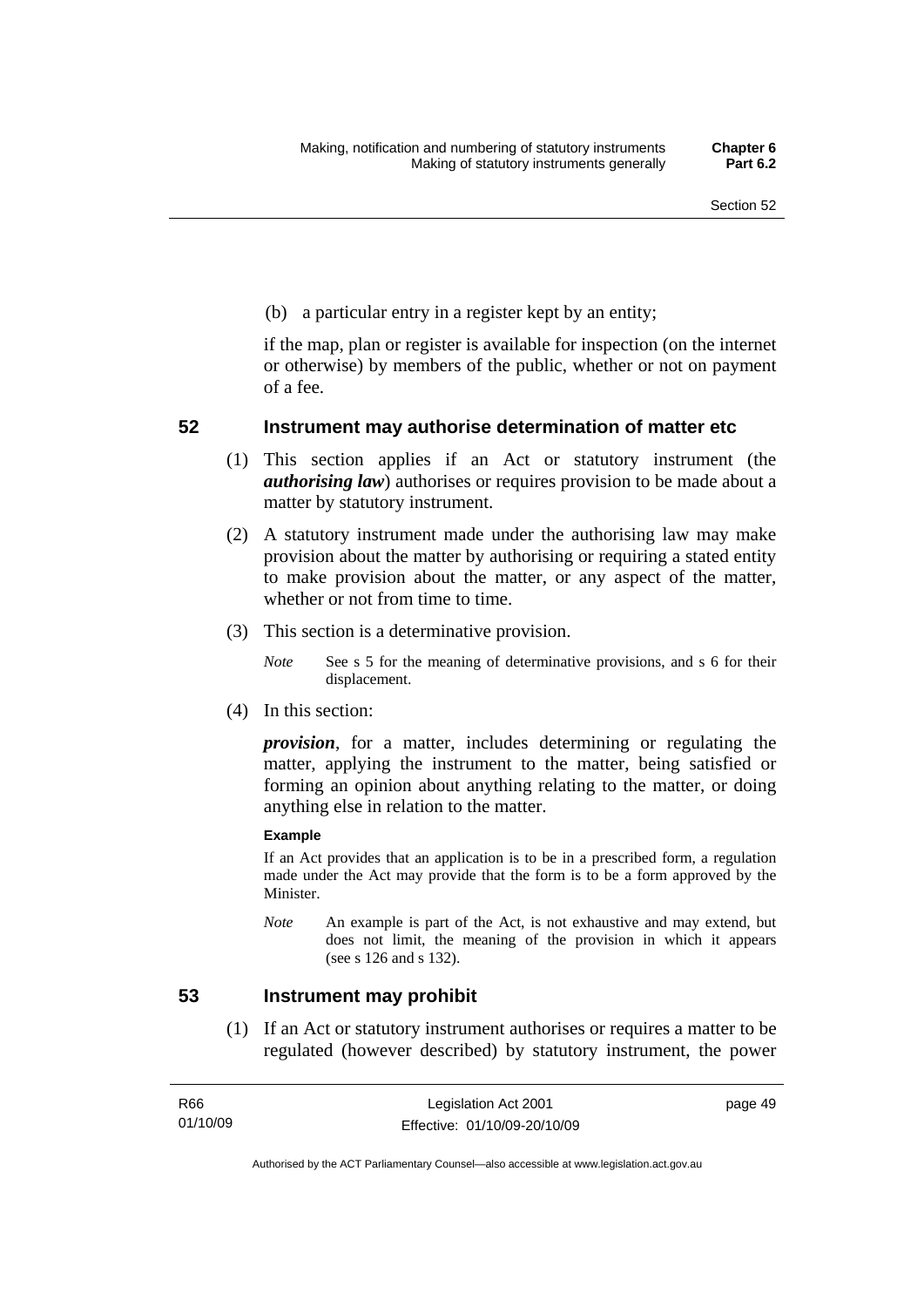may be exercised by prohibiting by statutory instrument the matter or any aspect of the matter.

- (2) This section is a determinative provision.
	- *Note* See s 5 for the meaning of determinative provisions, and s 6 for their displacement.

## **54 Instrument may require making of statutory declaration**

- (1) If an Act or statutory instrument (the *authorising law*) gives power to make a statutory instrument, the instrument may require the making of a statutory declaration.
	- *Note* The *Statutory Declarations Act 1959* (Cwlth) applies to the making of statutory declarations under territory laws (see that Act, s 5).
- (2) Subsection (1) applies—
	- (a) whether or not the authorising law authorises or requires penalties to be prescribed by instrument; and
	- (b) if the authorising law authorises or requires penalties to be prescribed by instrument—irrespective of the level of penalties that may be prescribed.
- (3) This section is a determinative provision.
	- *Note* See s 5 for the meaning of determinative provisions, and s 6 for their displacement.

Authorised by the ACT Parliamentary Counsel—also accessible at www.legislation.act.gov.au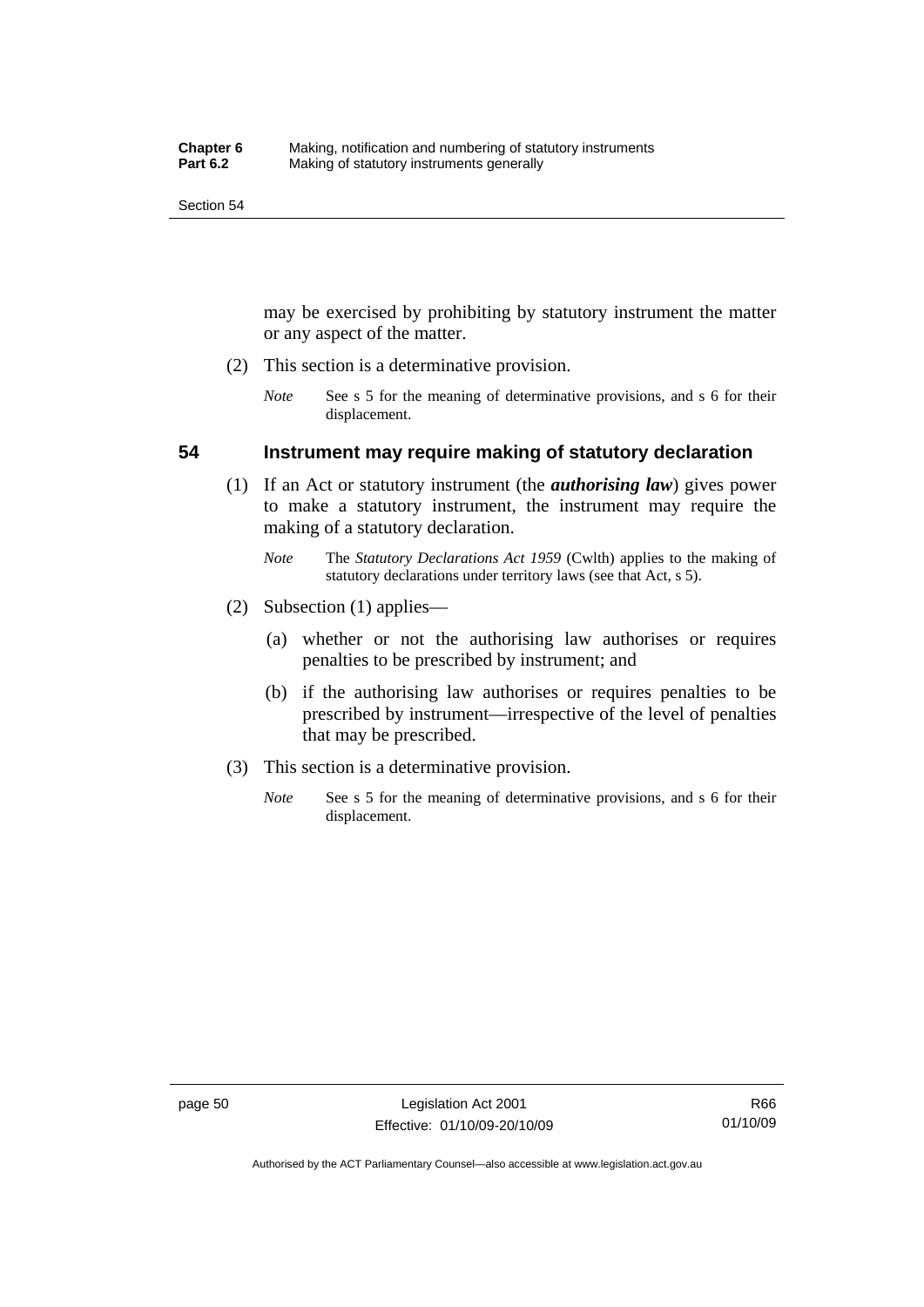# **Part 6.3 Making of certain statutory instruments about fees**

## **55 Definitions for pt 6.3**

In this part:

*fee* includes a charge or other amount.

*provide* a service includes exercise a function.

*service* includes a function or facility.

## **56 Determination of fees by disallowable instrument**

- (1) This section applies if an Act (the *authorising law*) authorises fees to be determined for an Act or statutory instrument (the *relevant law*).
- (2) The authorising law authorises a fee to be determined in relation to any matter under or related to the relevant law.
- (3) To remove any doubt, a fee may be determined for a provision of the relevant law even though the provision does not mention a fee.

## **Example**

R66

The X Act, section 15 provides for a person to apply for an approval but makes no mention of a fee for the approval. However, the Act, section 79 (1) provides:

(1) The Minister may determine fees for this Act.

Because section 79 (1) permits a fee to be determined 'for this Act', this Act, section 56 applies in relation to section 15 and the Minister may, in writing, determine an application fee for the approval.

- *Note 1* The determination of a fee by a Minister under an Act is a disallowable instrument and must be in writing (see s 9 (1) (b) and s 42 (2)).
- *Note 2* An example is part of the Act, is not exhaustive and may extend, but does not limit, the meaning of the provision in which it appears (see s 126 and s 132).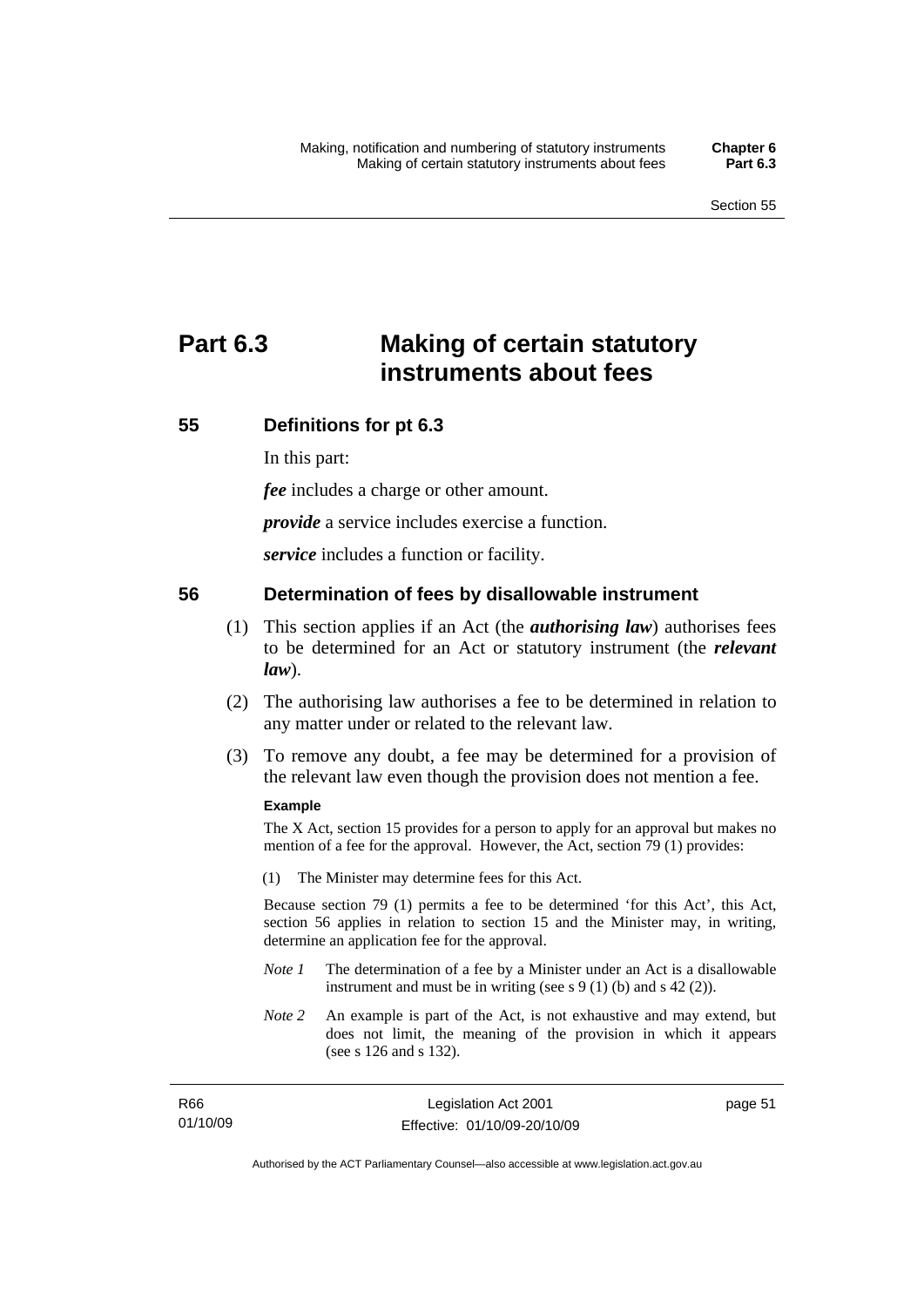- (4) A fee may be determined—
	- (a) by stating the fee; or
	- (b) by setting a rate, or providing a formula or other method, by which the fee is to be worked out; or
	- (c) by a combination of a stated fee and a rate, formula or other method.

#### **Examples of different methods of determining fees**

An instrument may determine a fee by stating an amount (eg \$250), or a rate (eg \$7.50 per kilogram). An instrument may also determine a fee by providing a formula. For example, the fee for a licence issued for part of a year could be worked out using the following formula:

annual fee 
$$
\times
$$
  $\frac{\text{whole and part months for which licence issued}}{12}$ 

- (5) The determination—
	- (a) must provide by whom the fee is payable; and
	- (b) must provide to whom the fee is to be paid; and
	- (c) may make provision about the circumstances in which the fee is payable; and
	- (d) may make provision about exempting a person from payment of the fee; and
	- (e) may make provision about when the fee is payable and how it is to be paid (for example, as a lump sum or by instalments); and
	- (f) may mention the service for which the fee is payable; and
	- (g) may make provision about waiving, postponing or refunding the fee (completely or partly); and

Authorised by the ACT Parliamentary Counsel—also accessible at www.legislation.act.gov.au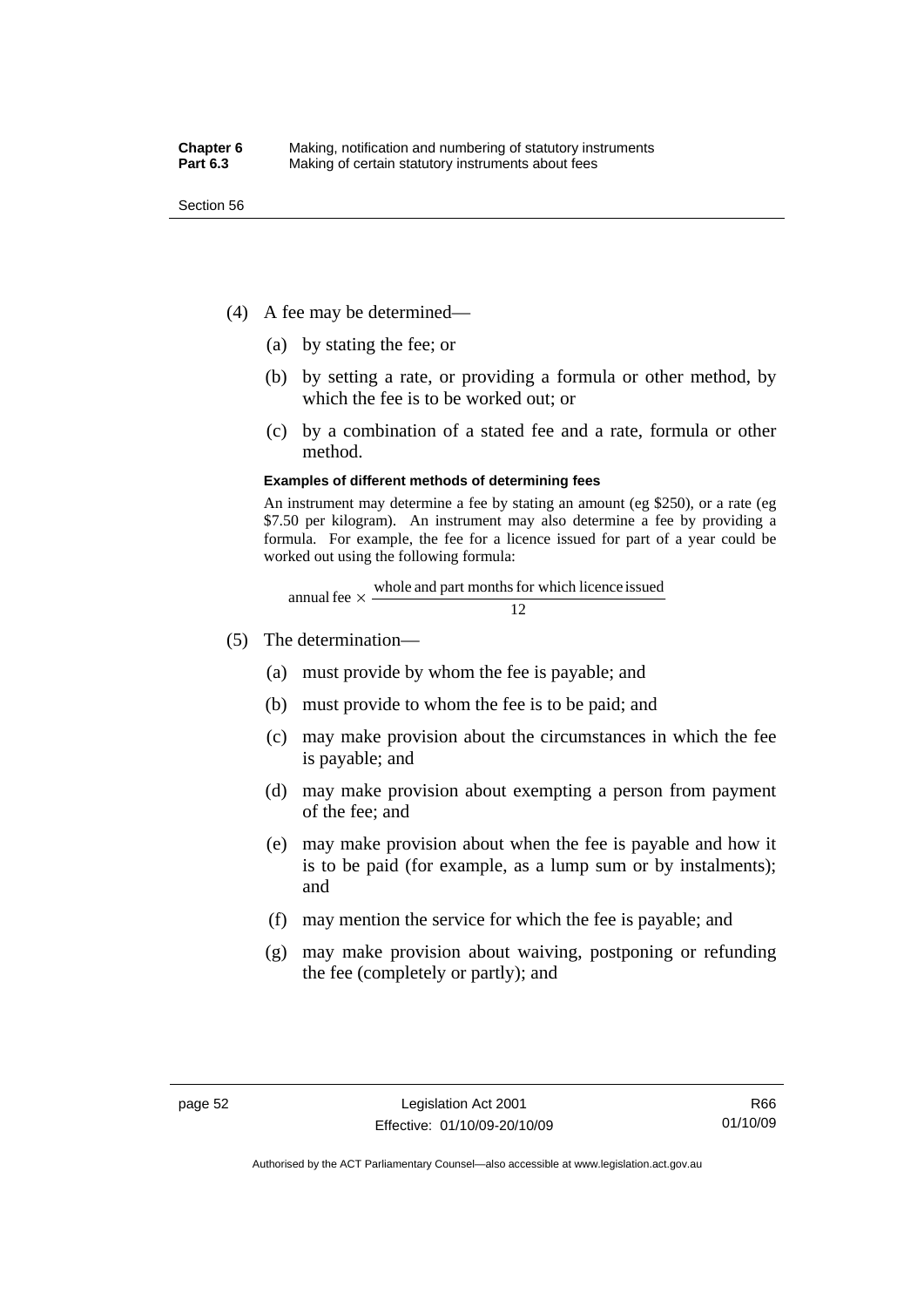## (h) may make provision about anything else relating to the fee.

### **Example for par (a)**

a provision that the owner for the time being of a vehicle is liable for any unpaid registration fee

#### **Examples for par (c)**

- 1 a provision that a document prepared and submitted in accordance with a condition imposed under the Act be accompanied by a fee
- 2 a provision that royalty ceases to be payable if the percentage of recoverable minerals is less than the prescribed limit

### **Examples for par (e)**

- 1 a provision that a levy is payable within 30 days after the day goods are sold
- 2 a provision that, if a licensee fails to pay an instalment payable in the financial year within 14 days after the day it is payable, all remaining instalments payable in the financial year become payable

### **Example for par (g)**

a provision that a stated official may waive all or part of a charge in stated circumstances, including if the official is satisfied about a stated circumstance

- (6) This section is a determinative provision.
	- *Note* See s 5 for the meaning of determinative provisions, and s 6 for their displacement.

## **57 Fees payable in accordance with determination etc**

- (1) A fee determined by a disallowable instrument is payable by the person by whom the fee is payable under the determination, in relation to the service (if any) mentioned in the determination and in accordance with the determination, to the person to whom the fee is payable under the determination.
- (2) If a service is mentioned in the determination, the fee is payable before the service is provided unless the determination provides otherwise.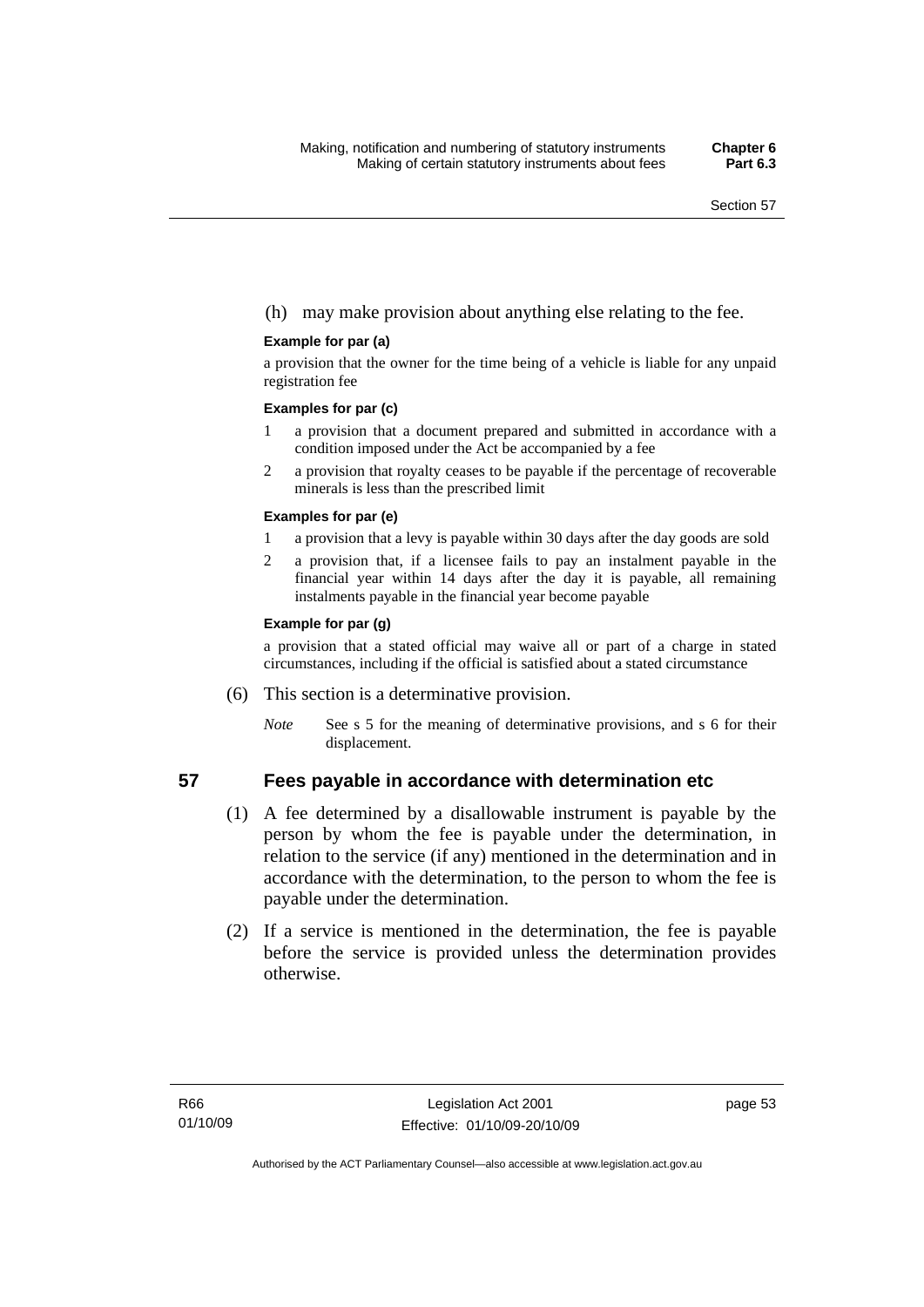### **Chapter 6** Making, notification and numbering of statutory instruments<br>**Part 6.3** Making of certain statutory instruments about fees Making of certain statutory instruments about fees

Section 58

 (3) If the fee is payable in relation to a service mentioned in the determination and the fee has not been paid in accordance with the determination, no-one is obliged to provide the service.

#### **Examples**

- 1 If a fee for a service is payable in advance under a disallowable instrument and the fee is not paid, there is no obligation to provide the service.
- 2 If fees for services over a period of time are payable by instalment under a disallowable instrument and the person paying the fees falls behind in payments on the instalments, there is no obligation to provide further services for the person.
- *Note* An example is part of the Act, is not exhaustive and may extend, but does not limit, the meaning of the provision in which it appears (see s 126 and s 132).
- (4) Subsection (3) applies to a service even though, apart from that subsection, someone is under a duty to provide the service.

#### **Example**

A provision of an Act provides that a registrar 'must' renew a licence if the holder of the licence applies to the registrar for its renewal before the end of the licence term. If a fee is determined for renewal of the licence, the registrar is not required to renew the licence unless the fee is paid.

- (5) This section is a determinative provision.
	- *Note* See s 5 for the meaning of determinative provisions, and s 6 for their displacement.

## **58 Regulations may make provision about fees**

- (1) This section applies if an Act (the *authorising law*)—
	- (a) authorises or requires fees to be determined for the authorising law, or another Act or a statutory instrument (the *fees law*); and
	- (b) the authorising law authorises the making of regulations by the Executive.

Authorised by the ACT Parliamentary Counsel—also accessible at www.legislation.act.gov.au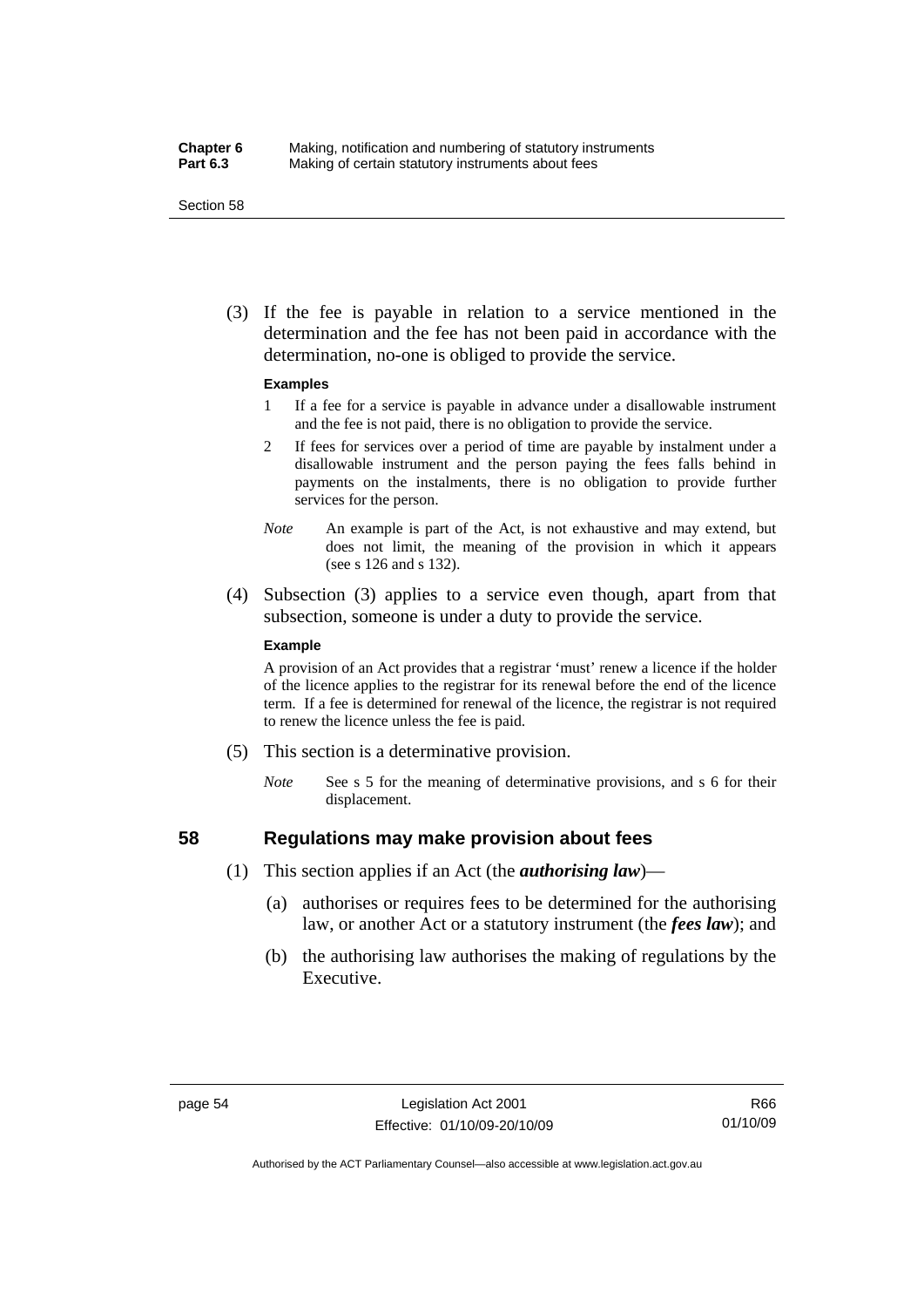- (2) A regulation under the authorising law may make provision in relation to—
	- (a) the payment, collection and recovery of determined fees; and
	- (b) the waiver, postponement or refund of the fees (completely or partly); and
	- (c) anything else about which provision may, under section 56 (Determination of fees by disallowable instrument), be made by determination in relation to determined fees.
- (3) The power mentioned in subsection (2) (b) includes power to make provision in relation to an entitlement to a waiver, postponement or refund of determined fees in circumstances prescribed by regulation (including the removal of a statutory capacity).
- (4) A regulation or the authorising law may make provision in relation to the payment of determined fees by cheque or credit card, including, for example, the consequences of a cheque not being honoured on presentation or a credit card transaction not being honoured.
- (5) A regulation or the authorising law may make provision in relation to the removal of a statutory capacity if any determined fee—
	- (a) is not paid when it is required to be paid; or
	- (b) is paid by cheque and the cheque is not honoured on presentation; or
	- (c) is paid by credit card and the credit card transaction is not honoured.
- (6) A regulation or the authorising law may make provision in relation to the restoration of a statutory capacity (whether prospectively or during any past period).
- (7) This section is in addition to any provision of the authorising law or fees law.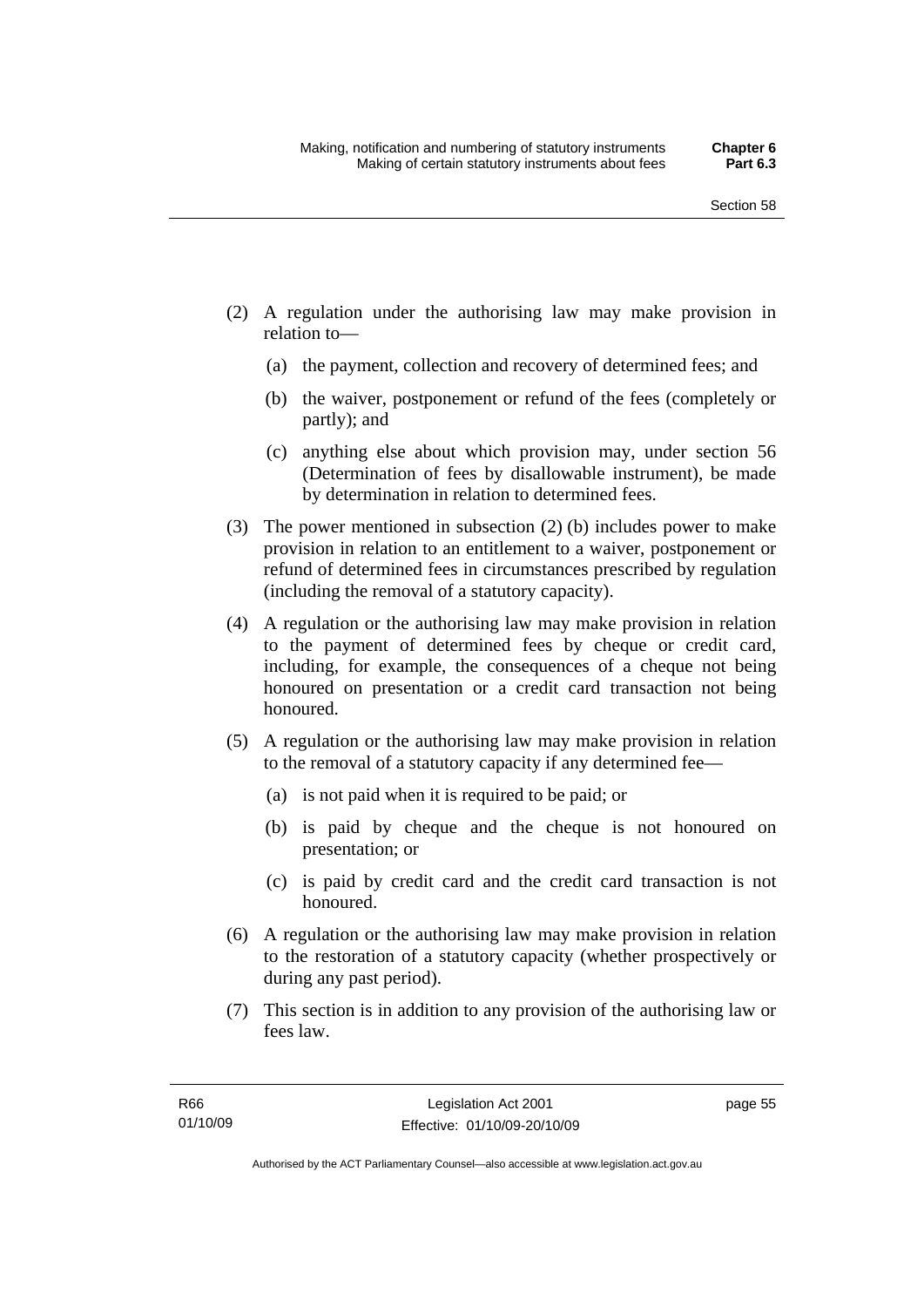- (8) This section is a determinative provision.
	- *Note* See s 5 for the meaning of determinative provisions, and s 6 for their displacement.
- (9) In this section:

*credit card* includes debit card.

*removal*, of a statutory capacity, includes suspension, cancellation, revocation, withdrawal, surrender or other prescribed restriction or termination of a statutory capacity under the fees law or authorising law.

*statutory capacity* includes an accreditation, approval, assessment, authority, certificate, condition, decision, determination, exemption, licence, permission, permit, registration or other prescribed thing giving a status, privilege or benefit under the fees law or authorising law (whether or not required under either law for doing anything).

page 56 Legislation Act 2001 Effective: 01/10/09-20/10/09

Authorised by the ACT Parliamentary Counsel—also accessible at www.legislation.act.gov.au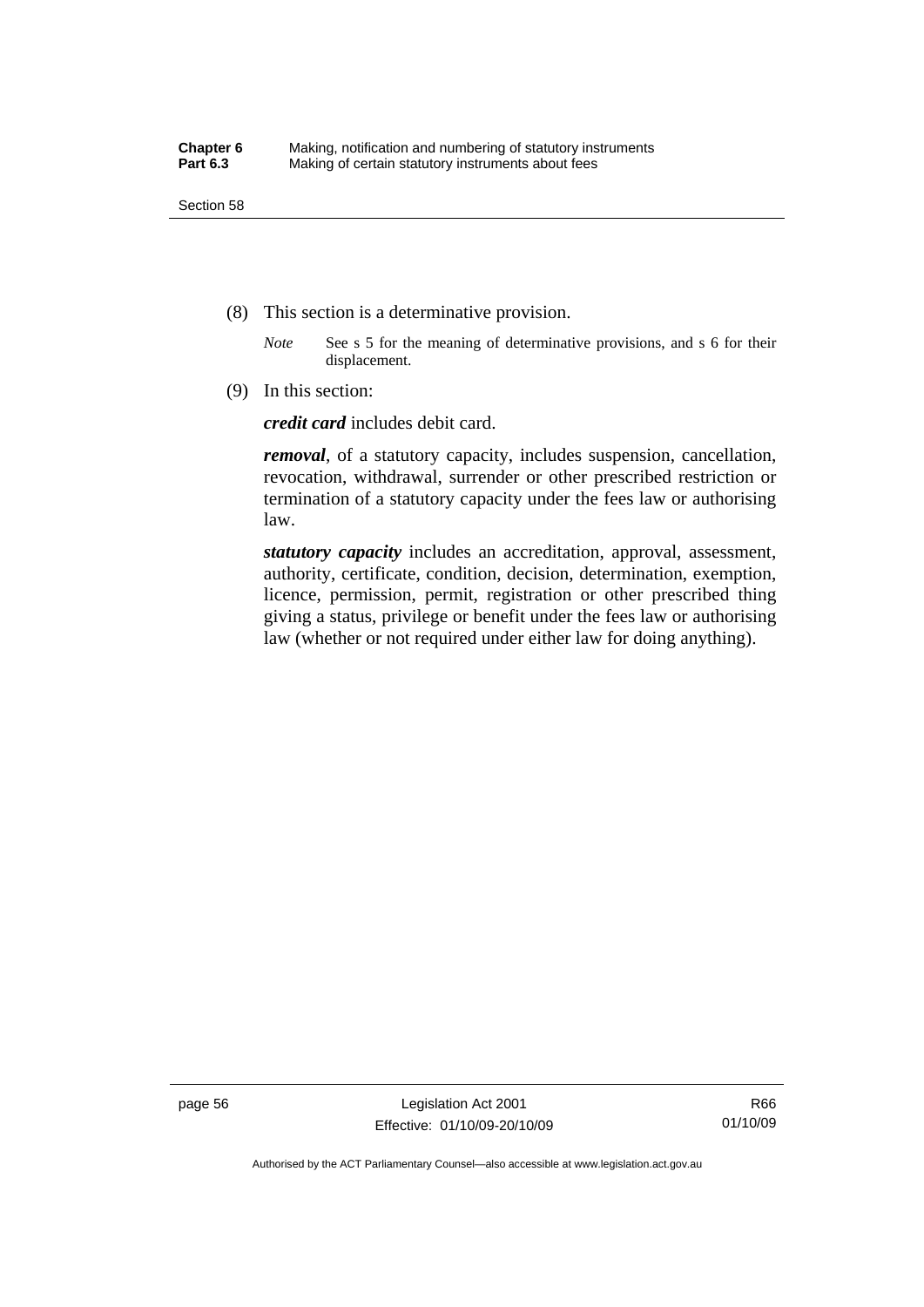# **Part 6.4 Numbering and notification of legislative instruments**

# **59 Numbering**

- (1) The legislative instruments registered in each year must be numbered by the parliamentary counsel as nearly as practicable in the order in which they are notified.
- (2) However, the parliamentary counsel may—
	- (a) allocate different kinds of legislative instruments to different series for numbering purposes; or
	- (b) add distinguishing letters to numbers to indicate the kind of legislative instrument.

## **Examples**

- 1 The parliamentary counsel may number subordinate laws, disallowable instruments, commencement notices and other legislative instruments in different series.
- 2 The parliamentary counsel may add the letters 'SL' to the numbers of registered subordinate laws, the letters 'DI' to the numbers of registered disallowable instruments and the letters 'CN' to the numbers of registered commencement notices.
- *Note* An example is part of the Act, is not exhaustive and may extend, but does not limit, the meaning of the provision in which it appears (see s 126 and s 132).
- (3) Also, a regulation may provide that this section does not apply to a notifiable instrument of a kind prescribed by regulation.

# **60 Correction etc of name of instrument**

 (1) This section applies if a legislative instrument, or a statutory instrument entered on the register under section 19 (3), is unnamed or the name it gives to itself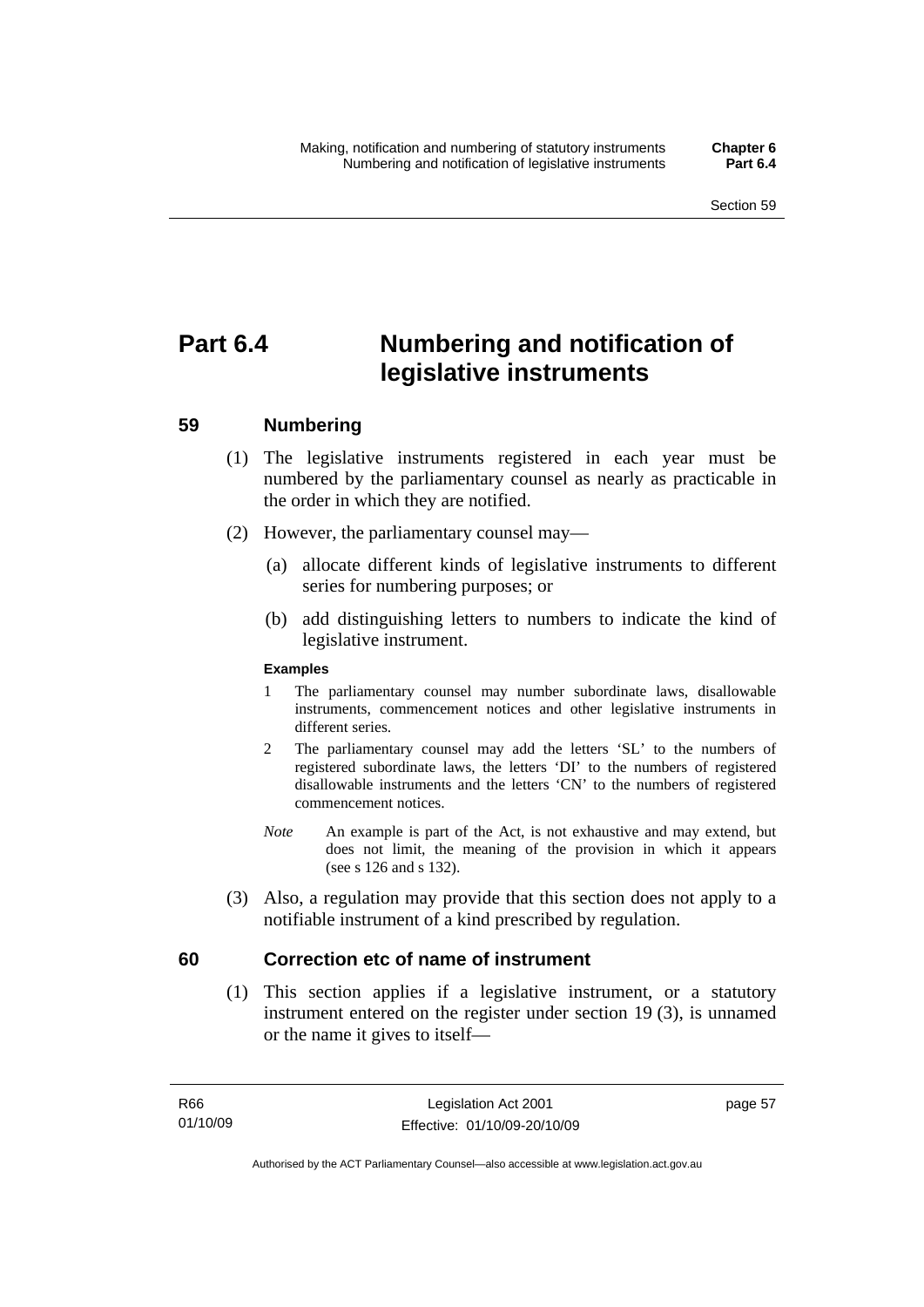Section 60

- (a) includes a year that is not the year in which the instrument was notified; or
- (b) is the same as another instrument that has been, or is to be, notified under this Act; or
- (c) includes a number that is not consecutive with other instruments that have been notified under this Act; or
- (d) does not include a number that would give the instrument a unique name; or
- (e) is otherwise not in accordance with current legislative drafting practice.

#### **Example for par (c)**

A legislative instrument has the name '*XYZ Amendment Rule 2000* (*No 5*)'. Legislative instruments with the names '*XYZ Amendment Rule 2000 (No 1)*', '*XYZ Amendment Rule 2000 (No 2)*' and '*XYZ Amendment Rule 2000 (No 3)*' have already been notified under the Act

#### **Example for par (d)**

A legislative instrument has the name '*XYZ Amendment Rule 2000 (No )*'.

#### **Example for par (e)**

A legislative instrument has the name '*XYY Amendment Order 2002 (No 1)*'. The instrument was made under the *XYZ Act 2000* (the *authorising Act*). The name of the instrument does not correctly reflect the name of the authorising Act.

- *Note* An example is part of the Act, is not exhaustive and may extend, but does not limit, the meaning of the provision in which it appears (see s 126 and s 132).
- (2) The parliamentary counsel may, before notifying the instrument under this Act—
	- (a) add a name to an unnamed instrument; or
	- (b) amend the instrument's name to bring it into line with current legislative drafting practice.

R66 01/10/09

Authorised by the ACT Parliamentary Counsel—also accessible at www.legislation.act.gov.au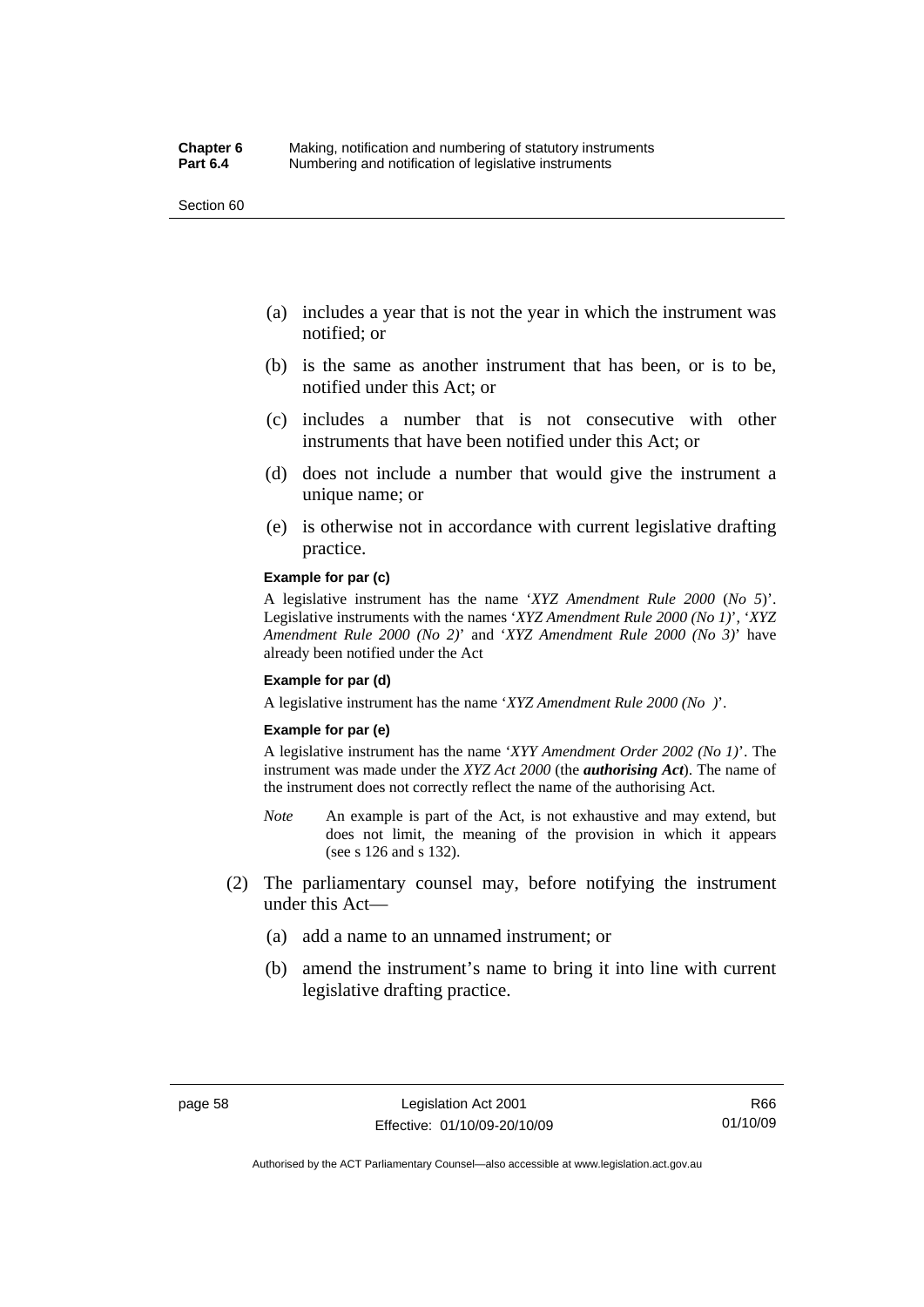- (3) If the name of an instrument is added or amended under this section, the instrument has effect for all purposes as if the instrument were made with the name as added or amended.
- (4) If the name of an instrument is added or amended under this section, the parliamentary counsel may make a corresponding change to any explanatory statement or regulatory impact statement for the instrument.

# **60A Correction of name of explanatory statement etc**

- (1) This section applies if an explanatory statement or regulatory impact statement for a legislative instrument—
	- (a) does not include the instrument's number or name in an appropriate place; or
	- (b) includes a reference to the instrument's number or name that is incorrect.
- (2) The parliamentary counsel may, before entering the statement in the register—
	- (a) include the instrument's number or name in an appropriate place in the statement; or
	- (b) correct the reference to the instrument's number or name.

# **61 Notification of legislative instruments**

- (1) If a legislative instrument is made, an authorised person for making a notification request for the instrument may ask the parliamentary counsel to notify the making of the instrument.
- (2) If an authorised person for making a notification request for a legislative instrument asks the parliamentary counsel to notify the making of the instrument and complies with the requirements (if any) prescribed by regulation (whether in relation to the form of the instrument, in relation to the making of the request or otherwise), the parliamentary counsel must—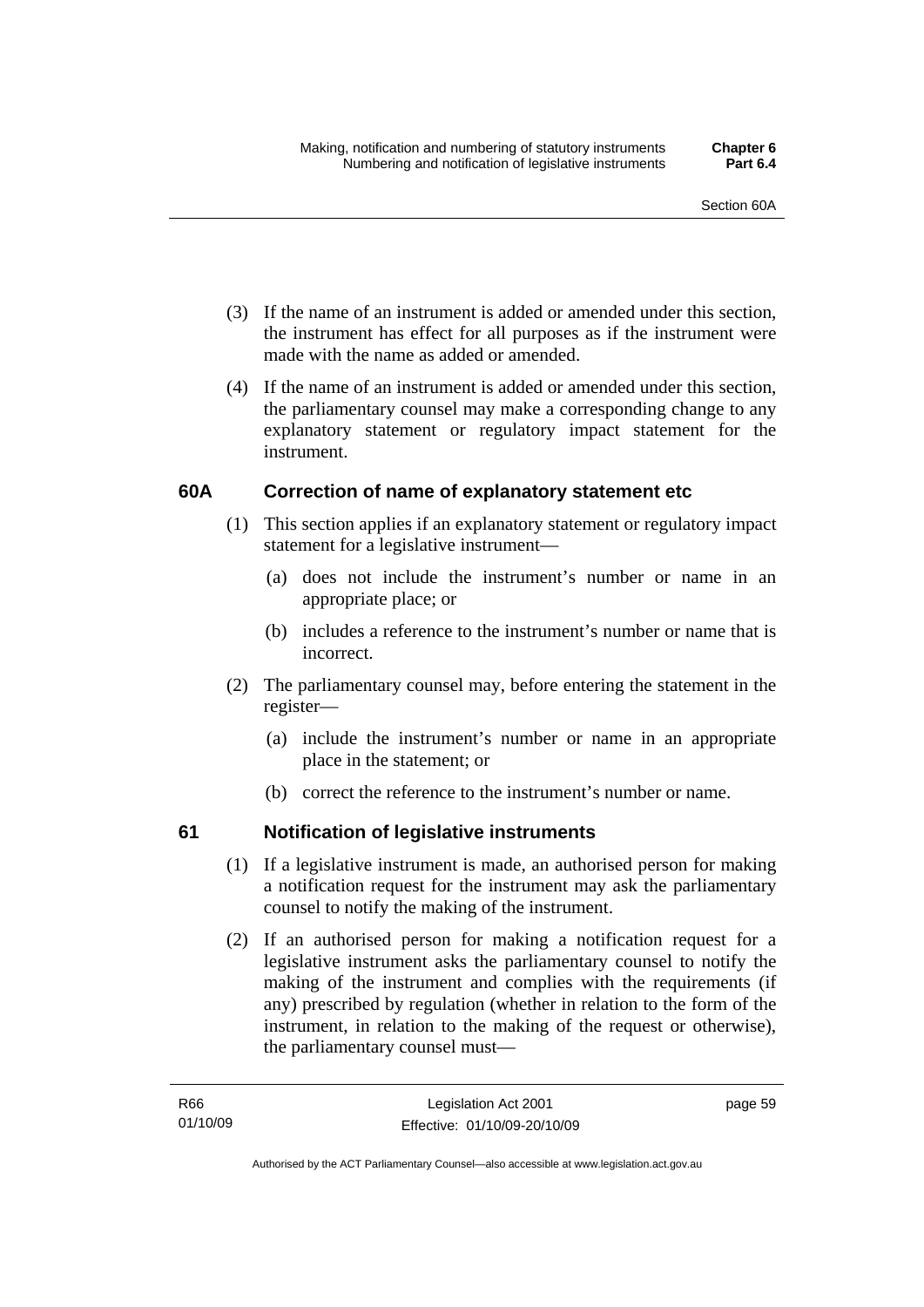Section 61

- (a) notify the making of the instrument in the register; or
- (b) if it is not practicable to notify the making of the instrument in the register—notify the making of the instrument in the gazette.
- (3) The making of the legislative instrument is notified in the register by entering in the register—
	- (a) a statement that the instrument has been made; and
	- (b) the text of the instrument.
- (4) The making of the legislative instrument is notified in the gazette  $by-$ 
	- (a) publishing the text of the instrument in the gazette; or
	- (b) publishing in the gazette a statement—
		- (i) that the instrument has been made; and
		- (ii) of the place or places where copies of the instrument can be obtained (whether by purchase or otherwise).
- (5) If the making of the legislative instrument is notified in the gazette, the parliamentary counsel must enter in the register—
	- (a) a statement that the instrument has been made; and
	- (b) a statement that the instrument was notified in the gazette on a stated date; and
	- (c) the text of the instrument.
- (6) If the making of the legislative instrument is notified in the gazette by publishing the statement mentioned in subsection (4) (b), copies of the instrument must be available on the day of the publication (the *gazette date*), or as soon as practicable after the gazette date, at the place, or each of the places, stated in the gazette.

Authorised by the ACT Parliamentary Counsel—also accessible at www.legislation.act.gov.au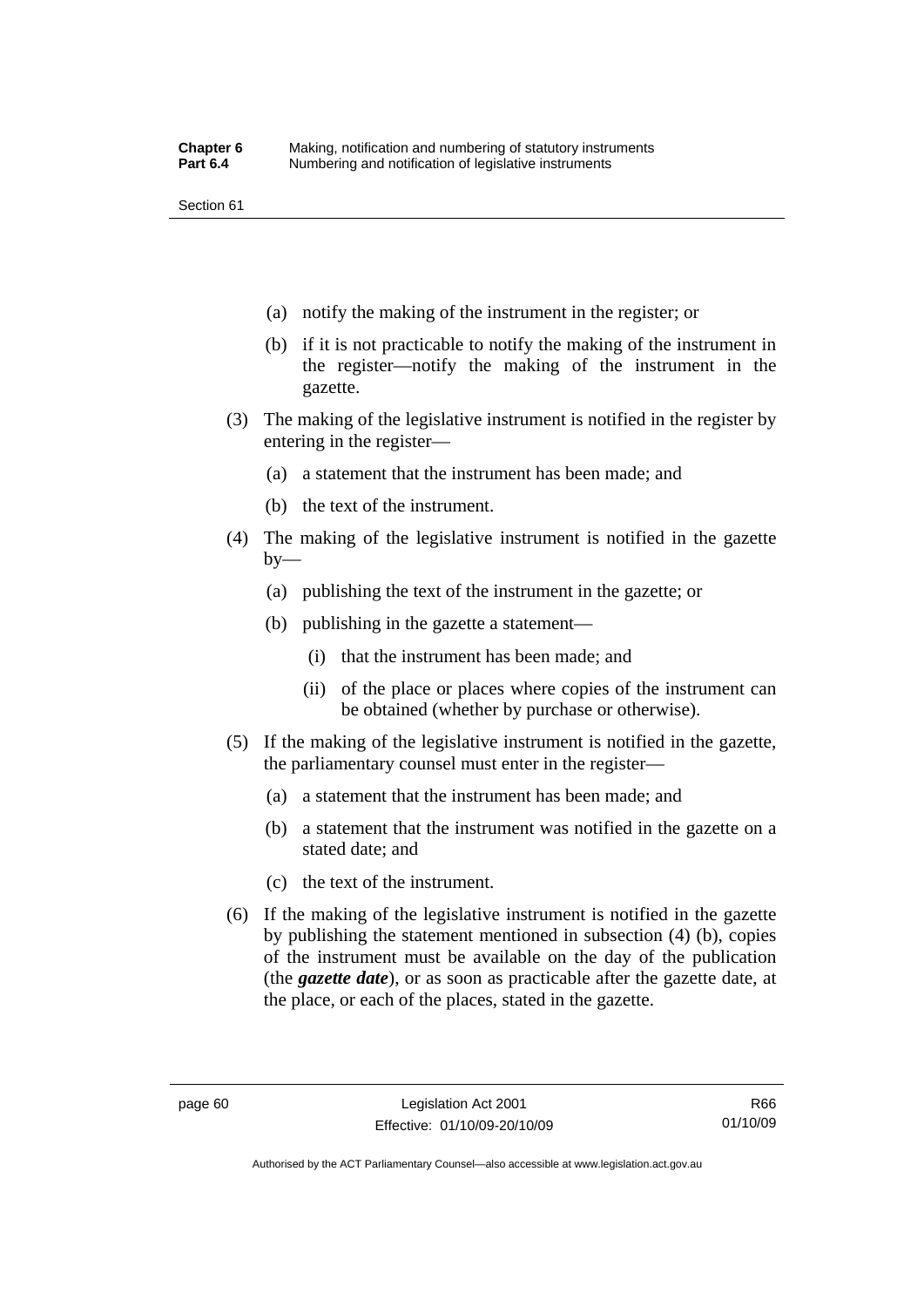- (7) If on the gazette date no copies of the legislative instrument are available at the place, or any of the places, stated in the gazette, the parliamentary counsel must give the Minister a statement—
	- (a) that copies of the law were not available; and
	- (b) explaining why they were not available.
- (8) The Minister must present the statement to the Legislative Assembly not later than 6 sitting days after the gazette date.
- (9) Despite subsection (2), the parliamentary counsel may notify the making of a legislative instrument even though a requirement prescribed by regulation for subsection (2) (a *prescribed requirement*) is not complied with.
- (10) The notification of a legislative instrument is valid even if—
	- (a) a prescribed requirement was not complied with; or
	- (b) the notification was made on the request of a person who was not, or was no longer, a delegate of an authorised person for making a notification request for the instrument.
- (11) This section is a determinative provision.
	- *Note* See s 5 for the meaning of determinative provisions, and s 6 for their displacement.
- (12) In this section:

*authorised person*, for making a notification request for a legislative instrument, means—

- (a) the maker of the instrument; or
- (b) for a legislative instrument made by the Executive—a Minister or chief executive; or
- (c) for a legislative instrument made by a Minister—a chief executive; or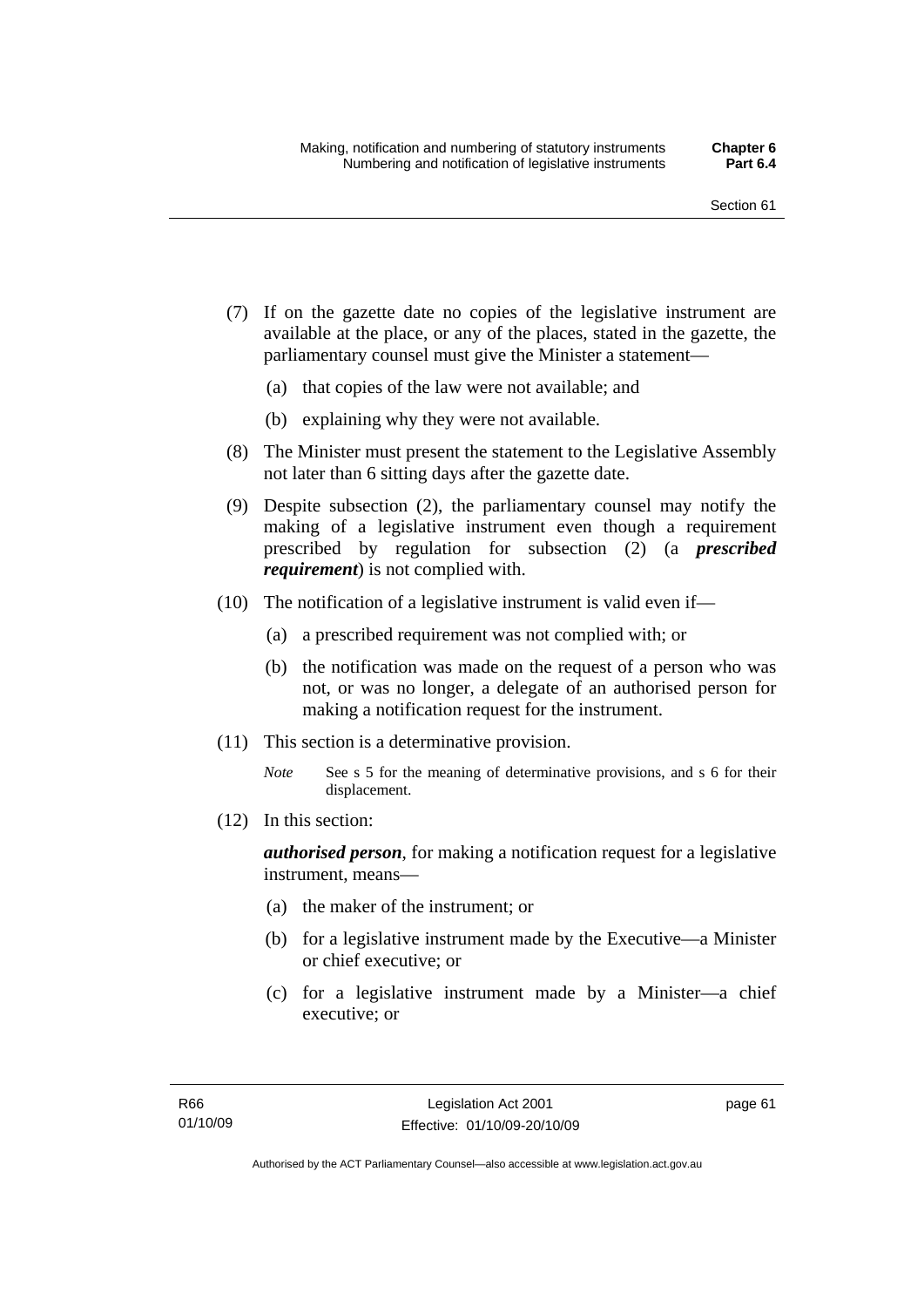Section 62

- (d) for a legislative instrument made by the rule-making committee—
	- (i) the secretary of the committee; or
	- (ii) the registrar of a court or tribunal in relation to which the instrument applies; or
- (e) for any other legislative instrument made by a court or tribunal, or by a member (however described) of a court or tribunal the registrar of the court or tribunal; or
- (f) for any other legislative instrument (other than an instrument prescribed by regulation for this paragraph)—a chief executive; or
- (g) for a legislative instrument prescribed by regulation for this paragraph—a person prescribed by regulation as an authorised person for making a notification request for the instrument.

*rule-making committee* means the rule-making committee established under the *Court Procedures Act 2004*.

# **62 Effect of failure to notify legislative instrument**

- (1) A legislative instrument is not enforceable by or against the Territory or anyone else unless it is notified.
- (2) This section is a determinative provision.
	- *Note* See s 5 for the meaning of determinative provisions, and s 6 for their displacement.

# **63 References to** *notification* **of legislative instruments**

In an Act or statutory instrument, a reference to the *notification* of a legislative instrument is a reference to the instrument having been notified in the register or gazette.

Authorised by the ACT Parliamentary Counsel—also accessible at www.legislation.act.gov.au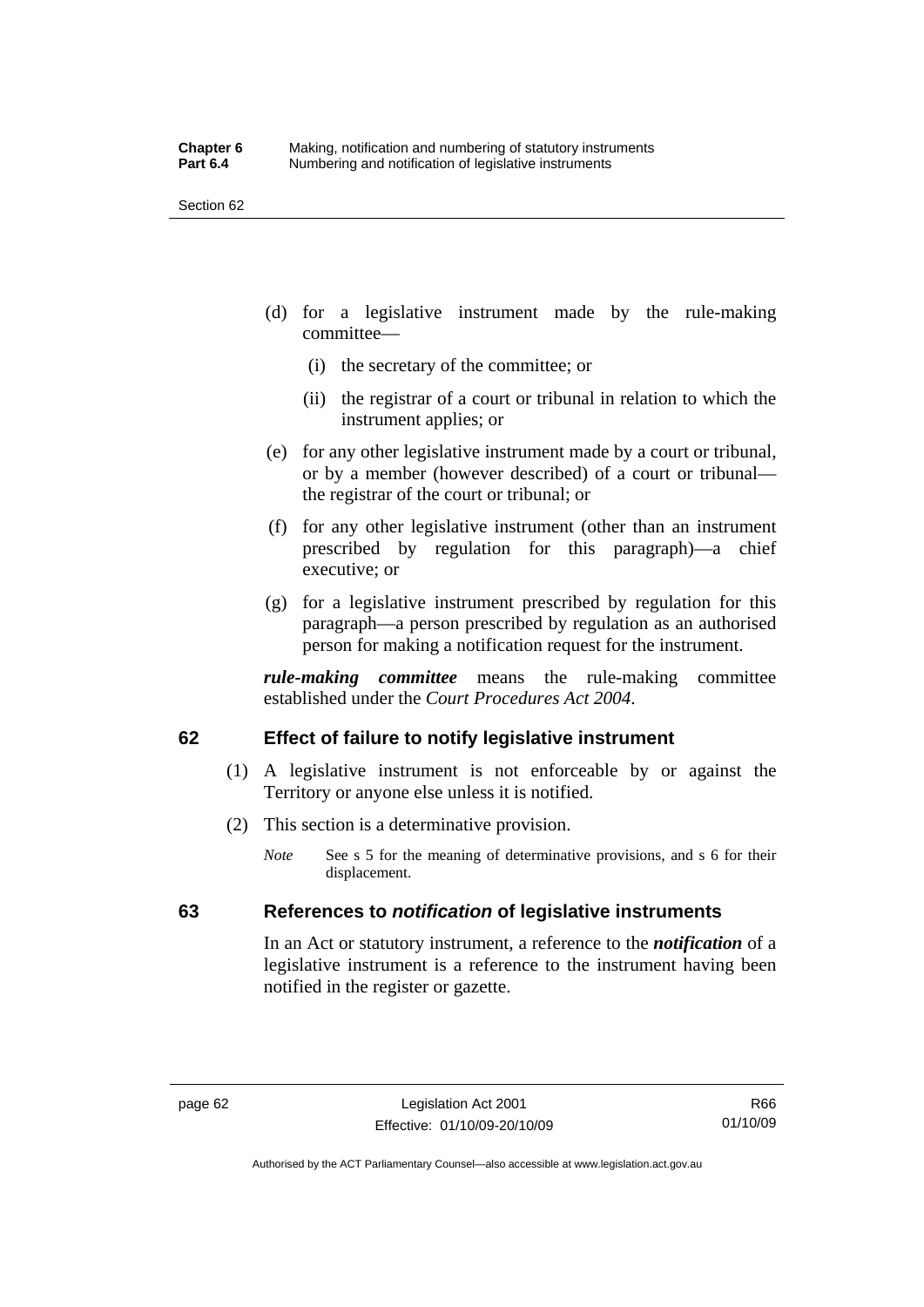# **Chapter 7** Presentation, amendment and **disallowance of subordinate laws and disallowable instruments**

#### *Note to ch 7*

In this chapter, a reference to a subordinate law or disallowable instrument includes a reference to a provision of a subordinate law or disallowable instrument (see s 8 (2) and s 9 (2)).

# **64 Presentation of subordinate laws and disallowable instruments**

- (1) A subordinate law or disallowable instrument must be presented to the Legislative Assembly not later than 6 sitting days after its notification day.
- (2) If a subordinate law or disallowable instrument is not presented in accordance with subsection (1), it is taken to be repealed.
- (3) This section is a determinative provision.
	- *Note* See s 5 for the meaning of determinative provisions, and s 6 for their displacement.

# **65 Disallowance by resolution of Assembly**

 (1) This section applies if notice of a motion to disallow a subordinate law or disallowable instrument is given in the Legislative Assembly not later than 6 sitting days after the day it is presented to the Assembly.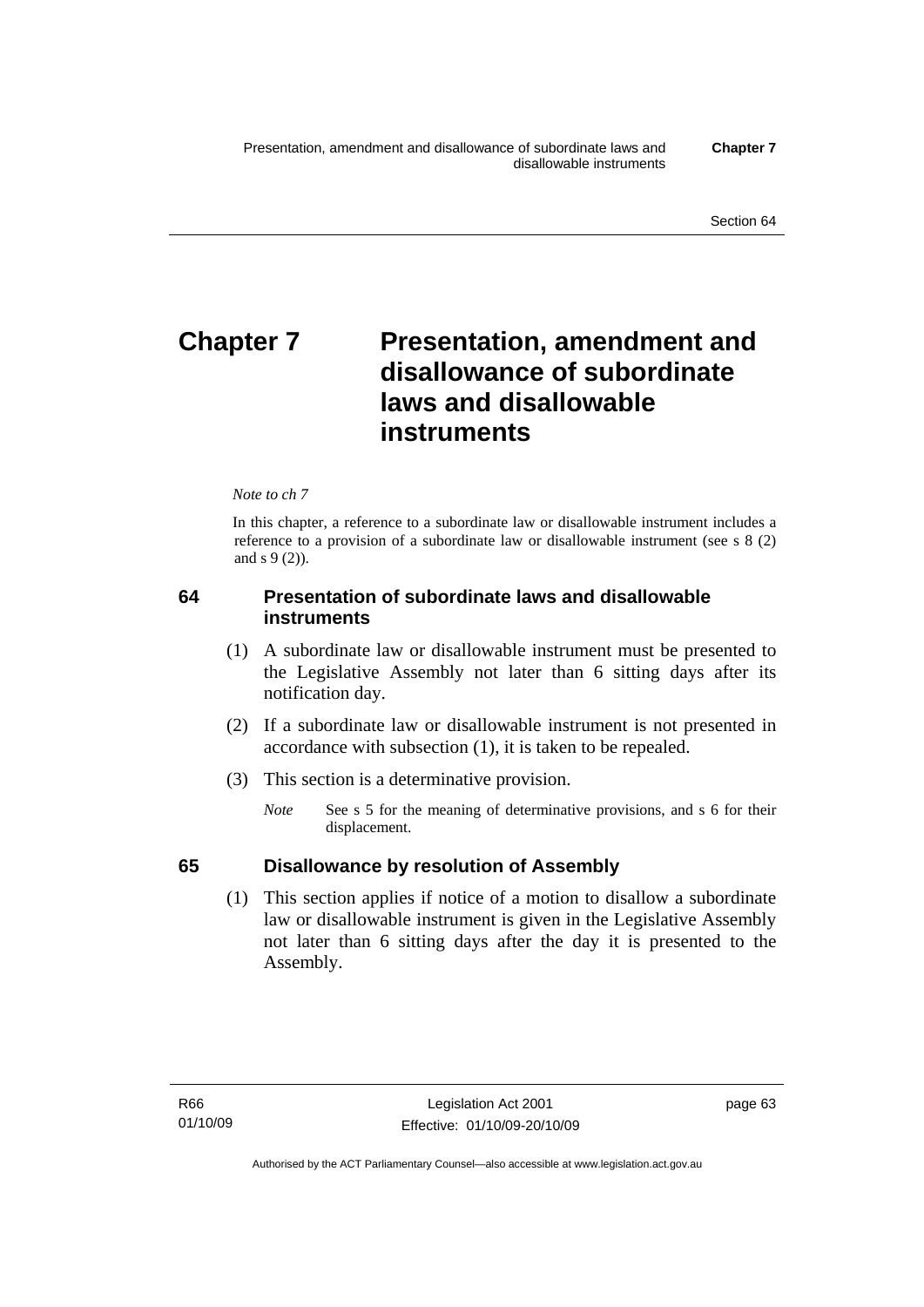#### **Chapter 7** Presentation, amendment and disallowance of subordinate laws and disallowable instruments

#### Section 65A

- (2) If the Legislative Assembly passes a resolution to disallow the subordinate law or disallowable instrument, it is taken to be repealed—
	- (a) on the day after the day the disallowance is notified; or
	- (b) if the resolution provides that it takes effect on the day the resolution is passed—that day.
- (3) For this chapter, the Legislative Assembly is taken to have passed a resolution to disallow the subordinate law or disallowable instrument if, at the end of 6 sitting days after the day the notice is given—
	- (a) the notice has not been withdrawn and the motion has not been called on; or
	- (b) the motion has been called on and moved, but has not been withdrawn or otherwise disposed of.
- (4) If subsection (3) applies, the resolution is taken to be the resolution set out in the motion for the resolution.
- (5) A disallowance under this section has effect for all purposes as if it were a repeal made by an Act.
- (6) This section is a determinative provision.
	- *Note* See s 5 for the meaning of determinative provisions, and s 6 for their displacement.

# **65A Notification of disallowance by resolution of Assembly**

- (1) If a subordinate law or disallowable instrument is disallowed, or taken to have been disallowed, under section 65, the Speaker must ask the parliamentary counsel to notify the disallowance.
- (2) If the Speaker asks the parliamentary counsel to notify the disallowance, the parliamentary counsel must—
	- (a) notify the disallowance in the register; or

R66 01/10/09

Authorised by the ACT Parliamentary Counsel—also accessible at www.legislation.act.gov.au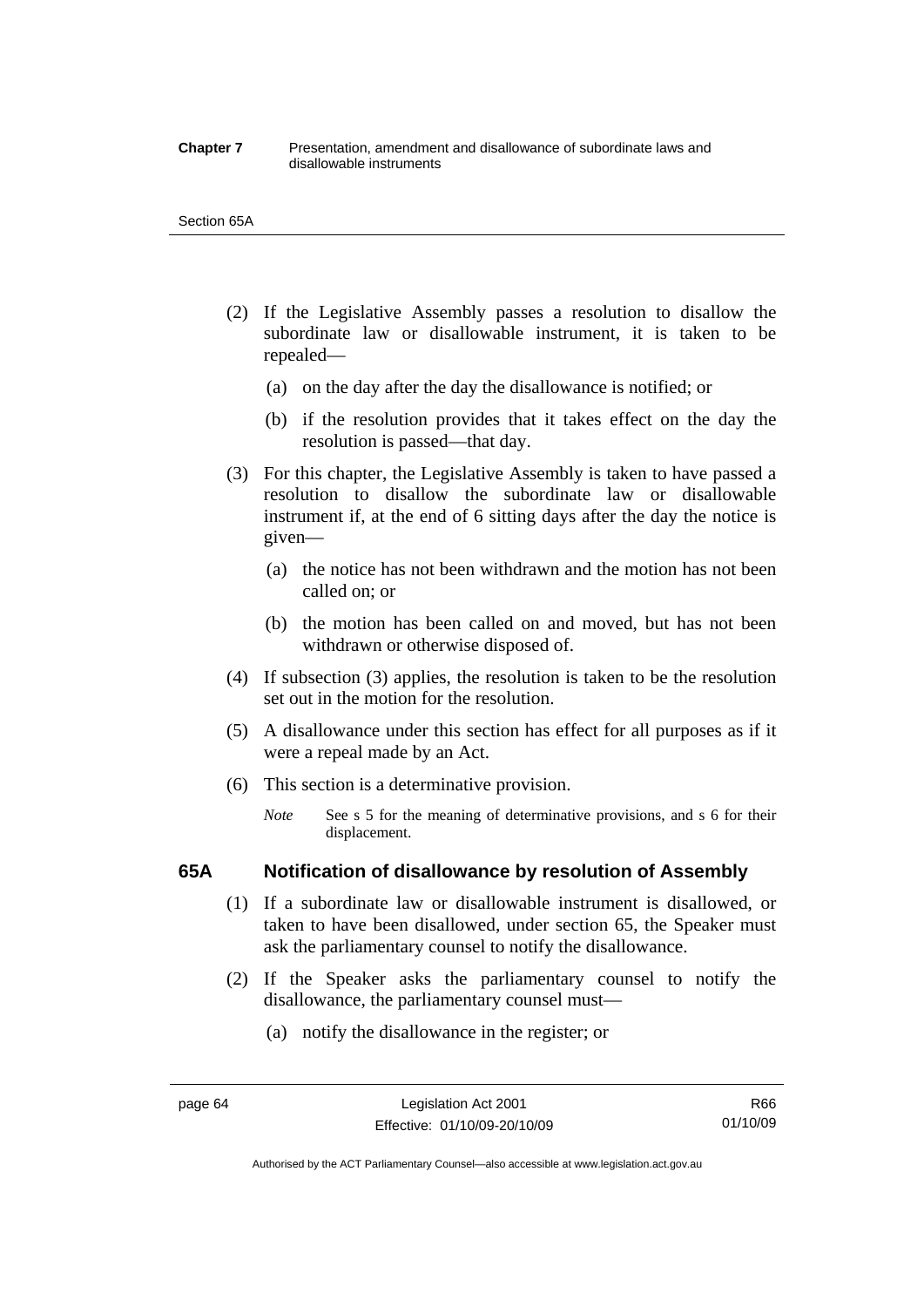- (b) if it is not practicable to notify the disallowance in the register—notify the disallowance in the gazette.
- (3) If the Speaker asks the parliamentary counsel to notify the disallowance on a particular day, the parliamentary counsel must notify the disallowance on that day unless it is impracticable to do so.
- (4) The disallowance is notified in the register by entering in the register—
	- (a) a statement that the subordinate law or disallowable instrument has been disallowed under section 65; and
	- (b) the text of the resolution passed, or taken to have been passed, by the Legislative Assembly under section 65; and
	- (c) the day when the resolution was passed or taken to have been passed; and
	- (d) the day when the subordinate law or disallowable instrument is taken to be repealed because of the resolution.
- (5) The disallowance is notified in the gazette by publishing in the gazette—
	- (a) a statement that the subordinate law or disallowable instrument has been disallowed under section 65; and
	- (b) the text of the resolution passed, or taken to have been passed, by the Legislative Assembly under section 65; and
	- (c) the day when the resolution was passed or taken to have been passed; and
	- (d) the day when the subordinate law or disallowable instrument is taken to be repealed because of the resolution.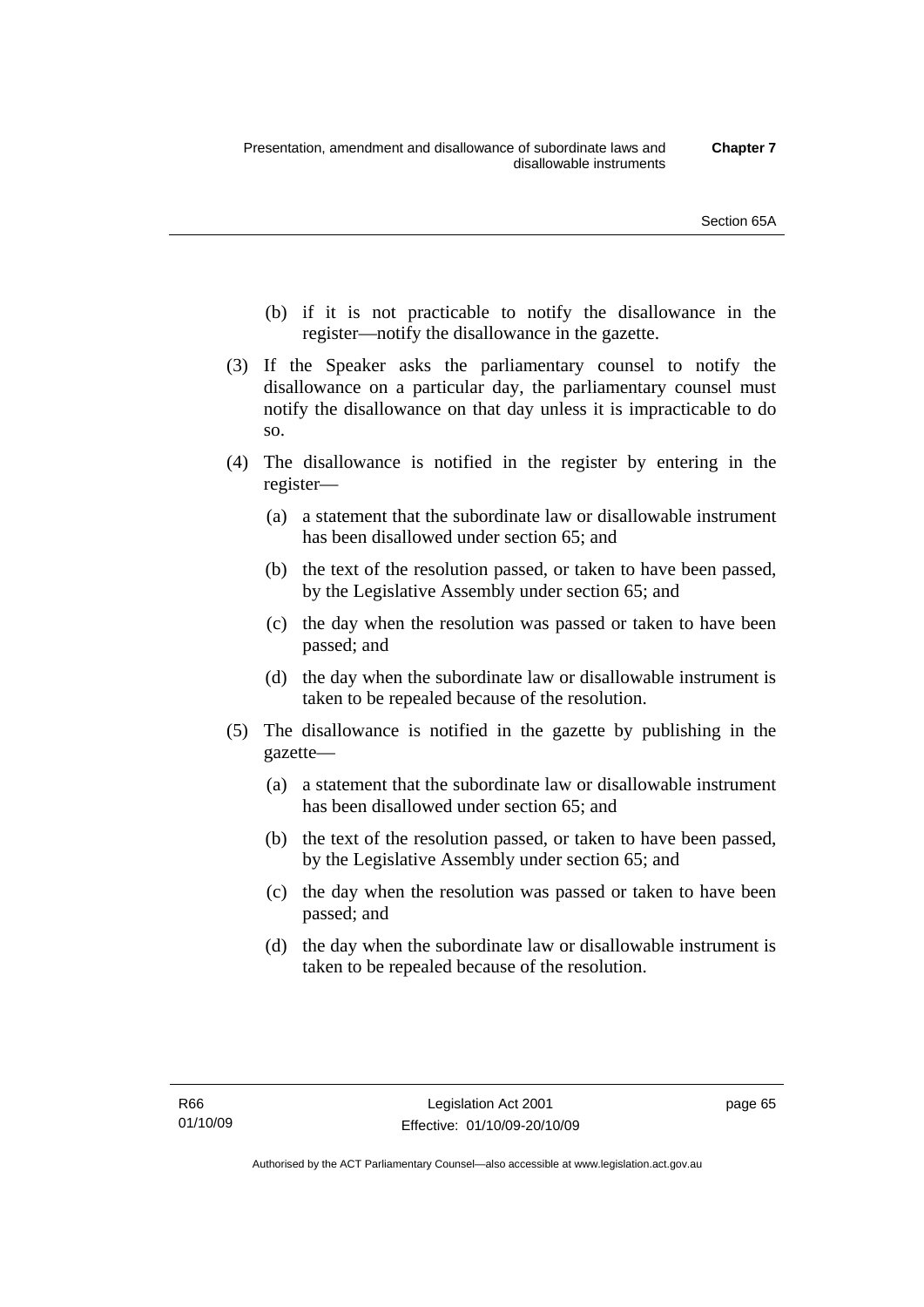#### **Chapter 7** Presentation, amendment and disallowance of subordinate laws and disallowable instruments

#### Section 66

- (6) If the disallowance is notified in the gazette, the parliamentary counsel must enter in the register—
	- (a) a statement that the subordinate law or disallowable instrument has been disallowed under section 65; and
	- (b) a statement that the disallowance was notified in the gazette on a stated date; and
	- (c) the text of the resolution passed, or taken to have been passed, under section 65; and
	- (d) the day when the resolution was passed or taken to have been passed; and
	- (e) the day when the subordinate law or disallowable instrument is taken to be repealed because of the resolution.
- (7) This section is a determinative provision.
	- *Note* See s 5 for the meaning of determinative provisions, and s 6 for their displacement.

## **66 Revival of affected laws**

- (1) This section applies if—
	- (a) a subordinate law or disallowable instrument (the *disallowed law*) is taken to be repealed under section 64 (Presentation of subordinate laws and disallowable instruments) or section 65 (Disallowance by resolution of Assembly); and
	- (b) the disallowed law repealed or amended an Act or statutory instrument (the *affected law*); and
	- (c) the repeal or amendment has commenced.
- (2) The affected law is revived, from the beginning of the day after the disallowed law is taken to have been repealed, as if the disallowed law had never been made.

R66 01/10/09

Authorised by the ACT Parliamentary Counsel—also accessible at www.legislation.act.gov.au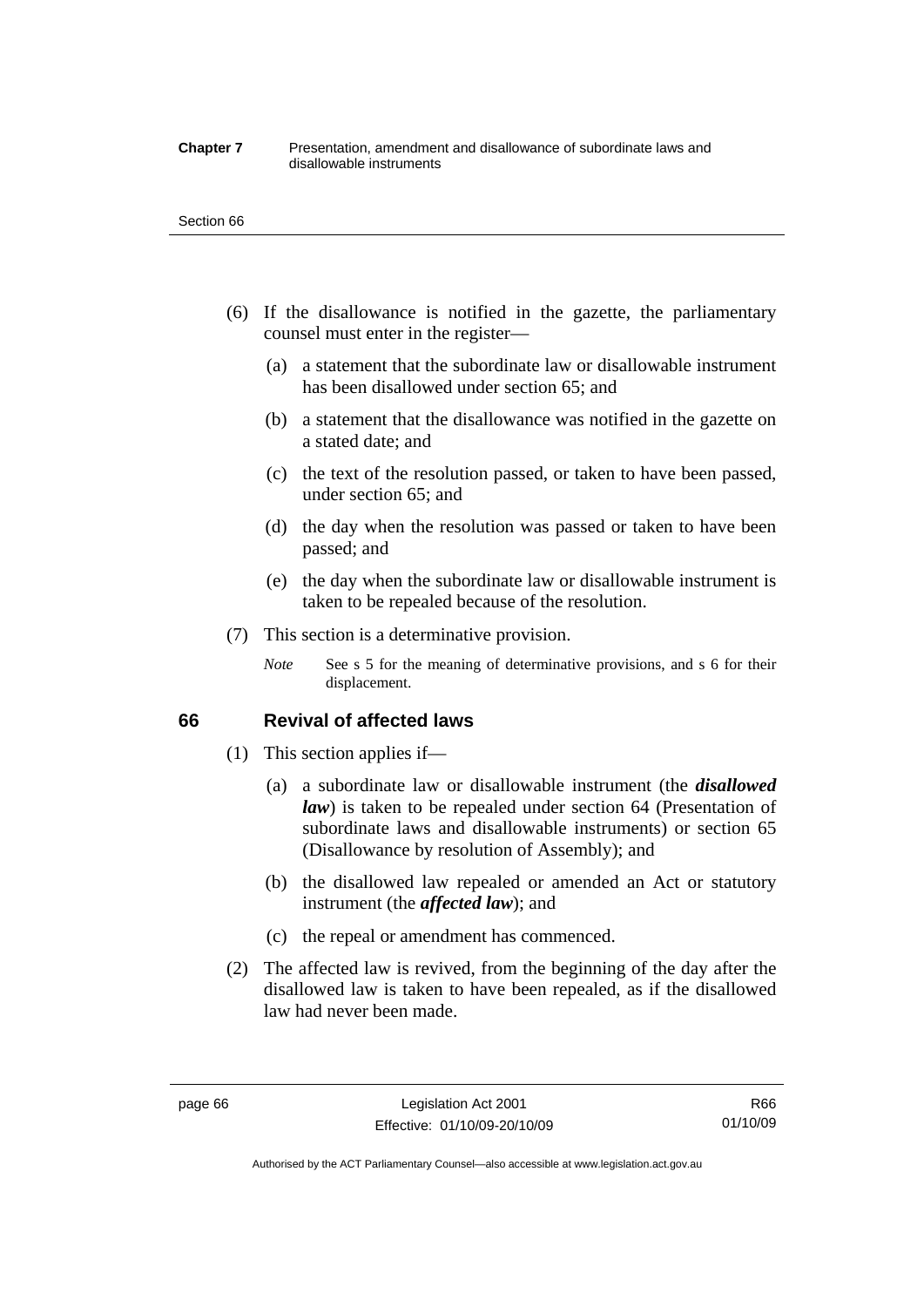- (3) This section is a determinative provision.
	- *Note* See s 5 for the meaning of determinative provisions, and s 6 for their displacement.

**67 Making of instrument same in substance within 6 months after disallowance** 

- (1) This section applies if a subordinate law or disallowable instrument (the *disallowed law*) is disallowed under section 65 (Disallowance by resolution of Assembly).
- (2) A subordinate law or disallowable instrument the same in substance must not be made within 6 months beginning on the day of the disallowance unless the Legislative Assembly has—
	- (a) rescinded the resolution that disallowed the disallowed law; or
	- (b) by resolution, approved the making of—
		- (i) a subordinate law or disallowable instrument in those terms; or
		- (ii) a subordinate law or disallowable instrument the same in substance as the disallowed law.
- (3) A subordinate law or disallowable instrument made in contravention of this section is void.
- (4) This section is a determinative provision.
	- *Note* See s 5 for the meaning of determinative provisions, and s 6 for their displacement.

# **68 Amendment by resolution of Assembly**

(1) In this section:

*amendment* does not include an amendment that would have the effect of waiving or changing any fee, charge, penalty or other amount payable to the Territory.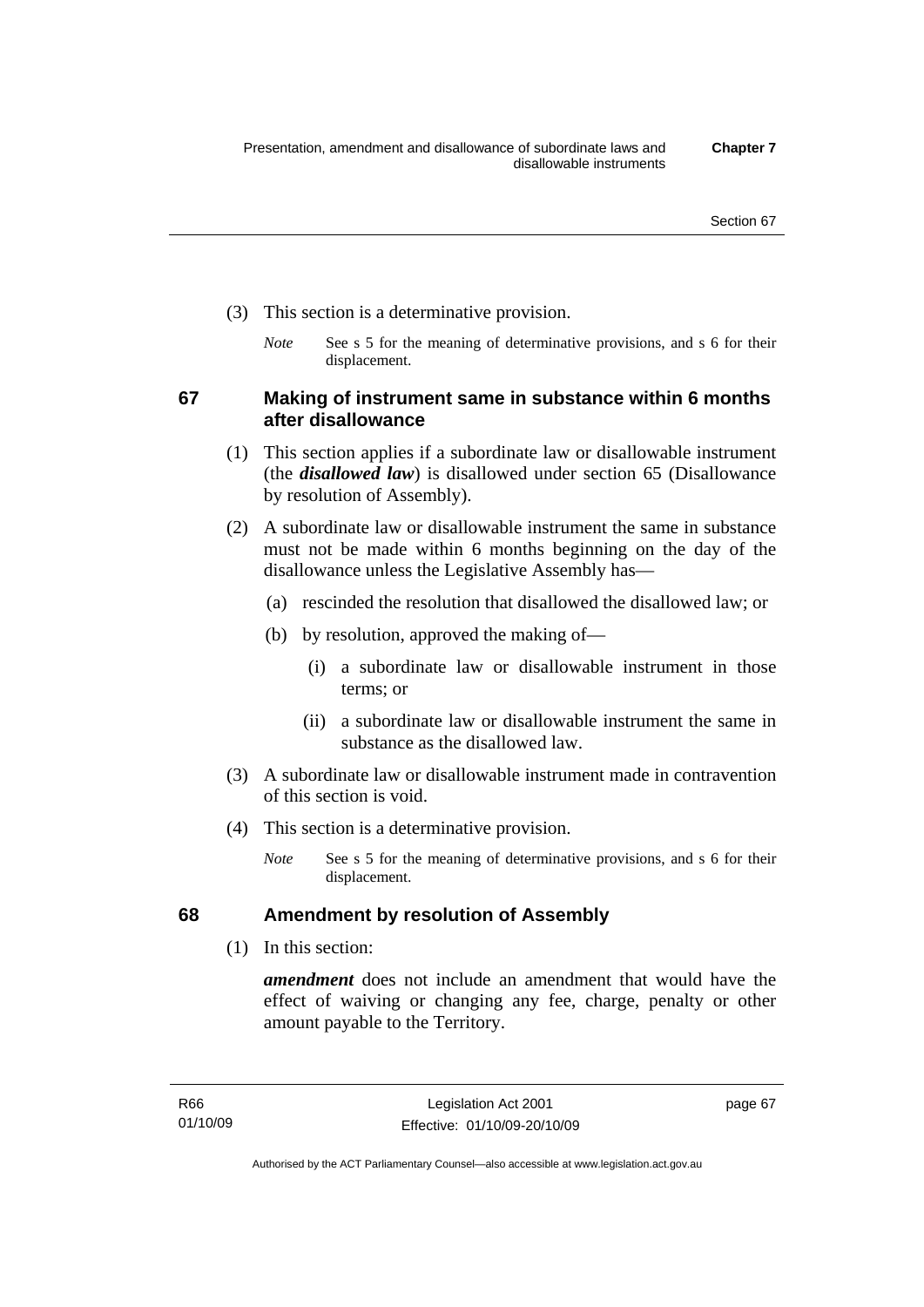#### **Chapter 7** Presentation, amendment and disallowance of subordinate laws and disallowable instruments

#### Section 68

*disallowable instrument* does not include a determination of fees or charges by a Minister under an Act or subordinate law.

- (2) This section applies if notice of a motion to amend a subordinate law or disallowable instrument is given in the Legislative Assembly not later than 6 sitting days after the day it is presented to the Assembly.
- (3) If the Legislative Assembly passes a resolution to amend the subordinate law or disallowable instrument, it is amended accordingly—
	- (a) on the day after the day the amendment is notified; or
	- (b) if the resolution provides that it takes effect on the day the resolution is passed—that day.
- (4) For this chapter, the Legislative Assembly is taken to have passed a resolution to amend the subordinate law or disallowable instrument if, at the end of 6 sitting days after the day the notice is given—
	- (a) the notice has not been withdrawn and the motion has not been called on; or
	- (b) the motion has been called on and moved, but has not been withdrawn or otherwise disposed of.
- (5) If subsection (4) applies, the resolution is taken to be the resolution set out in the motion for the resolution.
- (6) An amendment under this section has effect for all purposes as if it had been made by an Act.
- (7) Without limiting subsection (6), section 83 (Consequences of amendment of statutory instrument by Act) applies to the amendment as if it had been made by an Act.
- (8) This section is a determinative provision.
	- *Note* See s 5 for the meaning of determinative provisions, and s 6 for their displacement.

R66 01/10/09

Authorised by the ACT Parliamentary Counsel—also accessible at www.legislation.act.gov.au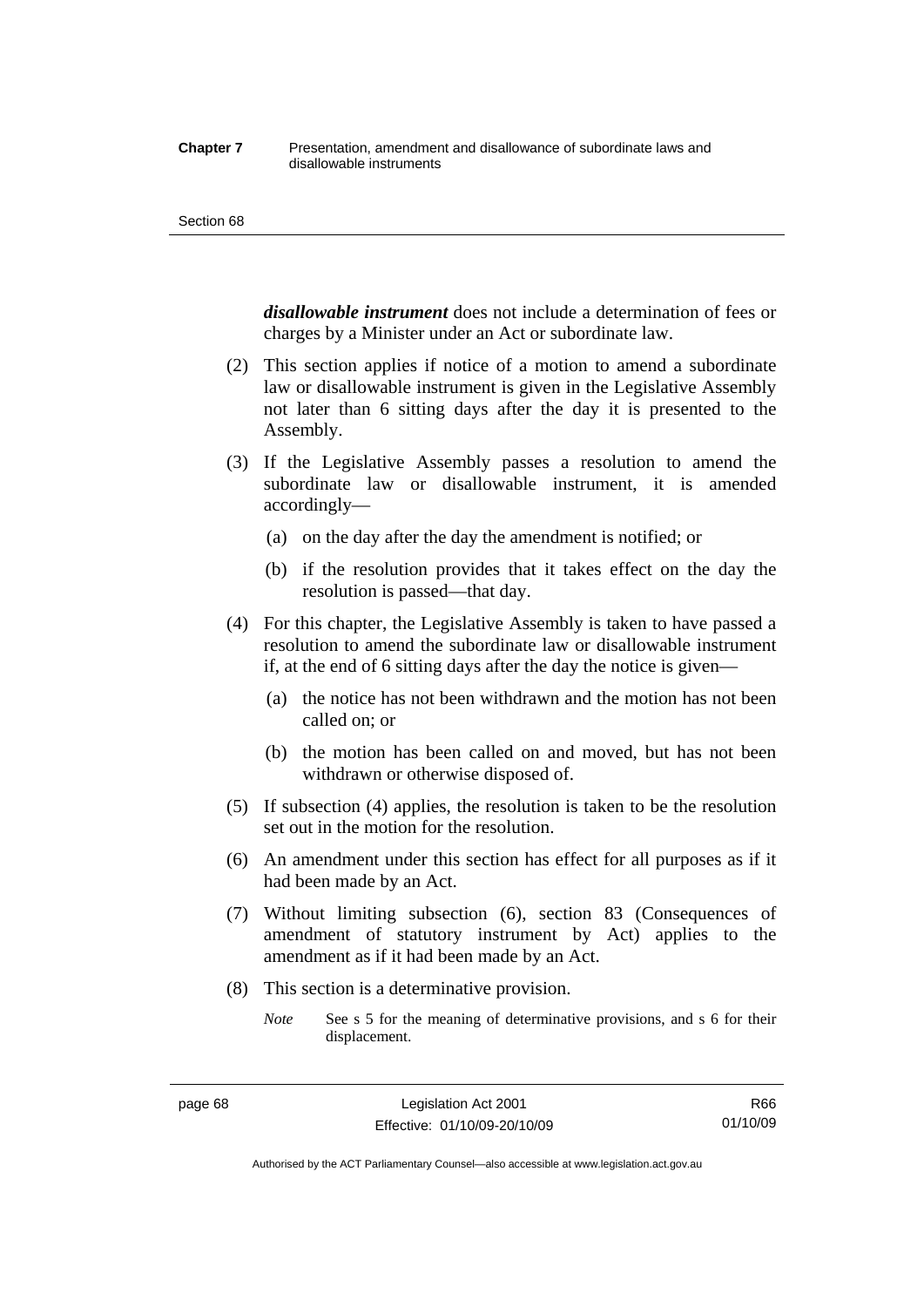# **69 Notification of amendments made by resolution of Assembly**

- (1) If a subordinate law or disallowable instrument (the *amended law*) is amended under section 68, the Speaker must ask the parliamentary counsel to notify the amendment.
- (2) If the Speaker asks the parliamentary counsel to notify the amendment, the parliamentary counsel must—
	- (a) notify the amendment in the register; or
	- (b) if it is not practicable to notify the amendment in the register notify the amendment in the gazette.
- (3) If the Speaker asks the parliamentary counsel to notify the amendment on a particular day, the parliamentary counsel must notify the amendment on that day unless it is impracticable to do so.
- (4) The amendment is notified in the register by entering in the register—
	- (a) a statement that the amendment of the amended law has been made under section 68; and
	- (b) the text of the resolution passed, or taken to have been passed, by the Legislative Assembly under section 68; and
	- (c) the day when the resolution was passed or taken to have been passed; and
	- (d) the day when the subordinate law or disallowable instrument is taken to be amended because of the resolution.
- (5) The amendment is notified in the gazette by publishing in the gazette—
	- (a) a statement that the amendment of the amended law has been made under section 68; and
	- (b) the text of the resolution passed, or taken to have been passed, by the Legislative Assembly under section 68; and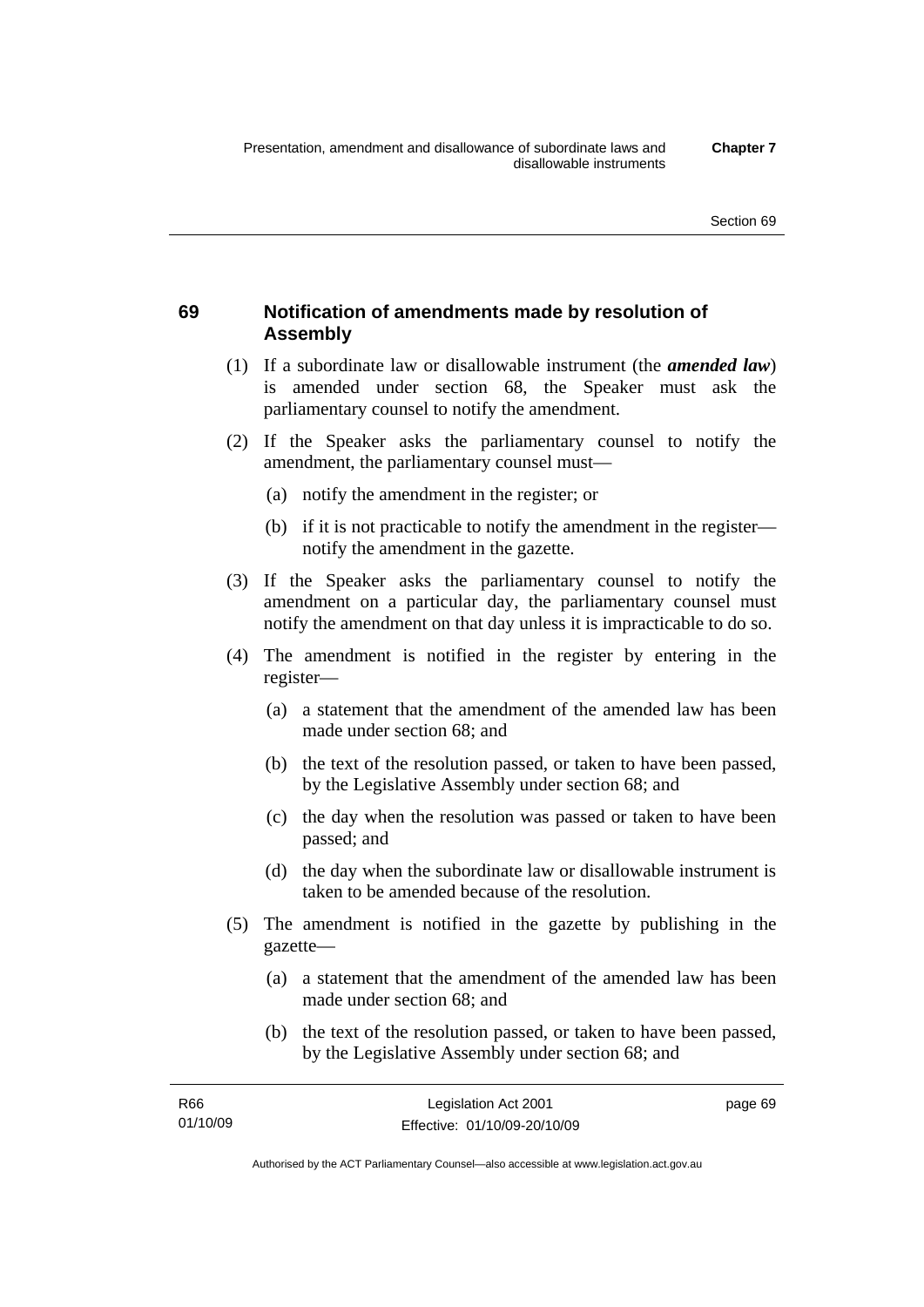#### **Chapter 7** Presentation, amendment and disallowance of subordinate laws and disallowable instruments

#### Section 70

- (c) the day when the resolution was passed or taken to have been passed; and
- (d) the day when the subordinate law or disallowable instrument is taken to be amended because of the resolution.
- (6) If the amendment is notified in the gazette, the parliamentary counsel must enter in the register—
	- (a) a statement that the amendment of the amended law has been made under section 68; and
	- (b) a statement that the amendment was notified in the gazette on a stated date; and
	- (c) the text of the resolution passed, or taken to have been passed, by the Legislative Assembly under section 68; and
	- (d) the day when the resolution was passed or taken to have been passed; and
	- (e) the day when the subordinate law or disallowable instrument is taken to be amended because of the resolution.
- (7) This section is a determinative provision.
	- *Note* See s 5 for the meaning of determinative provisions, and s 6 for their displacement.

# **70 Making of amendment restoring effect of law within 6 months after amendment**

- (1) This section applies if a subordinate law or disallowable instrument (the *amended law*) is amended under section 68 (Amendment by resolution of Assembly).
- (2) A subordinate law or disallowable instrument the same in substance as the amended law before the amendment (the *earlier law*) must not be made within 6 months beginning on the day the amendment is made unless the Legislative Assembly has—
	- (a) rescinded the resolution that made the amendment; or

Authorised by the ACT Parliamentary Counsel—also accessible at www.legislation.act.gov.au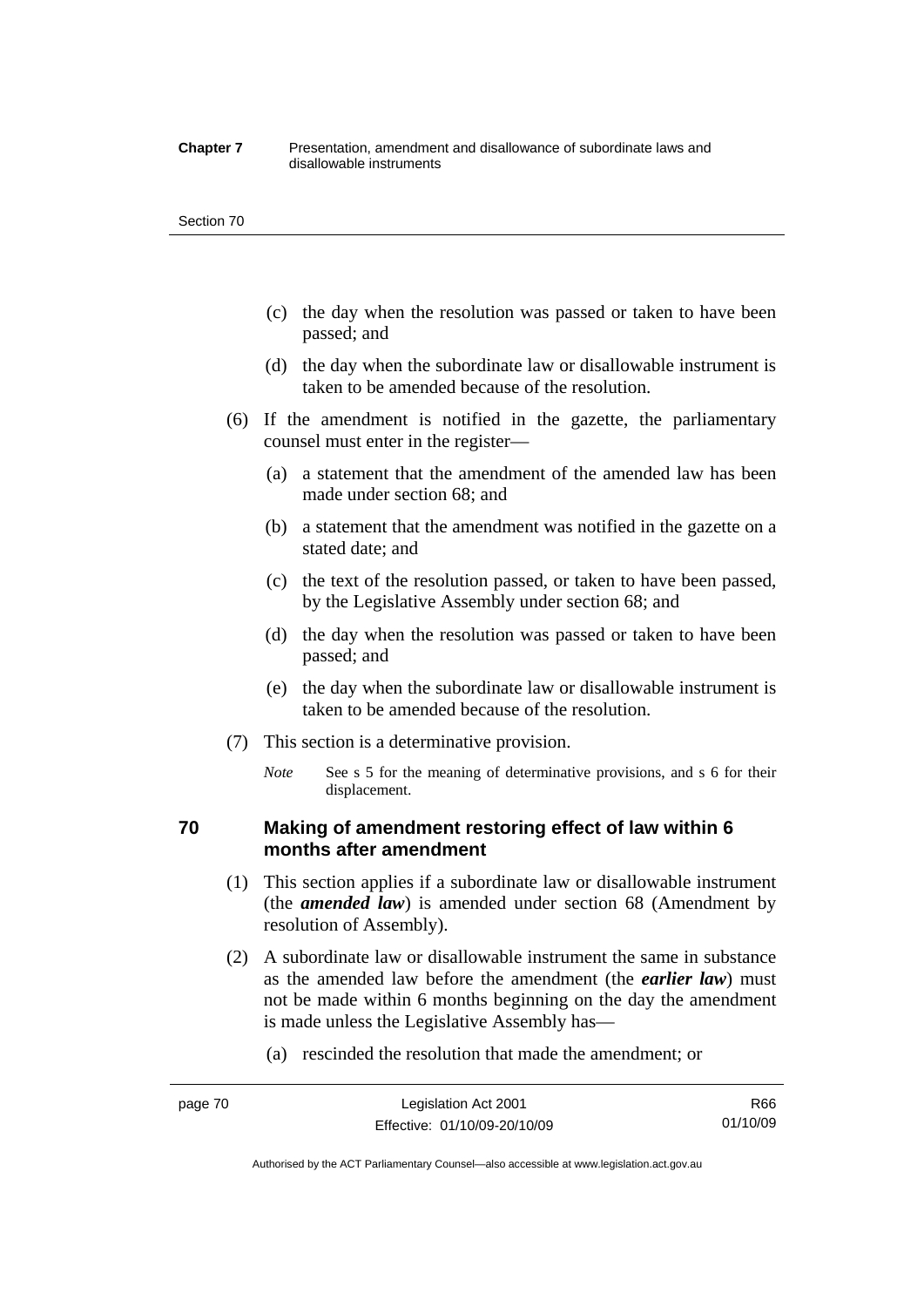- (b) by resolution approved the making of—
	- (i) a subordinate law or disallowable instrument in those terms; or
	- (ii) a subordinate law or disallowable instrument the same in substance as the earlier law.
- (3) A subordinate law or disallowable instrument made in contravention of this section is void.
- (4) This section is a determinative provision.
	- *Note* See s 5 for the meaning of determinative provisions, and s 6 for their displacement.

# **71 Effect of dissolution or expiry of Assembly on notice of motion**

- (1) This section applies if—
	- (a) notice of motion to disallow or amend a subordinate law or disallowable instrument is given in the Legislative Assembly not later than 6 sitting days after the day the instrument is presented to the Assembly; and
	- (b) not later than 6 sitting days after the day the notice is given, the Assembly is dissolved or expires; and
	- (c) at the time of the dissolution or expiry—
		- (i) the notice has not been withdrawn and the motion has not been called on; or
		- (ii) the motion has been called on and moved, but has not been withdrawn or otherwise disposed of.
- (2) For this chapter, the subordinate law or disallowable instrument is taken to have been presented to the Legislative Assembly on the first sitting day of the Assembly after the next general election of members of the Assembly.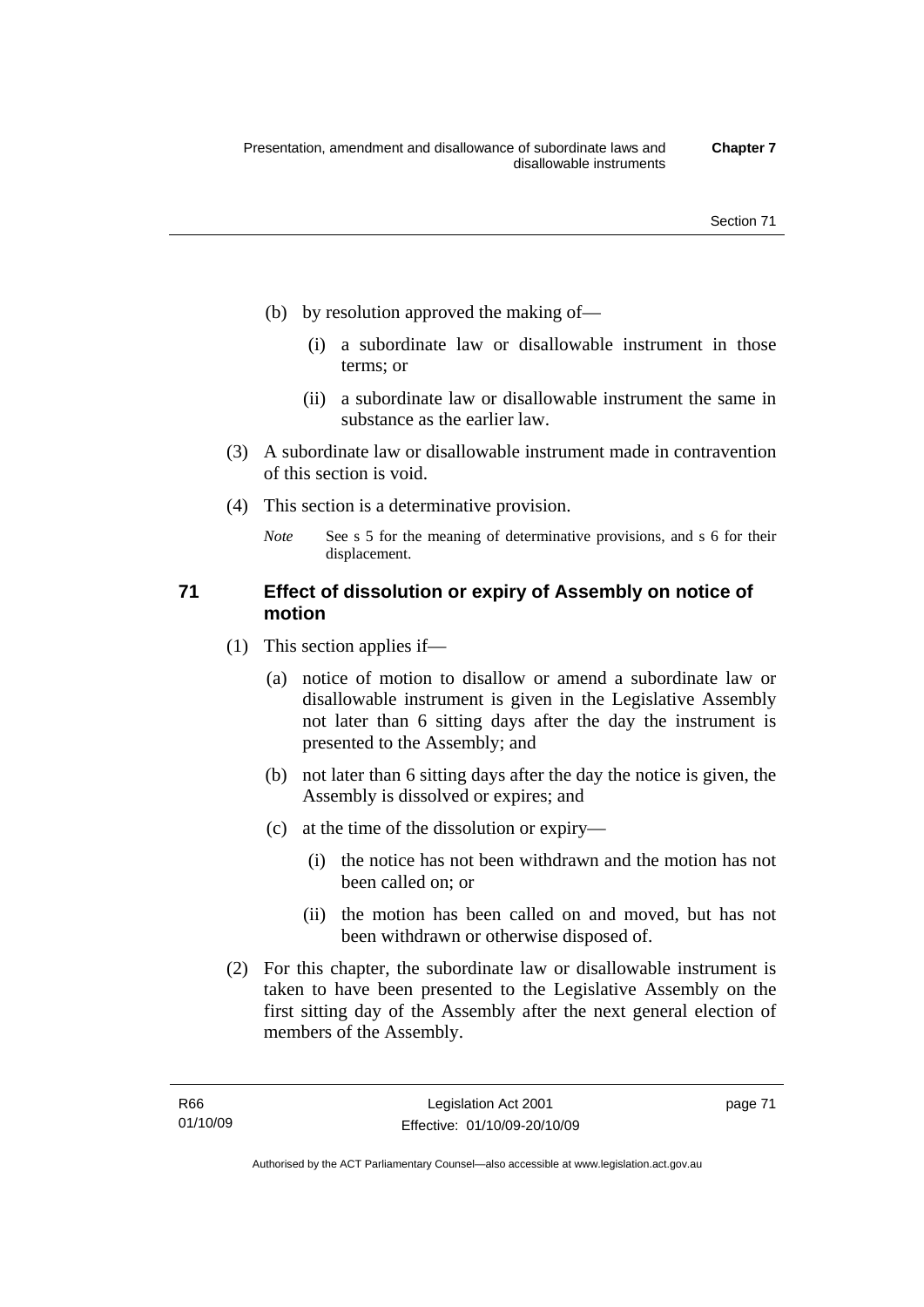#### **Chapter 7** Presentation, amendment and disallowance of subordinate laws and disallowable instruments

## Section 71

- (3) This section is a determinative provision.
	- *Note* See s 5 for the meaning of determinative provisions, and s 6 for their displacement.

page 72 Legislation Act 2001 Effective: 01/10/09-20/10/09

Authorised by the ACT Parliamentary Counsel—also accessible at www.legislation.act.gov.au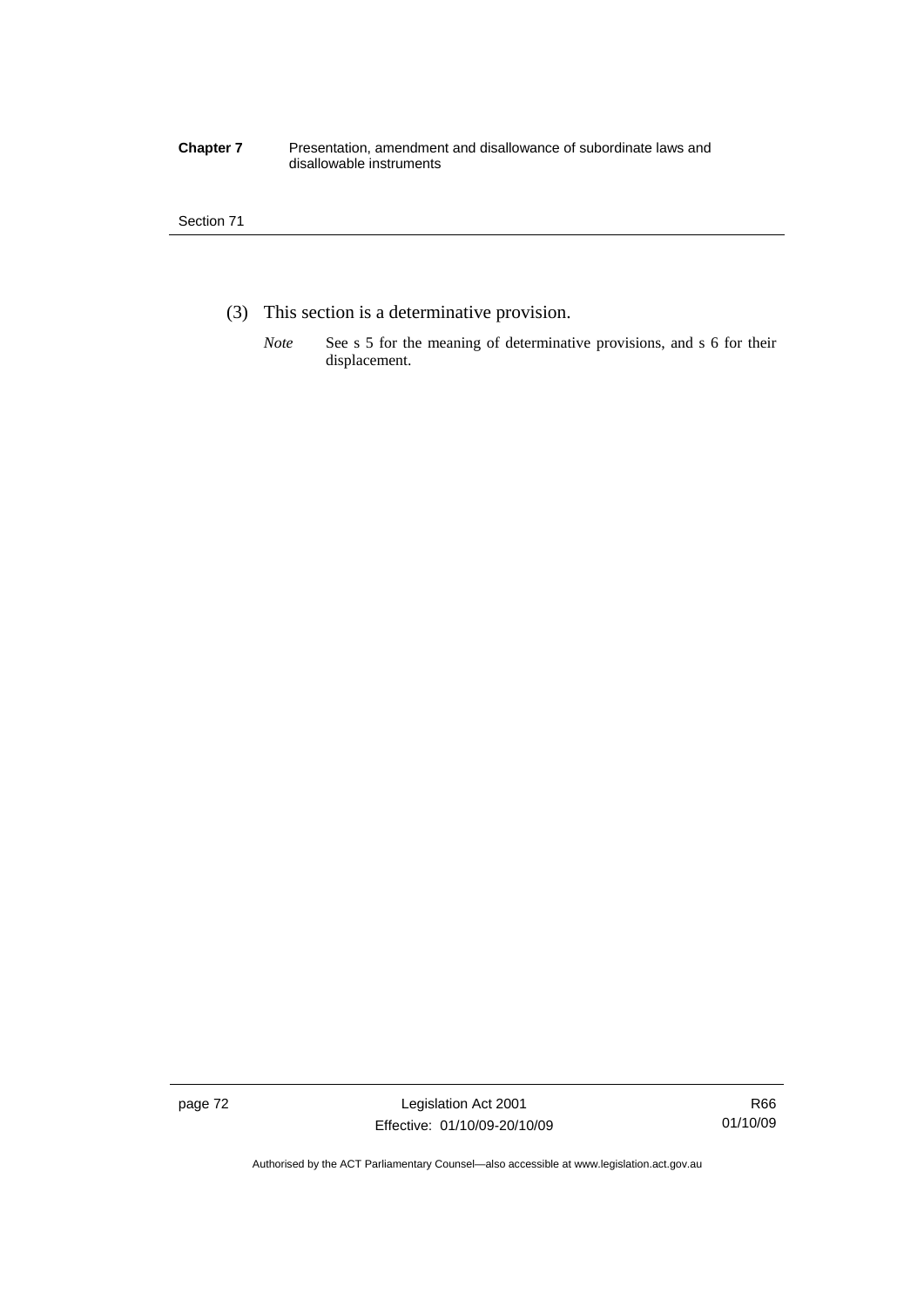# **Chapter 8 Commencement and exercise of powers before commencement**

# **72 Meaning of** *law* **in ch 8**

In this chapter:

*law* means an Act or statutory instrument.

*Note* A reference to an Act or statutory instrument includes a reference to a provision of the Act or instrument (see s 7 and s 13).

# **73 General rules about commencement**

- (1) An Act commences—
	- (a) on the day after its notification day; or
	- (b) if the Act or another Act provides for a different date or time of commencement—on that date or at that time.
- (2) A legislative instrument commences—
	- (a) on the day after its notification day; or
	- (b) if an Act or the instrument provides for a later date or time of commencement—on that date or at that time; or
	- (c) if an Act provides for an earlier date or time of commencement—on that date or at that time; or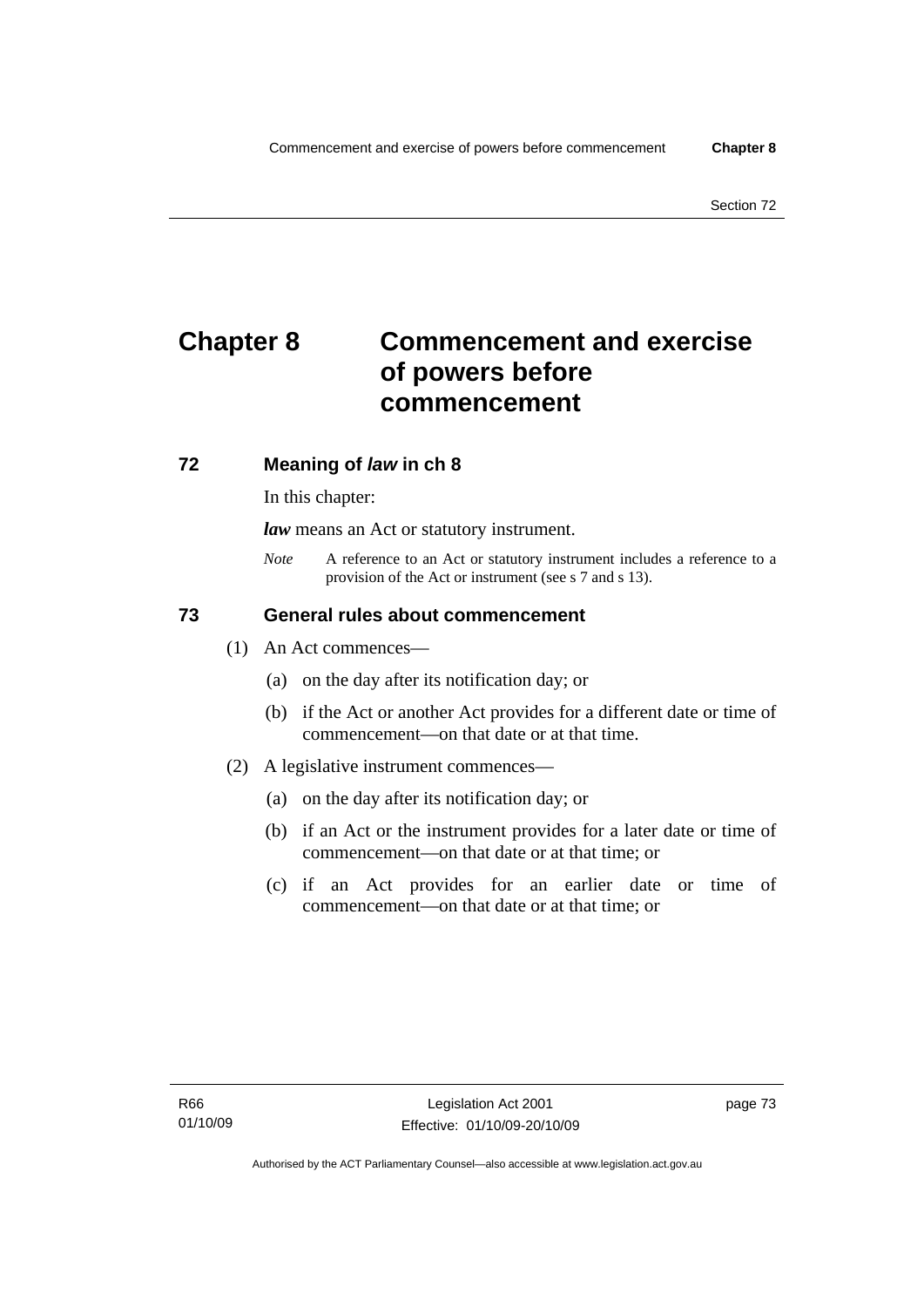(d) if the instrument, under authority given by an Act, provides for an earlier date or time—on that date or at that time.

#### **Examples for par (b)**

- 1 A subordinate law may provide that it commences on a stated future date or at a stated time on a stated future date.
- 2 A disallowable instrument may provide that it commences on the commencement of a stated law or a stated provision of a stated law.
- 3 A notifiable instrument may provide that it commences on the expiry of a stated statutory instrument.
- 4 A notifiable instrument may provide that it commences on the date fixed by a Commonwealth Minister, by notice in the Commonwealth gazette, under a stated Commonwealth Act.
- *Note* An example is part of the Act, is not exhaustive and may extend, but does not limit, the meaning of the provision in which it appears (see s 126 and s 132).
- (3) Without limiting subsection (2), if a legislative instrument is notified on a day after the day or time provided by the instrument for its commencement, and subsection (2) (c) or (d) does not apply to the instrument—
	- (a) the instrument is valid; but
	- (b) the instrument commences on the day after its notification day.
- (4) A statutory instrument that is not a legislative instrument commences—
	- (a) on the day after the day it is made or, if it is required under an Act or statutory instrument to be approved (however described) by the Executive, a Minister or any other entity, the day after the day it is approved; or
	- (b) if an Act or the instrument provides for a later date or time of commencement—on that date or at that time; or
	- (c) if an Act provides for an earlier date or time of commencement—on that date or at that time; or

R66 01/10/09

Authorised by the ACT Parliamentary Counsel—also accessible at www.legislation.act.gov.au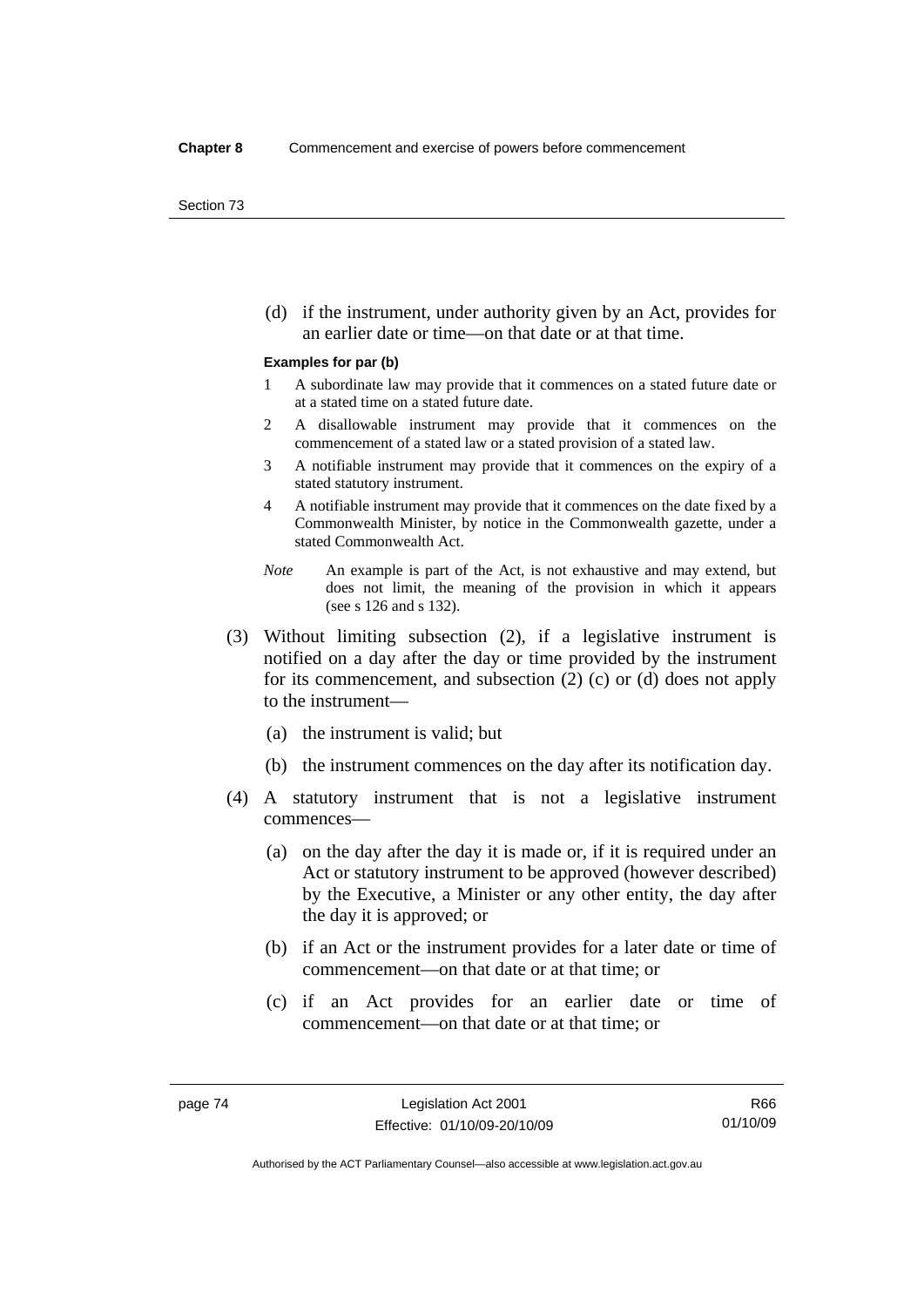- (d) if the instrument, under authority given by an Act, provides for an earlier date or time—on that date or at that time.
- (5) This section is subject to the following sections:
	- (a) section 75 (Commencement of naming and commencement provisions);
	- (b) section 76 (Non-prejudicial provision may commence retrospectively);
	- (c) section 79 (Automatic commencement of postponed law);
	- (d) section 79A (Commencement of amendment of uncommenced law);
	- (e) section 81 (Exercise of powers between notification and commencement).
- (6) This section is a determinative provision.
	- *Note* See s 5 for the meaning of determinative provisions, and s 6 for their displacement.

# **74 Time of commencement**

- (1) If an Act commences on a day, it commences at the beginning of the day unless a different time of commencement is provided by the Act, another Act, or a commencement notice providing for the commencement of the Act.
- (2) If a statutory instrument commences on a day, it commences at the beginning of the day unless a different time of commencement is provided by the instrument, an Act, or a commencement notice providing for the commencement of the instrument.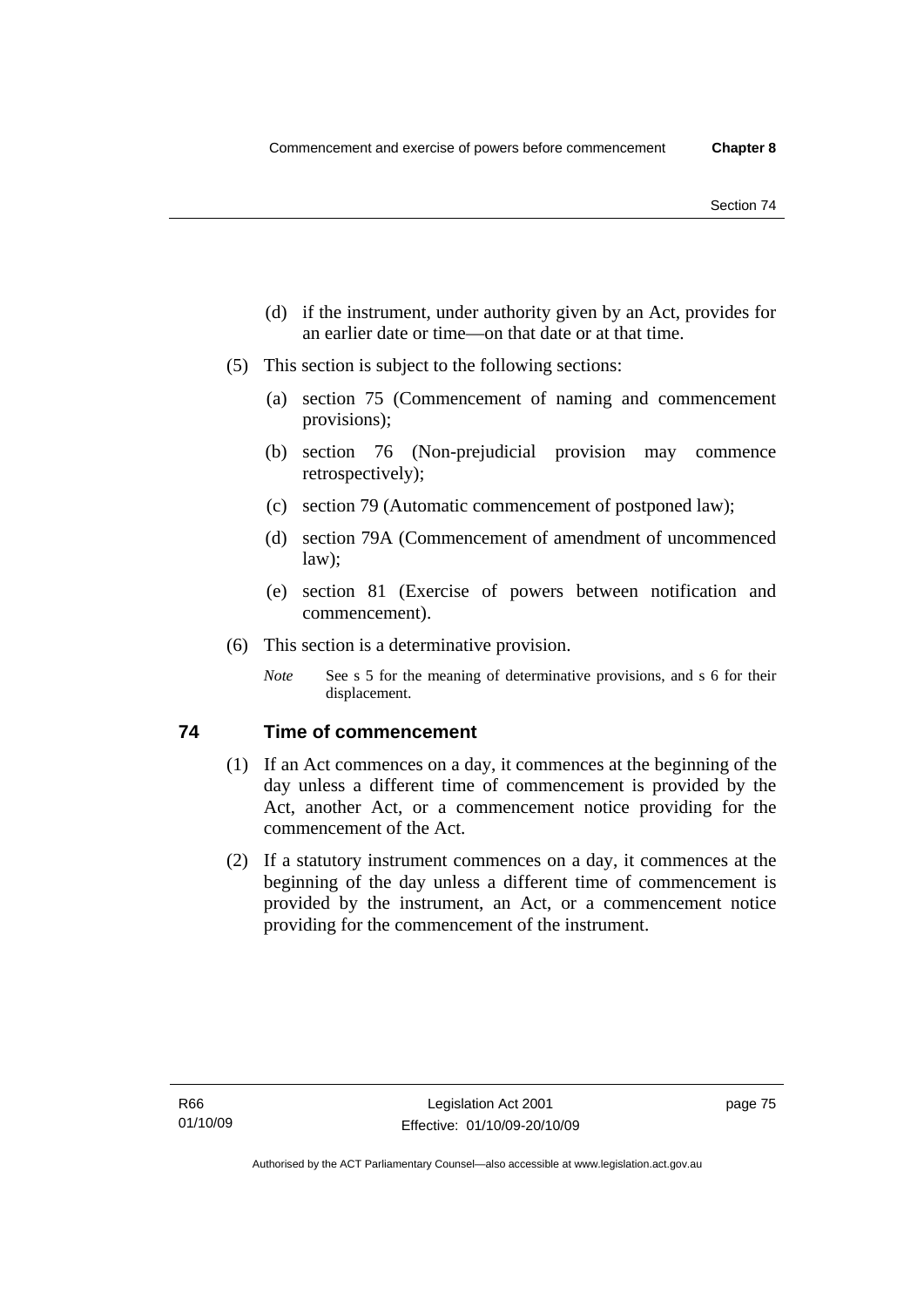# **75 Commencement of naming and commencement provisions**

 (1) The provisions of a law providing for its name and commencement automatically commence on its notification day.

#### **Example**

The *XYZ Act 2002* was notified on 1 October 2002. It contains the following provision:

#### **2 Commencement**

This Act commences on 1 December 2002.

The provisions of the *XYZ Act 2002* providing for its name and commencement commence on 1 October 2002.

- *Note* An example is part of the Act, is not exhaustive and may extend, but does not limit, the meaning of the provision in which it appears (see s 126 and s 132).
- (2) However, if a provision of the law commences before the law's notification day, the naming and commencement provisions are taken to have automatically commenced—
	- (a) on that commencement; or
	- (b) if 2 or more provisions of the law commence at different times before the notification day—on the earlier or earliest of the commencements.

#### **Example**

## **2 Commencement**

(1) This Act, other than section 9 and section 10, commences on a day fixed by the Minister by written notice.

- (2) Section 9 is taken to have commenced on 1 July 2001.
- (3) Section 10 is taken to have commenced on 1 August 2001.

The provisions of the *XYZ Act 2001* providing for its name and commencement are taken to have commenced on 1 July 2001.

 (3) In the application of this section to a statutory instrument that is not a legislative instrument, a reference to the instrument's *notification*  day is a reference to the day after the day it is made or, if it is

Authorised by the ACT Parliamentary Counsel—also accessible at www.legislation.act.gov.au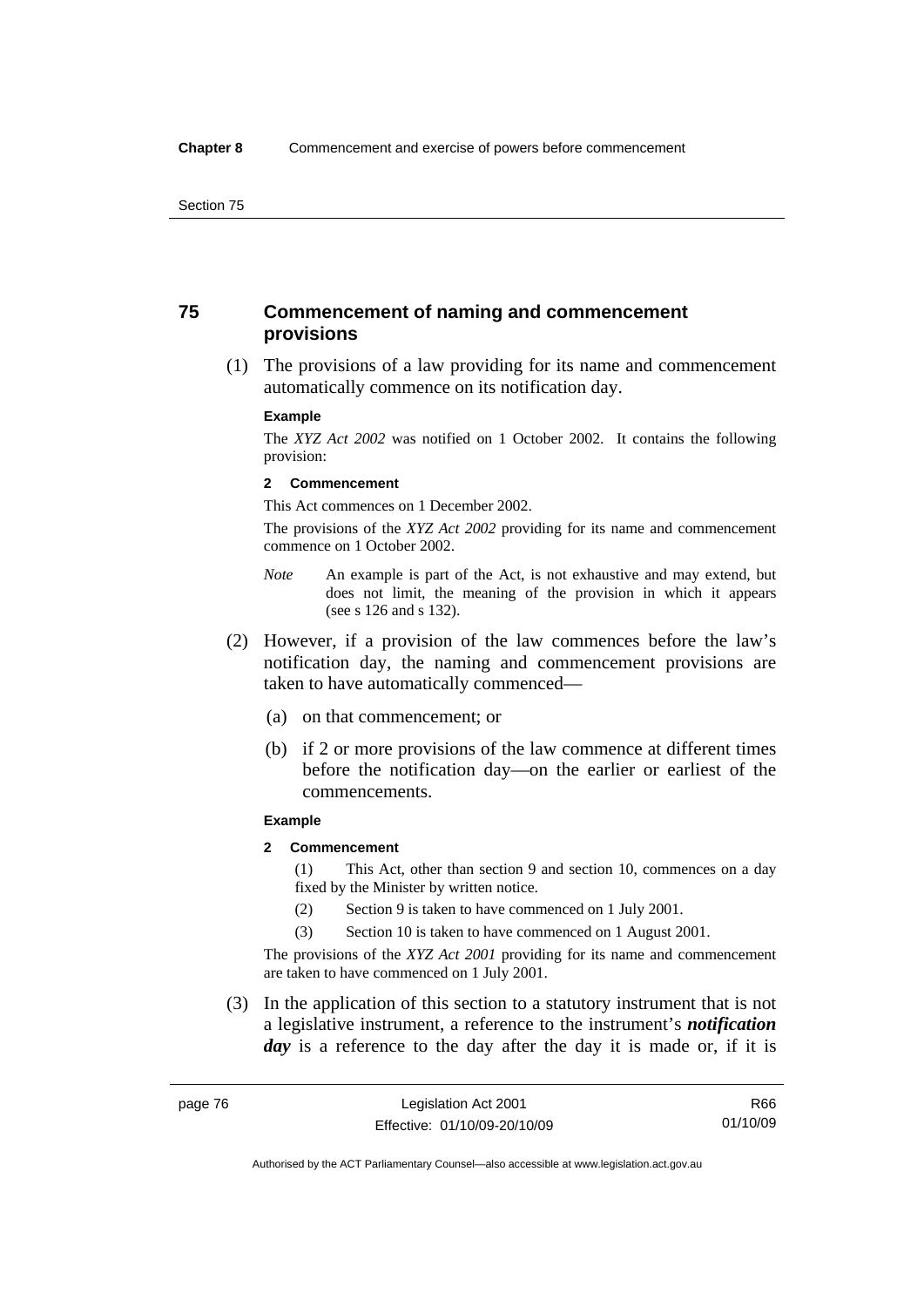required under an Act or statutory instrument to be approved (however described) by the Executive, a Minister or any other entity, the day after the day it is approved.

- (4) This section is a determinative provision.
	- *Note* See s 5 for the meaning of determinative provisions, and s 6 for their displacement.

# **75AA Commencement of provisions identifying amended laws**

- (1) This section applies if a law amends another law and includes a provision (a *legislation amended provision*) identifying the amended law.
- (2) The legislation amended provision automatically commences (or is taken to have automatically commenced)—
	- (a) on the commencement of the amendments; or
	- (b) if the amendments commence at different times—on the commencement of the earlier or earliest of the amendments.
- (3) This section is a determinative provision.
	- *Note* See s 5 for the meaning of determinative provision, and s 6 for their displacement.

# **75A Meaning of commences** *retrospectively*

- (1) An Act or legislative instrument commences *retrospectively* if it commences on a day or at a time earlier than the day after its notification day.
	- *Note* A reference to an Act or legislative instrument includes a reference to a provision of an Act or legislative instrument (see s 7 (3) and s 12 (2)).
- (2) A statutory instrument that is not a legislative instrument commences *retrospectively* if it commences on a day or at a time earlier than the day after the day it is made or, if it is required under an Act or statutory instrument to be approved (however described)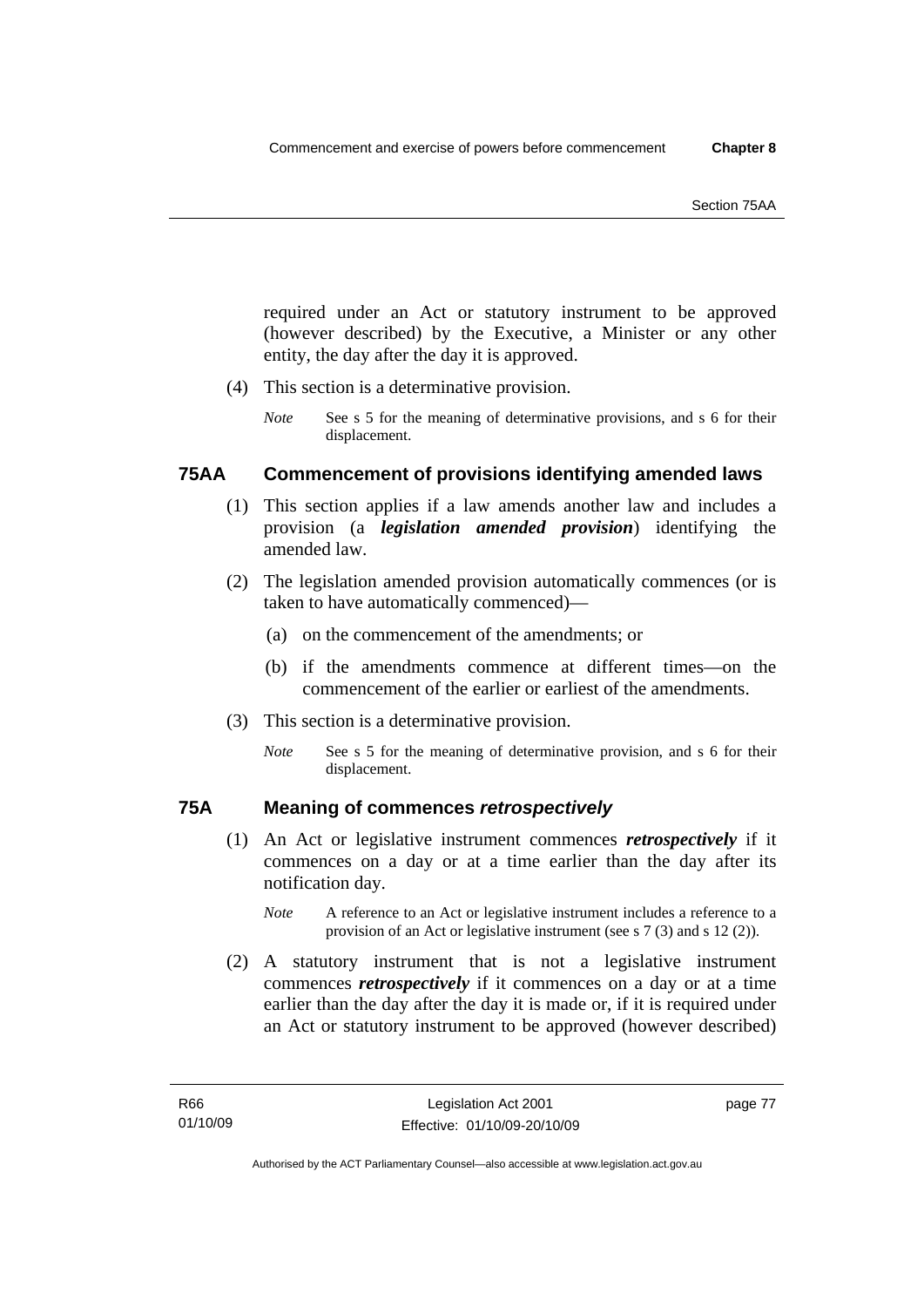by the Executive, a Minister or any other entity, the day after the day it is approved.

#### **75B Retrospective commencement requires clear indication**

 (1) A law must not be taken to provide for the law (or another law) to commence retrospectively unless the law clearly indicates that it is to commence retrospectively.

#### **Example**

The *XYZ Act 2003* was notified on 1 July 2003. It contains the following provision:

#### **2 Commencement**

This Act is taken to have commenced on 17 October 2001.

Section 2 clearly indicates that the Act is to commence retrospectively.

- *Note* An example is part of the Act, is not exhaustive and may extend, but does not limit, the meaning of the provision in which it appears (see s 126 and s 132).
- (2) This section is a determinative provision.
	- *Note* See s 5 for the meaning of determinative provisions, and s 6 for their displacement.

# **76 Non–prejudicial provision may commence retrospectively**

- (1) A statutory instrument may provide that a non-prejudicial provision of the instrument commences retrospectively.
- (2) Unless this subsection is displaced by, or under authority given by, an Act, a statutory instrument cannot provide that a prejudicial provision of the instrument commences retrospectively.

#### **Example**

The *Locust Damage Compensation Determination 2003* (a hypothetical disallowable instrument) sets out (among other things) the people who are eligible for compensation under a compensation fund. Previously, there was no restriction on who was eligible. The determination provides that it is taken to have commenced on 1 July 2003, but it is not notified until 15 August 2003. There is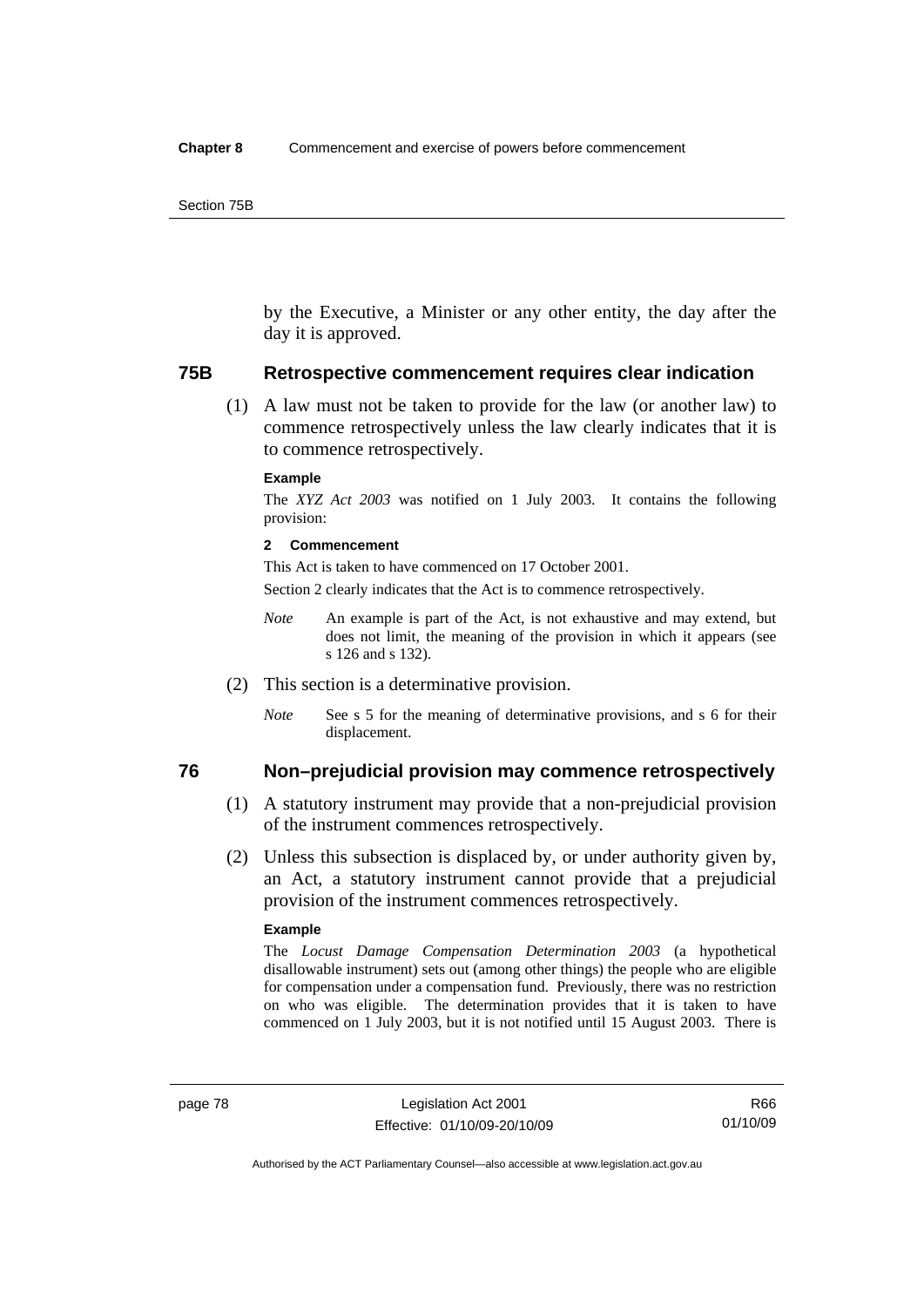nothing in the Act under which the determination is made (or any other Act) that authorises the retrospective commencement.

The provision of the determination that limits who can apply for compensation is a prejudicial provision (ie it adversely affects some people's right to receive compensation) and cannot commence retrospectively. Instead, it would commence on the day after the determination's notification day (see s 73 (3)).

(3) This section is a determinative provision.

*Note* See s 5 for the meaning of determinative provisions, and s 6 for their displacement.

(4) In this section:

*non-prejudicial provision* means a provision that is not a prejudicial provision.

*prejudicial provision* means a provision that operates to the disadvantage of a person (other than the Territory or a territory authority or instrumentality) by—

- (a) adversely affecting the person's rights; or
- (b) imposing liabilities on the person.

## **77 Commencement by commencement notice**

- (1) If a law is expressed to commence on a day fixed or otherwise determined by a notice—
	- (a) a single day, or a time on a single day, may be fixed or determined; or
	- (b) different days or times may be fixed or determined for different provisions.

#### **Example**

The *Hypothetical Act 2001* is expressed to commence on a day to be fixed by the Minister by written notice. Unless the Act has commenced automatically in accordance with section 79 (Automatic commencement of postponed law), any of the following arrangements for commencement would be possible:

(a) a notice could fix a single day (eg 5 June 2001) for the entire Act to commence;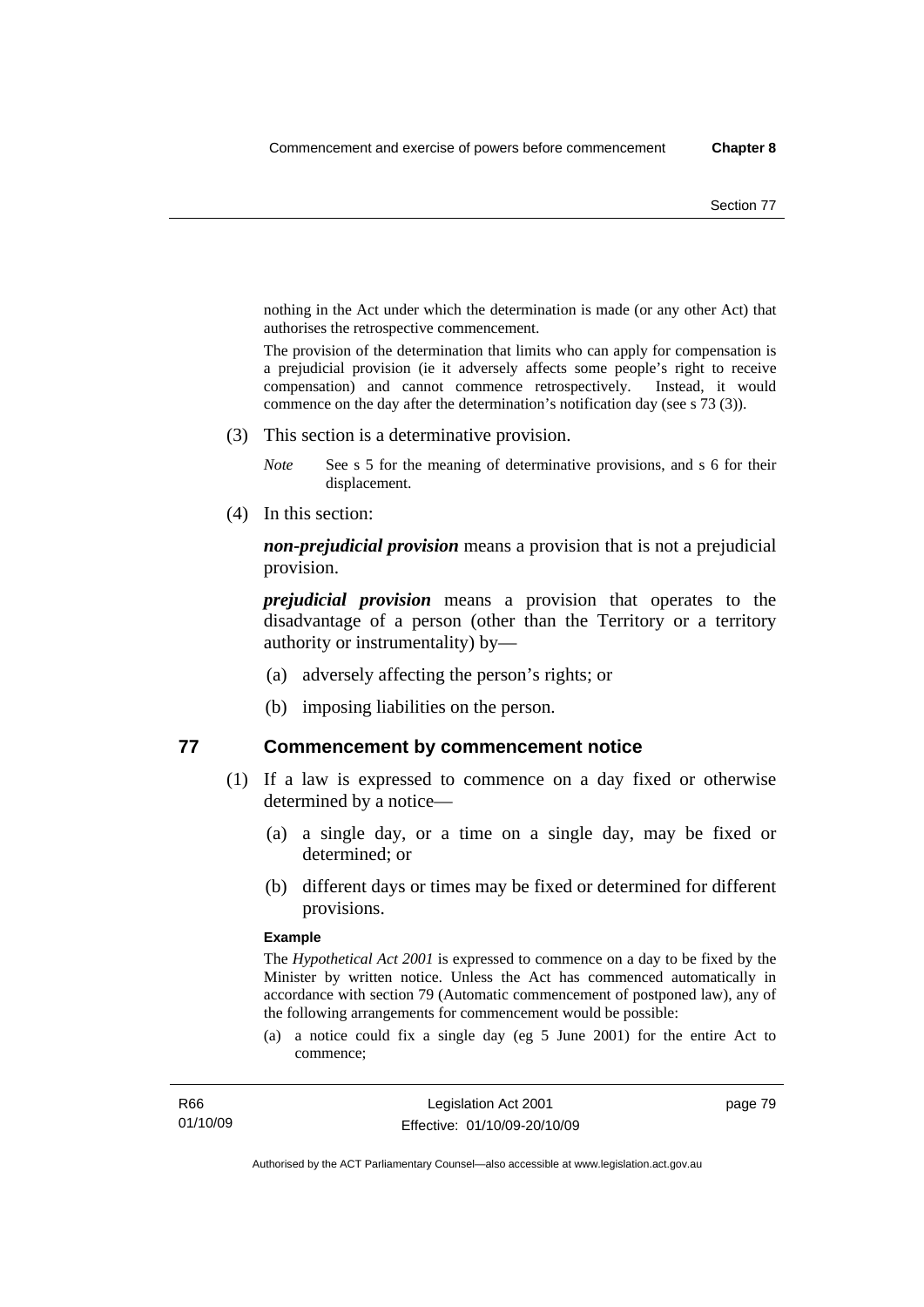- (b) a notice could fix a time on a single day (eg 8 pm on 5 June 2001) for the entire Act to commence;
- (c) a notice could fix different days or times for the different provisions of the Act to commence (eg part 7, part 9 and schedule 4 commence on 5 June 2001, part 11 commences at 5 pm on 30 June 2001, and the remaining provisions of the Act commence on 1 July 2001);
- (d) a notice could fix a single day (eg 5 June 2001) or a time on a single day (eg 8 pm on 5 June 2001) for the provisions of the Act not already commenced to come into operation.
- *Note* An example is part of the Act, is not exhaustive and may extend, but does not limit, the meaning of the provision in which it appears (see s 126 and s 132).
- (2) A commencement notice for a law is valid even if the day or time fixed or otherwise determined by the notice happens before the notice's notification day.
- (3) If the day or time fixed or otherwise determined by a commencement notice for a law happens on or before the notice's notification day, the law commences on the day after the notice's notification day.
- (4) However, subsection (3) does not apply to the commencement notice if—
	- (a) the notice clearly indicates that the law is to commence at an earlier date or time; and
	- (b) the notice provides for the earlier date or time under authority given by an Act.

#### **Example for par (a)**

the commencement notice provides that the law or statutory instrument is 'taken to have commenced' at the earlier date or time

- (5) This section is a determinative provision.
	- *Note* See s 5 for the meaning of determinative provisions, and s 6 for their displacement.

R66 01/10/09

Authorised by the ACT Parliamentary Counsel—also accessible at www.legislation.act.gov.au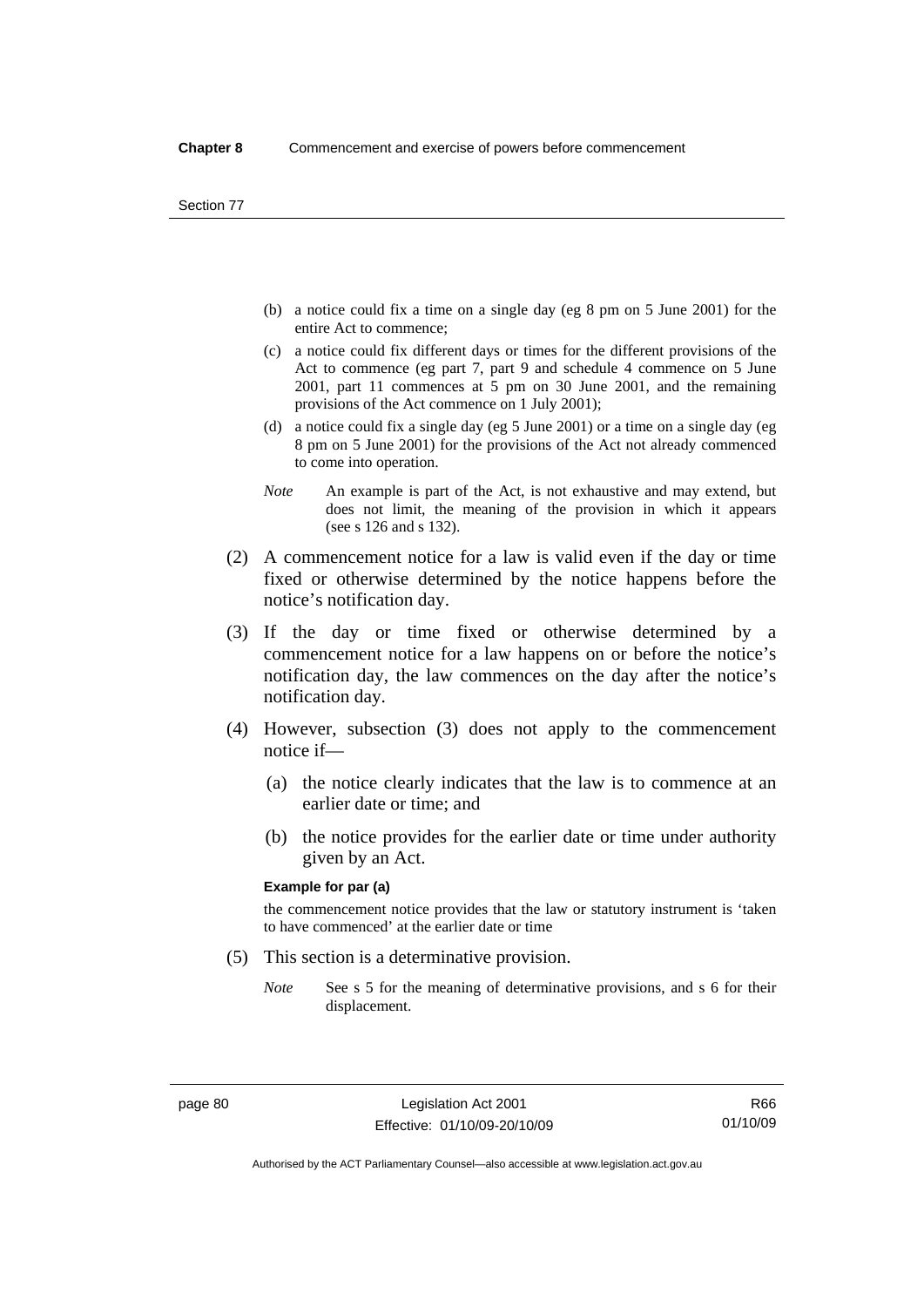# **78 Separate commencement of amendments**

 (1) Amendments made by a provision of a law may be given separate commencements, whether or not the provision is self-contained.

#### **Examples**

- 1 A provision of an amending law inserts 2 sections. The sections may be given separate commencements.
- 2 A provision of an amending law inserts a section that is divided into paragraphs. The paragraphs may be given separate commencements.
- *Note* An example is part of the Act, is not exhaustive and may extend, but does not limit, the meaning of the provision in which it appears (see s 126 and s 132).
- (2) This section is a determinative provision.
	- *Note* See s 5 for the meaning of determinative provisions, and s 6 for their displacement.

**79 Automatic commencement of postponed law** 

 (1) If a postponed law has not commenced within 6 months beginning on its notification day, it automatically commences on the first day after that period.

#### **Example**

The *Hypothetical Act 2001* was notified on 5 July 2001 and was expressed to commence on a day to be fixed by the Minister by written notice. If the Act had not commenced by notice on or before 4 January 2002, it would automatically commence on 5 January 2002.

- *Note* An example is part of the Act, is not exhaustive and may extend, but does not limit, the meaning of the provision in which it appears (see s 126 and s 132).
- (2) This section applies to a law unless it is displaced by, or under authority given by, an Act or, if the postponed law is a subordinate law or disallowable instrument, the postponed law.
- (3) This section is a determinative provision.
	- *Note* See s 5 for the meaning of determinative provisions, and s 6 for their displacement.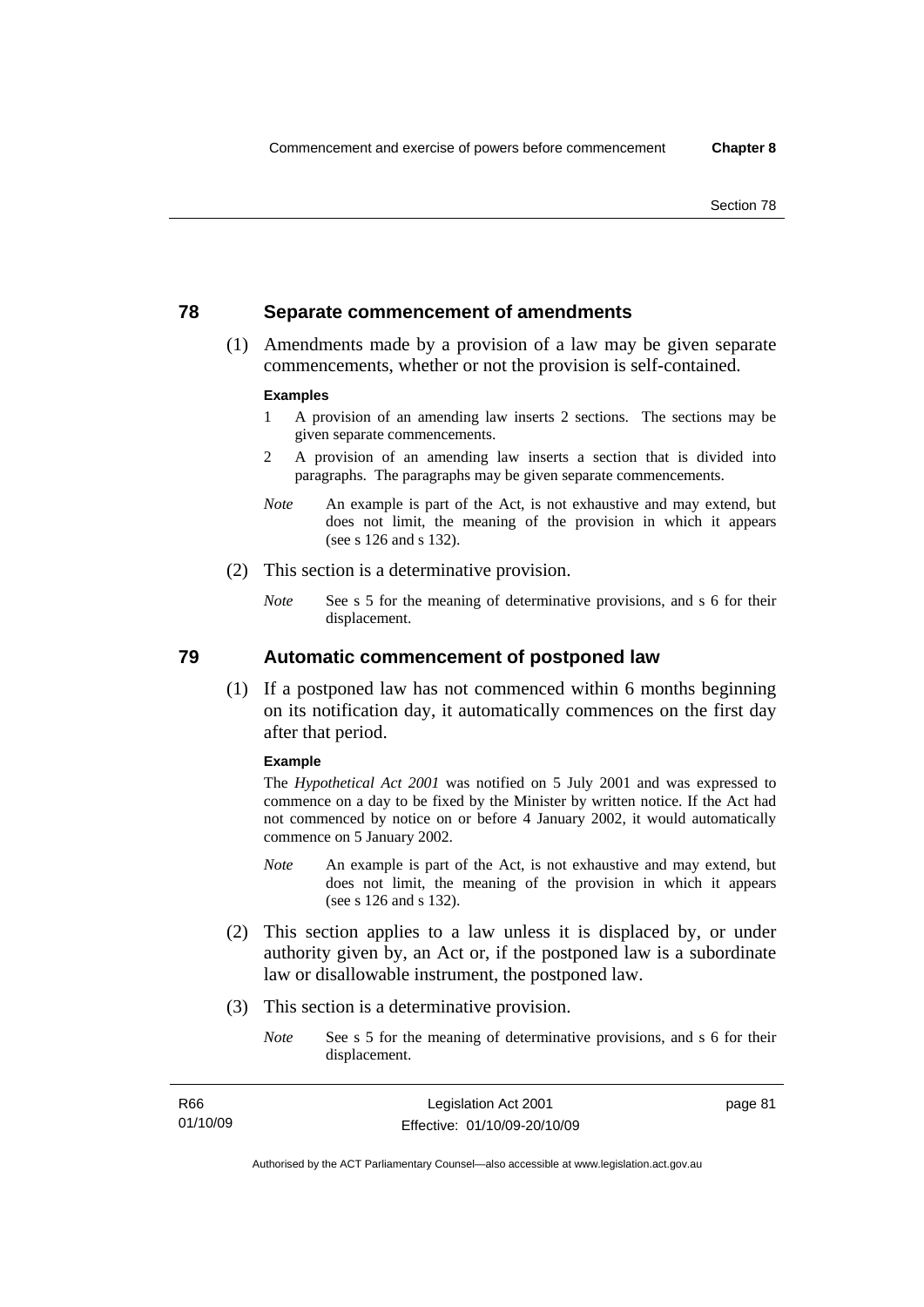(4) In this section:

*enact* includes make.

*law* means an Act, subordinate law, disallowable instrument or notifiable instrument.

*Note* A reference to an Act, subordinate law, disallowable instrument or notifiable instrument includes a reference to a provision of the Act, law or instrument (see s 7, s 8, s 9 and s 10).

*notification day*, for a postponed law, means the notification day of—

- (a) if the postponed law is a law—the law; or
- (b) if the postponed law is a provision of a law—the law that enacts the provision.

*postponed law* means a law that does not commence on its notification day because a law postpones its commencement until a day or time fixed or determined by a commencement notice.

## **79A Commencement of amendment of uncommenced law**

- (1) This section applies if a law (the *amending law*) amends a law that has not commenced (the *uncommenced law*).
- (2) The amendment of the uncommenced law does not of itself commence that law.
- (3) The amendment made by the amending law commences on the commencement of the uncommenced law.
- (4) This section is a determinative provision.
	- *Note* See s 5 for the meaning of determinative provisions, and s 6 for their displacement.

Authorised by the ACT Parliamentary Counsel—also accessible at www.legislation.act.gov.au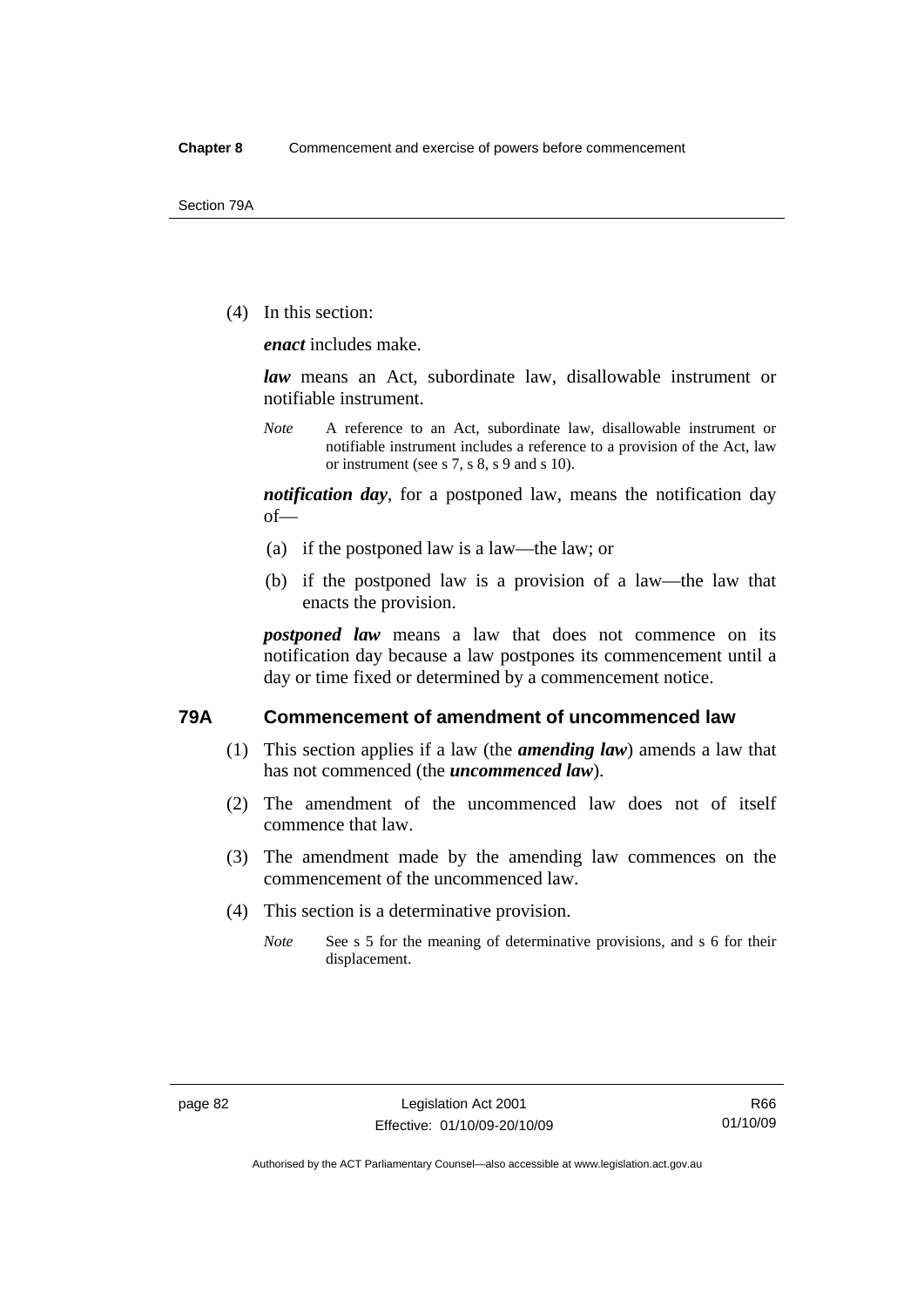## **80 References to** *commencement* **of law**

In a law, a reference to the *commencement* of the law, or another law, (the *law concerned*) is a reference to—

- (a) if the provisions of the law concerned (other than those providing for its name and commencement) commence, or are required to commence, on a single day or at a single time—the commencement of the remaining provisions; or
- (b) if paragraph (a) does not apply and the reference is in a provision of the law concerned—the commencement of the provision; or
- (c) in any other case—the commencement of the relevant provision of the law concerned.

# **81 Exercise of powers between notification and commencement**

- (1) This section applies to a power to make an appointment or statutory instrument, or to do anything else, in the following situations:
	- (a) the power is given by a law (the *authorising law*) that has been notified but has not commenced;
	- (b) the power is given by a law (the *authorising law*) as amended by another law (the *amending law*) and the laws have been notified, but all or any of them have not commenced.

#### **Examples of powers to which section applies**

- 1 power to delegate a function
- 2 power to give or issue an approval, consent, licence, permit or other authority (however described)
- 3 power to make an acting appointment
- 4 power to issue guidelines
- *Note* An example is part of the Act, is not exhaustive and may extend, but does not limit, the meaning of the provision in which it appears (see s 126 and s 132).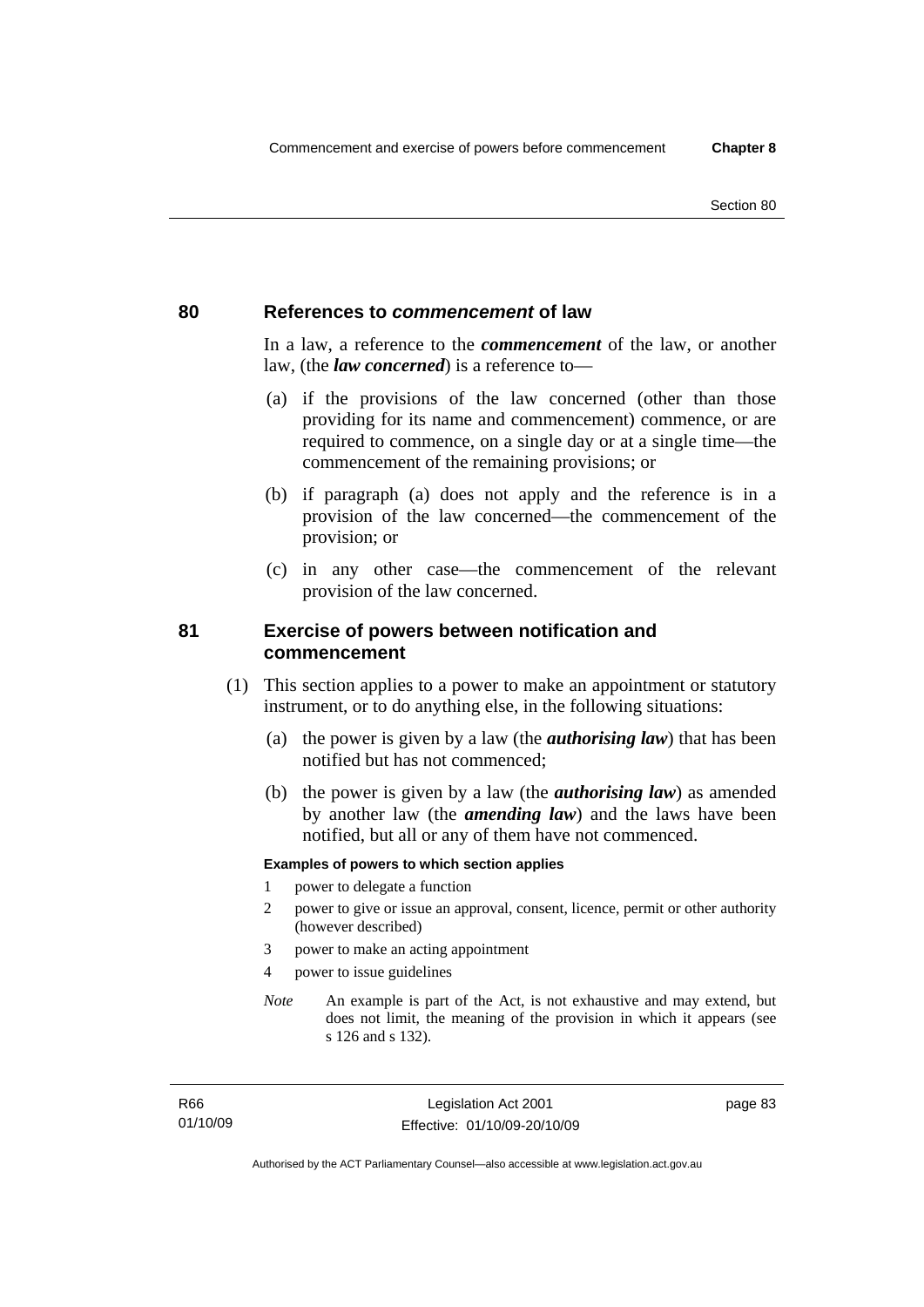- (2) To remove any doubt and without limiting subsection (1), this section applies to any of the following powers if the power is to be exercised in relation to an entity to be established by the authorising law or the authorising law as amended by the amending law:
	- (a) a power to make an appointment to the entity;
	- (b) a power to make a statutory instrument for the purposes of the entity;
	- (c) a power to do anything else in relation to the entity.

#### **Example**

This section applies to powers under an authorising law to be exercised in relation to the conduct of an election for members of a board to be established as a corporation by the authorising law.

- *Note* An example is part of the Act, is not exhaustive and may extend, but does not limit, the meaning of the provision in which it appears (see s 126 and s 132).
- (3) The power may be exercised at any time even though the authorising law, or the authorising law and amending law (or either of them), is not in force at the time.
- (4) For the exercise of the power, the authorising law, or the authorising law and amending law, are taken to be in force at the time of the exercise of the power.
- (5) Also, anything else may be done under the power at any time for the purpose of bringing, or in relation to bringing, the authorising law, or the authorising law as amended by the amending law, into operation.
- (6) If an appointment or statutory instrument made under this section declares that this subsection applies to it, then, unless the appointment or instrument commences on a different date or at a different time under another provision of this chapter, the appointment or instrument commences on—

Authorised by the ACT Parliamentary Counsel—also accessible at www.legislation.act.gov.au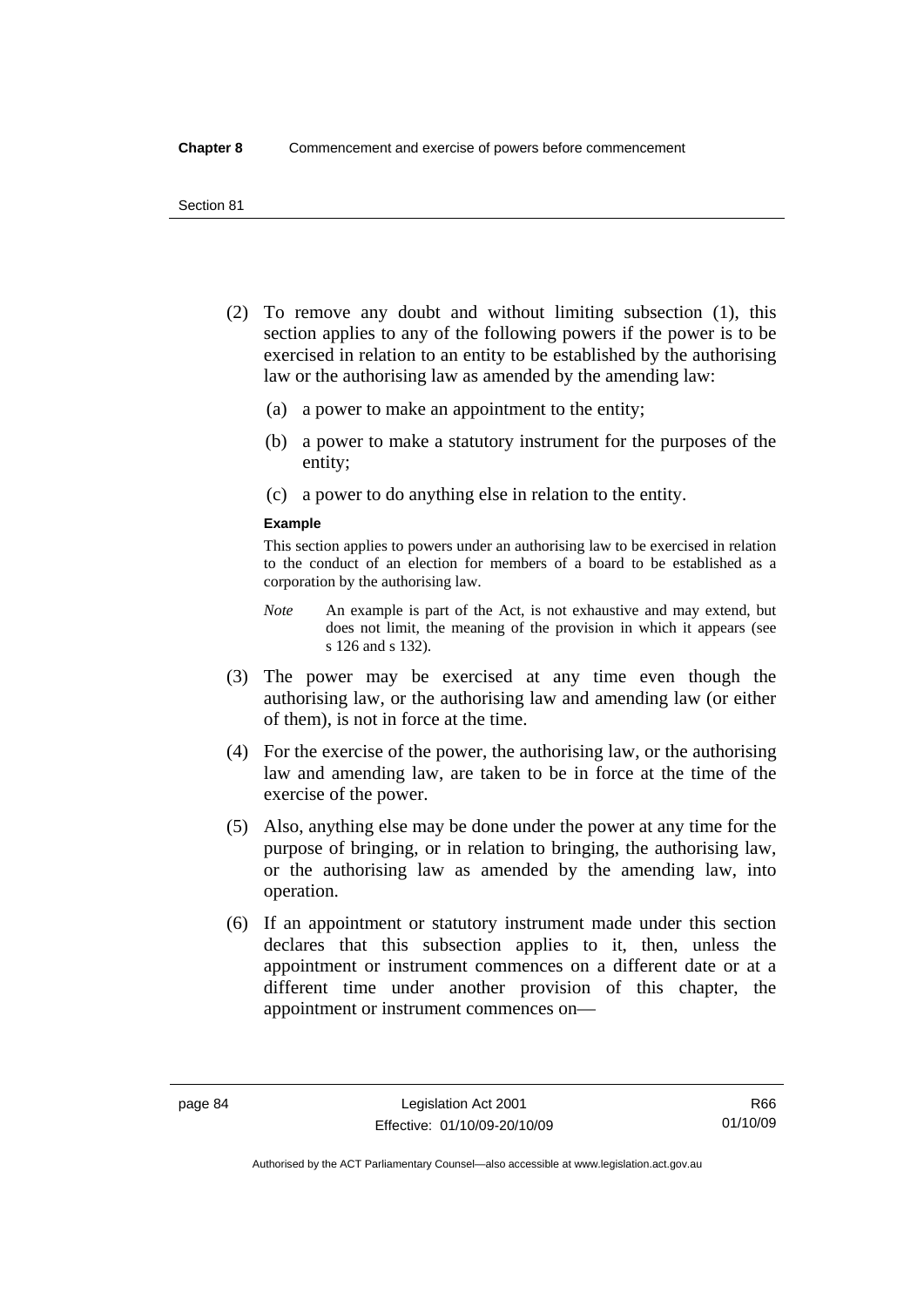- (a) for an appointment or statutory instrument that is a legislative instrument—the day after its notification day; or
- (b) for any other appointment or statutory instrument—the day after the day it is made or, if it is required under an Act or statutory instrument to be approved (however described) by the Executive, a Minister or any other entity, the day after the day it is approved.
- (7) In any other case, an appointment or statutory instrument made under this section commences on the latest of the following:
	- (a) the commencement of the authorising law or, if subsection (1) (b) applies and the amending law commences after the authorising law, the commencement of the amending law;
	- (b) on the day or at the time the appointment or instrument would have commenced if it had not been made under this section.
- (8) In the application of this section to a statutory instrument that is not a legislative instrument, a reference to the instrument being *notified*  is a reference to the instrument being made or, if it is required under an Act or statutory instrument to be approved (however described) by the Executive, a Minister or any other entity, to the instrument being approved.
- (9) This section is a determinative provision.
	- *Note* See s 5 for the meaning of determinative provisions, and s 6 for their displacement.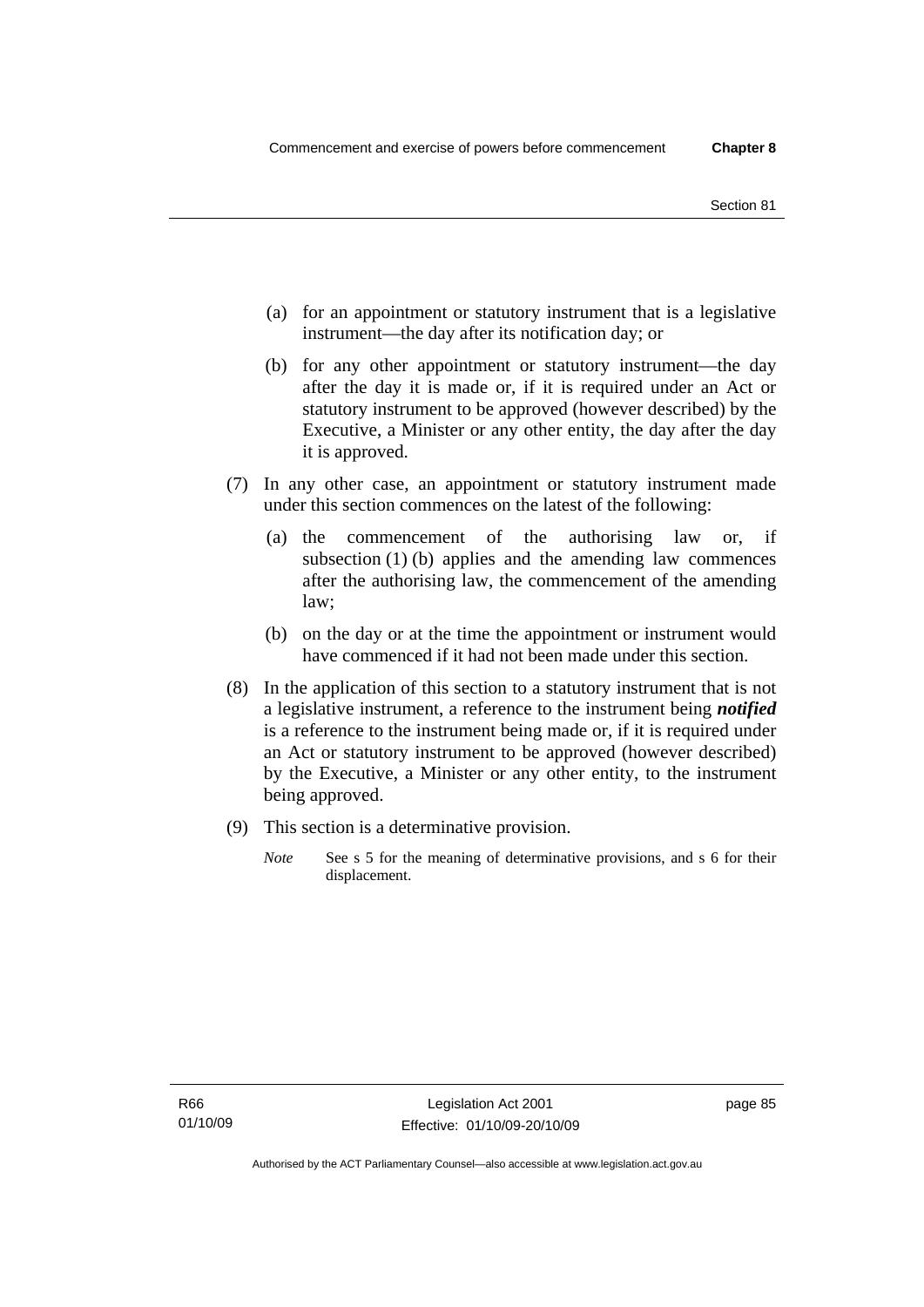Section 82

# **Chapter 9 Repeal and amendment of laws**

# **Part 9.1 General**

# **82 Definitions for ch 9**

In this chapter:

*amend* includes modify.

*law* means an Act or statutory instrument.

*Note* A reference to an Act or statutory instrument includes a reference to a provision of the Act or instrument (see s 7 and s 13).

*repeal* includes lapse and expire.

# **83 Consequences of amendment of statutory instrument by Act**

- (1) If an Act amends a statutory instrument, the instrument may be amended or repealed as if the amendment had been made by another statutory instrument of that kind.
- (2) This section is a determinative provision.
	- *Note* See s 5 for the meaning of determinative provisions, and s 6 for their displacement.

# **84 Saving of operation of repealed and amended laws**

- (1) The repeal or amendment of a law does not—
	- (a) revive anything not in force or existing when the repeal or amendment takes effect; or
	- (b) affect the previous operation of the law or anything done, begun or suffered under the law; or

R66 01/10/09

Authorised by the ACT Parliamentary Counsel—also accessible at www.legislation.act.gov.au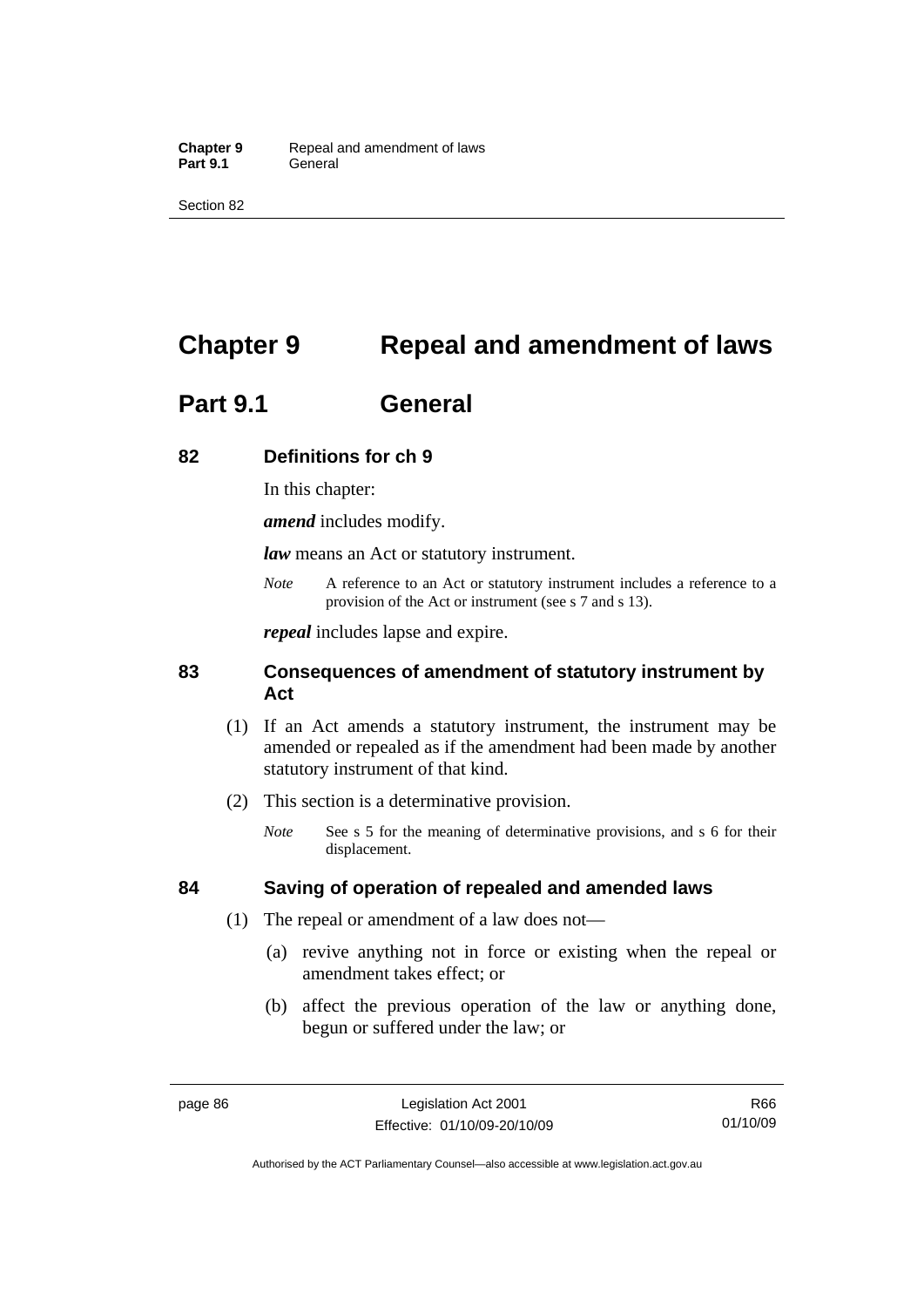- (c) affect an existing right, privilege or liability acquired, accrued or incurred under the law.
- (2) An investigation, proceeding or remedy in relation to an existing right, privilege or liability under the law may be started, exercised, continued or completed, and the right, privilege or liability may be enforced and any penalty imposed, as if the repeal or amendment had not happened.
- (3) Without limiting subsections (1) and (2), the repeal or amendment of a law does not affect—
	- (a) the proof of anything that has happened; or
	- (b) any right, privilege or liability saved by the law.
- (4) This section does not limit any other provision of this chapter and is in addition to any provision of the law by which the repeal or amendment is made.
- (5) This section is a determinative provision.

*Note* See s 5 for the meaning of determinative provisions, and s 6 for their displacement.

(6) In this section:

*liability* includes liability to penalty for an offence against the law.

*penalty* includes punishment and forfeiture.

*privilege* includes immunity.

*right* includes capacity, interest, status and title.

# **84A Creation of offences and changes in penalties**

- (1) If a law makes an act or omission an offence, the act or omission is only an offence if done or not done after the law commences.
- (2) If a law increases the maximum or minimum penalty, or the penalty, for an offence, the increase applies only to an offence committed after the law commences.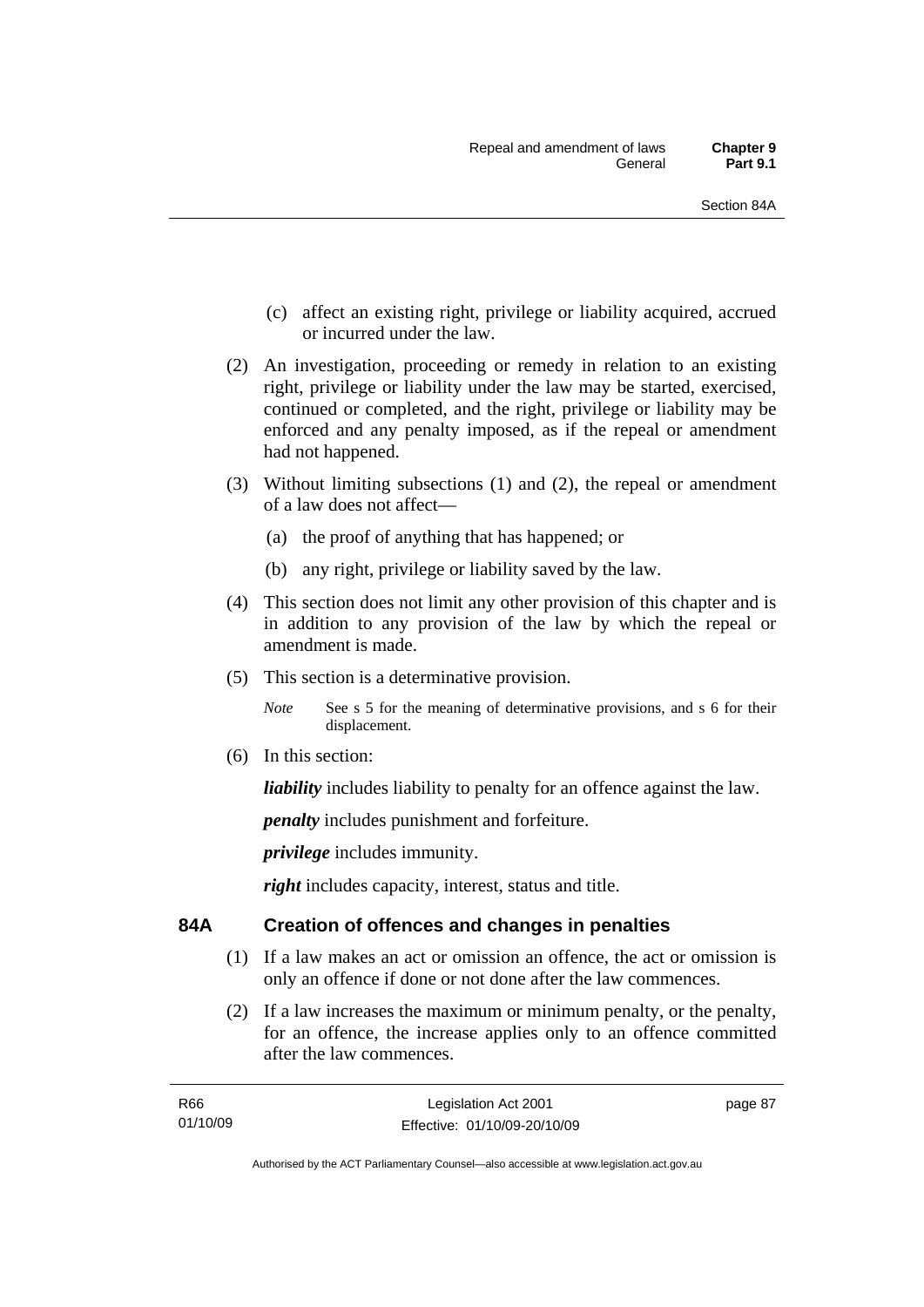| <b>Chapter 9</b> | Repeal and amendment of laws |
|------------------|------------------------------|
| <b>Part 9.1</b>  | General                      |

Section 84A

- (3) If a law reduces the maximum or minimum penalty, or the penalty, for an offence, the reduction applies to an offence committed before or after the law commences, but does not affect any penalty imposed before the law commences.
- (4) In this section:

*law* means an Act or subordinate law.

- *Note* A reference to an Act or statutory instrument includes a reference to a provision of the Act or instrument (see s 7 and s 8).
- (5) This section is a determinative provision.
	- *Note* See s 5 for the meaning of determinative provisions, and s 6 for their displacement.

page 88 Legislation Act 2001 Effective: 01/10/09-20/10/09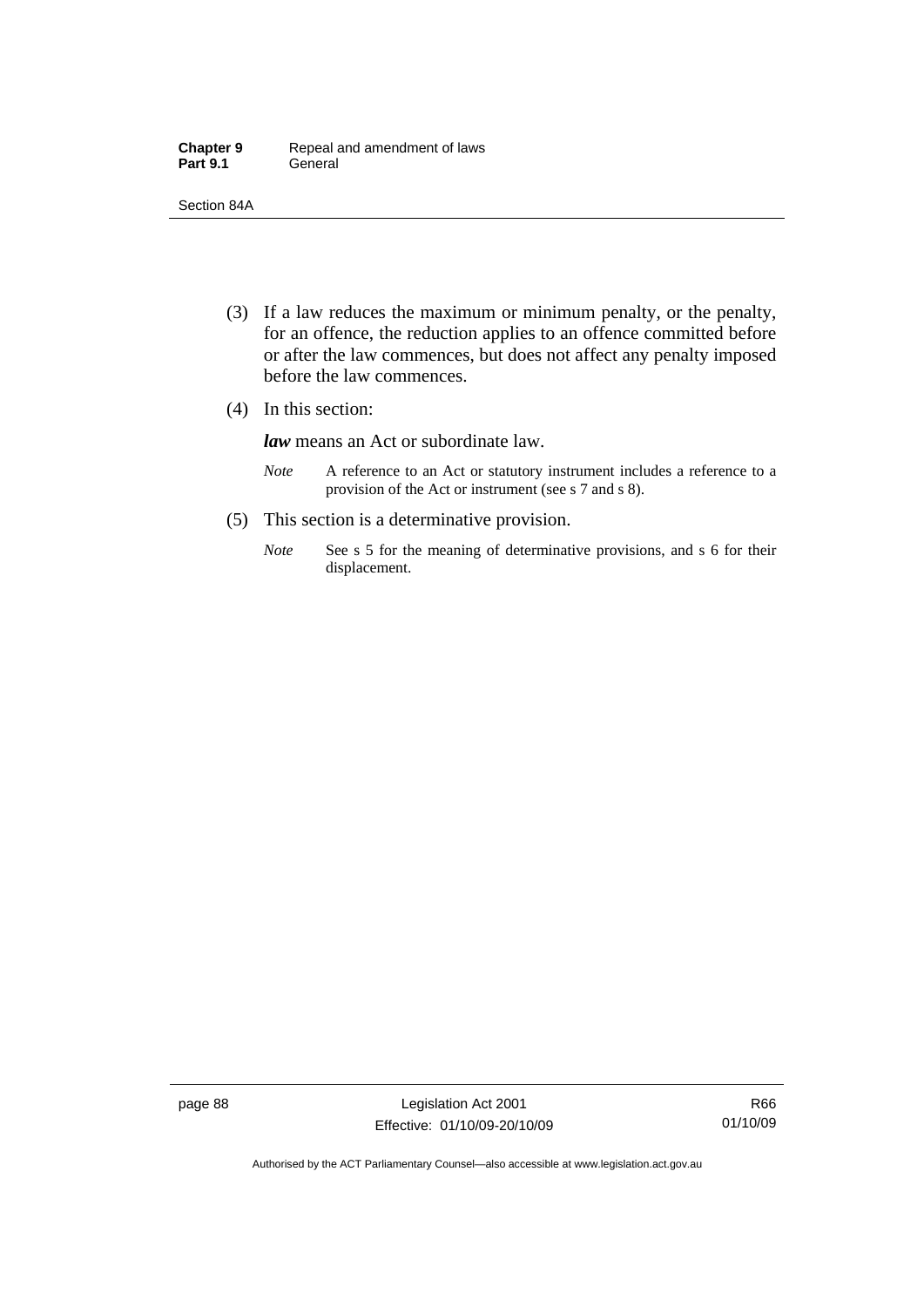# **Part 9.2 Repeal**

## **85 When repeal takes effect**

- (1) This section applies if a law is repealed on a day.
- (2) If the law is remade on that day (with or without changes), the repeal takes effect when the remade law commences.

 (3) If the law is not remade on that day (with or without changes), the law continues in force until the end of the day and the repeal takes effect at midnight on the day.

# **86 Repealed and amended laws not revived on repeal of repealing and amending laws**

 (1) If a law (the *first law*) is repealed by another law (the *other law*), the first law is not revived only because the other law is repealed.

#### **Examples**

- 1 Act A repeals Act B. Act A is repealed. The repeal of Act A does not revive Act B.
- 2 Act A repeals Act B. Act A is automatically repealed under this Act, section 89 (Automatic repeal of certain laws and provisions). The repeal of Act A does not revive Act B.
- *Note* An example is part of the Act, is not exhaustive and may extend, but does not limit, the meaning of the provision in which it appears (see s 126 and s 132).

*Note* Under s 74, if a law commences on a day, it commences at the beginning of the day unless otherwise provided.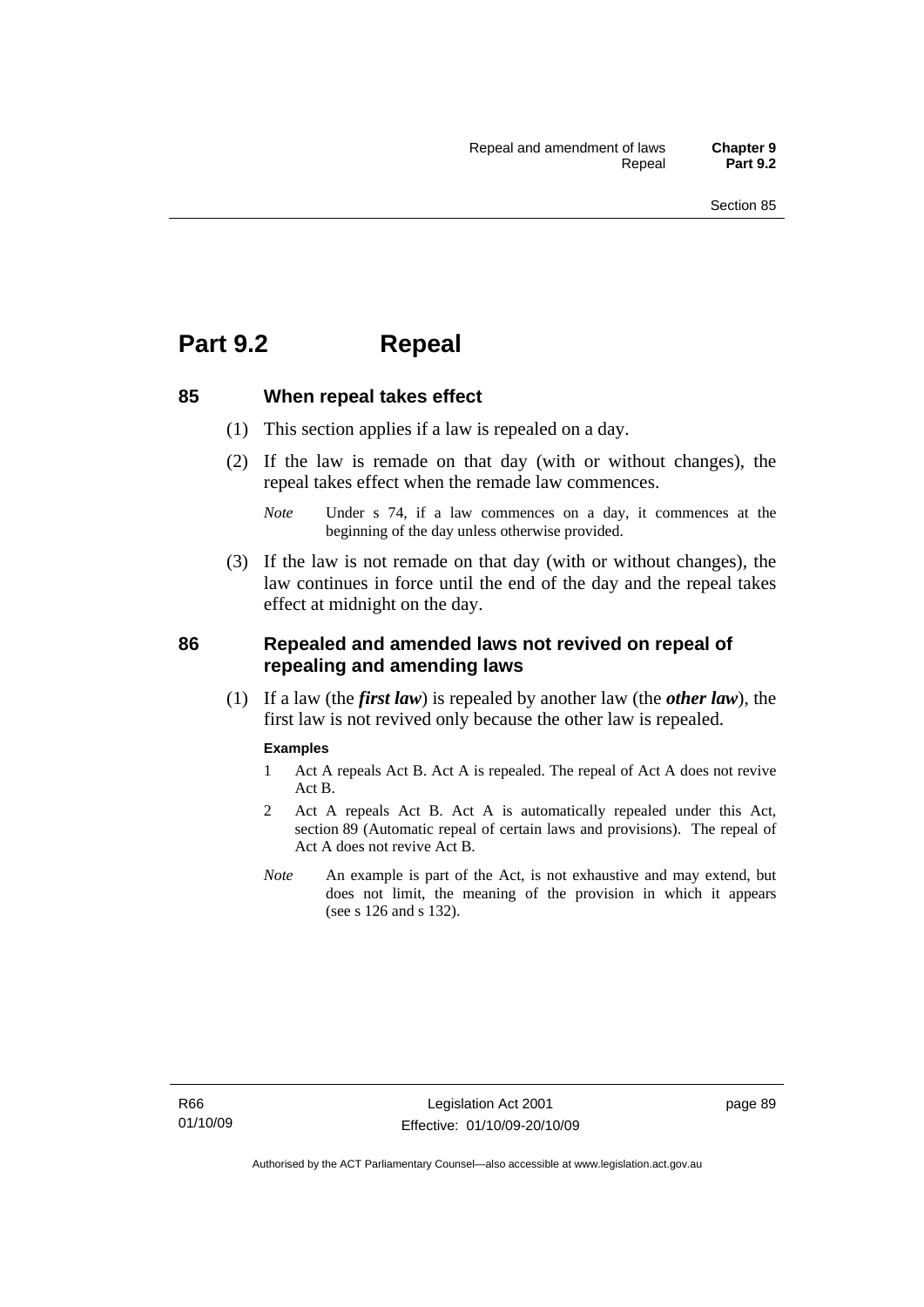Section 87

 (2) If a law (the *first law*) is amended by another law (the *other law*), the continuing operation of the amendments made by the other law is not affected only because the other law is repealed and, in particular, the first law is not revived in the form in which it was in before the amendments took effect only because of the repeal.

#### **Examples**

- 1 Act A amends Act B. Act A is repealed after it has commenced by a later Act C. The amendments made by Act A continue to operate, even though Act A has been repealed.
- 2 Act A amends Act B. Act A is automatically repealed under this Act, section 89. The amendments made by Act A continue to operate, even though Act A has been repealed.
- (3) This section does not limit any other provision of this chapter and is in addition to any provision of the law by which the repeal is made.
- (4) This section is a determinative provision.
	- *Note* See s 5 for the meaning of determinative provisions, and s 6 for their displacement.
- (5) In this section:

*amended* does not include modified.

*law* includes a rule of the common law (including equity).

## **Examples**

- 1 a common law offence
- 2 a common law rule of practice or procedure
- 3 a right to equitable relief

# **87 Commencement not undone if repealed**

- (1) If a provision of a law providing for the commencement of the law is repealed after the law has commenced, the repeal of the provision does not affect the continuing operation of the law.
- (2) If a commencement notice providing for the commencement of a law is repealed after the law has commenced, the repeal of the notice does not affect the continuing operation of the law.

R66 01/10/09

Authorised by the ACT Parliamentary Counsel—also accessible at www.legislation.act.gov.au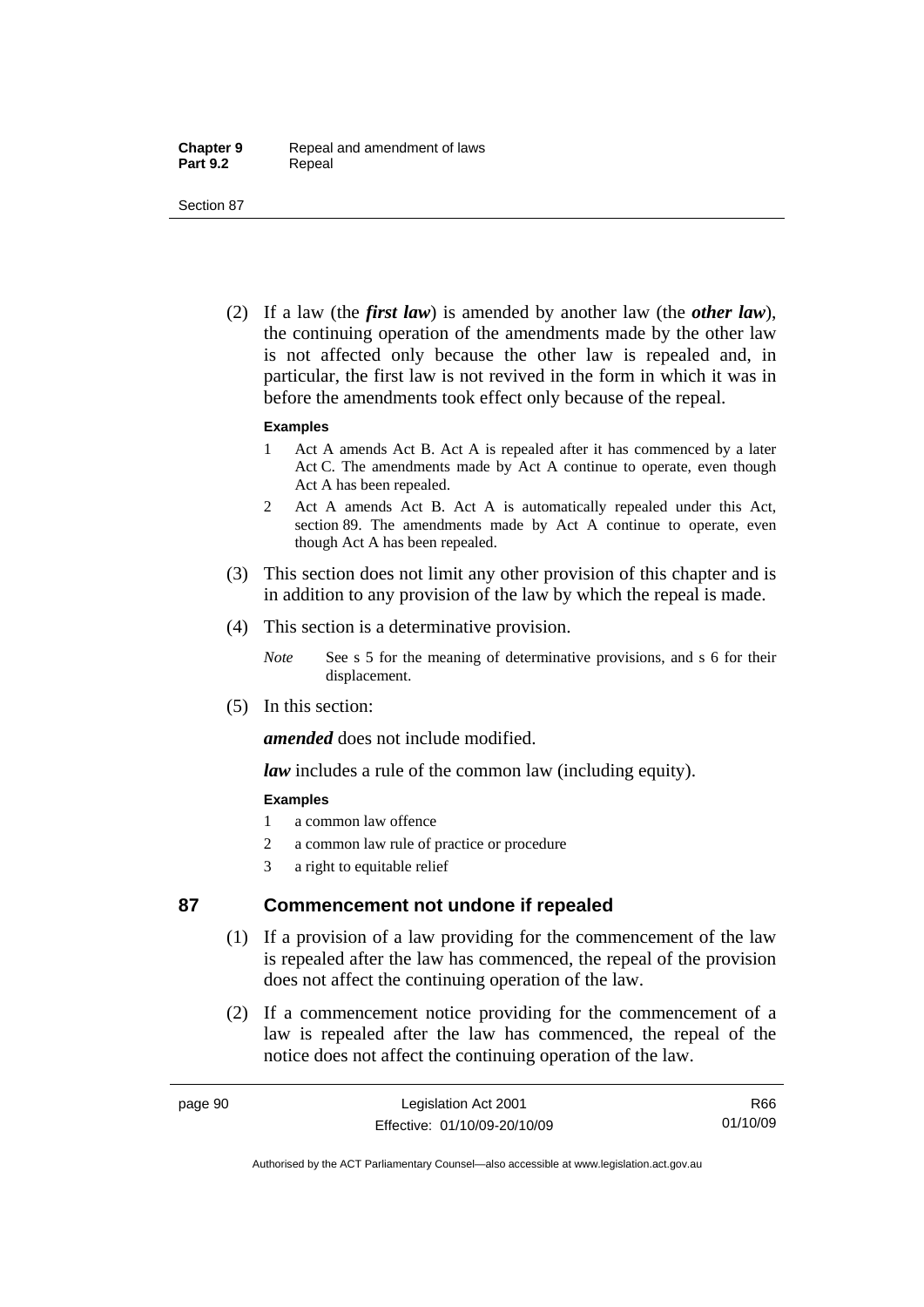- (3) This section does not limit any other provision of this chapter and is in addition to any provision of the law by which the repeal is made.
- (4) This section is a determinative provision.
	- *Note* See s 5 for the meaning of determinative provisions, and s 6 for their displacement.

## **88 Repeal does not end effect of transitional laws etc**

- (1) The continuing operation of a transitional law or validating law is not affected only because the law is repealed.
- (2) Subsection (1) does not apply to a law that is a transitional law or validating law because of modifications that it makes to another law.
- (3) If a law (the *savings law*) declares a law (the *declared law*) to be a law to which this section applies—
	- (a) the effect of the declared law does not end only because of its repeal; and
	- (b) the effect of the savings law does not end only because of its repeal.
- (4) A declaration may be made for subsection (3) about a law whether or not the Act is a law to which subsection (1) applies.
- (5) A declaration made for subsection (3) about a law does not imply that, in the absence of a declaration about it, another law is not a law to which this section applies.
- (6) This section does not limit any other provision of this chapter and is in addition to any provision of the law by which the repeal is made.
- (7) This section is a determinative provision.
	- *Note* See s 5 for the meaning of determinative provisions, and s 6 for their displacement.
- (8) To remove any doubt and without limiting section 6 (Legislation Act provisions must be applied), the application of this section to a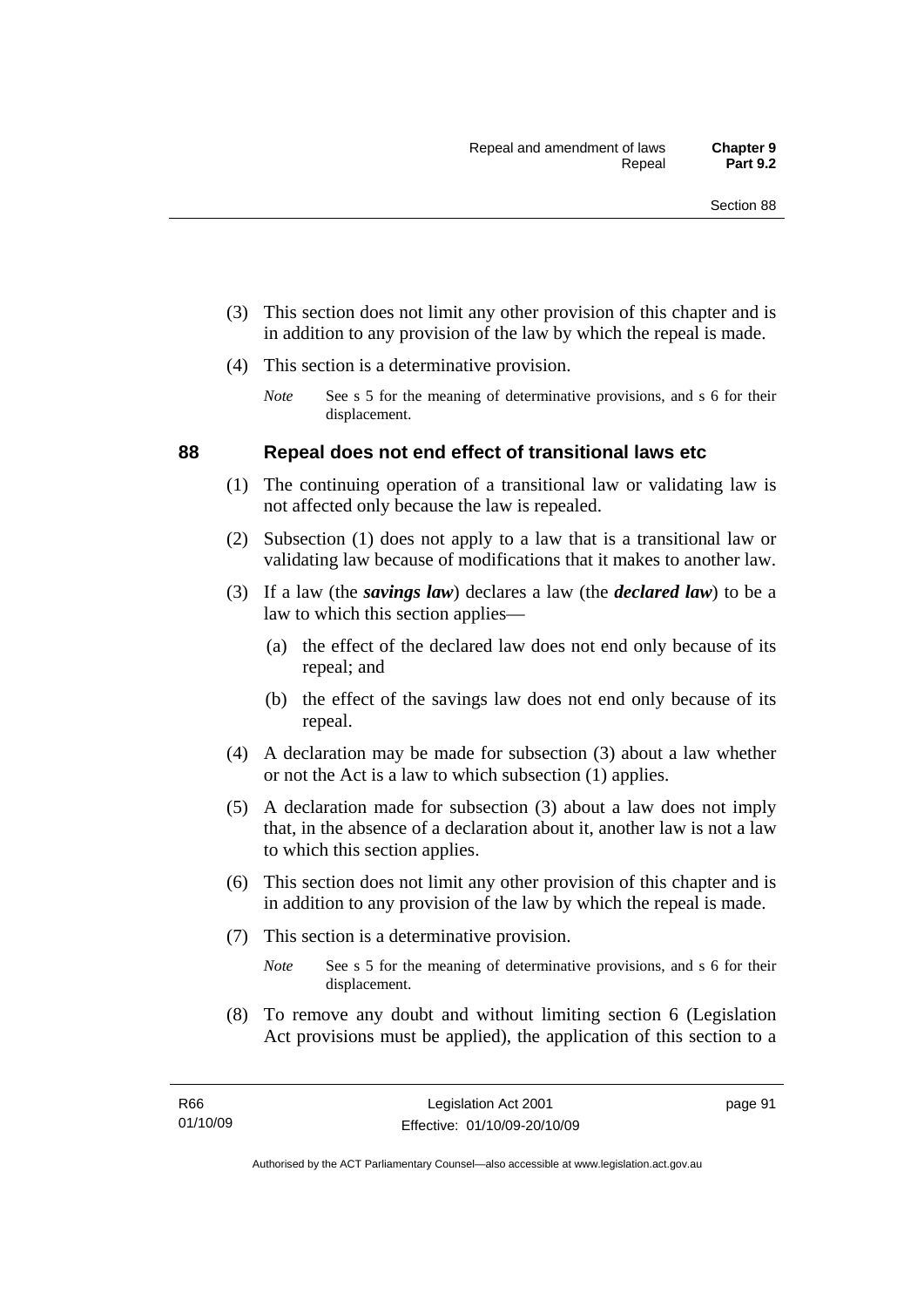#### **Chapter 9** Repeal and amendment of laws Part 9.2 **Repeal**

Section 88

law is not displaced only because the law is repealed and, in particular, the repeal of the law does not of itself imply an intention to displace the application of this section to the law.

(9) In this section:

#### *transitional law* means—

- (a) a law made or expressed to be made for a transitional purpose; or
- (b) a law that makes provision consequential on a law mentioned in paragraph (a).

#### **Examples**

- 1 a provision stating that an existing licence under a repealed Act is taken to be a licence of a particular kind under another Act and authorising the imposition of conditions under the other Act
- 2 a provision stating that a provision applies to certain applications made before the commencement of an amendment or only to applications made after the commencement of an amendment
- 3 a declaration made for subsection (3)
- *Note 1 Transitional* is defined in the dictionary to include application and savings.
- *Note 2* An example is part of the Act, is not exhaustive and may extend, but does not limit, the meaning of the provision in which it appears (see s 126 and s 132).

#### *validating law* means—

- (a) a law that validates something that is or may be invalid; or
- (b) a law that makes provision consequential on a law mentioned in paragraph (a).

#### **Examples**

- 1 a provision declaring an instrument to have been validly made and acts done in reliance on the instrument to have been validly done
- 2 a provision stating that an instrument that is declared valid is taken to have been amended in a particular way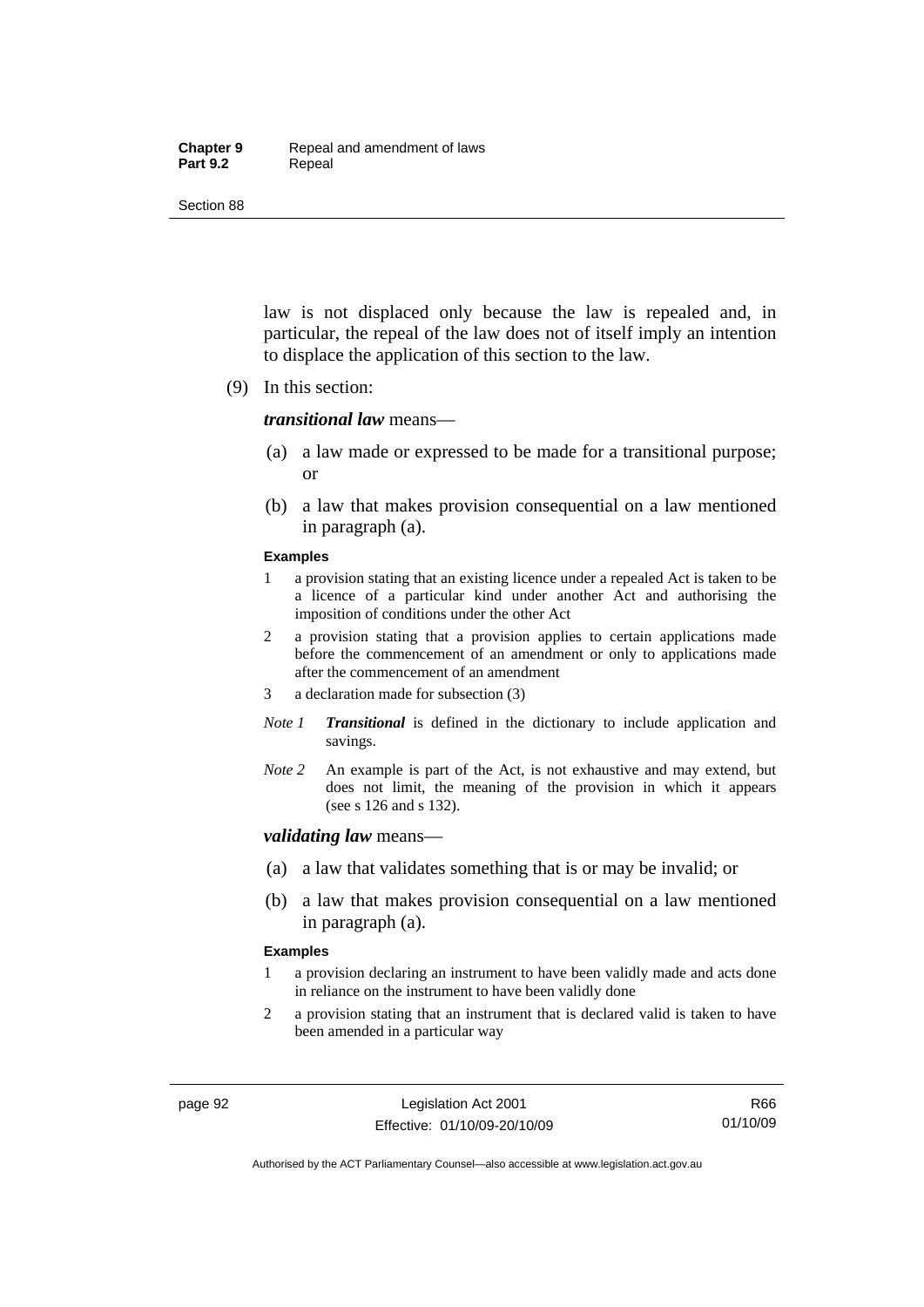#### **89 Automatic repeal of certain laws and provisions**

- (1) An amending law is automatically repealed on the day after—
	- (a) all of its provisions have commenced; or
	- (b) the last of its provisions that have not commenced are omitted or cannot commence.

#### **Example of provision that can no longer commence**

The *ABC Act 2005* includes a provision that amends the *XYZ Act 2000*. Before the provision commences, the *XYZ Act 2000* is repealed. The provision can, therefore, no longer commence.

- *Note* An example is part of the Act, is not exhaustive and may extend, but does not limit, the meaning of the provision in which it appears (see s 126 and s 132).
- (2) An appropriation Act is automatically repealed on the last day of the financial year for which it makes appropriations.
- (3) An amending provision of a law is automatically repealed immediately after all of the amendments and repeals made by it (or to which it relates) have commenced.
- (4) A commencement provision of a law is automatically repealed immediately after all of the provisions of the law have commenced.
- (5) A commencement notice is automatically repealed on the day after the day, or the last of the days, fixed or otherwise determined by the notice for the commencement of a law.
- (6) If an instrument making, or evidencing, an appointment (including an acting appointment) is a legislative instrument, the instrument is automatically repealed—
	- (a) on the day the appointment ends; or
	- (b) if the instrument makes 2 or more appointments that end on different days—on the day the last-ending appointment ends.
- (7) A repeal under this section has effect for all purposes, including, for example, any other provisions of this chapter about repeals.

page 93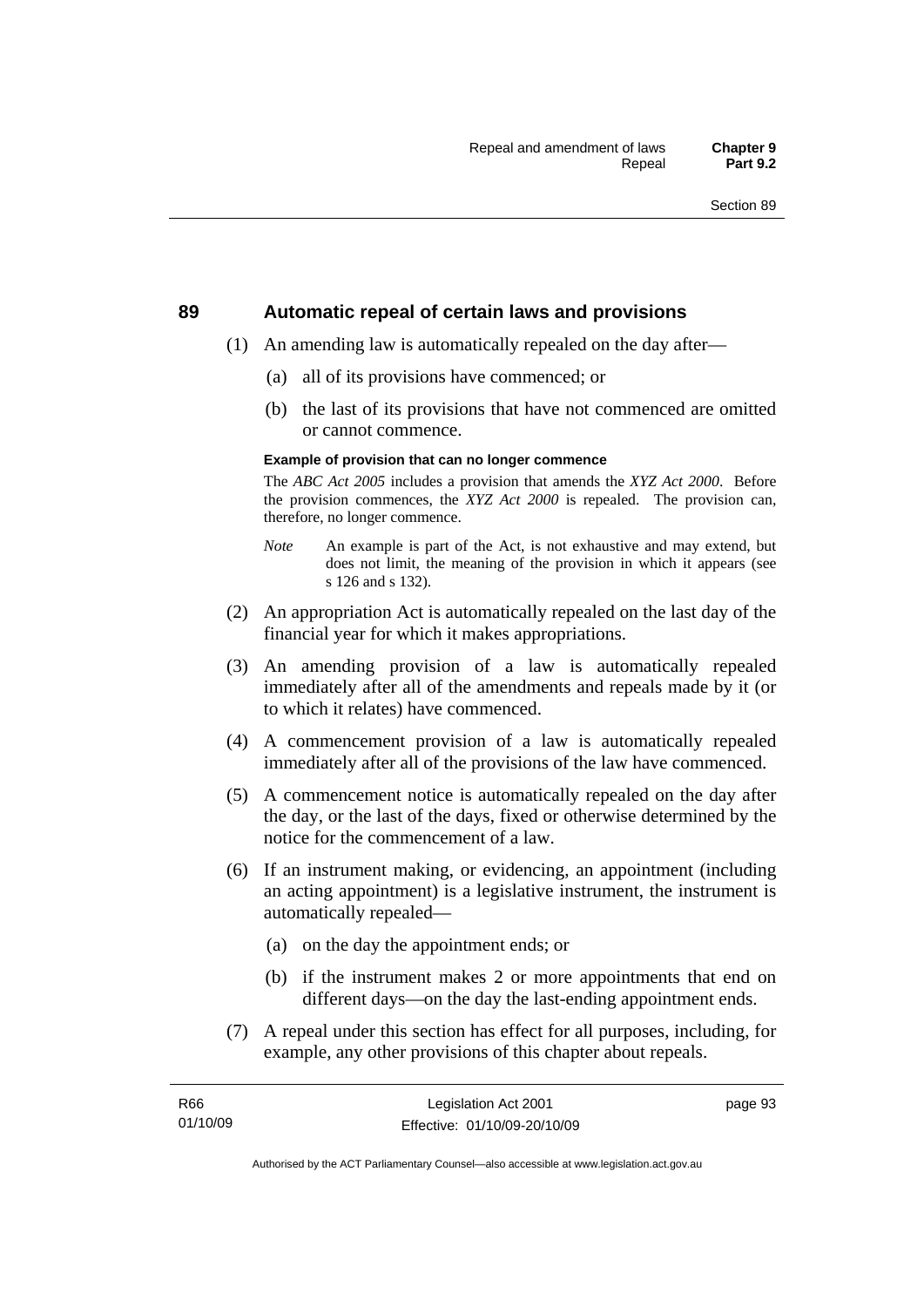- (8) If apart from this subsection a law would be automatically repealed on a day that is earlier than its notification day, the law is instead automatically repealed on the day after its notification day.
- (9) In the application of subsection (8) to a statutory instrument that is not a legislative instrument, a reference to the instrument's *notification day* is a reference to the day after the day it is made or, if it is required under an Act or statutory instrument to be approved (however described) by the Executive, a Minister or any other entity, the day after the day it is approved.
- (10) This section does not limit any other provision of this chapter.
- (11) This section is a determinative provision.
	- *Note* See s 5 for the meaning of determinative provisions, and s 6 for their displacement.
- (12) In this section:

*amend* does not include modify.

*amending law* means a law that consists only of provisions of the following kinds:

- (a) for an Act—the Act's long title;
- (b) a preamble or recital (however described);
- (c) a provision about the law's name;
- (d) a provision about the law's commencement;
- (e) a provision about the purposes of the law or any of its provisions;
- (f) a provision about the effect of notes;
	- *Note* A note itself is not part of an Act or statutory instrument (see s 127).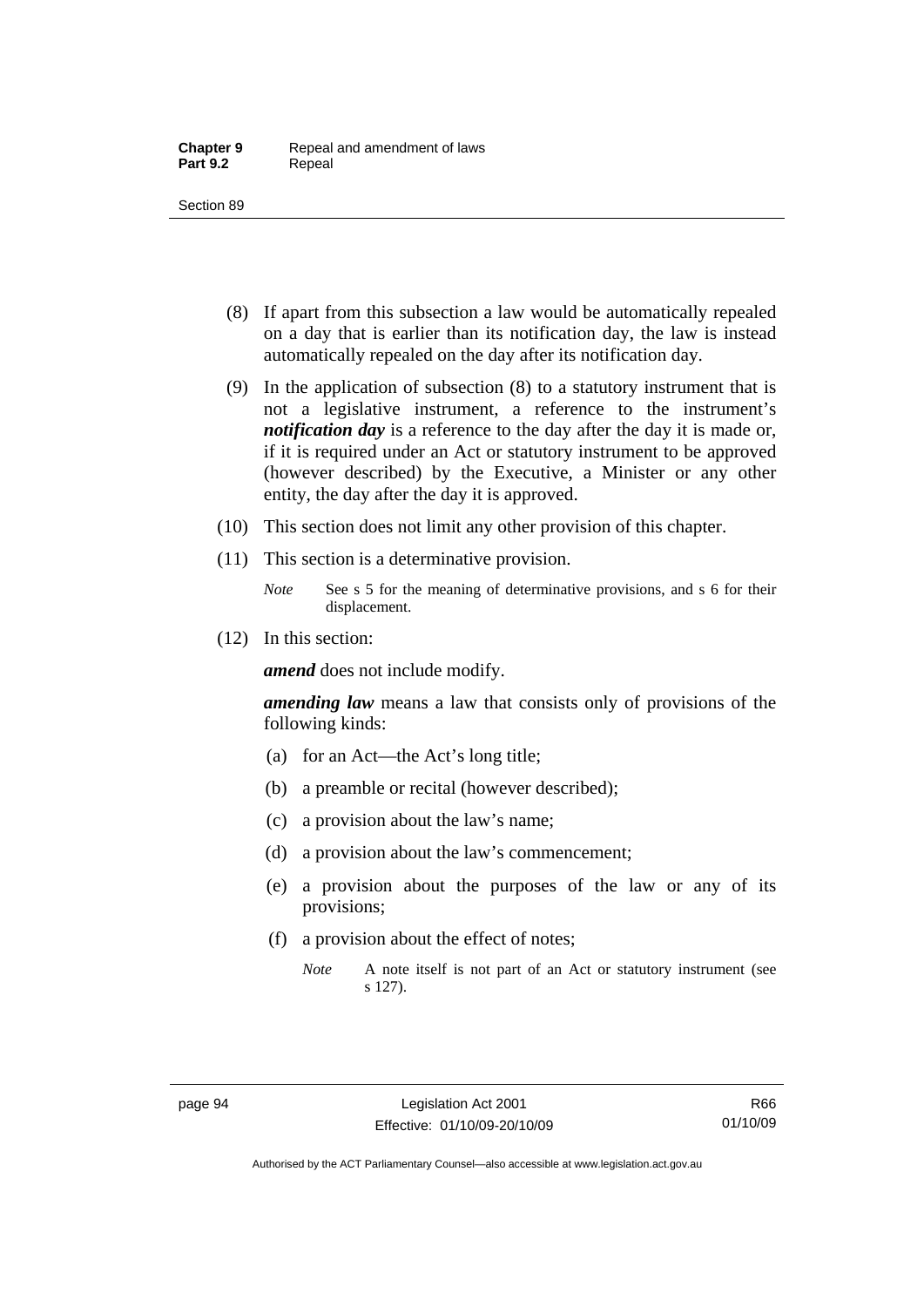- (g) a provision providing for the amendment or repeal of a law (including a provision identifying the amended or repealed law);
- (h) a provision declaring a law to be a law to which section 88 (Repeal does not end effect of transitional laws etc) applies;
- (i) a provision about the renumbering of a law;
- (j) a provision authorising or requiring something to be done under chapter 11 (Republication of Acts and statutory instruments).

#### **Example for par (e)**

an objects provision

*amending provision*, of a law, means a provision of the law that only amends or repeals a law, and includes—

- (a) any other provision (for example, a schedule) of the law that only identifies the law amended or repealed; and
- (b) any other provision (for example, a part heading) of the law that only identifies (or groups) provisions that are amended or repealed.

*appropriation Act*—see the *Financial Management Act 1996*, dictionary.

*commencement provision*, of a law, means a provision of the law that only provides for the commencement of the law.

#### **Example 1 for s 89**

The *Hypothetical Amending Act 2002* repeals and amends a number of Acts. The Act contains the following provisions:

- a long title
- a provision about the Act's name
- a provision about the Act's commencement
- repealing provisions (that is, a provision stating that the Act repeals the Acts mentioned in schedule 1 and a schedule (schedule 1) setting out the names of the repealed Acts)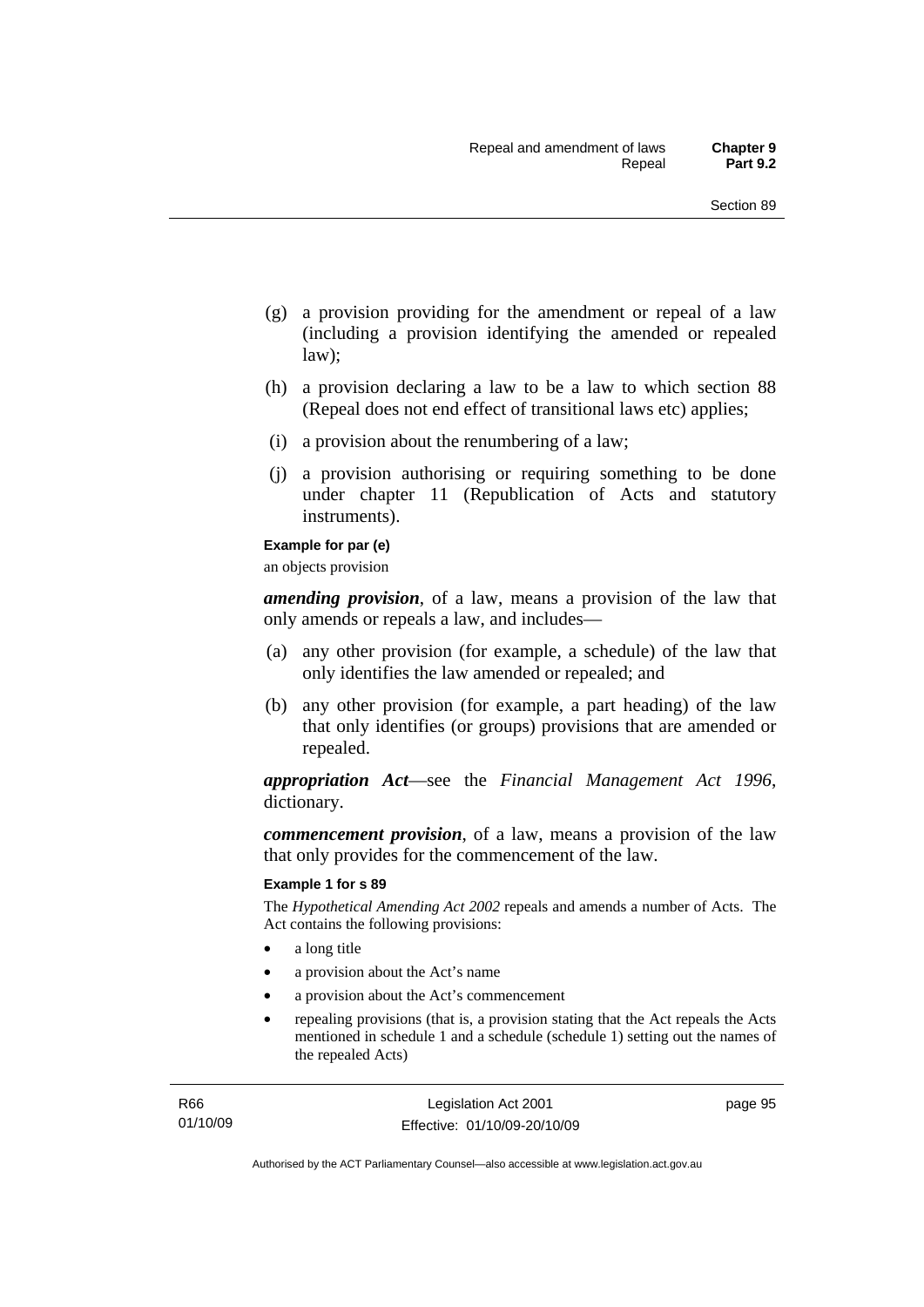- amending provisions (that is, a provision stating that the Act amends the Acts mentioned in schedule 2 and a schedule (schedule 2) setting out the amended Acts and the amendments of them)
- a provision about the application of this Act, section 88 (Repeal does not end effect of transitional laws etc) to a provision being repealed
- a provision requiring an amended Act (the *XYZ Act 1990*), or a provision of the *XYZ Act 1990*, to be renumbered in the next republication of the Act under this Act.

The Act contains no other provisions. Its repealing provisions, and its other provisions apart from the naming provision, the commencement provision and the amending provisions, commence on the day after its notification day, 22 March 2002. Its amending provisions commence on a date fixed by the Minister by written notice, 12 April 2002. The Act is automatically repealed under section 89 on the day after all of its provisions have commenced, 13 April 2002.

#### **Example 2 for s 89**

The *Example Act 2001* contains provisions establishing a new licensing scheme. It also amends several Acts and repeals others. Because it contains the scheme provisions, it is not an amending law covered by subsection (1). It is, therefore, not automatically repealed under section 89.

#### **Example 3 for s 89—see s (12), def** *amending provision*

The *Plant Diseases Act 2003* (hypothetical), part 6 is as follows:

#### Part 6 Repeals and consequential amendment

- **42 Repeal of Plant Diseases Act 1934**
	- The *Plant Diseases Act 1934* A1934-21 is repealed.
- **43 Repeal of Plant Diseases Regulation 1938** The *Plant Diseases Regulation 1938* (made on 11 February 1938) is repealed.
- **44 Administrative Decisions (Judicial Review) Act 1989, schedule 1, new item 6**  *insert* 
	- 6 This Act does not apply to decisions of the Minister under the *Plant Diseases Act 2003*, part 3 (Measures for the control of diseases and pests).

Under the definition of *amending provision*, the heading to part 6, as well as the contents of part 6, are automatically repealed under section 89.

*Note* An example is part of the Act, is not exhaustive and may extend, but does not limit, the meaning of the provision in which it appears (see s 126 and s 132).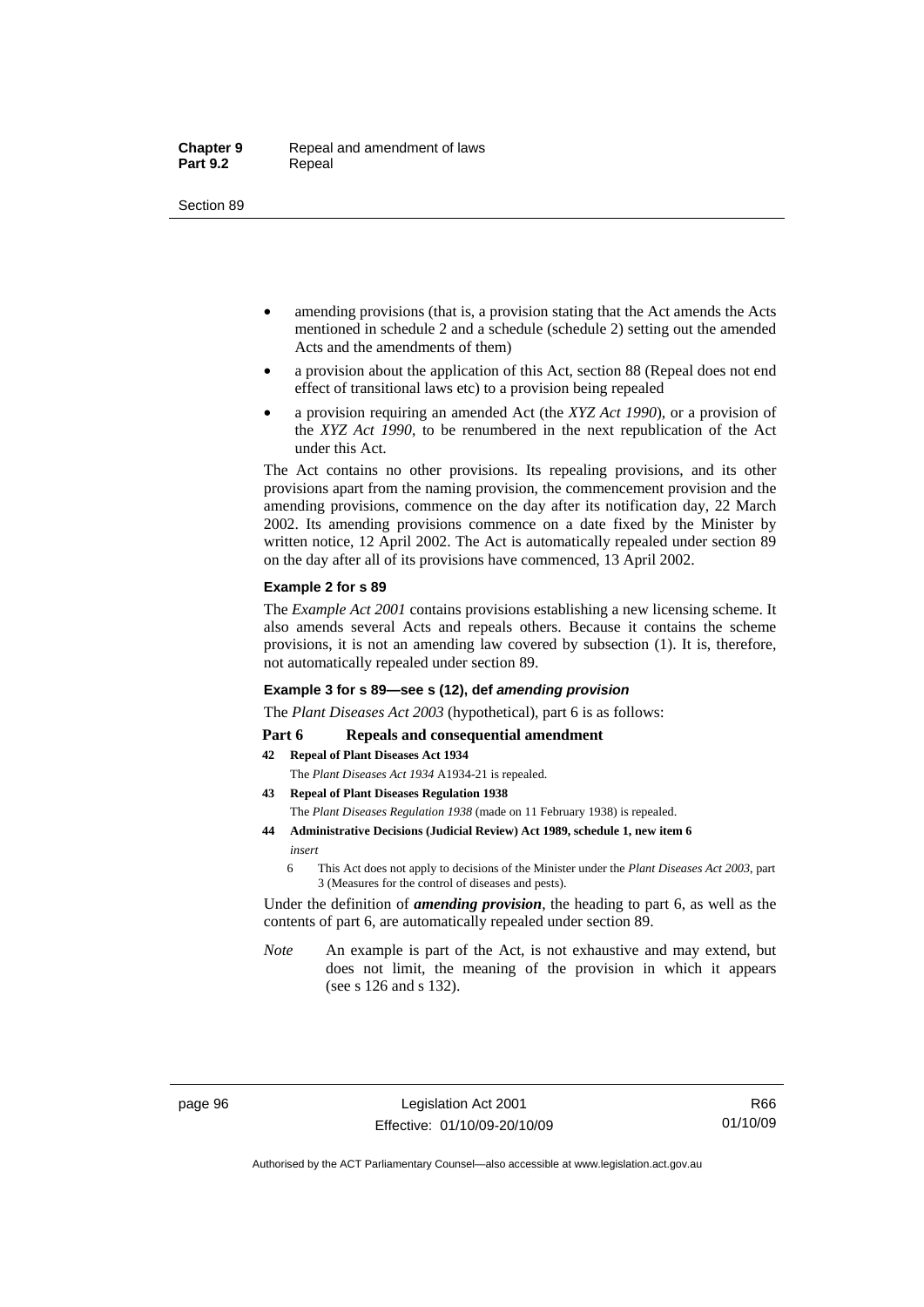## **Part 9.3 Amendment**

## **90 Law and amending laws to be read as one**

A law and all laws amending it are to be read as one.

## **91 Insertion of provisions by amending law**

- (1) This section applies if a law (the *amending law*) amends another law (the *amended law*) by inserting any of the following provisions, and does not exactly specify the position in the amended law where it is to be inserted:
	- (a) a chapter, part, division, subdivision, section or subsection (an *inserted chapter, part, division, subdivision, section* or *subsection*);
	- (b) a paragraph (an *inserted paragraph*);
	- (c) a subparagraph (an *inserted subparagraph*);
	- (d) a sub-subparagraph (an *inserted sub-subparagraph*);
	- (e) a definition (an *inserted definition*);
	- (f) any other provision (a *miscellaneous inserted provision*).
- (2) An inserted chapter, part, division, subdivision, section or subsection is inserted in the appropriate numerical or alphanumerical position in the amended law.
- (3) An inserted paragraph is inserted in the appropriate alphabetical position in the amended law.
- (4) An inserted subparagraph is inserted in the appropriate numerical or alphanumerical position in the amended law.
- (5) An inserted sub-subparagraph is inserted in the appropriate alphabetical position in the amended law.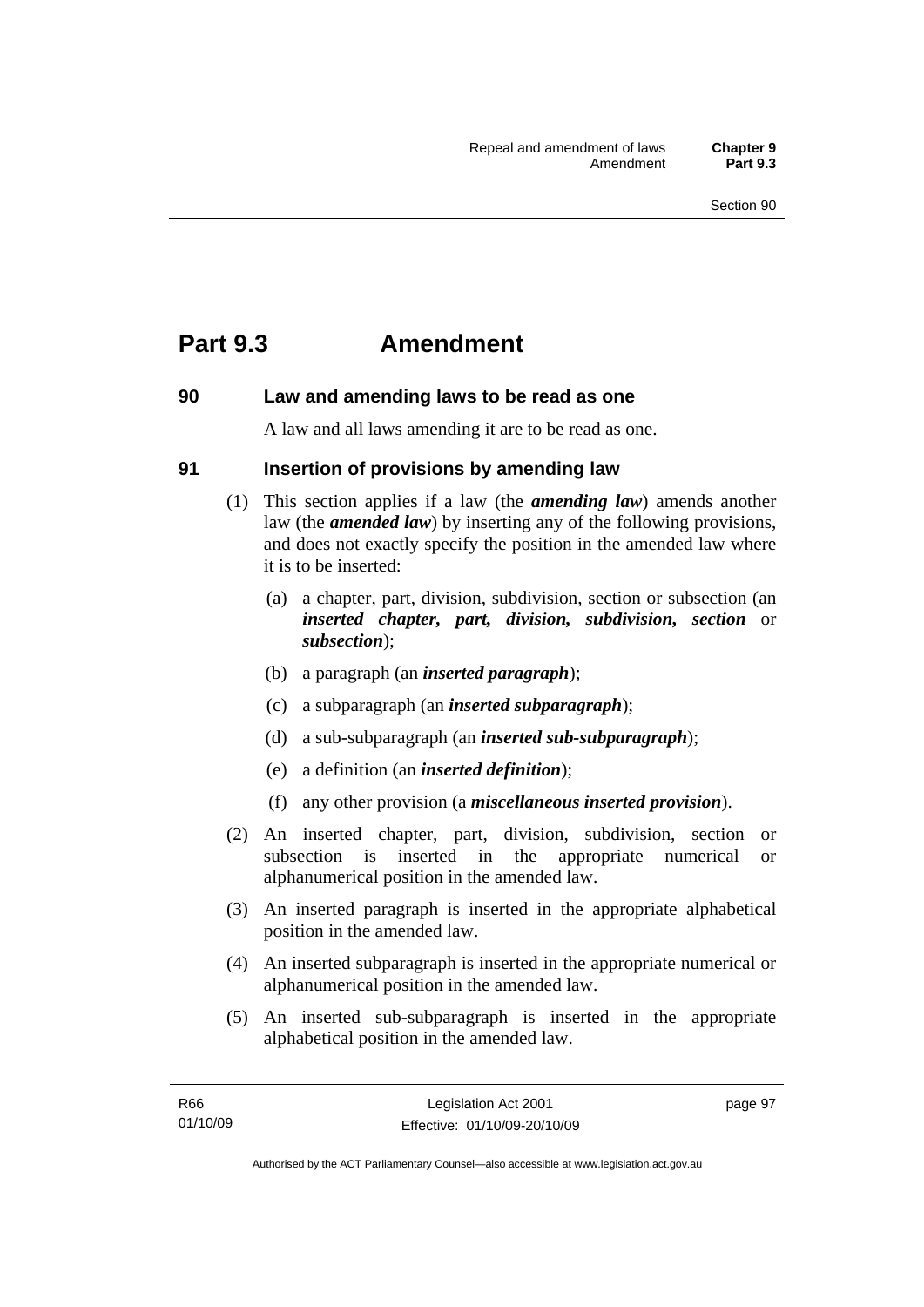- (6) An inserted definition is inserted in the appropriate alphabetical position (worked out on a letter-by-letter basis) in a series of definitions in the amended law.
- (7) A miscellaneous inserted provision is inserted in the appropriate position in the amended law.
- (8) In applying this section to a law that is divided otherwise than into sections, a reference to a section or subsection is a reference to a corresponding provision of the law.
- (9) In working out the appropriate position where a provision is to be inserted in the amended law, regard may be had to the following:
	- (a) the provision number or letter;
	- (b) the heading of the relevant amending provision of the amending law;
	- (c) any other amendments in the amending law including the order of amendments;
	- (d) anything else in the amending law or amended law;
	- (e) current legislative drafting practice.

#### **Examples**

- 1 If a part numbered '3' is to be inserted into an amended law with an existing sequence of parts 'part 1—part 2—part 4', inserted part 3 is inserted between parts 2 and 4.
- 2 If a division numbered '2.2A' is to be inserted into an amended law with an existing sequence of divisions in part 2 'division 2.1—division 2.2 division 2.3', inserted division 2.2A is inserted between divisions 2.2 and 2.3.
- 3 If a section numbered '6AA' is to be inserted into an amended law with an existing sequence of sections 'section 6—section 6A—section 6B', inserted section 6AA is inserted between sections 6A and 6B.
- 4 If a section numbered '7A' is to be inserted (by an amending section headed 'New section 7A', with the command '*in division 2.2, insert*') into an amended law with an existing sequence 'section 7 [in division 2.2] division 2.3 heading—section 8', inserted section 7A is inserted between section 7 and the division 2.3 heading (that is, at the end of division 2.2).

R66 01/10/09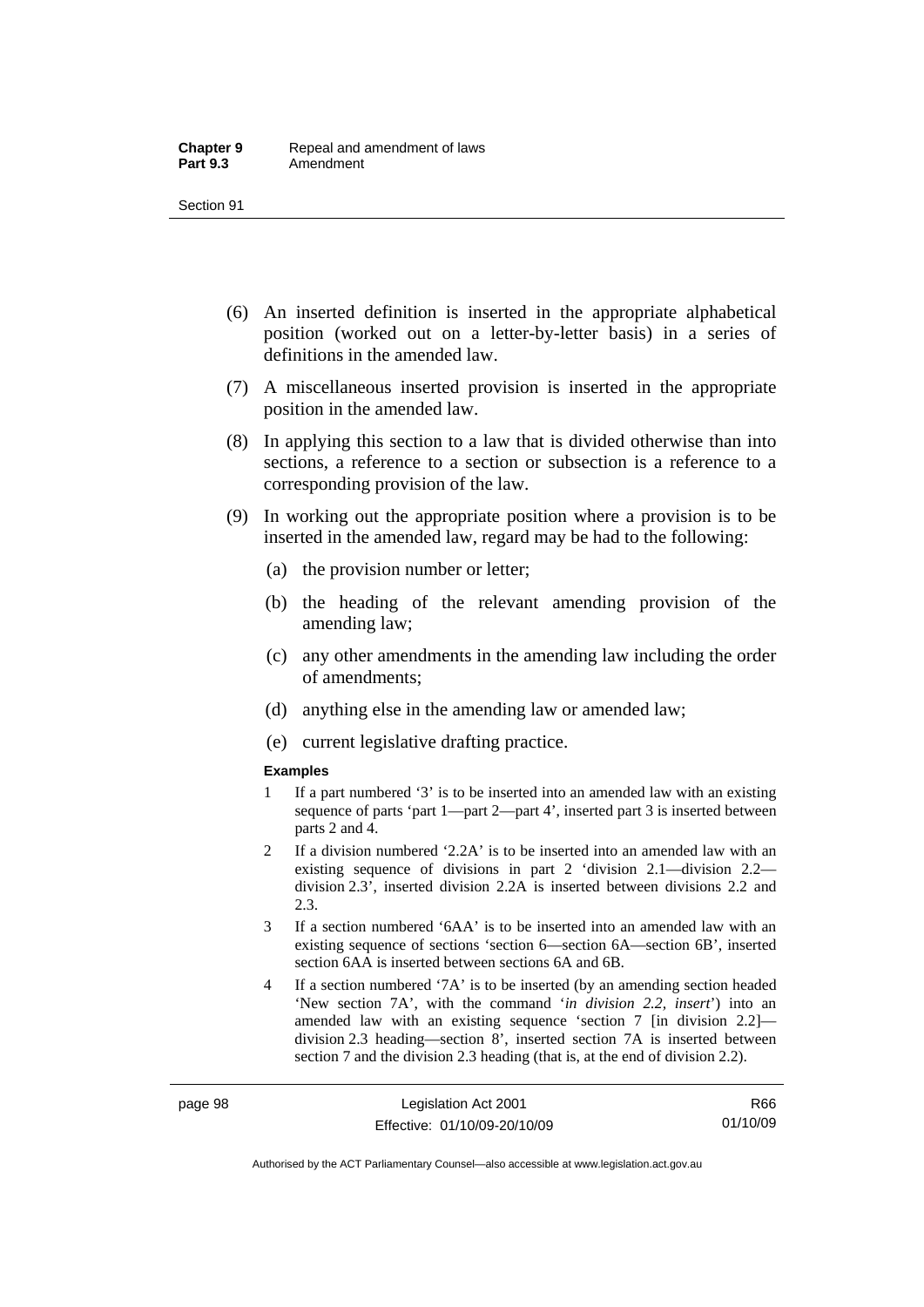- 5 If a section numbered '7A' is to be inserted (by an amending section headed 'New section 7A', with the command '*in division 2.3, insert*') into an amended law with an existing sequence 'section 7 [in division 2.2] division 2.3 heading—section 8', inserted section 7A is inserted between the division 2.3 heading and section 8 (that is, at the beginning of division 2.3).
- *Note* An example is part of the Act, is not exhaustive and may extend, but does not limit, the meaning of the provision in which it appears (see s 126 and s 132).
- (10) This section is a determinative provision.
	- *Note* See s 5 for the meaning of determinative provisions, and s 6 for their displacement.
- (11) In this section:

*insert* includes relocate.

#### **92 Amendment to be made wherever possible**

- (1) If a law amends another law—
	- (a) by omitting a word; or
	- (b) by substituting a word for another word; or
	- (c) by inserting a word before or after a particular word;

the amendment is to be made wherever possible in the other law.

#### **Example**

The *XYZ Amendment Act 2002* is expressed to omit the word 'authorised' from the *ABC Act 1998*, section 20. The word 'authorised' is used once in the section 20 heading, 3 times in section 20 (1), twice in section 20 (3), once in an example to section 20 (4) and twice in a note to section 20 (5). The amendment omits each of those references to the word 'authorised'.

- *Note* An example is part of the Act, is not exhaustive and may extend, but does not limit, the meaning of the provision in which it appears (see s 126 and s 132).
- (2) This section is a determinative provision.
	- *Note* See s 5 for the meaning of determinative provisions, and s 6 for their displacement.

| R66      |  |
|----------|--|
| 01/10/09 |  |

page 99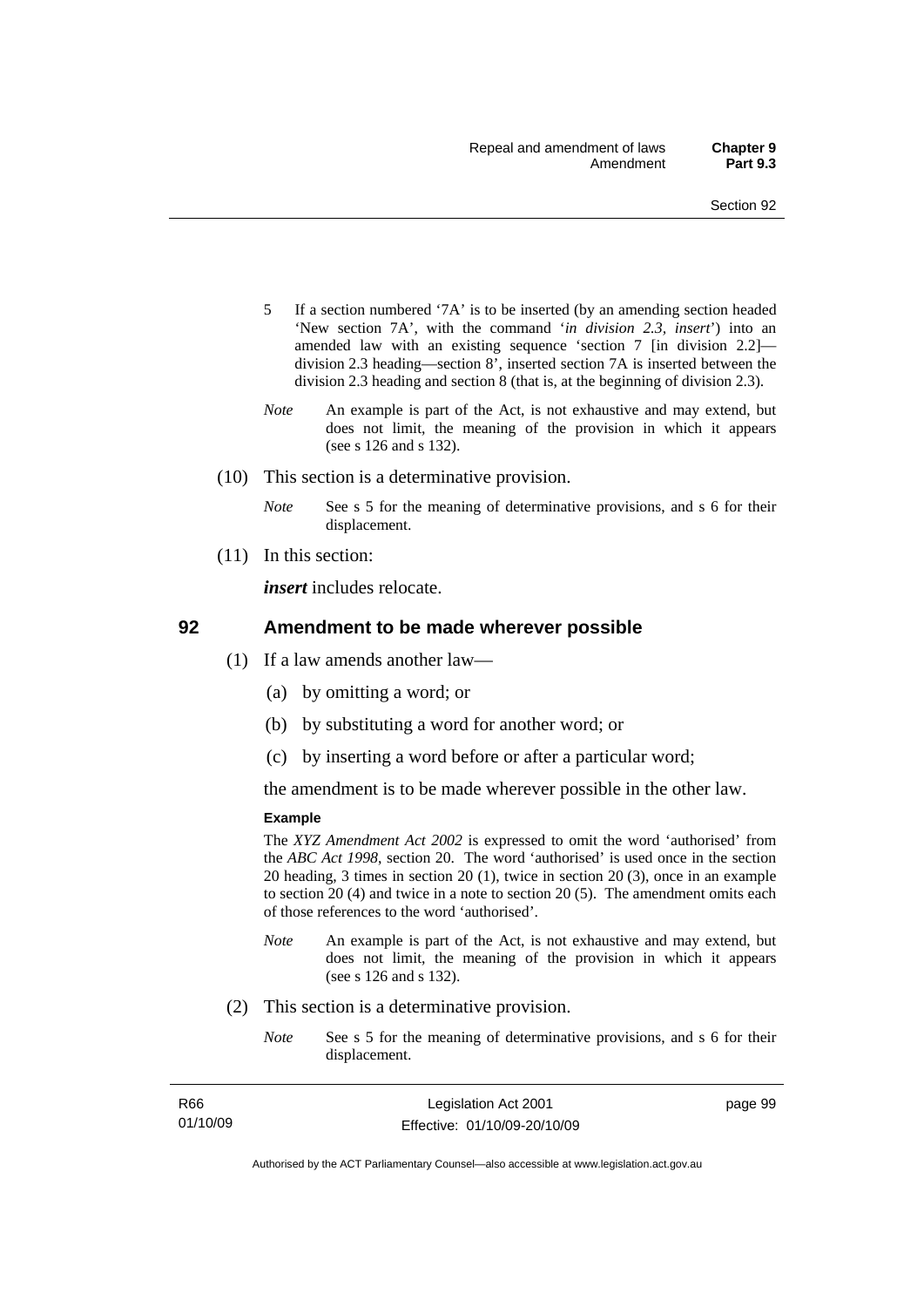## **93 Provisions included in another provision for amendment purposes**

- (1) This section applies for the purpose of amending a law.
- (2) The heading to a chapter, part, division, subdivision, schedule, dictionary, section or any other provision of the law forms part of the provision to which it is a heading.
- (3) An example at the end of a provision of the law is part of the provision unless the example is expressed in a way that indicates that it applies only to another provision.
- (4) A note at the end of a provision of the law is taken, for this section, to be part of the provision unless the note is expressed in a way that indicates that it applies only to another provision.
- (5) However, a note in a law is not, for any other purpose, part of the law.

*Note* Section 127 (Material that is not part of Act or statutory instrument) deals with the status of notes.

- (6) A penalty at the end of a subsection of the law—
	- (a) is part of the subsection unless the penalty is expressed in a way that indicates that it applies only to other subsections of the section; or
	- (b) if the penalty is expressed in a way that indicates that it applies only to other subsections—is part of the section.
- (7) A penalty at the end of a section of the law that is not divided into subsections is part of the section.
- (8) The word 'and', 'or' or 'but', or a similar word, at the end of a paragraph, subparagraph, sub-subparagraph or another provision of the law is part of the provision.

Authorised by the ACT Parliamentary Counsel—also accessible at www.legislation.act.gov.au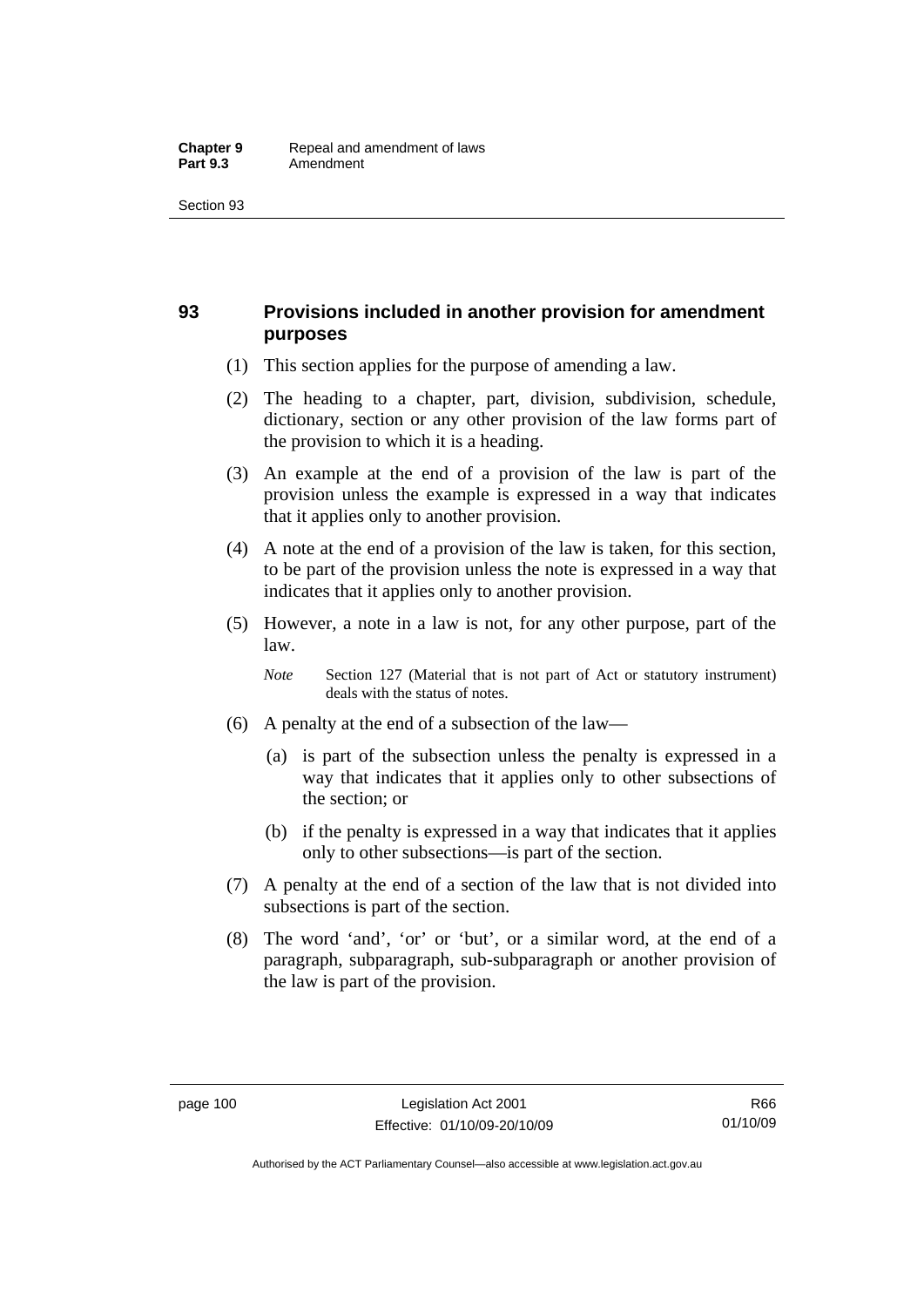- (9) In working out whether an example or note is at the end of a provision of the law, any penalty is to be disregarded, and, for an example, any note is to be disregarded.
- *Note* According to current legislative drafting practice, examples, notes and penalties to a provision are arranged in the following order at the end of provisions:
	- 1 penalty (first)
	- 2 examples
	- 3 notes (last).
- (10) In applying this section to a law that is divided otherwise than into sections, a reference to a section or subsection is a reference to a corresponding provision of the law.
- (11) This section is a determinative provision.
	- *Note* See s 5 for the meaning of determinative provisions, and s 6 for their displacement.

#### **94 Continuance of appointments etc made under amended provisions**

- (1) This section applies if—
	- (a) a law expressly or impliedly authorises or requires—
		- (i) the making of an appointment or statutory instrument; or
		- (ii) the delegation of a function; or
		- (iii) the issue of a licence or permit (however described); or
		- (iv) the doing (however described) of anything else; and
	- (b) the law is amended by another law; and
	- (c) under the amended law—
		- (i) the appointment or statutory instrument may be made; or
		- (ii) the function may be delegated; or
		- (iii) the licence or permit may be issued; or

page 101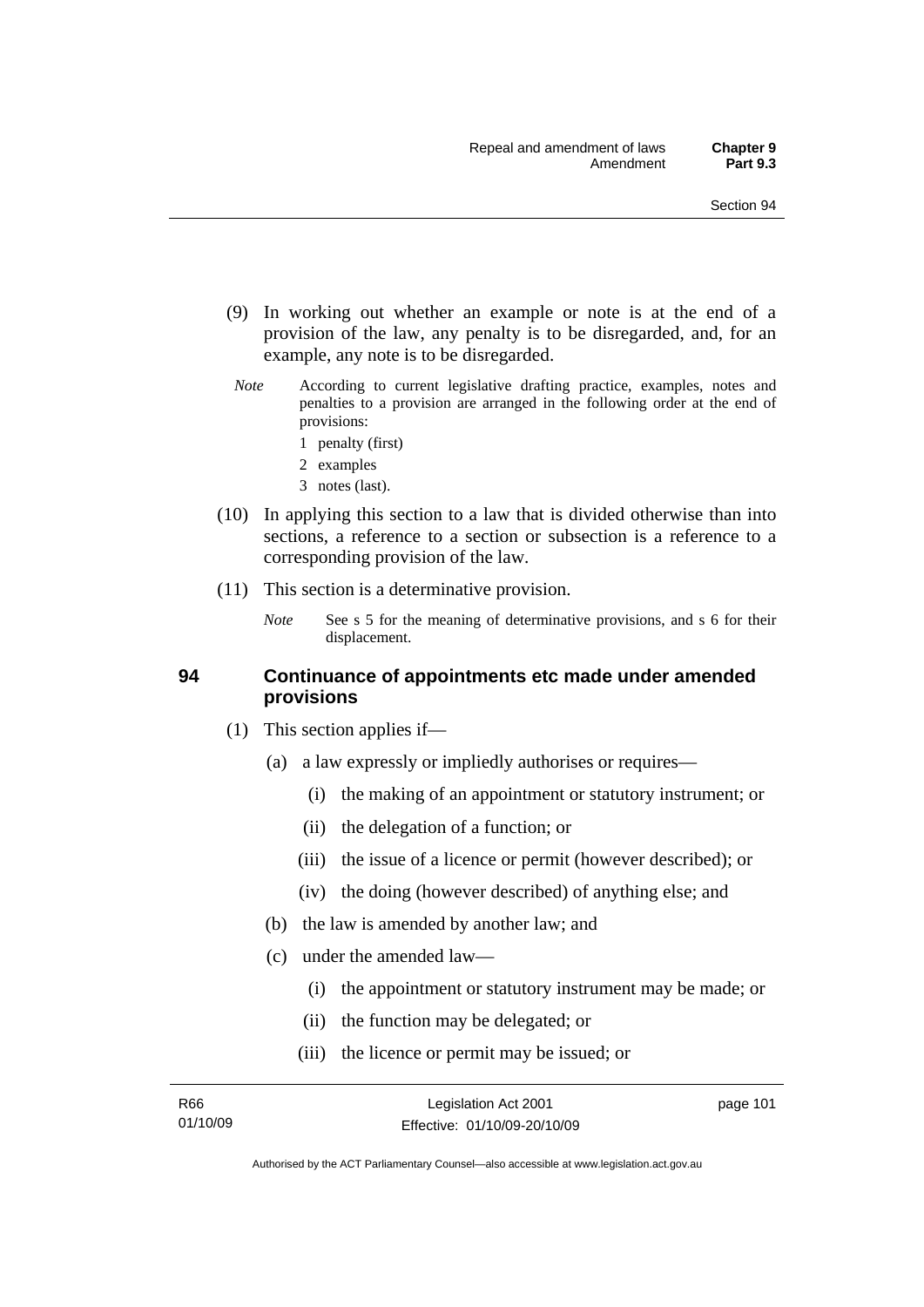(iv) the thing may be done;

whether by the same or a different entity.

#### **Examples for par (a) (iv)**

- 1 the giving of an approval, consent or permission
- 2 the making of a recommendation
- *Note* An example is part of the Act, is not exhaustive and may extend, but does not limit, the meaning of the provision in which it appears (see s 126 and s 132).
- (2) An appointment, statutory instrument, delegation, licence, permit or anything else mentioned in subsection (1) that was in force immediately before the commencement of the amendment continues to have effect as if it had been made, issued or done (however described) under the amended law.
- (3) This section is a determinative provision.
	- *Note* See s 5 for the meaning of determinative provisions, and s 6 for their displacement.
- (4) In this section:

*amend* includes omit and re-enact in the same law (with or without changes), but does not include omit and re-enact in another law.

*appointment* includes acting appointment.

#### **95 Status of modifications**

- (1) If a law is modified by another law, the law operates as modified but the modification does not amend the text of the law.
- (2) This section is a determinative provision.
	- *Note* See s 5 for the meaning of determinative provisions, and s 6 for their displacement.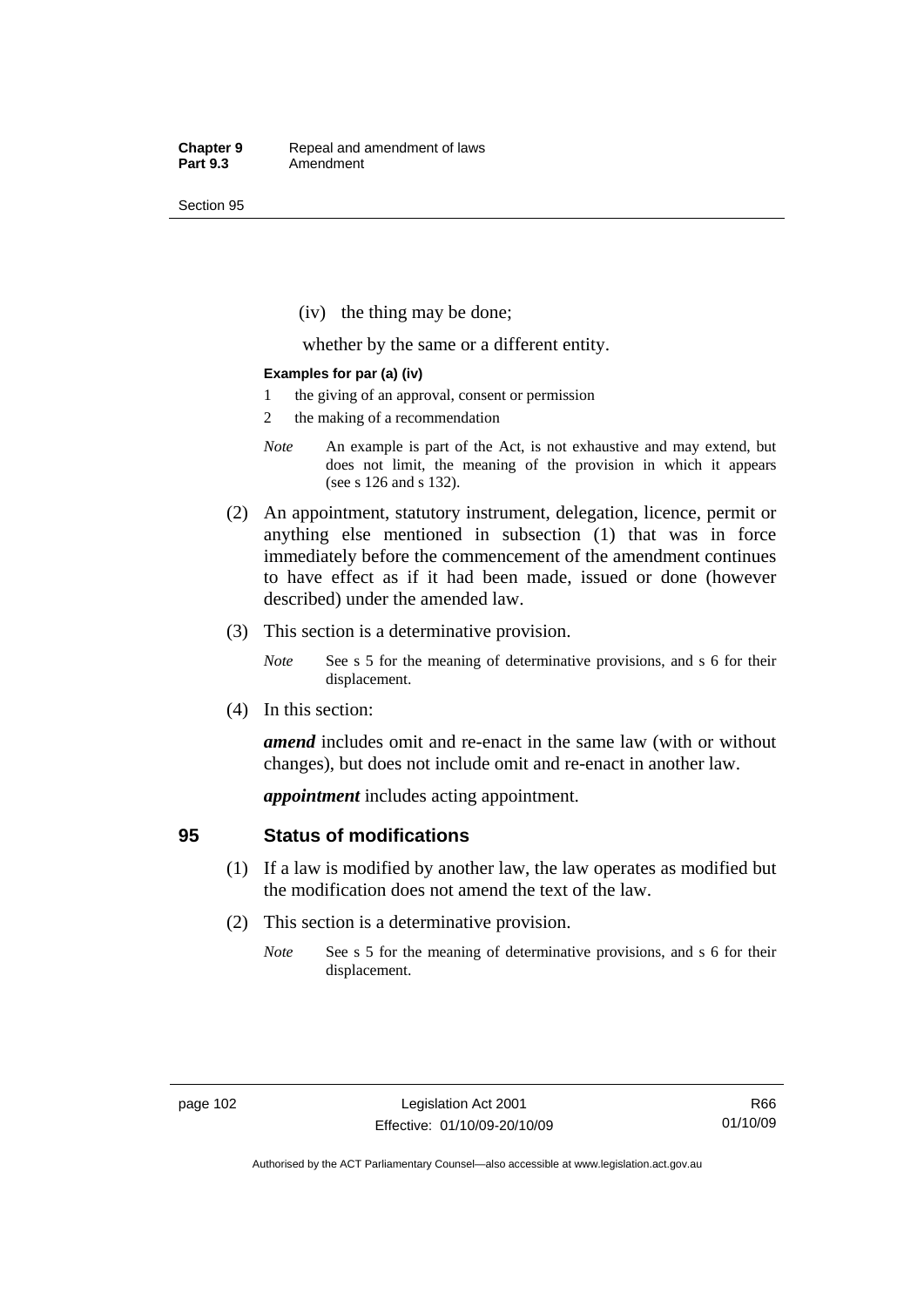### **96 Relocated provisions**

- (1) This section applies if a provision of a law is relocated (with or without changes) to a different place in the same law or to a different law.
- (2) The operation or meaning of the provision is not affected only because of the provision's relocation.
- (3) Without limiting subsection (2), if before its relocation the provision was to be interpreted in a particular way, it is to be interpreted in that way in its new location.

#### **Example**

If a provision of an Act is to be interpreted as if it were a law consolidating the provisions of other laws and it is relocated into another Act, it is to be interpreted in the same way in its new location.

- *Note* An example is part of the Act, is not exhaustive and may extend, but does not limit, the meaning of the provision in which it appears (see s 126 and s 132).
- (4) However, the provision has effect subject to any changes made to, or in relation to, it.
- (5) This section is a determinative provision.
	- *Note* See s 5 for the meaning of determinative provisions, and s 6 for their displacement.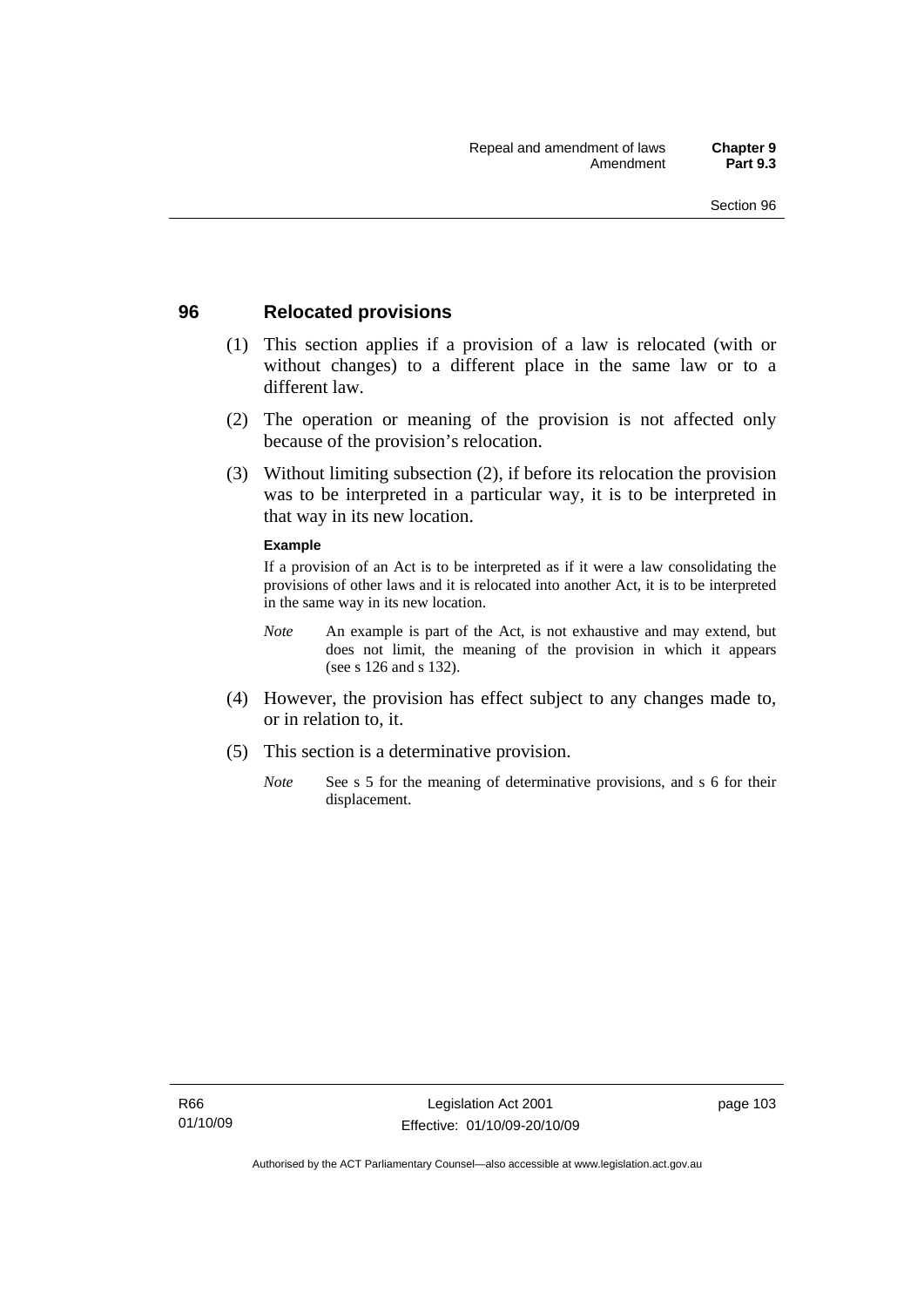# **Chapter 10 Referring to laws**

#### **97 Definitions for ch 10**

(1) In this chapter:

*ACT law* means an Act or statutory instrument.

*Note* A reference to an Act or statutory instrument includes a reference to a provision of the Act or instrument (see s 7 and s 13).

*law* means an ACT law or a law of another jurisdiction.

*law of another jurisdiction* means an Act or statutory instrument of another jurisdiction, and includes a provision of an Act or statutory instrument of another jurisdiction.

- *Note Another jurisdiction* means the Commonwealth, a State, another Territory, the United Kingdom or New Zealand (see dict, pt 2).
- (2) In this section:

*Act*, in relation to another Territory, includes ordinance.

*statutory instrument*, of another jurisdiction, means an instrument (whether or not legislative in nature) made under—

- (a) an Act of the other jurisdiction; or
- (b) another statutory instrument of the other jurisdiction; or
- (c) power given by an Act or statutory instrument of the other jurisdiction and also power given otherwise by law.

R66 01/10/09

Authorised by the ACT Parliamentary Counsel—also accessible at www.legislation.act.gov.au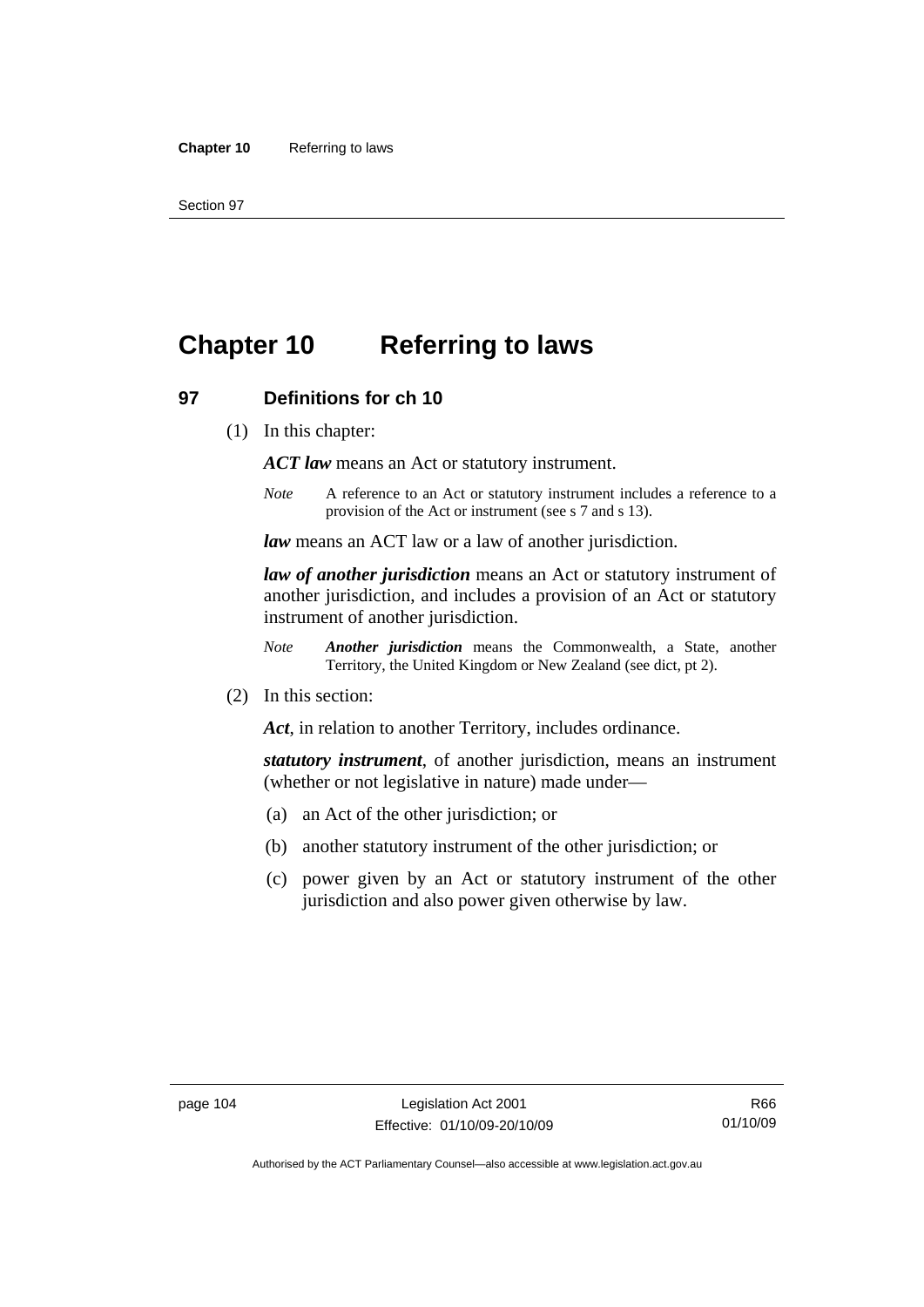#### **98 References to ACT law include law containing reference**

In an ACT law, a reference in general terms to an ACT law of the same kind includes a reference to the law itself.

#### **Example**

The *ABC Act 2001*, section 27 gives a power to confiscate property under certain circumstances. Section 93 of the same Act provides 'If an Act authorises the confiscation of property, the owner of the property has a right of appeal to the Magistrates Court.' The right of appeal under section 93 also applies to the power given by section 27 because the reference to 'an Act' in section 93 includes a reference to the *ABC Act 2001*.

*Note* An example is part of the Act, is not exhaustive and may extend, but does not limit, the meaning of the provision in which it appears (see s 126 and s 132).

#### **99 References in ACT statutory instruments to** *the Act*

In a statutory instrument, a reference to *Act* or *the Act*, without mentioning a particular Act, is a reference to the Act under which the instrument is made or in force.

#### **100 Referring to particular ACT laws**

- (1) An Act may be referred to by—
	- (a) the name the Act gives to itself; or
	- (b) the year it was passed and its number, together with a reference (if necessary) to indicate that it is an Act.

#### **Example of reference to indicate Act**

An Act may be referred to using the word Act or the letter 'A' (eg 'A1993-1' is a reference to Act No 1 of 1993).

- *Note* An example is part of the Act, is not exhaustive and may extend, but does not limit, the meaning of the provision in which it appears (see s 126 and s 132).
- (2) A statutory instrument may be referred to by—
	- (a) any name the instrument gives to itself; or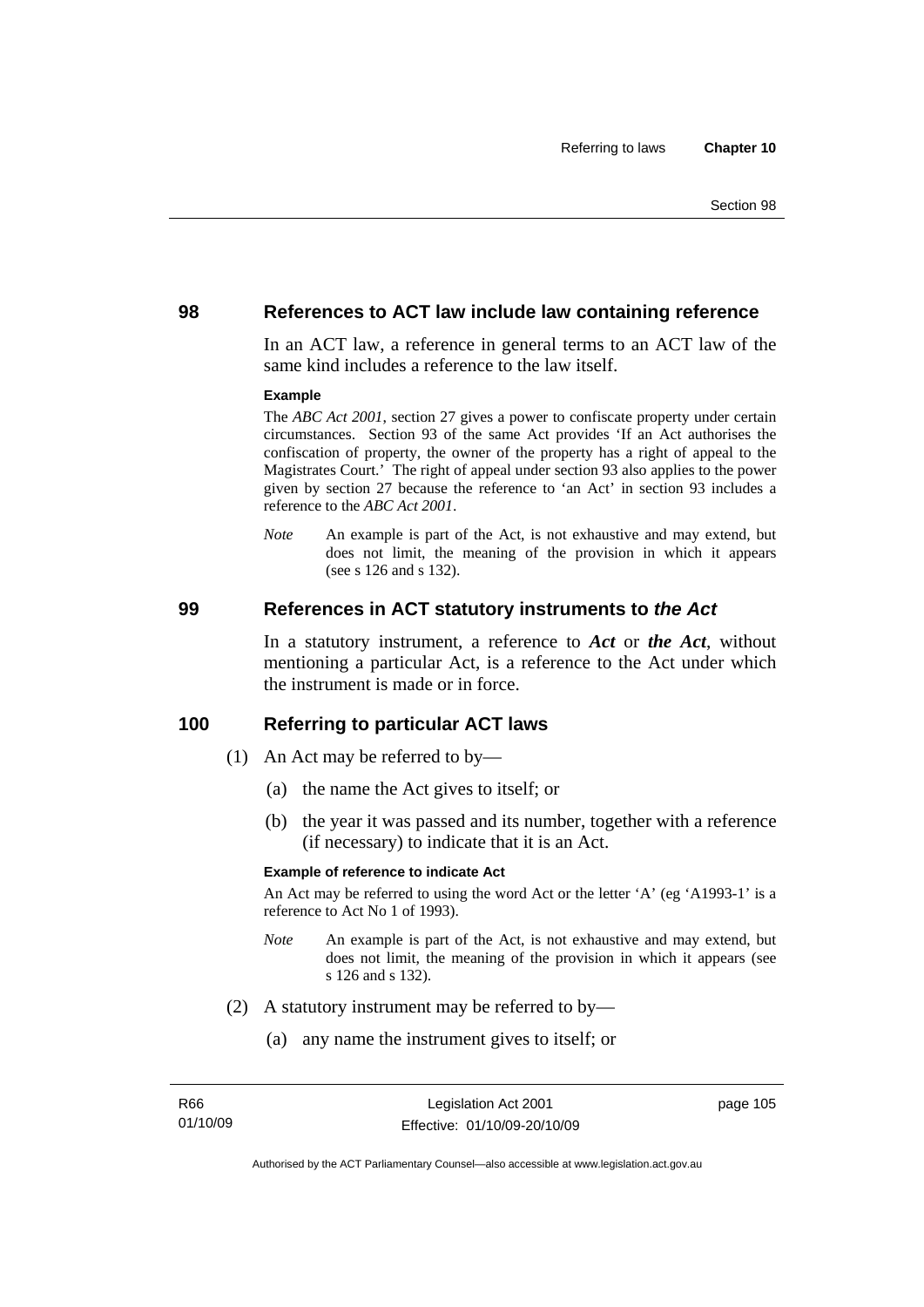- (b) if the instrument was notified in the register or gazette and was numbered under this Act or another territory law—the year it was notified and its number, together with a reference (if necessary) to the kind of instrument; or
- (c) if the instrument was not notified but was numbered under a territory law—the year it was made and its number, together with a reference (if necessary) to the kind of instrument; or
- (d) if the instrument was notified in the gazette before the commencement of this Act—the number, date and page of the gazette where it was notified; or
- (e) the date it was made, together with a reference to the Act or statutory instrument under which it was made.

#### **Examples of references to kind of instrument for par (b)**

- 1 A subordinate law may be referred to using the letters 'SL' (eg 'SL2000-11' is a reference to subordinate law No 11 of 2000).
- 2 A disallowable instrument may be referred to using the letters 'DI' (eg 'DI1997-101' is a reference to disallowable instrument No 101 of 1997).
- 3 A notifiable instrument that is not an approved form may be referred to using the letters 'NI' (eg 'NI2002-226' is a reference to notifiable instrument No 226 of 2002).
- 4 An approved form may be referred to using the letters 'AF' (eg 'AF2003-1' is a reference to approved form No 1 of 2003).
- 5 A commencement notice may be referred to using the letters 'CN' (eg 'CN2002-3' is a reference to commencement notice No 3 of 2002).
- *Note* An example is part of the Act, is not exhaustive and may extend, but does not limit, the meaning of the provision in which it appears (see s 126 and s 132).

## **101 Referring to particular laws of other jurisdictions etc**

- (1) In an ACT law, a law of another jurisdiction (the *relevant law*) may be referred to—
	- (a) by the name the relevant law gives to itself; or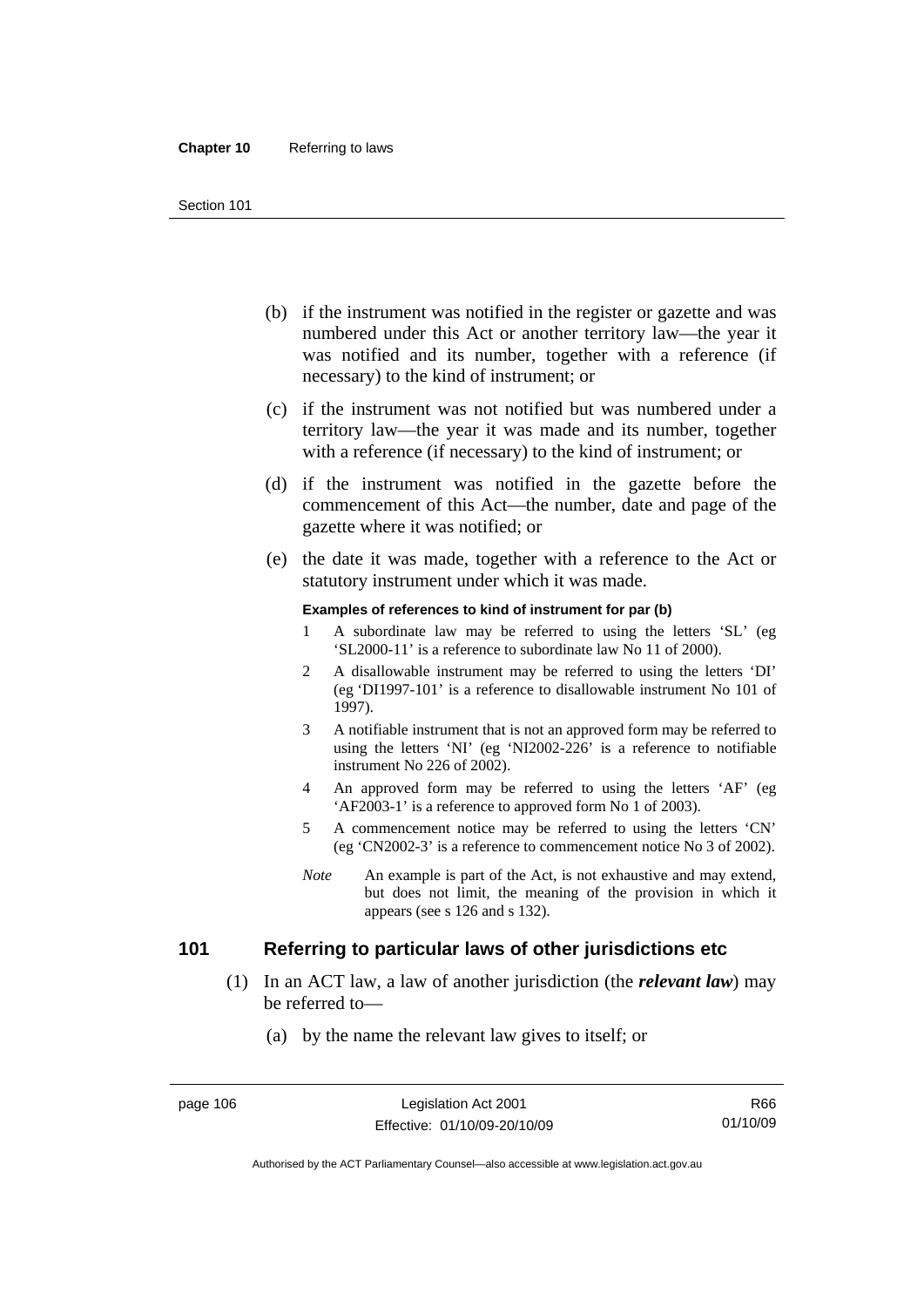- (b) in any other way sufficient in a law of the other jurisdiction for referring to the relevant law; or
- (c) in any way that, under current legislative drafting practice, would be sufficient for referring to the relevant law if it were an ACT law;

together with a reference to the jurisdiction (or an abbreviation of the jurisdiction).

- (2) In an ACT law, a provision of a law of another jurisdiction may be referred to—
	- (a) in a way sufficient in a law of the other jurisdiction for referring to the provision; or
	- (b) in any way that, under current legislative drafting practice, would be sufficient for referring to the provision if it were a provision of an ACT law.
- (3) Subsection (2) does not limit any other provision of this chapter.

## **102 References to laws include references to laws as in force from time to time**

- (1) In an ACT law, a reference to a law includes a reference to the following:
	- (a) the law as originally made, and as amended from time to time since it was originally made;
	- (b) if the law has been repealed and remade (with or without changes) since the reference was made—the law as remade (or last remade), and as amended from time to time since it was remade (or last remade);
	- (c) if a relevant provision of the law has been omitted and remade (with or without changes) in another law since the reference was made—the law in which the provision was remade (or last remade), as in force when the provision was remade (or last

page 107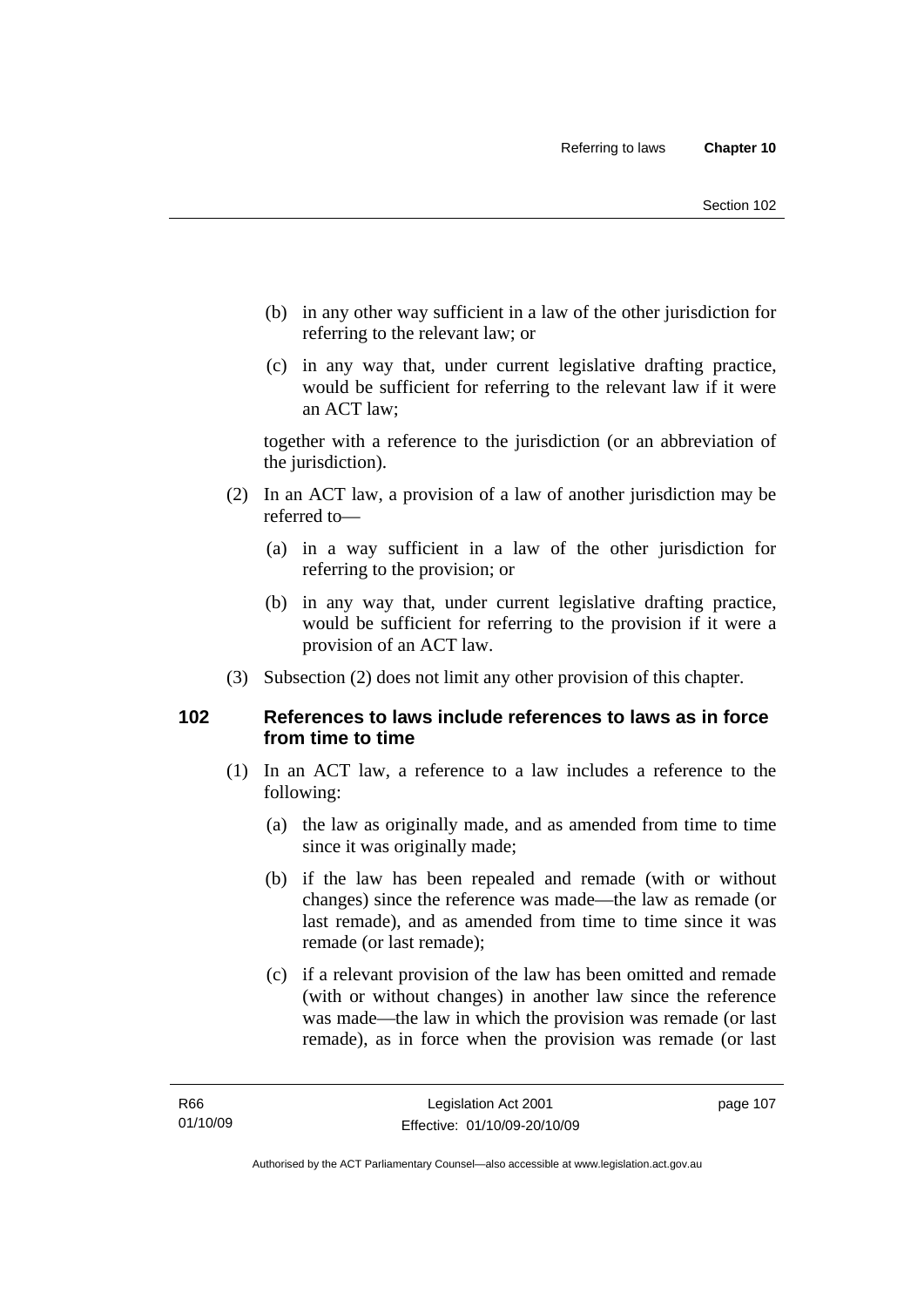remade), and as amended from time to time since the provision was remade (or last remade).

- (2) In an ACT law, a reference to a provision of a law includes a reference to the following:
	- (a) the provision as originally made, and as amended from time to time since it was originally made;
	- (b) if the provision has been omitted and remade (with or without changes and whether in the law or another law) since the reference was made—the provision as remade (or last remade), and as amended from time to time since it was remade (or last remade).
- (3) To remove any doubt, if the name of a law is amended, a reference in an ACT law to the law by its name before the amendment includes a reference to the law by its name as amended.
- (4) This section is subject to section 47 (Statutory instrument may make provision by applying law or instrument).
- (5) In this section:

*made* includes enacted.

## **103 References to repealed laws**

In an ACT law, a reference to a law as repealed is a reference to the law as in force immediately before it was repealed.

#### **Example**

A reference to the '*XYZ Act 2000* (repealed)' is a reference to the *XYZ Act 2000* immediately before it was repealed.

*Note* An example is part of the Act, is not exhaustive and may extend, but does not limit, the meaning of the provision in which it appears (see s 126 and s 132).

Authorised by the ACT Parliamentary Counsel—also accessible at www.legislation.act.gov.au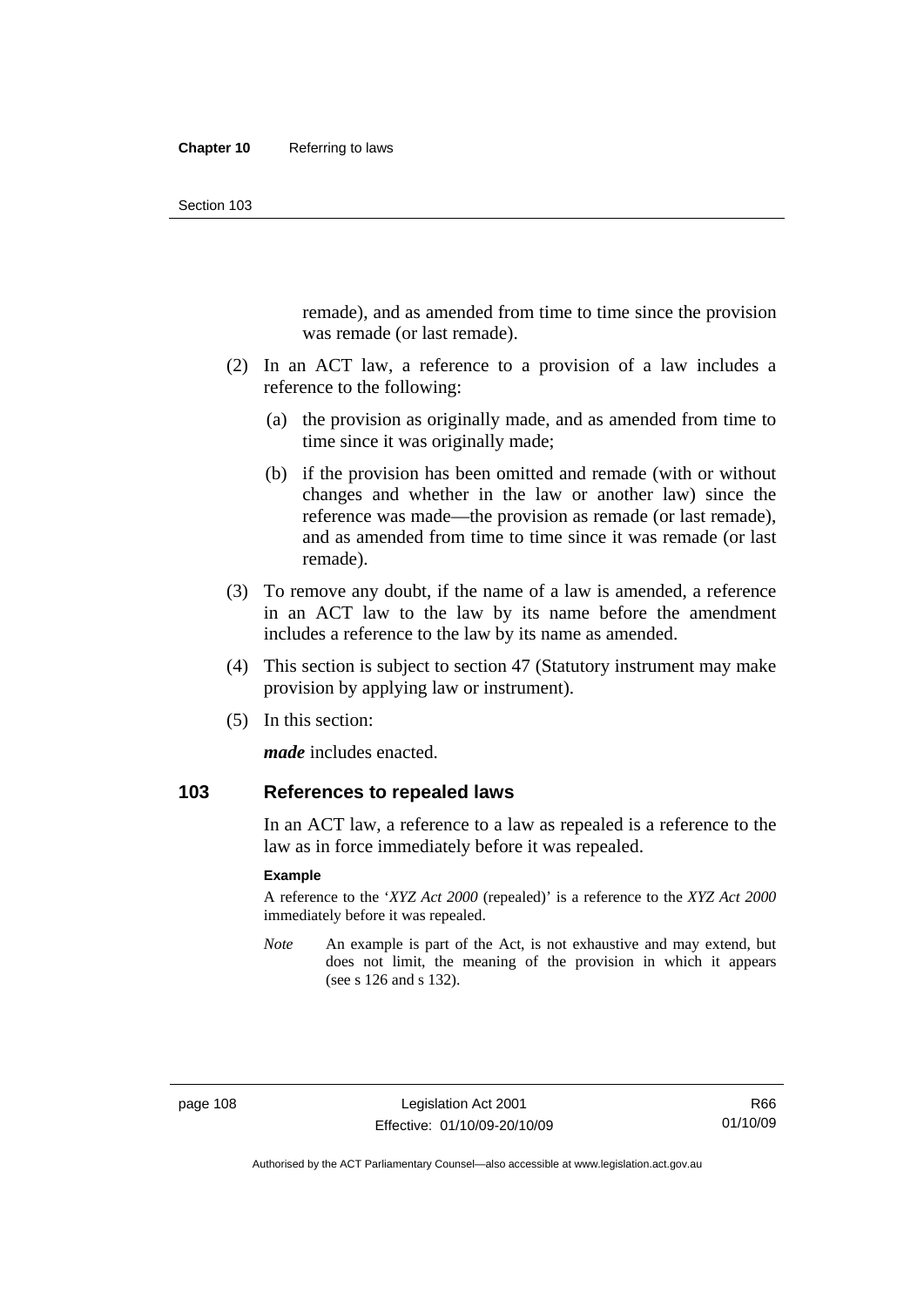## **104 References to laws include references to instruments under laws**

- (1) In an ACT law, a reference (either generally or specifically) to a law includes a reference to the statutory instruments made or in force under the law.
- (2) In subsection (1), a reference to the statutory instruments made or in force under the law includes a reference to any law or instrument applied, adopted or incorporated (with or without change) under the law.
- (3) This chapter applies to an instrument applied, adopted or incorporated under a law as if—
	- (a) the instrument were a law; and
	- (b) any other necessary changes were made.
- (4) In this section:

*statutory instrument*, of another jurisdiction—see section 97 (2).

## **105 Referring to provisions of laws**

In an ACT law, a provision of a law may be referred to by reference to the provision of the law in which it is contained.

#### **Example**

Paragraph (b) of subsection (2) of section 10 of an Act may be referred to by reference to the section, subsection and paragraph, that is, as section 10 (2) (b).

*Note* An example is part of the Act, is not exhaustive and may extend, but does not limit, the meaning of the provision in which it appears (see s 126 and s 132).

#### **106 References to provisions of laws are inclusive**

In an ACT law, a reference to any part of a law is a reference to the following:

(a) the provision of the law that begins the part;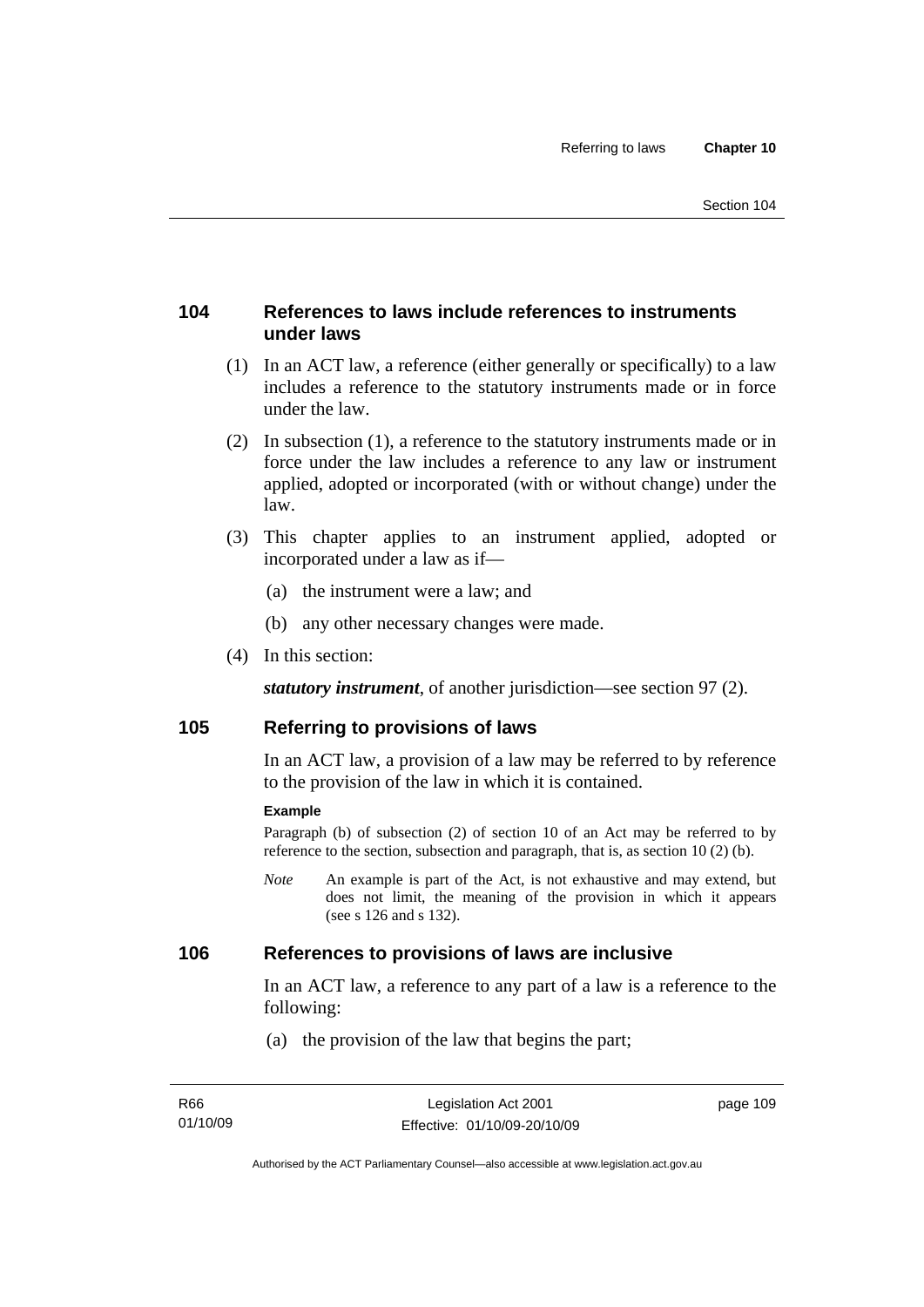- (b) the provision of the law that ends the part;
- (c) any provision of the law between the beginning and end of the part.

#### **Examples**

- 1 A reference to 'sections 5 to 9' includes both section 5 and section 9.
- 2 A reference to 'sections 260 to 264' includes a provision such as a part heading between section 260 and section 261.
- 3 A reference to '*from* child *to* adult' includes both the word 'child' and the word 'adult'.
- *Note* An example is part of the Act, is not exhaustive and may extend, but does not limit, the meaning of the provision in which it appears (see s 126 and s 132).

#### **106A References to paragraphs etc of laws**

 (1) In an ACT law, a reference to a paragraph of a provision of a law includes any words in the provision before or after the paragraph that are necessary or desirable to make the reference meaningful.

#### **Example**

A subsection may be divided into paragraphs as follows:

- '(2) An application must be—
	- (a) in writing; and
	- (b) accompanied by a copy of the advertisement of the applicant's intention to apply.'

Paragraphs form part of the sentence in which they are contained. A reference to paragraph (a) in this example that did not include the preceding words 'An application must be' would be meaningless. Section 106A therefore allows the paragraph to be read with those words so that it makes sense.

- *Note 1* Although this section contains a reference to an ACT law and a reference to a law, s 98 makes it clear that the references can be to the same law.
- *Note 2* An example is part of the Act, is not exhaustive and may extend, but does not limit, the meaning of the provision in which it appears (see s 126 and s 132).

Authorised by the ACT Parliamentary Counsel—also accessible at www.legislation.act.gov.au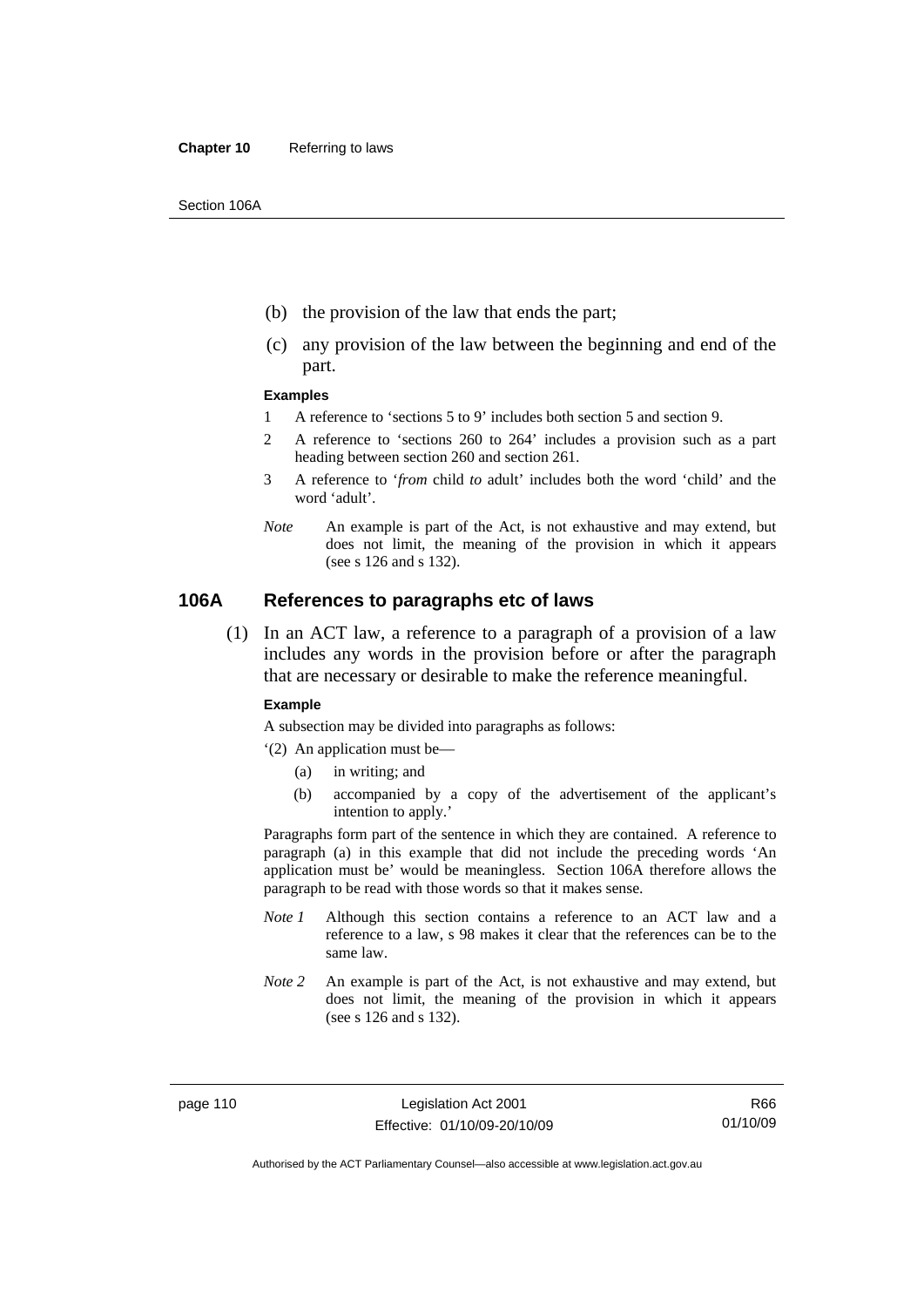Section 106A

(2) In this section:

*paragraph* includes a subparagraph and a sub-subparagraph.

R66 01/10/09

Legislation Act 2001 Effective: 01/10/09-20/10/09 page 111

Authorised by the ACT Parliamentary Counsel—also accessible at www.legislation.act.gov.au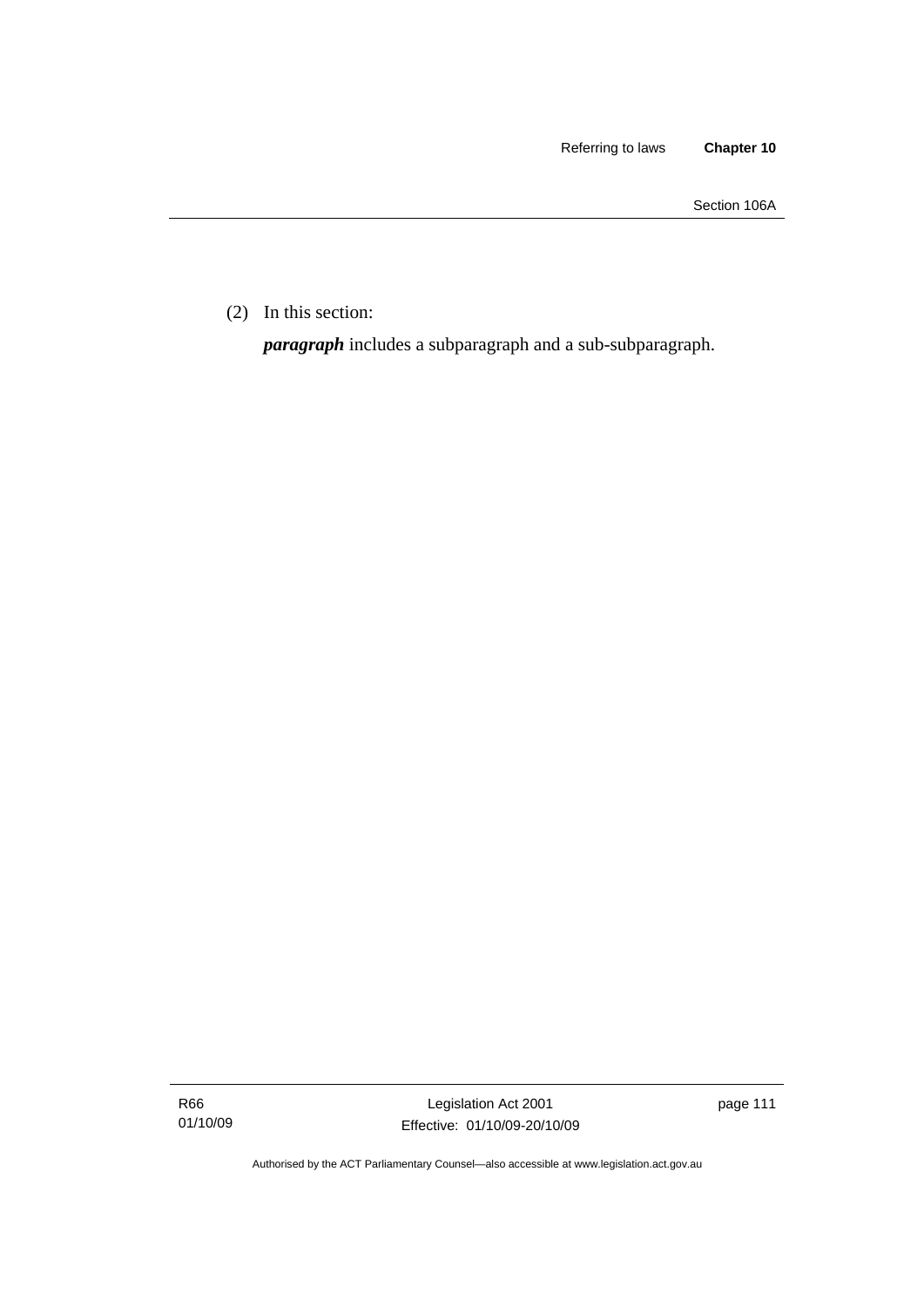# **Chapter 11 Republication of Acts and statutory instruments**

## **Part 11.1 General**

## **107 Definitions for ch 11**

In this chapter:

*law* means an Act or statutory instrument, whether or not it has been amended, and includes—

- (a) a collection of 2 or more Acts or statutory instruments; or
- (b) all or part of an agreement or other instrument that has the force of law or is in, or attached to, an Act or statutory instrument.
- *Note* A reference to an Act or statutory instrument includes a reference to a provision of the Act or instrument (see s 7 and s 13).

*republication* means a republication of a law.

## **108 Republication in register**

- (1) The parliamentary counsel may republish a law by entering the text of the law in the register.
- (2) This section does not limit the ways in which the parliamentary counsel may republish a law.

## **109 Republications may be published with other information**

The parliamentary counsel may publish information not required by this chapter with a written or electronic version of an authorised republication if the parliamentary counsel considers that the information is likely to be useful to users of the republication.

R66 01/10/09

Authorised by the ACT Parliamentary Counsel—also accessible at www.legislation.act.gov.au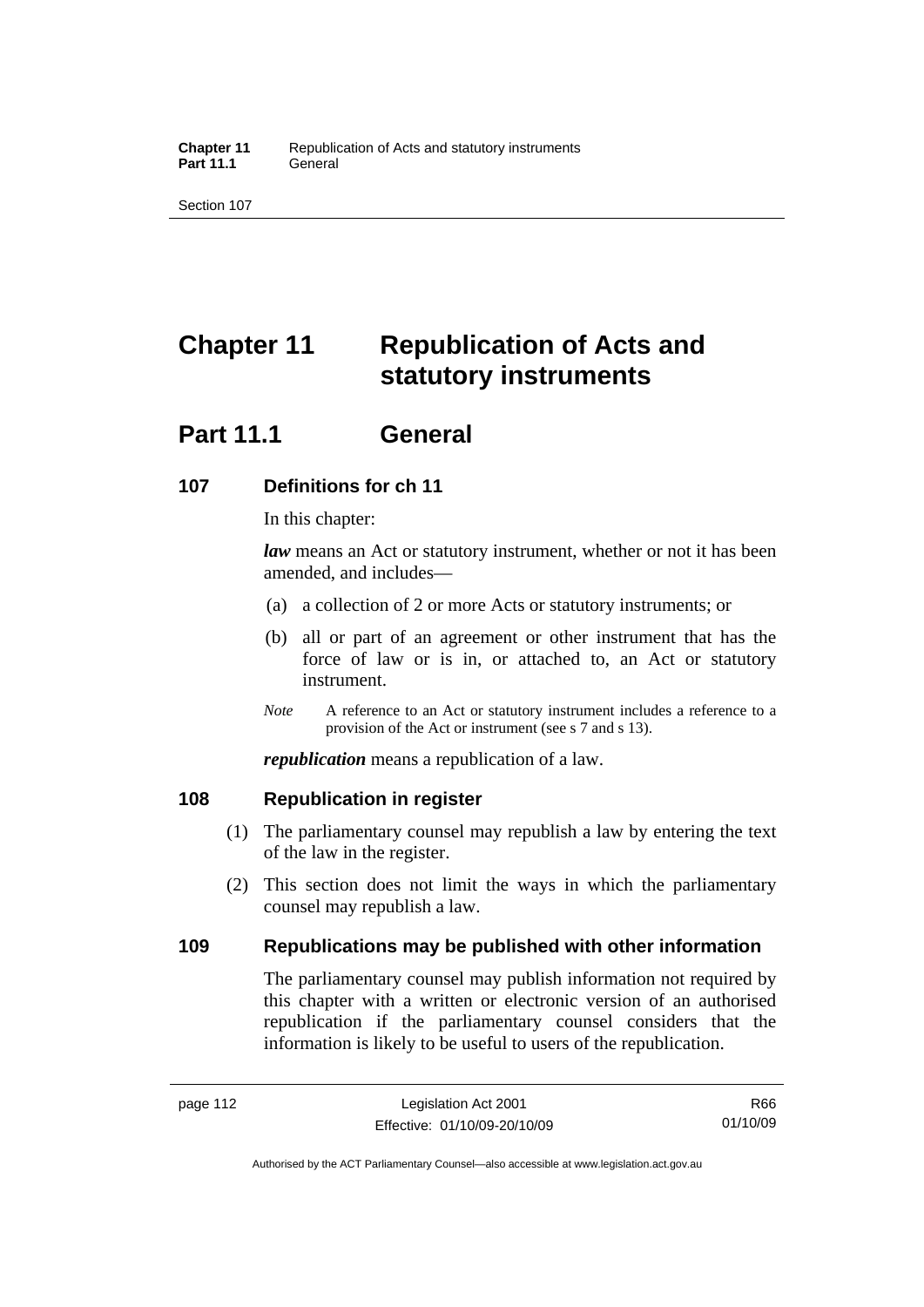## **110 Collections of laws**

- (1) If the parliamentary counsel authorises under this Act the republication of 2 or more laws in a collection, this chapter applies to each of the laws in the collection as if it were republished separately.
- (2) This section does not prevent the use of—
	- (a) a single contents for the collection; or
	- (b) information applying to 2 or more laws in the collection.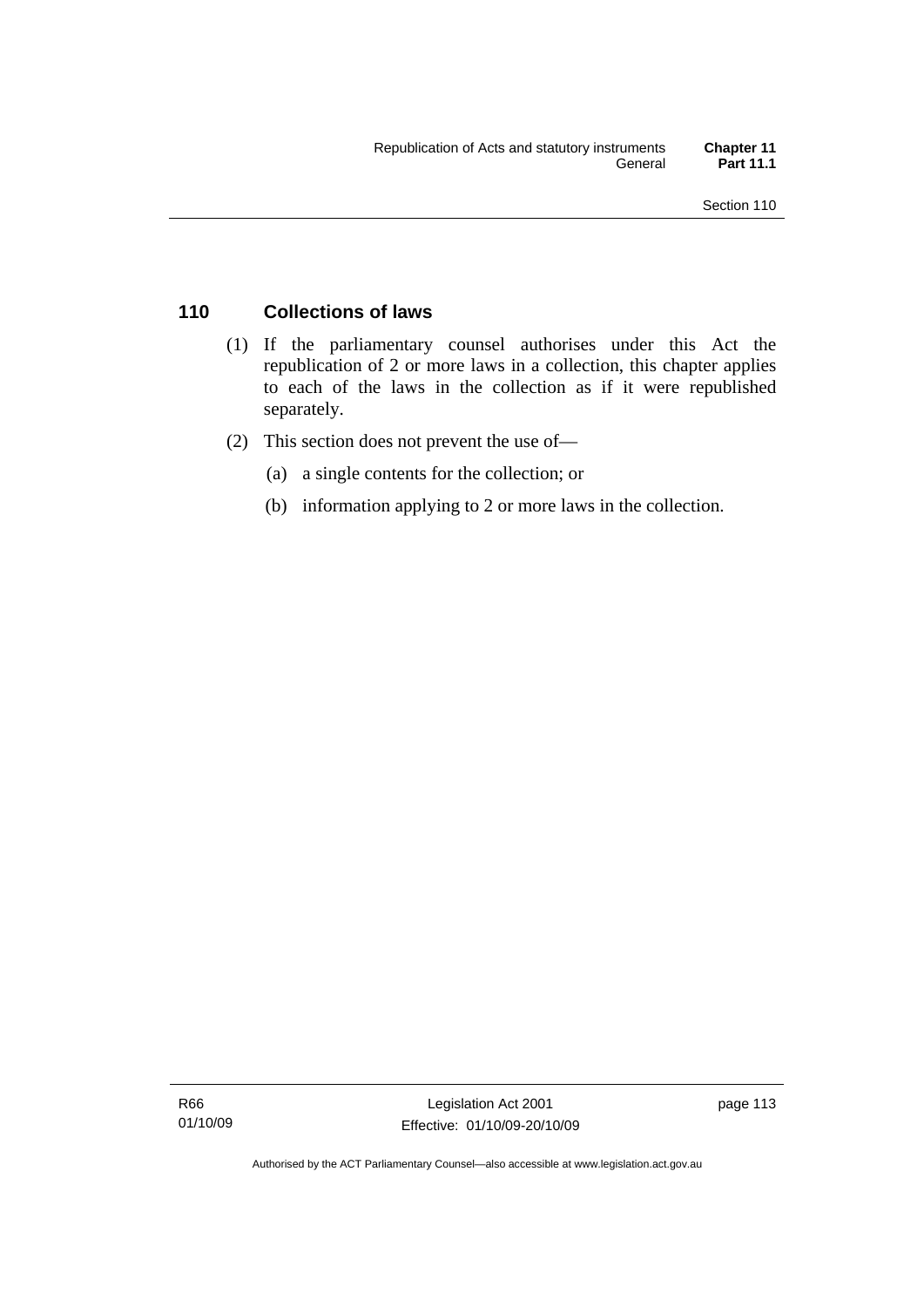# **Part 11.2 Substantive amendments made by laws**

#### **111 Incorporation of amendments**

- (1) This section applies to a law if the law has been amended by another law by the omission, insertion, substitution, renumbering or relocation of provisions.
- (2) An authorised republication of the law must show the law as amended by all amendments that commenced on or before the day stated in the republication as the republication date.
- (3) This section does not prevent an authorised republication of the law showing the law as it would be amended by amendments that have not commenced on or before the republication date if the republication indicates, in a suitable place, that the amendments have not commenced.

#### **112 Reference to amending laws**

An authorised republication of a law that shows the law as amended must include, in a suitable place, a reference to the law by which each amendment was made.

## **113 Provisions not republished or relocated**

- (1) This part does not require—
	- (a) every provision of a law to be shown in an authorised republication of the law; or
	- (b) each provision of a law to be shown in an authorised republication of the law in the place in the law where it was located when the provision was made.

Authorised by the ACT Parliamentary Counsel—also accessible at www.legislation.act.gov.au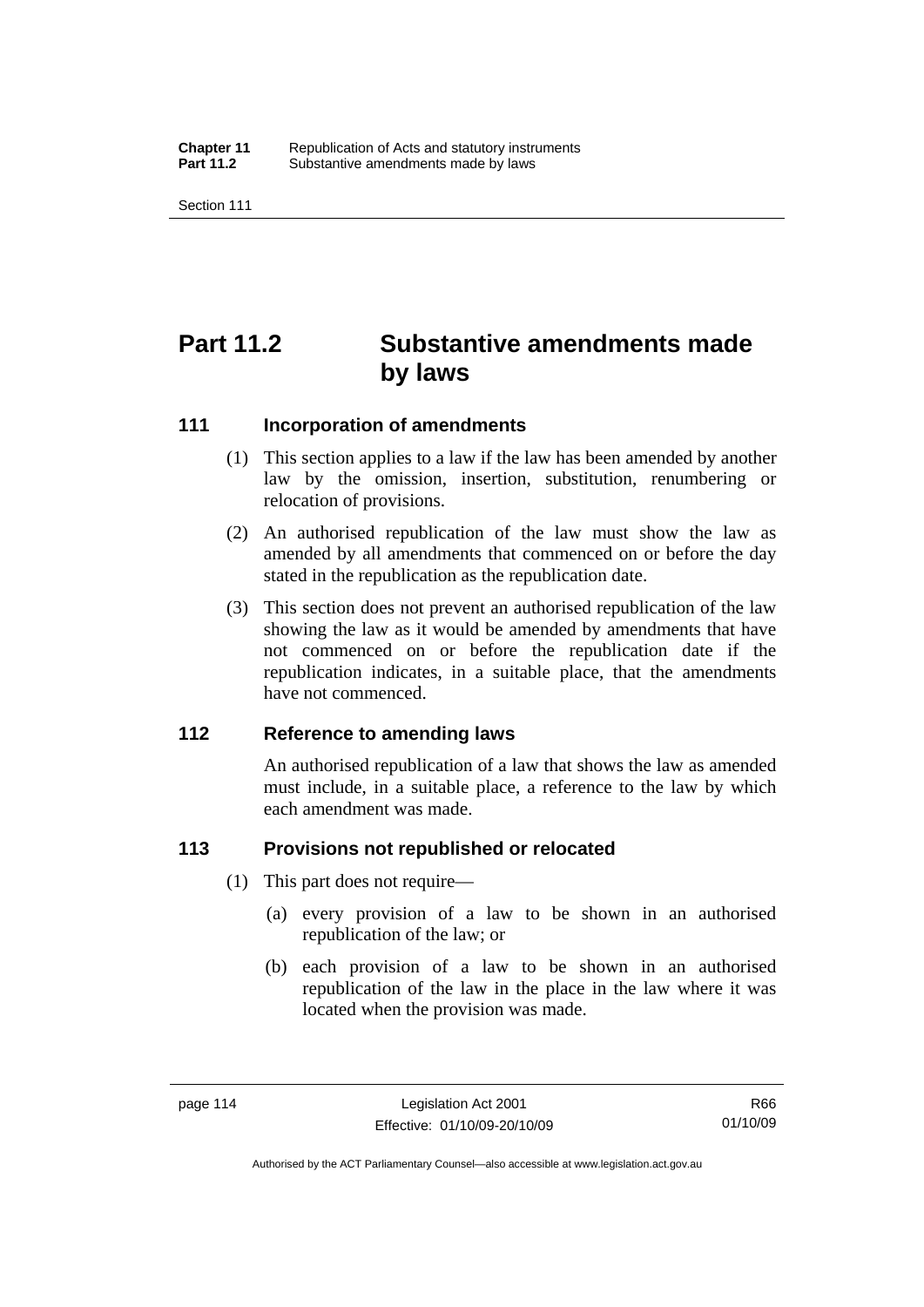- (2) If a provision of a law is not shown in an authorised republication, the republication must indicate that fact in a suitable place.
- (3) If a provision of a law is shown in an authorised republication in a different place in the law to the place where it was located when the provision was made, the republication must indicate that fact in a suitable place.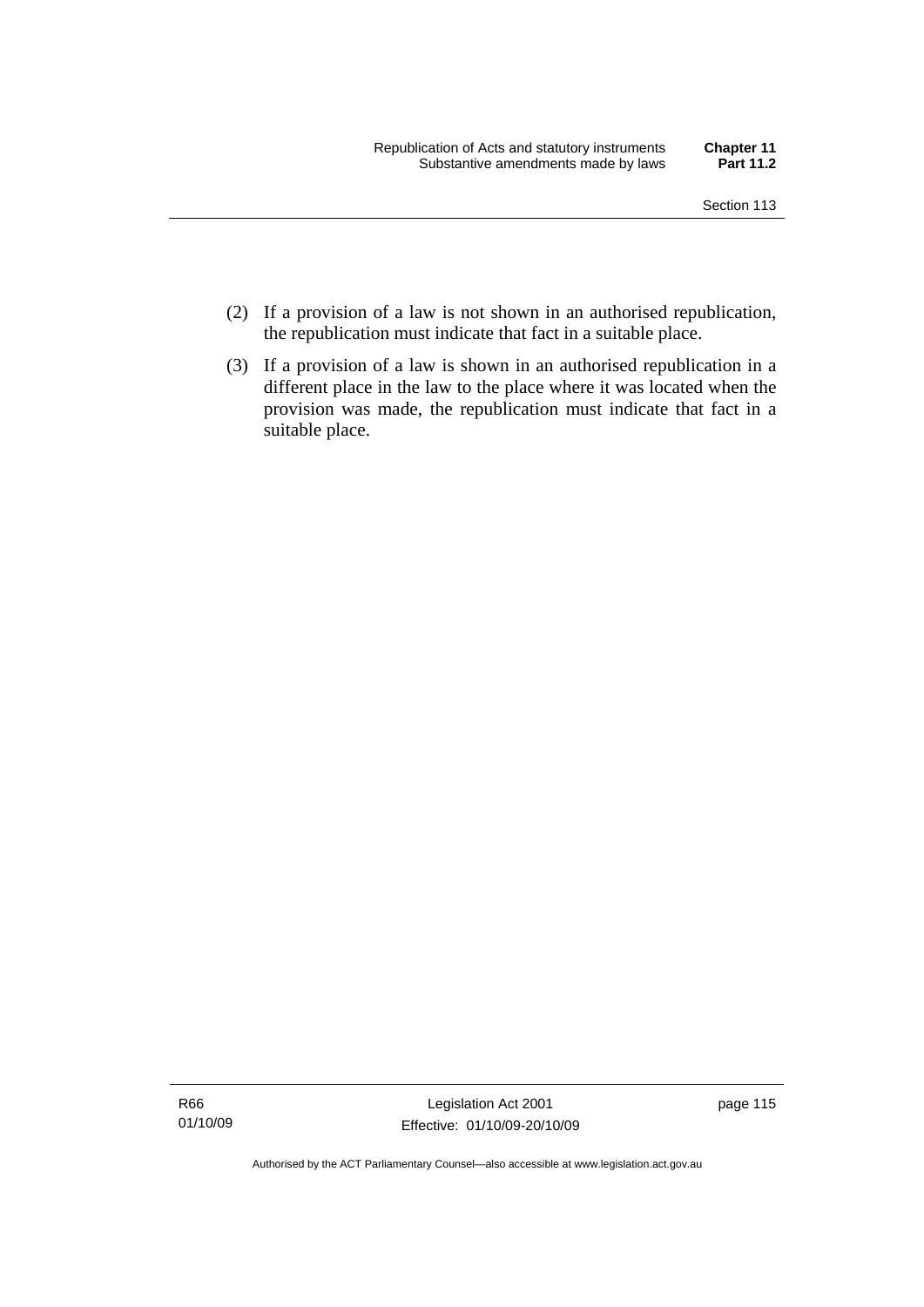## **Part 11.3 Editorial changes**

#### **114 Authorisation for parliamentary counsel**

In preparing a law for republication, the parliamentary counsel is authorised—

- (a) to make editorial amendments and other textual amendments of a formal nature that the parliamentary counsel considers desirable to bring the law into line, or more closely into line, with current legislative drafting practice; and
- (b) to make other editorial changes by way of format, layout or printing style, or in any other presentational respect, that the parliamentary counsel considers desirable to bring the law into line, or more closely into line, with current legislative drafting practice.

## **115 Amendments not to change effect**

This part does not permit the making of an amendment of a law that would change the effect of the law.

## **116 Ambit of editorial amendments**

- (1) An *editorial amendment* of a law is an amendment that—
	- (a) corrects a typographical error; or
	- (b) corrects or updates a reference to a law, position, entity, place or thing; or
	- (c) goes only to a matter of spelling, punctuation, grammar or syntax or the use of conjunctives and disjunctives; or
	- (d) changes the name of the law or a provision of the law; or
	- (e) numbers or renumbers a provision of the law; or

Authorised by the ACT Parliamentary Counsel—also accessible at www.legislation.act.gov.au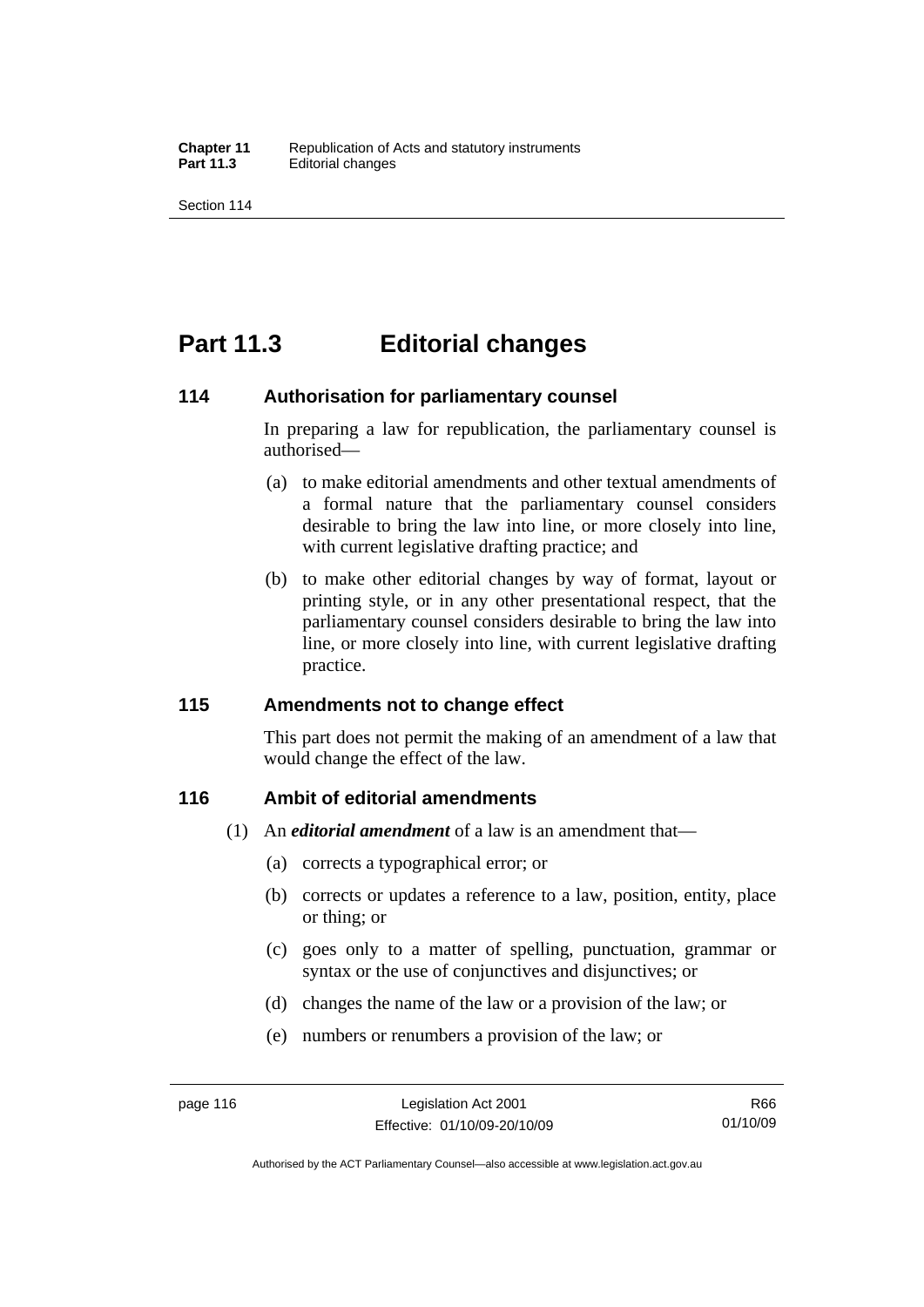- (f) changes the order of definitions or other provisions of the law; or
- (g) replaces a reference to a provision of a law with a different form of reference to the provision; or
- (h) changes the way of referring to or expressing a number, year, date, time, amount of money, penalty, quantity, measurement, or other matter, idea or concept; or
- (i) replaces a word indicating gender or that could be taken to indicate gender in accordance with current legislative drafting practice; or
- (j) replaces a reference to the Queen, the King or the Crown with a reference to the Sovereign or the Territory; or
- (k) omits—
	- (i) the enacting words or the law-making words (including any signatures); or
	- (ii) a provision that consists only of a description of how the law is arranged into groups of provisions; or
	- (iii) a provision that has expired, the operation of which is exhausted or spent or that is otherwise obsolete or redundant; or
- (l) omits, inserts or changes a referential term; or
- (m) inserts, omits or changes a note; or
- (n) updates a reference to the heading to a provision; or
- (o) is consequential on any amendment made to the law by another law; or

page 117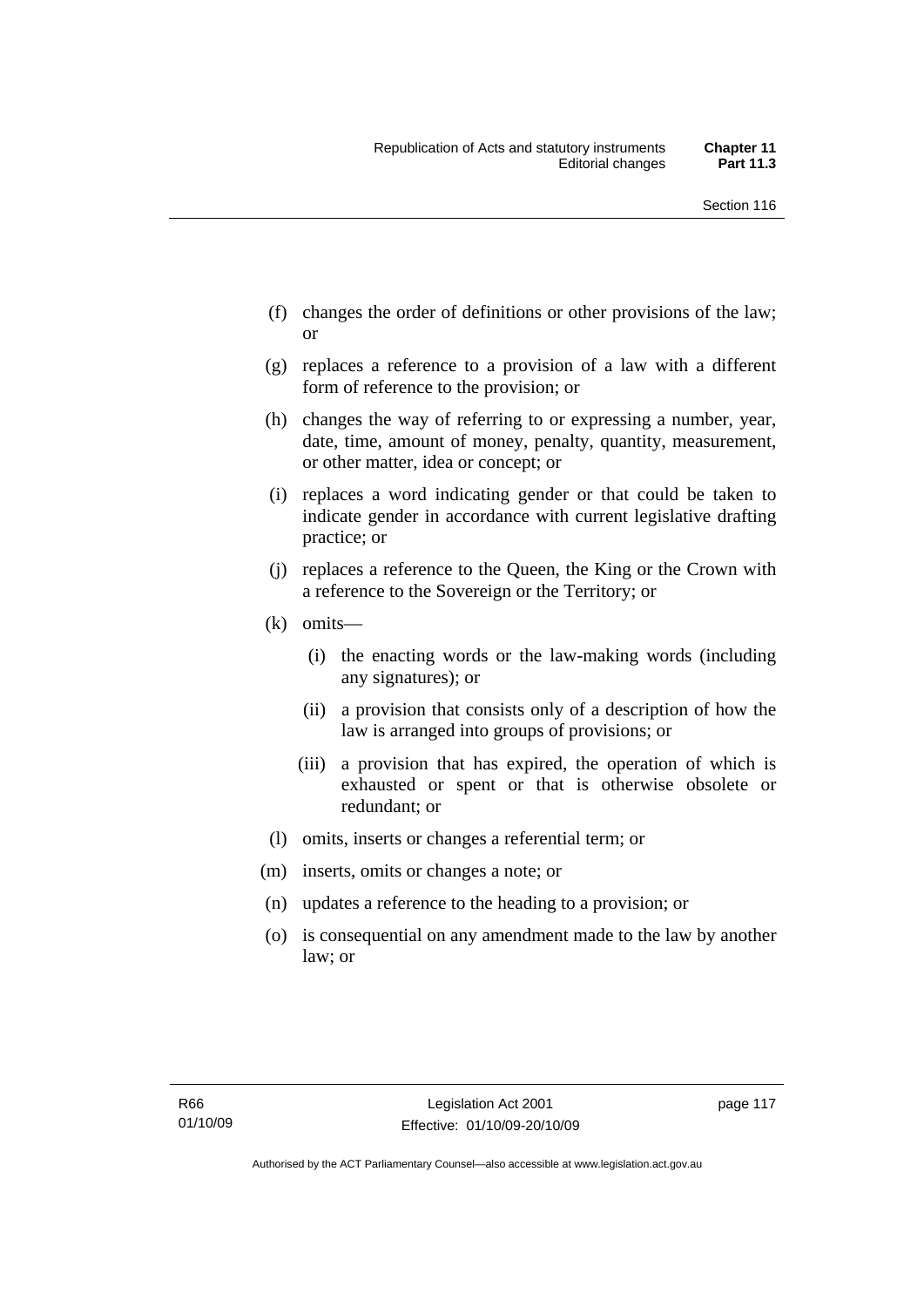(p) is consequential on any other editorial amendment (whether made to that law or another law).

#### **Examples of consequential amendments for par (o)**

- 1 If an amendment adds 1 or more subsections to a section that is not already divided into subsections, the subsection number (1) may be inserted.
- 2 If an amendment omits subsection (1) from a section with 2 subsections, the subsection number (2) may be omitted.
- 3 If an amendment omits subsection (2) from a series of 4 subsections (subsections  $(1)$  to  $(4)$ ), subsections  $(3)$  and  $(4)$  may be renumbered as subsections (2) and (3).
- 4 If an amendment adds a new subsection (3A) to a series of 5 subsections (subsections  $(1)$  to  $(5)$ ), the new subsection and subsections  $(4)$  and  $(5)$  may be renumbered as subsections (4), (5), and (6).
- 5 If an amendment omits paragraph (b) from a series of 4 paragraphs (paragraphs (a) to (d)), paragraphs (c) and (d) may be renumbered as paragraphs (b) and (c).
- 6 If an amendment adds a new paragraph (aa) to a series of 3 paragraphs (paragraphs (a) to (c)), the paragraphs may be renumbered as paragraphs (a), (b), (c) and (d).
- 7 If an amendment makes a change mentioned in any of examples 1 to 6, a cross-reference in any law to any of the provisions that have been renumbered may be correspondingly renumbered.
- 8 If an amendment adds a paragraph as the last paragraph in a series of paragraphs that end in a full stop, the full stop may be changed to a semicolon and, if the series of paragraphs is joined by a conjunction (eg 'and'), the conjunction may be added after the semicolon.
- 9 If an amendment omits a section example from a section that has 2 section examples, the number of the remaining example may be omitted.
- 10 If an amendment adds a subsection note to a subsection that already has a subsection note, the notes may be numbered.
- *Note* An example is part of the Act, is not exhaustive and may extend, but does not limit, the meaning of the provision in which it appears (see s 126 and s 132).
- (2) In this section:

*law* includes a law of another jurisdiction.

*law of another jurisdiction*—see section 97 (1).

Authorised by the ACT Parliamentary Counsel—also accessible at www.legislation.act.gov.au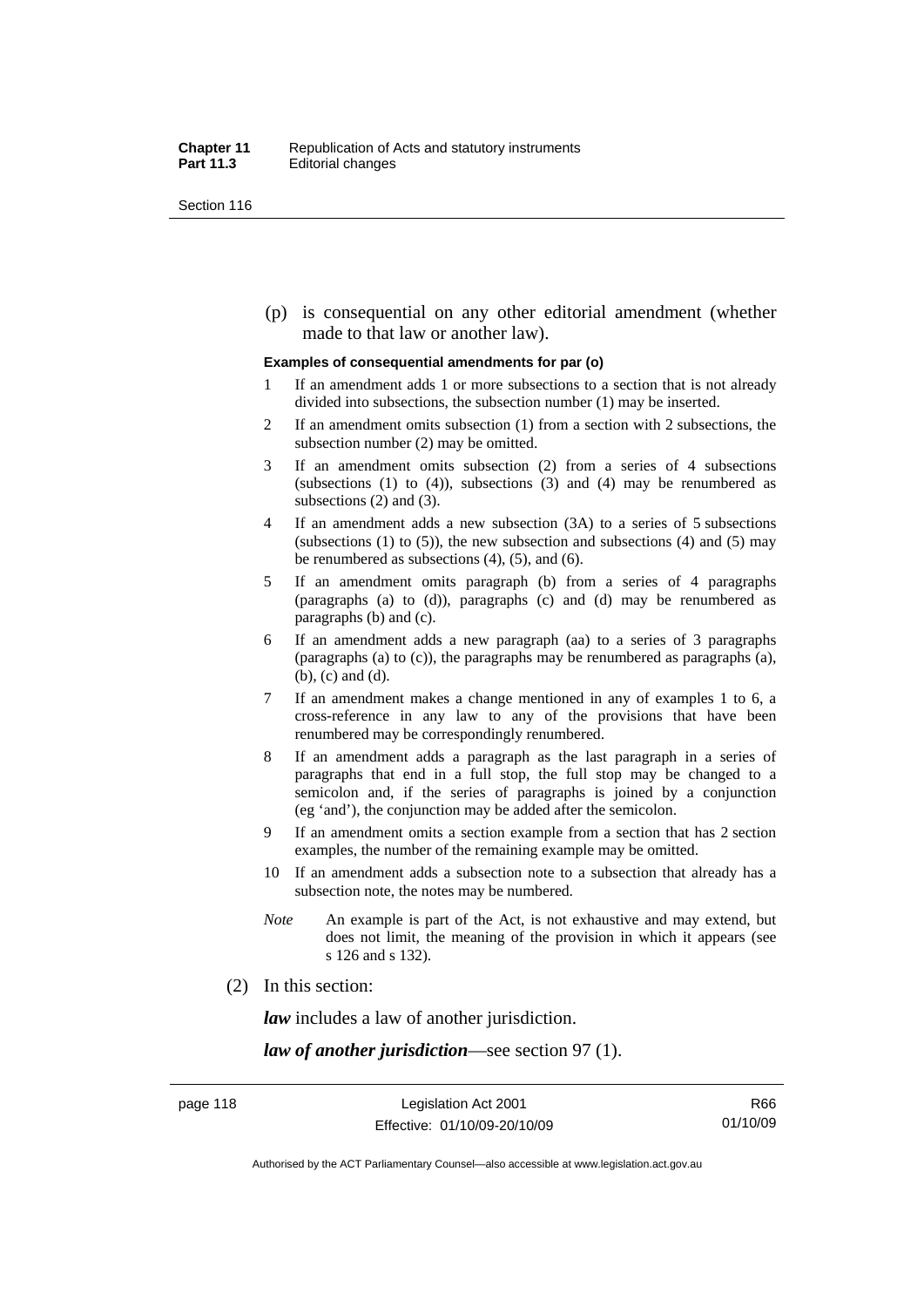*referential term* means a term that identifies a provision as a provision, or part of a provision, of the Act, statutory instrument or provision in which it appears.

#### **Examples**

- 1 of this Act
- 2 of this section
- 3 hereof
- 4 said
- *Note* An example is part of the Act, is not exhaustive and may extend, but does not limit, the meaning of the provision in which it appears (see s 126 and s 132).

## **117 Legal effect of editorial changes**

- (1) A law that is amended or otherwise changed under this part in preparing an authorised republication of the law has effect for all purposes, on and after the republication date, as if the changes had been made by an Act that commenced on the republication date.
- (2) Without limiting subsection (1), section 83 (Consequences of amendment of statutory instrument by Act) applies to an amendment made under this part as if the amendment had been made by an Act.
- (3) This section is subject to section 115 (Amendments not to change effect).

## **118 Reference to editorial amendments**

If a law is amended under this part in preparing an authorised republication of the law, the republication must indicate that fact in a suitable place.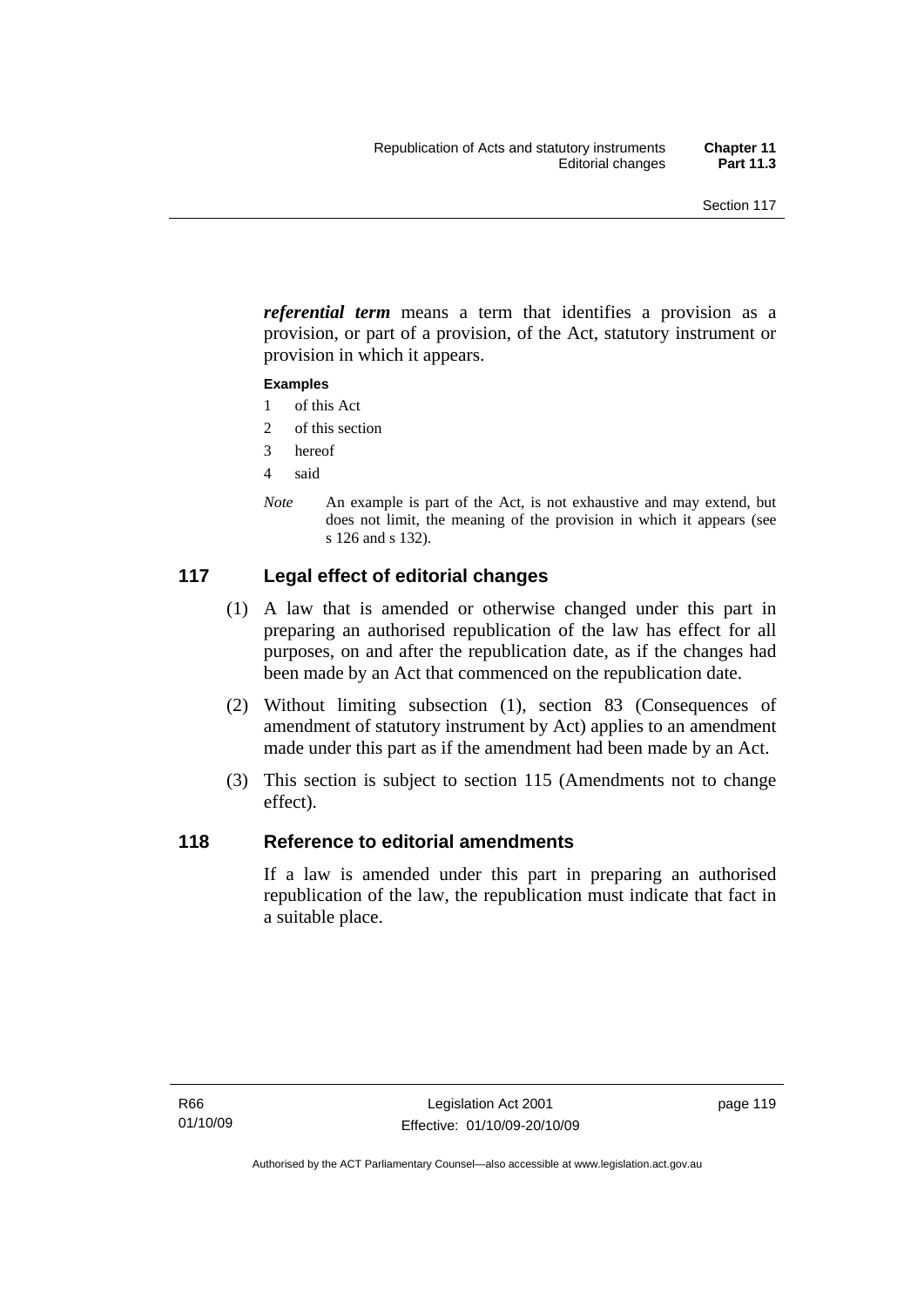# **Chapter 12 Scope of Acts and statutory instruments**

### **120 Act to be interpreted not to exceed legislative powers of Assembly**

- (1) An Act is to be interpreted as operating to the full extent of, but not to exceed, the legislative power of the Legislative Assembly.
- (2) Without limiting subsection (1), if a provision of an Act would, apart from this section, be interpreted as exceeding the legislative power of the Legislative Assembly—
	- (a) the provision is valid to the extent to which it does not exceed power; and
	- (b) the remainder of the Act is not affected.
- (3) Without limiting subsection (1), if the application of a provision of an Act to a matter would, apart from this section, be interpreted as exceeding power, the provision's application to other matters is not affected.
- (4) This section is in addition to any provision of the Act itself.
	- *Note* For the equivalent provision for statutory instruments, see s 43.
- (5) This section is a determinative provision.
	- *Note* See s 5 for the meaning of determinative provisions, and s 6 for their displacement.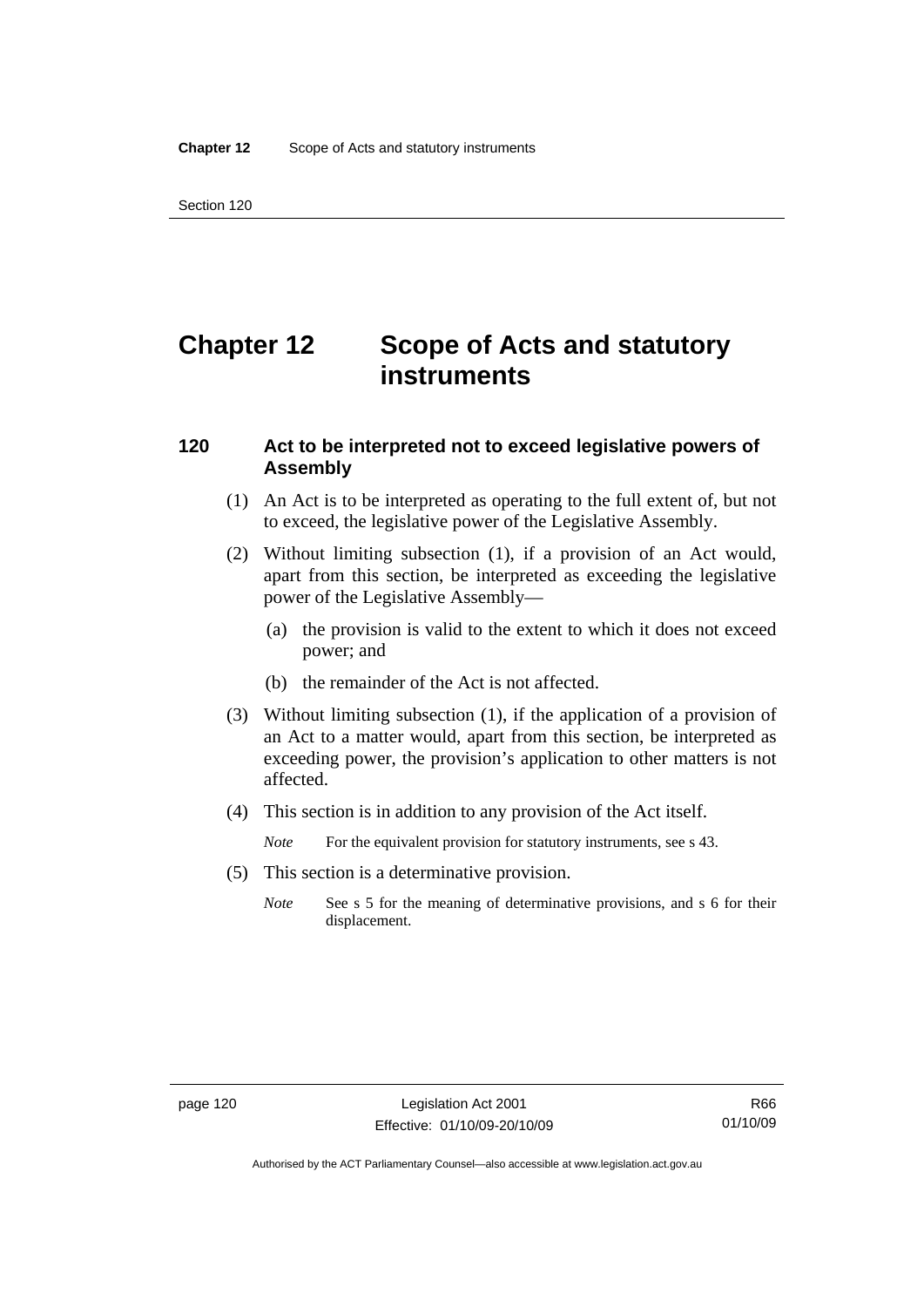## **121 Binding effect of Acts**

- (1) An Act binds everyone, including people who are not Australian citizens and all governments.
	- *Note* See the Self-Government Act, s 27 which provides that, except as provided by the regulations under that Act, an ACT enactment does not bind the Crown in right of the Commonwealth. See also s 120.
- (2) However, an Act does not bind the Territory to the extent that it requires or otherwise provides for the payment of money that, on payment, would form part of the public money of the Territory.
- (3) Also, subsection (1) does not make a government liable to be prosecuted for an offence.
- (4) To the extent that an Act does not bind a government, the same degree of immunity extends to a government entity in relation to an authorised act or omission of the entity.
- (5) This section is a determinative provision.
	- *Note* See s 5 for the meaning of determinative provisions, and s 6 for their displacement.
- (6) In this section:

*authorised*—an act or omission of a government entity is *authorised* if—

- (a) for an instrumentality—the act or omission relates to a matter within the scope of the instrumentality's functions; and
- (b) for an officer or employee of the government—the act or omission relates to a matter within the scope of the duties of the officer or employee; and
- (c) for a contractor who exercises a function on behalf of the government—the act or omission relates to a matter within the scope of the contract; and

page 121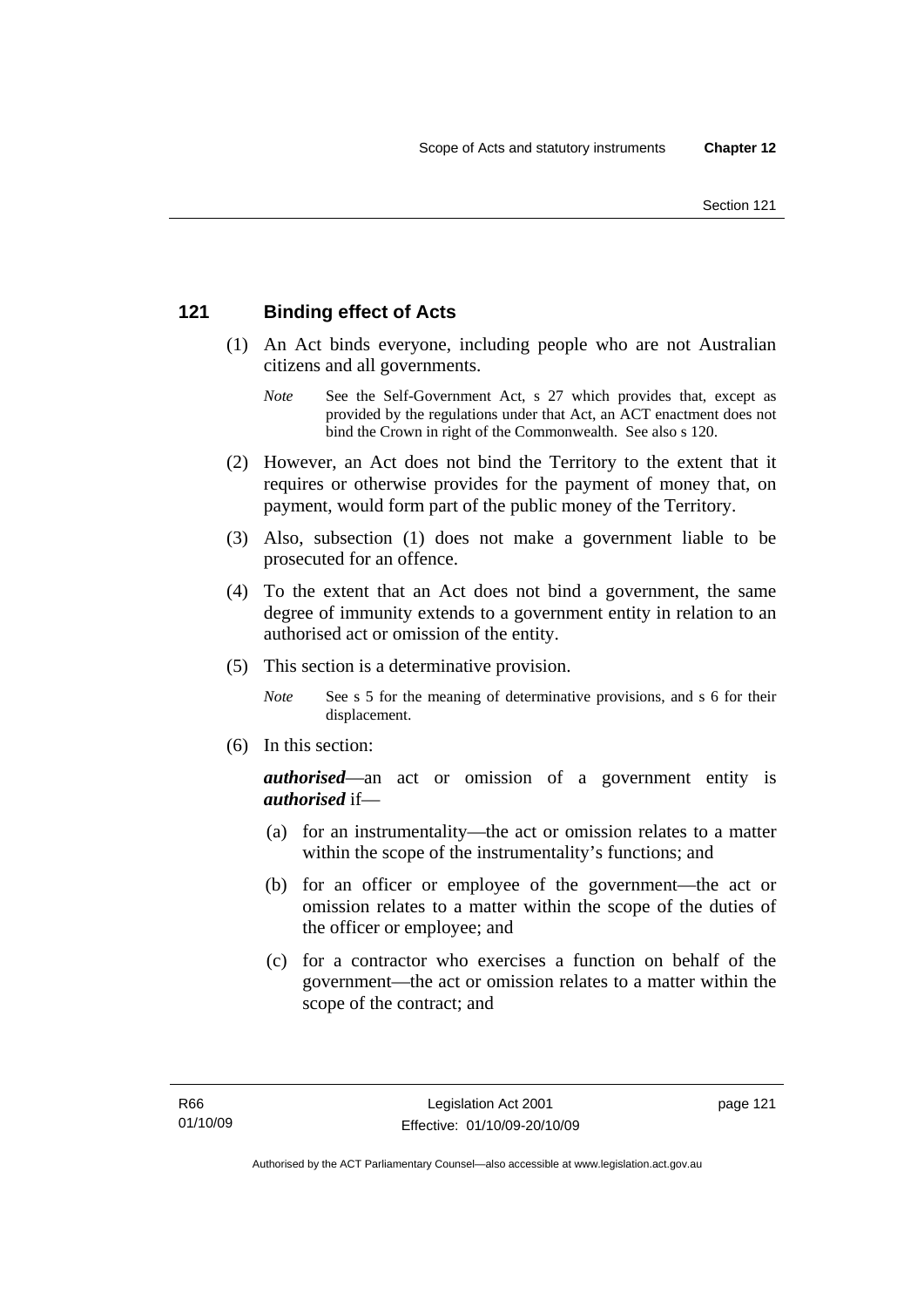(d) for anyone else who exercises a function on behalf of the government—the act or omission relates to a matter within the scope of the person's engagement.

*government* includes the Territory, the Commonwealth, a State, another Territory or New Zealand.

*government entity* includes—

- (a) an instrumentality, officer or employee of the government; and
- (b) a contractor or anyone else who exercises a function on behalf of the government.

#### **122 Application to Territory**

- (1) In an Act or statutory instrument—
	- (a) a reference to an entity or position by name or description is a reference to the entity or position of that name or description in or for the Territory; and
	- (b) a reference to a place, jurisdiction or anything else by name or description is a reference to the place, jurisdiction or thing of that name or description in or for the Territory.
- (2) If the name of an entity or position established under an Act or statutory instrument includes the words 'of the Australian Capital Territory', 'for the Australian Capital Territory', '(ACT)', or words having a similar effect, a reference in an Act or statutory instrument to the entity or position need not include the words.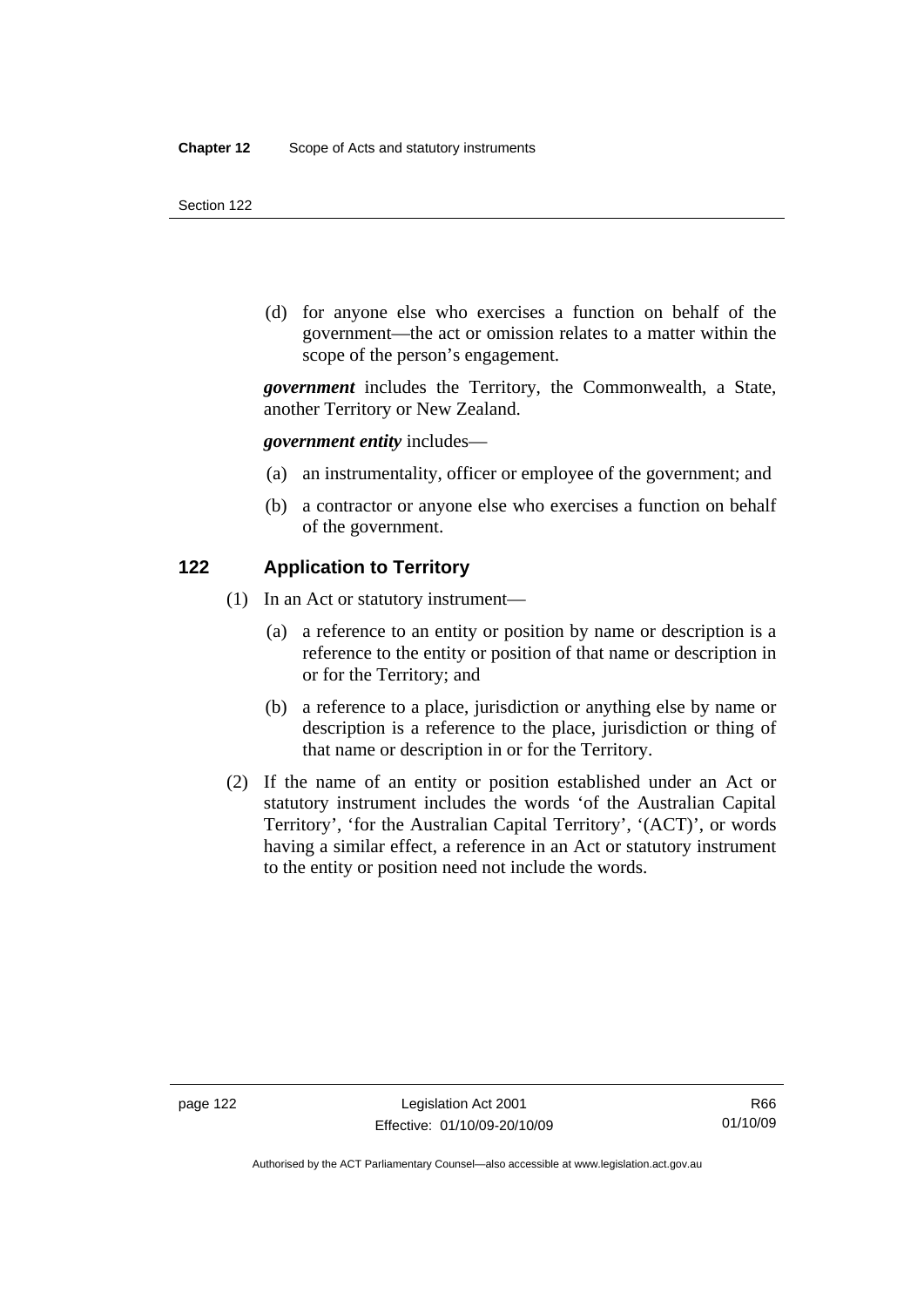# **Chapter 13 Structure of Acts and statutory instruments**

## **Part 13.1 General**

## **125 Meaning of** *law* **in ch 13**

In this chapter:

*law* means an Act, subordinate law or disallowable instrument.

*Note* A reference to an Act, subordinate law or disallowable instrument includes a reference to a provision of the Act, law or instrument (see s 7, s 8 and s 9).

## **126 Material that is part of Act or statutory instrument**

- (1) A heading to a chapter, part, division, subdivision, schedule, or another provision (other than a section or subsection), of or to an Act or statutory instrument is part of the Act or instrument.
- (2) A heading to a section or subsection of an Act or statutory instrument is part of the Act or instrument if—
	- (a) the Act was enacted, or the instrument was made, after 1 January 2000; or
	- (b) the heading was amended or inserted into the Act or instrument after 1 January 2000.
- (3) A preamble or other recital to an Act or statutory instrument is part of the Act or instrument.
- (4) An example or diagram in an Act or statutory instrument is part of the Act or instrument.
- (5) A schedule, dictionary or appendix to an Act or statutory instrument is part of the Act or instrument.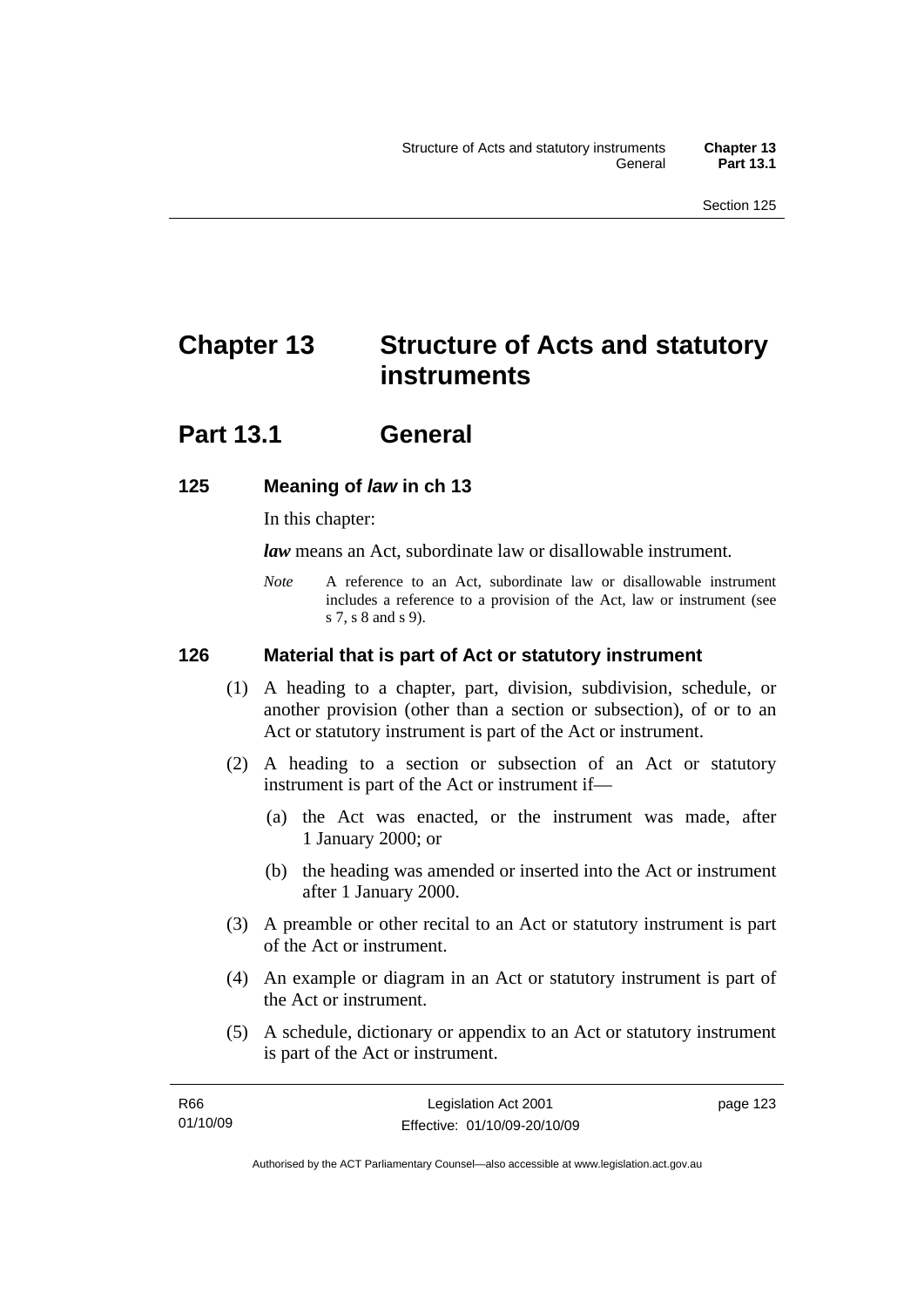- (6) Punctuation in an Act or statutory instrument is part of the Act or instrument.
- (7) A provision number in an Act or statutory instrument is part of the Act or instrument.
- (8) In applying this section to an Act or statutory instrument that is divided otherwise than into sections, a reference to a section or subsection is a reference to a corresponding provision of the Act or instrument.
	- *Note* A reference to an Act or statutory instrument includes a reference to a provision of the Act or instrument (see s 7 and s 13).
- (9) This section is a determinative provision.
	- *Note* See s 5 for the meaning of determinative provisions, and s 6 for their displacement.

### **127 Material that is not part of Act or statutory instrument**

- (1) A footnote, endnote, or other note, in or to an Act or statutory instrument is not part of the Act or instrument.
- (2) A table of contents (however described), or reader's guide or index, in or to an Act or statutory instrument is not part of the Act or instrument.
- (3) A heading to a section or subsection of an Act or statutory instrument is not part of the Act or instrument if section 126 (2) does not apply to the heading.
- (4) This section does not prevent the amendment of a note, table, guide, index or heading mentioned in subsection (1), (2) or (3).
- (5) However, such a note, table, guide or index does not become part of the Act or statutory instrument because it is amended or inserted by an Act or instrument.
- (6) In applying this section to an Act or statutory instrument that is divided otherwise than into sections, a reference to a section or

R66 01/10/09

Authorised by the ACT Parliamentary Counsel—also accessible at www.legislation.act.gov.au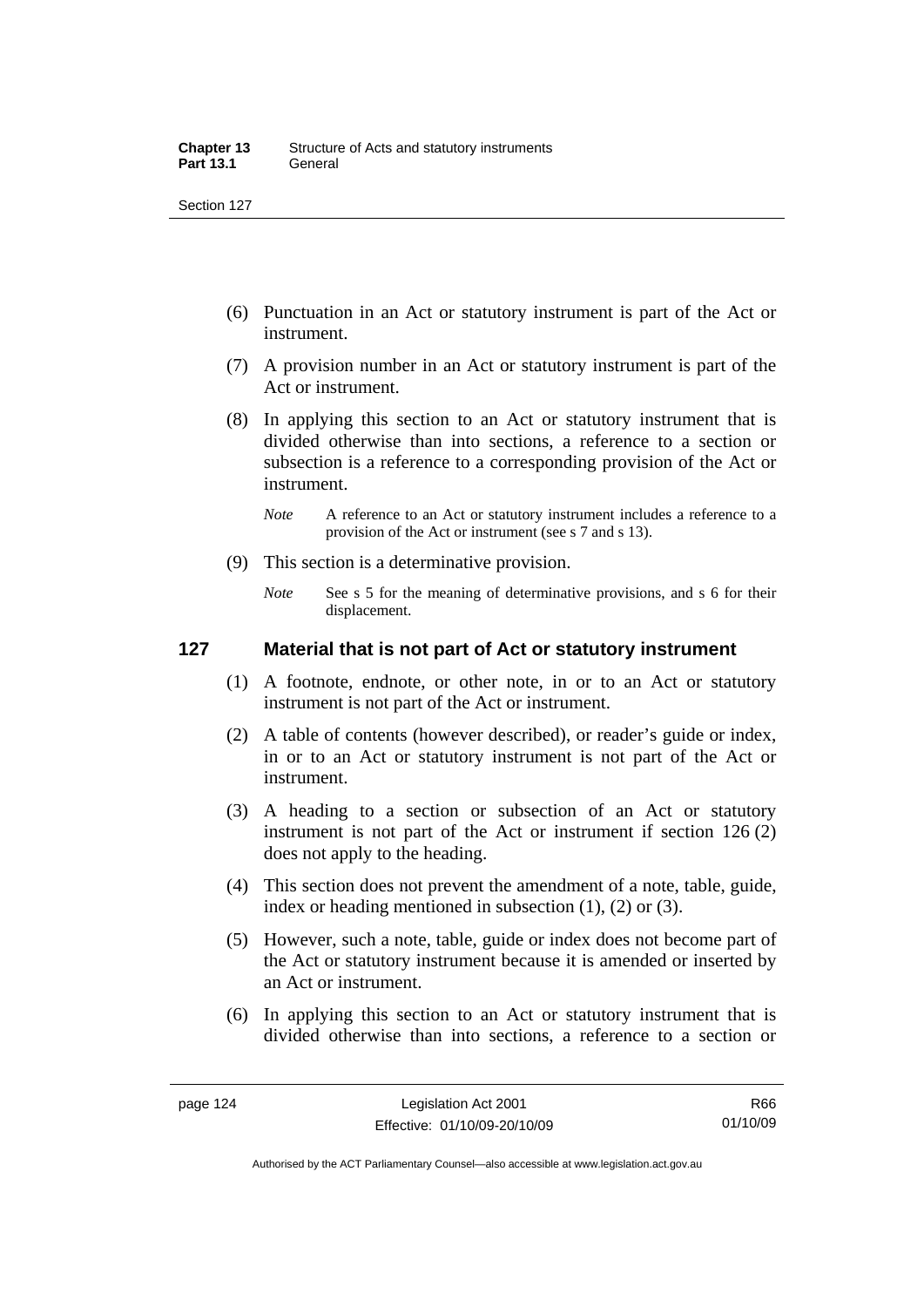subsection is a reference to a corresponding provision of the Act or instrument.

- *Note* A reference to an Act or statutory instrument includes a reference to a provision of the Act or instrument (see s 7 and s 13).
- (7) This section is a determinative provision.
	- *Note* See s 5 for the meaning of determinative provisions, and s 6 for their displacement.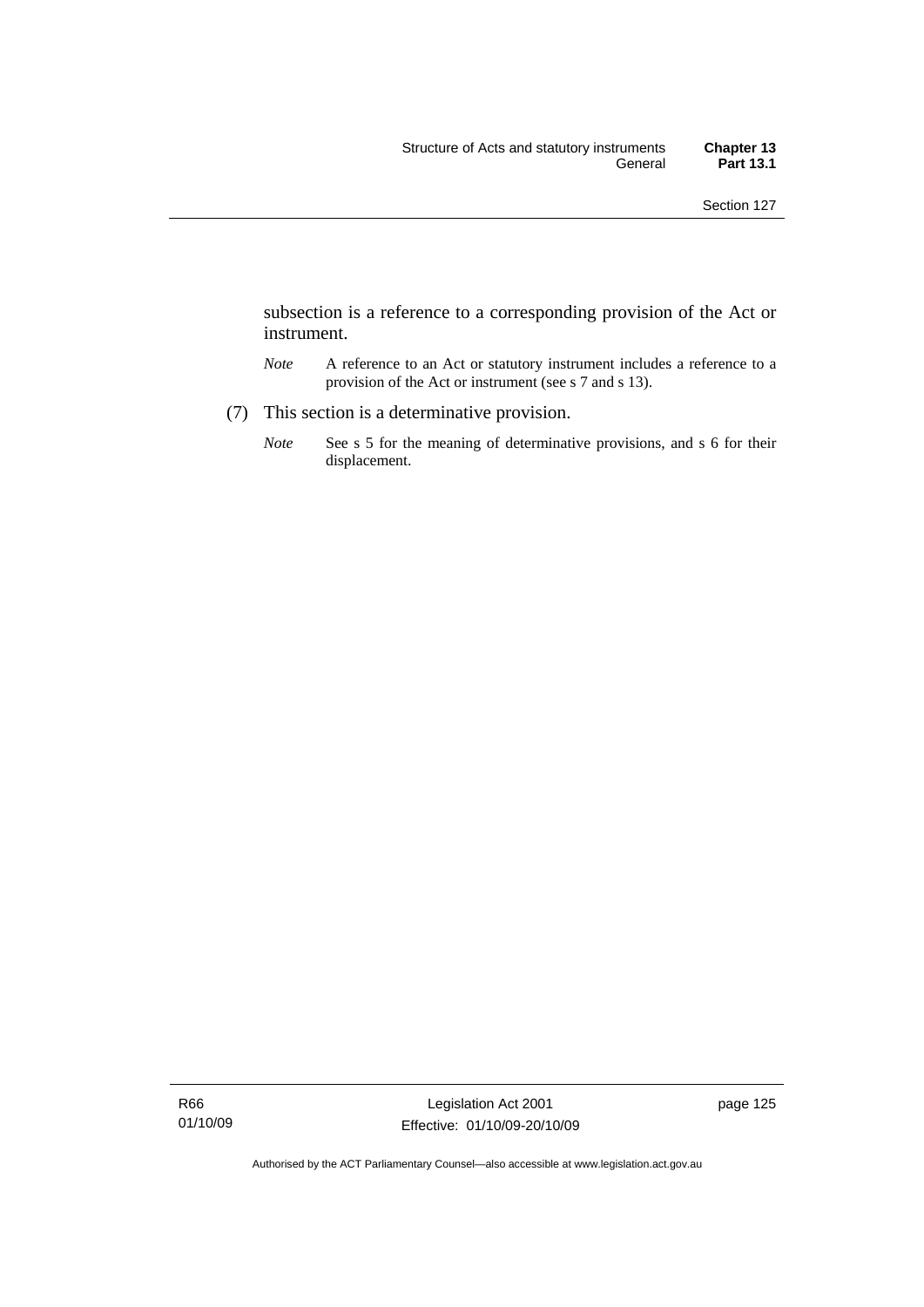## **Part 13.2 Particular kinds of provisions**

#### **130 What is a definition?**

A *definition* is a provision (however expressed) of an Act or statutory instrument that—

- (a) gives a meaning to a term; or
- (b) limits or extends the meaning of a term.

#### **Examples of definitions**

- 1 *X* means Y.
- 2 *X* includes Y.
- 3 *X* means Y, and includes Z.
- 4 A reference to *X* is a reference to Y.
- 5 *X*—see section Y.
- 6 *X*—see the *XYZ Act 1999*, section Y.
- 7 In a proceeding against a person (the *retailer*), it is a defence if the retailer establishes that the goods were bought honestly.
- 8 *excluded*—a claim is *excluded* if the claim is not brought within 1 year after the day the claimant becomes aware of the failure to account to which the claim relates.
- 9 A term used in the *XYZ Act 2003* has the same meaning in this Act.
- 10 A term defined in the *XYZ Act 2003* has the same meaning in this Act.
- *Note 1* Examples 5 and 6 illustrate signpost definitions, that is, definitions that do not themselves directly define a term but point the reader to the place where the term is defined (see s 131).
- *Note 2* Example 7 illustrates a tagged-term definition (*retailer*) that takes its meaning from the context of the provision where the defined term is found.
- *Note 3* Example 8 illustrates a definition that does not begin with the defined term.
- *Note 4* For other provisions about definitions, see pt 15.2.

Authorised by the ACT Parliamentary Counsel—also accessible at www.legislation.act.gov.au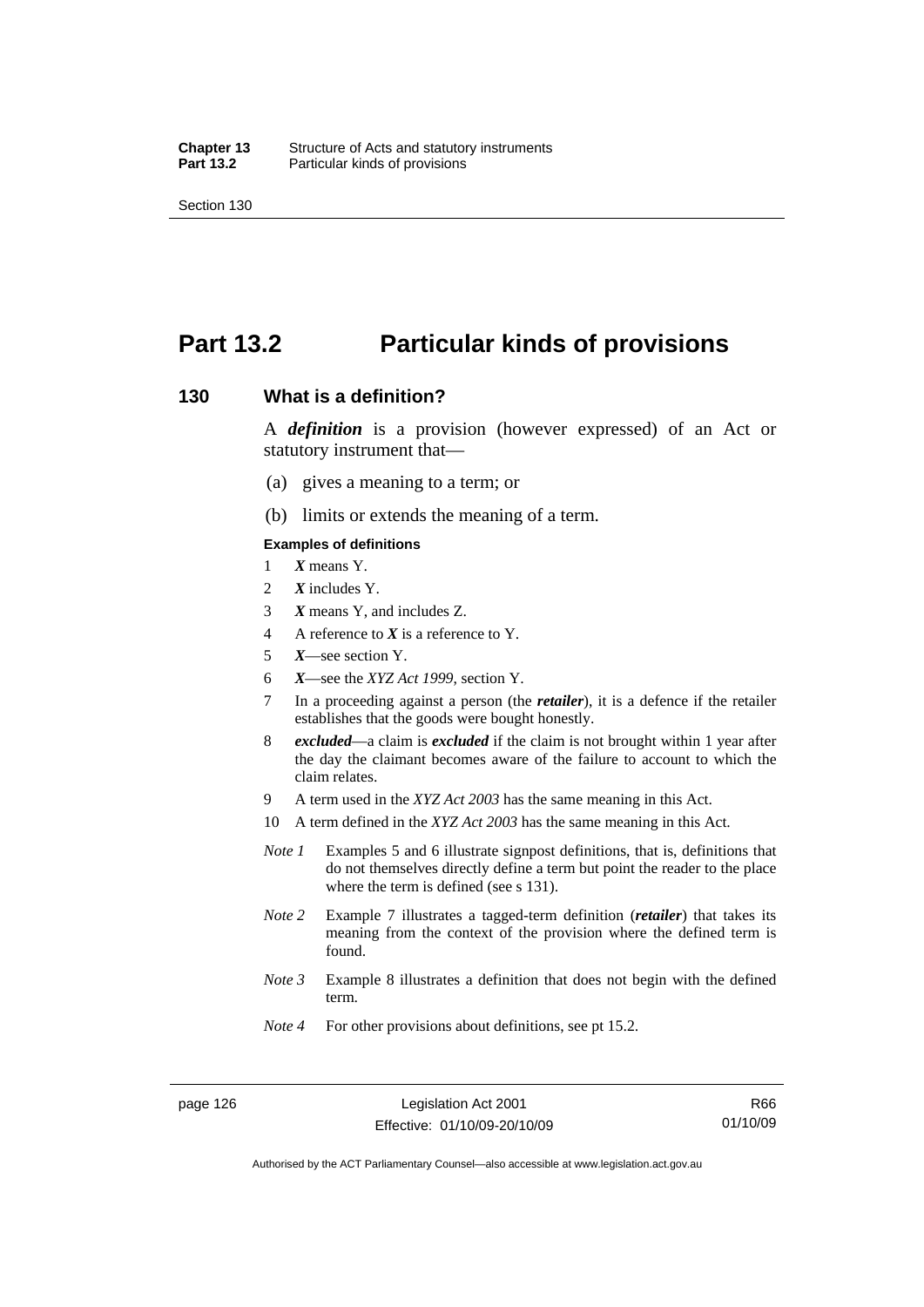*Note* 5 An example is part of the Act, is not exhaustive and may extend, but does not limit, the meaning of the provision in which it appears (see s 126 and s 132).

#### **131 Signpost definitions**

 (1) In an Act or statutory instrument, a definition of a term that includes the word 'see' followed by a reference to a law or instrument (a *signpost definition*) means the term has the same meaning as the term (or, if the reference includes a reference to the definition of another term, that term) has in the law or instrument, as in force from time to time.

#### **Examples**

- 1 A signpost definition '*food*—see section 10.' in the dictionary to an Act means that the word 'food' when used in the Act has the same meaning as it has in section 10, as in force from time to time.
- 2 A signpost definition '*injury*—see the *XYZ Act 2001*, dictionary.' in the dictionary to another Act means that the word 'injury', when used in the other Act, has the same meaning as it has in the definition of *injury* in the *XYZ Act 2001*, dictionary, as in force from time to time.
- 3 A signpost definition 'Work Safety Council—see the *XYZ Act 2000*, dictionary, definition of *council*.' means that the expression 'Work Safety Council' has the same meaning as the word 'council' has in the definition of *council* in the *XYZ Act 2000*, dictionary, as in force from time to time.
- *Note* An example is part of the Act, is not exhaustive and may extend, but does not limit, the meaning of the provision in which it appears (see s 126 and s 132).
- (2) This section is subject to section 47 (Statutory instrument may make provision by applying law or instrument).
- (3) In this section:

*instrument* includes a provision of an instrument.

*law* includes a law, or a provision of a law, of the Commonwealth, a State or another Territory.

*Note* For other provisions about definitions, see pt 15.2.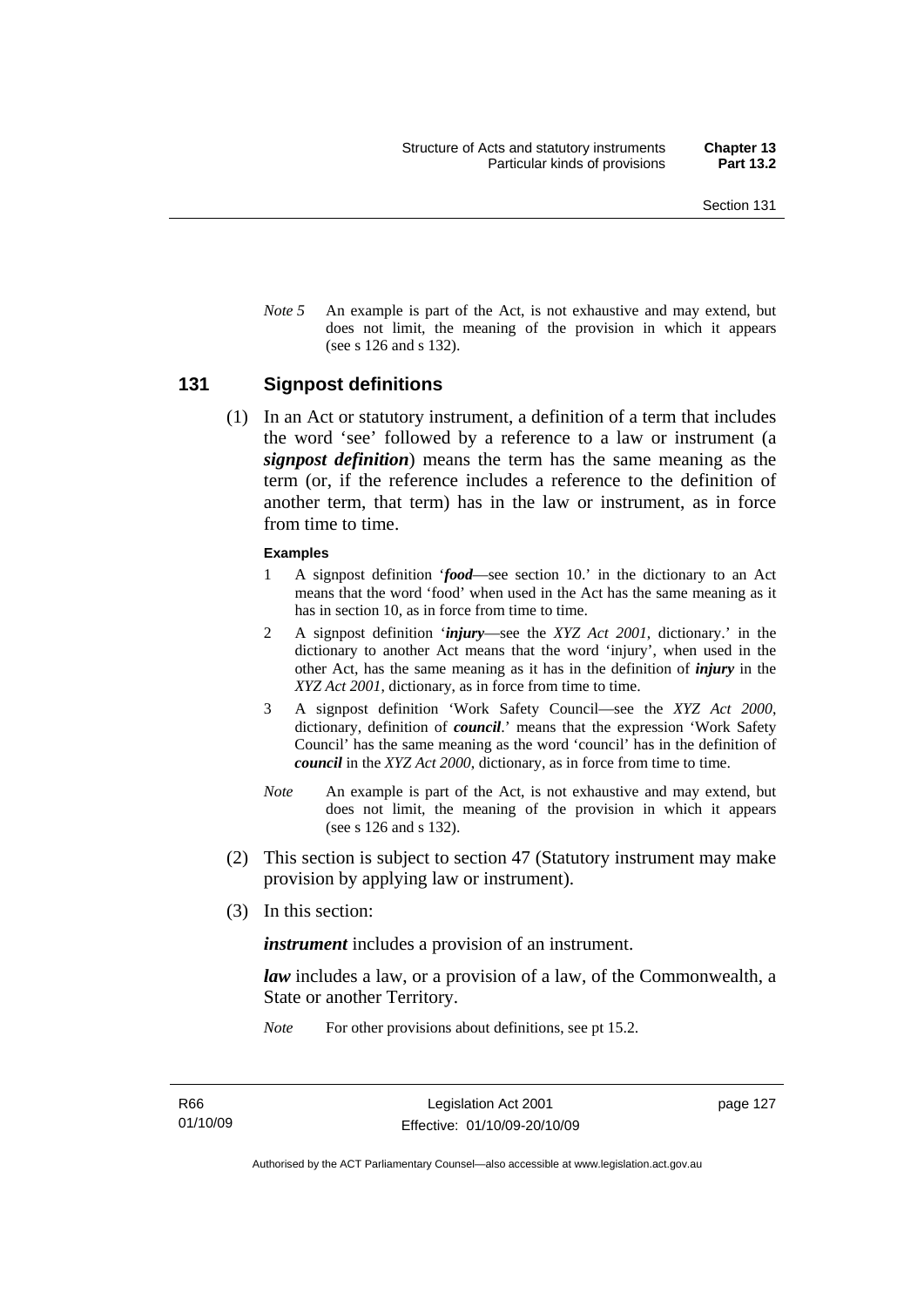| Chapter 13       | Structure of Acts and statutory instruments |
|------------------|---------------------------------------------|
| <b>Part 13.2</b> | Particular kinds of provisions              |

### **132 Examples**

- (1) An example in an Act or statutory instrument—
	- (a) is not exhaustive; and
	- (b) may extend, but does not limit, the meaning of the Act or instrument, or the particular provision to which it relates.

#### **Examples**

- 1 A specific case (which may be fictional) that helps to give meaning to the more abstract language of a provision. See the examples in section 43.
- 2 An example (which may be fictional) that clarifies the scope of a provision by illustrating cases that fall within the provision or cases that fall outside the provision, or both. See the examples in section 86.
- *Note 1* These examples may overlap.
- *Note* 2 An example in an Act or statutory instrument is part of the Act or instrument (see s 126 (4)).
- (2) An example may take either of the following forms:
	- (a) a statement at the end of the provision it illustrates (or at the end of a provision containing the provision it illustrates);
	- (b) a statement forming part of the text of a provision that illustrates the operation of the provision, whether or not the words 'for example' are used.

#### **Examples for par (a)**

the examples in section 130 or this section, subsection (1)

#### **Example for par (b)**

the statement beginning 'for example' in section 36 (1) (a)

- (3) Subsection (2) does not limit the form that an example may take.
- (4) This section is a determinative provision.
	- *Note* See s 5 for the meaning of determinative provisions, and s 6 for their displacement.

R66 01/10/09

Authorised by the ACT Parliamentary Counsel—also accessible at www.legislation.act.gov.au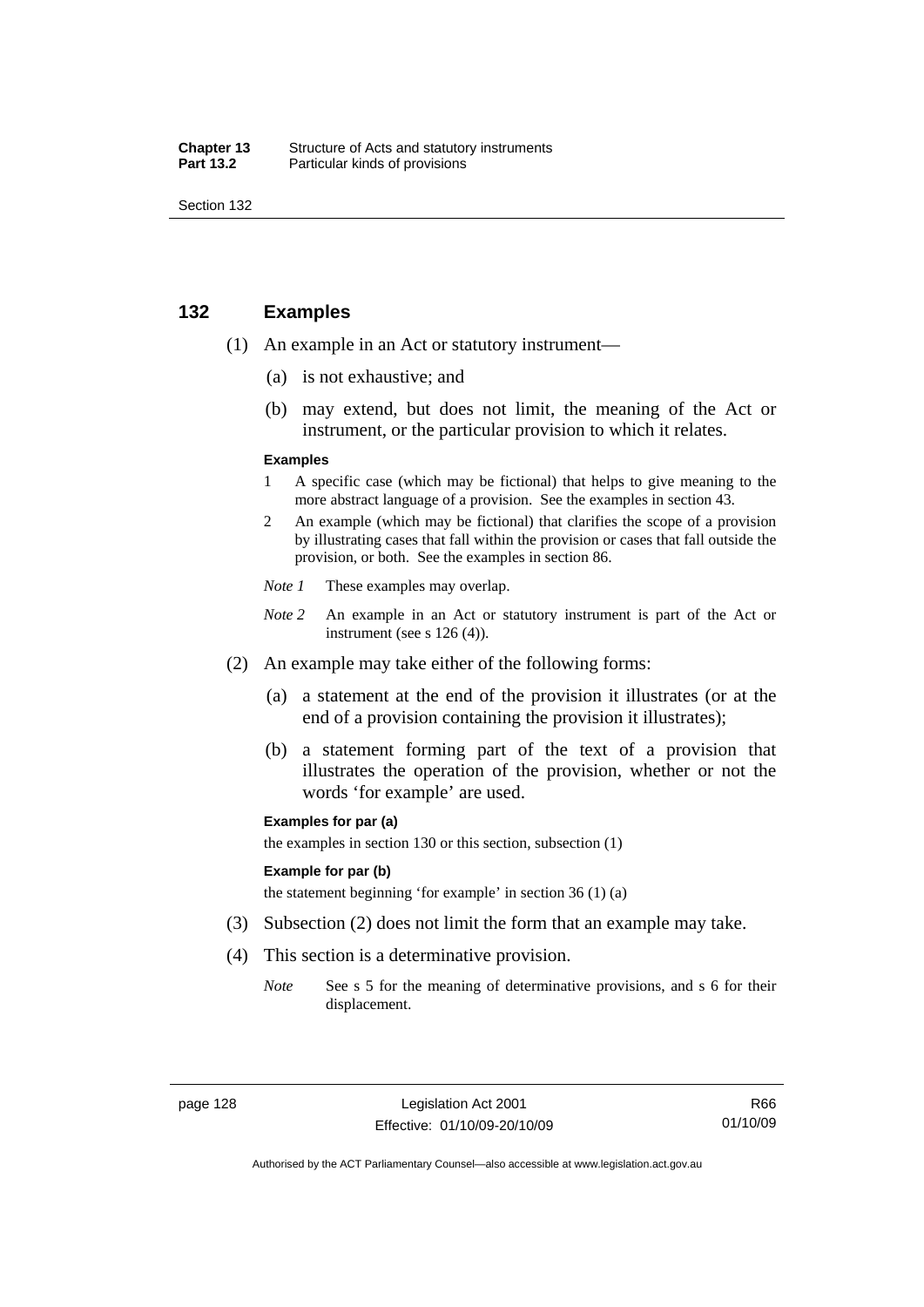## **133 Penalty units**

- (1) In a law, if a penalty for an offence is expressed as a number (whether whole or fractional) of penalty units—
	- (a) the penalty is a fine of that number of penalty units; and
	- (b) the value of the penalty unit for the offence is—
		- (i) if the person charged is an individual—\$100; or
		- (ii) if the person charged is a corporation—\$500.

#### **Example**

'Maximum penalty: 10 penalty units.' means that a person who is convicted of the relevant offence is liable to a maximum fine of 10 penalty units.

- If the person is an individual, the maximum fine is, therefore, \$1 000 (\$100 x 10).
- If the person is a corporation, the maximum fine is, therefore, \$5 000 (\$500 x 10).
- *Note* An example is part of the Act, is not exhaustive and may extend, but does not limit, the meaning of the provision in which it appears (see s 126 and s 132).
- (2) This section is a determinative provision.
	- *Note* See s 5 for the meaning of determinative provisions, and s 6 for their displacement.

## **134 Penalties at end of sections and subsections**

- (1) This section applies if a penalty (however expressed) is stated in a  $law$ —
	- (a) at the end of a section (whether or not the section is divided into subsections) and not expressed in a way that indicates that it applies only to a provision of the section; or
	- (b) at the end of a subsection (but not at the end of a section) and not expressed in a way that indicates that it applies only to a provision of the subsection; or

page 129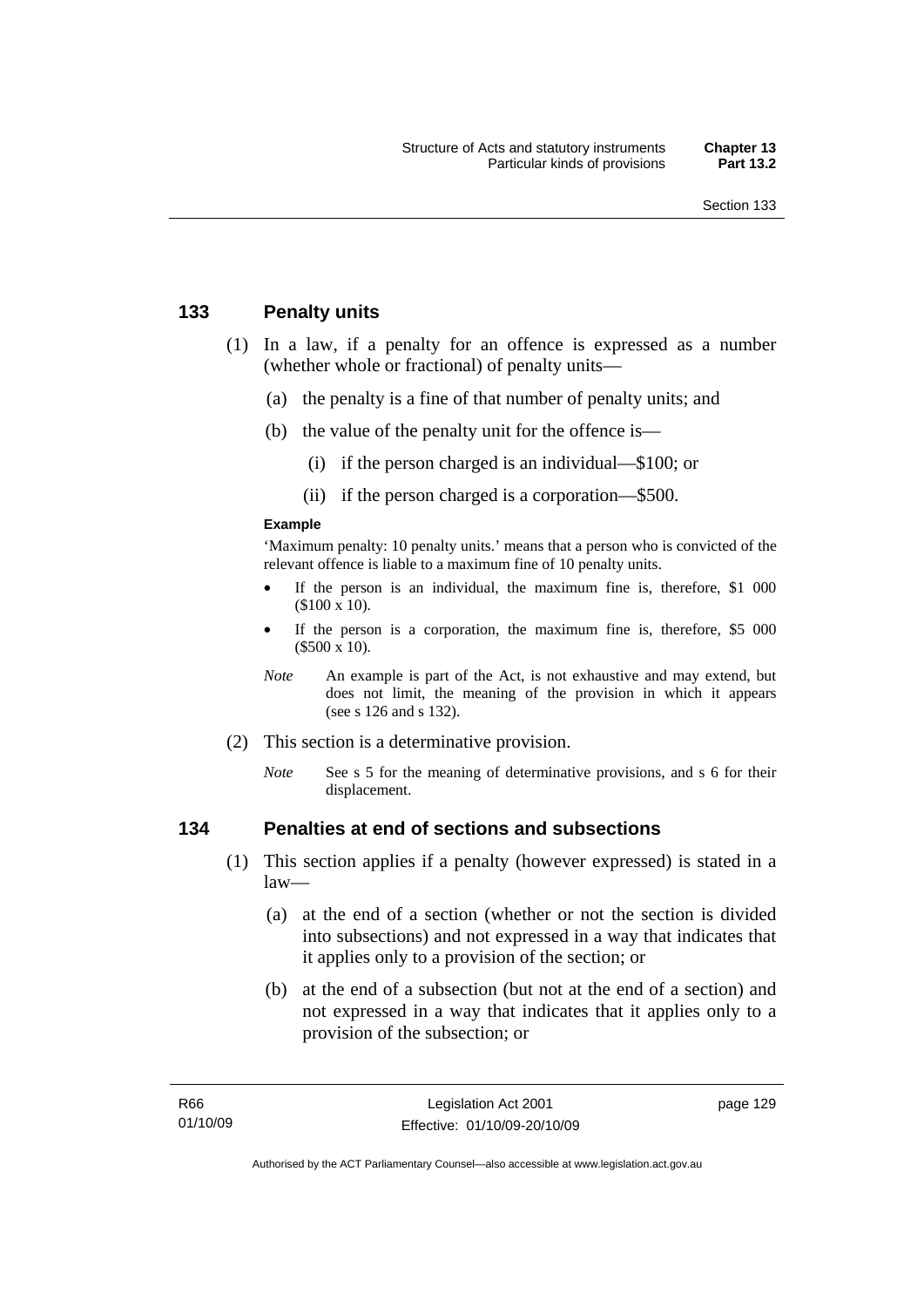(c) at the end of a section or subsection and expressed in a way that indicates that it applies only to a provision of the section or subsection (the *relevant provision*).

#### **Example for par (a)**

the following penalty at the end of a section:

'Maximum penalty: 20 penalty units.'

#### **Example for par (b)**

the following penalty at the end of a subsection, but not at the end of a section: 'Maximum penalty: 20 penalty units.'

#### **Examples for par (c)**

- 1 the following penalty at the end of a section divided into subsections: 'Maximum penalty (subsection (3)): 20 penalty units.'.
- 2 the following penalty at the end of a subsection, but not at the end of a section:

'Maximum penalty:

- (a) for paragraph (b)—20 penalty units; or
- (b) for another paragraph—50 penalty units, imprisonment for 6 months or both.'
- *Note* An example is part of the Act, is not exhaustive and may extend, but does not limit, the meaning of the provision in which it appears (see s 126 and s 132).
- (2) If an offence is not expressly mentioned in the section, subsection or relevant provision, the penalty indicates that contravention of the section, subsection or relevant provision is an offence punishable on conviction as provided by subsection (4).

#### **Example of a penalty applying to entire section or subsection**

A person must not contravene a notice. Maximum penalty: 20 penalty units.

#### **Example of a penalty applying to a stated provision**

- (2) The register of transactions—
	- (a) may be kept in electronic form; and
	- (b) must contain the particulars mentioned in section 91C.

Maximum penalty (paragraph (b)): 20 penalty units.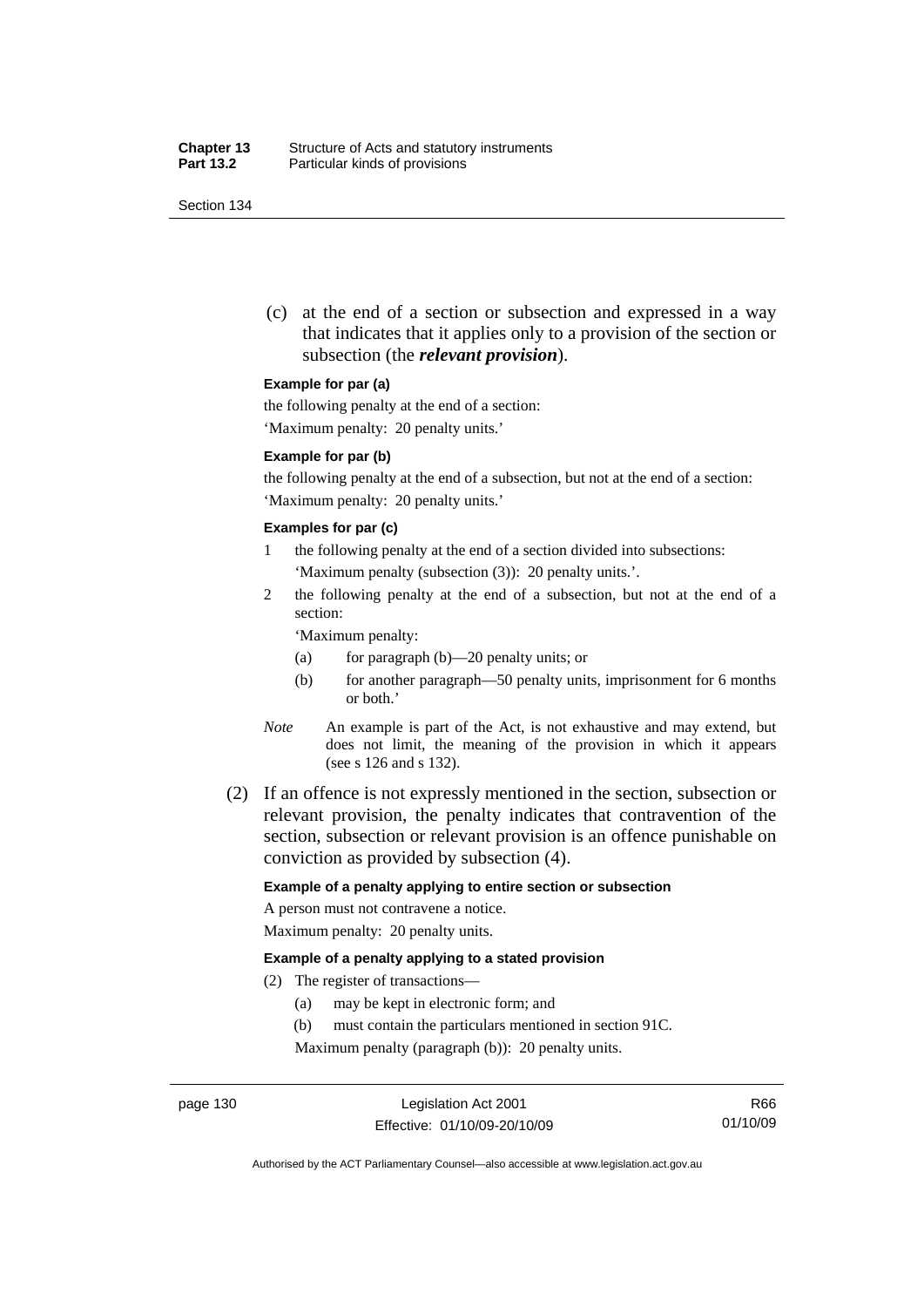(3) If an offence is expressly mentioned in the section, subsection or relevant provision, the penalty indicates that the offence is punishable on conviction as provided by subsection (4).

#### **Example of a penalty applying to entire section or subsection**

A person who contravenes a notice commits an offence.

Maximum penalty: 20 penalty units.

#### **Example of a penalty applying to a stated provision**

- (2) If a person keeps the person's identity card after ceasing to be an officer—
	- (a) the person commits an offence; and
	- (b) the identity card is forfeited to the Territory.

Maximum penalty (paragraph (a)): 20 penalty units.

- (4) The penalty that may be imposed for the offence is—
	- (a) if only a single penalty is stated (whether as a maximum penalty or a penalty)—not more than the stated penalty; or
	- (b) if a minimum as well as a maximum penalty is stated—not less than the minimum and not more than the maximum.
- $(5)$  If—
	- (a) a penalty (however expressed) is stated in a law at the end of a section divided into subsections; and
	- (b) another penalty (however expressed) is stated at the end of another subsection of the section; and
	- (c) the first penalty is not expressed in a way that indicates that it applies only to a particular provision of the last subsection;

the first penalty is taken, for this section, to be expressed in a way that indicates that it applies only to the last subsection.

#### **Example**

In the following example, subsection (4) is the last subsection and the penalty stated at the end applies only to that subsection:

'(2) A permit holder must record all transactions under this Act. Maximum penalty: 20 penalty units.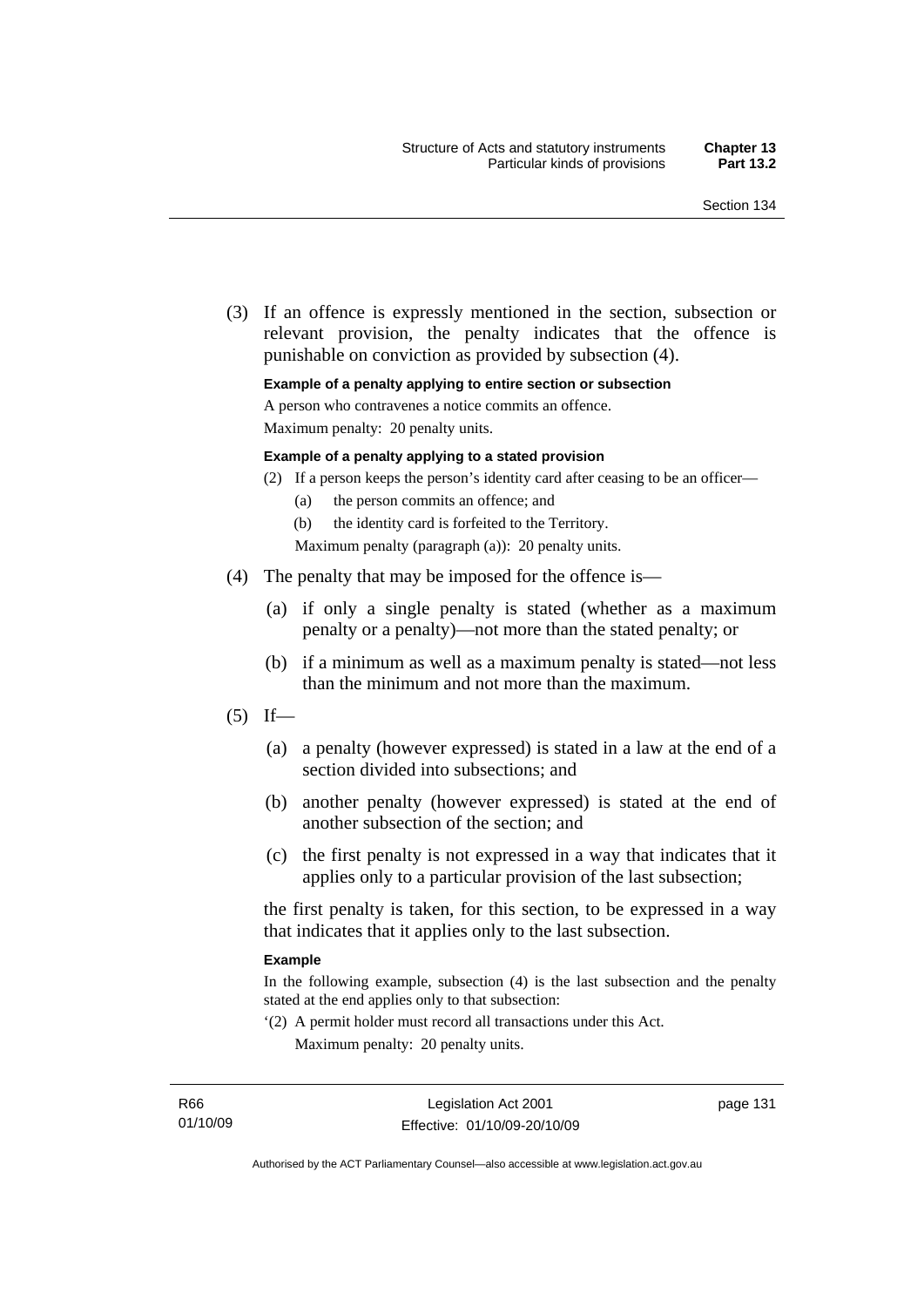- (3) If a permit holder is convicted of an offence against subsection (2), the registrar must cancel the permit.
- (4) A permit holder must not sell a declared substance in contravention of this Act.

Maximum penalty: 100 penalty units, imprisonment for 1 year or both.'.

- (6) In working out for this section whether a penalty is at the end of a section or subsection, the position of any example or note is to be disregarded.
- (7) This section is a determinative provision.
	- *Note* See s 5 for the meaning of determinative provisions, and s 6 for their displacement.

#### **135 Penalties not at end of sections and subsections**

- (1) This section applies if a penalty (however expressed) is stated in a provision of a law other than at the end of a section or subsection.
- (2) If an offence is expressly mentioned in the provision, the penalty indicates that the offence is punishable on conviction as provided by subsection (4).

#### **Example**

A person who contravenes subsection (3) commits an offence punishable by a fine of not more than 20 penalty units.

- *Note* An example is part of the Act, is not exhaustive and may extend, but does not limit, the meaning of the provision in which it appears (see s 126 and s 132).
- (3) If an offence is not expressly mentioned in the provision, the penalty indicates that contravention of the provision (or a stated part of the provision) is an offence punishable on conviction as provided by subsection (4).

#### **Example**

A person who contravenes subsection (3) must pay a fine of not more than 20 penalty units.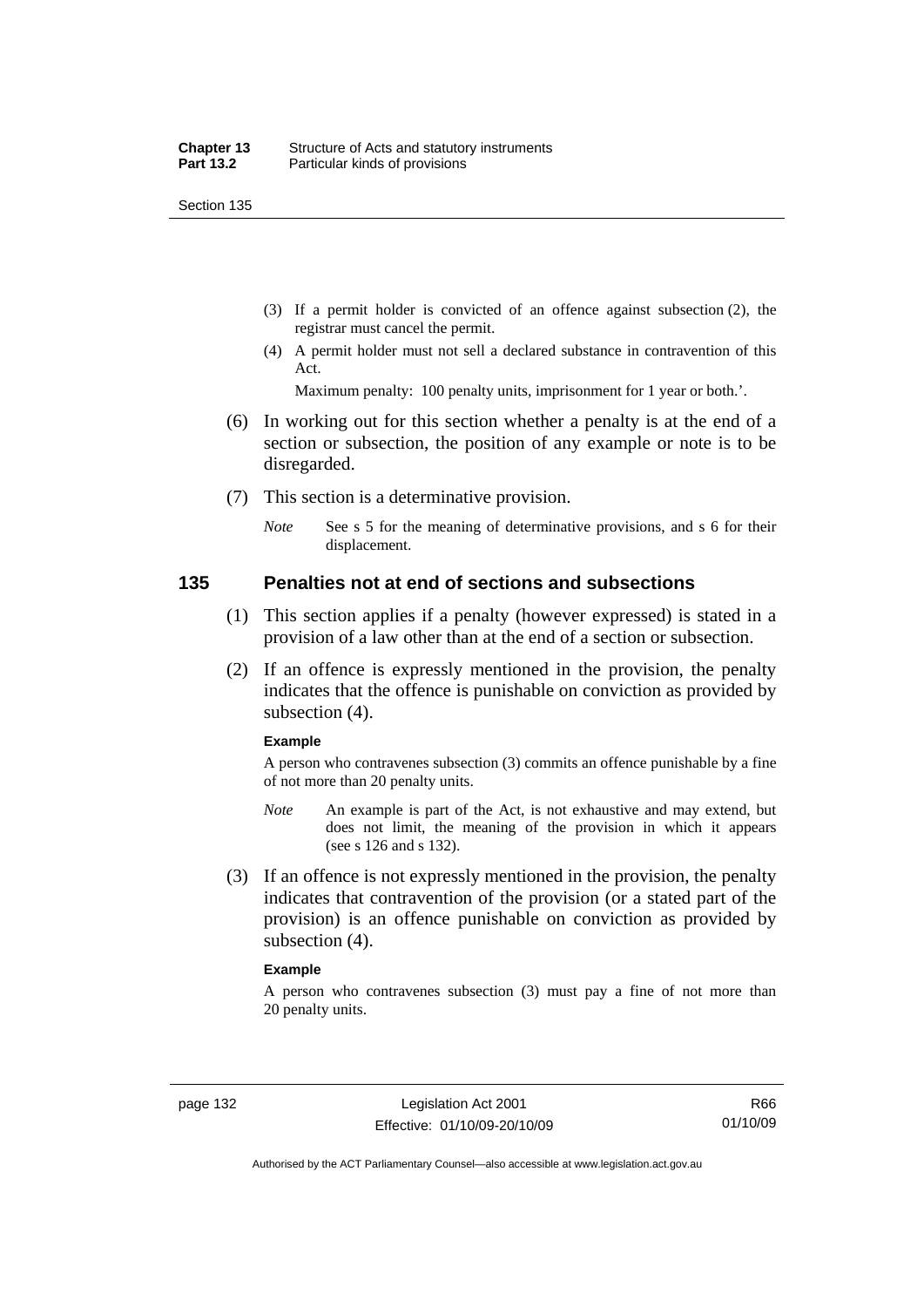- (4) The penalty that may be imposed for the offence is—
	- (a) if only a single penalty is stated (whether as a maximum penalty or a penalty)—not more than the stated penalty; or
	- (b) if a minimum as well as a maximum penalty is stated—not less than the minimum and not more than the maximum.
- (5) In working out for this section whether a penalty is at the end of a section or subsection, the position of any example or note is to be disregarded.
- (6) This section is a determinative provision.
	- *Note* See s 5 for the meaning of determinative provisions, and s 6 for their displacement.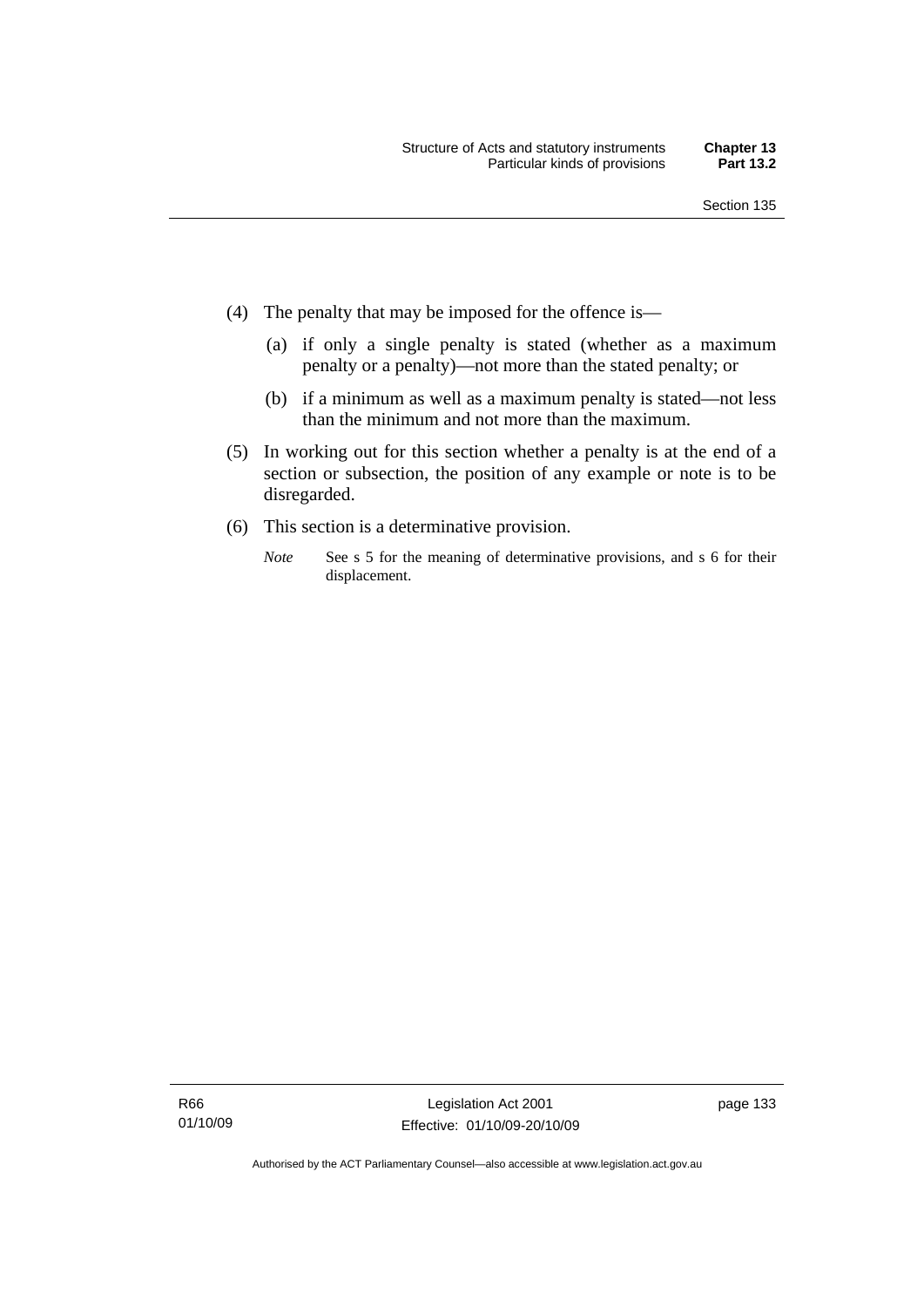**Chapter 14** Interpretation of Acts and statutory instruments<br>**Part 14.1** Purpose and scope Purpose and scope

Section 136

# **Chapter 14 Interpretation of Acts and statutory instruments**

## **Part 14.1 Purpose and scope**

#### **136 Meaning of** *Act* **in ch 14**

In this chapter:

*Act* includes a statutory instrument.

*Note* Section 7 (3) provides that a reference to an Act includes a reference to a provision of an Act. Section 13 (3) provides that a reference to a statutory instrument includes a reference to a provision of a statutory instrument.

## **137 Purpose and scope of ch 14**

- (1) The purpose of this chapter is to provide guidance about the interpretation of Acts.
- (2) This chapter is not intended to be a comprehensive statement of the law of interpretation applying to Acts.
- (3) In particular, this chapter assumes that common law presumptions operate in conjunction with this chapter.
- (4) Subsection (3) also applies to common law presumptions that come into existence after the commencement of this chapter.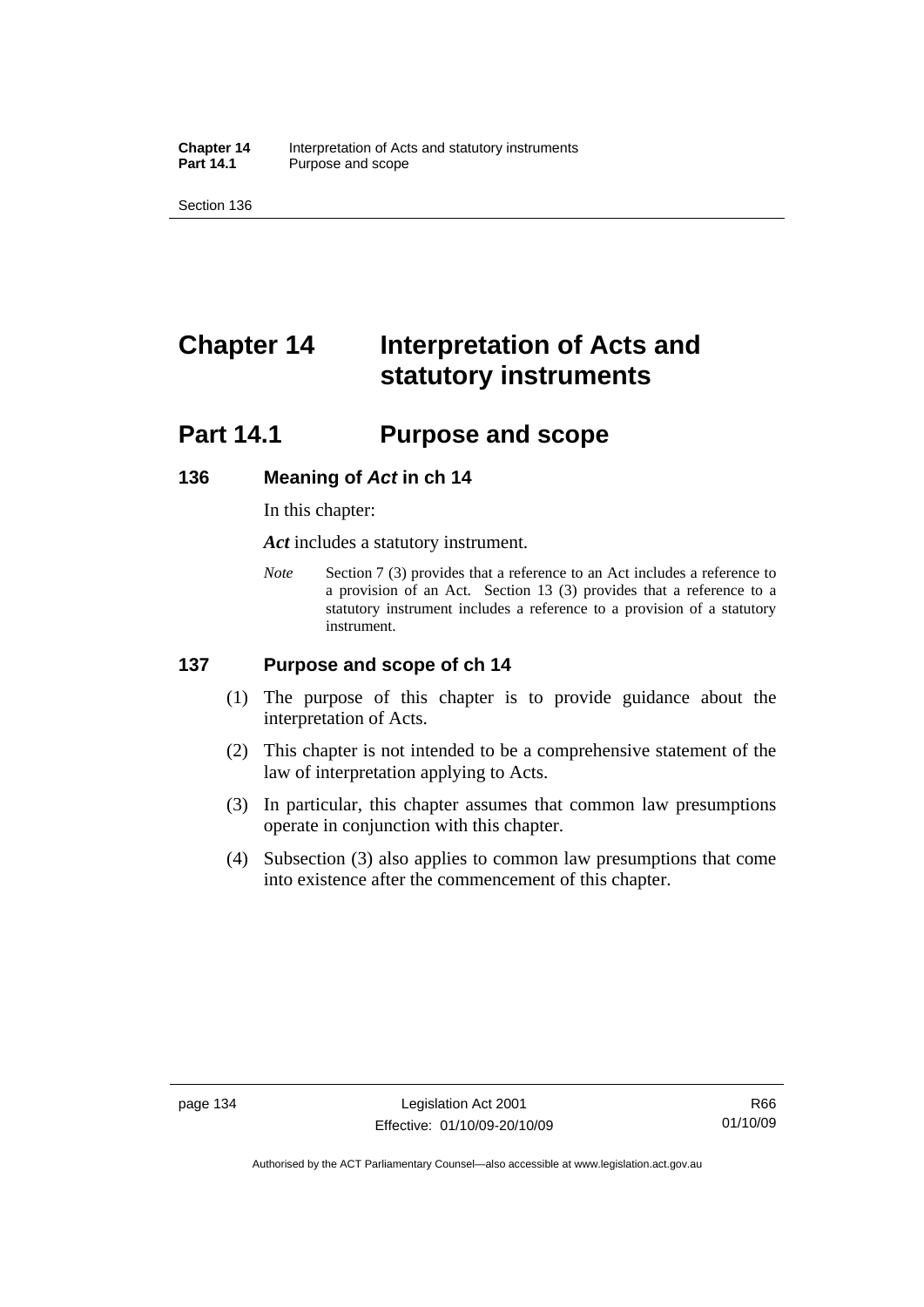## **Part 14.2 Key principles of interpretation**

## **138 Meaning of** *working out the meaning of an Act*

In this part:

*working out the meaning of an Act* means—

- (a) resolving an ambiguous or obscure provision of the Act; or
- (b) confirming or displacing the apparent meaning of the Act; or
- (c) finding the meaning of the Act when its apparent meaning leads to a result that is manifestly absurd or is unreasonable; or
- (d) finding the meaning of the Act in any other case.

## **139 Interpretation best achieving Act's purpose**

- (1) In working out the meaning of an Act, the interpretation that would best achieve the purpose of the Act is to be preferred to any other interpretation.
- (2) This section applies whether or not the Act's purpose is expressly stated in the Act.
	- *Note T*he *Human Rights Act 2004*, s 30 (1) (which is about interpreting legislation to be consistent with human rights) is also relevant to interpreting territory laws.

## **140 Legislative context**

In working out the meaning of an Act, the provisions of the Act must be read in the context of the Act as a whole.

#### **Examples**

1 The long title of an Act provides that it is an Act to give certain benefits to the holders of pensioner cards. Section 4 provides 'This Act applies to a holder of a pensioner card'. Section 22 provides that the commissioner may grant 'a person' an exemption from payment of rates. The Act does not contain a definition of 'person'. Section 22 must be read in the context of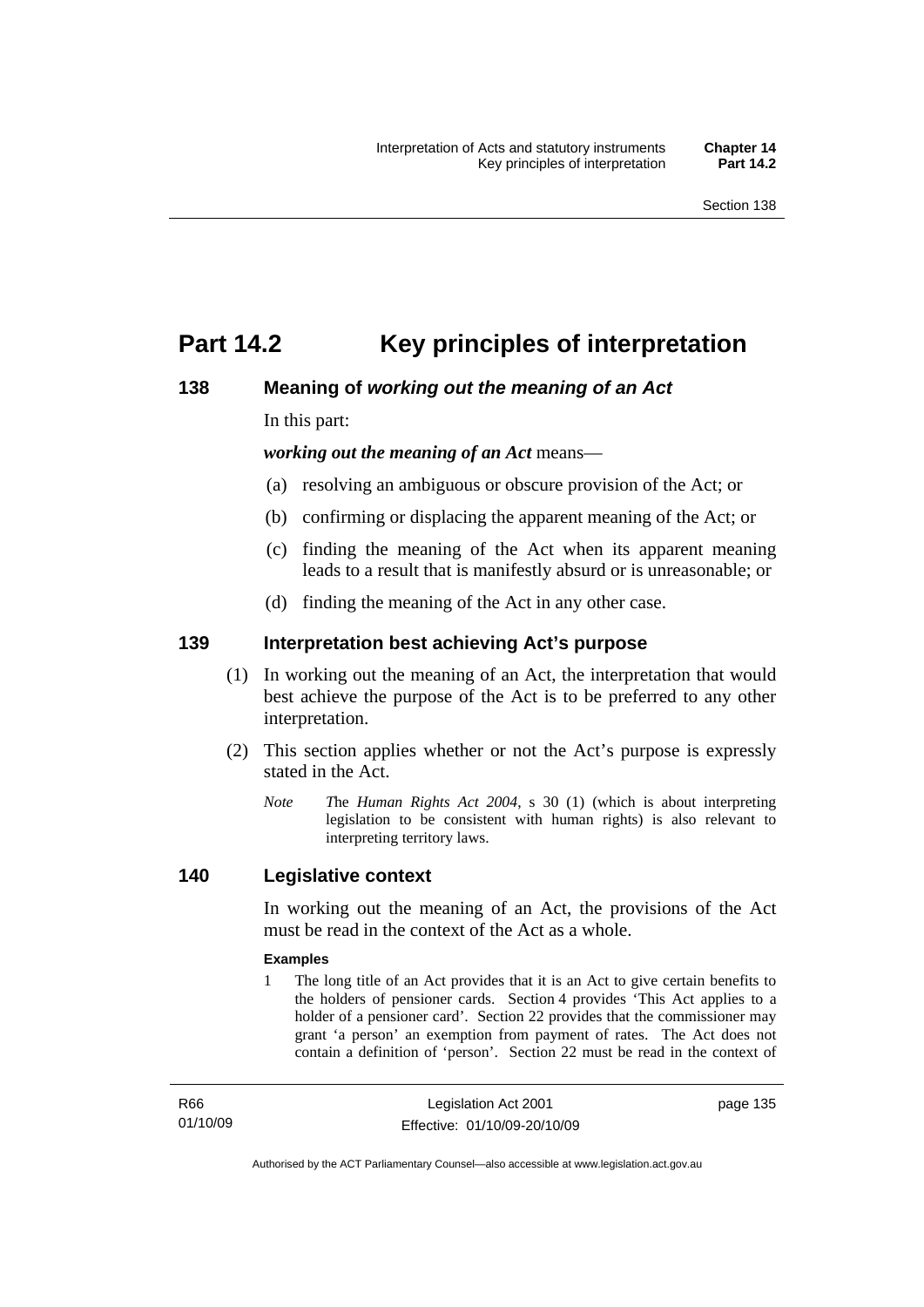the Act as a whole so that the commissioner may only grant exemptions to people who are holders of pensioner cards.

2 The *Drug Testing Regulation 2001* (made under the *Drug Testing Act 2000* (hypothetical)), section 6 contains the following heading:

#### **6 Corresponding law—Act, s 100, def** *corresponding law*

The heading indicates that the section has been made for the definition of *corresponding law* in the *Drug Testing Act 2000*, section 100.

- 3 Section 12 (1) of a subordinate law refers to 'a non-conviction order under the *Crimes (Sentencing) Act 2005*'. No other kind of order is mentioned in the section and the word 'order' is not otherwise defined in the subordinate law. Subsections (2), (4), (7) and (9) of the same section, which only refer to 'the order', are to be understood as referring to the order mentioned in subsection  $(1)$ .
- *Note 1* See s 126 and s 127 for material that is, or is not, part of an Act or statutory instrument.
- *Note 2* An example is part of the Act, is not exhaustive and may extend, but does not limit, the meaning of the provision in which it appears (see s 126 and s 132).

## **141 Non-legislative context generally**

- (1) In working out the meaning of an Act, material not forming part of the Act may be considered.
	- *Note 1* See s 146 for the meaning of *may* and *must*.
	- *Note* 2 See s 126 and s 127 for material that is, or is not, part of an Act or statutory instrument.
	- *Note 3* See s 142 for material that may be considered in working out the meaning of an Act or statutory instrument.
- (2) In deciding whether material not forming part of an Act should be considered in working out the meaning of the Act, and the weight to be given to the material, the following matters must be taken into account:
	- (a) the desirability of being able to rely on the ordinary meaning of the Act, having regard to the purpose of the Act and the provisions of the Act read in the context of the Act as a whole;

Authorised by the ACT Parliamentary Counsel—also accessible at www.legislation.act.gov.au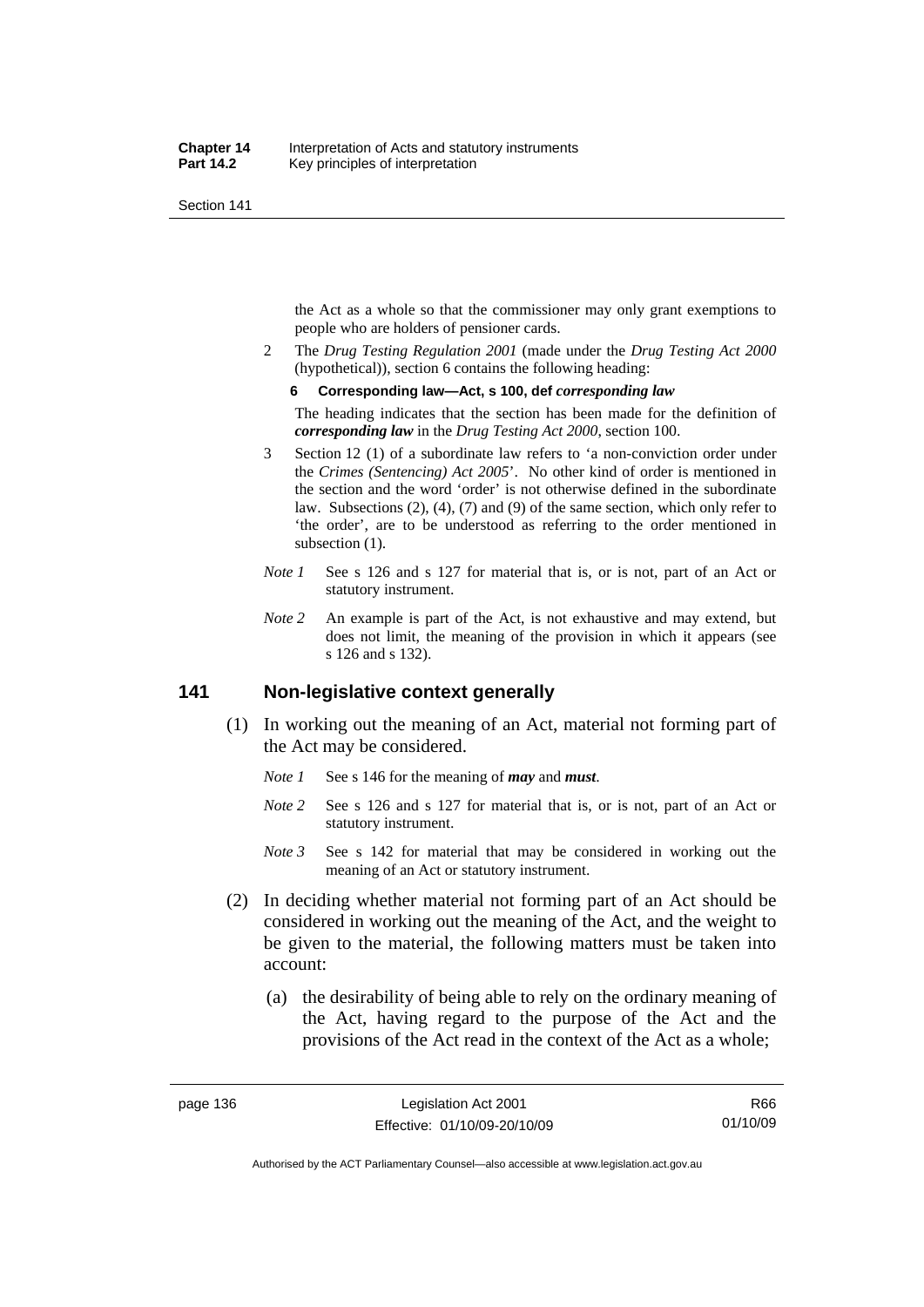- (b) the undesirability of prolonging proceedings without compensating advantage;
- (c) the accessibility of the material to the public.
- (3) Subsection (2) does not limit the matters that may be taken into account.
- (4) For subsection (2) (c), material in the register is taken to be accessible to the public.

*Note* The register is the ACT legislation register (see dict, pt 2, def *register*).

#### **142 Non-legislative context—material that may be considered**

- (1) In working out the meaning of an Act, material mentioned in table 142, column 2 may be considered.
- (2) In working out the meaning of a statutory instrument, material mentioned in table 142, column 3 may be considered.
- (3) This section does not limit the material that may be considered in working out the meaning of an Act or statutory instrument.

| column 1<br>item | column 2<br>Act                                                                                          | column 3<br>statutory instrument                                                                                    |
|------------------|----------------------------------------------------------------------------------------------------------|---------------------------------------------------------------------------------------------------------------------|
|                  | material not forming<br>part of the Act contained<br>in an authorised version<br>of the Act              | material not forming part of<br>the statutory instrument<br>contained in an authorised<br>version of the instrument |
|                  | See ch 3 (Authorised<br><b>Note</b><br>versions<br>and<br>evidence of laws and<br>legislative material). | <b>Note</b><br>See ch 3 (Authorised<br>versions and evidence of<br>legislative<br>and<br>laws<br>material).         |

#### **Table 142**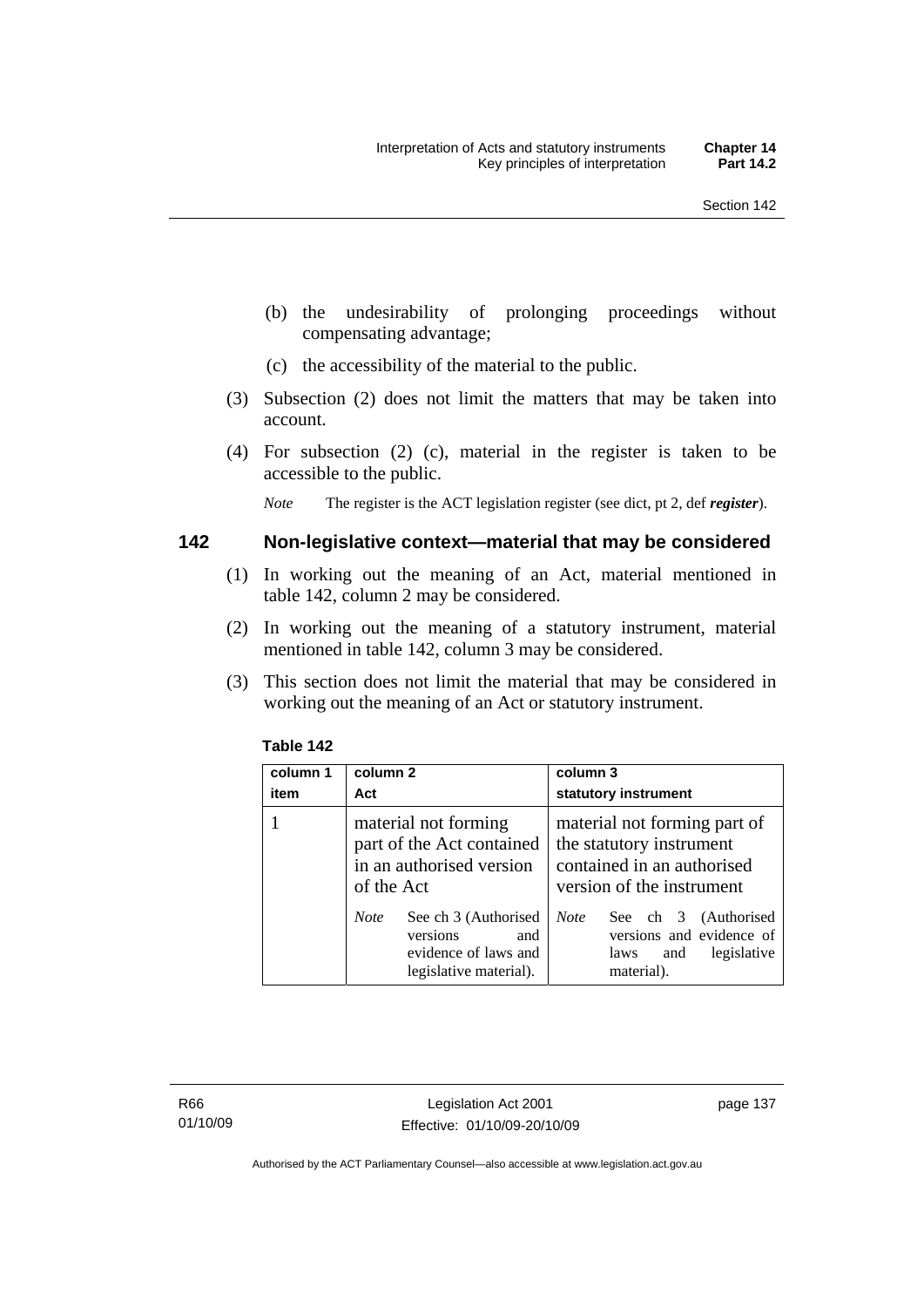#### **Chapter 14** Interpretation of Acts and statutory instruments **Part 14.2** Key principles of interpretation

Section 142

| column 1<br>item | column <sub>2</sub><br>Act                                                                                                                                                                                             | column <sub>3</sub><br>statutory instrument                                                                                                                                                                                                                                                                                                                                   |
|------------------|------------------------------------------------------------------------------------------------------------------------------------------------------------------------------------------------------------------------|-------------------------------------------------------------------------------------------------------------------------------------------------------------------------------------------------------------------------------------------------------------------------------------------------------------------------------------------------------------------------------|
| 2                | any relevant report of a<br>royal commission, law<br>reform commission,<br>committee of inquiry or<br>other similar entity that<br>was presented to the<br><b>Legislative Assembly</b><br>before the Act was<br>passed | any relevant report of a royal<br>commission, law reform<br>commission, committee of<br>inquiry or other similar<br>entity that was presented to<br>the Legislative Assembly—<br>if the statutory<br>(a)<br>instrument was<br>presented to the<br>Assently—<br>before the end of<br>6 sitting days<br>after the day the<br>instrument was<br>presented to the<br>Assembly; or |
|                  |                                                                                                                                                                                                                        | (b)<br>in any other<br>case—before the<br>instrument was<br>made                                                                                                                                                                                                                                                                                                              |

page 138 Legislation Act 2001 Effective: 01/10/09-20/10/09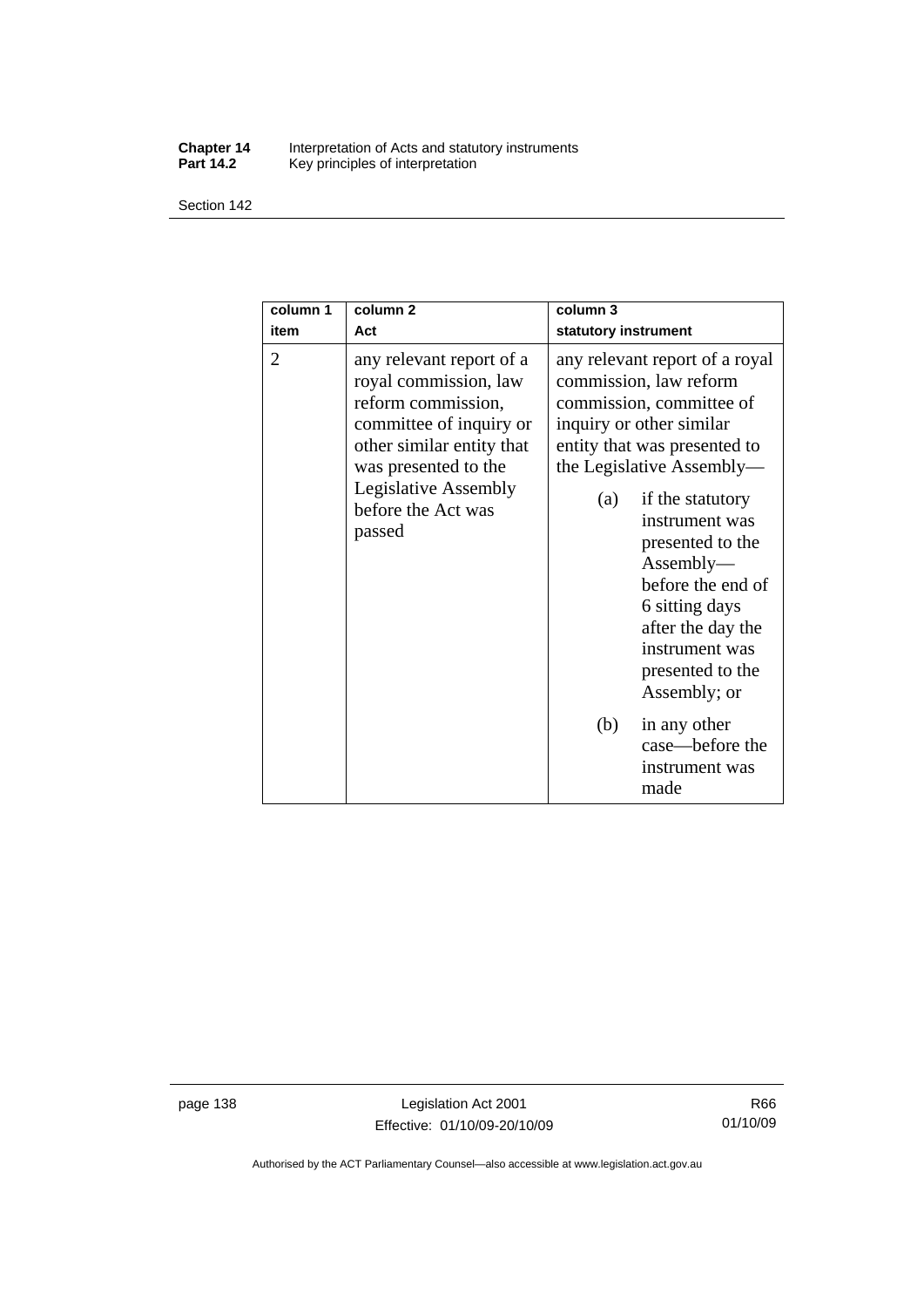#### Interpretation of Acts and statutory instruments **Chapter 14**  Key principles of interpretation **Part 14.2**

| column 1<br>item | column <sub>2</sub><br>Act                                                                                                                                                                                                 | column 3<br>statutory instrument                                                                                                                                                                                                                                                                                                            |
|------------------|----------------------------------------------------------------------------------------------------------------------------------------------------------------------------------------------------------------------------|---------------------------------------------------------------------------------------------------------------------------------------------------------------------------------------------------------------------------------------------------------------------------------------------------------------------------------------------|
| 3                | any relevant report of a<br>committee of the<br><b>Legislative Assembly</b><br>that was made to the<br>Assembly before the<br>Act was passed                                                                               | any relevant report of a<br>committee of the Legislative<br>Assembly that was made to<br>the Assembly-                                                                                                                                                                                                                                      |
|                  |                                                                                                                                                                                                                            | (a)<br>if the statutory<br>instrument was<br>presented to the<br>Assembly-<br>before the end of<br>6 sitting days<br>after the day the<br>instrument was<br>presented to the<br>Assembly; or                                                                                                                                                |
|                  |                                                                                                                                                                                                                            | (b)<br>in any other<br>case—before the<br>instrument was<br>made                                                                                                                                                                                                                                                                            |
| $\overline{4}$   | any explanatory<br>statement (however<br>described) for the bill<br>that became the Act, or<br>any other relevant<br>document, that was<br>presented to the<br><b>Legislative Assembly</b><br>before the Act was<br>passed | if the statutory instrument<br>was presented to the<br>Legislative Assembly—any<br>explanatory statement<br>(however described) for the<br>instrument, or any other<br>relevant document, that was<br>presented to the Legislative<br>Assembly before the end of<br>6 sitting days after the<br>instrument was presented to<br>the Assembly |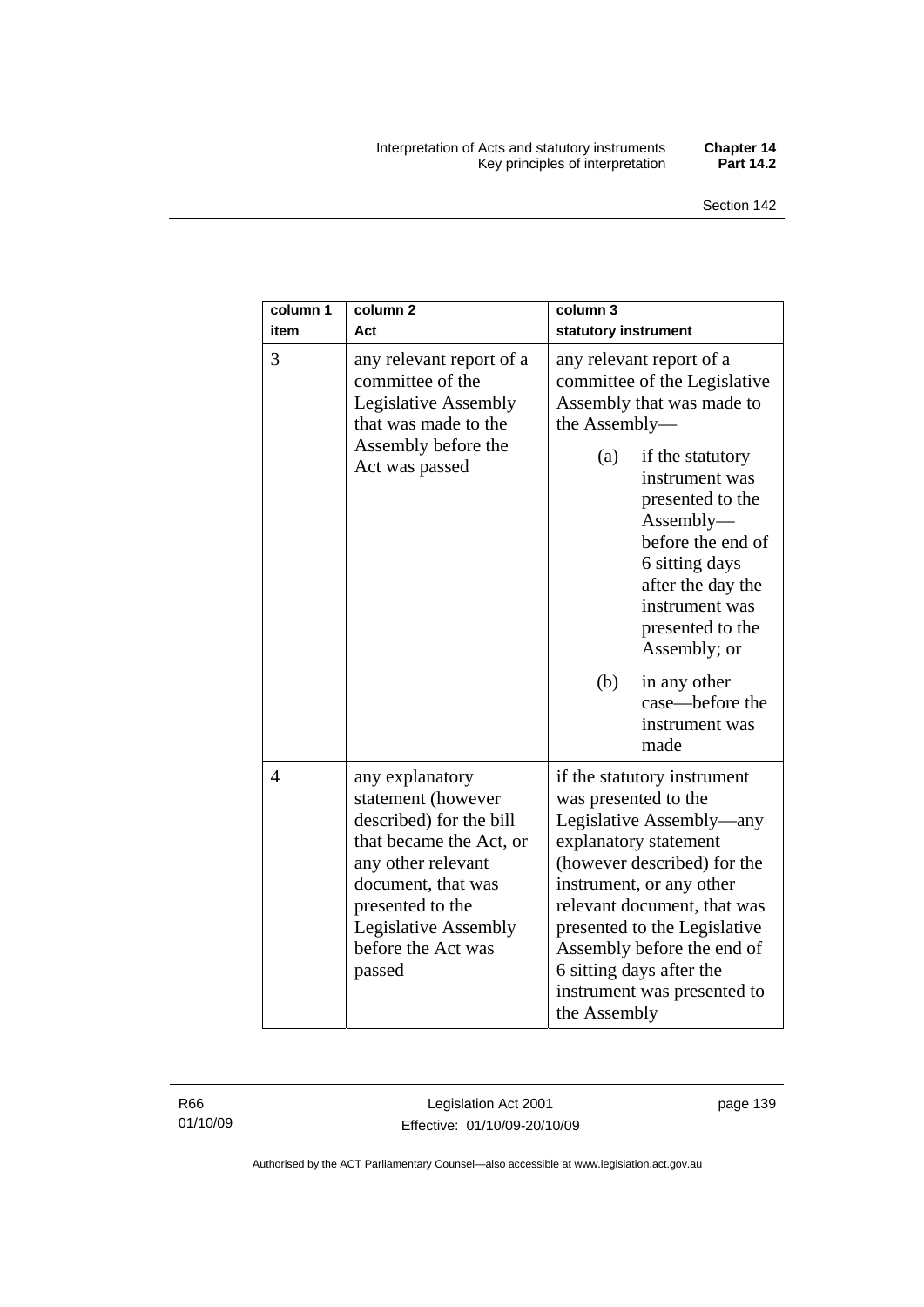#### **Chapter 14** Interpretation of Acts and statutory instruments<br>**Part 14.2** Key principles of interpretation Key principles of interpretation

Section 143

| column 1<br>item | column <sub>2</sub><br>Act                                                                                              | column 3<br>statutory instrument                                                                                                                                                                |
|------------------|-------------------------------------------------------------------------------------------------------------------------|-------------------------------------------------------------------------------------------------------------------------------------------------------------------------------------------------|
| 5                | the presentation speech<br>made to the Legislative<br>Assembly during the<br>passage of the bill that<br>became the Act | if the statutory instrument<br>was presented to the<br>Legislative Assembly by a<br>member of the Assembly-<br>any presentation speech<br>made to the Assembly                                  |
| 6                | official reports of<br>proceedings in the<br>Legislative Assembly in<br>relation to the bill that<br>became the Act     | if the statutory instrument<br>was presented to the<br>Legislative Assembly-<br>official reports of<br>proceedings in the<br>Legislative Assembly in<br>relation to the statutory<br>instrument |
| 7                | any relevant treaty or<br>other international<br>agreement to which<br>Australia is a party                             | any relevant treaty or other<br>international agreement to<br>which Australia is a party                                                                                                        |

## **143 Law stating material for consideration in working out meaning**

 (1) If a relevant law provides that stated material may or must be considered in working out the meaning of an Act or statutory instrument, that does not by implication prevent other material of the same or similar kind being considered in working out the meaning of the Act or instrument.

#### **Example**

The *Computer Crime Act 2000* (hypothetical) contains the following provision:

**4 Report may be used as an aid to interpretation** 

The *Community Law Reform Report on Computer Crime* (CLRC No X) may be considered in working out the meaning of this Act.

page 140 Legislation Act 2001 Effective: 01/10/09-20/10/09

R66 01/10/09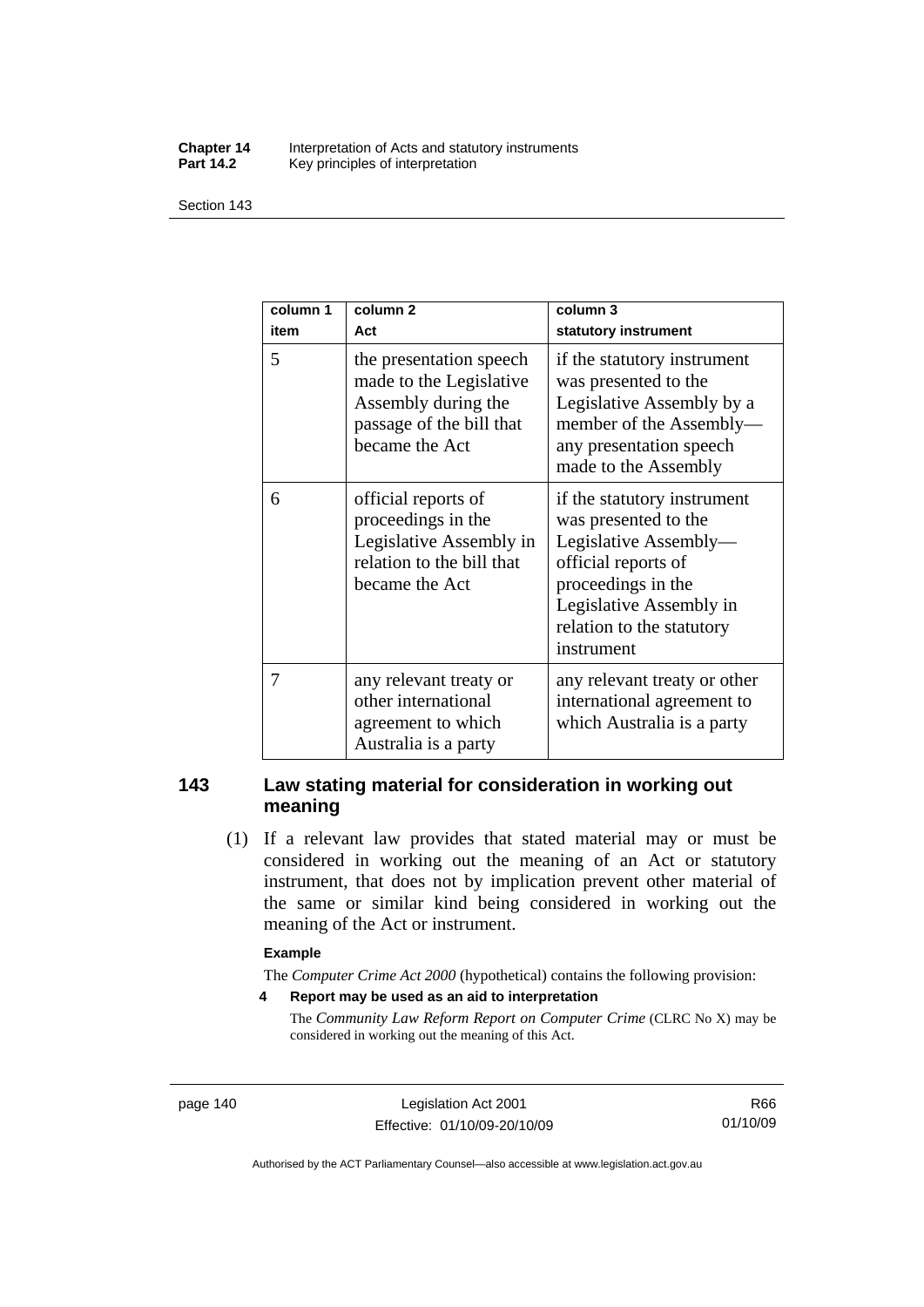This does not limit access to other non-legislative material of the same or a similar kind for working out the meaning of the *Computer Crime Act 2000*.

- *Note* An example is part of the Act, is not exhaustive and may extend, but does not limit, the meaning of the provision in which it appears (see s 126 and s 132).
- (2) In this section:

*relevant law* means—

- (a) in working out the meaning of an Act—the Act or another Act; or
- (b) in working out the meaning of a statutory instrument made under an Act—the Act, another Act or the instrument; or
- (c) in working out the meaning of a statutory instrument made under another statutory instrument—an Act or either instrument.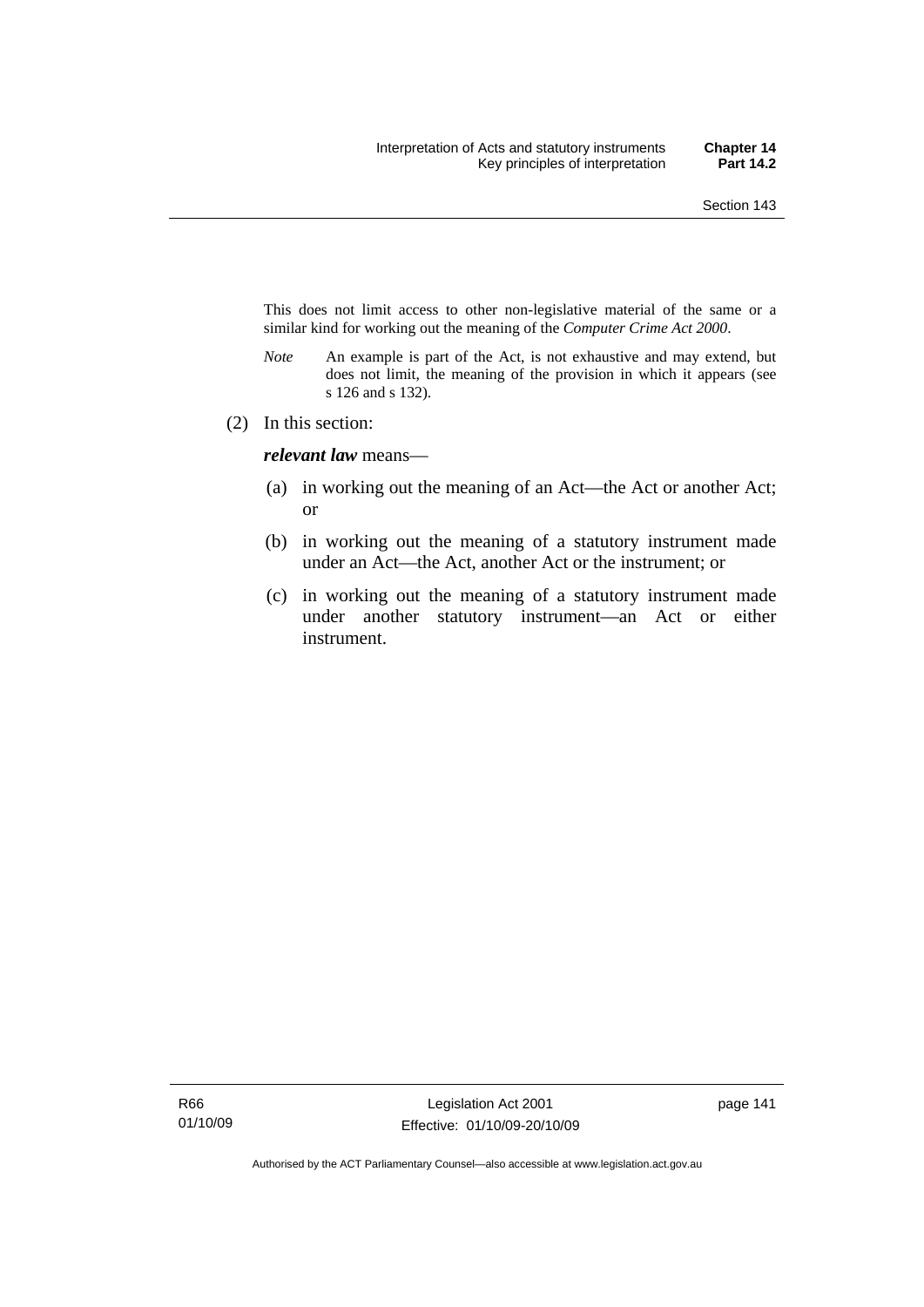**Chapter 15** Aids to interpretation **Part 15.1** General

Section 144

## **Chapter 15 Aids to interpretation**

## **Part 15.1 General**

#### **144 Meaning of commonly-used terms**

A definition in the dictionary, part 1 applies to all Acts and statutory instruments.

*Note* See s 130 for the definition of *definition* and s 131 for provisions about signpost definitions.

#### **145 Gender and number**

In an Act or statutory instrument—

- (a) words indicating a gender include every other gender; and
- (b) words in the singular number include the plural and words in the plural number include the singular.

#### **146 Meaning of** *may* **and** *must*

- (1) In an Act or statutory instrument, the word *may*, or a similar term, used in relation to a function indicates that the function may be exercised or not exercised, at discretion.
	- *Note Function* is defined in the dict, pt 1 to include authority, duty and power.
- (2) In an Act or statutory instrument, the word *must*, or a similar term, used in relation to a function indicates that the function is required to be exercised.
- (3) This section is a determinative provision so far as it applies to an applicable law or an applicable provision.
	- *Note* See s 5 for the meaning of determinative provisions, and s 6 for their displacement.

Authorised by the ACT Parliamentary Counsel—also accessible at www.legislation.act.gov.au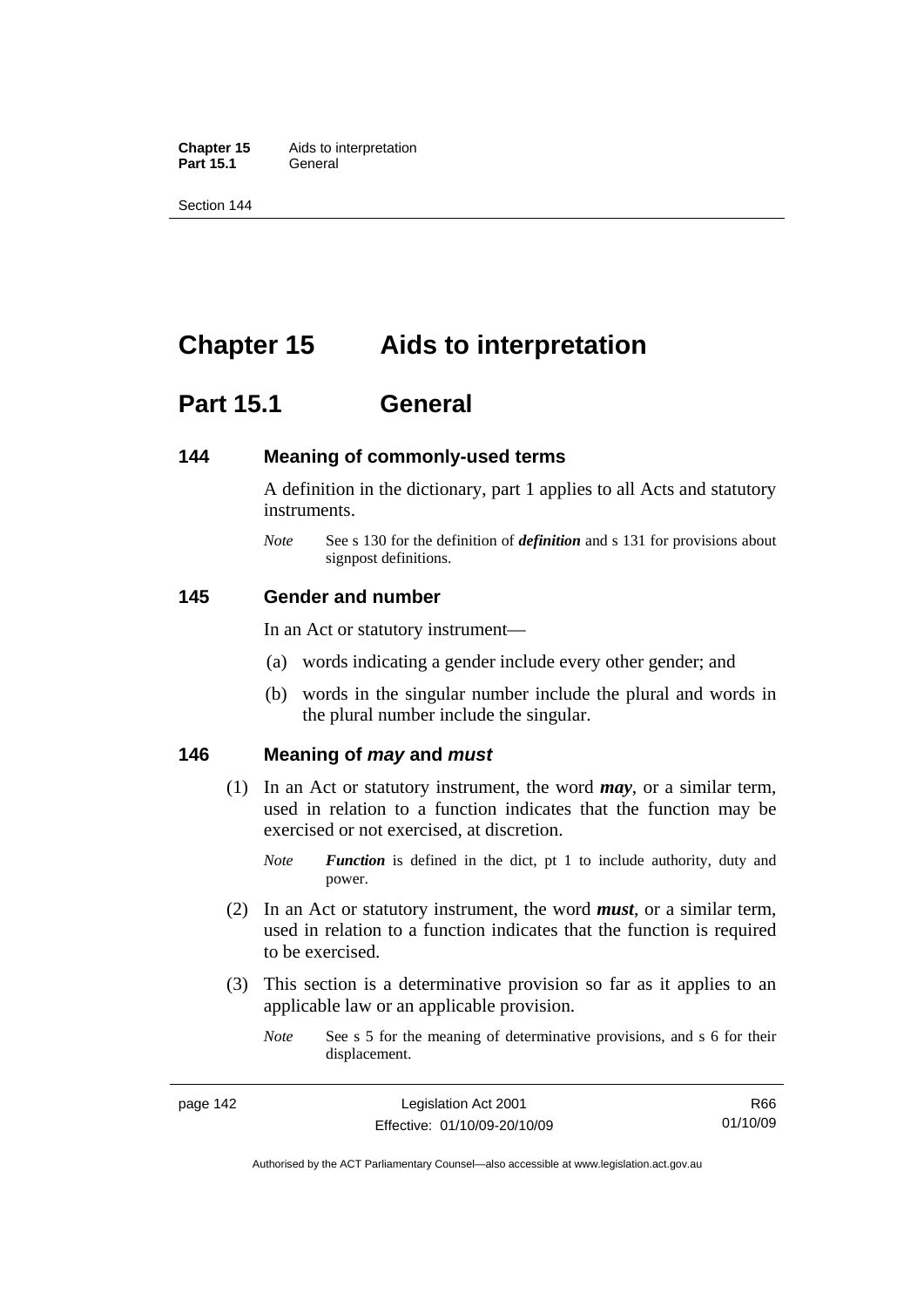(4) In this section:

*applicable law* means an Act enacted, or statutory instrument made, after the application date.

*applicable provision* means a provision inserted after the application date into an Act or statutory instrument that is not an applicable law.

*application date* means—

- (a) for an Act, subordinate law or disallowable instrument— 1 January 2000; and
- (b) for any other statutory instrument—1 January 2006.

*inserted*, for a provision, includes inserted in substitution for another provision.

## **147 Changes of drafting practice not to affect meaning**

 (1) The purpose of this section is to encourage the making of progressive improvements in the form of the statute book without inadvertently changing the substantive effect of the law.

*Note* See also s 96 (Relocated provisions).

- (2) This is to be achieved particularly by updating the language and structure of Acts and statutory instruments to replace older forms of legislative expression with forms reflecting current legislative drafting practice.
- (3) If an Act or statutory instrument is amended so that it contains an older form of legislative expression in a provision and a newer form in another, the ideas in the 2 provisions must not be regarded as different only because different words are used or the provisions are structured in different ways.
- (4) Subsection (3) also applies if the provisions are in different Acts or statutory instruments.

page 143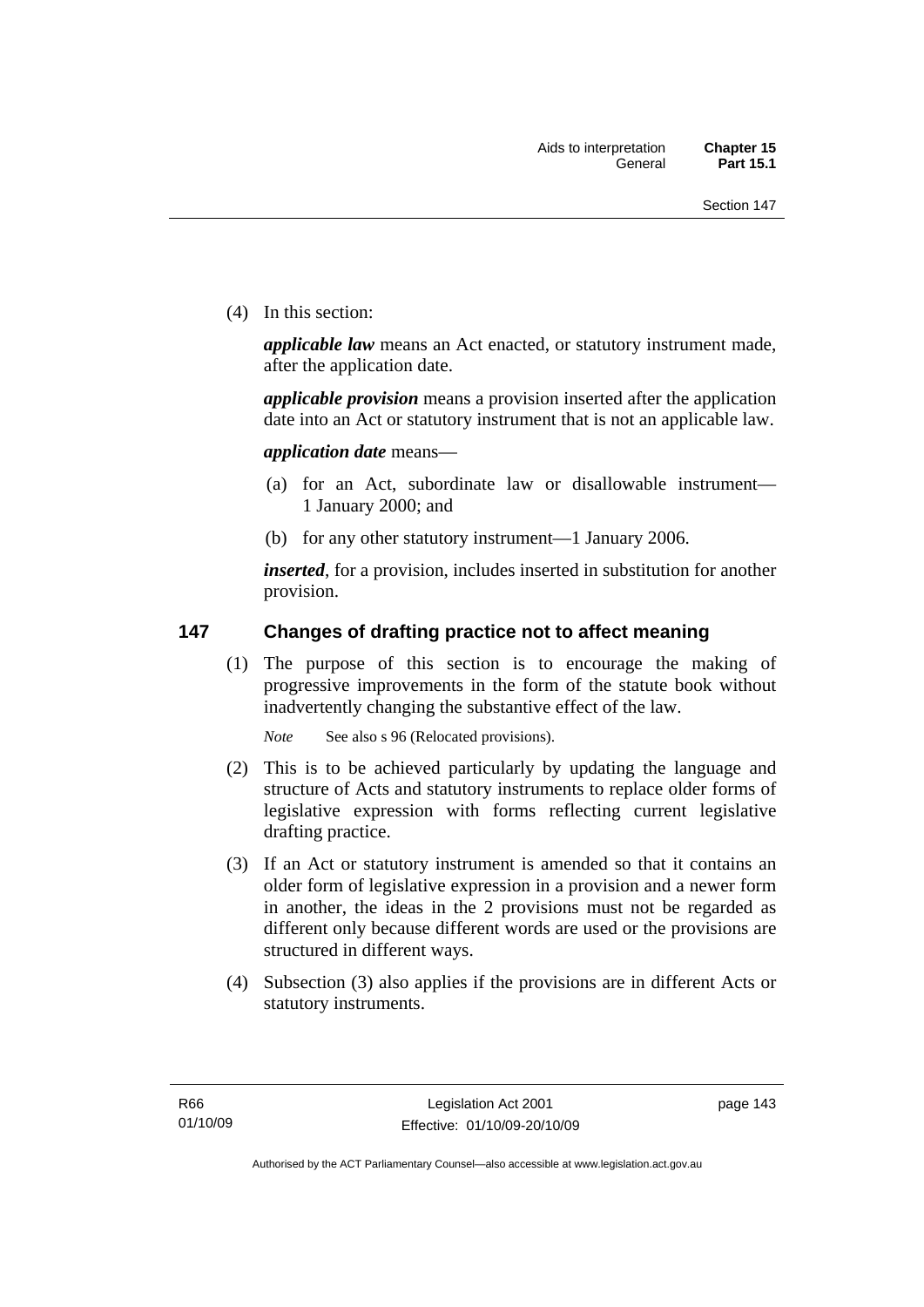- (5) Also, if an Act or statutory instrument is amended so that a provision containing an older form of legislative expression is replaced (whether or not in the same position) by a provision in a newer form, the ideas in the 2 provisions must not be regarded as different only because different words are used or the provisions are structured in different ways.
- (6) In deciding whether the ideas are different, regard must be had to the context and history of the 2 provisions.
- (7) Subsection (6) does not limit the matters to which regard may be had.
- (8) This section is a determinative provision.
	- *Note* See s 5 for the meaning of determinative provisions, and s 6 for their displacement.

## **148 Terms used in instruments have same meanings as in authorising laws**

Terms used in a statutory instrument have the same meanings as they have, from time to time, in the Act or statutory instrument (the *authorising law*), or the relevant provisions of the authorising law, under which the instrument is made or in force.

## **149 Age in years**

For an Act or statutory instrument, a person is an age in years at the beginning of the person's birthday for the age.

## **150 Measurement of distance**

In applying an Act or statutory instrument, distance is to be measured in a straight line on a horizontal plane.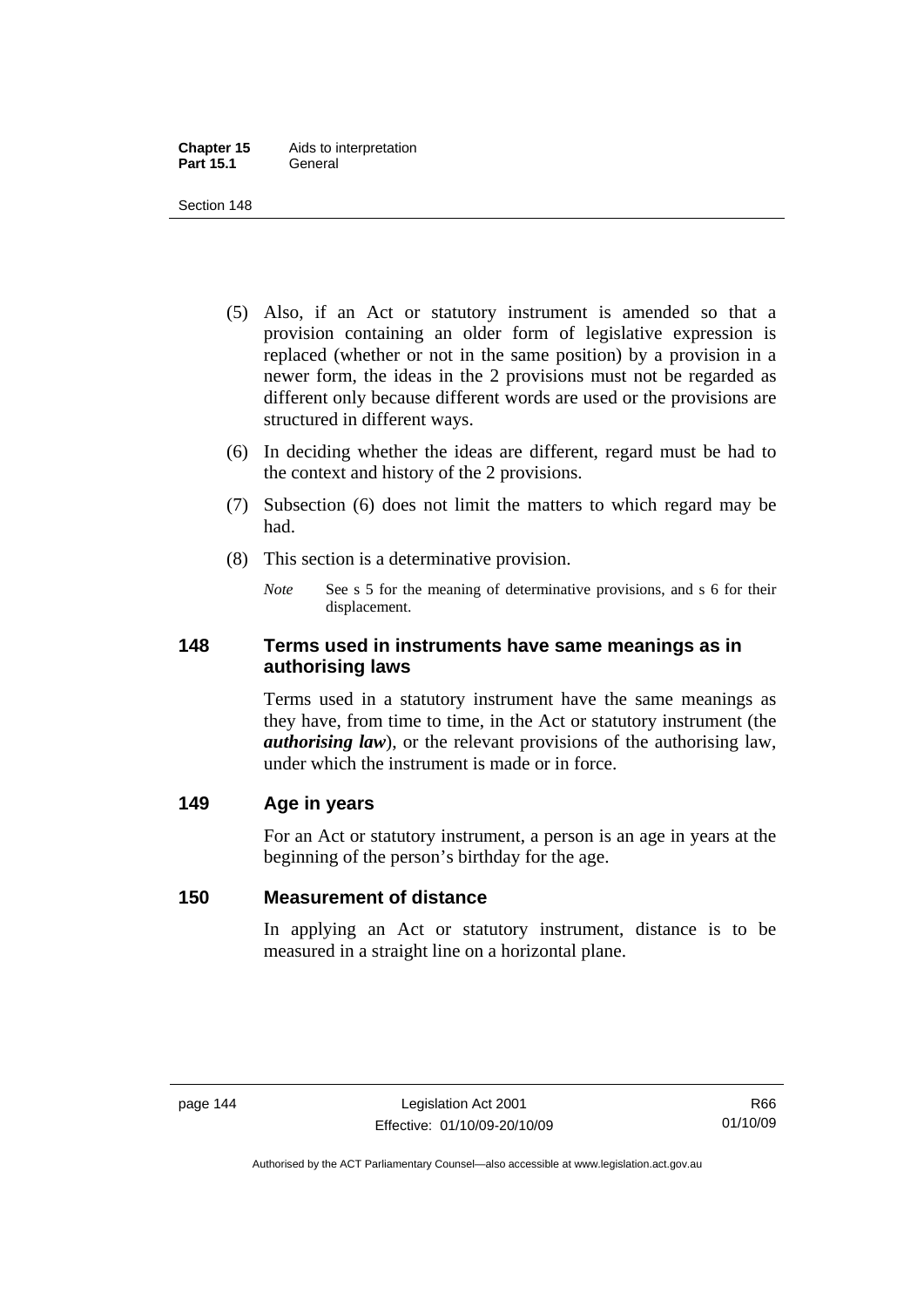## **151 Working out periods of time generally**

- (1) This section applies in working out periods of 1 day or longer for an Act or statutory instrument, whether the period is a period in the future or the past.
	- *Note 1* The following definitions in the dictionary, pt 1 are also relevant to periods of time:
		- *business day*
		- *calendar month*
		- *calendar year*
		- *financial year*
		- *midnight*
		- *month*
		- *named month*
		- *quarter*
		- *working day*
		- *year*.
	- *Note 2* The *Standard Time and Summer Time Act 1972* deals with the meaning of a reference to a time.
- (2) A period of time described as beginning at, on or with a stated day, act or event includes the stated day or the day of the stated act or event.
- (3) A period of time described as beginning from or after a stated day, act or event does not include the stated day or the day of the stated act or event.
- (4) A period of time described as ending at, by, on or with, or as continuing to or until, a stated day, act or event includes the stated day or the day of the stated act or event.
- (5) A period of time described as ending before a stated day, act or event does not include the stated day or the day of the stated act or event.

page 145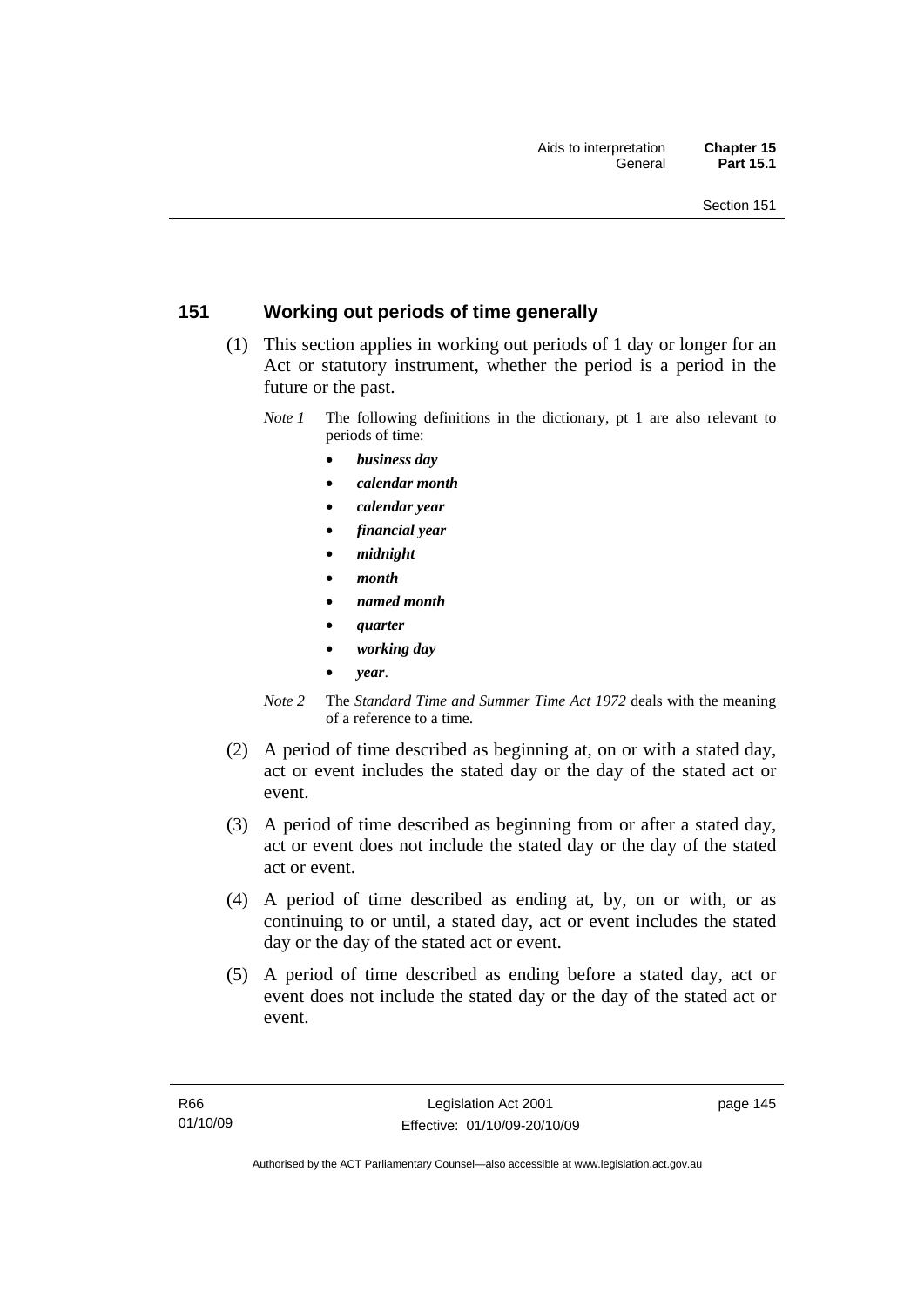#### **Chapter 15** Aids to interpretation **Part 15.1** General

Section 151

 (6) A reference to a number of days between 2 events does not include the days when the events happen.

#### **Example**

A court rule requires a notice of motion to be served 2 days before the return date for the application. If the return date is Friday, that day and the day the application is served are not counted in working out the 2 days. For service to be valid, the application must be served on or before the Tuesday before the return date.

- *Note* An example is part of the Act, is not exhaustive and may extend, but does not limit, the meaning of the provision in which it appears (see Legislation Act, s 126 and s 132).
- (7) Despite subsection (3), if, under an Act or statutory instrument, something must or may be done within a particular period of time after a stated day, the thing may be done on the stated day.
- (8) This section is a determinative provision so far as it applies to an applicable law or applicable provision.
	- *Note* See s 5 for the meaning of determinative provisions, and s 6 for their displacement.
- (9) In this section:

*applicable law* means an Act enacted, or statutory instrument made, after 1 January 2006.

*applicable provision* means a provision inserted after 1 January 2006 into an Act or statutory instrument that is not an applicable law.

*inserted*, for a provision, includes inserted in substitution for another provision.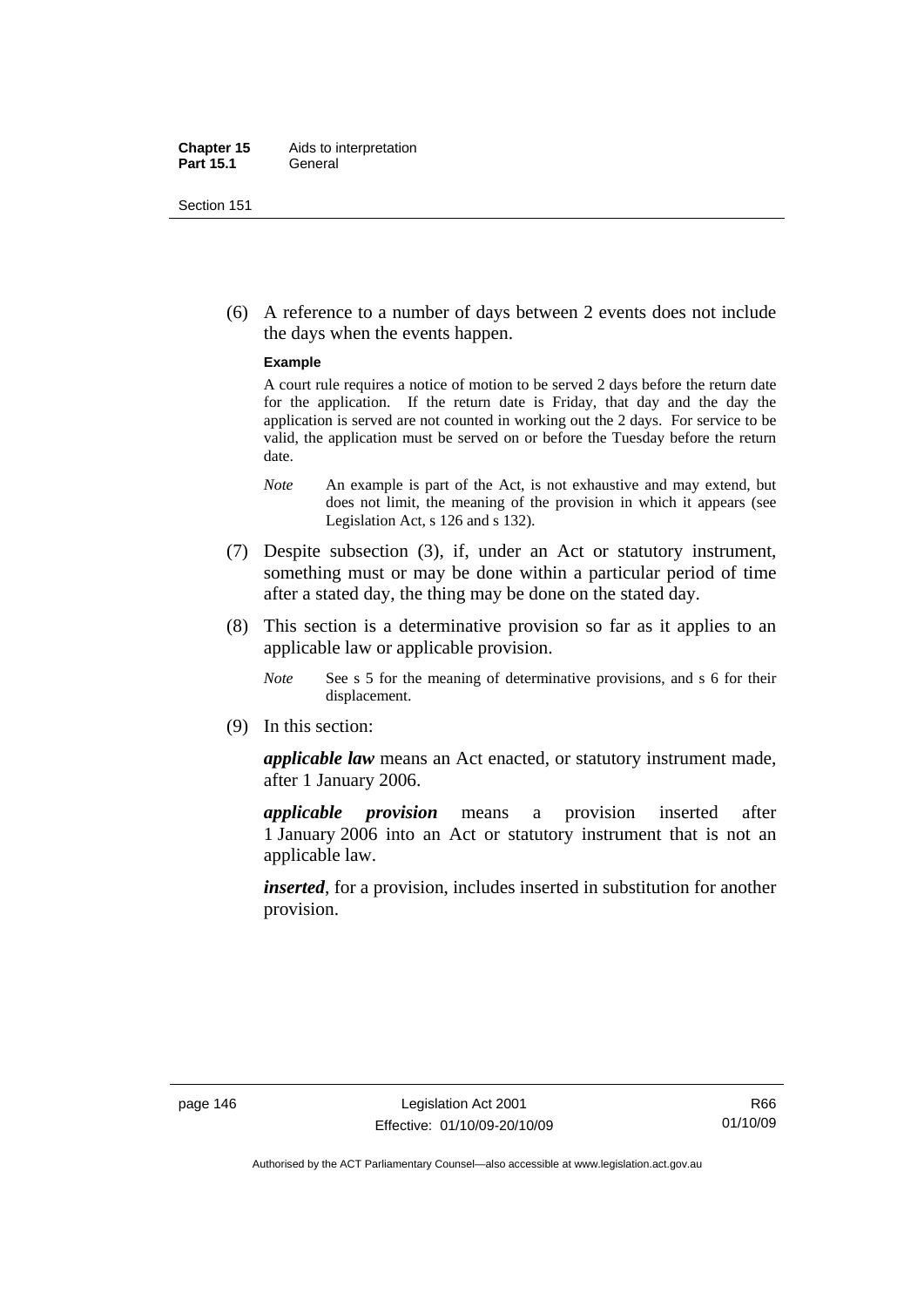## **151A Periods of time ending on non-working days**

- (1) This section applies if—
	- (a) under an Act or statutory instrument, something must or may be done on a particular day or within a particular period of time; and
	- (b) the day, or the last day of the period, is not a working day.
- (2) The thing must or may be done on the next day that is a working day.
- (3) This section is a determinative provision so far as it applies to an applicable law or applicable provision.
	- *Note* See s 5 for the meaning of determinative provisions, and s 6 for their displacement.
- (4) In this section:

*applicable law* means an Act enacted, or statutory instrument made, after 1 January 2006.

*applicable provision* means a provision inserted after 1 January 2006 into an Act or statutory instrument that is not an applicable law.

*inserted*, for a provision, includes inserted in substitution for another provision.

*public entity* means—

- (a) a court or tribunal; or
- (b) an administrative unit; or
- (c) a statutory-office holder; or
- (d) any other entity established for a public purpose under a law.

page 147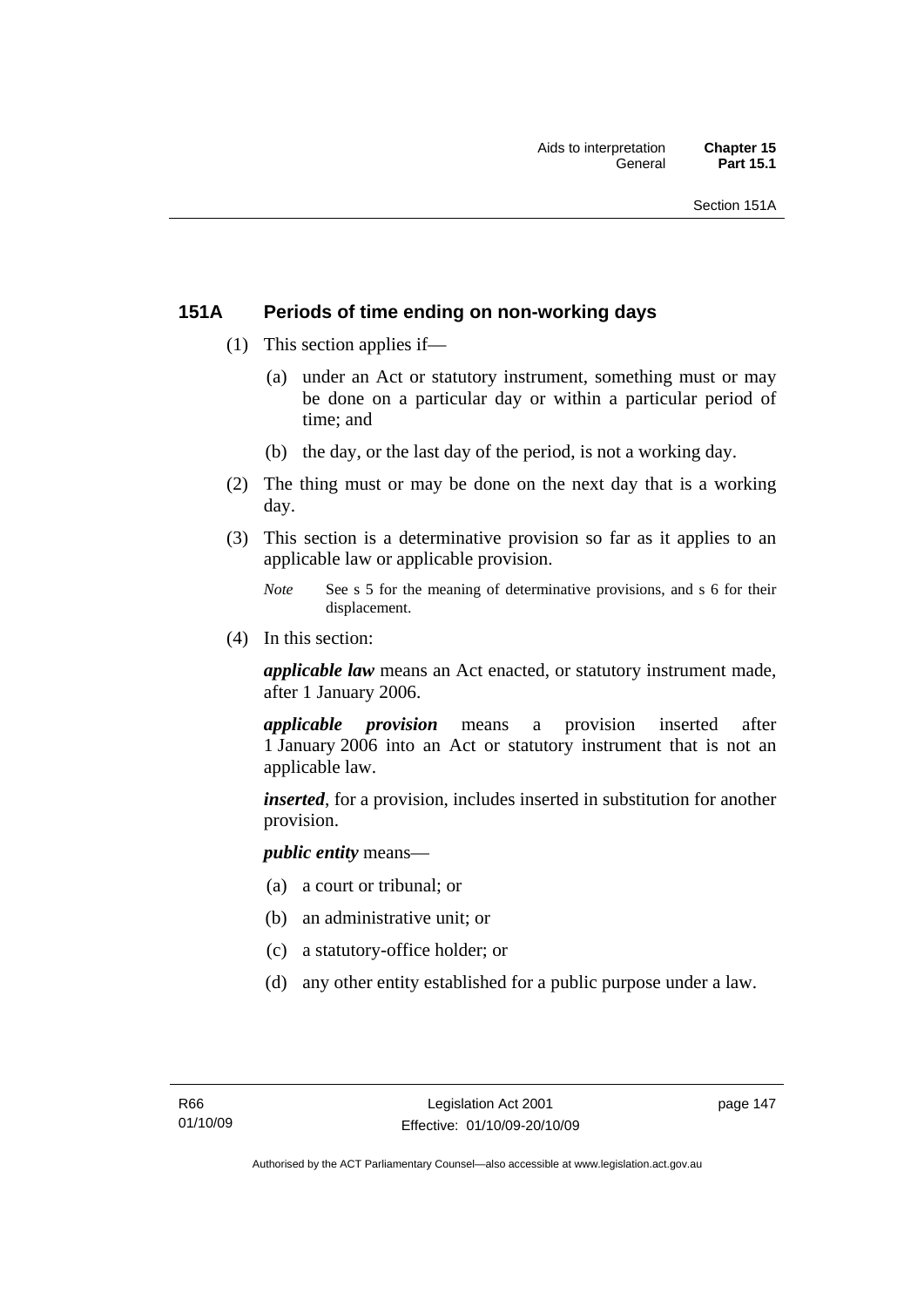Section 151B

#### *working day* means—

- (a) for doing something at an office (however described) of a public entity where the thing must or may be done—a day when the office is open; and
- (b) for doing anything else—a day that is not—
	- (i) a Saturday or Sunday; or
	- (ii) a public holiday at the place where the thing must or may be done; or
	- (iii) if the thing is to be done by or in relation to an authorised deposit-taking institution—a day observed by the institution as a bank holiday at the place where the thing must or may be done.

#### **Example for par (a)**

filing a document at a court registry

*Note* An example is part of the Act, is not exhaustive and may extend, but does not limit, the meaning of the provision in which it appears (see Legislation Act, s 126 and s 132).

## **151B Doing things for which no time is fixed**

- (1) This section applies if—
	- (a) under an Act or statutory instrument, something must or may be done; but
	- (b) no time is provided for doing the thing.
- (2) The thing must or may be done as soon as possible and as often as needed.

## **151C Power to extend time**

- (1) This section applies if, under an Act or statutory instrument—
	- (a) something must or may be done on a particular day or within a particular period of time; but

R66 01/10/09

Authorised by the ACT Parliamentary Counsel—also accessible at www.legislation.act.gov.au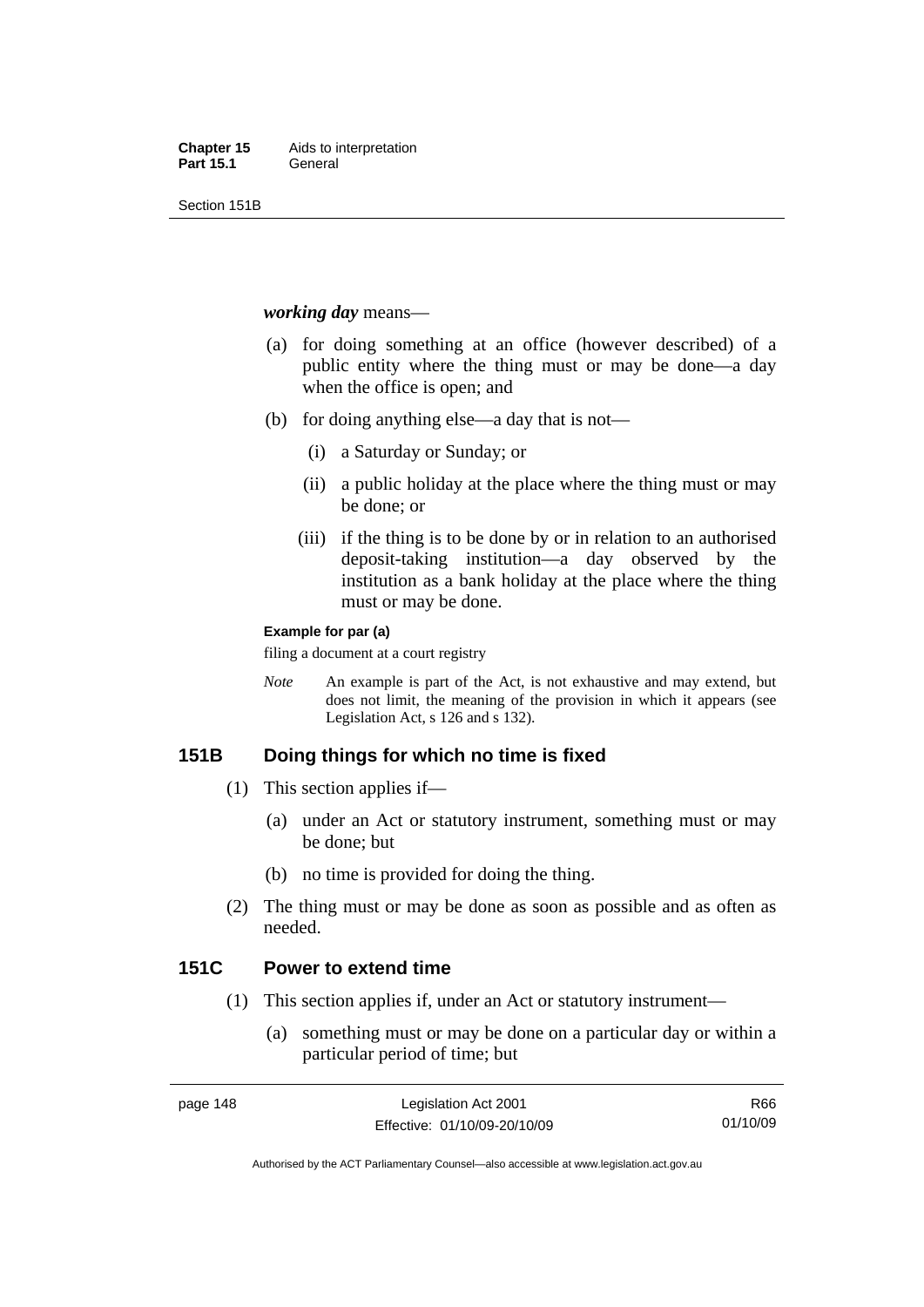- (b) a court or other entity has power to extend the time (the *relevant time*) for doing the thing.
- (2) A person may apply to the court or other entity for the relevant time to be extended even though the relevant time has ended.
- (3) The court or other entity may extend the relevant time even though the relevant time has ended.
- (4) This section is a determinative provision.
	- *Note* See s 5 for the meaning of determinative provisions, and s 6 for their displacement.
- (5) This section applies only to an applicable law or applicable provision.
- (6) In this section:

*applicable law* means an Act enacted, or statutory instrument made, after 1 January 2006.

*applicable provision* means a provision inserted after 1 January 2006 into an Act or statutory instrument that is not an applicable law.

*inserted*, for a provision, includes inserted in substitution for another provision.

## **152 Continuing effect of obligations**

If, under a provision of an Act or statutory instrument, an act is required to be done, the obligation to do the act continues until the act is done even if—

- (a) the provision required the act to be done within a particular period or before a particular time, and the period has ended or the time has passed; or
- (b) someone has been convicted of an offence in relation to failure to do the act.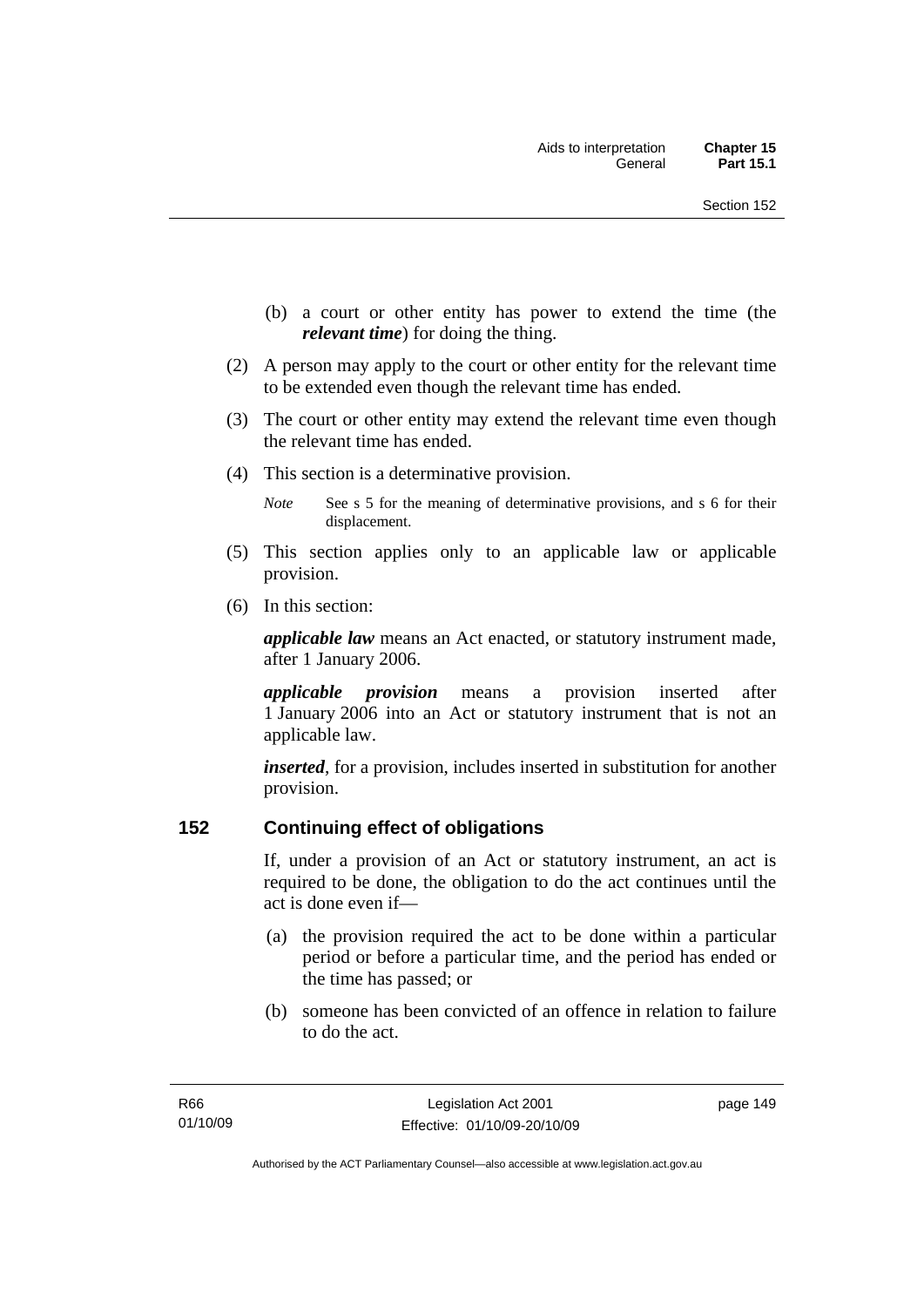**Chapter 15** Aids to interpretation<br>**Part 15.2** Definitions **Definitions** 

Section 155

## **Part 15.2 Definitions**

*Note to pt 15.2* 

See also s 130 (What is a definition?), s 131 (Signpost definitions) and s 148 (Terms used in instruments have same meanings as in authorising laws).

#### **155 Definitions apply subject to contrary intention**

- (1) A definition in an Act or statutory instrument applies except so far as the contrary intention appears.
- (2) This section is a determinative provision.
	- *Note* See s 5 for the meaning of determinative provisions, and s 6 for their displacement.

#### **156 Application of definitions in dictionaries and sections**

 (1) A definition in the dictionary to an Act or statutory instrument applies to the entire Act or instrument unless the Act or instrument provides for the definition to have a more limited application.

#### **Examples**

- 1 The dictionary to the *ABC Act 1999* includes the signpost definition '*x*—see the *XYZ Act 1998*, section 3.'. There is nothing in the *ABC Act 1999* indicating the intended application of the definition of  $x$ . The definition of  $x$ in the *XYZ Act 1998*, section 3, therefore, applies to the entire *ABC Act 1999*.
- 2 In an Act, the word *z* is defined in the dictionary. The definition provides, in part, that '*z*, in part 4 (Registration of vehicles), means ...'. The definition of *z* applies only to part 4.
- 3 In part 6 of an Act (which is headed 'Part 6 Complaints'), the word *a* is defined in section 50. The section is not divided into subsections but contains a number of definitions. Section 50 begins with the words 'In this part:'. However, the dictionary to the Act contains the following definition:

*a*—see section 50.

Authorised by the ACT Parliamentary Counsel—also accessible at www.legislation.act.gov.au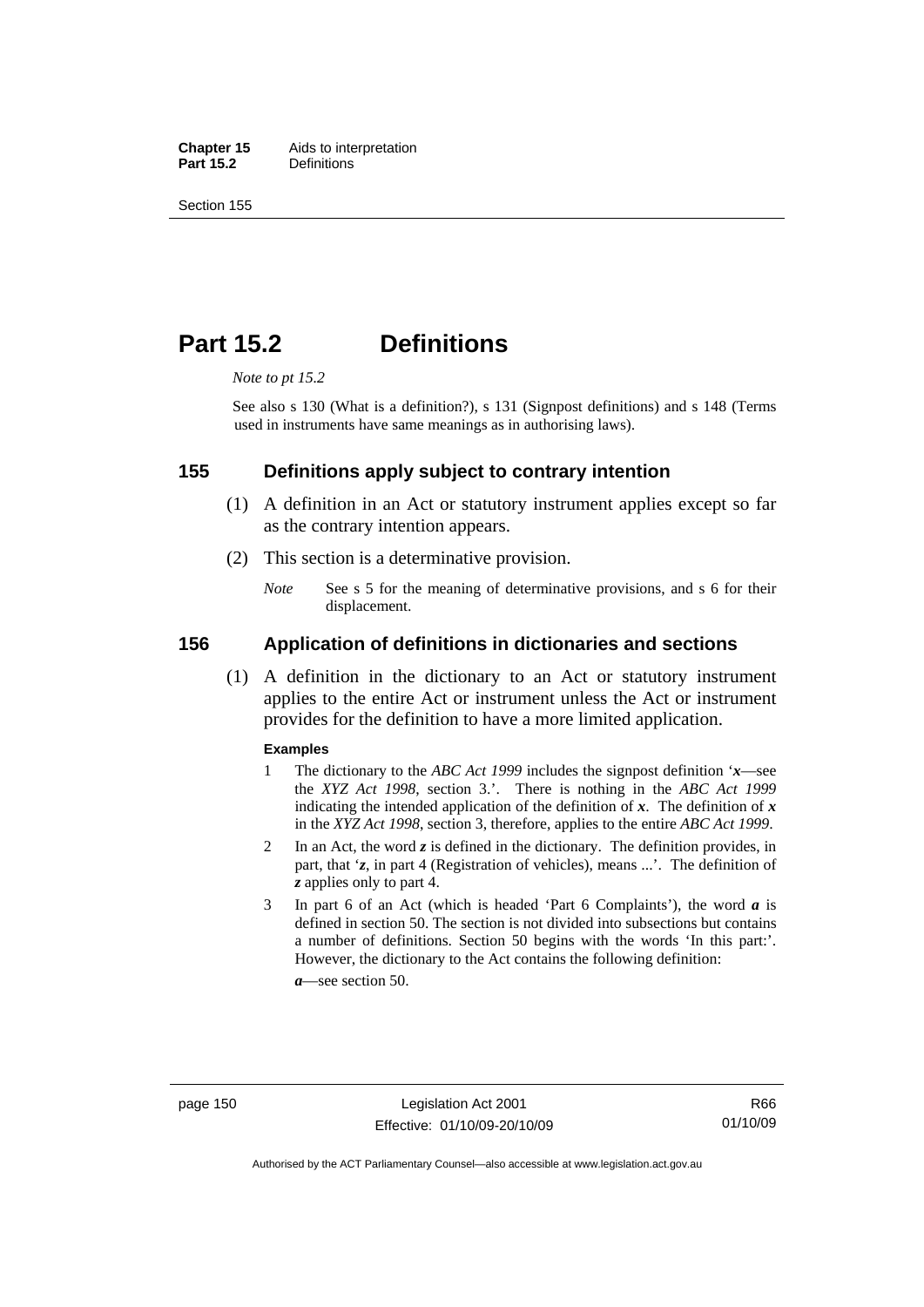The definition of *a* applies to the entire Act (compare s (2) eg 2).

- *Note 1* See s 144 (Meaning of commonly-used terms) for the application of the definitions in this Act, dict, pt 1.
- *Note 2* Section 148 (Terms used in instruments have same meanings as in authorising laws) provides that terms used in a statutory instrument have the same meaning as they have in the Act or statutory instrument under which the statutory instrument is made.
- *Note 3* An example is part of the Act, is not exhaustive and may extend, but does not limit, the meaning of the provision in which it appears (see s 126 and s 132).
- (2) A definition in a section of an Act or statutory instrument applies only to the section unless the Act or instrument provides for the definition to have a broader application.

#### **Examples**

- 1 This Act, section 255 (7) (Forms) contains definitions of *form 1* and *form 2* as tagged terms. There is nothing in this Act indicating that the definitions apply outside section 255. The definitions apply only to section 255.
- 2 In part 6 of an Act (which is headed 'Part 6 Complaints'), the word *a* is defined in section 50. The section is not divided into subsections but contains a number of definitions. Section 50 begins with the words 'In this part:'. However, the dictionary to the Act contains the following definition:

*a*, for part 6 (Complaints)—see section 50.

The definition of *a* applies to all of part 6, but not to provisions of the Act outside part 6 (compare s (1) eg 3).

- 3 In an Act, the word *b* is defined in a section, which is not divided into subsections but contains a number of definitions. The section begins with the words 'In this Act:'. The definition of *b* applies to the entire Act.
- (3) A definition in a section of an Act or statutory instrument applies to the entire section unless the Act or instrument provides for the definition to have a more limited application.

#### **Example**

In a subsection of a section of an Act, the word  $c$  is defined. The subsection begins with the words 'In subsection  $(3)$ :'. The definition of  $c$  applies only to subsection (3) of that section.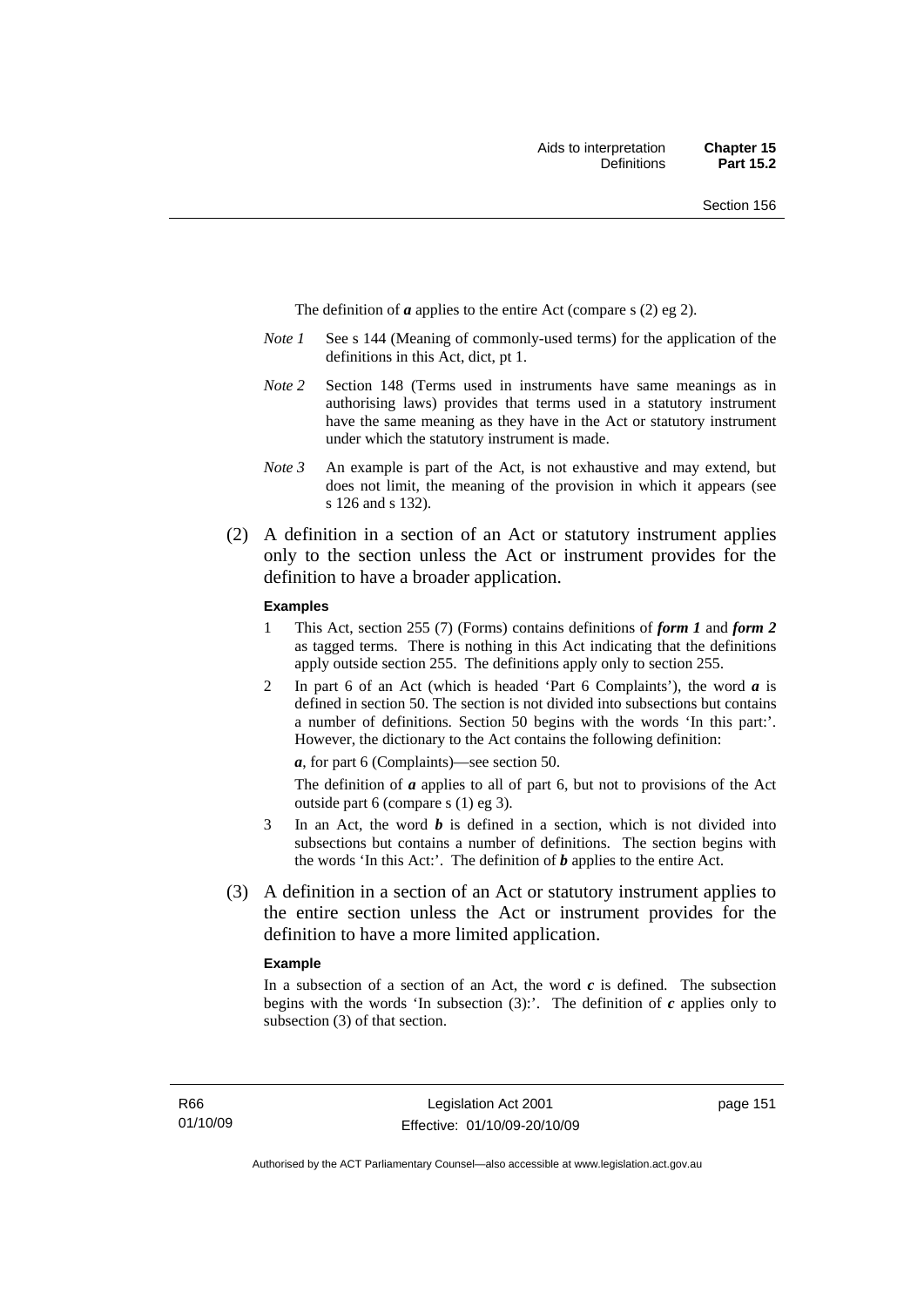- (4) In applying this section to an Act or statutory instrument that is divided otherwise than into sections, a reference to a section is a reference to a corresponding provision of the Act or instrument.
	- *Note* A reference to an Act or statutory instrument includes a reference to a provision of the Act or instrument (see s 7 and s 13).

## **157 Defined terms—other parts of speech and grammatical forms**

If an Act or statutory instrument defines a term, other parts of speech and grammatical forms of the term have corresponding meanings.

#### **Example**

The *Publication (Grants) Act 2001* contains a definition of *publish* and also contains other forms of the same word ('published', 'publisher', 'publishes', 'publishing' and 'publication'). Because of this section, all forms of the word will have the same meaning except so far as the Act otherwise expressly provides or a contrary intention appears (see s 6 (3)).

*Note* An example is part of the Act, is not exhaustive and may extend, but does not limit, the meaning of the provision in which it appears (see s 126 and s 132).

page 152 Legislation Act 2001 Effective: 01/10/09-20/10/09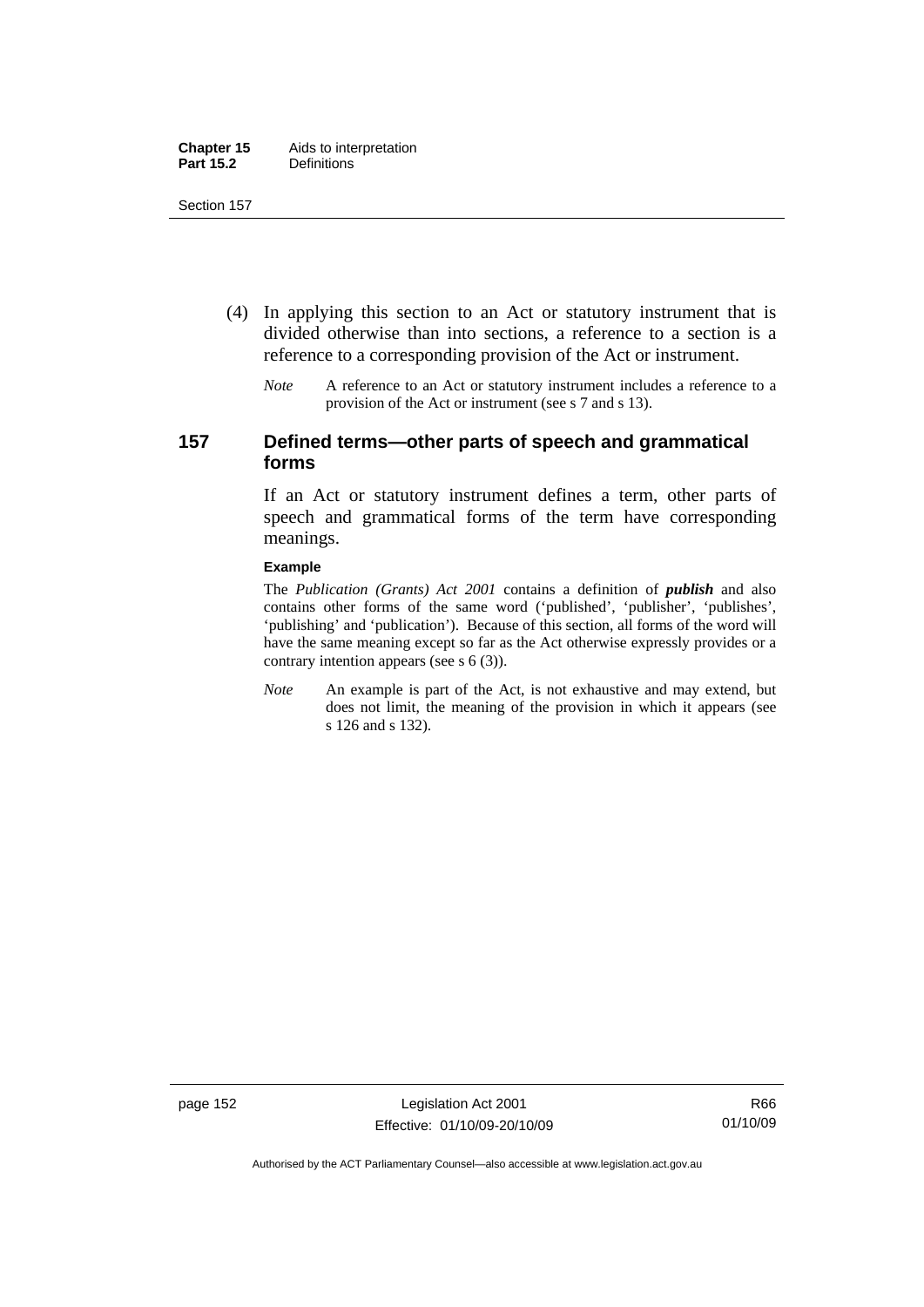# **Part 15.3 References to various entities and things**

*Note to pt 15.3* 

See also ch 10 (Referring to laws).

#### **160 References to people generally**

- (1) In an Act or statutory instrument, a reference to a *person* generally includes a reference to a corporation as well as an individual.
- (2) Subsection (1) is not displaced only because there is an express reference to either an individual or a corporation elsewhere in the Act or statutory instrument.

#### **Examples of references to a person generally**

- 1 another person
- 2 anyone else
- 3 party
- 4 someone else
- 5 employer

#### **Examples of express references to a corporation**

- 1 body corporate
- 2 company

#### **Examples of express references to an individual**

- 1 adult
- 2 child
- 3 spouse
- 4 driver
- (3) Subsection (2) does not limit the operation of section 6.

*Note* Section 6 deals with the displacement of a provision of this Act.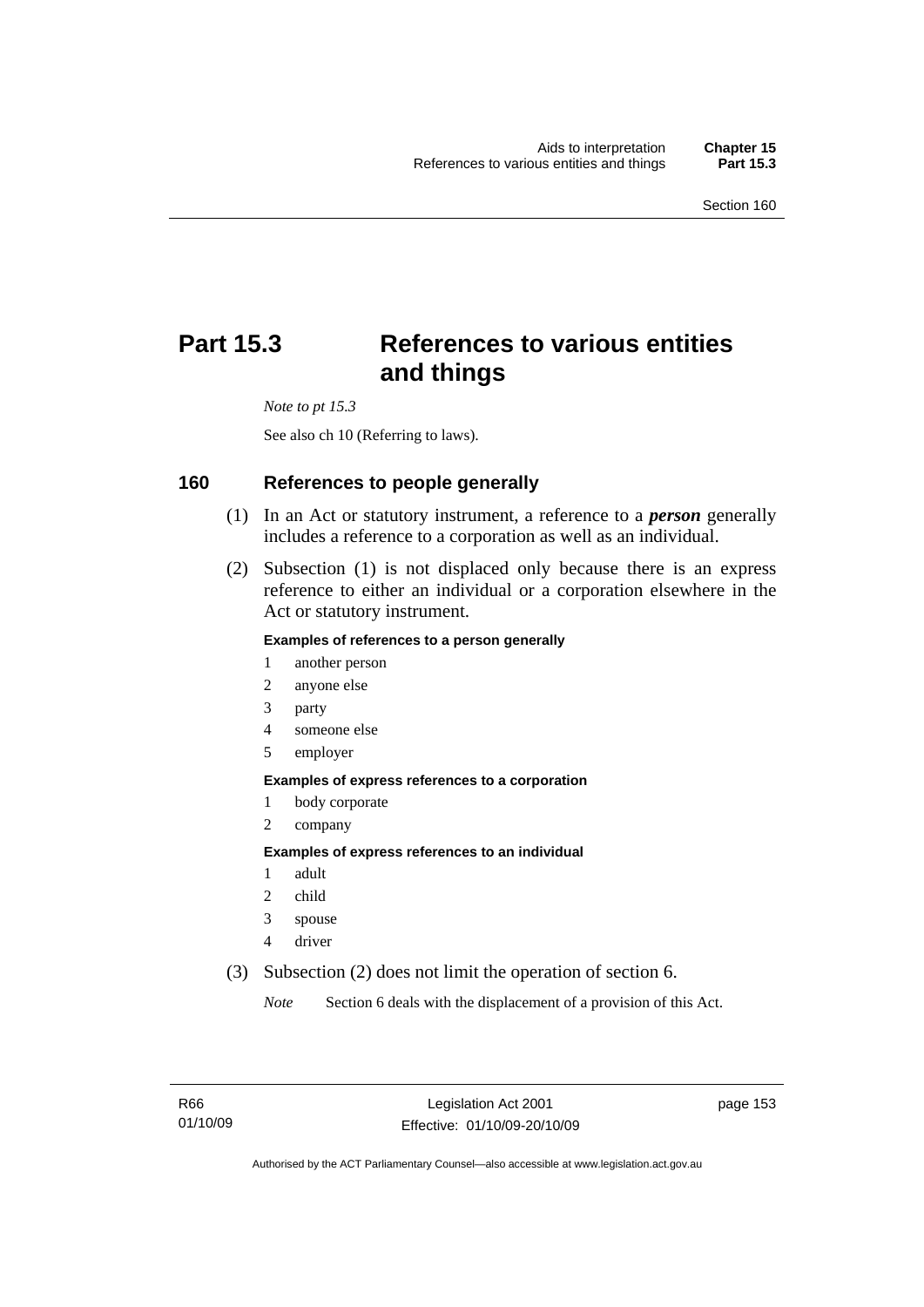## **161 Corporations liable to offences**

- (1) A provision of a law that creates an offence (whether indictable or summary) applies to corporations as well as to individuals.
- (2) A provision of a law that creates an offence can apply to a corporation even though contravention of the provision is punishable by imprisonment (with or without another penalty).

#### **Example**

A provision of an Act contains the following penalty: 'Maximum penalty: 100 penalty units, imprisonment for 1 year or both.' The provision can apply to a corporation.

- (3) If a corporation is convicted of an offence and, apart from this subsection, the penalty for the offence is a period of imprisonment only, the court may impose a maximum penalty of—
	- (a) if the period of imprisonment is not longer than 6 months— 50 penalty units; and
	- (b) if the period of imprisonment is longer than 6 months but not longer than 1 year—100 penalty units; and
	- (c) if the period of imprisonment is longer than 1 year but not longer than 2 years—200 penalty units; and
	- (d) if the period of imprisonment is longer than 2 years but not longer than 5 years—500 penalty units; and
	- (e) if the period of imprisonment is longer than 5 years but not longer than 10 years—1 000 penalty units; and
	- (f) if the period of imprisonment is longer than 10 years—1 500 penalty units.

*Note* Section 133 explains the meaning and value of penalty units.

(4) In this section:

*law* means an Act, subordinate law or disallowable instrument.

Authorised by the ACT Parliamentary Counsel—also accessible at www.legislation.act.gov.au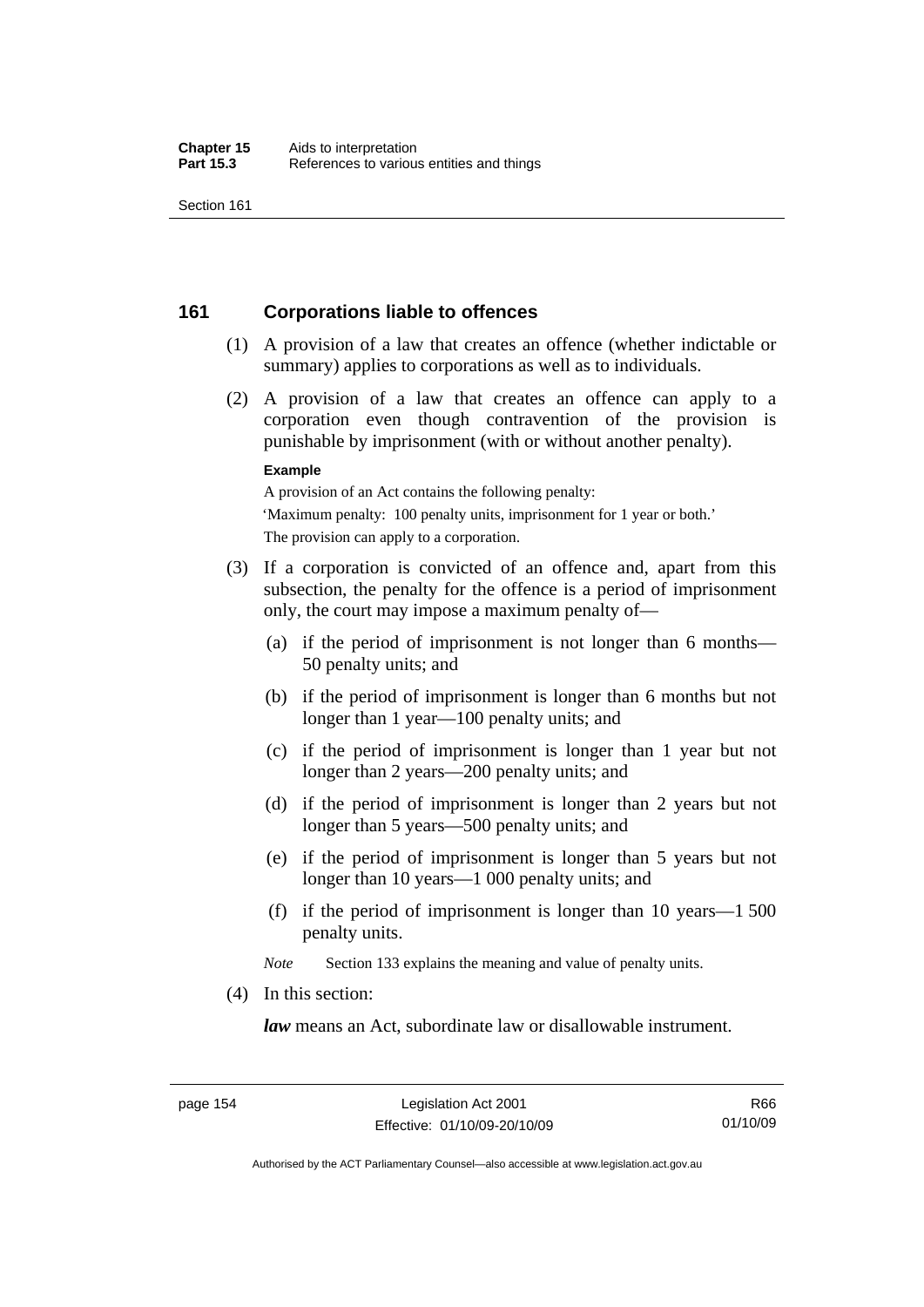## **162 References to** *a Minister* **or** *the Minister*

 (1) In an Act or statutory instrument, a reference to *a Minister* is a reference to the Chief Minister or a Minister appointed under the Self-Government Act, section 41.

*Note* See dict, pt 1, def *Chief Minister*.

- (2) In a provision of an Act or statutory instrument, a reference to *the Minister* without identifying the Minister's title or portfolio is a reference to—
	- (a) the Minister for the time being administering the provision; or
	- (b) if, for the time being, different Ministers administer the provision in relation to different matters—
		- (i) if only 1 Minister administers the provision in relation to the relevant matter—the Minister; or
		- (ii) if 2 or more Ministers administer the provision in relation to the relevant matter—any of the Ministers; or
	- (c) if paragraph (b) does not apply and, for the time being, 2 or more Ministers administer the provision—any of the Ministers.
- (3) In subsection (2):

*Minister* includes a Minister for the time being acting on behalf of the Minister or 2 or more Ministers.

 (4) If an Act or statutory instrument mentions a Minister and identifies the Minister by reference to the fact that the Minister administers a stated Act, statutory instrument or provision, subsection (2) applies as if references in paragraphs (a) to (c) to the provision were references to the stated Act, instrument or provision.

*Note* See also dict, pt 1, defs *Attorney-General* and *Treasurer*.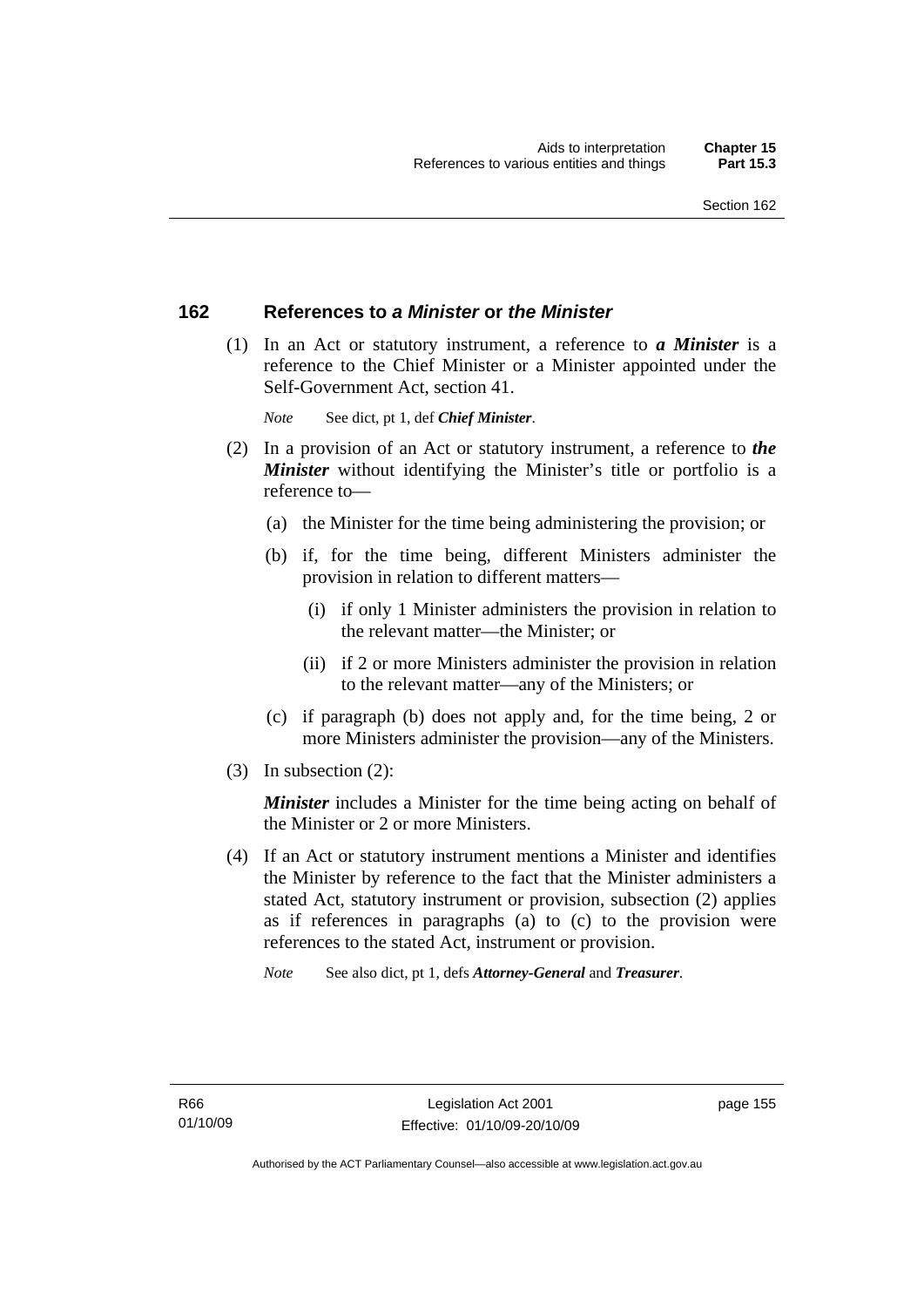## **163 References to** *a chief executive* **or** *the chief executive*

- (1) In an Act or statutory instrument, a reference to *a chief executive* is a reference to a person employed under the Public Sector Management Act, section 28 (Chief executives—engagement) or section 30 (Chief executives—temporary contracts) to perform the duties of an office of chief executive.
- (2) In a provision of an Act or statutory instrument, a reference to *the chief executive* without identifying the chief executive's title is a reference to—
	- (a) the chief executive of the administrative unit responsible for the provision; or
	- (b) if, for the time being, different administrative units are responsible for the provision in relation to different matters—
		- (i) if only 1 administrative unit is responsible for the provision in relation to the relevant matter—the chief executive of the administrative unit; or
		- (ii) if 2 or more administrative units are responsible for the provision in relation to the relevant matter—the chief executive of any of the administrative units; or
	- (c) if paragraph (b) does not apply and, for the time being, 2 or more administrative units are responsible for the provision the chief executive of any of the administrative units.

*Note* See dict, pt 1, def *administrative unit*.

 (3) If an Act or statutory instrument mentions a chief executive and identifies the chief executive by reference to the fact that the chief executive is the chief executive of the administrative unit responsible for a stated Act, statutory instrument or provision, subsection (2) applies as if references in paragraphs (a) to (c) to the provision were references to the stated Act, instrument or provision.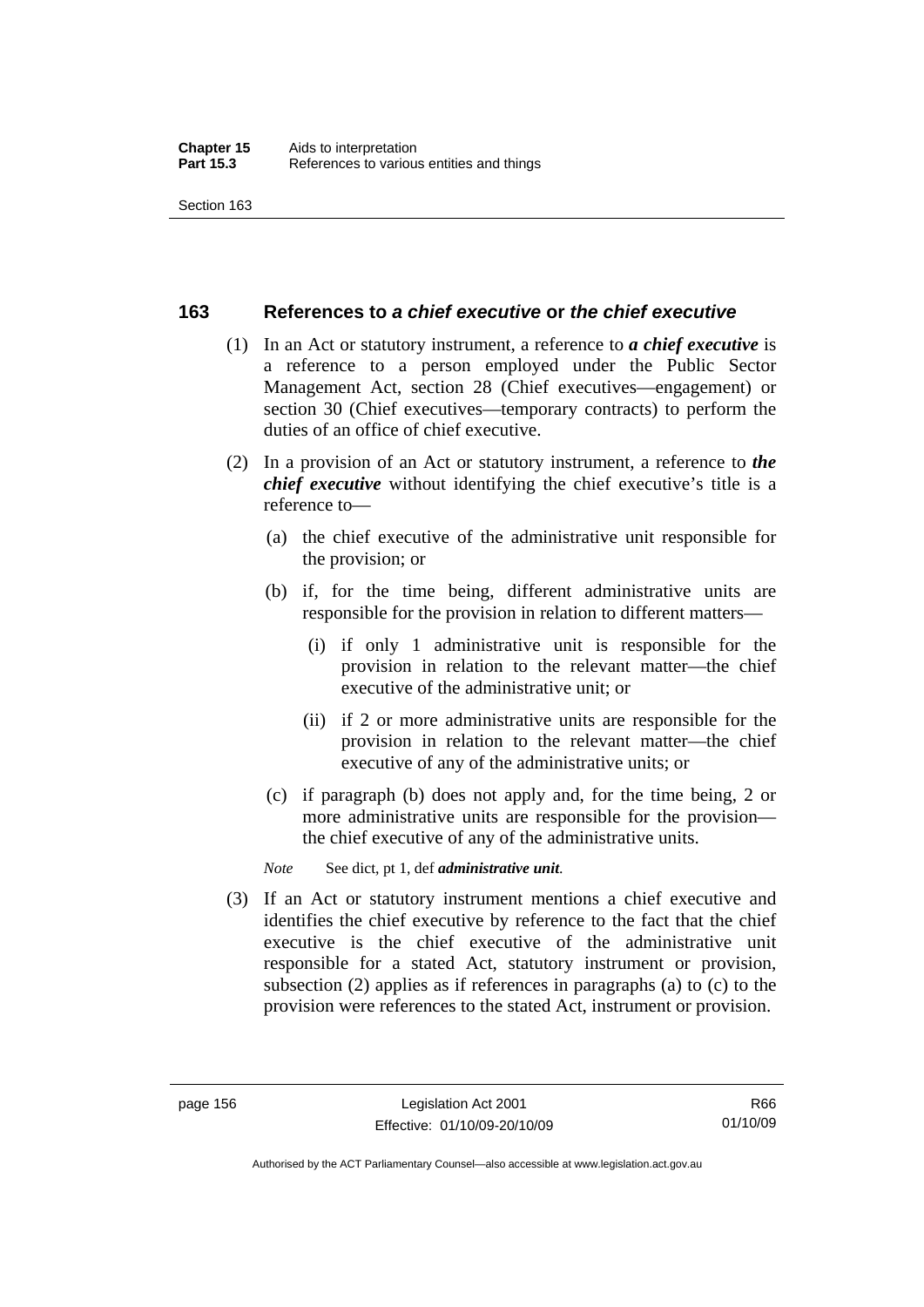(4) In this section:

*chief executive*, of an administrative unit, means the person who is employed under the Public Sector Management Act, section 28 or section 30 to perform the duties of the office of chief executive in the administrative unit.

*Public Sector Management Act* means the *Public Sector Management Act 1994*.

*responsible*, for a provision, means allocated responsibility for the provision under the Public Sector Management Act, section 14 (1) (b) (Ministerial responsibility and functions of administrative units).

## **164 References to Australian Standards etc**

- (1) In an Act or statutory instrument, a reference consisting of the words 'Australian Standard' or 'AS' followed by a number is a reference to the standard so numbered published by or on behalf of Standards Australia.
- (2) In an Act or statutory instrument, a reference consisting of the words 'Australian/New Zealand Standard' or 'AS/NZS' followed by a number is a reference to the standard so numbered published jointly by or on behalf of Standards Australia and Standards New Zealand.

#### **Examples for s 164**

1 AS 4608-1999

- 2 AS/NZS 4906: 1994
- *Note* An example is part of the Act, is not exhaustive and may extend, but does not limit, the meaning of the provision in which it appears (see s 126 and s 132).

#### **165 References to Assembly committees that no longer exist**

In an Act or statutory instrument, a reference (whether by name or description) to a committee of the Legislative Assembly that no

page 157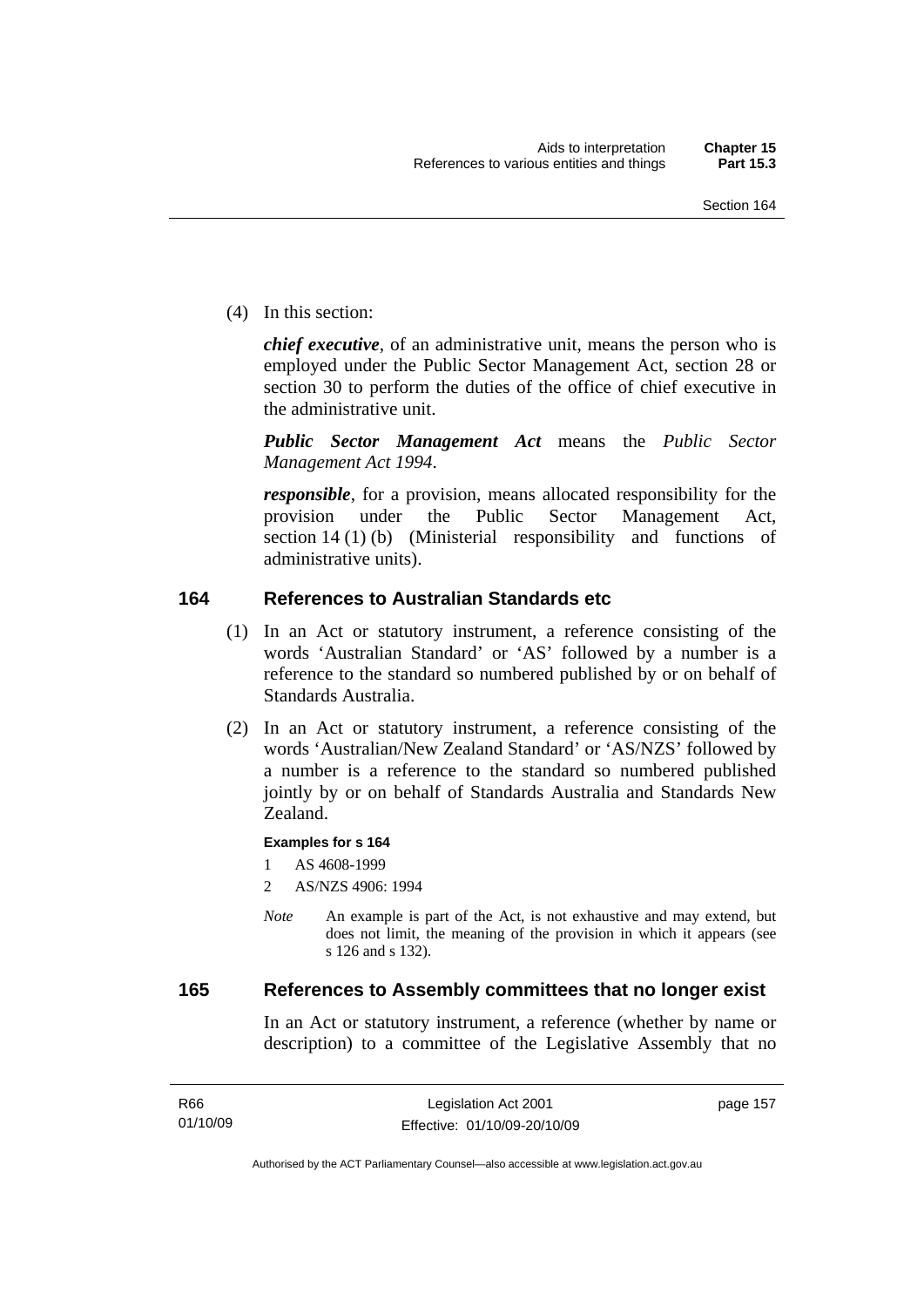| Chapter 15       | Aids to interpretation                    |
|------------------|-------------------------------------------|
| <b>Part 15.3</b> | References to various entities and things |

longer exists is a reference to the committee of the Assembly nominated by the Speaker either generally or for the provision containing the reference.

## **168 References to person with interest in land include personal representative etc**

In an Act or statutory instrument, a reference to a person with an interest in land or other property includes a reference to the person's personal representatives, successors and assigns.

#### **Examples of references to people with interests in land**

- 1 proprietor
- 2 transferor or transferee
- 3 mortgagor or mortgagee
- 4 lessor or lessee
- 5 sublessor or sublessee
- 6 trustee
- *Note* An example is part of the Act, is not exhaustive and may extend, but does not limit, the meaning of the provision in which it appears (see s 126 and s 132).

## **169 References to** *domestic partner* **and** *domestic partnership*

- (1) In an Act or statutory instrument, a reference to a person's *domestic partner* is a reference to someone who lives with the person in a domestic partnership, and includes a reference to a spouse or civil partner of the person.
	- *Note* The Macquarie dictionary, (1997) defines spouse as 'either member of a married pair in relation to the other; one's husband or wife'.
- (2) In an Act or statutory instrument, a *domestic partnership* is the relationship between 2 people, whether of a different or the same sex, living together as a couple on a genuine domestic basis.

#### **Example of indicators to decide whether 2 people are in a domestic partnership**

1 the length of their relationship

Authorised by the ACT Parliamentary Counsel—also accessible at www.legislation.act.gov.au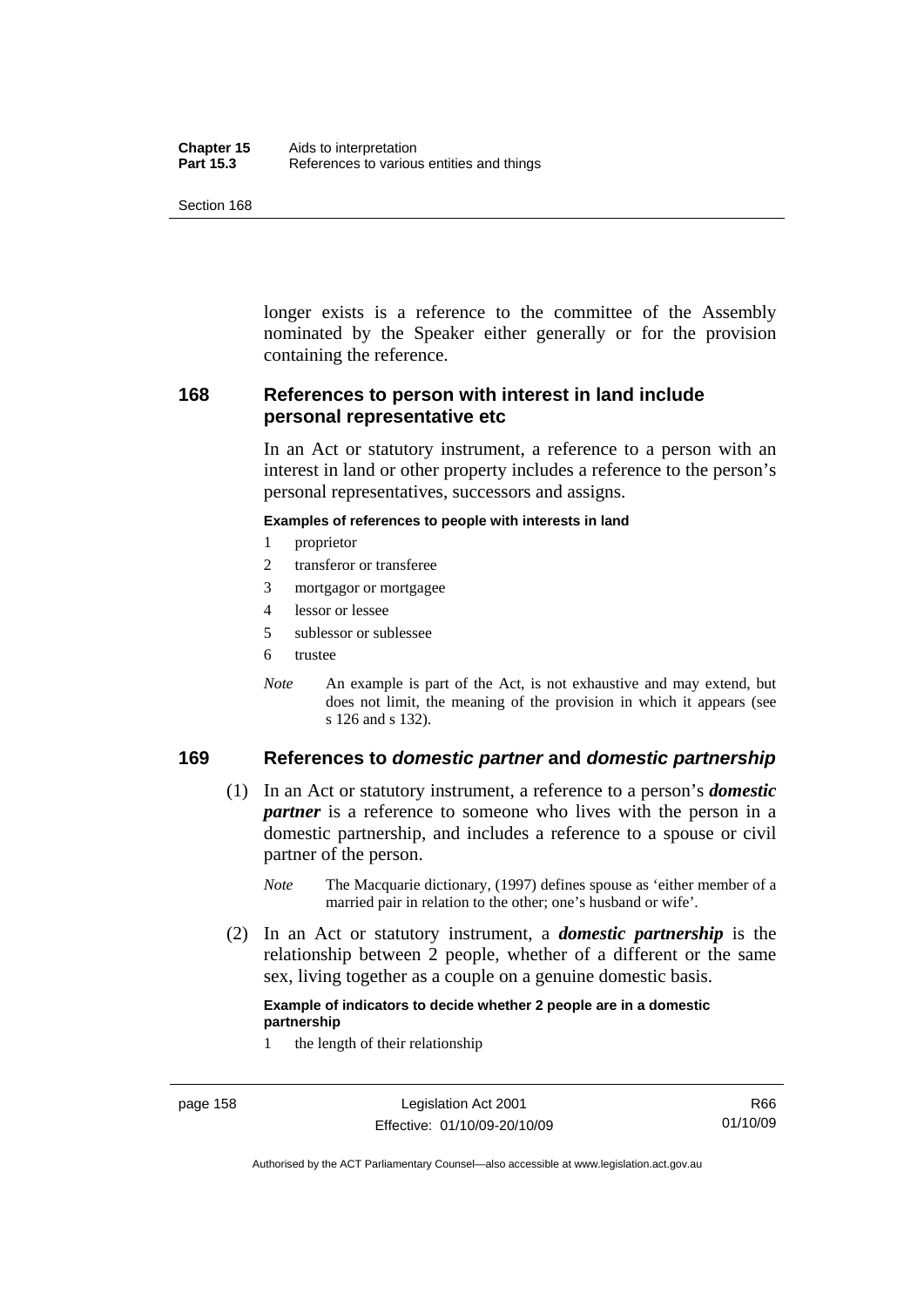- 2 whether they are living together
- 3 if they are living together—how long and under what circumstances they have lived together
- 4 whether there is a sexual relationship between them
- 5 their degree of financial dependence or interdependence, and any arrangements for financial support, between or by them
- 6 the ownership, use and acquisition of their property, including any property that they own individually
- 7 their degree of mutual commitment to a shared life
- 8 whether they mutually care for and support children
- 9 the performance of household duties
- 10 the reputation, and public aspects, of the relationship between them
- *Note* An example is part of the Act, is not exhaustive and may extend, but does not limit, the meaning of the provision in which it appears (see s 126 and s 132).
- (3) In an Act or statutory instrument, a reference to a *domestic partnership* includes a reference to a marriage and a civil partnership.

## **169A References to** *transgender people*

- (1) A *transgender person* is a person who—
	- (a) identifies as a member of a different sex by living, or seeking to live, as a member of that sex; or
	- (b) has identified as a member of a different sex by living as a member of that sex;

whether or not the person is a recognised transgender person.

 (2) A *transgender person* includes a person who is thought of as a transgender person, whether or not the person is a recognised transgender person.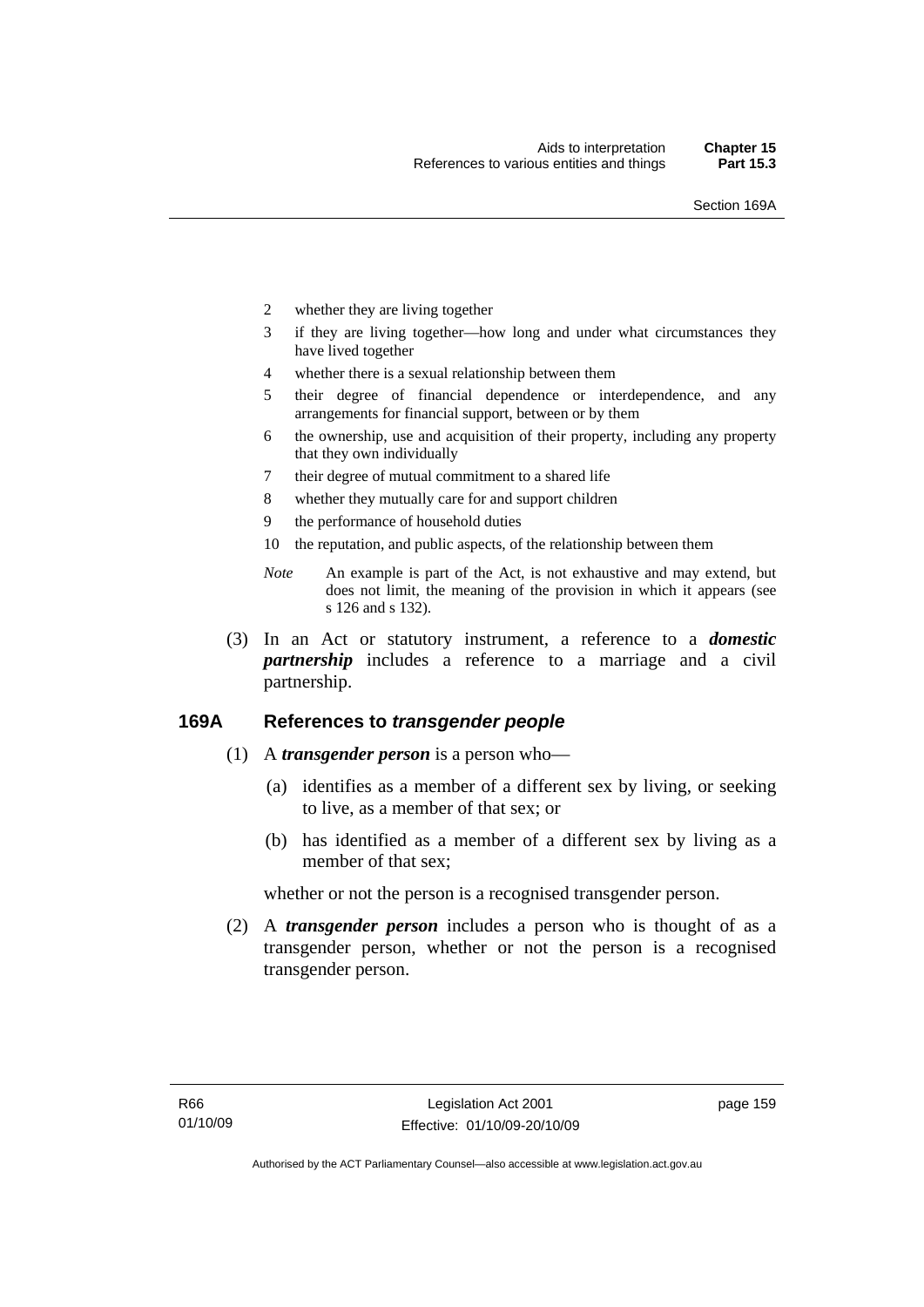Section 169B

 (3) A *recognised transgender person* is a person the record of whose sex is altered under the *Births, Deaths and Marriages Registration Act 1997*, part 4 or the corresponding provisions of a law of a State or another Territory.

#### **169B References to** *intersex people*

An *intersex person* is a person who, because of a genetic condition, was born with reproductive organs or sex chromosomes that are not exclusively male or female.

page 160 Legislation Act 2001 Effective: 01/10/09-20/10/09

R66 01/10/09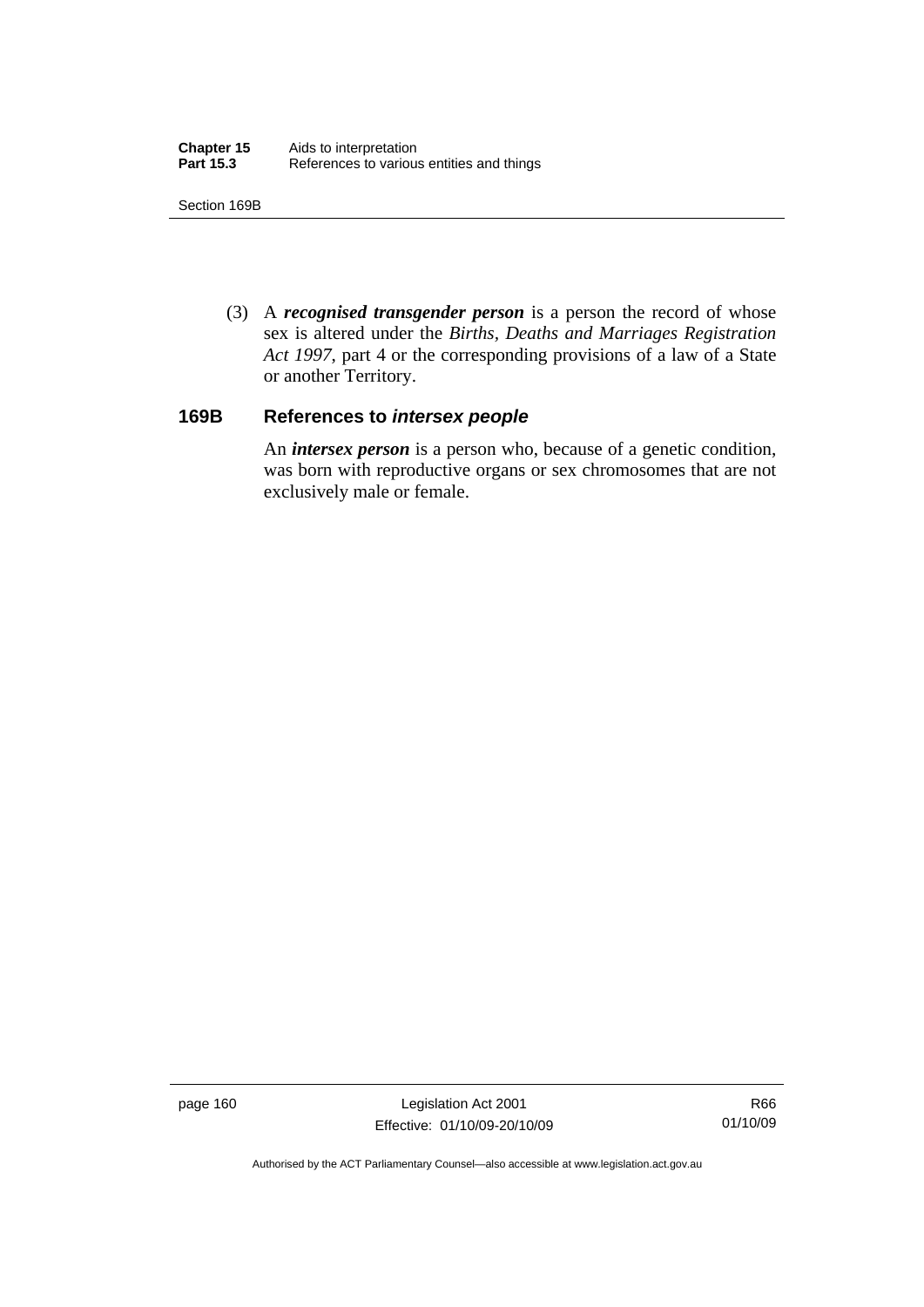# **Part 15.4 Preservation of certain common law privileges**

## **170 Privileges against selfincrimination and exposure to civil penalty**

- (1) An Act or statutory instrument must be interpreted to preserve the common law privileges against selfincrimination and exposure to the imposition of a civil penalty.
- (2) However, this section does not affect the operation of the *Evidence Act 1995* (Cwlth).
	- *Note* The *Evidence Act 1995* (Cwlth), s 128 contains provisions that apply if a witness raises these privileges in a proceeding. The section applies to proceedings in ACT courts (see *Evidence Act 1995* (Cwlth), s 4). However, the privileges have been abolished for bodies corporate (see *Evidence Act 1995* (Cwlth), s 187).
- (3) This section is a determinative provision.
	- *Note* See s 5 for the meaning of determinative provisions, and s 6 for their displacement.

## **171 Client legal privilege**

- (1) An Act or statutory instrument must be interpreted to preserve the common law privilege in relation to client legal privilege (also known as legal professional privilege).
- (2) However, this section does not affect the operation of the *Evidence Act 1995* (Cwlth).
	- *Note* The *Evidence Act 1995* (Cwlth), pt 3.10, div 1 contains provisions about client legal privilege. The provisions apply to proceedings in ACT courts (see *Evidence Act 1995* (Cwlth), s 4).

page 161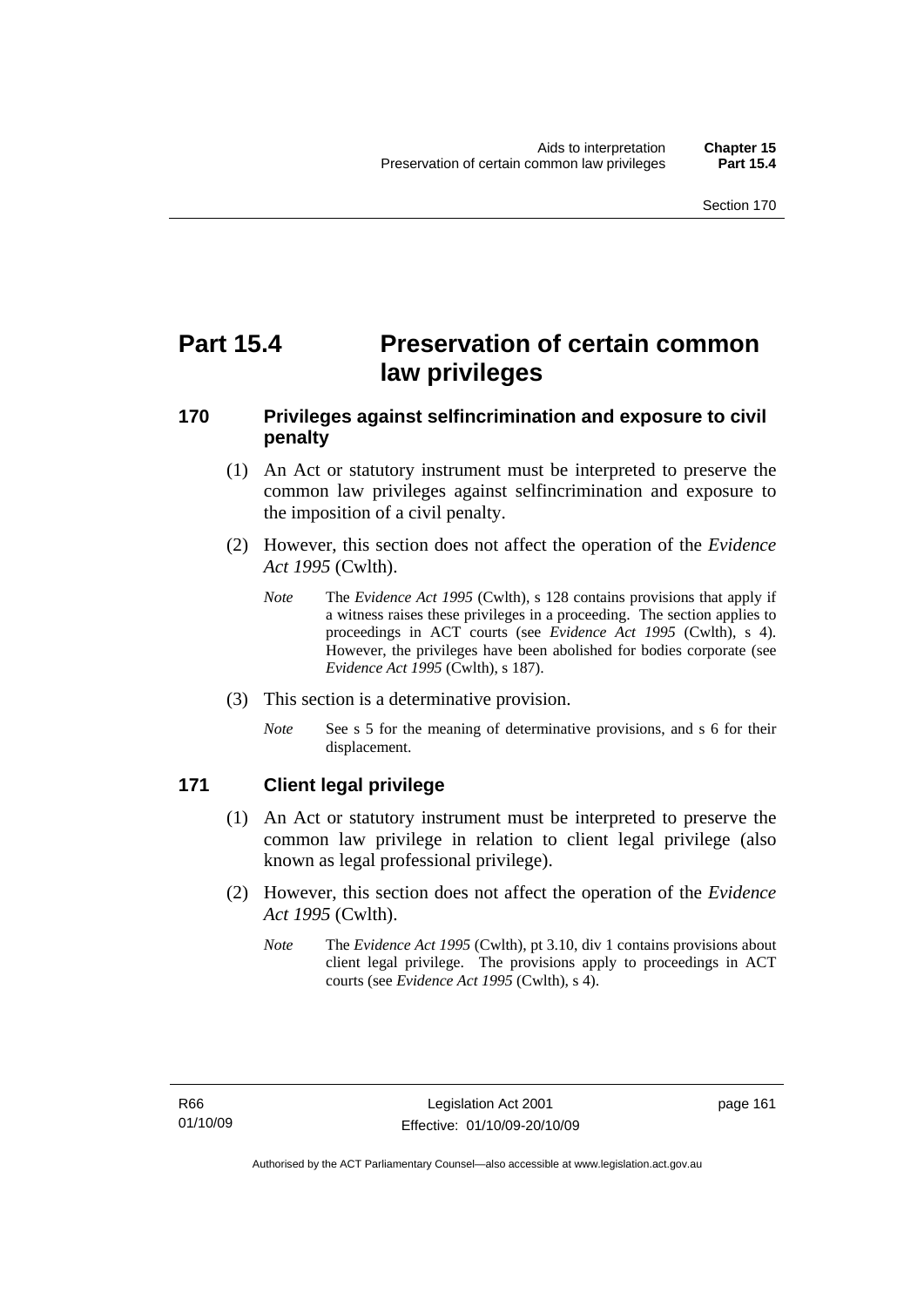- (3) This section is a determinative provision.
	- *Note* See s 5 for the meaning of determinative provisions, and s 6 for their displacement.

page 162 Legislation Act 2001 Effective: 01/10/09-20/10/09

R66 01/10/09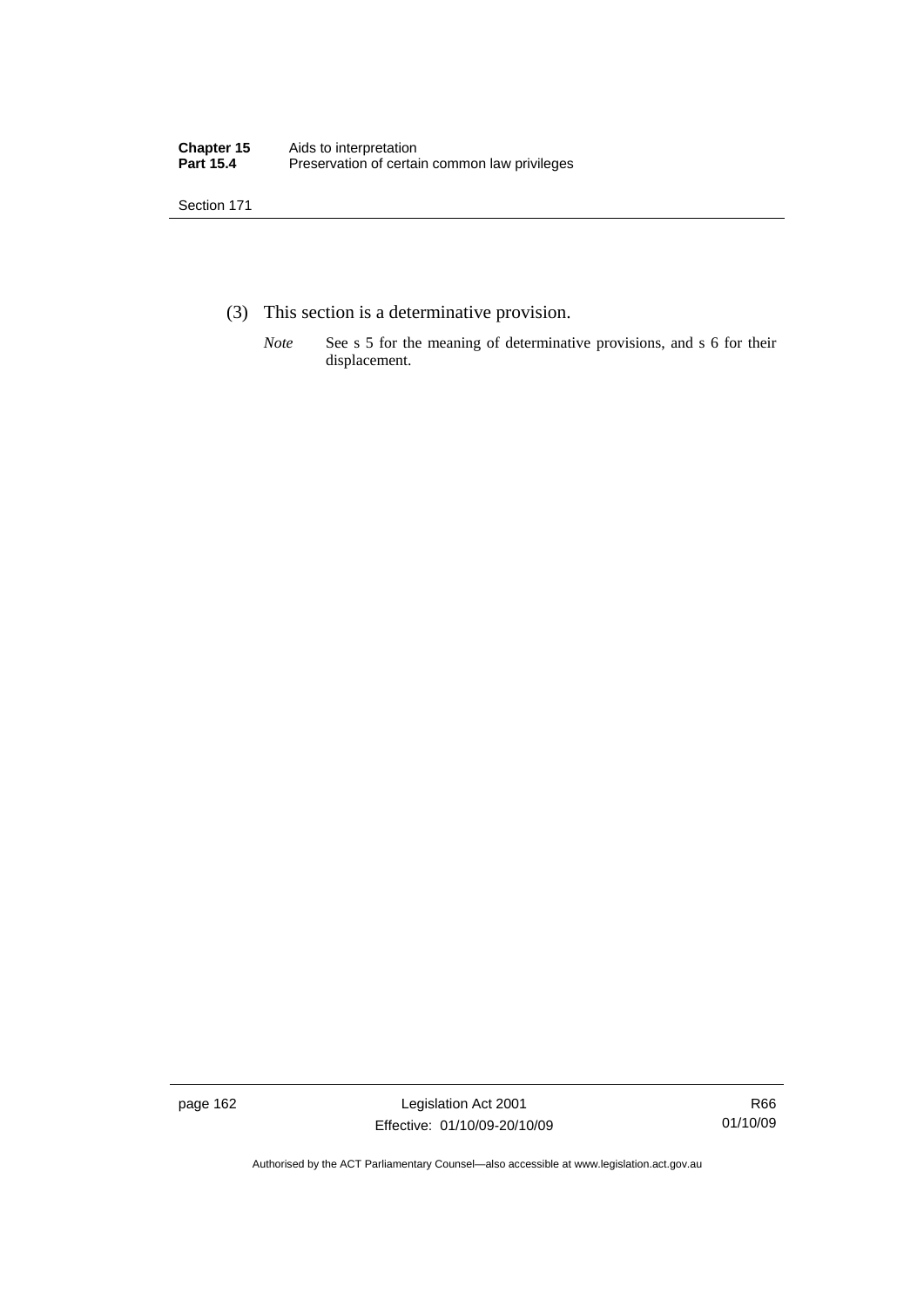# **Chapter 16 Courts, tribunals and other decision-makers**

## **175 Meaning of** *law* **in ch 16**

In this chapter:

*law* means an Act, subordinate law or disallowable instrument.

*Note* A reference to an Act, subordinate law or disallowable instrument includes a reference to a provision of the Act, law or instrument (see s 7, s 8 and s 9).

## **176 Jurisdiction of courts and tribunals**

- (1) This section applies if a law, whether expressly or by implication, authorises a proceeding (whether civil or criminal) to be brought in a particular court or tribunal in relation to a matter.
- (2) The law vests the court or tribunal with jurisdiction in the matter.
- (3) The jurisdiction so vested is not limited by any limits to which any other jurisdiction of the court or tribunal may be subject.
	- *Note* See also s 45 which relates to the making of rules carrying out or giving effect to the jurisdiction of the court or tribunal.

## **177 Recovery of amounts owing under laws**

If an amount is owing under a law to a person (the *creditor*) by another person (the *debtor*), the creditor may recover the amount as a debt owing by the debtor to the creditor in a court of competent jurisdiction or the ACAT.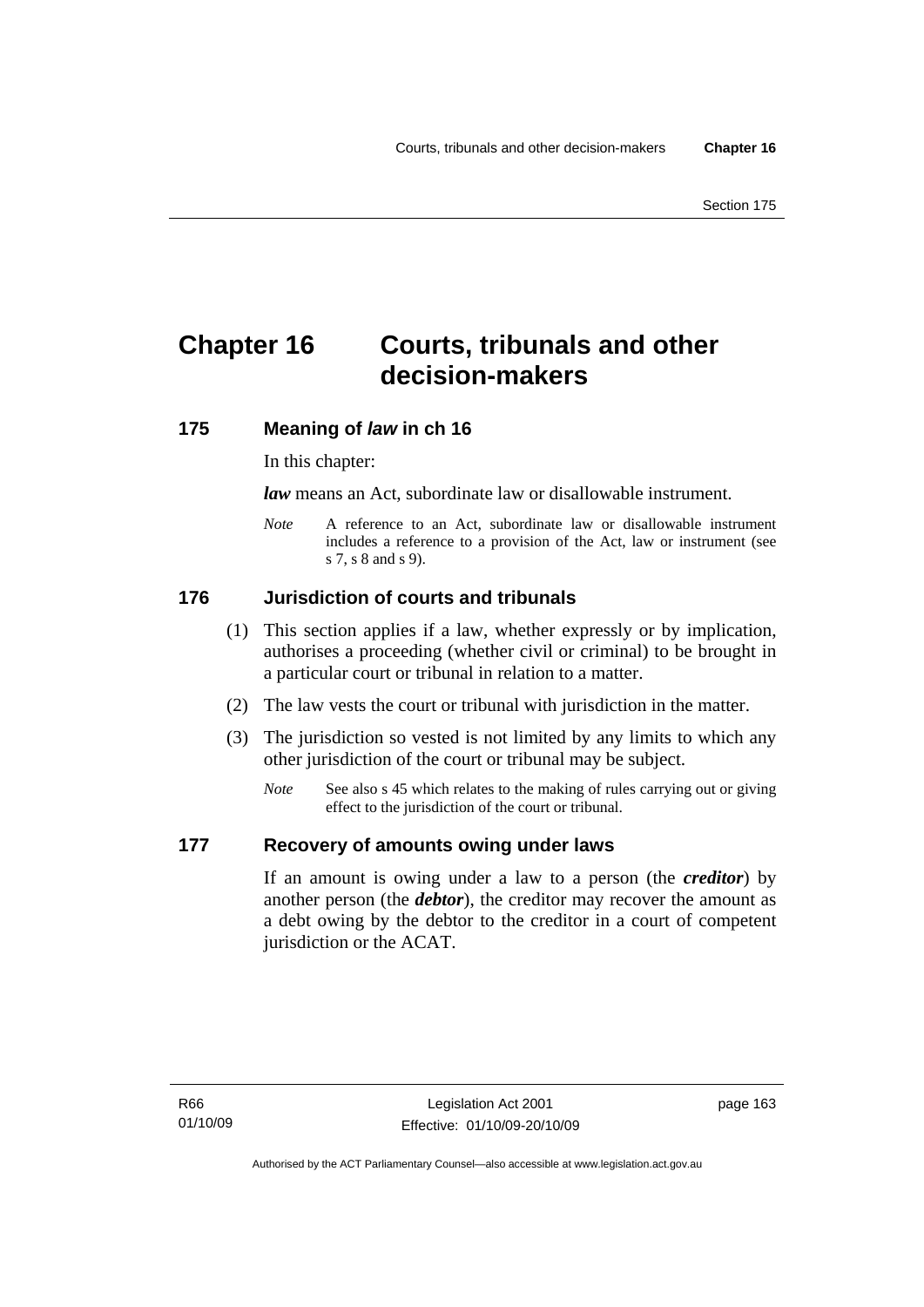#### **178 Power to decide includes power to take evidence etc**

- (1) A court, tribunal or other entity authorised by law to hear and decide a matter (however expressed) has power—
	- (a) to take evidence, including evidence on oath; and
	- (b) to examine witnesses; and
	- (c) to administer oaths to witnesses.
- (2) The court, tribunal or other entity may authorise a person to administer an oath to a witness.
- (3) This section does not limit any other power of the court, tribunal or other entity.

## **179 Content of statements of reasons for decisions**

- (1) This section applies if a law requires a tribunal or other entity making a decision to give written reasons for the decision, whether the term 'reasons', 'grounds' or any other term is used.
- (2) The document giving the reasons must also set out the findings on material questions of fact and refer to the evidence or other material on which the findings were based.
- (3) This section is a determinative provision.
	- *Note* See s 5 for the meaning of determinative provisions, and s 6 for their displacement.

## **180 Power to make decision includes power to reverse or change**

 (1) Power given by a law to make a decision includes power to reverse or change the decision.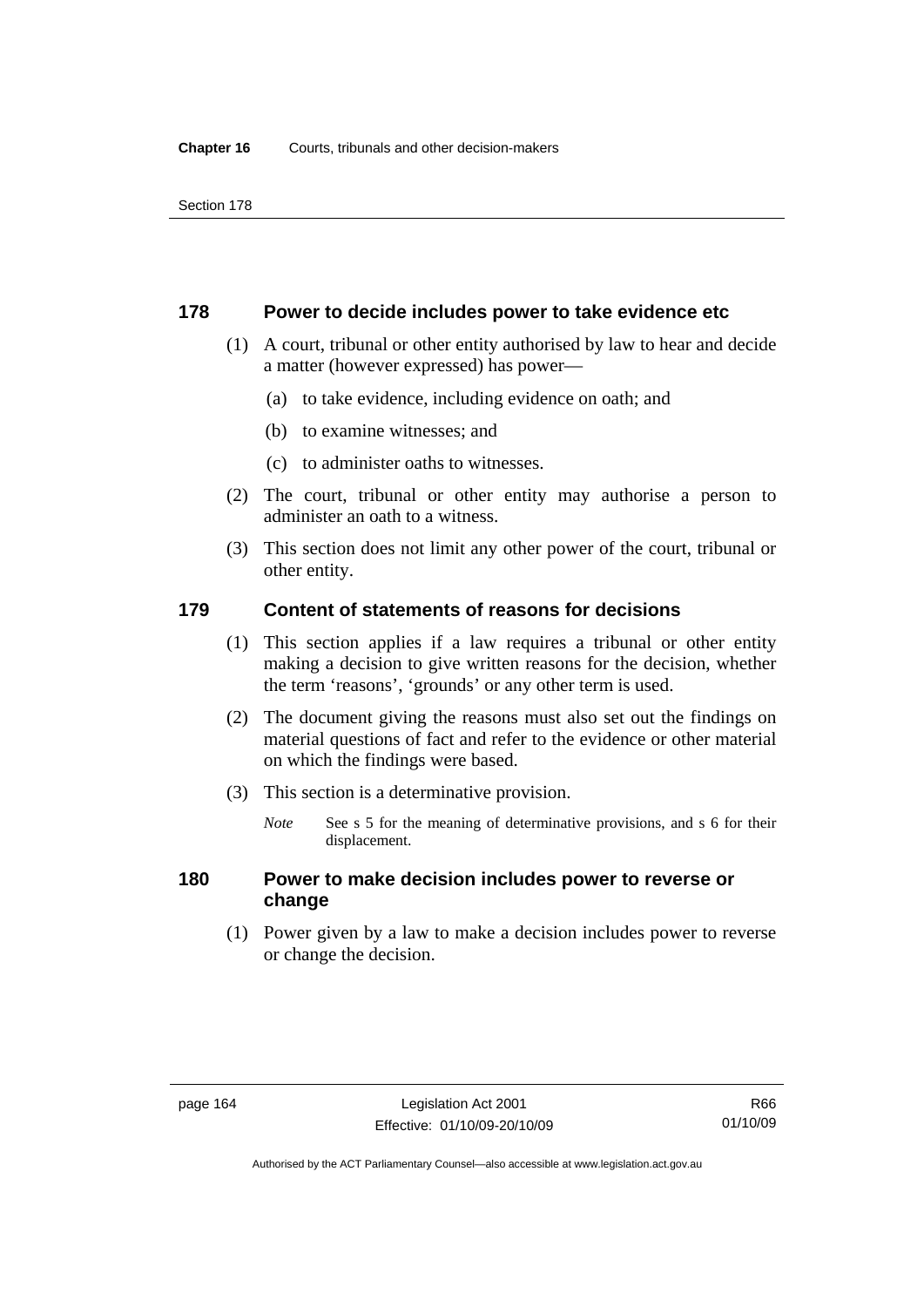(2) The power to reverse or change the decision is exercisable in the same way, and subject to the same conditions, as the power to make the decision.

#### **Example**

If the power to include land in a special reserve is exercisable only on the resolution of the Legislative Assembly, the power to excise land from a special reserve is exercisable only on the resolution of the Assembly.

*Note* An example is part of the Act, is not exhaustive and may extend, but does not limit, the meaning of the provision in which it appears (see s 126 and s 132).

Authorised by the ACT Parliamentary Counsel—also accessible at www.legislation.act.gov.au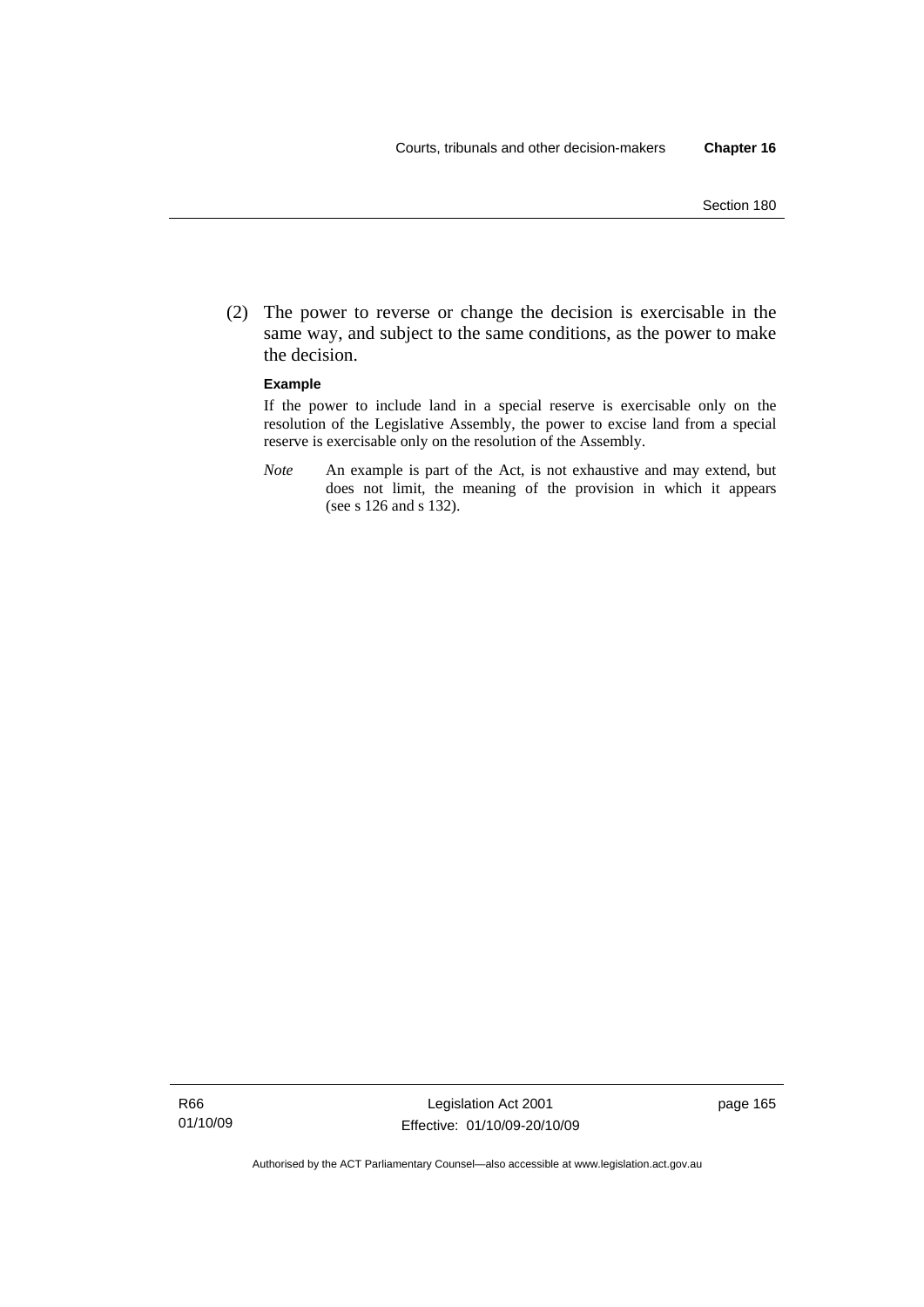# **Chapter 17 Entities and positions**

#### **182 Meaning of** *law* **in ch 17**

In this chapter:

*law* means an Act or statutory instrument.

*Note* A reference to an Act or statutory instrument includes a reference to a provision of the Act or instrument (see s 7 and s 13).

### **183 Change of name of entity**

- (1) If a law changes the name of an entity established under a law, the entity continues in existence under the new name and its identity is not affected by the change.
- (2) If the name of an entity is changed, a reference in a law to the entity by its previous name is taken, after the change, to be a reference to the entity by its new name.
- (3) To remove any doubt, subsection (2) applies to all entities, whether or not in or for the Territory, including entities established under a law of another jurisdiction.
	- *Note Another jurisdiction* means the Commonwealth, a State, another Territory, the United Kingdom or New Zealand (see dict, pt 2).

#### **184 Change in constitution of entity**

- (1) This section applies if a law changes how an entity established under a law is constituted.
- (2) The entity continues in existence as newly constituted and its identity is not affected by the change.

R66 01/10/09

Authorised by the ACT Parliamentary Counsel—also accessible at www.legislation.act.gov.au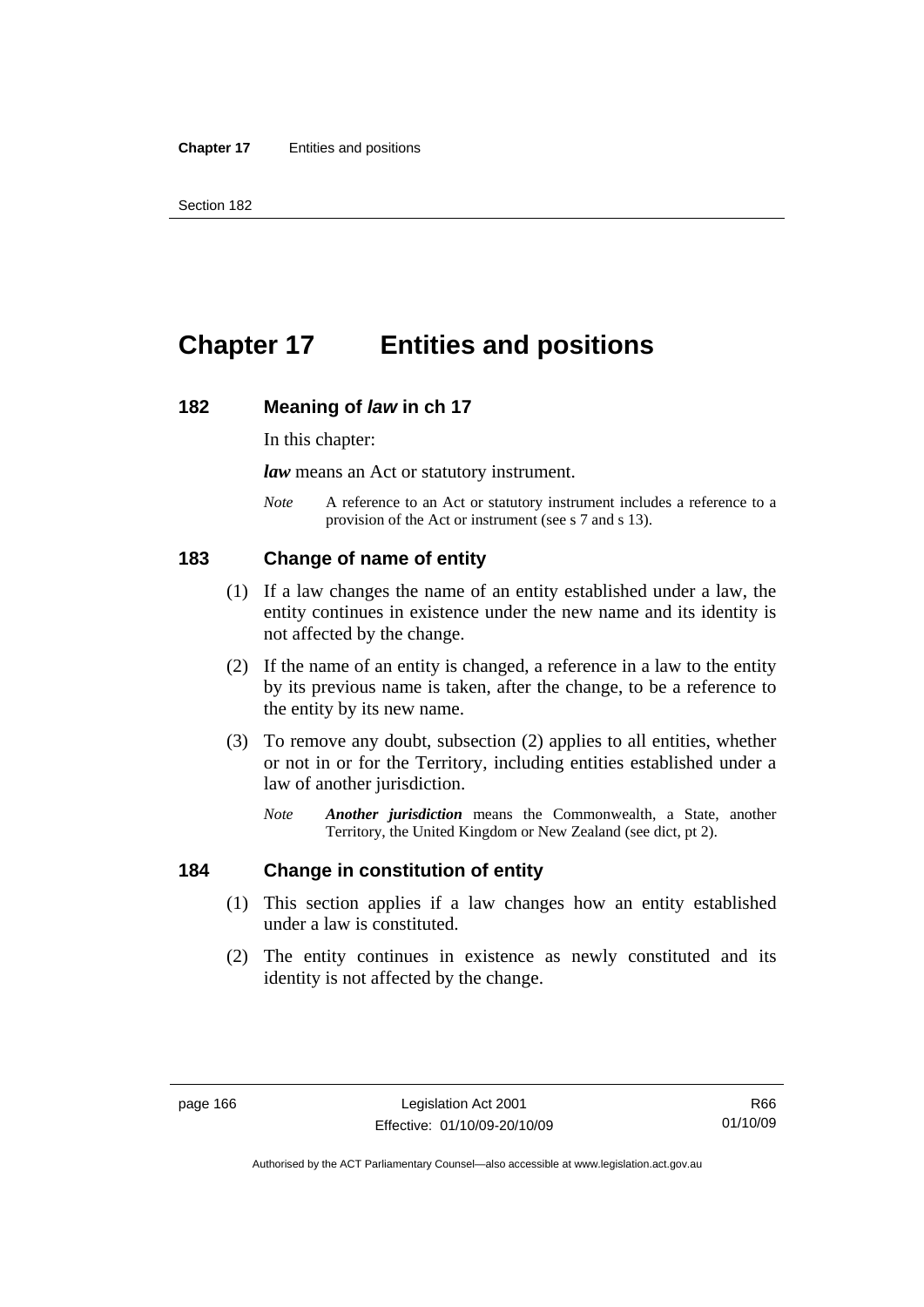- (3) Without limiting subsection (2), the change does not affect—
	- (a) any function, right, privilege, liability or property of the entity; or
	- (b) the bringing of a proceeding, or the continuation of a proceeding, by or against the entity; or
	- (c) the carrying out of an investigation or inquiry, or the continuation of an investigation or inquiry, in relation to anything done or not done by or in relation to the entity.
	- *Note Function* is defined in the dict, pt 1 to include authority, duty and power.

## **184A References to entity**

- (1) In a law, a reference to an entity includes a reference to a person exercising a function of the entity, whether under a delegation, subdelegation or otherwise.
- (2) To remove any doubt, this section applies to all entities, whether or not in or for the Territory, including entities established under a law of another jurisdiction.

### **185 References to occupant of position**

- (1) In a law, a reference to the occupant of a position (however expressed) includes a reference to anyone for the time being occupying the position.
- (2) To remove any doubt, this section applies to all positions, whether or not in or for the Territory, including positions established under a law of another jurisdiction.
	- *Note* See s 200 (1) (Functions of occupants of positions) and the definitions of *occupy* and *position* in the dict, pt 1.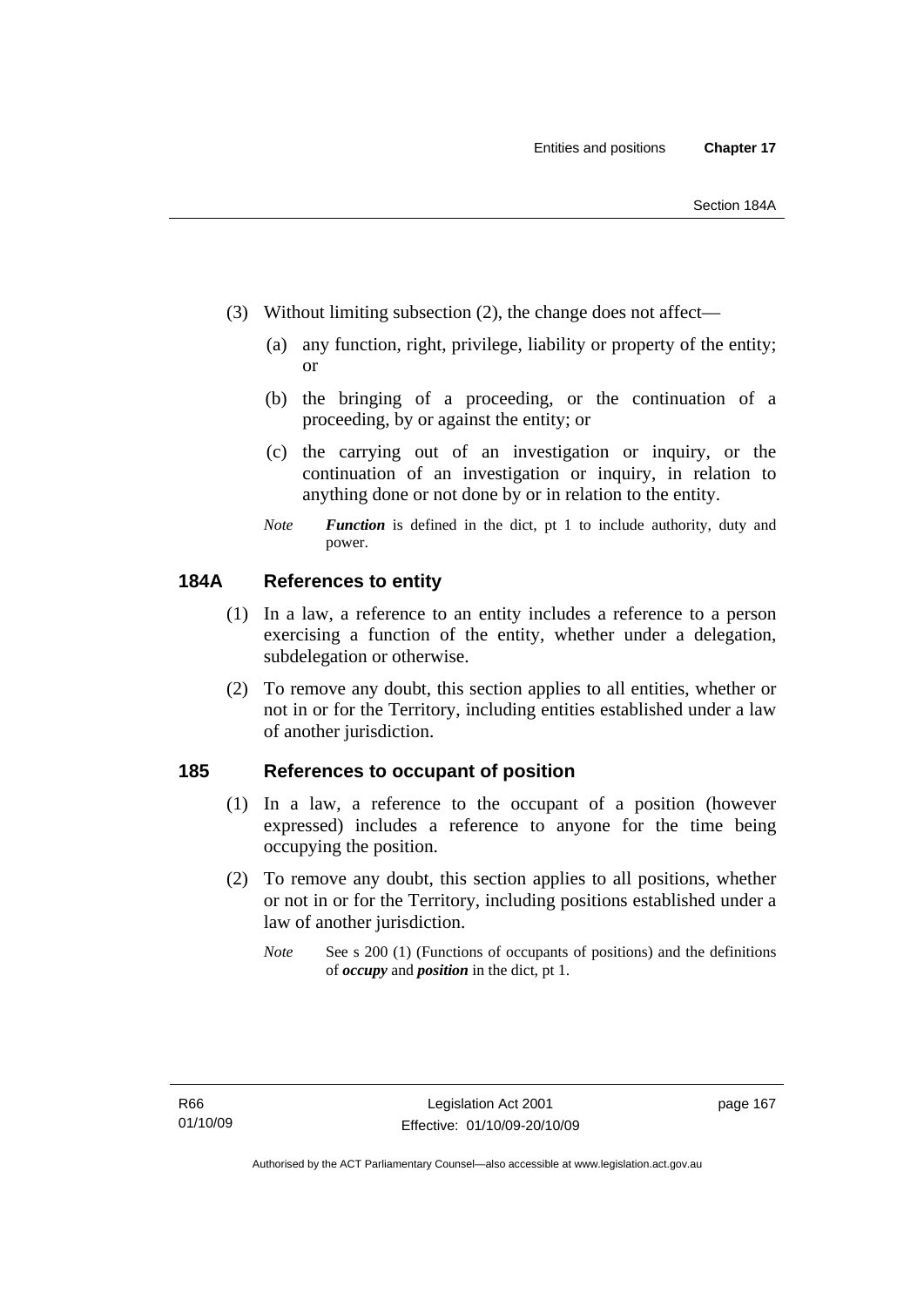# **186 Change of name of position**

- (1) If a law changes the name of a position established under a law, the position continues in existence under the new name and its identity is not affected by the change.
- (2) If the name of a position is changed, a reference in a law to the position by its previous name is taken, after the change, to be a reference to the position by its new name.
- (3) To remove any doubt, subsection (2) applies to all positions, whether or not in or for the Territory, including positions established under a law of another jurisdiction.

# **187 Chair and deputy chair etc**

- (1) If a law establishes a position of chair or chairperson of an entity, the chair or chairperson may be referred to as chairman, chairwoman, chairperson or chair.
- (2) If a law establishes a position of deputy chair or deputy chairperson of an entity, the deputy chair or deputy chairperson may be referred to as deputy chairman, deputy chairwoman, deputy chairperson or deputy chair.

page 168 Legislation Act 2001 Effective: 01/10/09-20/10/09

Authorised by the ACT Parliamentary Counsel—also accessible at www.legislation.act.gov.au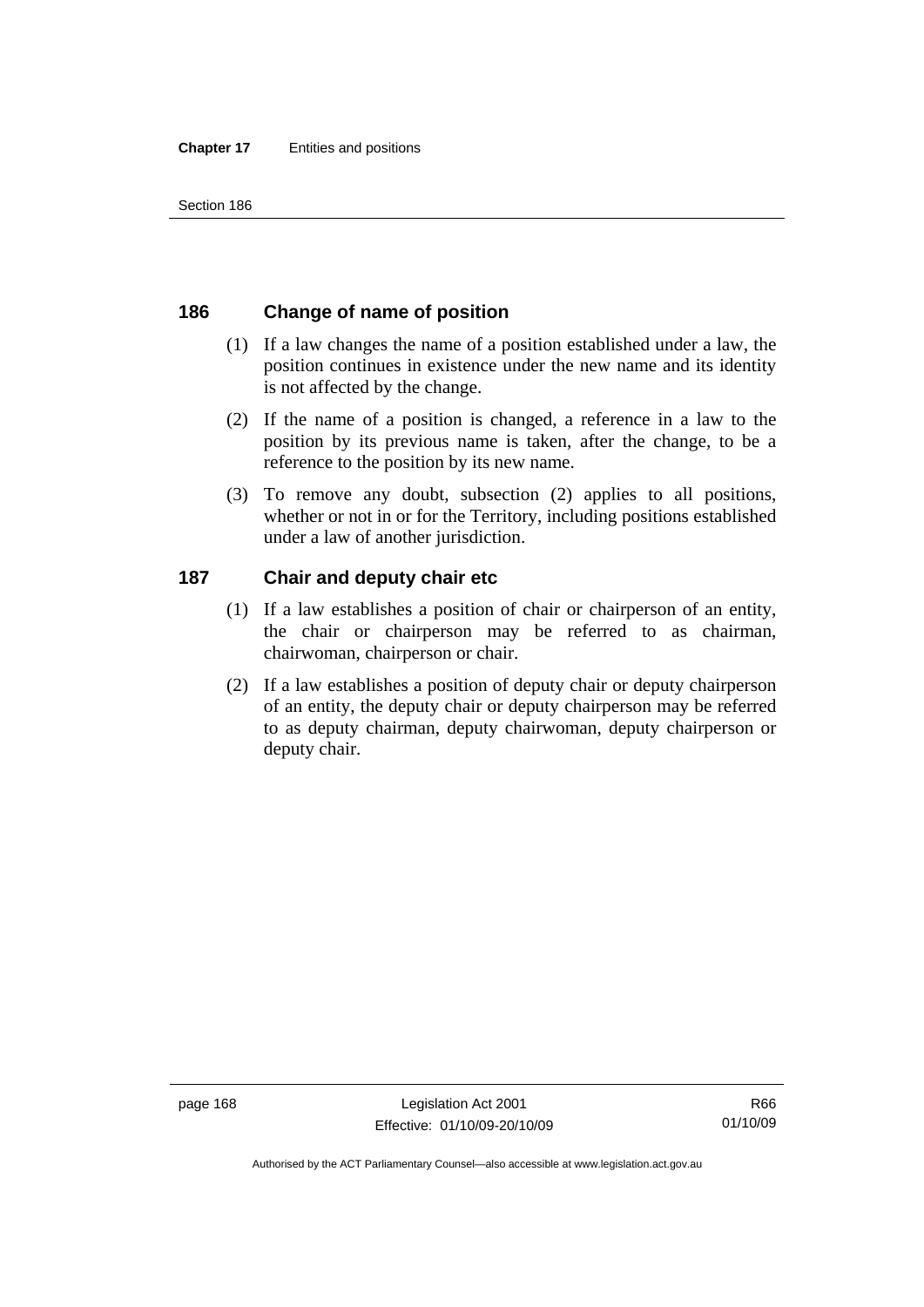# **Chapter 18 Offences**

#### *Note to ch 18*

See also s 133 to s 135 (which relate to penalty units and penalty provisions) and s 161 (Corporations liable to offences).

#### **188 Meaning of** *ACT law* **in ch 18**

In this chapter:

*ACT law* means an Act or subordinate law.

*Note* A reference to an Act or subordinate law includes a reference to a provision of the Act or law (see s 7 and s 8).

### **189 Reference to offence includes reference to related ancillary offences**

A reference to an offence against an ACT law includes a reference to an offence against the Criminal Code, part 2.4 (Extensions of criminal responsibility) or section 717 (Accessory after the fact) that relates to the ACT law.

#### **Example**

X is the holder of a licence under the *Plant Development Act 2001* (hypothetical). The Plant Development Act, section 23 provides for the cancellation of a licence if a licence holder commits an offence against the Act. While his business premises are being inspected, X incites an employee to obstruct the inspector. As a result, the employee obstructs the inspector (which is an offence against the Act). X is later convicted of the offence of incitement against the Criminal Code, section 47 (which is an offence in the Criminal Code, pt 2.4). Because of the Legislation Act, section 189, X is taken to have committed an offence against the Plant Development Act and is therefore liable to have his licence cancelled.

*Note 1* The result would be the same if X had been convicted of conspiracy relating to the offence of obstruction in the Plant Development Act.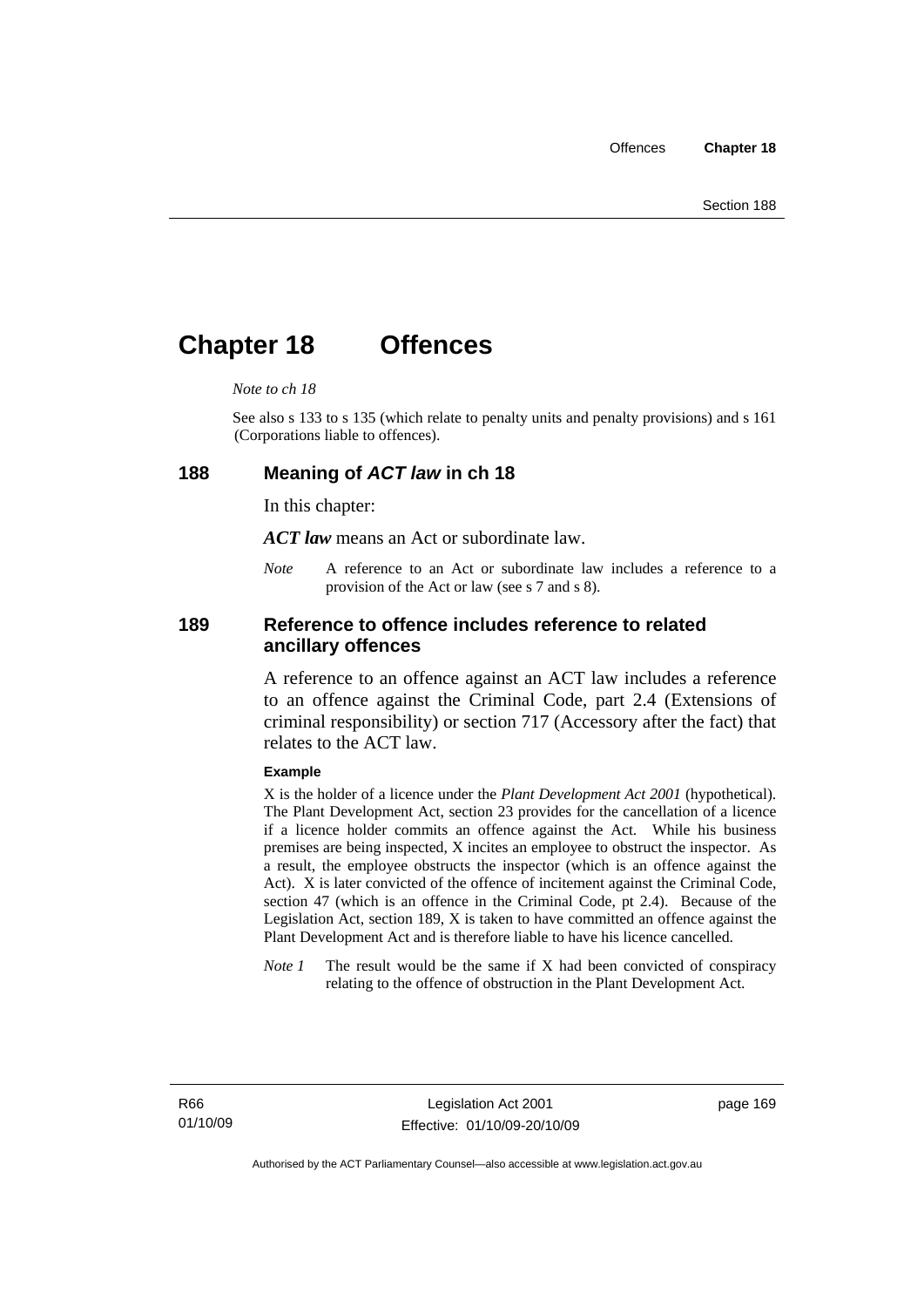Apart from the Legislation Act, section 189, the following offences in the Criminal Code*,* pt 2.4 could also apply to the offence in the Plant Development Act:

- attempt (s 44 (Attempt))
- aiding and abetting (s 45 (Complicity and common purpose)).
- *Note* 2 An example is part of the Act, is not exhaustive and may extend, but does not limit, the meaning of the provision in which it appears (see s 126 and s 132).

#### **190 Indictable and summary offences**

- (1) An offence is an *indictable offence* if—
	- (a) it is punishable by imprisonment for longer than 2 years; or
	- (b) it is declared by an ACT law to be an indictable offence.
- (2) An *indictable offence* includes an indictable offence that is or may be dealt with summarily.
- (3) Any other offence is a *summary offence* and is punishable on summary conviction.

#### **191 Offences against 2 or more laws**

- (1) If an act or omission by a person is an offence against 2 or more ACT laws, the person may be prosecuted for and convicted of any of the offences, but is not liable to be punished more than once for the act or omission.
- $(2)$  If—
	- (a) an act or omission by a person is an offence against both an ACT law and a law of another jurisdiction; and
	- (b) the person has been punished for the offence against the law of the other jurisdiction:

the person is not liable to be punished for the offence against the ACT law.

R66 01/10/09

Authorised by the ACT Parliamentary Counsel—also accessible at www.legislation.act.gov.au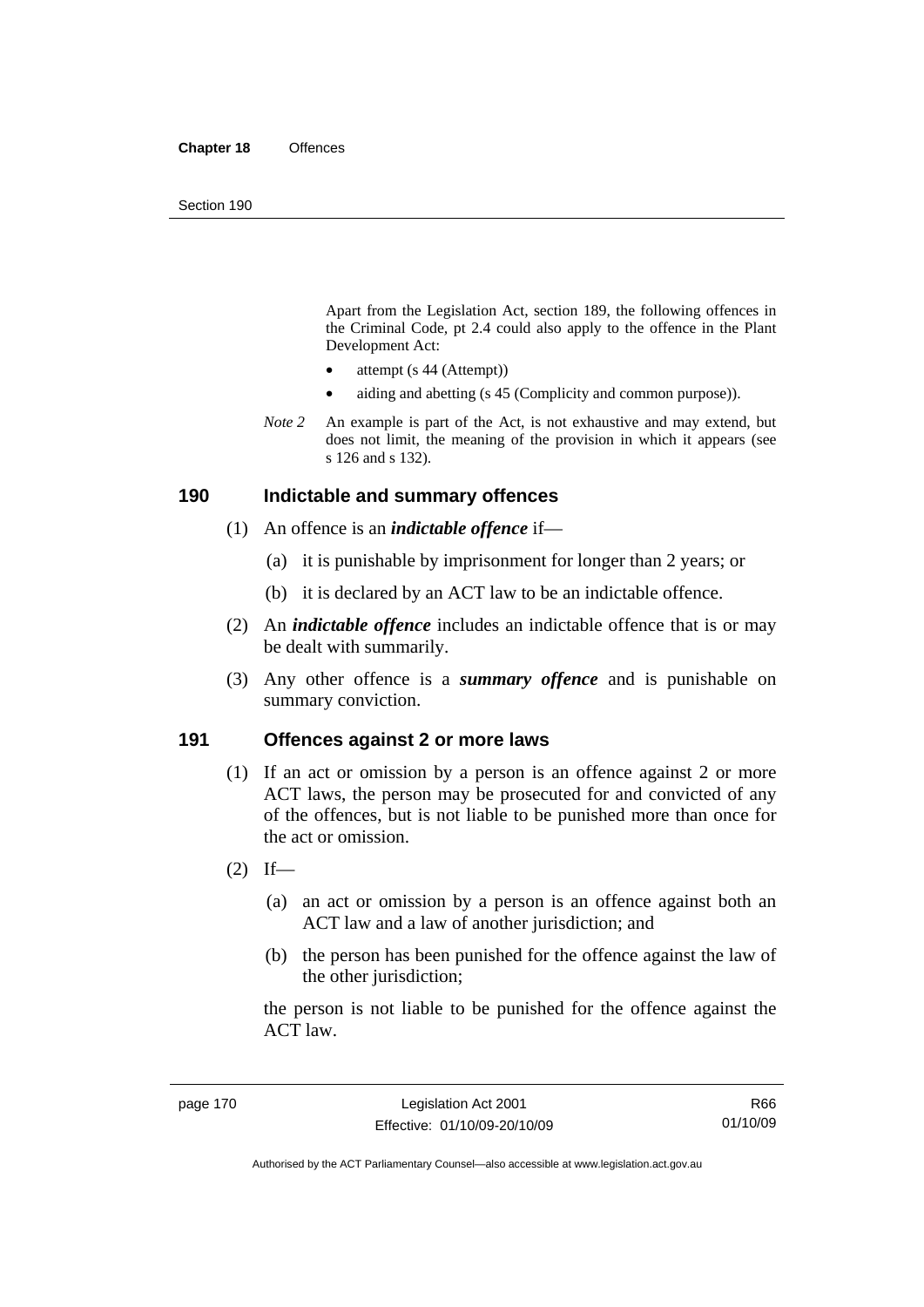# **192 When must prosecutions begin?**

- (1) A prosecution for the following offences against an ACT law may be begun at any time:
	- (a) an offence by an individual punishable by imprisonment for longer than 6 months;
	- (b) an offence by a corporation punishable by a prescribed fine;
		- *Note* See s 161 for the fines that may be imposed on a corporation for offences punishable only by imprisonment.
	- (c) an aiding and abetting offence by an individual in relation to an offence by a corporation punishable by a prescribed fine.
- (2) A prosecution for any other offence against an ACT law must be begun not later than—
	- (a) 1 year after the day of commission of the offence; or
	- (b) if an ACT law provides for another period—that period.
- (3) However, if a coroner's inquest or inquiry, or an inquiry under the *Inquiries Act 1991* or the *Royal Commissions Act 1991*, is held into a matter that discloses or is otherwise found to relate to an offence mentioned in subsection (2), a prosecution for the offence may be begun not later than 1 year after the day when—
	- (a) the coroner's report is made; or
	- (b) the report of the board of inquiry or royal commission is given to the Chief Minister.
- (4) In this section:

*aiding and abetting offence* means an offence against the Criminal Code, section 45 (Complicity and common purpose).

*prescribed fine*, for an offence, means—

 (a) if the penalty for the offence is expressed in penalty units— 100 penalty units or more; or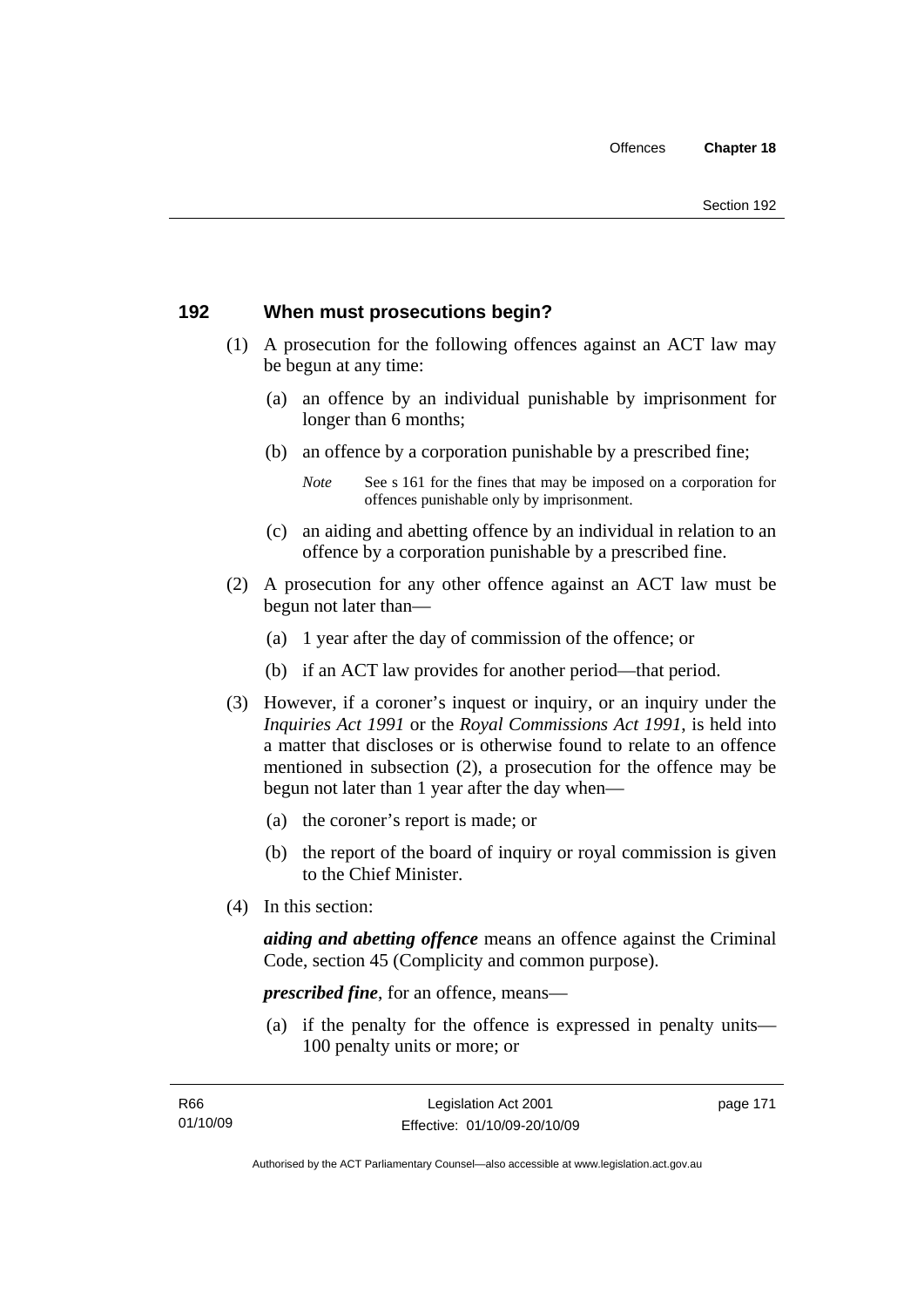(b) if the penalty for the offence is expressed as an amount of money—\$50 000 or more.

### **193 Continuing offences**

- (1) This section applies to a requirement to do an act if—
	- (a) the act is required to be done under an ACT law within a particular period or before a particular time; and
	- (b) failure to comply with the requirement is an offence against the law.
- (2) A person who fails to comply with the requirement commits an offence for each day until the act is done.
- (3) A day mentioned in subsection (2) includes any day of conviction for an offence and any later day.

*Note* See also s 152 (Continuing effect of obligations).

page 172 Legislation Act 2001 Effective: 01/10/09-20/10/09

Authorised by the ACT Parliamentary Counsel—also accessible at www.legislation.act.gov.au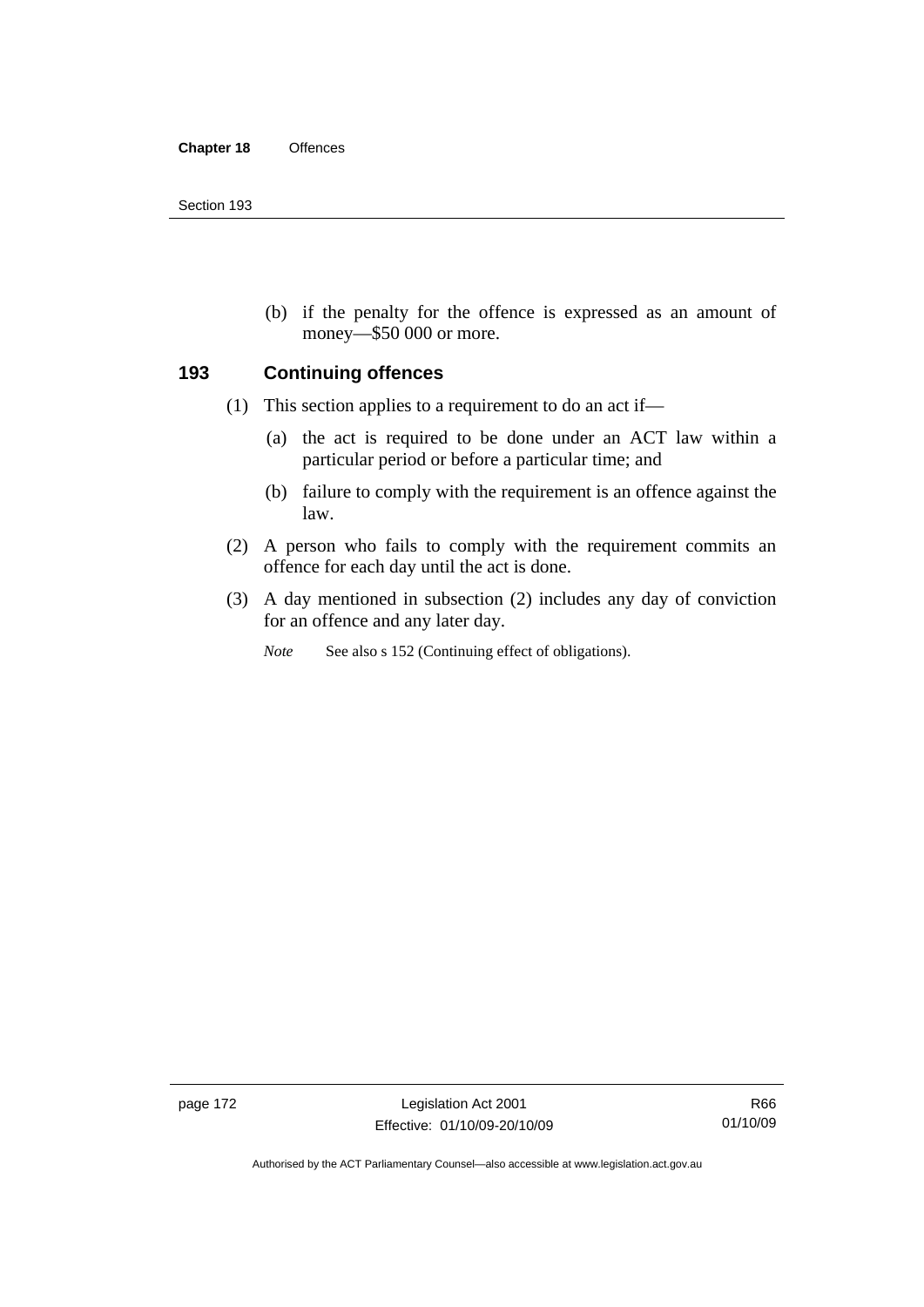# **Chapter 19 Administrative and machinery provisions**

# Part 19.1 **Introductory**

# **195 Meaning of** *law* **in ch 19**

In this chapter:

*law* means an Act, subordinate law or disallowable instrument.

*Note* A reference to an Act, subordinate law or disallowable instrument includes a reference to a provision of the Act, law or instrument (see s 7, s 8 and s 9).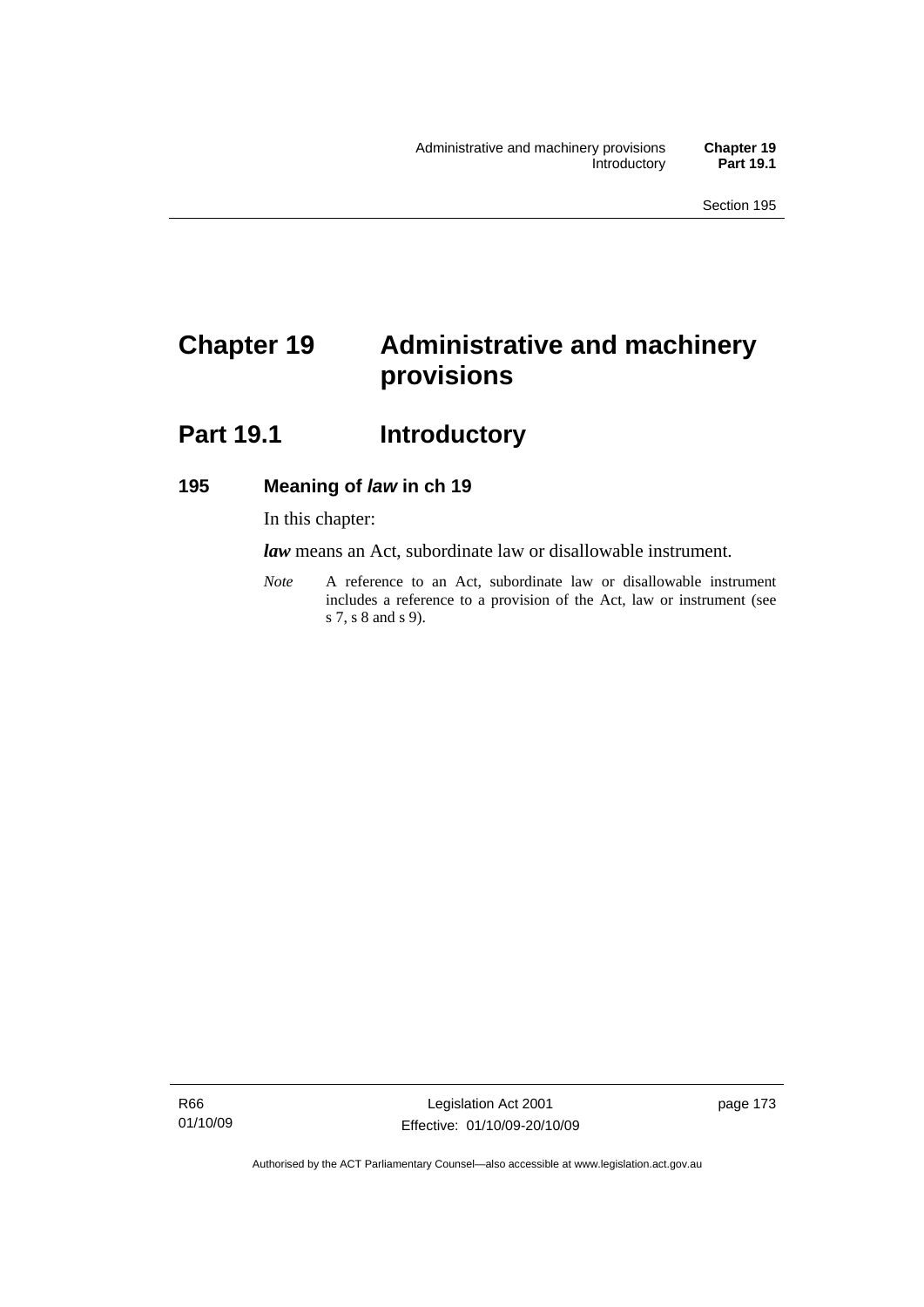# **Part 19.2 Functions**

*Note to pt 19.2* 

*Function* is defined in the dict, pt 1 to include authority, duty and power.

## **196 Provision giving function gives power to exercise function**

 (1) A provision of a law that gives a function to an entity also gives the entity the powers necessary and convenient to exercise the function.

*Note* See dict, pt 1, defs *entity* and *exercise*.

 (2) The powers given to the entity under subsection (1) are in addition to any other powers of the entity under the law.

## **197 Statutory functions may be exercised from time to time**

If a law gives a function to an entity, the function may be exercised from time to time.

*Note* See also s 42 (3) (Power to make statutory instruments).

## **199 Functions of bodies**

 (1) If a law authorises or requires a body to exercise a function, it may do so by resolution.

*Note* See dict, pt 1, def *body*.

- (2) To remove any doubt, subsection (1) applies in relation to a function even though a law authorises or requires the function to be exercised in writing.
- (3) If a law authorises or requires a signature by a person and the person is a body, the signature of a person authorised by the body for the purpose is taken to be the signature of the body.

R66 01/10/09

Authorised by the ACT Parliamentary Counsel—also accessible at www.legislation.act.gov.au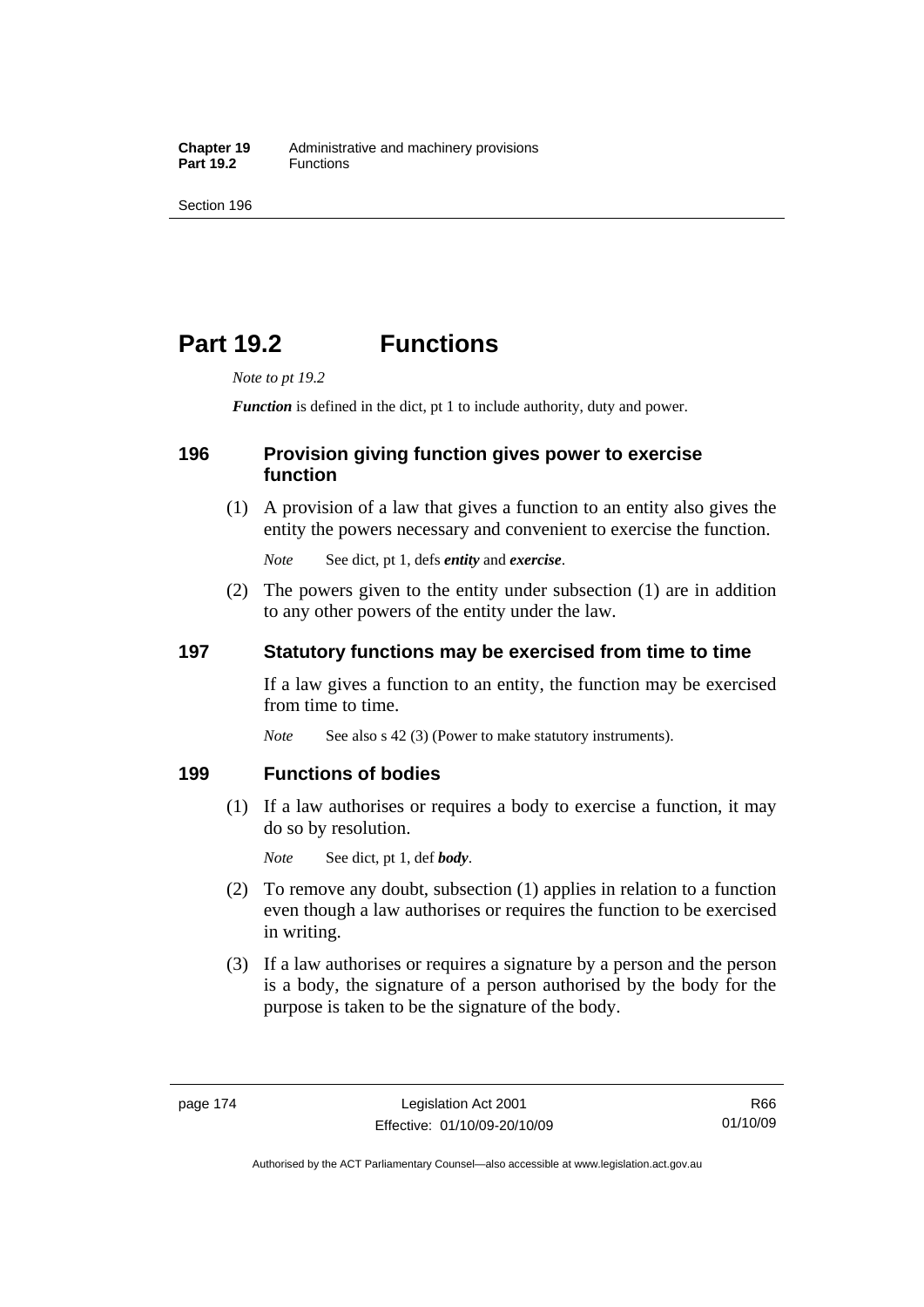(4) If a law gives a function to a body, the function may be exercised by the body as constituted for the time being.

#### **Example**

The ACT Conference Organisers Registration Board is a statutory body consisting of 5 members. At a meeting of the board it is agreed to exempt a conference organiser from registration on certain conditions. On the day after the meeting, 1 of the members of the board (X) resigns and another person (Y) is appointed to the board in  $X$ 's place. At the next meeting of the board, the board considers additional information submitted by the conference organiser and agrees to amend the conditions of exemption. Because of subsection (4), the board's ability to use its power of exemption is not affected by a change in the membership of the board.

- *Note* An example is part of the Act, is not exhaustive and may extend, but does not limit, the meaning of the provision in which it appears (see s 126 and s 132).
- (5) The exercise of the function is not affected only because of vacancies in the body's membership.
- (6) Subsections (4) and (5) do not affect any quorum requirement applying to the body.

#### **Example**

The Act establishing the board mentioned in the example to subsection (4) provides that the quorum for a meeting of the board is the chair or deputy chair and 2 other members. If the quorum requirement was complied with at each meeting mentioned in the example, the result mentioned in the example would be the same whether or not X attended the first meeting and whether or not Y attended the second meeting.

- (7) If a body as constituted for the time being does something in exercise of a function given to the body under a law, the effect of the thing done by the body does not end only because the membership of the body changes.
	- *Note* See also s 211 (Appointment not affected by appointer changes), s 224 (Acting appointment not affected by appointer changes), and s 241 (Delegation not affected by appointer changes).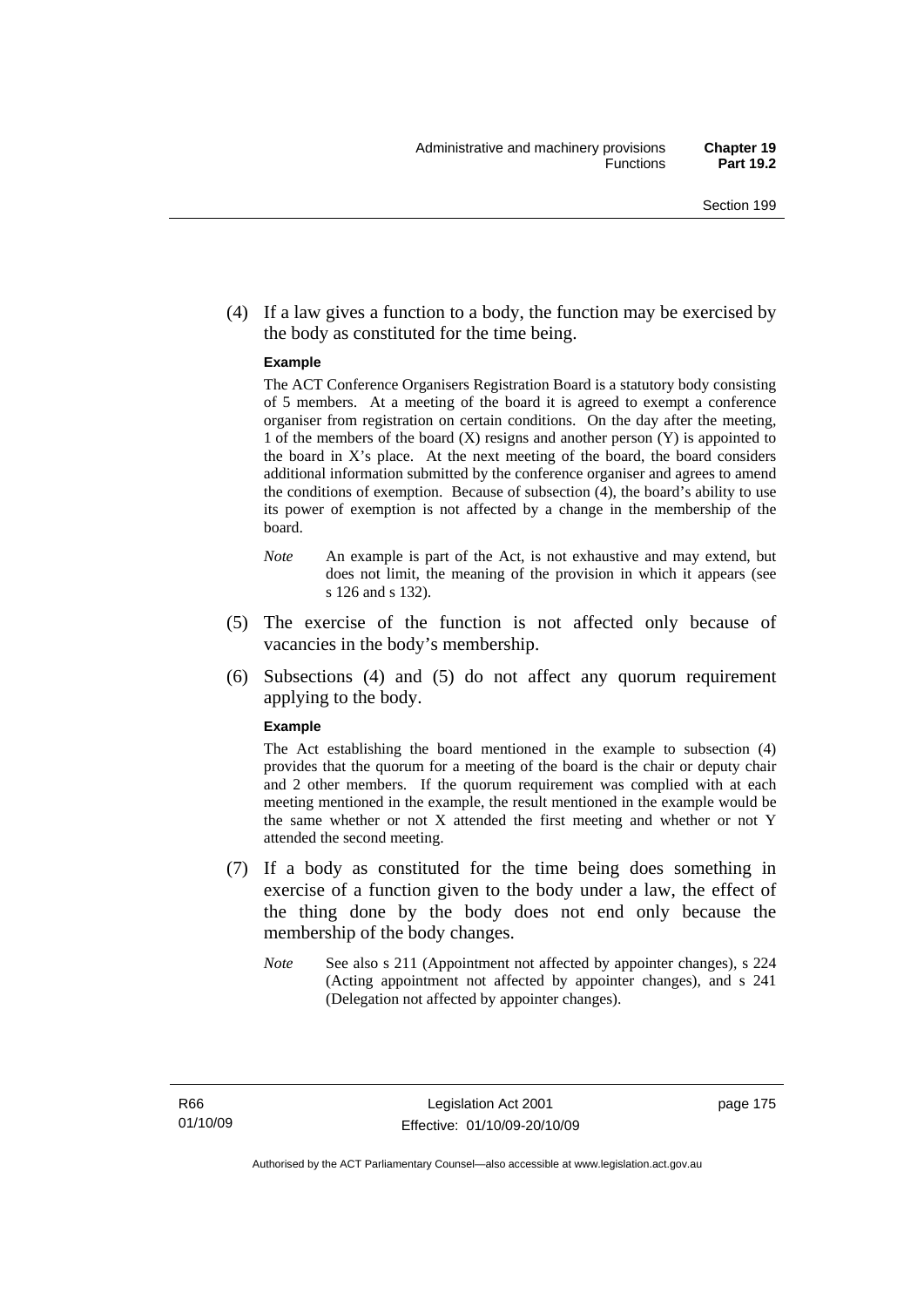#### **Chapter 19** Administrative and machinery provisions Part 19.2 **Functions**

Section 200

 (8) Subsection (7) does not prevent the thing done by the body being ended or changed by the body as subsequently constituted for the time being.

### **200 Functions of occupants of positions**

 (1) If a law gives a function to the occupant of a position, the function may be exercised by the person for the time being occupying the position.

- (2) If the person for the time being occupying a position does something in exercise of a function given to the occupant of the position under a law, the thing done by the person does not end only because the person ceases to be the occupant of the position.
	- *Note* See also s 211 (Appointment not affected by appointer changes), s 224 (Acting appointment not affected by appointer changes), and s 241 (Delegation not affected by appointer changes).
- (3) Subsection (2) does not prevent the thing done by the person being ended or changed by any person subsequently occupying the position for the time being.

*Note* See s 185 (References to occupant of position) and dict, pt 1, defs *occupy* and *position*.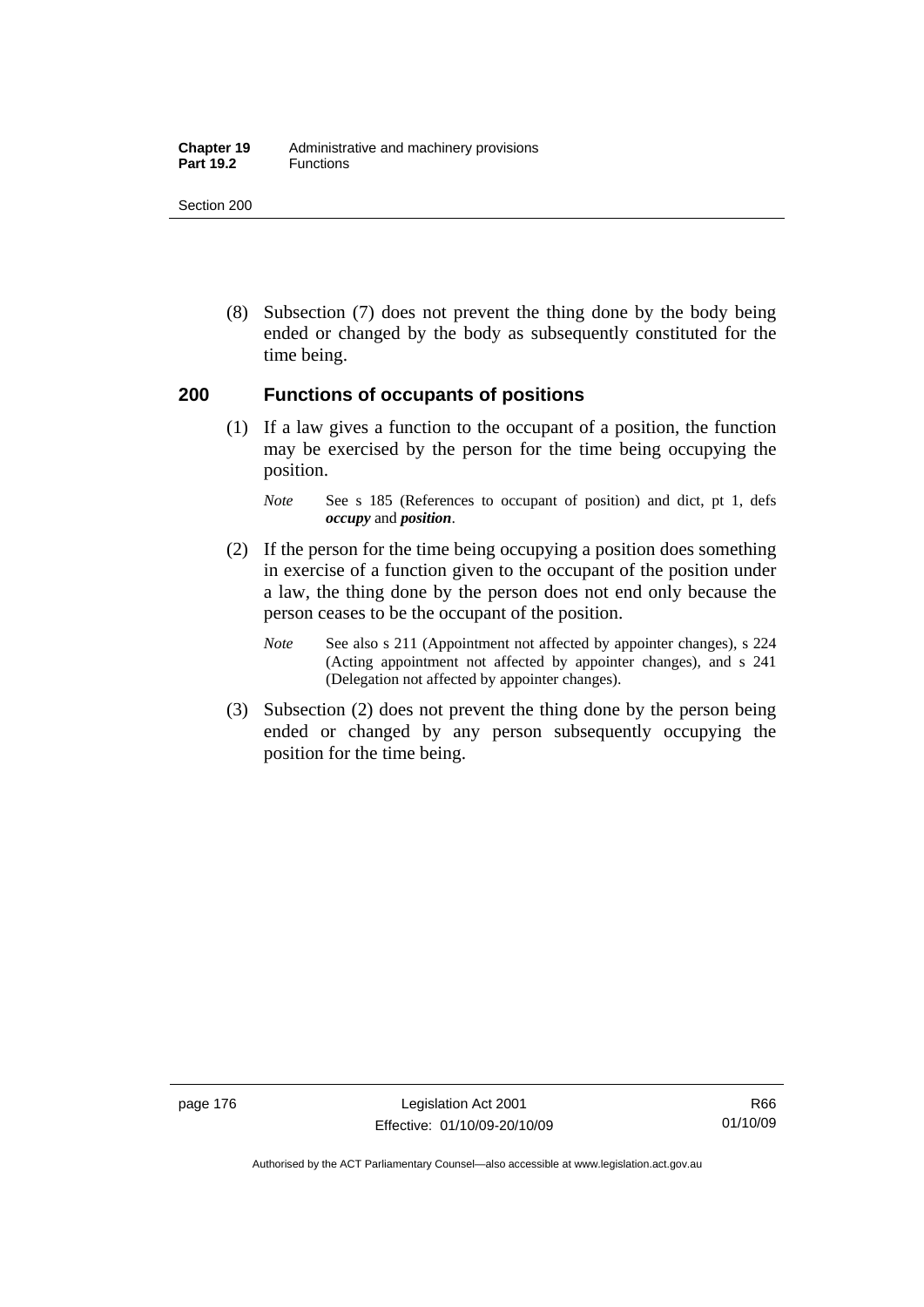# **Part 19.3 Appointments**

# **Division 19.3.1 Appointments—general**

*Note to div 19.3.1* 

Certain statutory appointments made by a Minister require consultation with a Legislative Assembly committee and are disallowable (see div 19.3.3) (Appointments—Assembly consultation)).

# **205 Application of div 19.3.1**

This division applies if a law authorises or requires an entity (the *appointer*) to appoint a person—

- (a) to a position under a law; or
- (b) to exercise a function or do anything else under a law.
- *Note Function* is defined in the dict, pt 1 to include authority, duty and power.

### **206 Appointments must be in writing etc**

- (1) An appointment must be made, or evidenced, by writing (the *instrument of appointment*) signed by the appointer.
- (2) If a law provides for a maximum or minimum period of appointment, the instrument of appointment must state the period for which the appointment is made.

#### **Examples of stated appointment periods**

- 1 2 years
- 2 until age 65
- *Note* An example is part of the Act, is not exhaustive and may extend, but does not limit, the meaning of the provision in which it appears (see s 126 and s 132).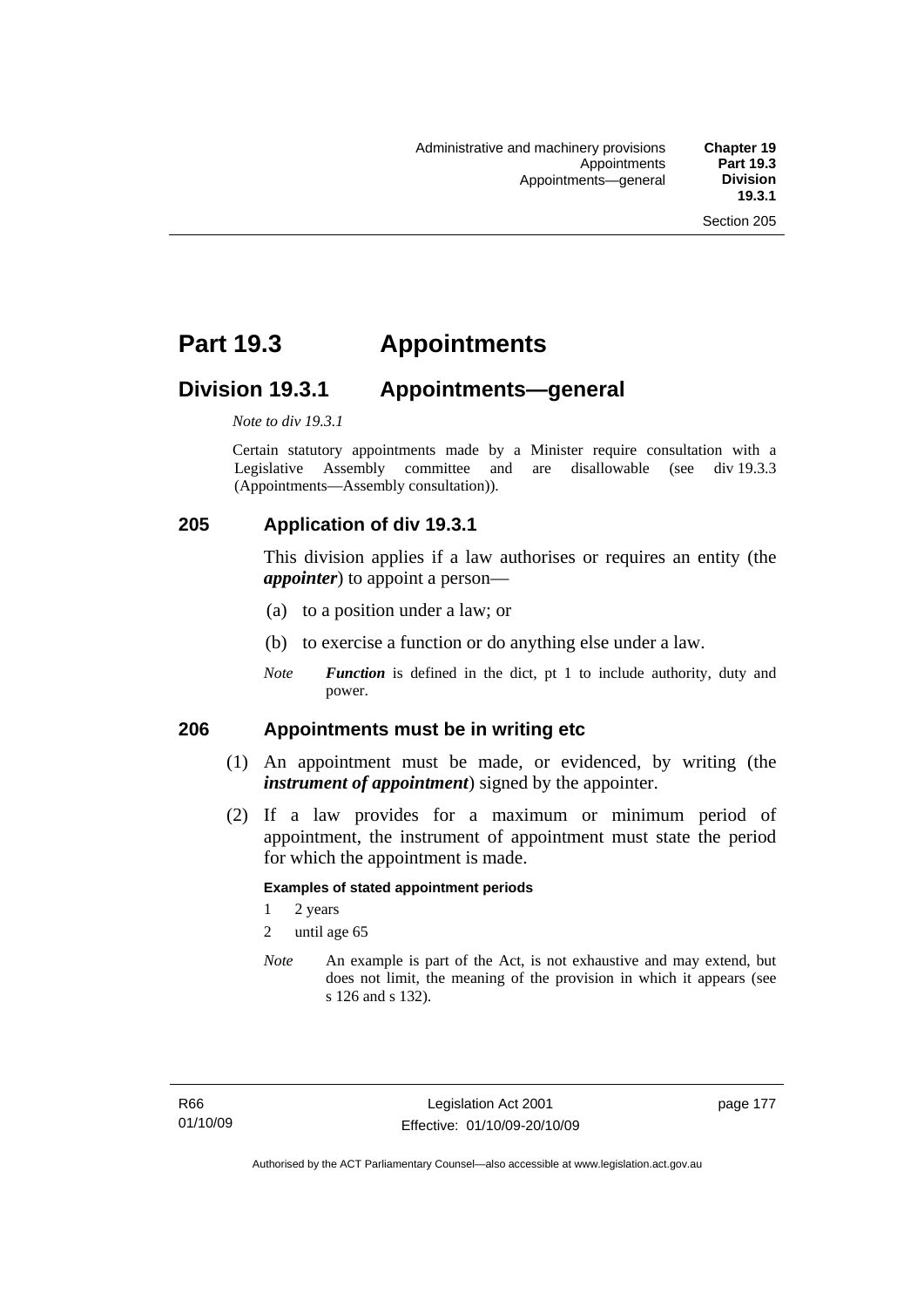## **207 Appointment may be by name or position**

- (1) The appointer may make an appointment by—
	- (a) naming the person appointed; or
	- (b) nominating the occupant of a position (however described), at a particular time or from time to time.
- (2) For this division, the person named, or the occupant of the position nominated, is the *appointee*.

## **208 Power of appointment includes power to suspend etc**

- (1) The appointer's power to make the appointment includes the power—
	- (a) to suspend the appointee, and end the suspension; or
	- (b) to end the appointment, and appoint someone else or reappoint the appointee if the appointee is eligible to be appointed to the position; or
	- (c) to reappoint the appointee if the appointee is eligible to be appointed to the position.
- (2) The power to suspend the appointee, end the appointment or reappoint the appointee is exercisable in the same way, and subject to the same conditions, as the power to make the appointment.

#### **Example**

If the appointment power is exercisable only on the recommendation of a body, the power to suspend, end the appointment or reappoint is exercisable only on the recommendation of the body.

*Note* An example is part of the Act, is not exhaustive and may extend, but does not limit, the meaning of the provision in which it appears (see s 126 and s 132).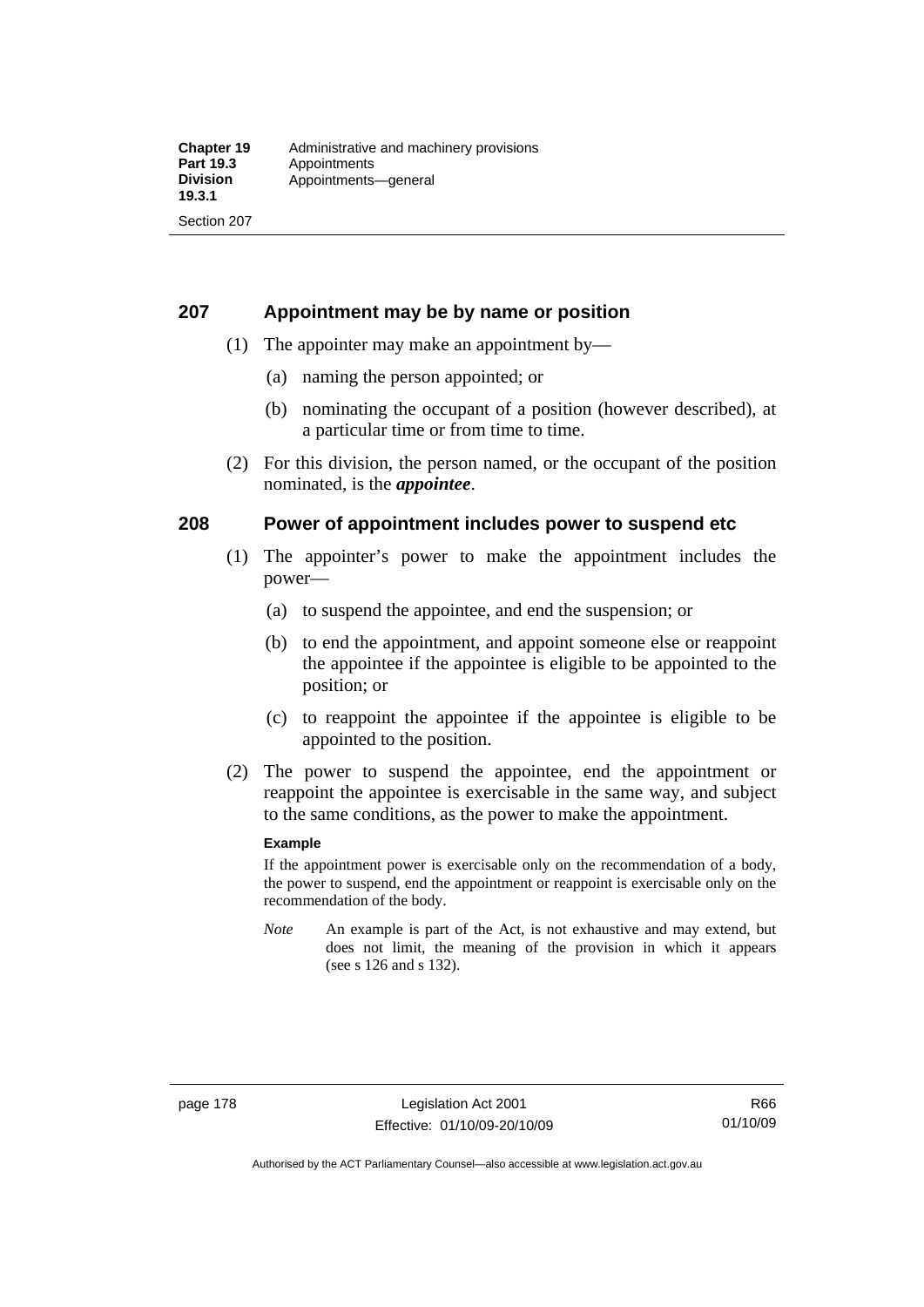## **209 Power of appointment includes power to make acting appointment**

- (1) If the appointer's power is the power to make an appointment to a position, the power to make the appointment also includes power to appoint a person, or 2 or more people, to act in the position—
	- (a) during any vacancy, or all vacancies, in the position, whether or not an appointment has previously been made to the position; or
	- (b) during any period, or all periods, when the appointee cannot for any reason exercise functions of the position.

#### **Examples for par (b)**

- 1 the appointee is ill or on leave
- 2 the appointee is acting in another position
- 3 the appointee is outside the ACT or Australia
- *Note 1 Function* is defined in the dict, pt 1 to include authority, duty and power.
- *Note* 2 An example is part of the Act, is not exhaustive and may extend, but does not limit, the meaning of the provision in which it appears (see s 126 and s 132).
- (2) The power to appoint a person to act is exercisable in the same way, and subject to the same conditions, as the power to make the appointment.

#### **Example**

If the appointment power is exercisable only on the recommendation of a body, the power to appoint a person to act is exercisable only on the recommendation of the body.

- (3) Without limiting subsection (2), if the law (or another law) requires—
	- (a) the appointee to hold a qualification; or
	- (b) the appointer (or someone else) to be satisfied about the appointee's suitability (whether in terms of knowledge,

page 179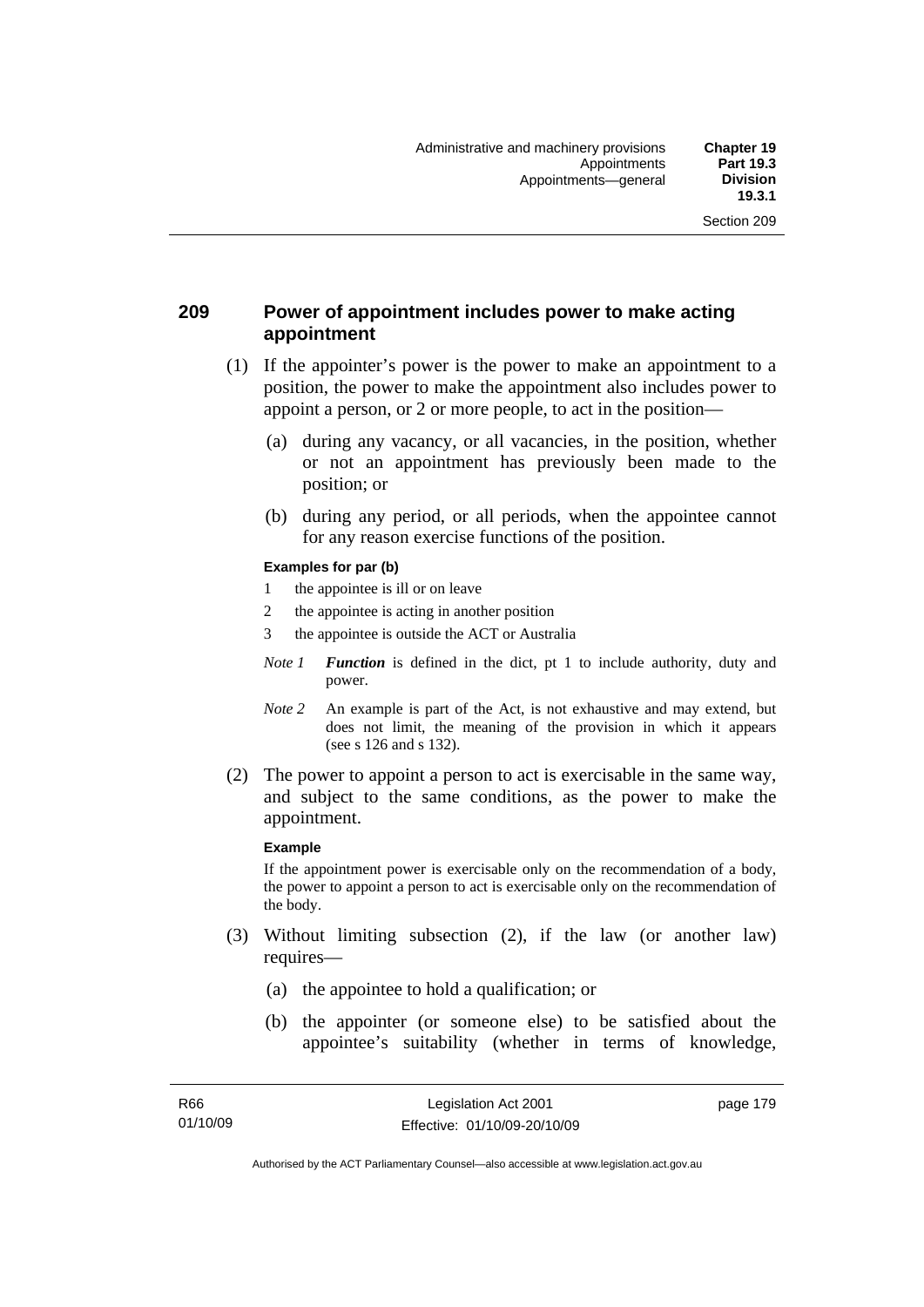experience, character or any other personal quality) before appointing the appointee to the position;

a person may only be appointed to act in the position if the person holds the qualification or the appointer (or other person) is satisfied about the person's suitability.

#### **Examples**

- 1 If an Act requires the appointee to be a magistrate, a person can be appointed to act in the position only if the person is a magistrate.
- 2 If a regulation requires the appointee to be a lawyer of at least 5 years standing, a person can be appointed to act in the position only if the person is a lawyer of at least 5 years standing.
- 3 If an Act requires the appointee to have, in the Executive's opinion, appropriate expertise, training or experience in relation to the needs of a particular group of people, a person can be appointed to act in the position only if the person has, in the Executive's opinion, that expertise, training or experience.

# **210 Resignation of appointment**

- (1) An appointment ends if the appointee resigns by signed notice of resignation given to the appointer.
- (2) However, if the appointer is the Executive, the notice of resignation may be given to a Minister.

### **211 Appointment not affected by appointer changes**

- (1) If the appointer is a body, an appointment made by the body does not end only because the membership of the body changes.
- (2) If the appointer is the person for the time being occupying a position, an appointment made by the person does not end only because the person ceases to be the occupant of the position.
- (3) This section does not limit the following sections:
	- section 199 (Functions of bodies)
	- section 200 (Functions of occupants of positions).

Authorised by the ACT Parliamentary Counsel—also accessible at www.legislation.act.gov.au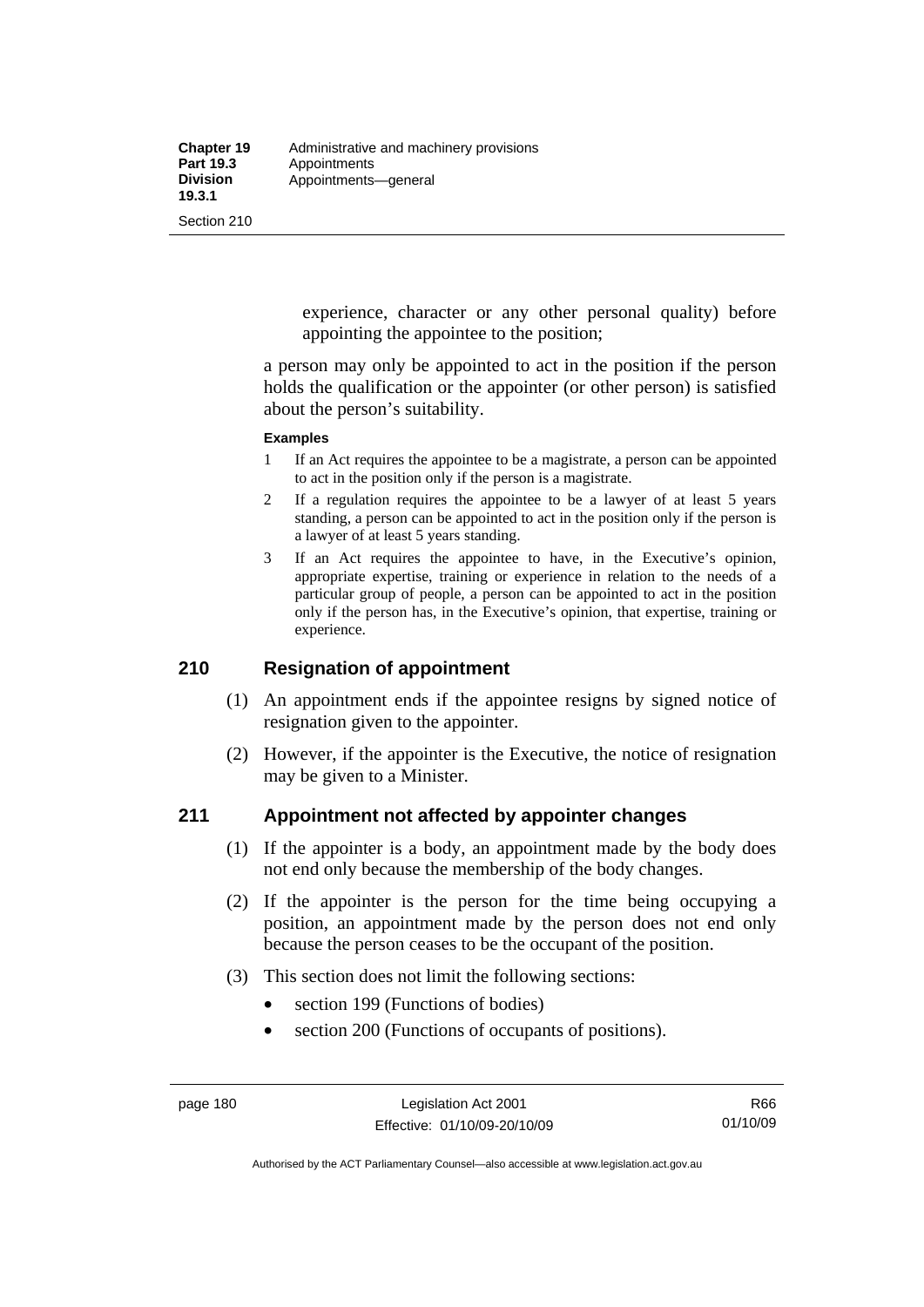# **212 Appointment not affected by defect etc**

An appointment, or anything done under an appointment, is not invalid only because of a defect or irregularity in or in relation to the appointment.

# **Division 19.3.2 Acting appointments**

## **215 Application of div 19.3.2**

This division applies if a law gives an entity (the *appointer*) power to appoint a person to act in a position under a law.

*Note* A power to make an appointment includes power to make an acting appointment (see s 209).

## **216 Acting appointments must be in writing etc**

- (1) An acting appointment must be made, or evidenced, by writing (the *instrument of appointment*) signed by the appointer.
- (2) If a law provides for a maximum or minimum period of appointment, the instrument of appointment must state the period for which the acting appointment is made.

#### **Examples of stated appointment periods**

- 1 1 year
- 2 until 31 December 2002 (a period of 9 months)
- *Note 1* See also s 219 (Appointer may decide terms of acting appointment etc) and s 221 (How long does an acting appointment operate?)
- *Note 2* An example is part of the Act, is not exhaustive and may extend, but does not limit, the meaning of the provision in which it appears (see s 126 and s 132).

### **217 Acting appointment may be made by name or position**

- (1) The appointer may make an acting appointment by—
	- (a) naming the person appointed; or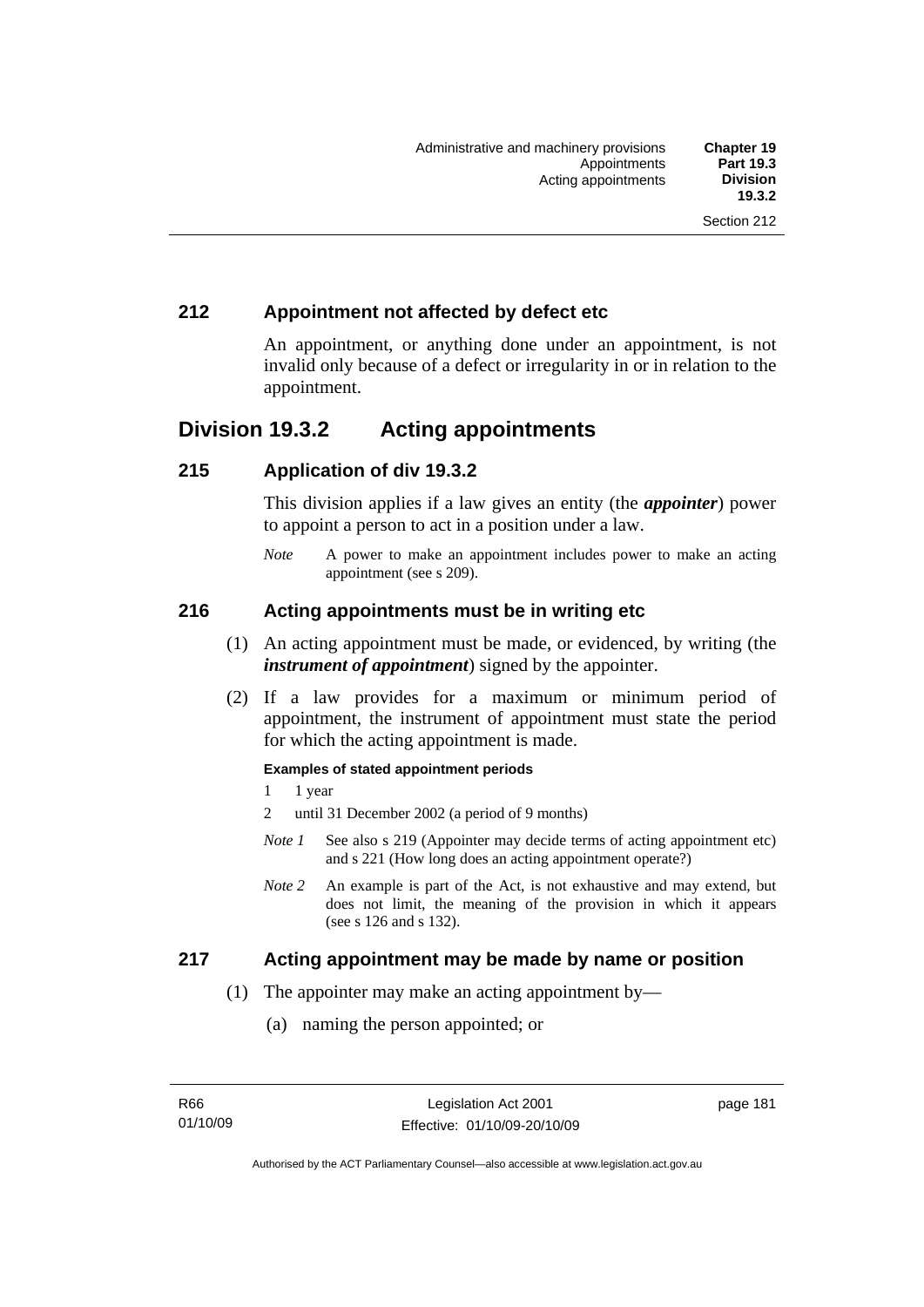- (b) nominating the occupant of a position (however described), at a particular time or from time to time.
- (2) For this division, the person named, or the occupant of the position nominated, is the *appointee*.

#### **218 Instrument may provide when acting appointment has effect etc**

The instrument making or evidencing the acting appointment may provide that the appointment has effect only in stated circumstances or subject to stated conditions or limitations.

#### **Examples**

- 1 The instrument relating to a standing (or dormant) acting appointment for a position provides that when the substantive occupant of the position (Y) is overseas X may act in the position, but may exercise stated powers of the position only with Y's approval.
- 2 X is appointed to act in Y's position if Y is out of the ACT and a declaration of acute fire danger is published under the *ABC Act 2000*.
- *Note* An example is part of the Act, is not exhaustive and may extend, but does not limit, the meaning of the provision in which it appears (see s 126 and s 132).

#### **219 Appointer may decide terms of acting appointment etc**

- (1) The appointer may—
	- (a) decide the terms of the acting appointment, including any remuneration and allowances; and
	- (b) end the appointment at any time.

#### **Example for par (b)**

A appoints  $X$  to act in a position for 10 months. Two months after  $X$  begins to act, A ends the appointment.

- *Note 1* See also s 221 (How long does an acting appointment operate?)
- *Note 2* An example is part of the Act, is not exhaustive and may extend, but does not limit, the meaning of the provision in which it appears (see s 126 and s 132).

Authorised by the ACT Parliamentary Counsel—also accessible at www.legislation.act.gov.au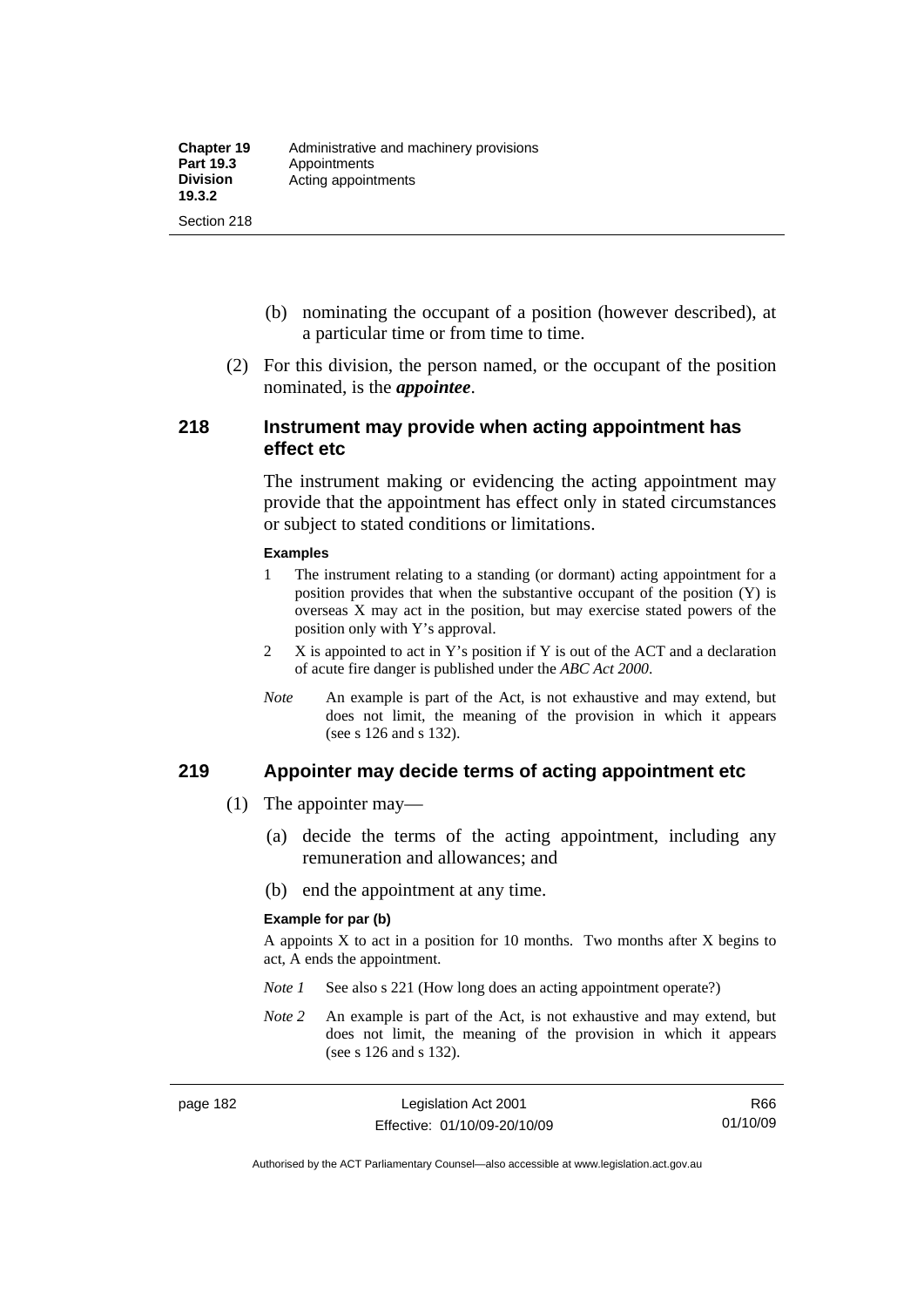(2) The power to end the acting appointment is exercisable in the same way, and subject to the same conditions, as the power to make the acting appointment.

#### **Example**

If the power to make the acting appointment is exercisable only on the recommendation of a body, the power to end the appointment is exercisable only on the recommendation of the body.

## **220 Appointee may exercise functions under acting appointment etc**

While the appointee is acting in the position—

- (a) the appointee has, subject to the instrument making or evidencing the appointment, all the functions of the occupant of the position; and
- (b) all territory laws apply in relation to the appointee as if the appointee were the occupant of the position.
- *Note Function* is defined in the dict, pt 1 to include authority, duty and power.

### **221 How long does an acting appointment operate?**

 (1) If the appointee acts in the position because it is vacant, the appointee may not act for more than 1 year after the position became vacant.

*Note* See also s 219 (Appointer may decide terms of acting appointment etc)

- (2) If the appointee is acting in a position that becomes vacant while the appointee is acting, the appointee may continue to act until the first of the following happens:
	- (a) the appointer ends the appointment;
	- (b) the vacancy is filled;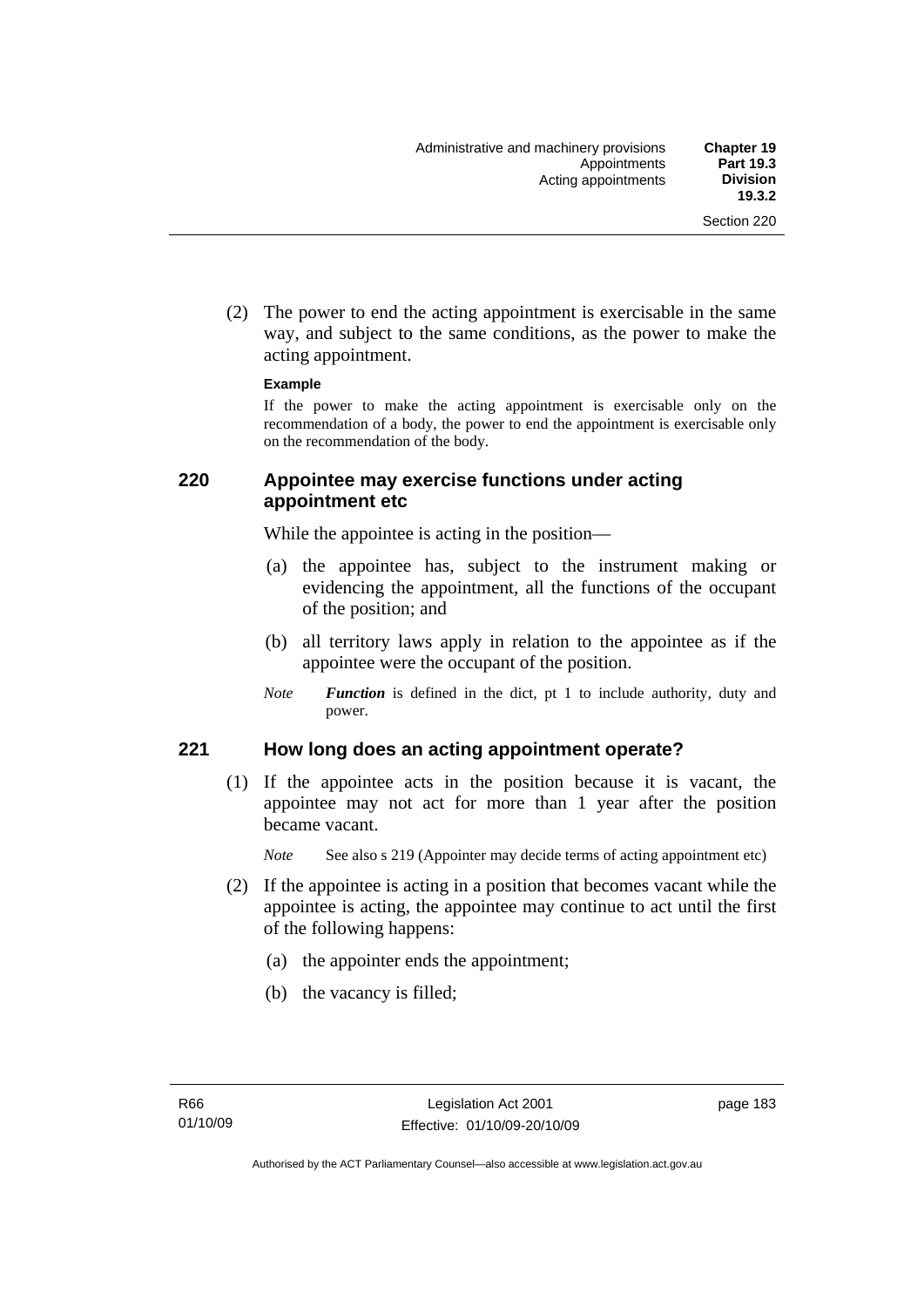#### (c) 1 year after the position became vacant.

#### **Example**

A appoints  $X$  to act in Y's position for a year while Y is on secondment in another agency. Three months after X begins to act, Y is permanently transferred to the other agency. One month later, Z is appointed to the position in which X is acting. The appointment of Z brings X's acting appointment to an end.

- *Note* An example is part of the Act, is not exhaustive and may extend, but does not limit, the meaning of the provision in which it appears (see s 126 and s 132).
- (3) If the appointee acts in the position because the occupant of the position cannot exercise functions and the occupant resumes the exercise of the functions, the appointment no longer authorises the appointee to act on that occasion.
	- *Note Function* is defined in the dict, pt 1 to include authority, duty and power.

#### **222 Resignation of acting appointment**

- (1) An acting appointment ends if the appointee resigns by signed notice of resignation given to the appointer.
- (2) However, if the appointer is the Executive, the notice of resignation may be given to a Minister.

## **223 Effect of acting appointment on substantive appointment etc**

- (1) If the appointee is the occupant of another position under a law (the *substantive position*), the appointee does not cease to occupy the substantive position only because of the appointee's appointment or because the appointee acts under the appointment.
- (2) This section does not prevent an acting appointment being made to the substantive position.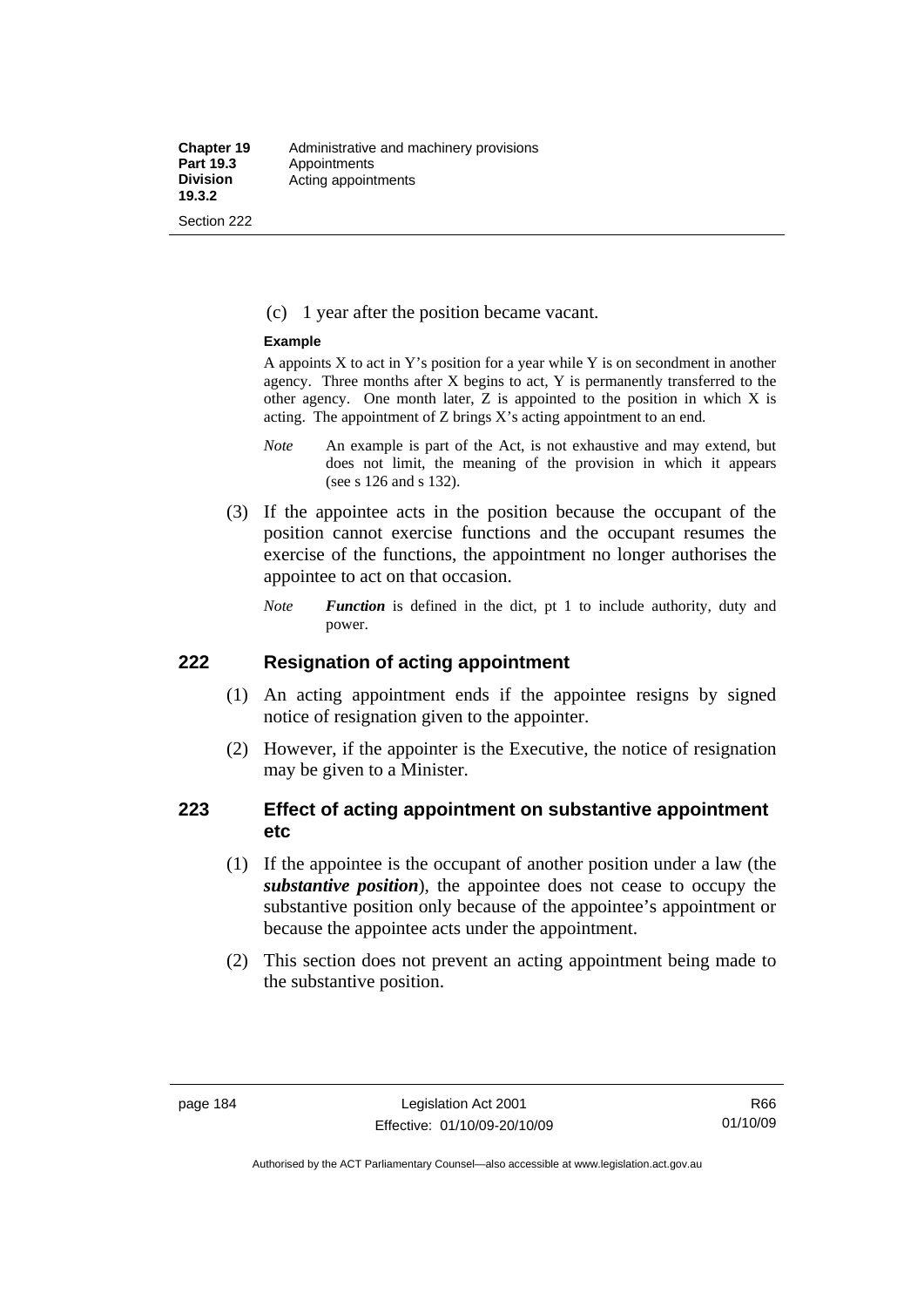## **224 Acting appointment not affected by appointer changes**

- (1) If the appointer is a body, an acting appointment made by the body does not end only because the membership of the body changes.
- (2) If the appointer is the person for the time being occupying a position, an acting appointment made by the person does not end only because the person ceases to be the occupant of the position.
- (3) This section does not limit the following sections:
	- section 199 (Functions of bodies)
	- section 200 (Functions of occupants of positions).

### **225 Acting appointment not affected by defect etc**

- (1) An acting appointment, or anything done under an acting appointment, is not invalid only because of a defect or irregularity in or in relation to the appointment.
- (2) Anything done by or in relation to the appointee while the appointee purports to act in the position is not invalid only because—
	- (a) the occasion for the appointment had not arisen or had ended; or
	- (b) the appointment had ended; or
	- (c) the occasion for the appointee to act had not arisen or had ended.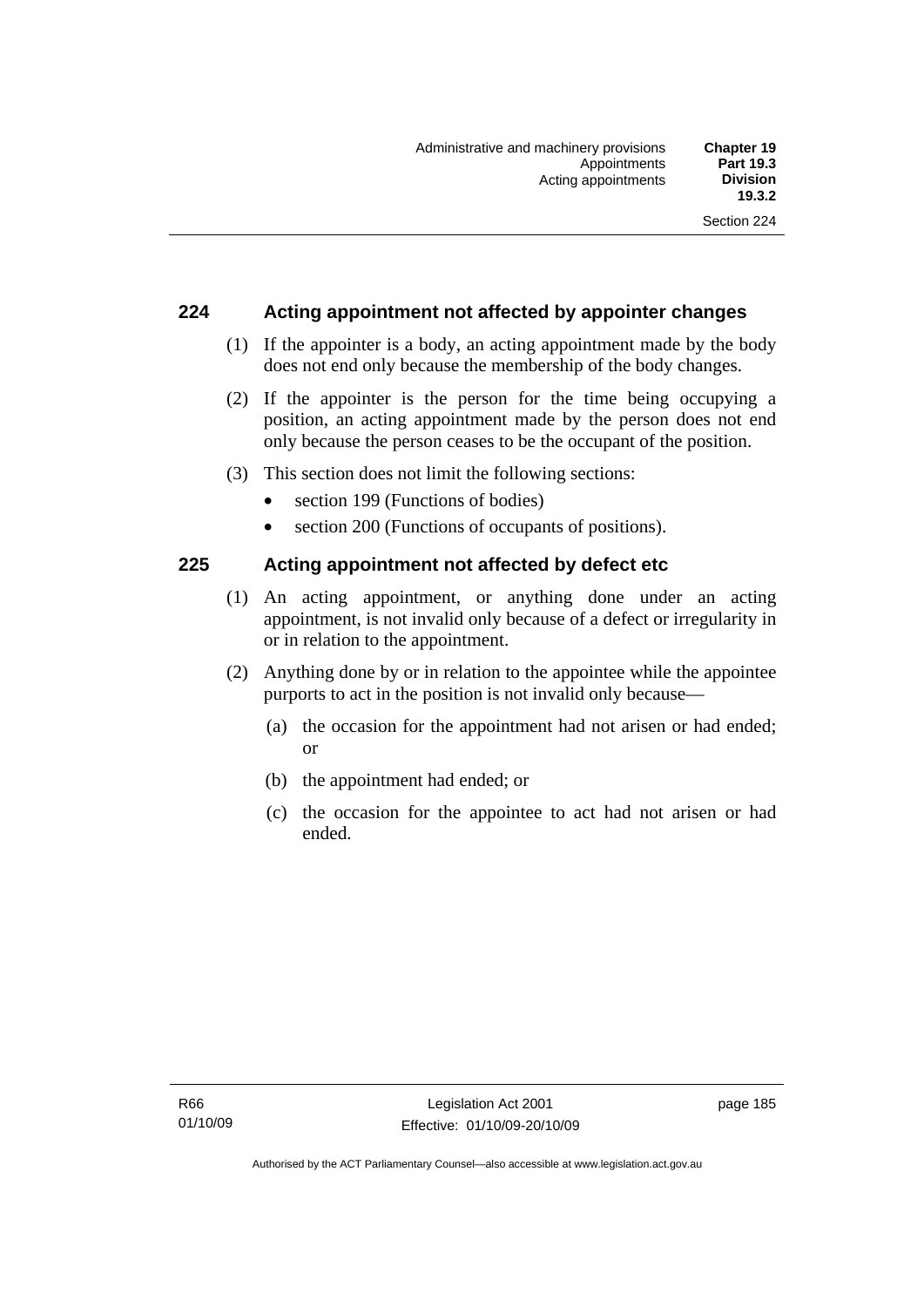Section 225A

# **Division 19.3.2A Standing acting arrangements**

### **225A Application of div 19.3.2A**

This division applies to a position if a law provides that a person acts in the position in stated circumstances.

#### **Example**

The *Hypothetical Act 2003* provides for the deputy director of the hypothetical entity to act in the position of director of the entity if the position is vacant or the director cannot for any reason exercise the functions of the position.

*Note* An example is part of the Act, is not exhaustive and may extend, but does not limit, the meaning of the provision in which it appears (see s 126 and s 132).

### **225B Person acting under standing acting arrangement may exercise functions etc**

- (1) A person acting in the position has, subject to the law providing for the acting or any other law, all the functions of the occupant of the position.
	- *Note Function* is defined in the dict, pt 1 to include authority, duty and power.
- (2) All territory laws apply in relation to the person as if the person were the occupant of the position.

# **Division 19.3.3 Appointments—Assembly consultation**

### **226 Meaning of** *statutory position* **in div 19.3.3**

In this division:

*statutory position* means a position (including as a member of a territory authority) established under an Act.

*Note Position* includes office (see dict, pt 1, def *position*).

R66 01/10/09

Authorised by the ACT Parliamentary Counsel—also accessible at www.legislation.act.gov.au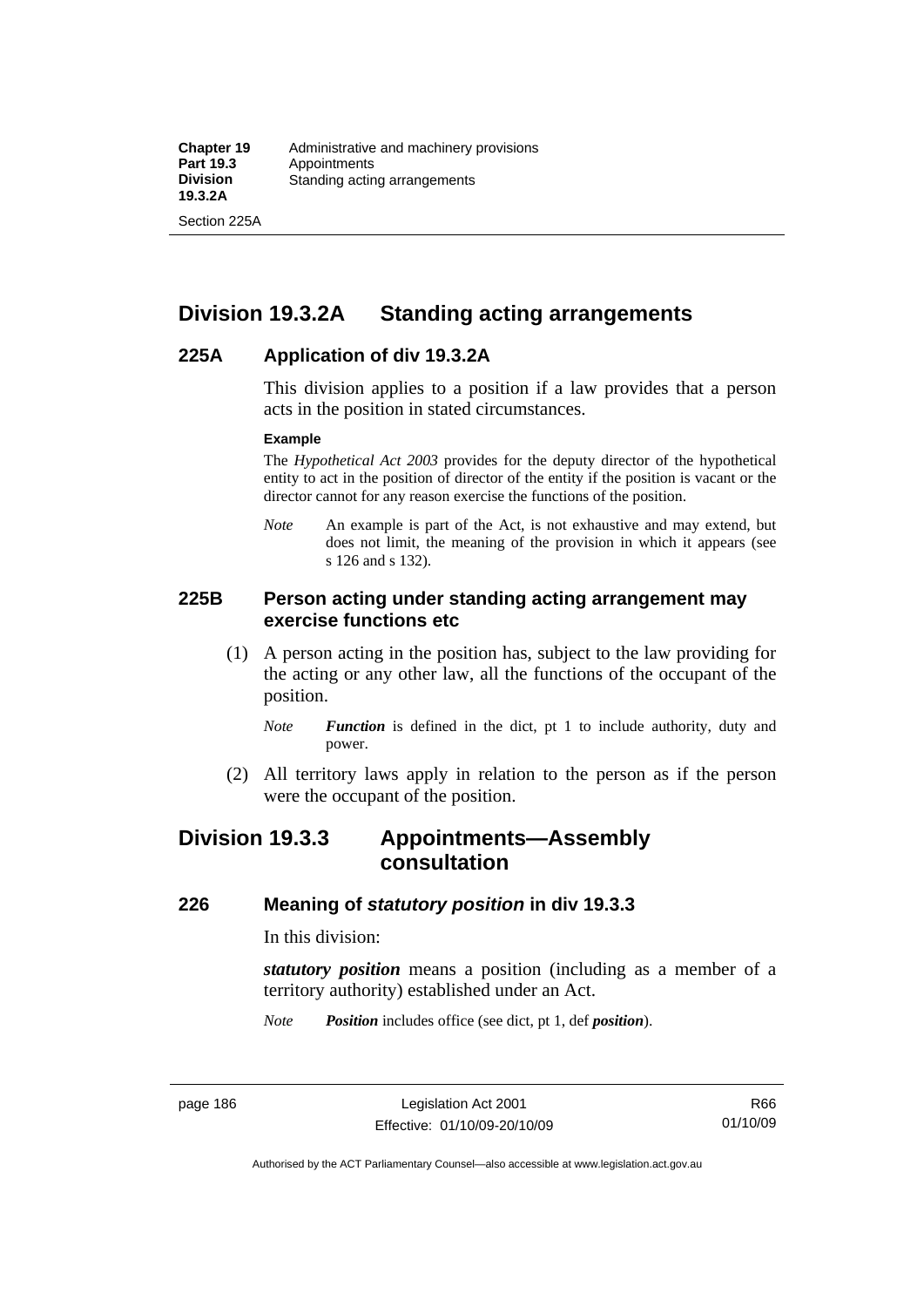# **227 Application of div 19.3.3**

- (1) This division applies if a Minister has the power under an Act to appoint a person to a statutory position.
- (2) However, this division does not apply to an appointment of—
	- (a) a public servant to a statutory position (whether or not the Act under which the appointment is made requires that the appointee be a public servant); or
	- (b) a person to, or to act in, a statutory position for not longer than 6 months, unless the appointment is of the person to, or to act in, the position for a 2nd or subsequent consecutive period; or
	- (c) a person to a statutory position if the only function of the position is to advise the Minister.

### **228 Consultation with appropriate Assembly committee**

- (1) Before making an appointment to a statutory position, a Minister must consult—
	- (a) a standing committee of the Legislative Assembly nominated by the Speaker for the purpose; or
	- (b) if no nomination under paragraph (a) is in force—the standing committee of the Legislative Assembly responsible for the scrutiny of public accounts.
- (2) The committee may make a recommendation to the Minister about the proposed appointment.
- (3) The Minister must not make the appointment until the Minister has received a recommendation or 30 days have passed since the consultation took place, whichever happens first.
- (4) In making the appointment, the Minister must have regard to any recommendation received.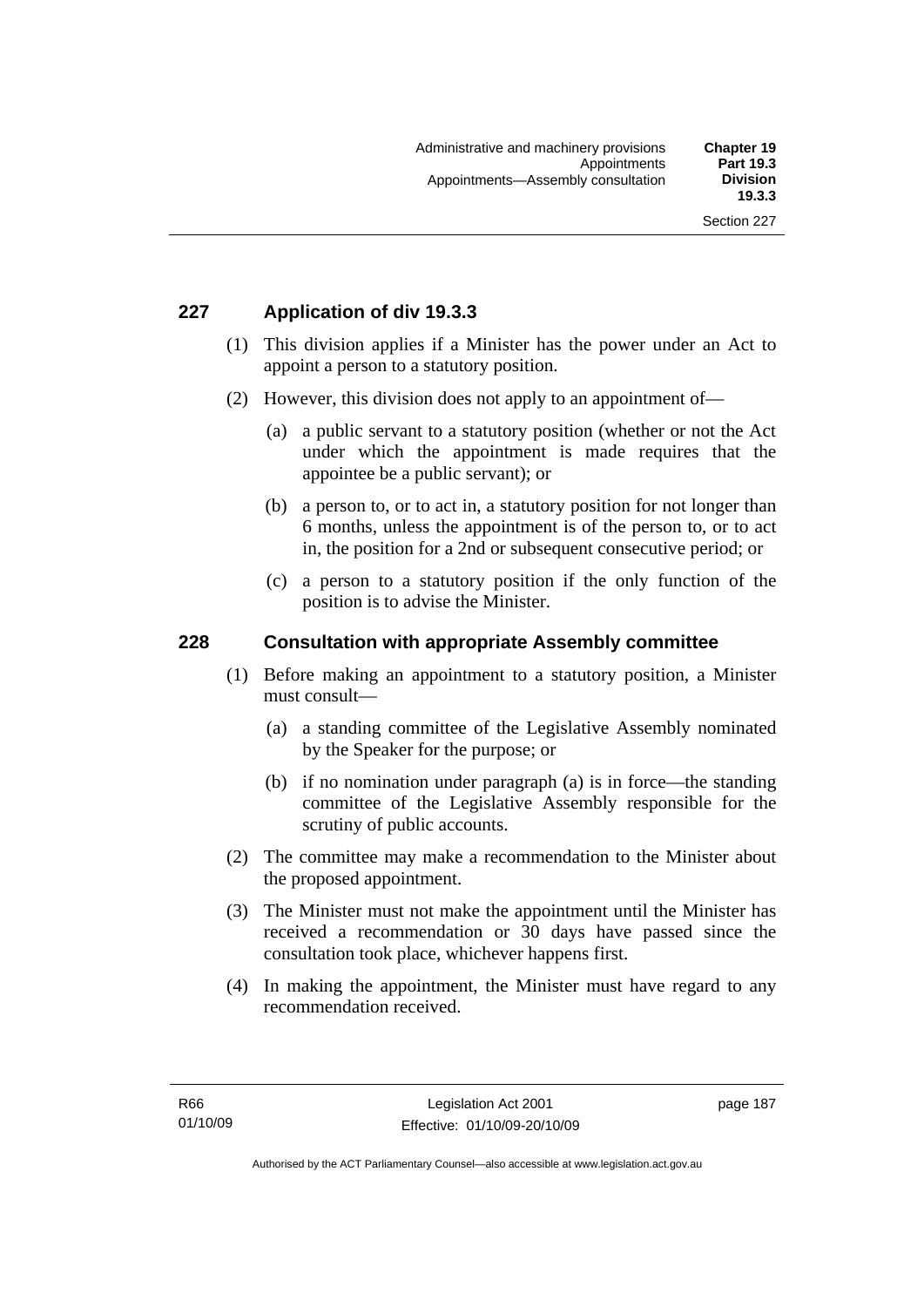## **229 Appointment is disallowable instrument**

The instrument making, or evidencing, an appointment to which this division applies is a disallowable instrument.

*Note* A disallowable instrument must be notified and presented to the Legislative Assembly (see ch 7 (Presentation, amendment and disallowance of subordinate laws and disallowable instruments)).

page 188 Legislation Act 2001 Effective: 01/10/09-20/10/09

Authorised by the ACT Parliamentary Counsel—also accessible at www.legislation.act.gov.au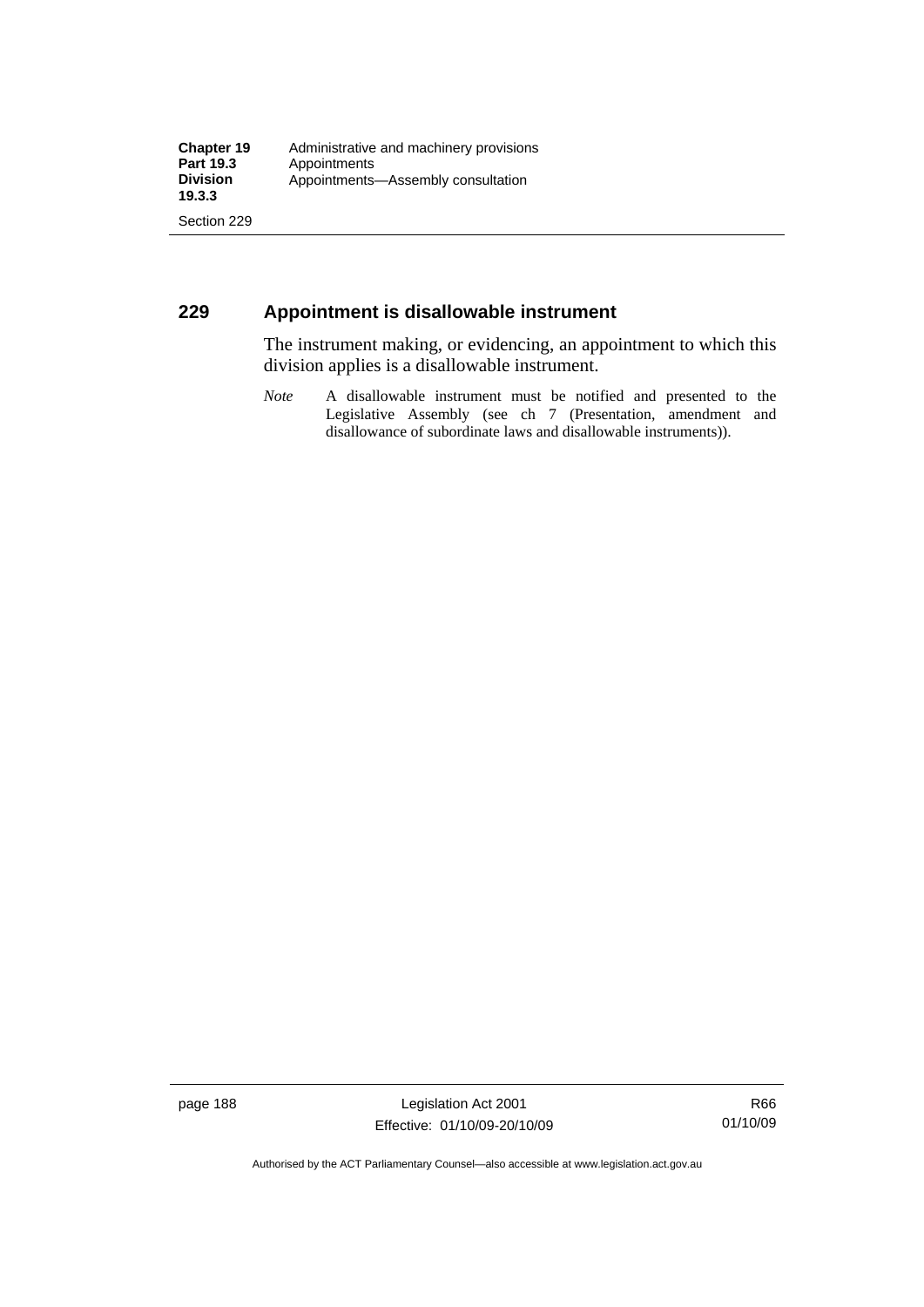# **Part 19.4 Delegations**

#### **230 Application of pt 19.4 generally**

This part applies if a law authorises or requires an entity (the *appointer*) to delegate (or subdelegate) a function.

*Note Function* is defined in the dict, pt 1 to include authority, duty and power.

#### **231 Application of pt 19.4 to subdelegations**

- (1) This part applies to the subdelegation of a function in the same way as it applies to the delegation of the function.
- (2) However, if the appointer delegates a function to a delegate, the delegate may not subdelegate the function.
- (3) Subsection (2) is a determinative provision.

#### **Examples**

- 1 The *ABC Act 2003* provides that an appointer (X) may delegate X's functions to Y. The Act is silent on the subdelegation of the functions. Y may not subdelegate X's functions to Z.
- 2 The *ABC Act 2003* provides that an appointer (X) may delegate X's functions to Y, with authority for Y to subdelegate the functions. Because the Act authorises subdelegation, it expressly displaces this Act, section 231 (2) (see s 6). Y can therefore subdelegate X's functions to  $Z$ (compare s 236, which deals with the subdelegation of a power to delegate)*.*
- *Note 1* See s 5 for the meaning of determinative provisions, and s 6 for their displacement.
- *Note* 2 An example is part of the Act, is not exhaustive and may extend, but does not limit, the meaning of the provision in which it appears (see s 126 and s 132).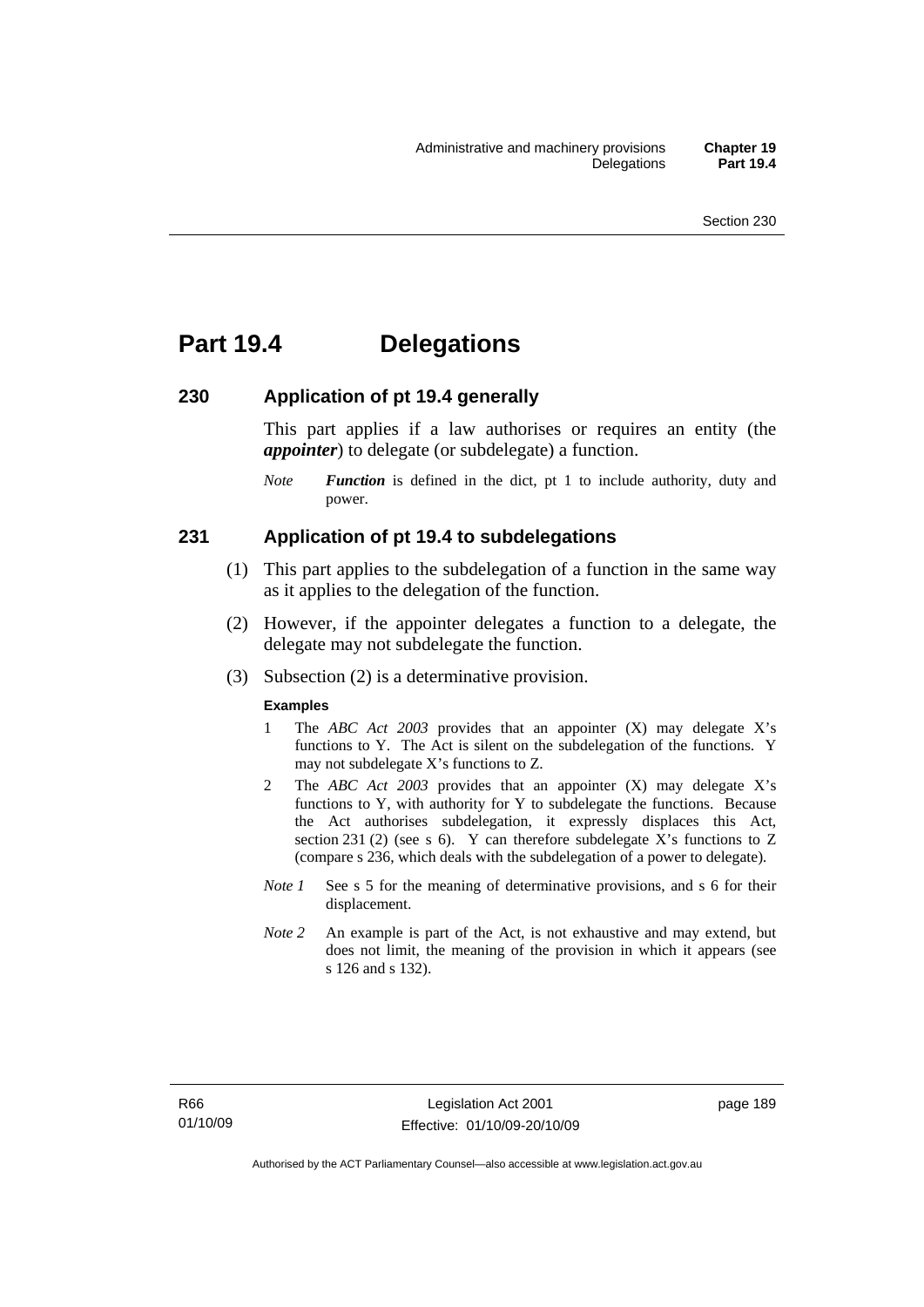## **232 Delegation must be in writing etc**

A delegation must be made, or evidenced, by writing signed by the appointer.

#### **233 Delegation may be made by name or position**

- (1) The appointer may delegate by—
	- (a) naming the person to whom the delegation is made; or
	- (b) nominating the occupant of a position (however described), at a particular time or from time to time.
- (2) For this part, the person named, or the occupant of the position nominated, is the *delegate*.

#### **234 Instrument may provide when delegation has effect etc**

The instrument making or evidencing a delegation may provide—

- (a) that the delegation has effect only in stated circumstances or subject to stated conditions, limitations or directions; or
- (b) that all of a function, or a stated part of the function, is delegated.

#### **Examples**

- 1 The delegation provides that, when the appointer (Y) is outside Australia, the delegate (X) may exercise her functions except that stated functions may only be exercised with Y's approval.
- 2 The delegation provides that X may enter into a contract for the purchase of property of not more than \$50 000 in value.
- 3 The delegation provides that X may grant licences under a stated Act but that, in considering applications, X must take account of the policy of the agency (authorised by the Act) that there should not be more than 100 licences current at any time.
- *Note* An example is part of the Act, is not exhaustive and may extend, but does not limit, the meaning of the provision in which it appears (see s 126 and s 132).

page 190 Legislation Act 2001 Effective: 01/10/09-20/10/09

R66 01/10/09

Authorised by the ACT Parliamentary Counsel—also accessible at www.legislation.act.gov.au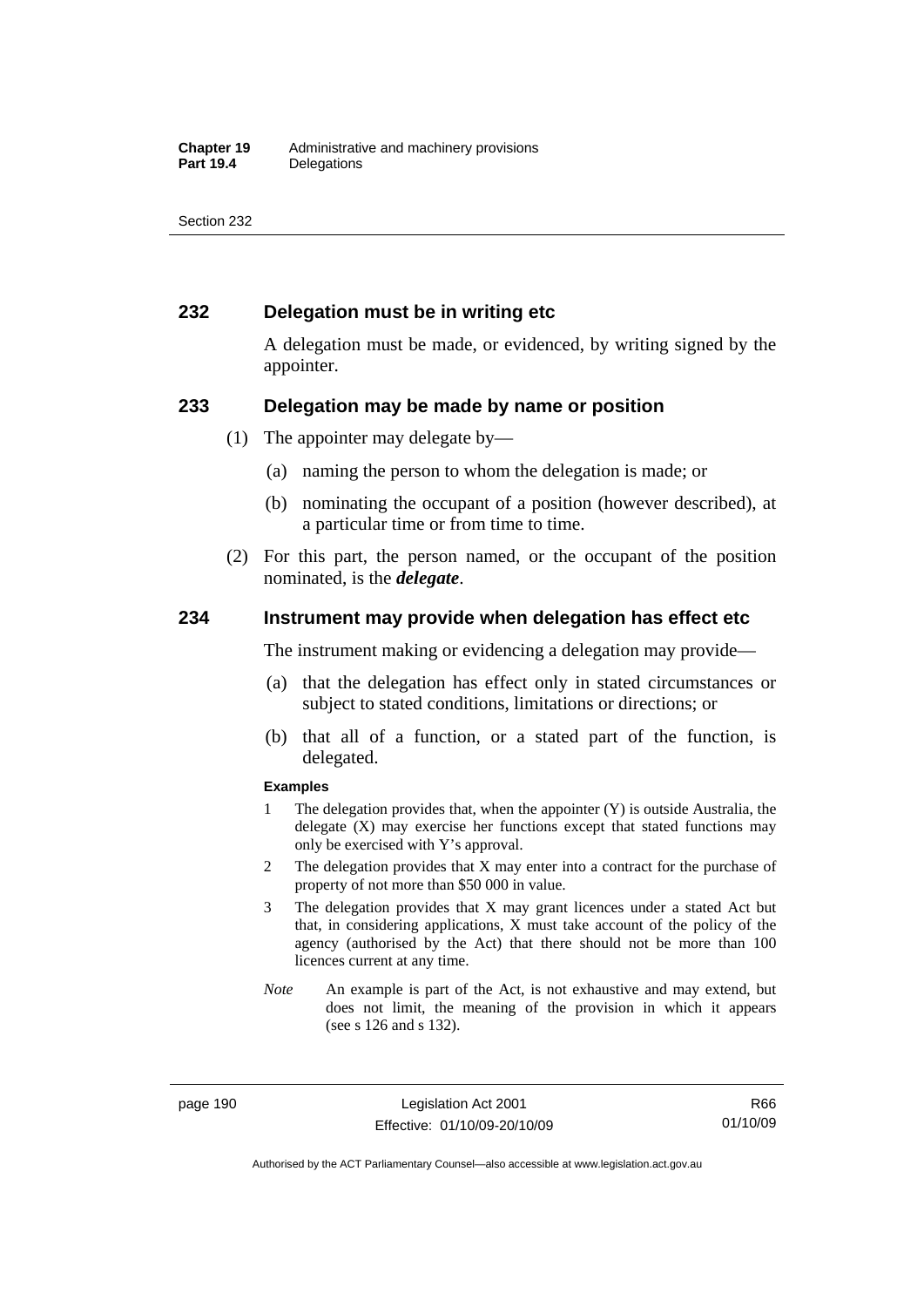### **235 Delegation may be made to 2 or more delegates**

The appointer may delegate the appointer's function, or any part of the function, to 2 or more delegates.

#### **236 Power to delegate may not be delegated**

- (1) The appointer may not delegate the appointer's power to delegate.
- (2) Subsection (1) is a determinative provision.
	- *Note* See s 5 for the meaning of determinative provisions, and s 6 for their displacement.

#### **Examples**

- 1 The *ABC Act 2003* provides that an appointer (X) may delegate X's functions to Y. The Act is silent on X's power to delegate the power to delegate. X may not delegate X's power to delegate to Y.
- 2 The *ABC Act 2003* provides that an appointer (X) may delegate X's functions to Y, with authority for X to delegate  $X$ 's power to delegate. Because the Act authorises the delegation of the power to delegate, it expressly displaces this Act, section 236 (1) (see s 6). X can therefore delegate X's power to delegate to Y (compare s 231, which deals with the subdelegation of a delegated function)*.*
- *Note* An example is part of the Act, is not exhaustive and may extend, but does not limit, the meaning of the provision in which it appears (see s 126 and s 132).

### **237 Delegation may be amended or revoked**

 (1) The appointer may amend a delegation or revoke it completely or partly.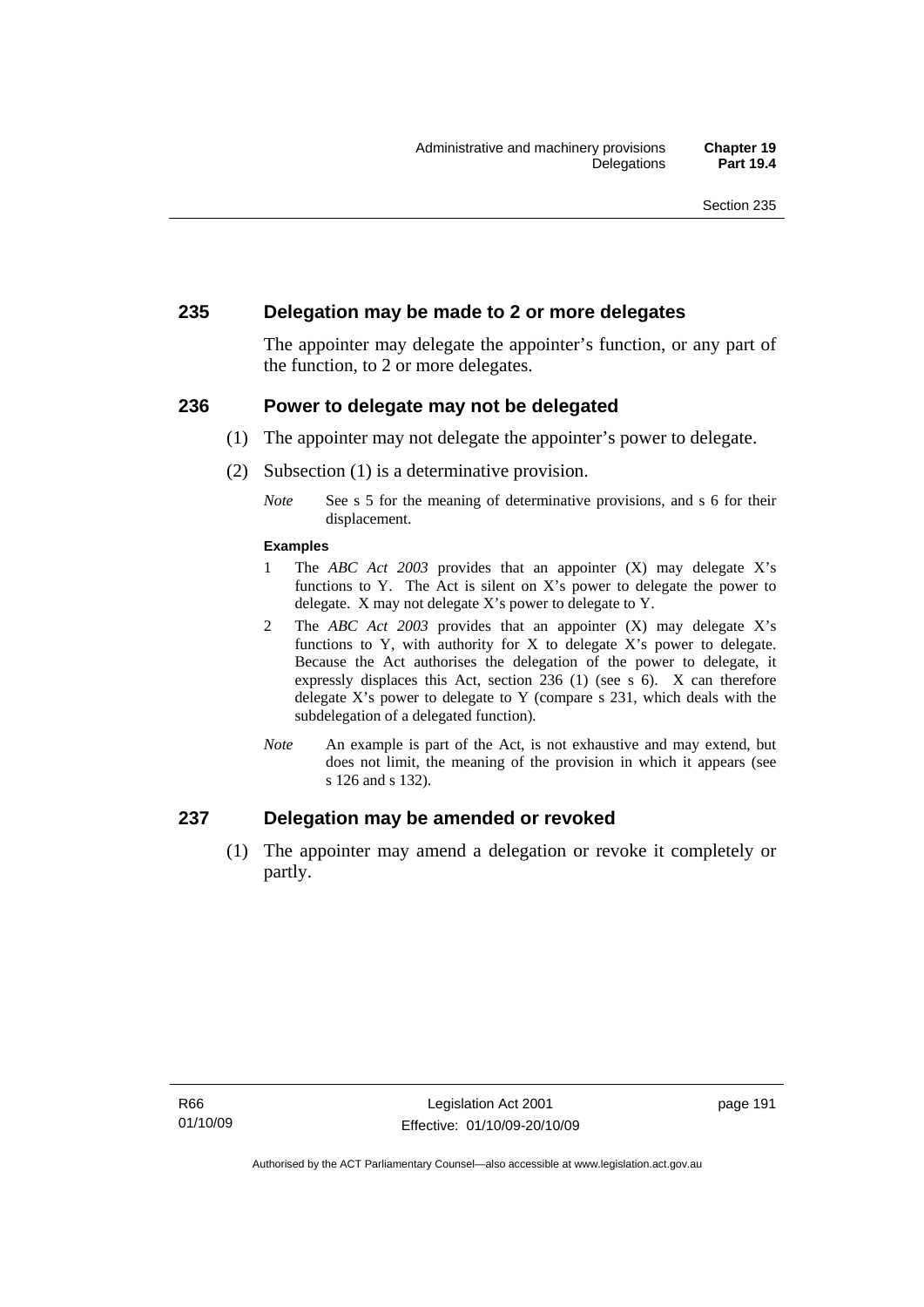(2) The power to amend or revoke a delegation is exercisable in the same way, and subject to the same conditions, as the power to delegate.

#### **Example**

If the power to delegate is exercisable only with the Minister's approval, the power to revoke the delegation is exercisable only with the Minister's approval.

*Note* An example is part of the Act, is not exhaustive and may extend, but does not limit, the meaning of the provision in which it appears (see s 126 and s 132).

#### **238 Appointer responsible for delegated function**

The delegation of a function, or a part of a function, does not relieve the appointer of the appointer's obligation to ensure that the function is properly exercised.

## **239 Exercise of delegation by delegate**

- (1) A delegate must exercise the delegation subject to any conditions, limitations or directions in the instrument making or evidencing the delegation.
- (2) All territory laws apply to the delegate in the exercise of the delegation as if the delegate were the appointer.
- (3) Without limiting subsection (2), if the exercise of a function by the appointer is dependent on the appointer's state of mind and the function is delegated, the function may be exercised by the delegate on the delegate's state of mind.
- (4) Anything done by or in relation to the delegate in the exercise of the delegation is taken to have been done by or in relation to the appointer.
	- *Note 1* Section 94 provides that a delegation under a law that is in force immediately before an amendment of the law continues to have effect as if made under the amended law.
	- *Note* 2 Section 196 gives a delegate the powers necessary or convenient to exercise a delegated function.

Authorised by the ACT Parliamentary Counsel—also accessible at www.legislation.act.gov.au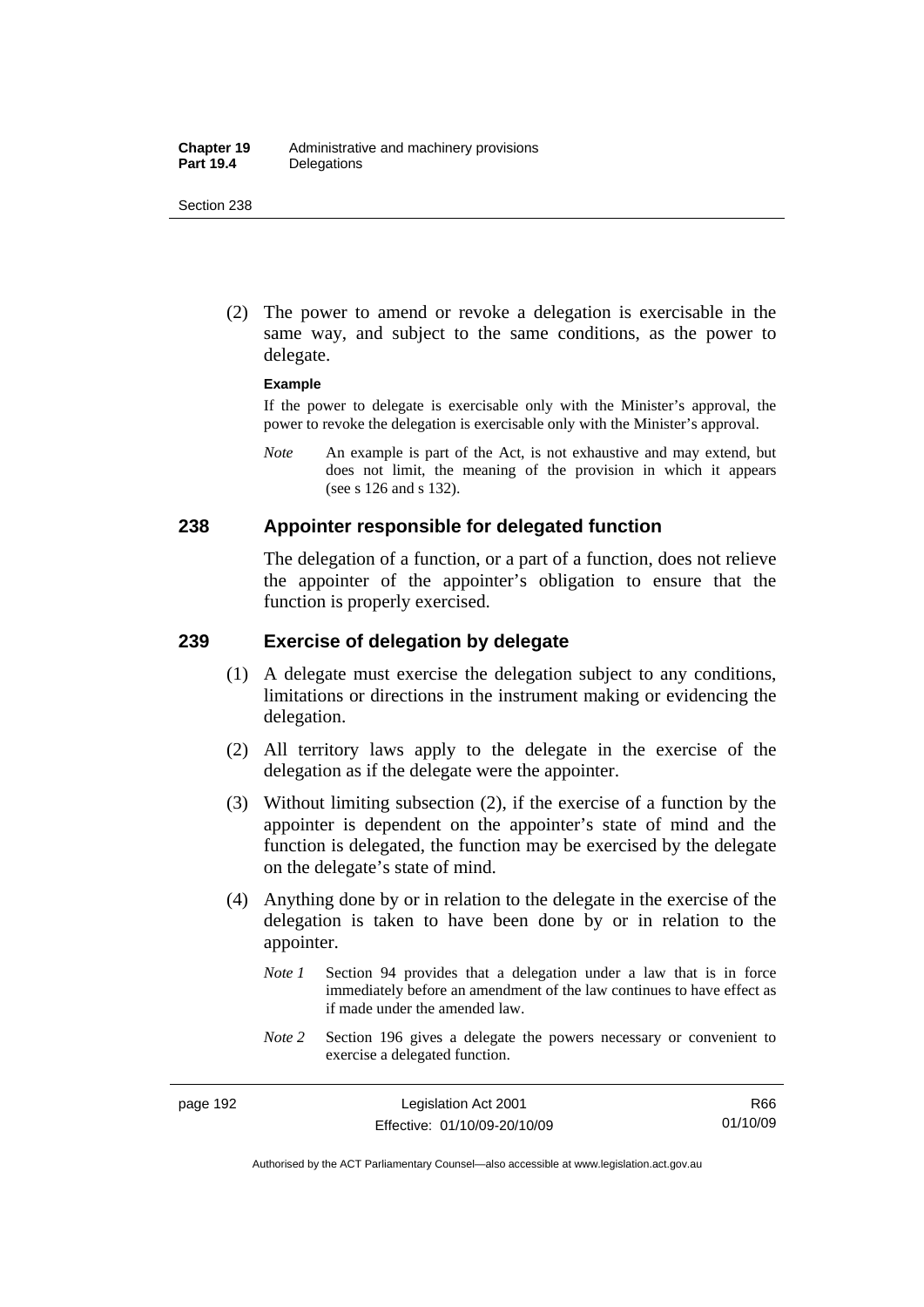(5) In this section:

*state of mind* includes knowledge, intention, opinion, belief or purpose.

# **240 Appointer may exercise delegated function**

A function that has been delegated may, despite the delegation, be exercised by the appointer.

# **241 Delegation not affected by appointer changes**

- (1) If the appointer is a body, a delegation made by the body does not end only because the membership of the body changes.
- (2) If the appointer is the person for the time being occupying a position, a delegation made by the person does not end only because the person ceases to be the occupant of the position.
- (3) This section does not limit the following sections:
	- section 199 (Functions of bodies)
	- section 200 (Functions of occupants of positions).

# **242 Delegation not affected by defect etc**

- (1) A delegation, or anything done under a delegation, is not invalid only because of a defect or irregularity in or in relation to the delegation.
- (2) Anything done by or in relation to the delegate while the delegate purports to exercise the delegation is not invalid only because—
	- (a) the delegation had been amended or revoked; or
	- (b) the occasion for the delegate to exercise the delegation had not arisen or had ended.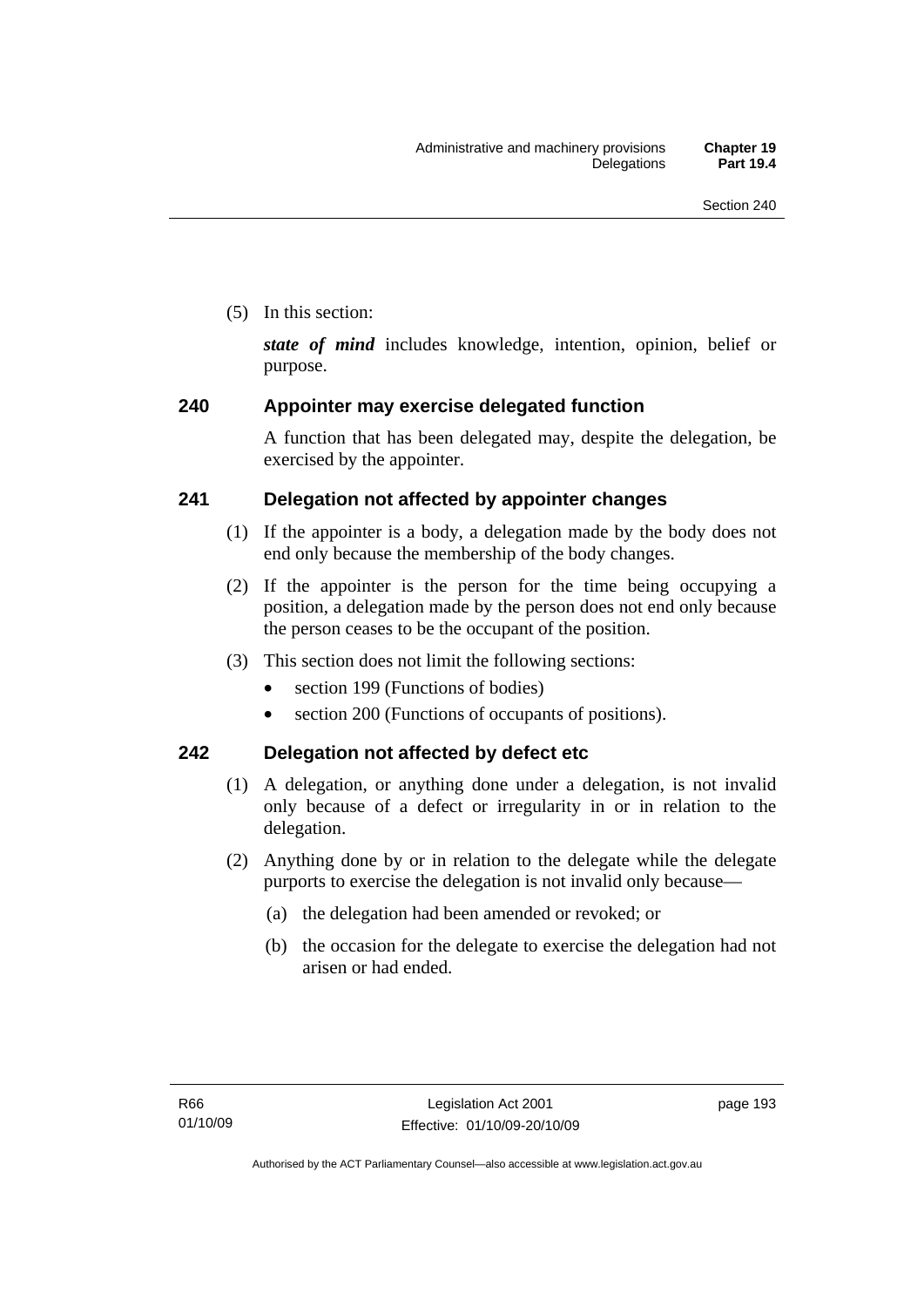# **Part 19.5 Service of documents**

### **245 Application of pt 19.5**

This part applies to a document that is authorised or required under a law to be served (whether the word 'serve', 'give', 'notify', 'send' or 'tell' or any other word is used).

## **246 Definitions for pt 19.5**

In this part:

*administrator*, of a law, means the entity administering or responsible for the law.

*agency* means—

- (a) an administrative unit; or
- (b) a statutory office-holder; or
- (c) any other entity established for a public purpose under a law;

and includes a member of, or a member of the staff of, the agency.

*business address*, of an individual, corporation or agency in relation to anything done or to be done under a law, includes the latest business address, or address for service of notices (however described), of the individual, corporation or agency (if any) recorded in a register or other records kept by the administrator of the law.

*corporation* does not include an agency.

*document* includes a notice, an article that may be sent by post or anything else.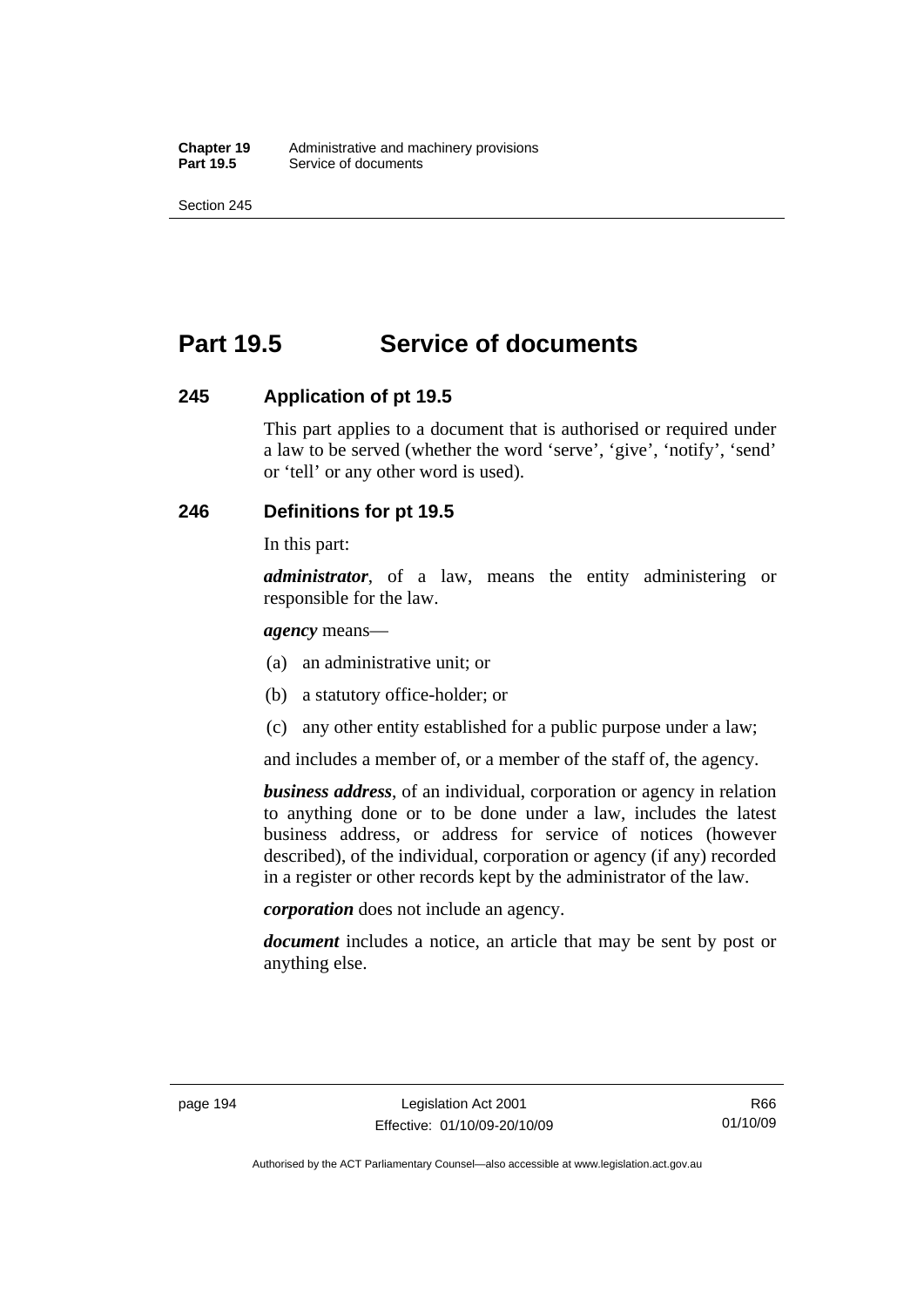*email address*, of an individual, corporation or agency in relation to anything done or to be done under a law, includes the latest email address of the individual, corporation or agency (if any) recorded in a register or other records kept by the administrator of the law.

*executive officer* means—

- (a) for a corporation—a person (however described and whether or not the person is a director of the corporation) who is concerned with, or takes part in, the corporation's management; or
- (b) for an agency that is an administrative unit—the chief executive of the administrative unit; or
- (c) for an agency that is a statutory office-holder—the occupant of the position; or
- (d) for an agency constituted by 2 or more people—the person who is entitled, because of the position occupied by the person, to preside at any meeting of the agency at which the person is present; or
- (e) for any other agency—the chief executive officer (however described) of the agency; or
- (f) for any agency—a person (however described) who is concerned with, or takes part in, the agency's management.

*fax number*, of an individual, corporation or agency in relation to anything done or to be done under a law, includes the latest fax number of the individual, corporation or agency (if any) recorded in a register or other records kept by the administrator of the law.

*home address*, of an individual in relation to anything done or to be done under a law, includes the latest home address, or address for service of notices (however described), of the person (if any) recorded in a register or other records kept by the administrator of the law.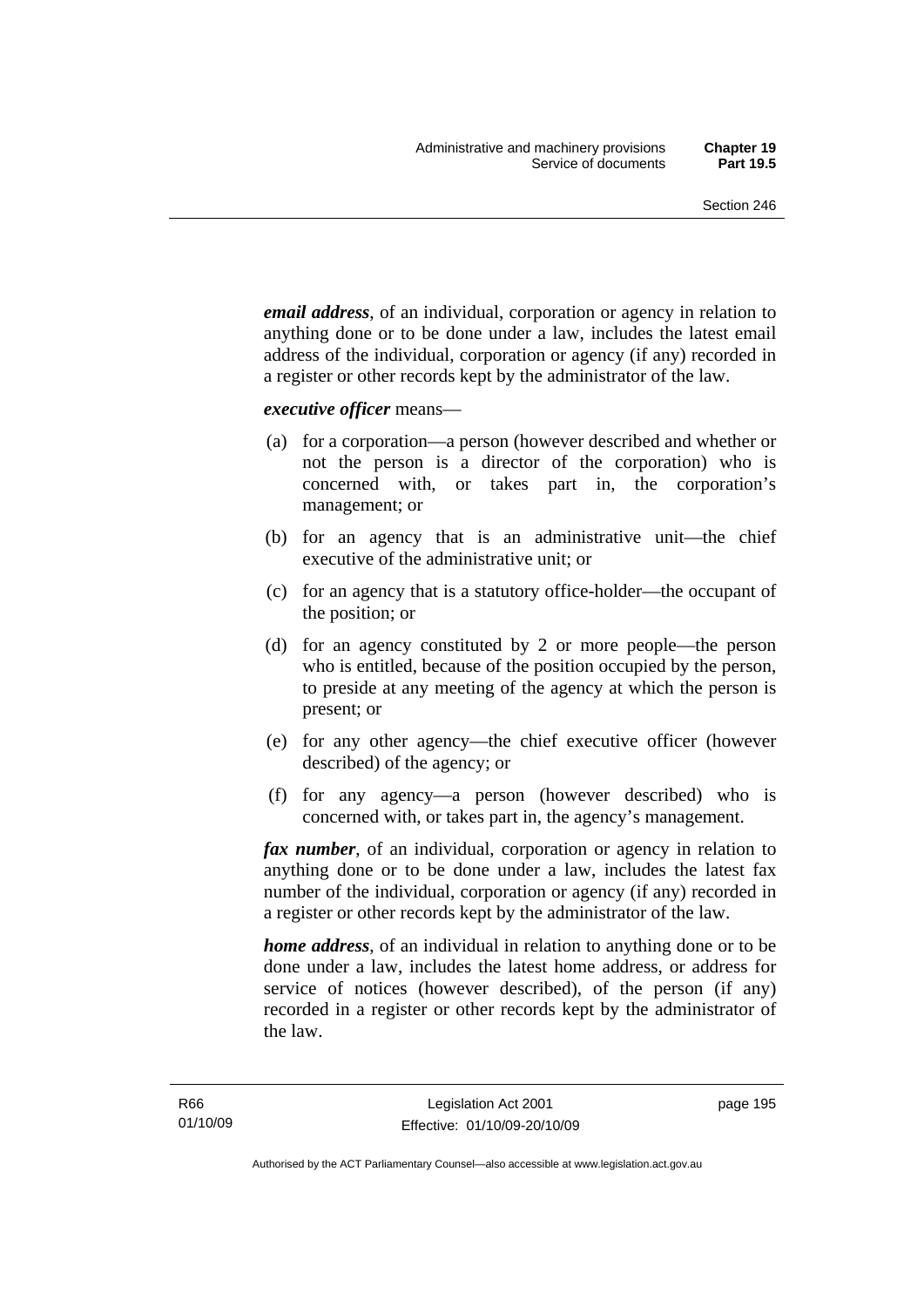#### **Chapter 19** Administrative and machinery provisions<br>**Part 19.5** Service of documents **Service of documents**

Section 247

*responsible*, for a law, means allocated responsibility for the law under the *Public Sector Management Act 1994*, section 14 (1) (b) (Ministerial responsibility and functions of administrative units).

### **247 Service of documents on individuals**

- (1) A document may be served on an individual—
	- (a) by giving it to the individual; or
	- (b) by sending it by prepaid post, addressed to the individual, to a home or business address of the individual; or
	- (c) by faxing it to a fax number of the individual; or
	- (d) by emailing it to an email address of the individual; or
	- (e) by leaving it, addressed to the individual, at a home or business address of the individual with someone who appears to be at least 16 years old and to live or be employed at the address.

*Note* See s 251 for service of documents under other laws.

 (2) This section applies to service of a document outside the ACT in the same way as it applies to service of the document in the ACT.

### **248 Service of documents on corporations**

- (1) A document may be served on a corporation—
	- (a) by giving it to an executive officer of the corporation; or
	- (b) by sending it by prepaid post, addressed to the corporation (or an executive officer of the corporation), to the address of any of its registered offices or any other business address of the corporation; or
	- (c) by faxing it to a fax number of the corporation; or
	- (d) by emailing it to an email address of the corporation; or

Authorised by the ACT Parliamentary Counsel—also accessible at www.legislation.act.gov.au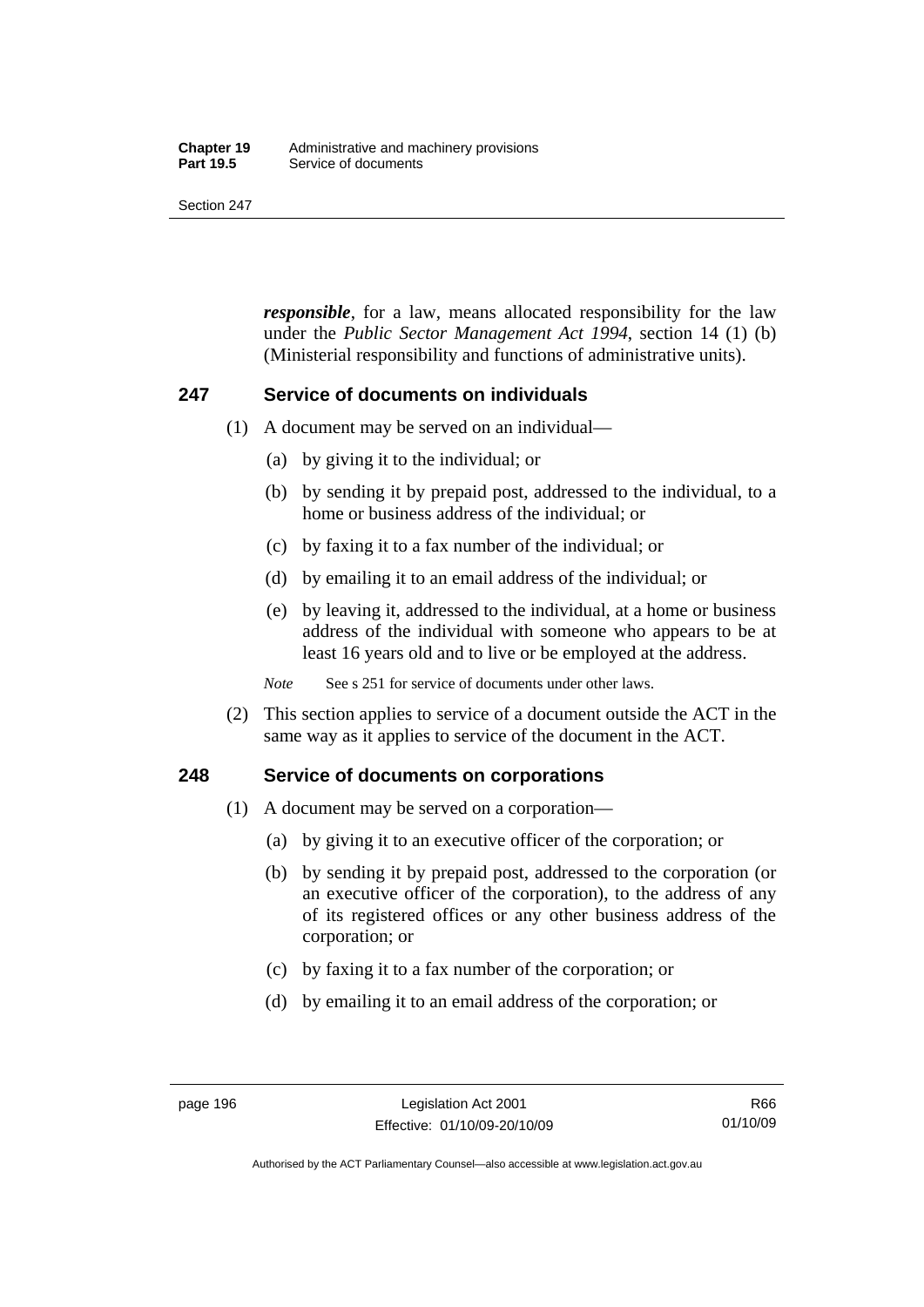(e) by leaving it, addressed to the corporation (or an executive officer of the corporation), at the address of any of the corporation's registered offices, or any other business address of the corporation, with someone who appears to be at least 16 years old and to be employed at the address.

*Note* See s 251 for service of documents under other laws.

 (2) This section applies to service of a document outside the ACT in the same way as it applies to service of the document in the ACT.

#### **249 Service of documents on agencies**

A document may be served on an agency—

- (a) by giving it to an executive officer of the agency; or
- (b) by sending it by prepaid post, addressed to the agency (or an executive officer of the agency), to the address of any office of the agency or any other business address of the agency; or
- (c) by faxing it to a fax number of the agency; or
- (d) by emailing it to an email address of the agency; or
- (e) by leaving it, addressed to the agency (or an executive officer of the agency), at the address of any of the agency's offices or any other business address of the agency with someone who appears to be employed at the agency.
- *Note* See s 251 for service of documents under other laws.

#### **250 When document taken to be served**

 (1) A document served by post under this part is taken to be served when the document would have been delivered in the ordinary course of post.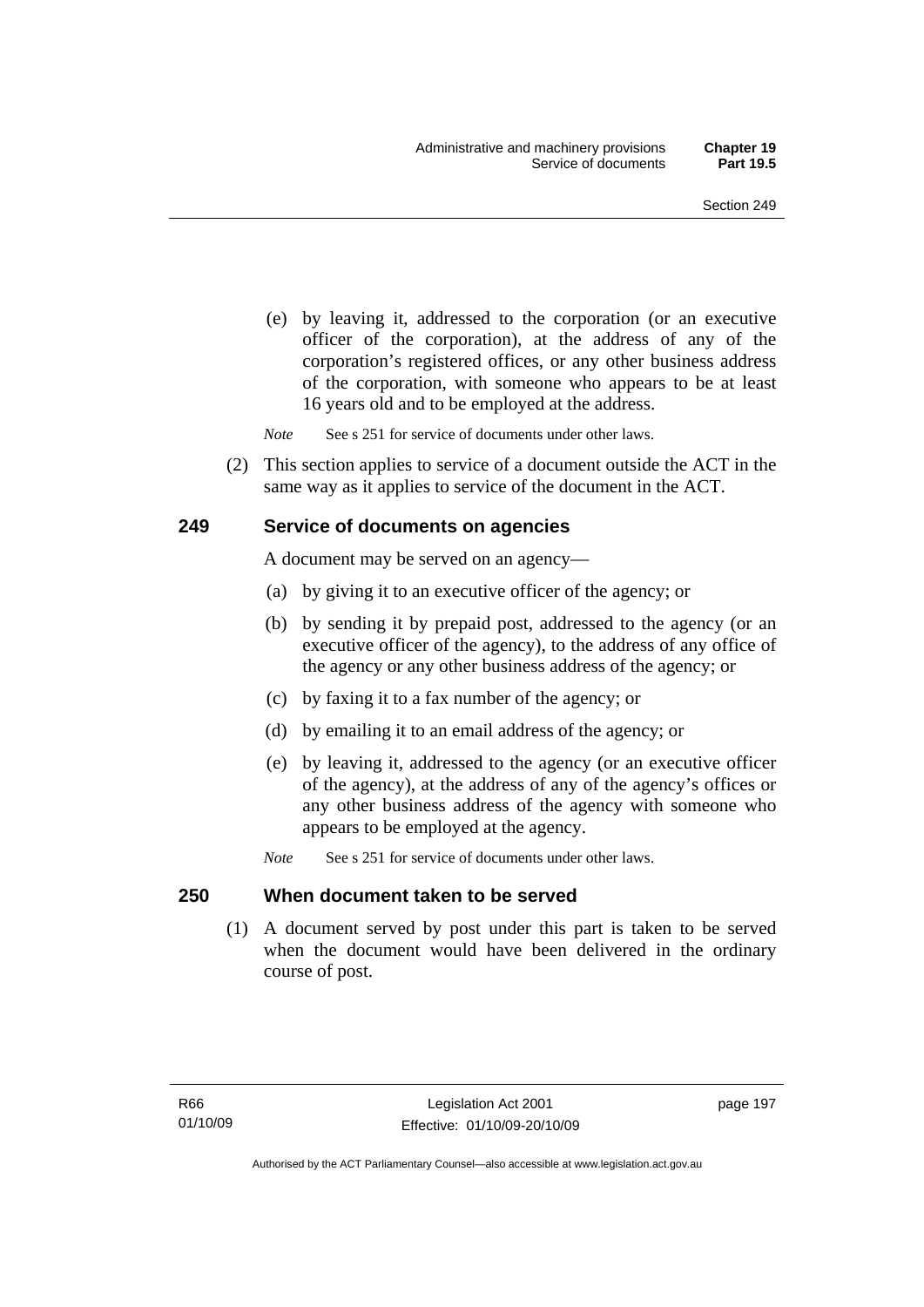- (2) However, subsection (1) does not affect the operation of the *Evidence Act 1995* (Cwlth), section 160.
	- *Note* The *Evidence Act 1995* (Cwlth), s 160 provides a rebuttable presumption that a postal article sent by prepaid post addressed to a person at an address in Australia or an external territory was received on the 4th working day after posting.
- (3) If the sender has no reason to suspect that a document served by fax or email under this part was not received by the recipient when sent, the document is presumed to be served when sent unless evidence sufficient to raise doubt about the presumption is given.
- (4) For subsection (3), the sender has reason to suspect that a document served by fax or email under this part was not received by the recipient when sent only if, on the day the document was sent or on the next working day, the equipment the sender used to send the document indicated by way of a signal or other message that—
	- (a) the equipment did not send the document when the equipment was used to send the document; or
	- (b) for a fax—the number to which the fax was sent to the recipient was not a fax number of the recipient; or
	- (c) for an email—the address to which the email was sent was not an email address of the recipient.
- (5) A document addressed to the recipient, and left for the recipient as mentioned in section 247 (e), section 248 (e) or section 249 (e), is taken to be served when it was left.
- (6) In this section:

*recipient*, for a document, means the individual, corporation or agency on whom the document is intended to be served.

*sender*, for a document served, or to be served, by fax or email, means the person sending, or seeking to send, the document.

R66 01/10/09

Authorised by the ACT Parliamentary Counsel—also accessible at www.legislation.act.gov.au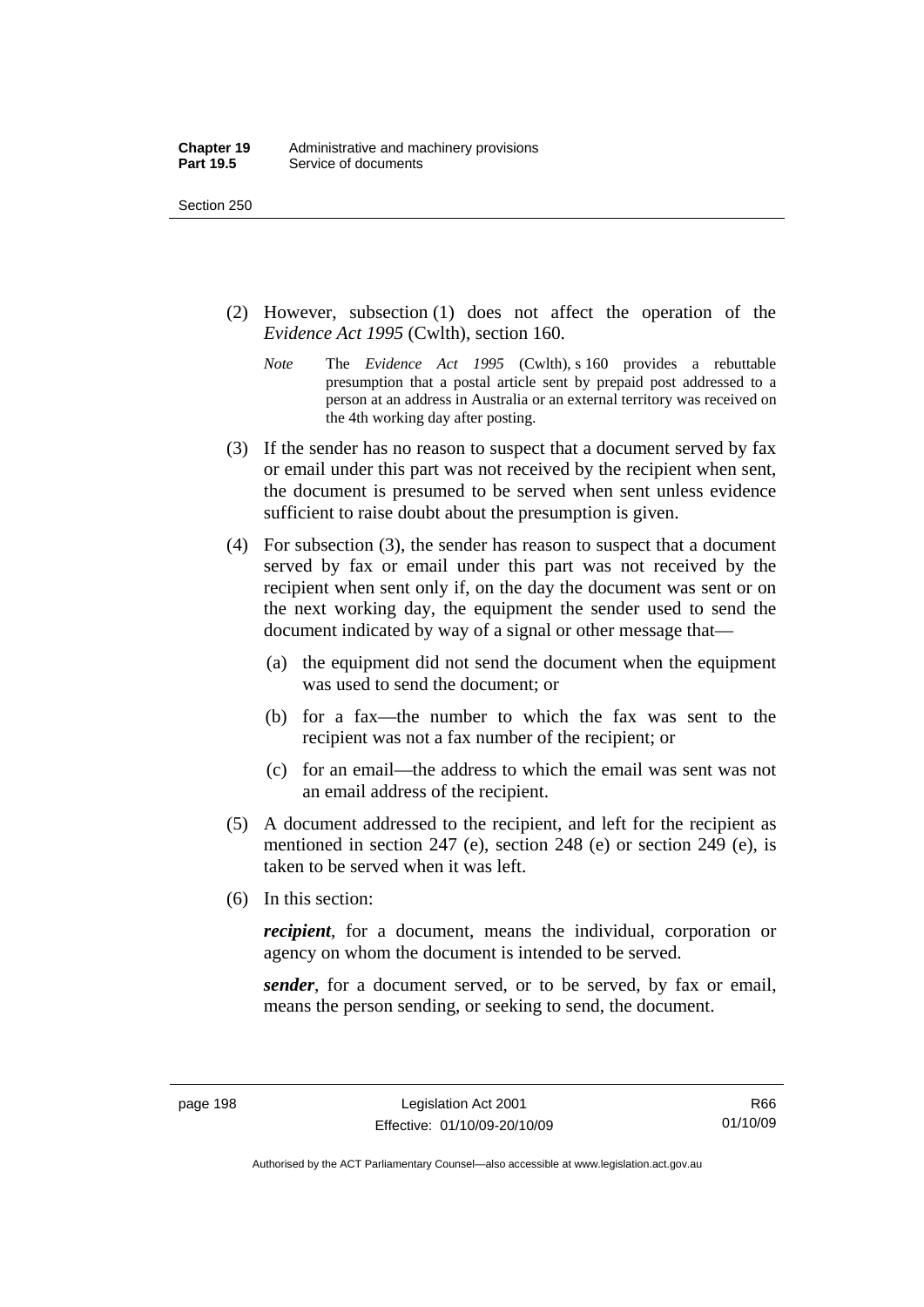## **251 Other laws not affected etc**

- (1) This part does not affect the operation of any other law that authorises or requires service of a document otherwise than as provided under this part.
- (2) Despite this part, a law (or, if the law is an Act, a regulation under the Act) may provide—
	- (a) that a document of a particular kind may or must be served (however described) only in a particular way or to a particular address or number; or
	- (b) for the date (or date and time) when service (however described) of a document is taken to have been made.

## **252 Powers of courts and tribunals not affected**

This part does not affect the power of a court or tribunal to authorise or require service of a document otherwise than as provided under this part.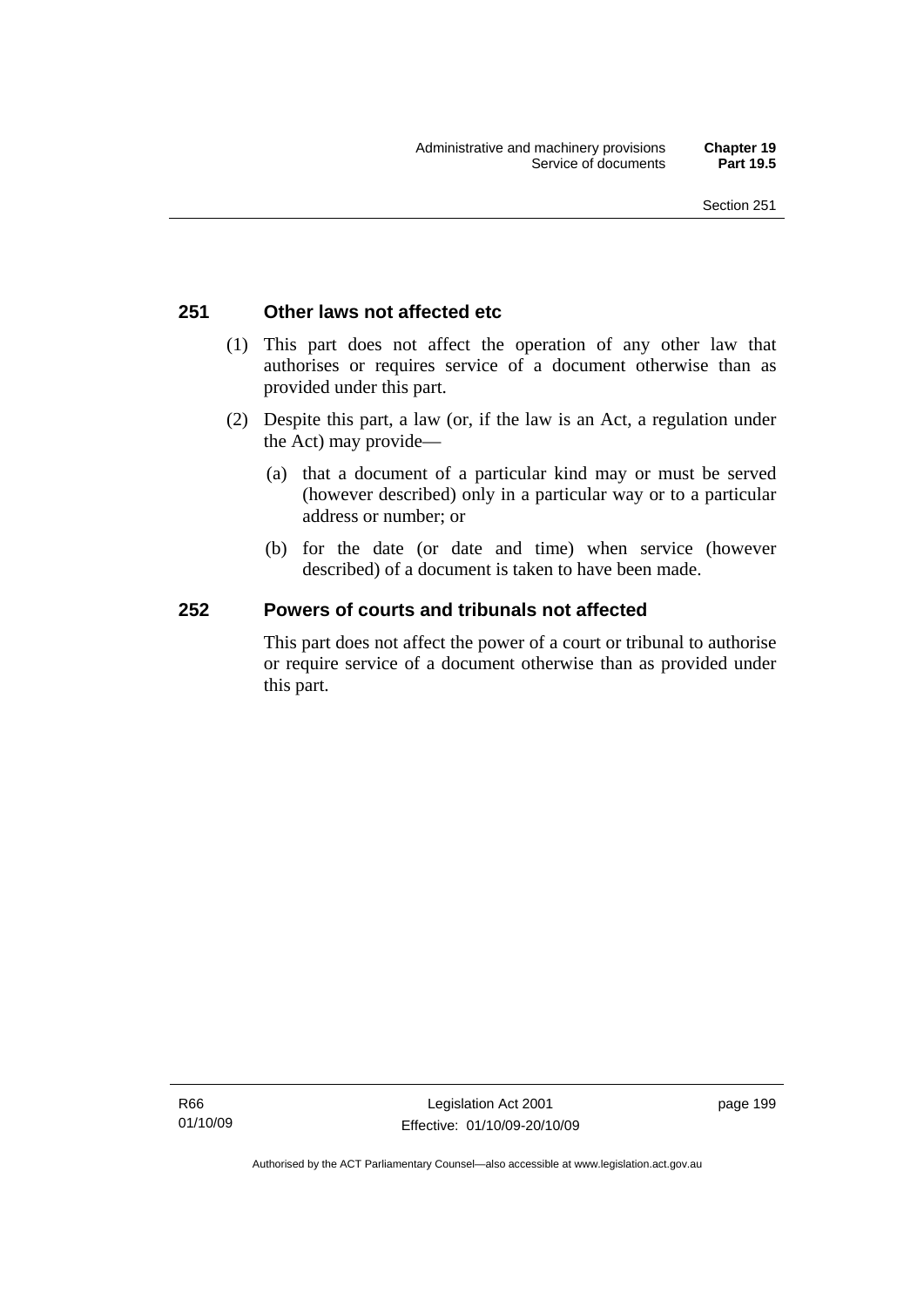# **Part 19.6 Functions of Executive and Ministers**

#### **253 Exercise of functions of Executive**

- (1) A function given to the Executive under an Act may be exercised by any 2 Ministers acting in concert.
- (2) The exercise of a function under subsection (1) is taken to be the exercise of the function by the Executive.
- (3) A statutory instrument (other than a subordinate law or disallowable instrument) is taken to be made by the Executive if it is signed by 2 or more Ministers who are members of the Executive.
- (4) A statutory instrument mentioned in subsection (3) made in accordance with the subsection is taken to be made when it is signed by the second Minister signing.
- (5) This section is subject to section 41 (Making of certain statutory instruments by Executive).
- (6) In this section:

*Act* includes an Act of the Commonwealth.

*statutory instrument* includes an instrument (whether or not legislative in nature) made under—

- (a) an Act of the Commonwealth; or
- (b) another statutory instrument of the Commonwealth ; or
- (c) power given by an Act or statutory instrument of the Commonwealth and also power given otherwise by law.

Authorised by the ACT Parliamentary Counsel—also accessible at www.legislation.act.gov.au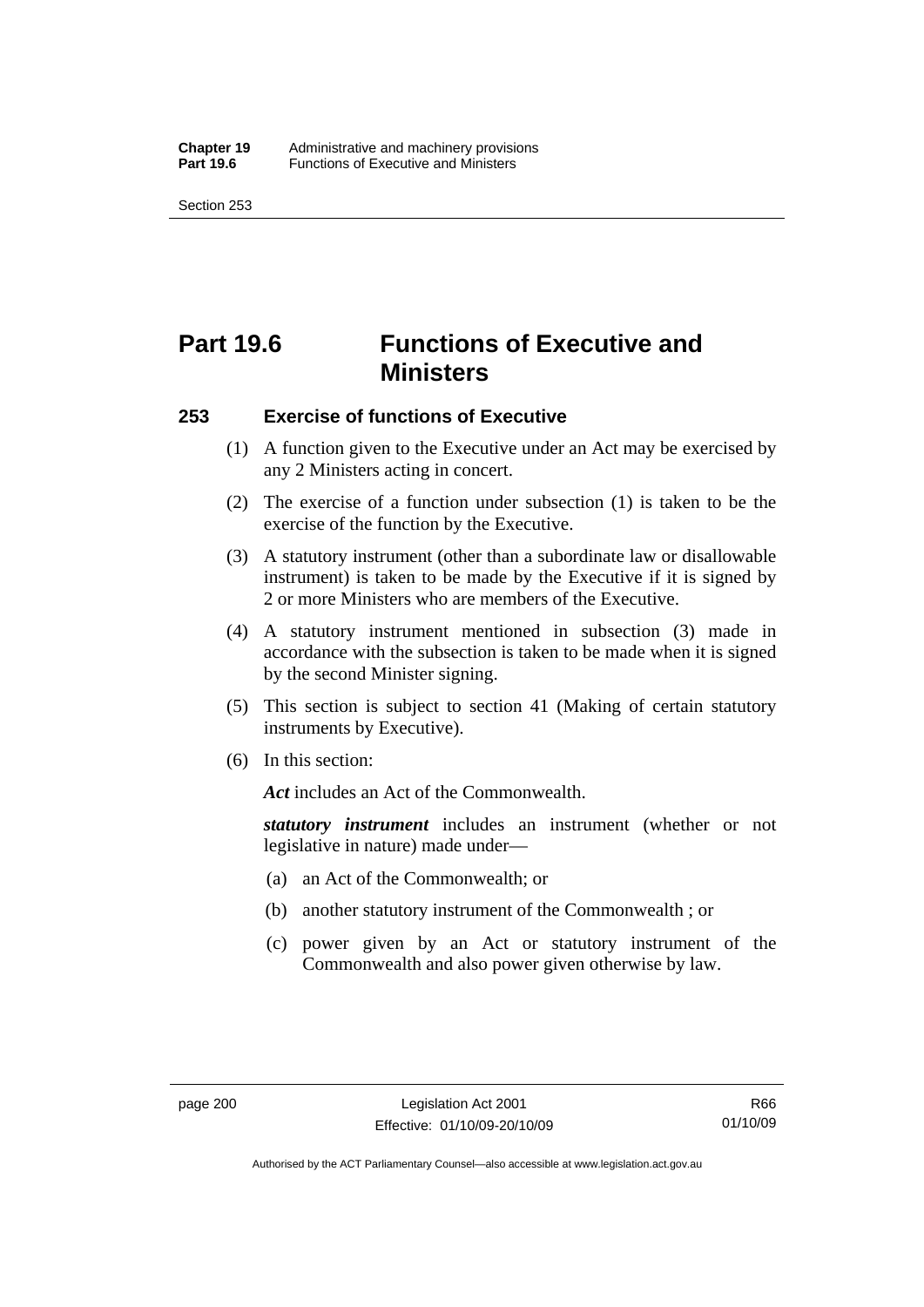## **254 Administration of matters not allocated**

If a matter relating to the Executive's functions is not allocated under the Self-Government Act, section 43 (1), the Chief Minister administers the matter.

## **254A Delegation by Minister**

A Minister may delegate the Minister's functions under an Act or statutory instrument to anyone else.

*Note* For the making of delegations and the exercise of delegated functions, see pt 19.4.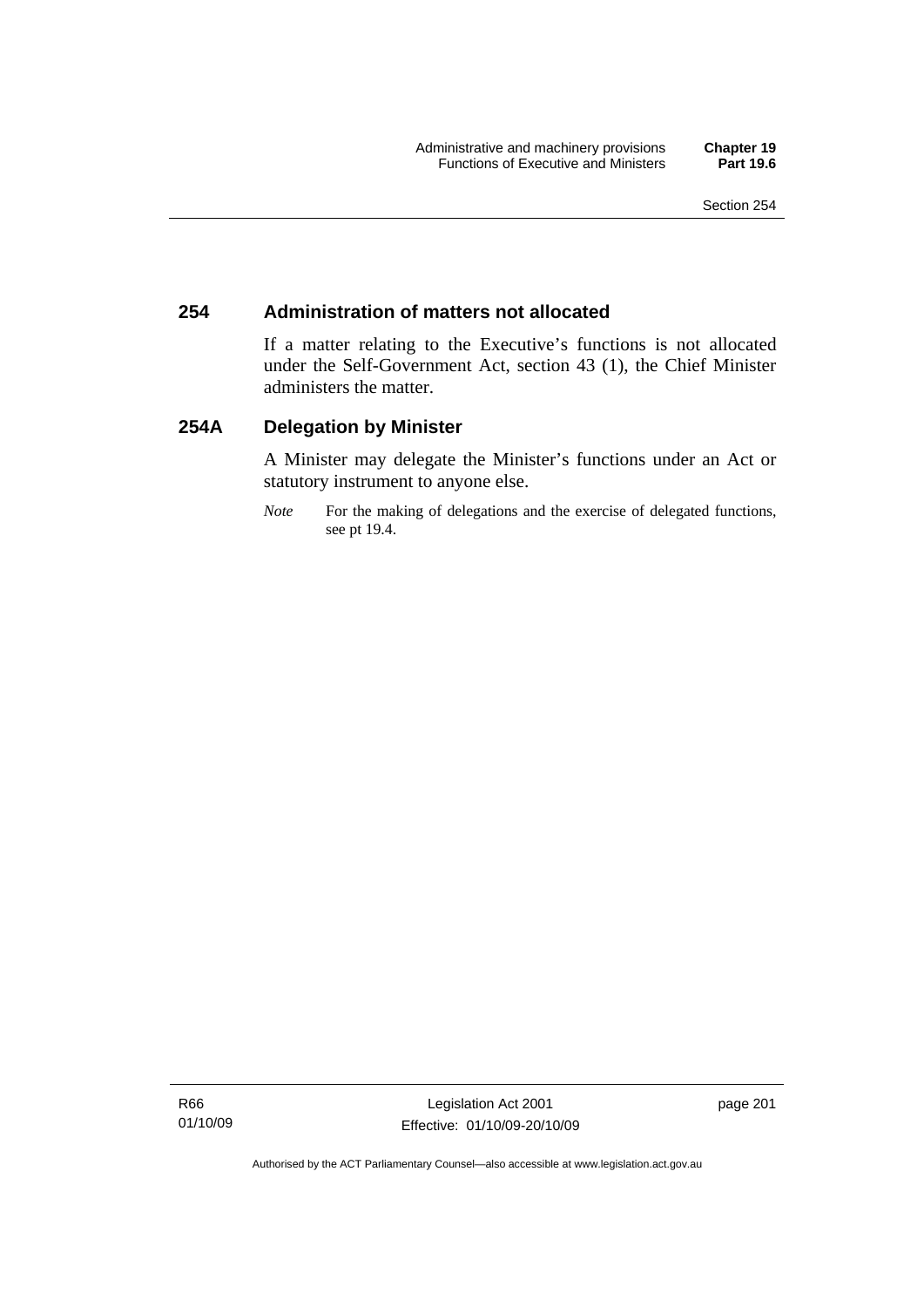**Chapter 19** Administrative and machinery provisions<br>**Part 19.7** Cther matters **Other matters** 

Section 255

## **Part 19.7 Other matters**

### **255 Forms**

- (1) This section applies if an Act, subordinate law or disallowable instrument (the *authorising law*) authorises or requires a form to be approved or prescribed under an Act or statutory instrument (the *relevant law*).
	- *Note* See also s 46 (3), which deals with the repeal and replacement of forms that are legislative instruments and prevents their amendment.
- (2) The authorising law authorises a form to be approved or prescribed in relation to any matter under or in relation to the relevant law.
- (3) To remove any doubt, a form may be approved or prescribed for a provision of the relevant law even though the provision does not mention a form.

#### **Example**

The X Act, section 23 provides for a person to apply for registration but makes no mention of a form for the application. However, the Act, section 80 (1) provides:

(1) The Minister may approve forms for this Act.

Section 80 (3) provides that the approval of a form is a notifiable instrument.

Because section 80 (1) permits a form to be approved 'for this Act', this Act, section 255 applies in relation to section 23 and the Minister may, in writing, approve a form for the application.

- *Note 1* Because the approval is a notifiable instrument, it must be in writing (see s 42 (2)).
- *Note 2* An example is part of the Act, is not exhaustive and may extend, but does not limit, the meaning of the provision in which it appears (see s 126 and s 132).
- (4) Substantial compliance with a form is sufficient.

Authorised by the ACT Parliamentary Counsel—also accessible at www.legislation.act.gov.au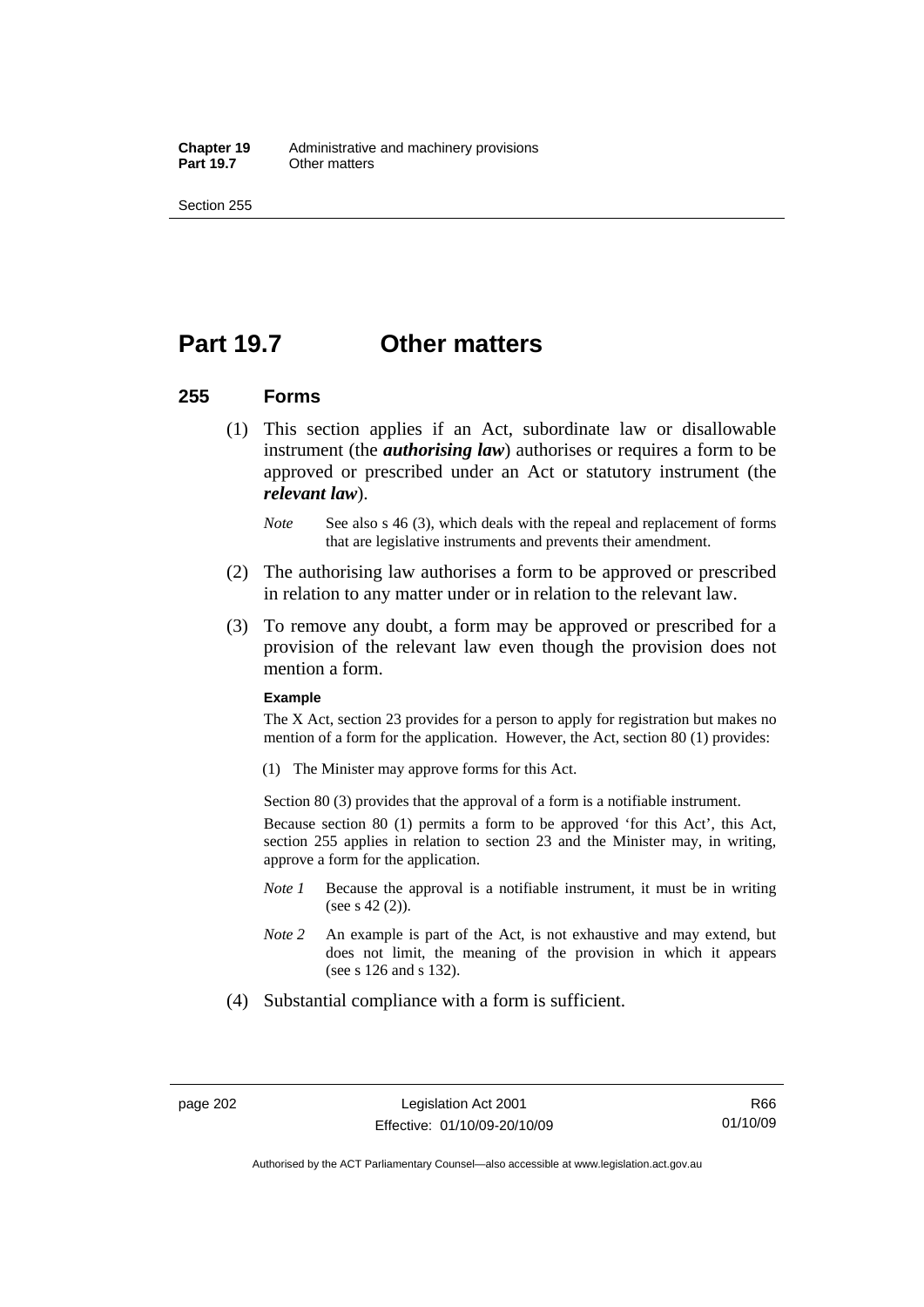- (5) However, if a form requires—
	- (a) the form to be signed; or
	- (b) the form to be prepared in a particular way (for example, on paper of a particular size or quality or in a particular electronic form); or
	- (c) the form to be completed in a particular way; or
	- (d) particular information to be included in the form, or a particular document to be attached to or given with the form; or
	- (e) the form, information in the form, or a document attached to or given with the form, to be verified in a particular way (for example, by statutory declaration);

the form is properly completed only if the requirement is complied with.

- (6) Despite subsection (5), the person need not comply with the requirement mentioned in subsection (5) (d) (and the form is taken to be properly completed despite the noncompliance) if—
	- (a) the form is approved or prescribed for a purpose; and
	- (b) the information or document is not reasonably necessary for the purpose.

### **Examples**

- 1 A person need not comply with a requirement of an approved form to include personal information (eg marital status) irrelevant to a purpose for which the form is required.
- 2 A person need not comply with a requirement of an approved form that has some relevance to a purpose for which the form is required, but intrudes to an unreasonable extent on personal privacy.
- $(7)$  If—
	- (a) a form (*form 1*) may be approved or prescribed for a purpose; and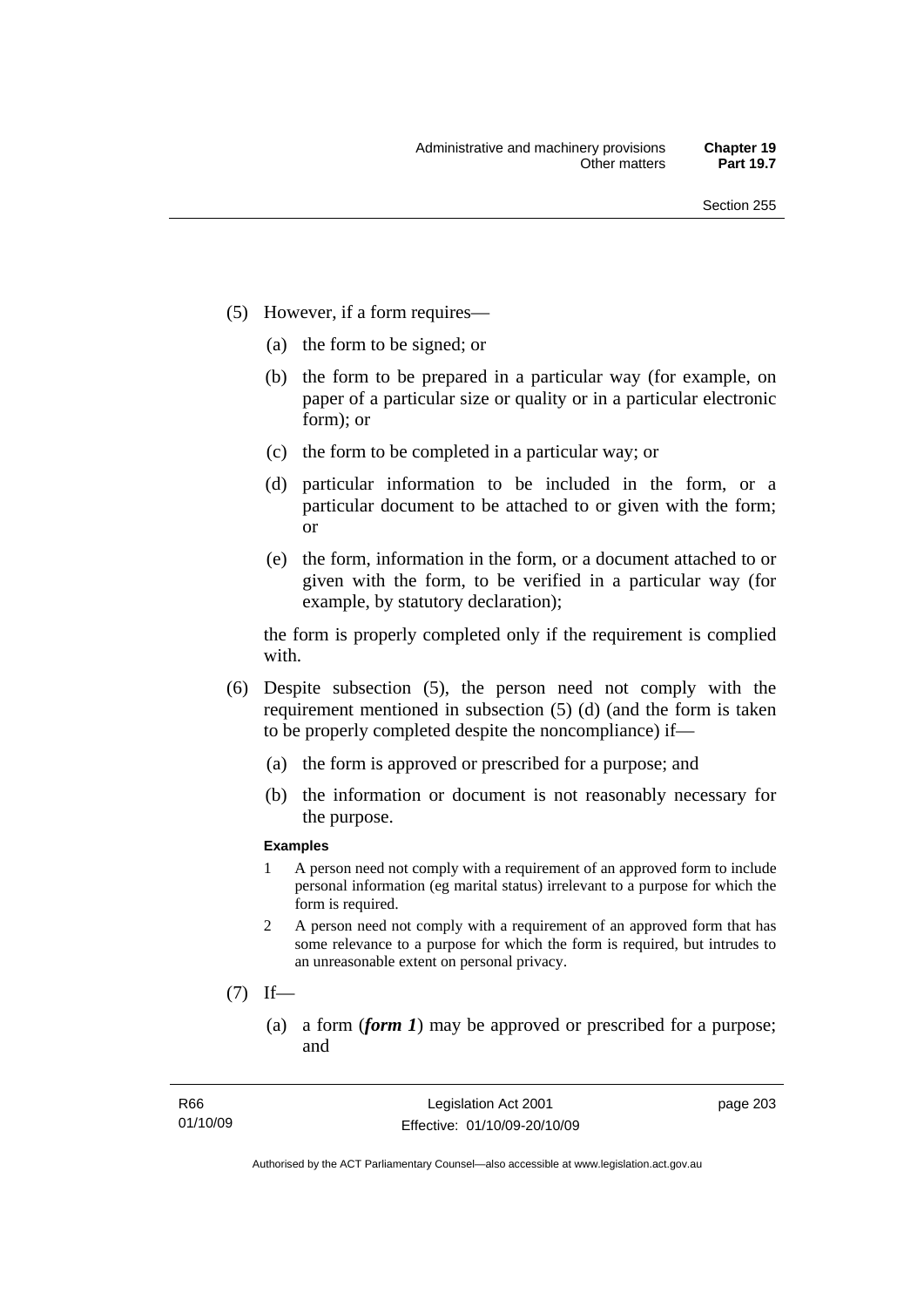Section 256

- (b) another form (*form 2*) may be approved or prescribed for the same or another purpose; and
- (c) separate forms 1 and 2 are approved or prescribed;

a combination form, consisting of forms 1 and 2, may be approved or prescribed and used for the purpose or purposes.

- (8) If, under a law, a form is authorised or required to be filed with (however described), or served on (however described), a person, the form may be filed with, or served on, someone else under arrangements made between them.
- (9) This section is a determinative provision.
	- *Note* See s 5 for the meaning of determinative provisions, and s 6 for their displacement.

## **256 Production of records kept in computers etc**

- (1) This section applies if—
	- (a) a person uses an electronic or other device to keep a record of information; and
	- (b) the person is required under a law (however the law is expressed) to give the information, or a document containing the information, to an authority.
- (2) The requirement obliges the person to give to the authority a document that accurately reproduces or contains the information in a form that can be understood by the authority.
- (3) In this section:

*authority* means a court, tribunal or other entity.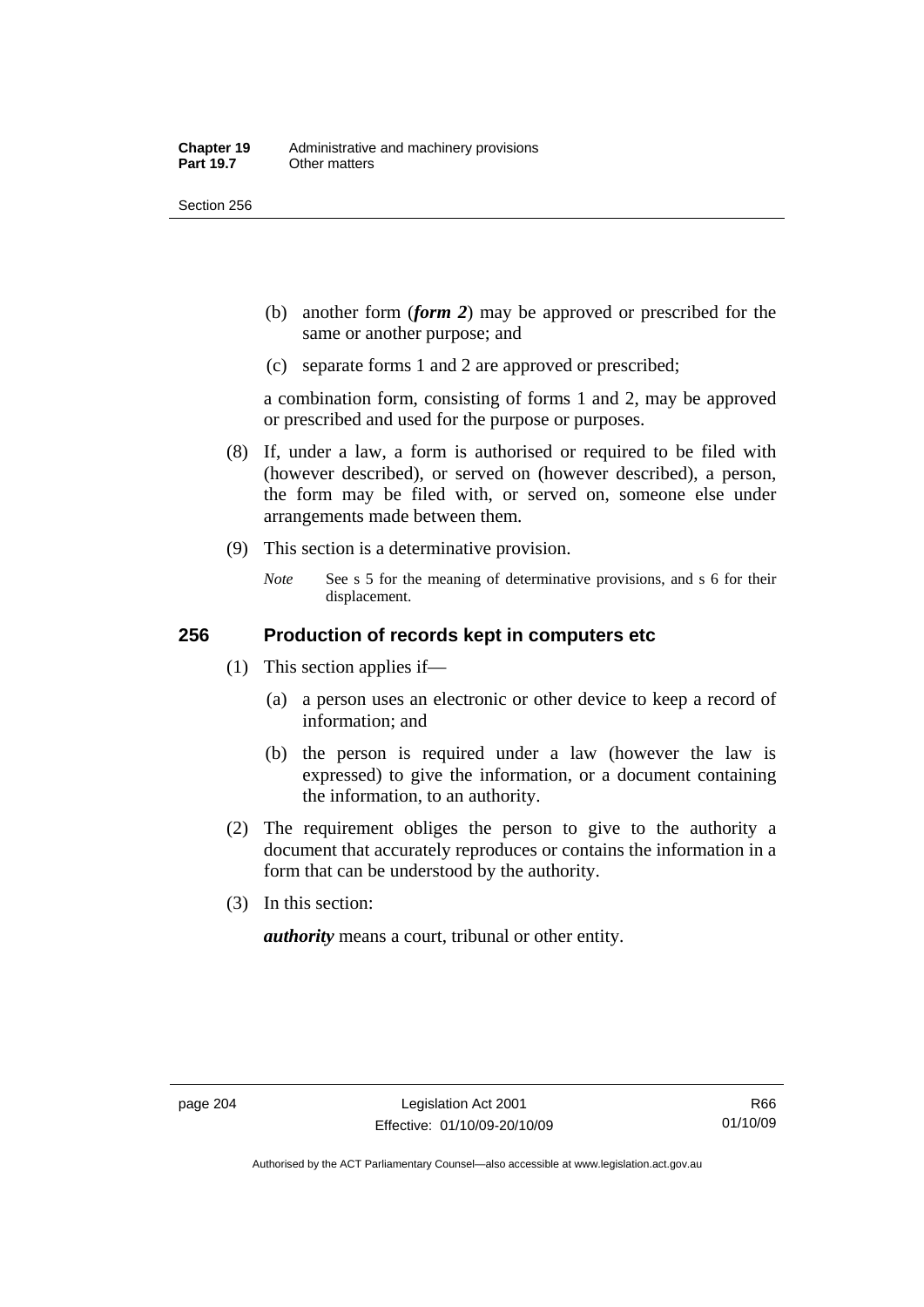# **Chapter 20 Miscellaneous**

## **300 Delegation by parliamentary counsel**

 (1) The parliamentary counsel may delegate the parliamentary counsel's functions under this Act or another territory law to a public servant.

- (2) However, the parliamentary counsel may only delegate a function under part 11.3 (Editorial changes) to—
	- (a) a person performing the duties of deputy parliamentary counsel in the public service; or
	- (b) a public servant prescribed by regulation.

## **301 References to Administration Act 1989 etc**

- (1) In any Act, statutory instrument or document, a reference to the *Administration Act 1989*, the *Interpretation Act 1967*, the *Legislation* (*Republication*) *Act 1996* or the *Subordinate Laws Act 1989* is, in relation to anything dealt with in this Act, a reference to this Act.
- (2) In any Act, statutory instrument or document, a reference to a particular provision of the *Administration Act 1989*, the *Interpretation Act 1967*, the *Legislation (Republication) Act 1996* or the *Subordinate Laws Act 1989* is, in relation to anything dealt with in this Act, a reference to the corresponding provision of this Act.

### **302 Regulation-making power**

- (1) The Executive may make regulations for this Act.
	- *Note* A regulation must be notified, and presented to the Legislative Assembly, under this Act.

*Note* For the making of delegations and the exercise of delegated functions, see pt 19.4.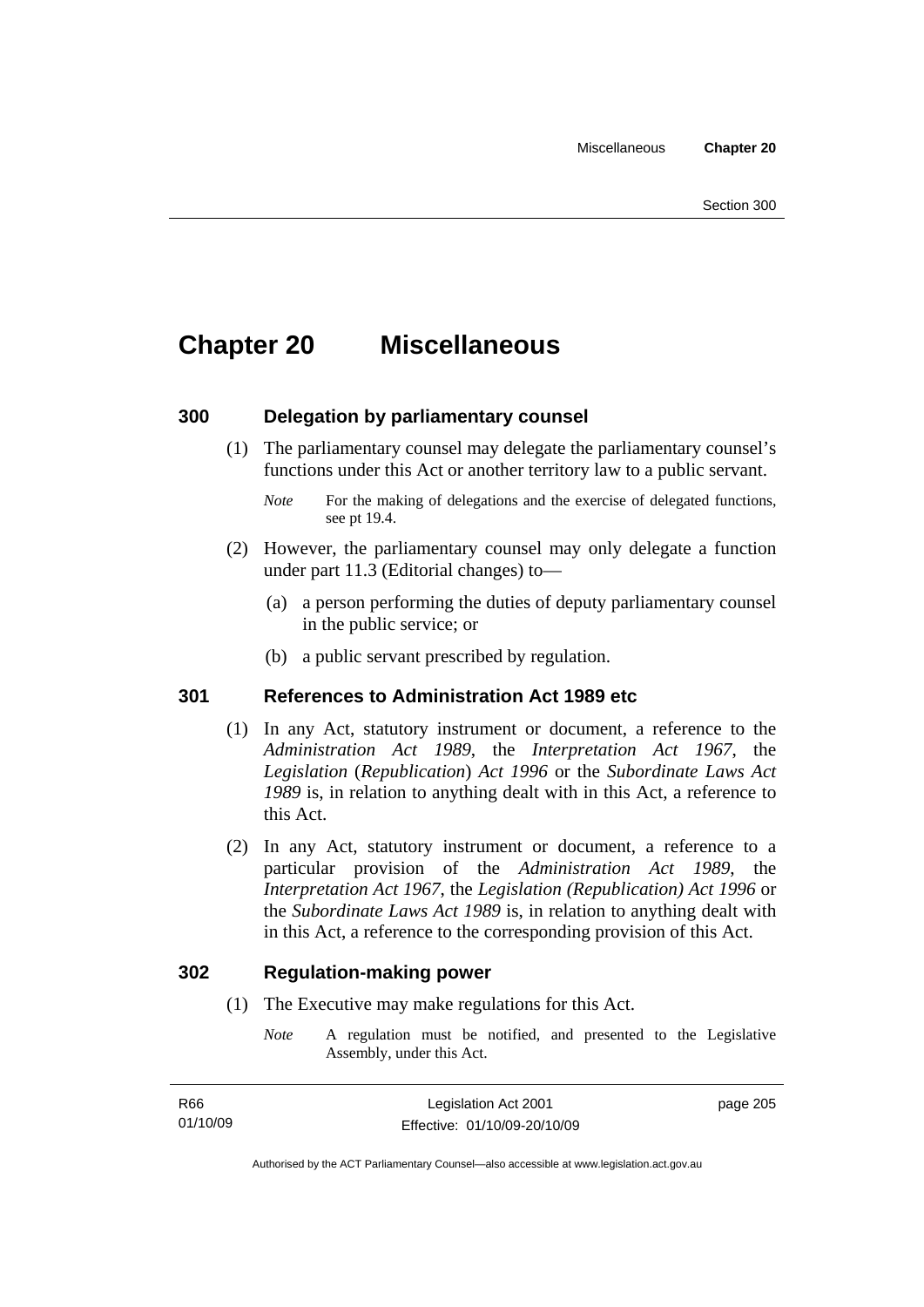#### **Chapter 20** Miscellaneous

- (2) A regulation may make provision in relation to notification in the gazette under the following sections:
	- (a) section 28 (Notification of Acts);
	- (b) section 61 (Notification of legislative instruments):
	- (c) section 65A (Notification of disallowance by resolution of Assembly);
	- (d) section 69 (Notification of amendments made by resolution of Assembly).
- (3) In particular, a regulation may make provision in relation to the form of the gazette and its publication, including how it may or must be published.

page 206 Legislation Act 2001 Effective: 01/10/09-20/10/09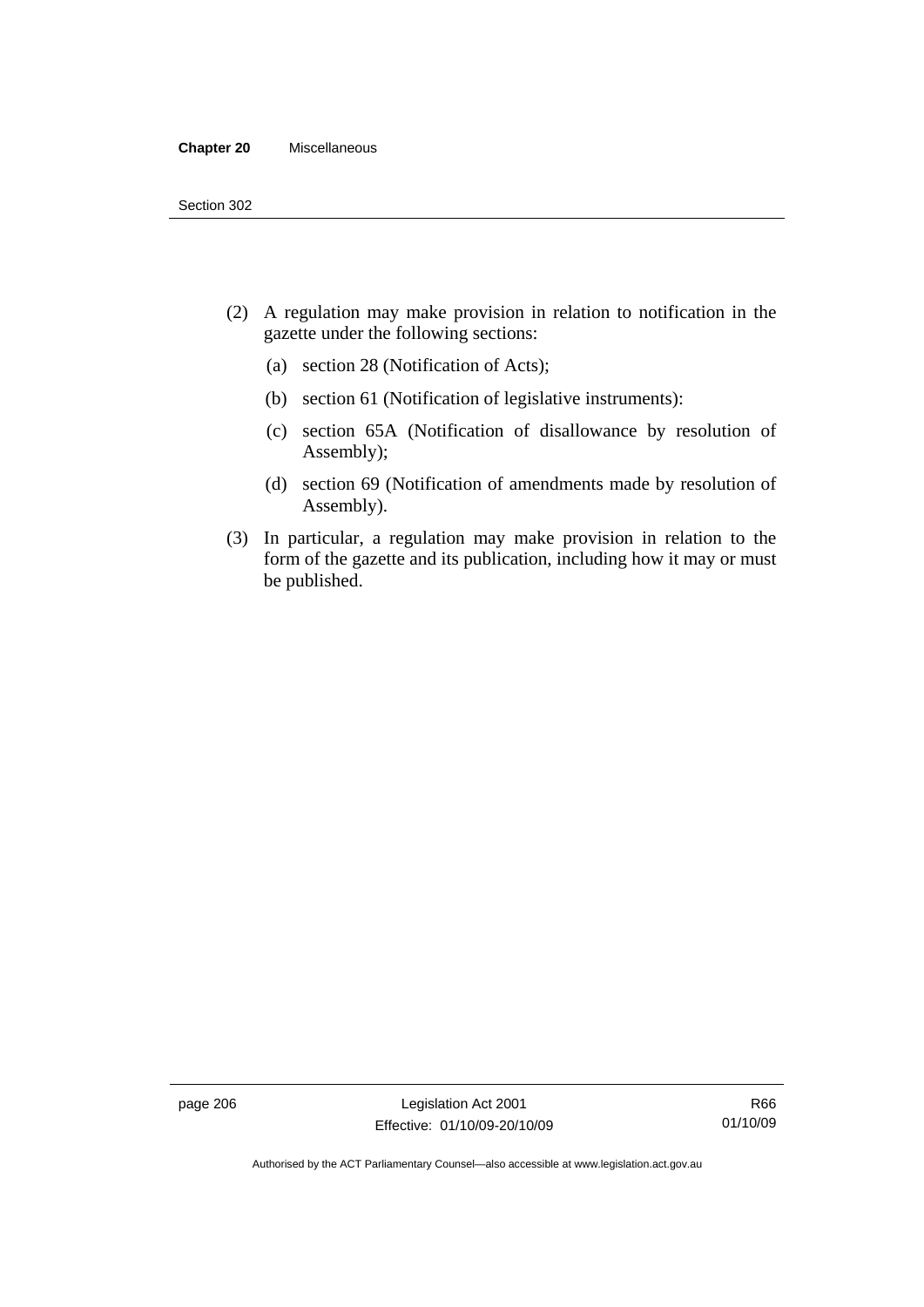# **Schedule 1 Acts included in sources of law in the ACT**

(see s 17)

# **Part 1.1 Former NSW and UK Acts in force before establishment of Territory**

| column 1       | column 2                          | column 3               |
|----------------|-----------------------------------|------------------------|
| item           | name of Act                       | number or date of      |
|                |                                   | assent and original    |
|                |                                   | jurisdiction           |
| 1              | Magna Carta                       | (1297) 25 Edw 1 c 29   |
|                |                                   | (UK)                   |
| $\overline{2}$ | Criminal and Civil Justice Act    | 25 Edw 3 St 5 c 4 (UK) |
|                | 1351                              |                        |
| 3              | Due Process of Law Act 1354       | 28 Edw 3 c 3 (UK)      |
| $\overline{4}$ | Due Process of Law Act 1368       | 42 Edw 3 c 3 (UK)      |
| 5              | Free Access to Courts Act 1400    | 2 Hen 4 c 1 (UK)       |
| 6              | Petition of Right 1627            | 3 Chas 1 c 1 (UK)      |
|                | Bill of Rights 1688               | 1 Will and Mary sess 2 |
|                |                                   | $c$ 2 (UK)             |
| 8              | Act of Settlement 1700            | 12 and 13 Will 3 c 2   |
|                |                                   | (UK)                   |
| 9              | Royal Marriages Act 1772          | 12 Geo 3 c 11 (UK)     |
| 10             | <b>Contractors Debts Act 1897</b> | 1897 No 29 (NSW)       |
| 11             | Crimes Act 1900                   | 1900 No 40 (NSW)       |
| 12             | Truck Act 1900                    | 1900 No 55 (NSW)       |
| 13             | Games, Wagers and Betting         | 1902 No 18 (NSW)       |
|                | Houses Act 1901                   |                        |
| 14             | Pawnbrokers Act 1902              | 1902 No 66 (NSW)       |

| R66      | Legislation Act 2001         | page 207 |
|----------|------------------------------|----------|
| 01/10/09 | Effective: 01/10/09-20/10/09 |          |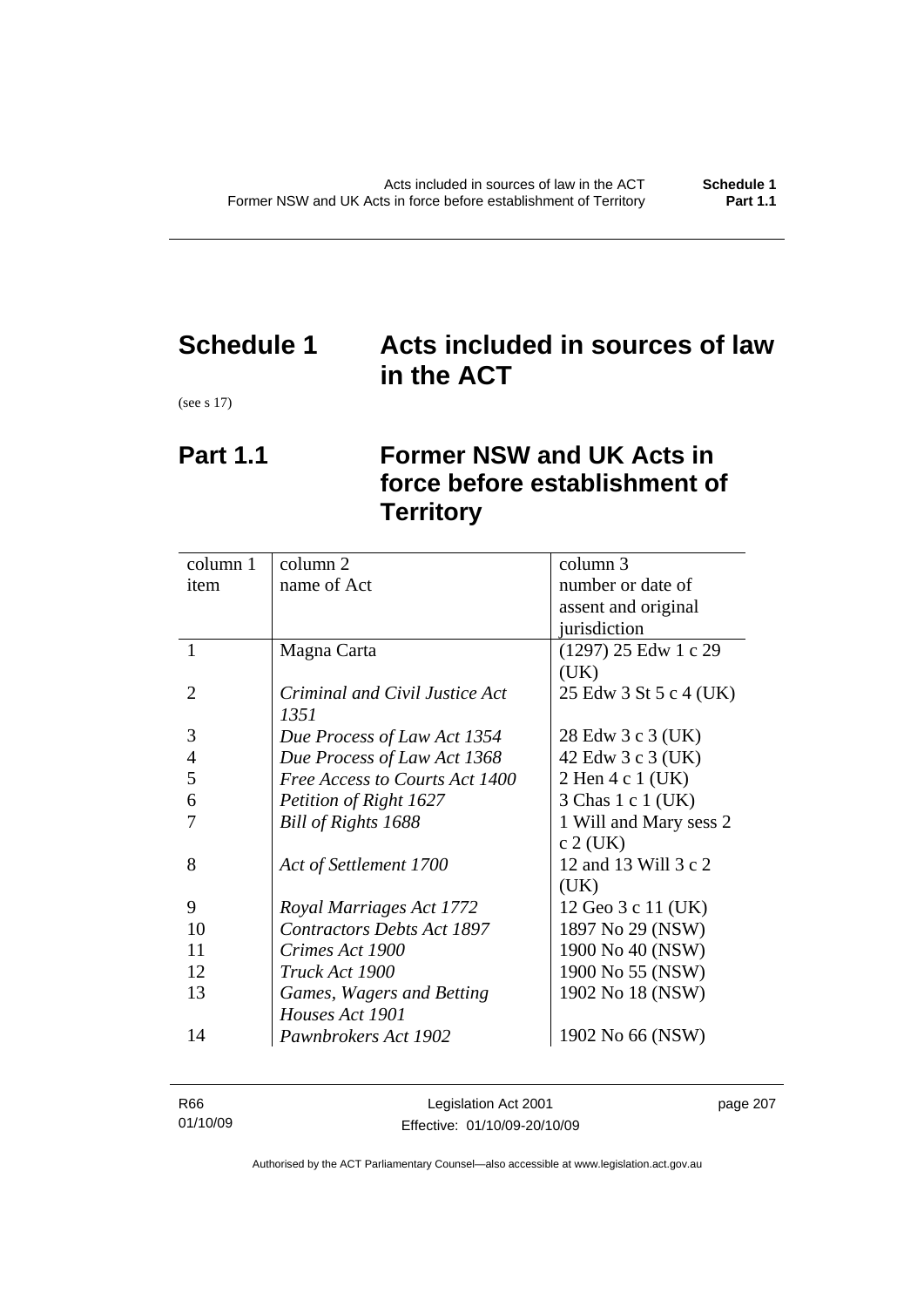| column 1 | column 2                      | column 3            |
|----------|-------------------------------|---------------------|
| item     | name of Act                   | number or date of   |
|          |                               | assent and original |
|          |                               | jurisdiction        |
| 15       | Public Roads Act 1902         | 1902 No 95 (NSW)    |
| 16       | Anglican Church of Australia  | 24 December 1902    |
|          | <b>Constitutions Act 1902</b> | (NSW)               |
| 17       | Fertilisers Act 1904          | 1904 No 33 (NSW)    |
| 18       | Gaming and Betting Act 1906   | 1906 No 13 (NSW)    |
| 19       | Second-hand Dealers Act 1906  | 1906 No 30 (NSW)    |

page 208 Legislation Act 2001 Effective: 01/10/09-20/10/09

R66 01/10/09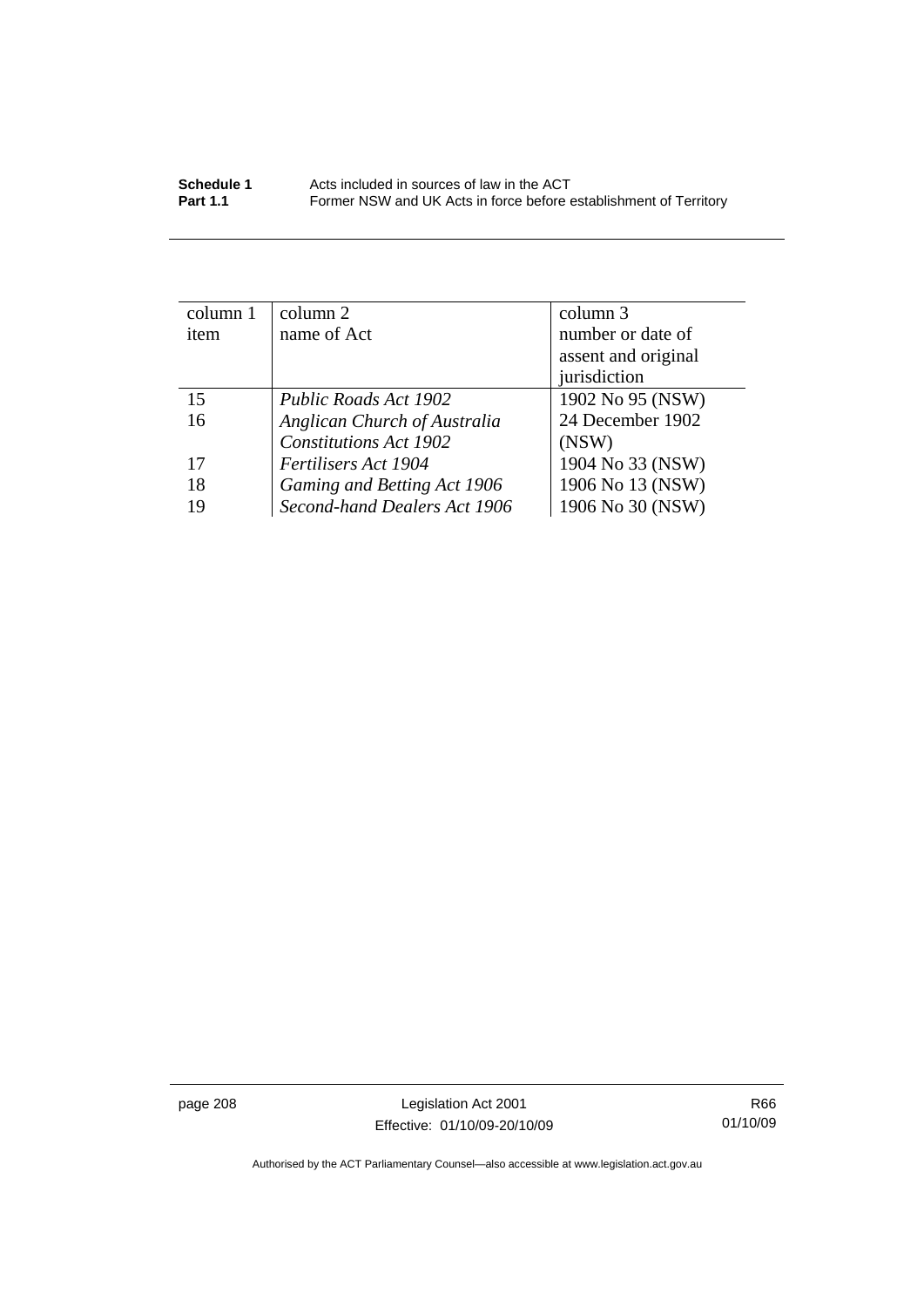# **Part 1.2 Former NSW Acts applied after establishment of Territory**

*Note to pt 1.2* 

The former NSW Acts mentioned in this part are in force in the ACT as Acts of the Legislative Assembly

| column 1 | column <sub>2</sub>                                            | column 3                                                       |
|----------|----------------------------------------------------------------|----------------------------------------------------------------|
| item     | name of NSW Act                                                | applying Territory Act                                         |
|          | Scaffolding and Lifts Act                                      | Scaffolding and Lifts Act                                      |
|          | 1912                                                           | 1957 (repealed)                                                |
|          | Anglican Church of Australia<br><b>Trust Property Act 1917</b> | Anglican Church of Australia<br><b>Trust Property Act 1928</b> |
|          | Trustee Act 1925                                               | <i>Trustee Act 1957</i> (repealed)                             |
| 4        | Anglican Church of Australia<br><b>Constitution Act 1961</b>   | Anglican Church of Australia<br><b>Trust Property Act 1928</b> |

| <b>Note</b> | The written law of the ACT also includes the following Acts that may<br>not be amended or repealed by the Assembly (see Self-Government Act,<br>$s\,34$ : |
|-------------|-----------------------------------------------------------------------------------------------------------------------------------------------------------|
|             | Life, Fire and Marine Insurance Act 1902 (NSW)                                                                                                            |
|             | Demise of the Crown Act 1760 (UK)                                                                                                                         |
|             | Naval Prize Act 1864 (UK)                                                                                                                                 |
|             | <i>Naval Prize (Procedure) Act 1916 (UK)</i>                                                                                                              |
|             | <i>Prize Act (1939)</i> (UK)                                                                                                                              |

 *Prize Courts Act 1894* (UK)

- *Prize Courts Act 1915* (UK)
- *Prize Courts (Procedure) Act 1914* (UK)

 *Territorial Waters Jurisdiction Act 1878* (UK).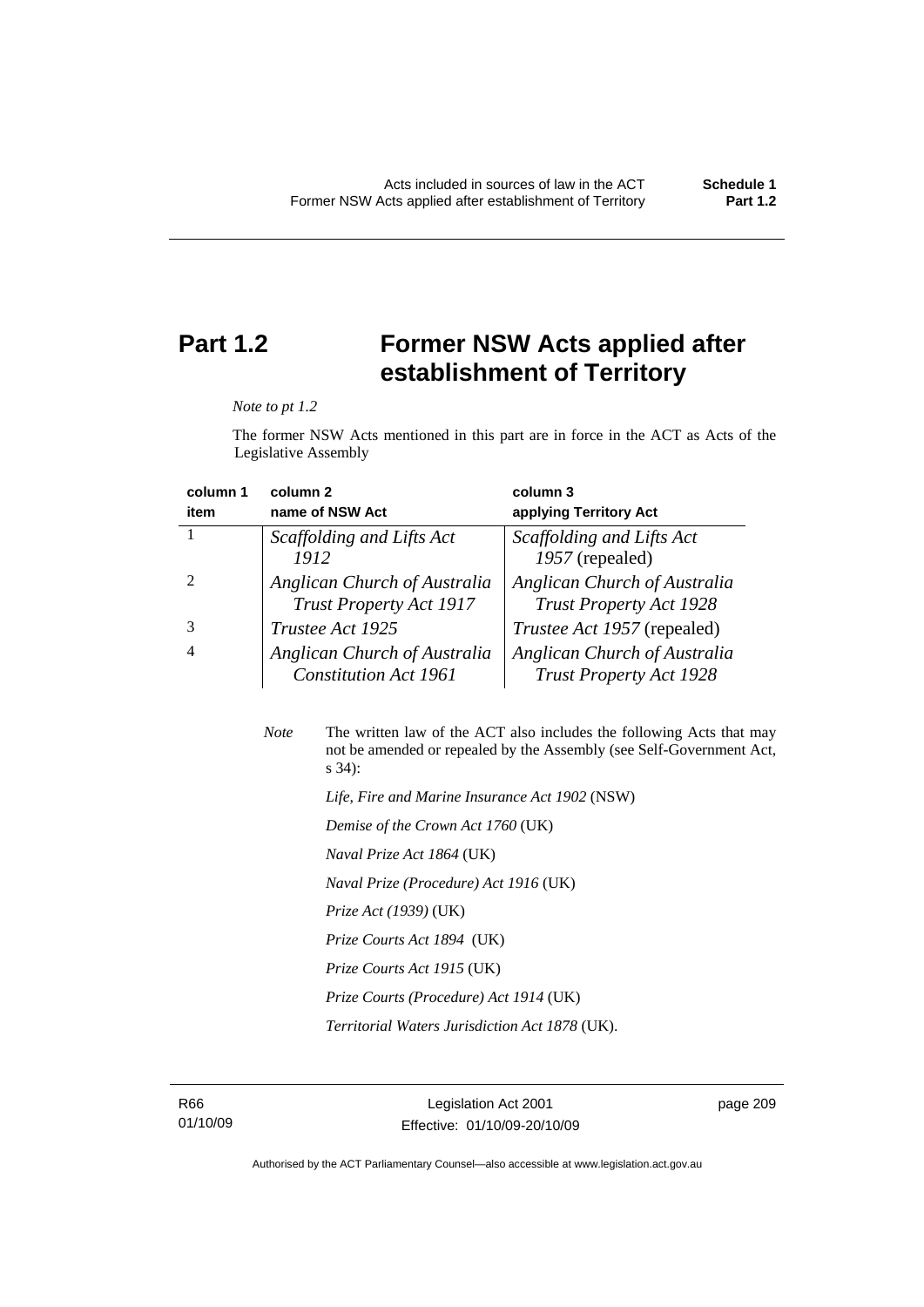# **Dictionary**

(see s 2)

## **Part 1 Meaning of commonly-used terms**

(see s 144)

#### *Note for pt 1*

Terms that are defined only for this Act are set out in pt 2.

*ACAT* means the ACT Civil and Administrative Tribunal established under the *ACT Civil and Administrative Tribunal Act 2008*.

*Act*—see the following sections:

- (a) section 7 (Meaning of *Act* generally);
- (b) section 17 (References to Acts include references to former Cwlth enactments etc).
- *Note* See also s 102 (References to laws include references to laws as in force from time to time) and s 104 (References to laws include references to instruments under laws).

*ACT* means the Australian Capital Territory.

*ADI*—see the definition of *authorised deposit-taking institution*.

*administrative unit* means an administrative unit for the time being established under the *Public Sector Management Act 1994*, section 13 (1).

*adult* means an individual who is at least 18 years old.

*ambulance service* means the ACT Ambulance Service established under the *Emergencies Act 2004*.

R66 01/10/09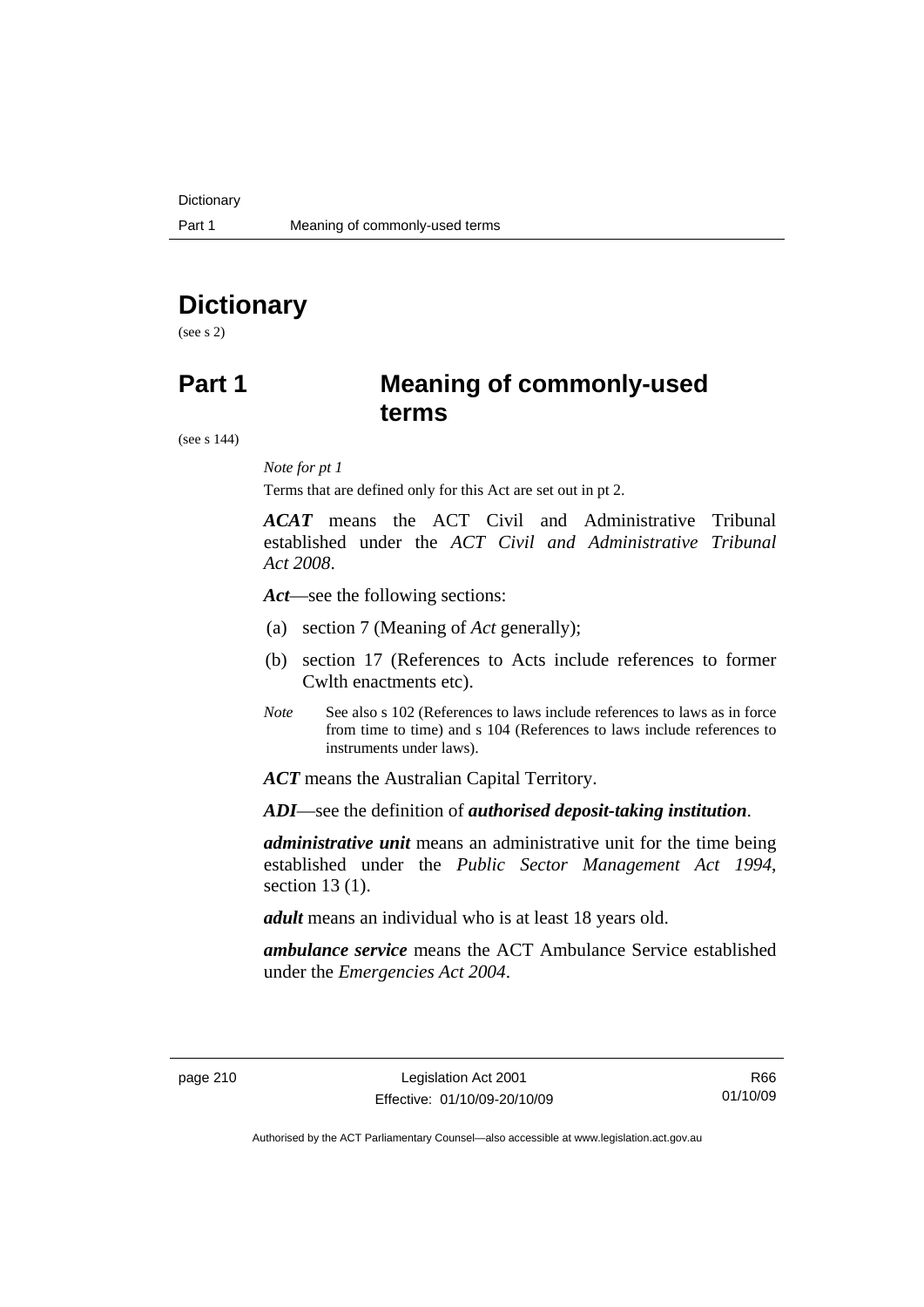*amend* includes—

- (a) for an Act or statutory instrument—omit, insert, substitute, renumber or relocate a provision of the Act or instrument; and
- (b) for an Act or statutory instrument (or a provision of it)—amend by implication; and
- (c) for a provision of an Act or statutory instrument—omit the provision (or a part of it), substitute another provision for the provision (or a part of it), renumber the provision (or a part of it) or relocate the provision (or a part of it); and
- (d) for any other instrument, a provision of an instrument or a decision—change or alter.

*appoint* includes reappoint.

*AS*—see section 164 (1) (References to Australian Standards etc).

*AS/NZS*—see section 164 (2) (References to Australian Standards etc).

*asset* includes property of any kind.

*Attorney-General* means the Minister designated Attorney-General by the Chief Minister, and includes a Minister authorised by the Chief Minister to act on behalf of the Attorney-General.

*auditor-general* means the Auditor-General for the Territory under the *Auditor-General Act 1996*.

*Australia* means the Commonwealth of Australia and, when used in a geographical sense, does not include an external territory.

*Australian driver licence* means an Australian driver licence under the *Road Transport (Driver Licensing) Act 1999*.

*Note Australian driver licence* is defined in that Act, dictionary to mean a driver licence of any kind issued under the law of the Commonwealth or a State or Territory. It includes a driver licence issued under ACT law (see also def *driver licence*).

R66 01/10/09 page 211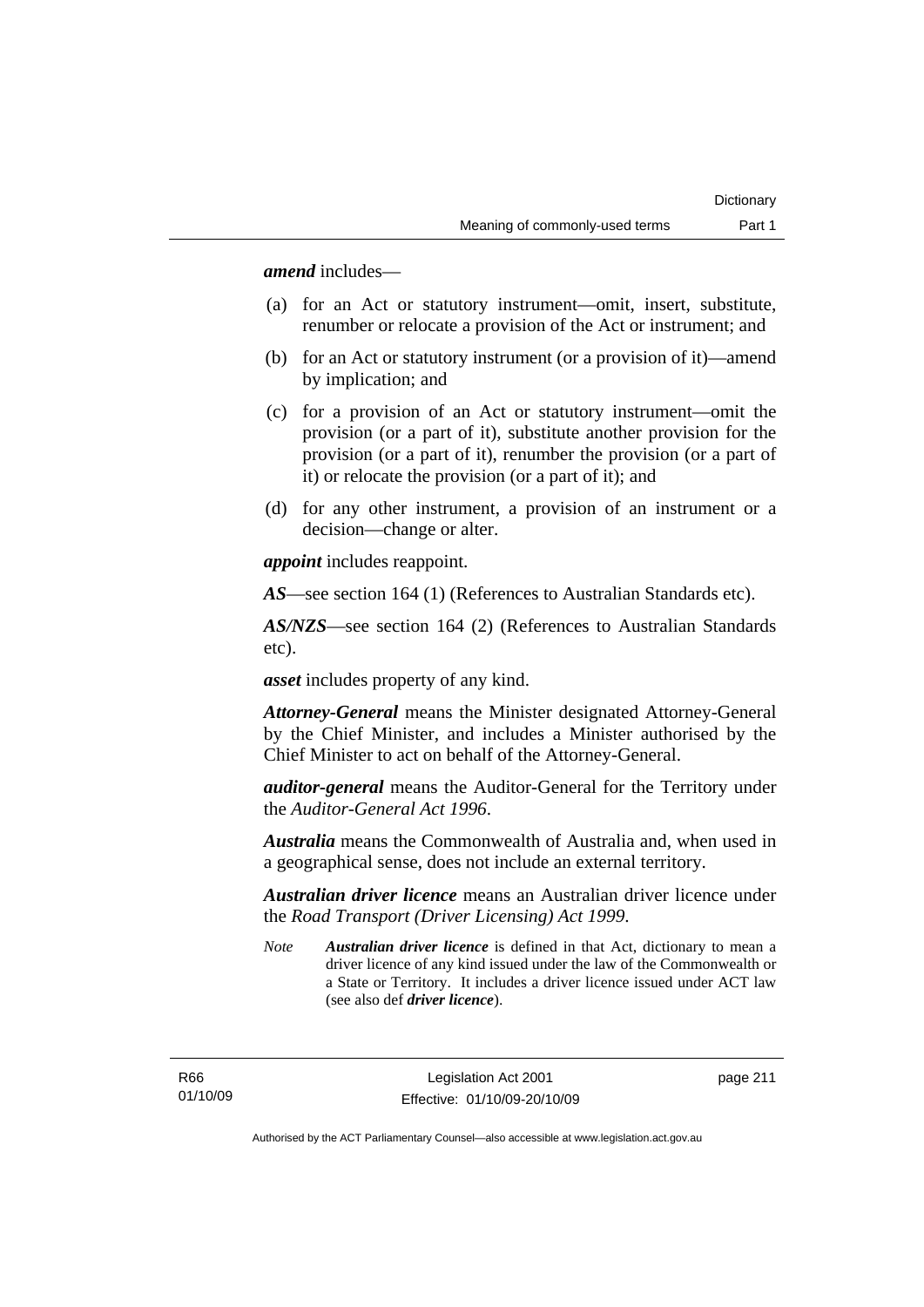*Australian/New Zealand Standard*—see section 164 (2) (References to Australian Standards etc).

*Australian Standard*—see section 164 (1) (References to Australian Standards etc).

*Australian statistician* means the Australian Statistician under the *Australian Bureau of Statistics Act 1975* (Cwlth).

*authorised deposit-taking institution* (or *ADI*) means an authorised deposit-taking institution under the *Banking Act 1959* (Cwlth).

*bank* means an authorised deposit-taking institution that is permitted under the *Banking Act 1959* (Cwlth) to assume or use—

- (a) the word 'bank', 'banker' or 'banking'; or
- (b) any other word (whether or not in English) similar in meaning to a word mentioned in paragraph (a).

*barrister* means a lawyer who practises as a barrister.

*body* includes any group of people joined together for a common purpose, whether or not incorporated.

#### **Examples**

- 1 a company
- 2 a statutory corporation, whether or not it has members
- 3 an association, club or society
- 4 a partnership
- 5 a joint venture
- 6 a corporation sole
- *Note* An example is part of the Act, is not exhaustive and may extend, but does not limit, the meaning of the provision in which it appears (see s 126 and s 132).

*breach* includes contravene.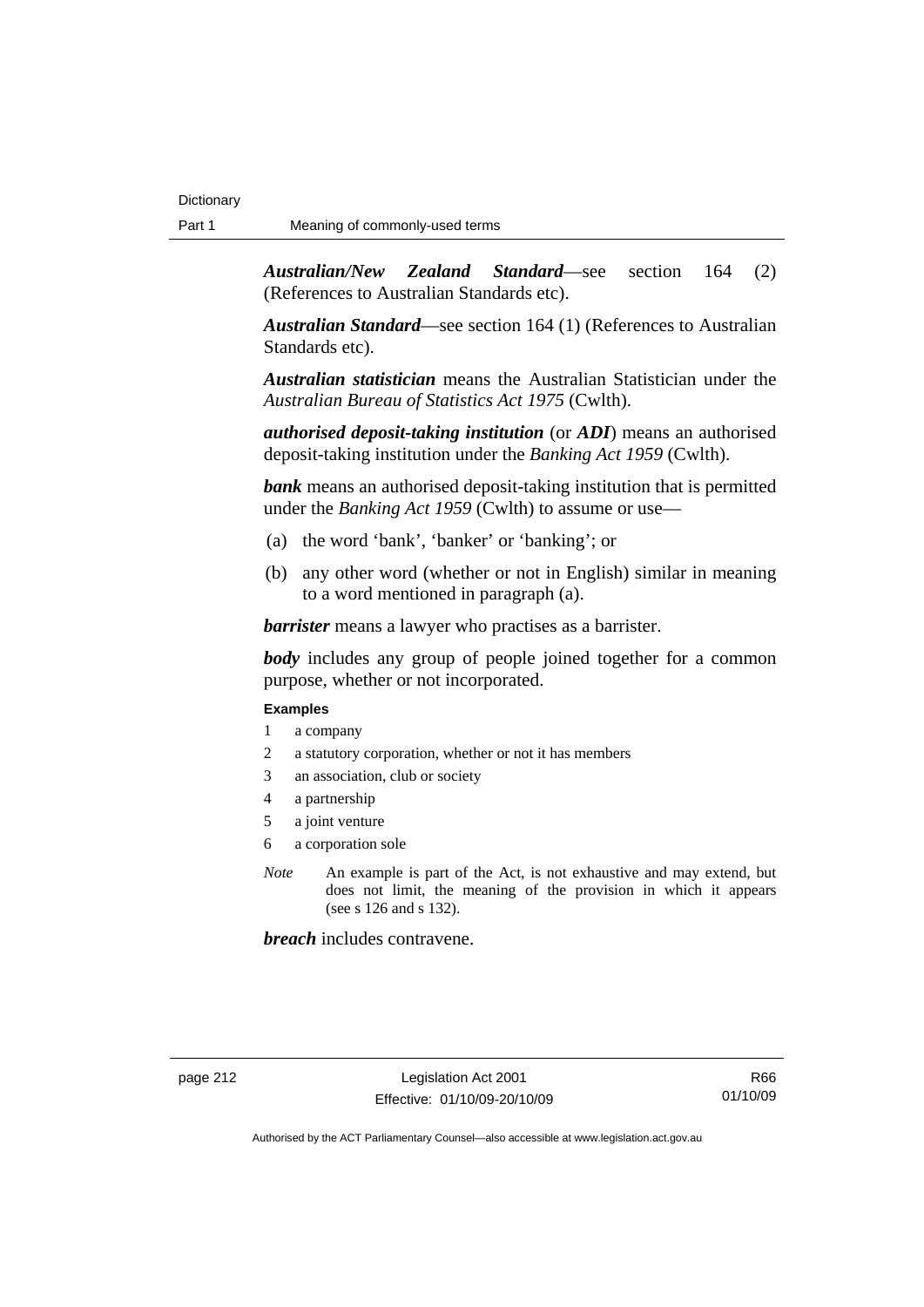*building code* means the building code under the *Building Act 2004*, section 136.

*Note* The building code is the Building Code of Australia, as amended from time to time by the Australian Building Codes Board and the Australian Capital Territory Appendix to the Building Code of Australia.

*building society* means an authorised deposit-taking institution that is permitted under the *Banking Act 1959* (Cwlth) to assume or use—

- (a) the term 'building society'; or
- (b) any other term (whether or not in English) similar in meaning.

*business day* means a day that is not—

- (a) a Saturday or Sunday; or
- (b) a public holiday or bank holiday in the ACT under the *Holidays Act 1958*.

*by* regulation includes under a regulation.

*Note* See also def *under*, in relation to an Act or statutory instrument.

*by-law*, in relation to an Act, means a by-law made or in force under the Act.

*calendar month* means a period beginning at the start of any day of a named month and ending—

- (a) at the end of the day before the corresponding day of the next named month; or
- (b) if there is no such corresponding day—at the end of the last day of the next named month.

#### **Examples**

- 1 The period beginning at the start of 5 July 2000 and ending at midnight on 4 August 2000 is a calendar month.
- 2 The period beginning at the start of 30 January 2001 and ending at midnight on 28 February 2001 is a calendar month. The calendar month ends on the last day of February because in that year February does not have a day corresponding to 29 January (because 2001 is not a leap year). If the period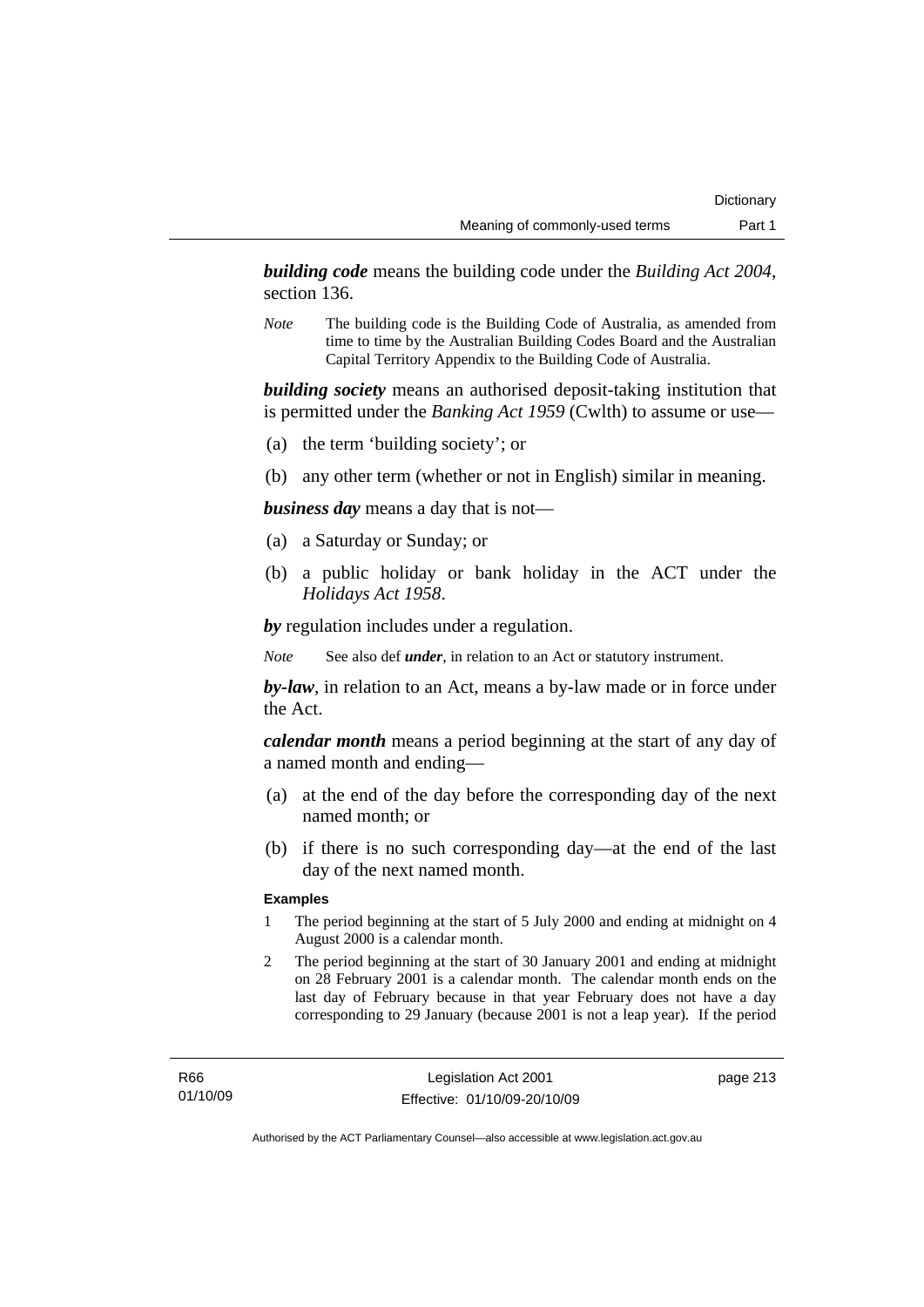began at the start of 30 January 2004 (ie a leap year), the calendar month would end at midnight on 29 February 2004.

*Note* An example is part of the Act, is not exhaustive and may extend, but does not limit, the meaning of the provision in which it appears (see s 126 and s 132).

*calendar year* means a period of 12 months beginning on 1 January.

*change* includes change by alteration, omission, substitution or addition.

*chief executive*—see section 163.

*chief health officer* means the Chief Health Officer under the *Public Health Act 1997*.

*Chief Justice* means the Chief Justice of the Supreme Court.

*Chief Magistrate* means the Chief Magistrate of the Magistrates Court.

*Chief Minister* means the Chief Minister for the Territory.

*Note* The Chief Minister is elected under the Self-Government Act, s 40.

*chief officer (ambulance service)* means the chief officer (ambulance service) under the *Emergencies Act 2004*.

*chief officer (fire brigade)* means the chief officer (fire brigade) under the *Emergencies Act 2004*.

*chief officer (rural fire service)* means the chief officer (rural fire service) under the *Emergencies Act 2004*.

*chief officer (SES)* means the chief officer (SES) under the *Emergencies Act 2004*.

*chief planning executive* means the Chief Planning Executive under the *Planning and Development Act 2007*.

*chief police officer* means the police officer responsible to the commissioner of police for the day-to-day administration and control of police services in the ACT.

R66 01/10/09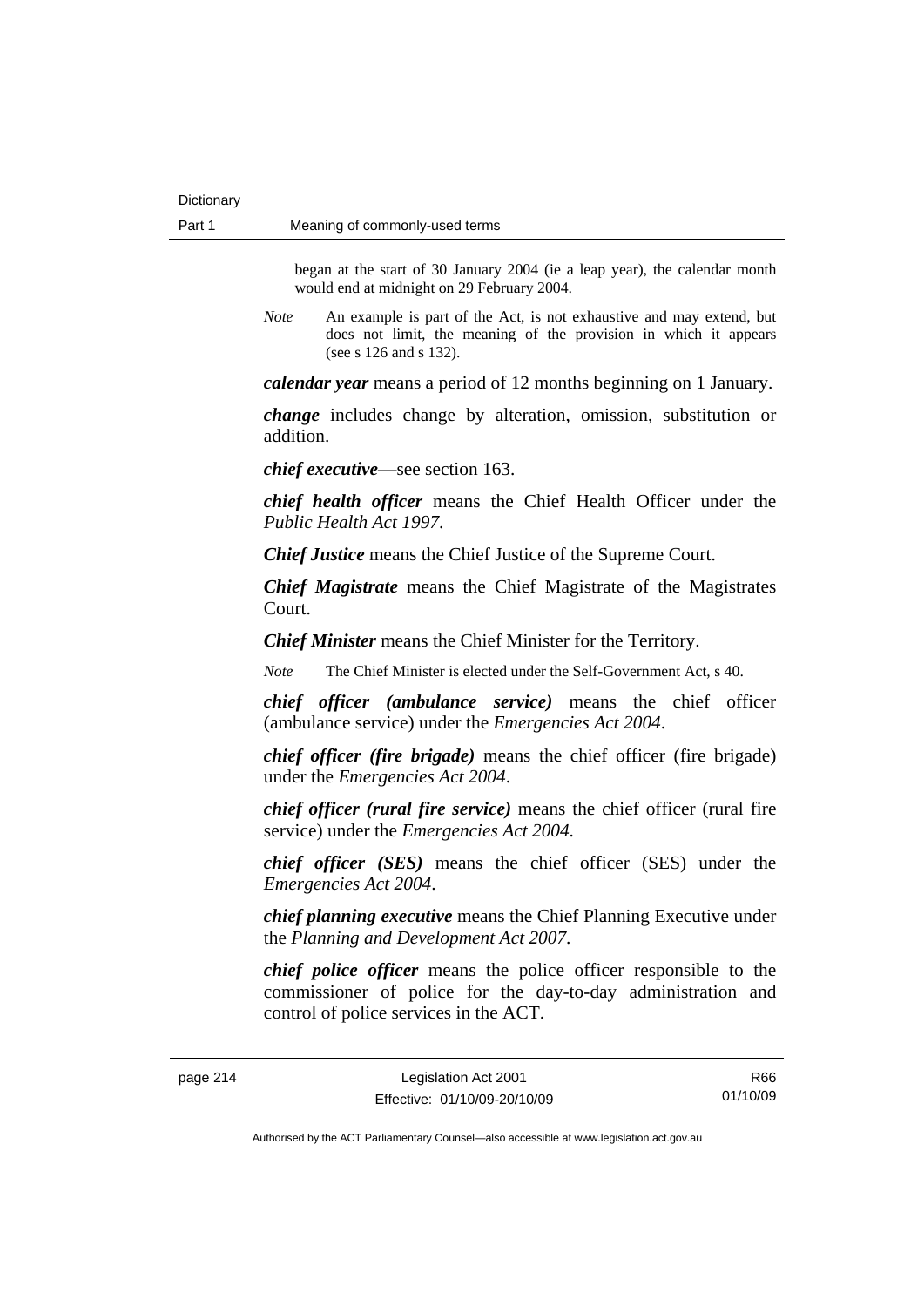*chief solicitor* means the chief solicitor under the *Government Solicitor Act 1989*.

*chief surveyor* means the Chief Surveyor under the *Surveyors Act 2007*.

*child*, if age rather than descendancy is relevant, means an individual who is under 18 years old.

*children and young people commissioner* means the Children and Young People Commissioner under the *Human Rights Commission Act 2005*.

*Childrens Court* means the Childrens Court under the *Magistrates Court Act 1930*, section 287.

*city area* means the area that was *the City Area* under the *City Area Leases Act 1936* (repealed).

*Note* See s 103 for the meaning of references to repealed laws.

*civil partner*—a person who is in a civil partnership with someone else is the *civil partner* of the other person.

*civil partnership* means a civil partnership under the *Civil Partnerships Act 2008*.

*clerk*, in relation to the Legislative Assembly, means the Clerk of the Legislative Assembly.

*Note* The office of Clerk is established under the *Public Sector Management Act 1994*.

*commencement*, of an Act or statutory instrument—see section 80.

*commencement notice*—see section 11.

*commissioner for fair trading* means the Commissioner for Fair Trading of the Australian Capital Territory under the *Fair Trading (Consumer Affairs) Act 1973*.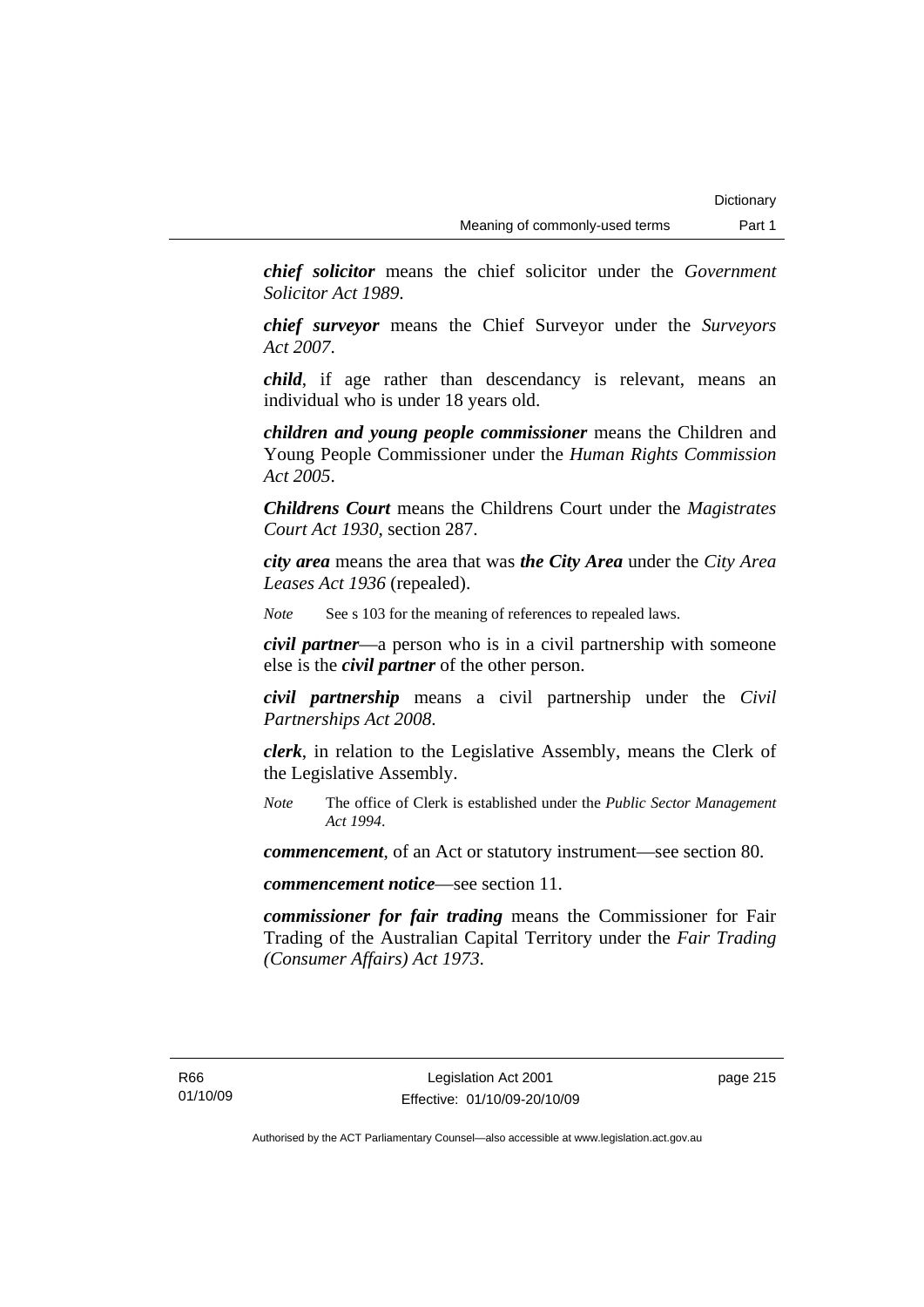*commissioner for public administration* means the Commissioner for Public Administration under *the Public Sector Management Act 1994*.

*commissioner for revenue* means the Commissioner for Australian Capital Territory Revenue under the *Taxation Administration Act 1999*.

*commissioner for the environment* means the Commissioner for the Environment under the *Commissioner for the Environment Act 1993.* 

*commissioner of police* means the Commissioner of Police of the Australian Federal Police.

*commit*, a person for trial, means—

- (a) to order that the person be remanded in custody until tried by the Supreme Court; or
- (b) to grant bail to the person to appear and be tried by the Supreme Court.

*Commonwealth* means the Commonwealth of Australia and, when used in a geographical sense, does not include an external territory.

*Commonwealth country* means a country that forms part of the Commonwealth of Nations, and includes a territory for the international relations of which a Commonwealth country is responsible.

*Commonwealth DPP* means the Director of Public Prosecutions under the *Director of Public Prosecutions Act 1983* (Cwlth).

*Commonwealth gazette* means the *Commonwealth of Australia Gazette* or the *Australian Government Gazette*.

*Note* The *Australian Government Gazette* was published from 1 July 1973 to 30 June 1976.

*confer*, in relation to a function, includes impose.

page 216 Legislation Act 2001 Effective: 01/10/09-20/10/09

R66 01/10/09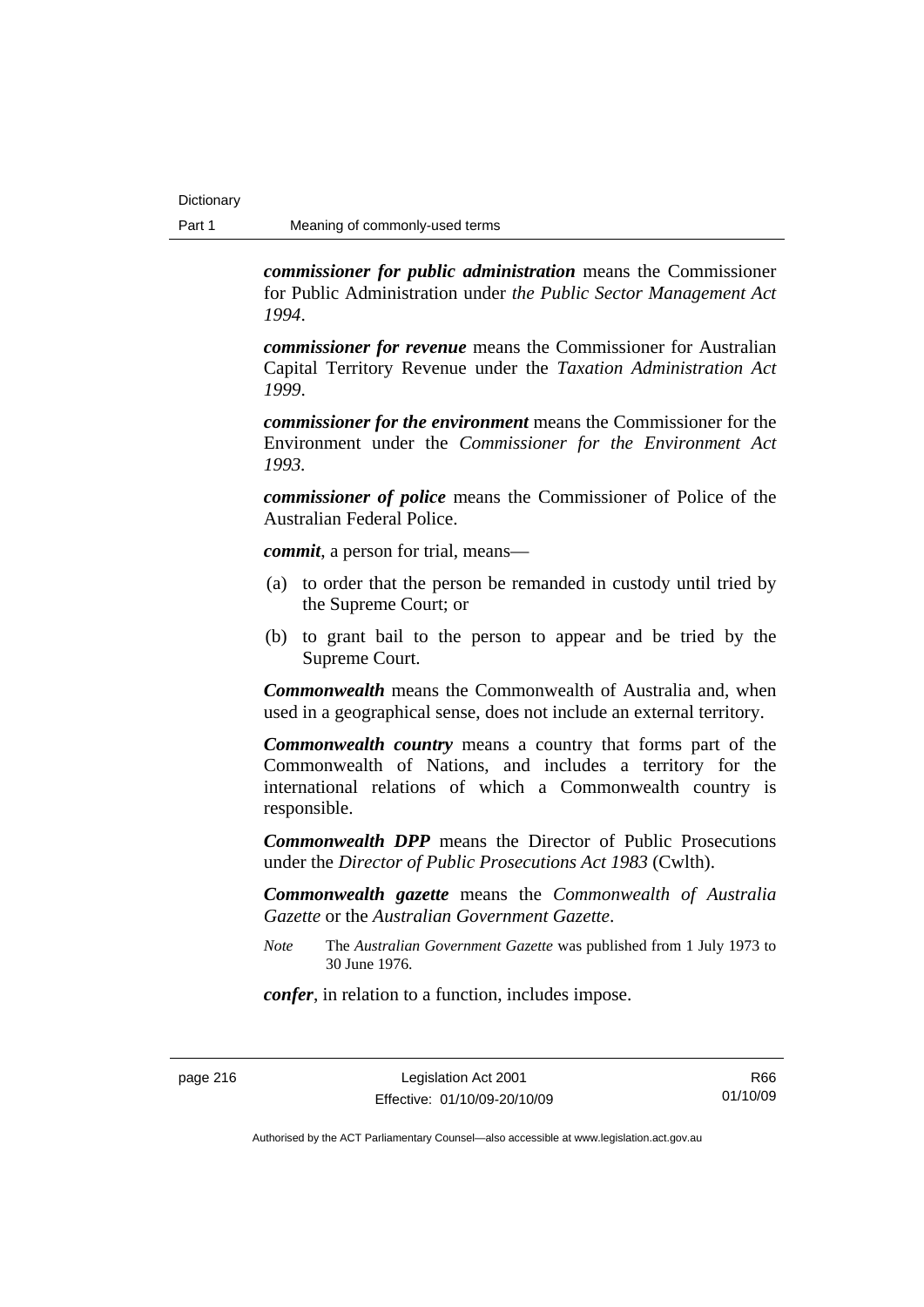*conservator of flora and fauna* means the Conservator of Flora and Fauna under the *Nature Conservation Act 1980*.

*construction occupations registrar* means the Australian Capital Territory Construction Occupations Registrar under the *Construction Occupations (Licensing) Act 2004*.

*Consumer Credit (Australian Capital Territory) Code* means the provisions applying because of the *Consumer Credit Act 1995*, section 4.

*Consumer Credit (Australian Capital Territory) Regulations* means the provisions applying because of the *Consumer Credit Act 1995*, section 5.

*contravene* includes fail to comply with.

*converted ordinance* means an enactment that was an ordinance immediately before self-government day.

*Coroner's Court* means the Coroner's Court under the *Coroners Act 1997*.

*corporation* includes a body politic or corporate.

*Corporations Act* means the *Corporations Act 2001* (Cwlth).

*correctional centre* means a correctional centre under the *Corrections Management Act 2007*.

*corrections officer* means a corrections officer under the *Corrections Management Act 2007*.

*Court of Appeal* means the Court of Appeal constituted under the *Supreme Court Act 1933*.

*court of summary jurisdiction* means the Magistrates Court.

*credit union* means an authorised deposit-taking institution that is permitted under the *Banking Act 1959* (Cwlth) to assume or use—

(a) the term 'credit union'; or

page 217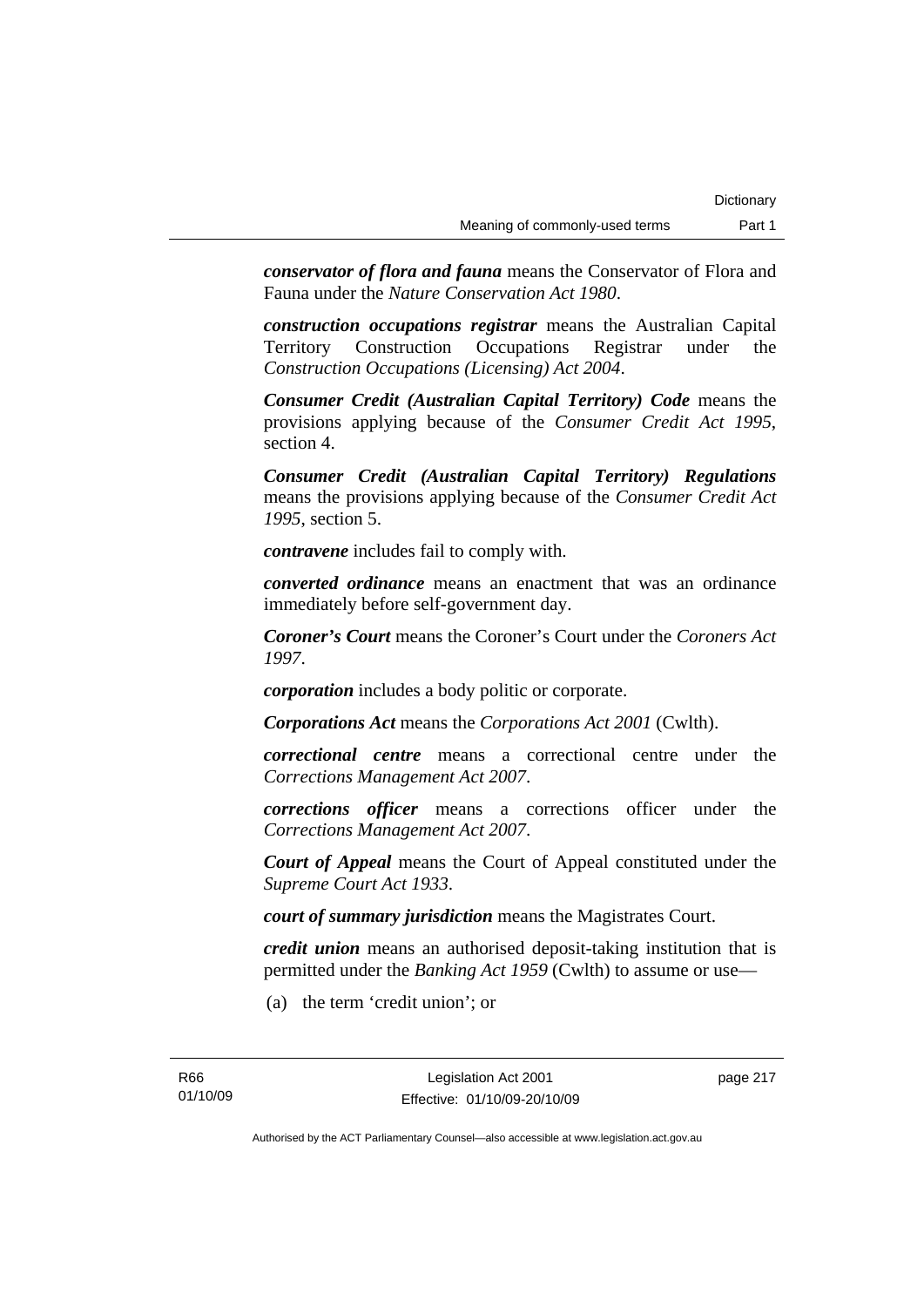(b) any other term (whether or not in English) similar in meaning.

*Criminal Code* means the *Criminal Code 2002*.

*daily newspaper* means a daily newspaper circulating generally in the ACT.

*daylight* means the period in a day from sunrise to sunset.

*definition*—see section 130.

*dental prosthetist* means a person registered as a dental prosthetist under the *Health Professionals Act 2004*.

*dental technician* means a person registered as a dental technician under the *Health Professionals Act 2004*.

#### *dentist***—**

- (a) means a person unconditionally registered as a dentist under the *Health Professionals Act 2004*; and
- (b) for an activity, includes a person conditionally registered as a dentist under the *Health Professionals Act 2004* to the extent that the person is allowed to do the activity under the person's conditional registration.

*Deputy Speaker* means the Deputy Presiding Officer of the Legislative Assembly.

*Note* The Deputy Presiding Officer is elected under the Self-Government Act, s 21 (2).

*designation*, of a position under the *Public Sector Management Act 1994*, includes a designation given under that Act.

*detention place*—see the *Children and Young People Act 2008*, section 142.

*director of public prosecutions* **(**or *DPP***)** means the Director of Public Prosecutions under the *Director of Public Prosecutions Act 1990*.

R66 01/10/09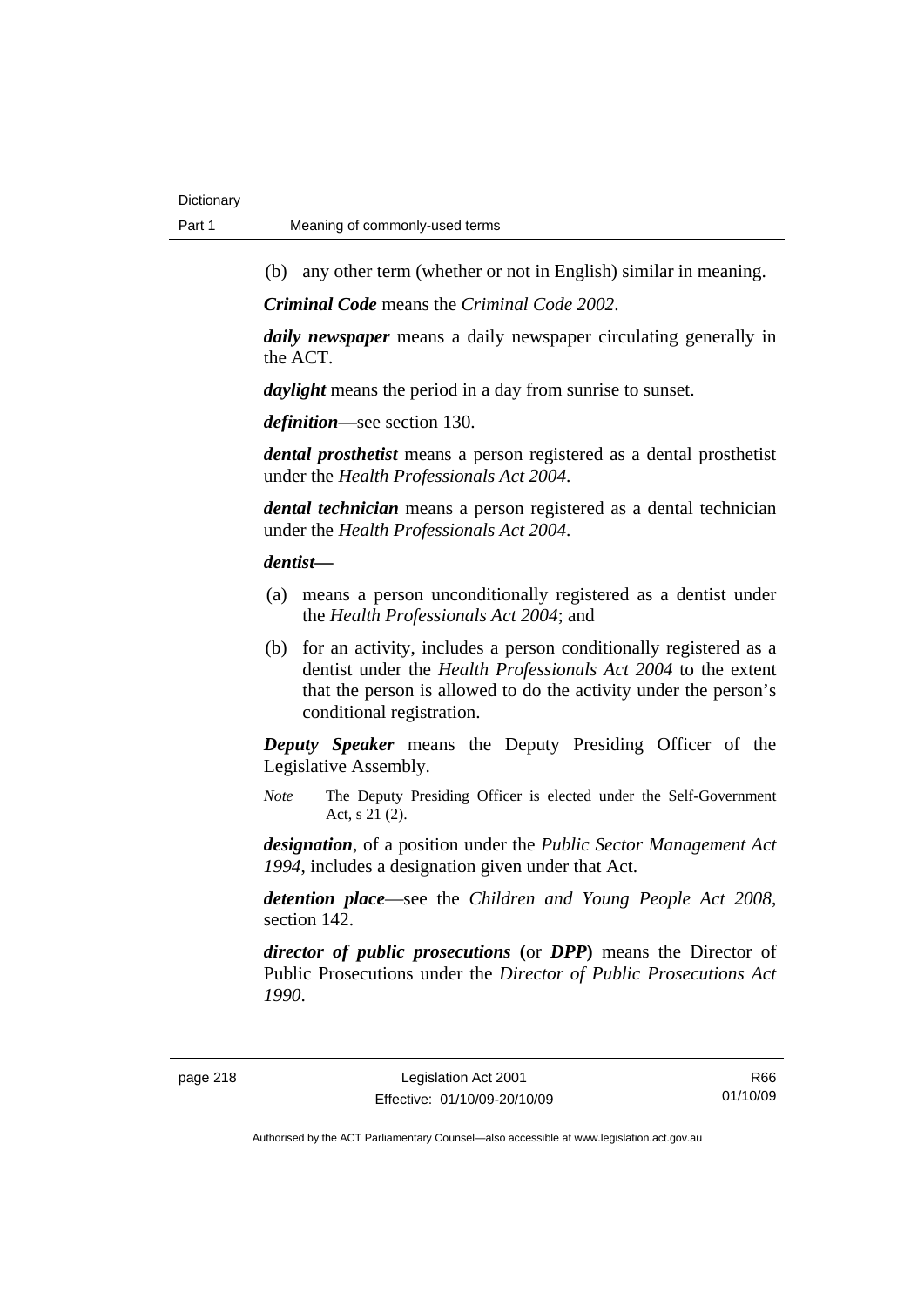*disability and community services commissioner* means the Disability and Community Services Commissioner under the *Human Rights Commission Act 2005*.

*disallowable instrument*—see section 9.

*discrimination commissioner* means the Discrimination Commissioner under the *Human Rights Commission Act 2005*.

### *doctor*—

- (a) means a person unconditionally registered as a medical practitioner under the *Health Professionals Act 2004*; and
- (b) for an activity, includes a person conditionally registered as a medical practitioner under the *Health Professionals Act 2004*  to the extent that the person is allowed to do the activity under the person's conditional registration.

*document* means any record of information, and includes—

- (a) anything on which there is writing; or
- (b) anything on which there are figures, marks, numbers, perforations, symbols or anything else having a meaning for people qualified to interpret them; or
- (c) anything from which images, sounds, messages or writings can be produced or reproduced, whether with or without the aid of anything else; or
- (d) a drawing, map, photograph or plan.

*domestic partner*—see section 169 (1).

*domestic partnership*—see section 169 (2).

*DPP*—see the definition of *director of public prosecutions*.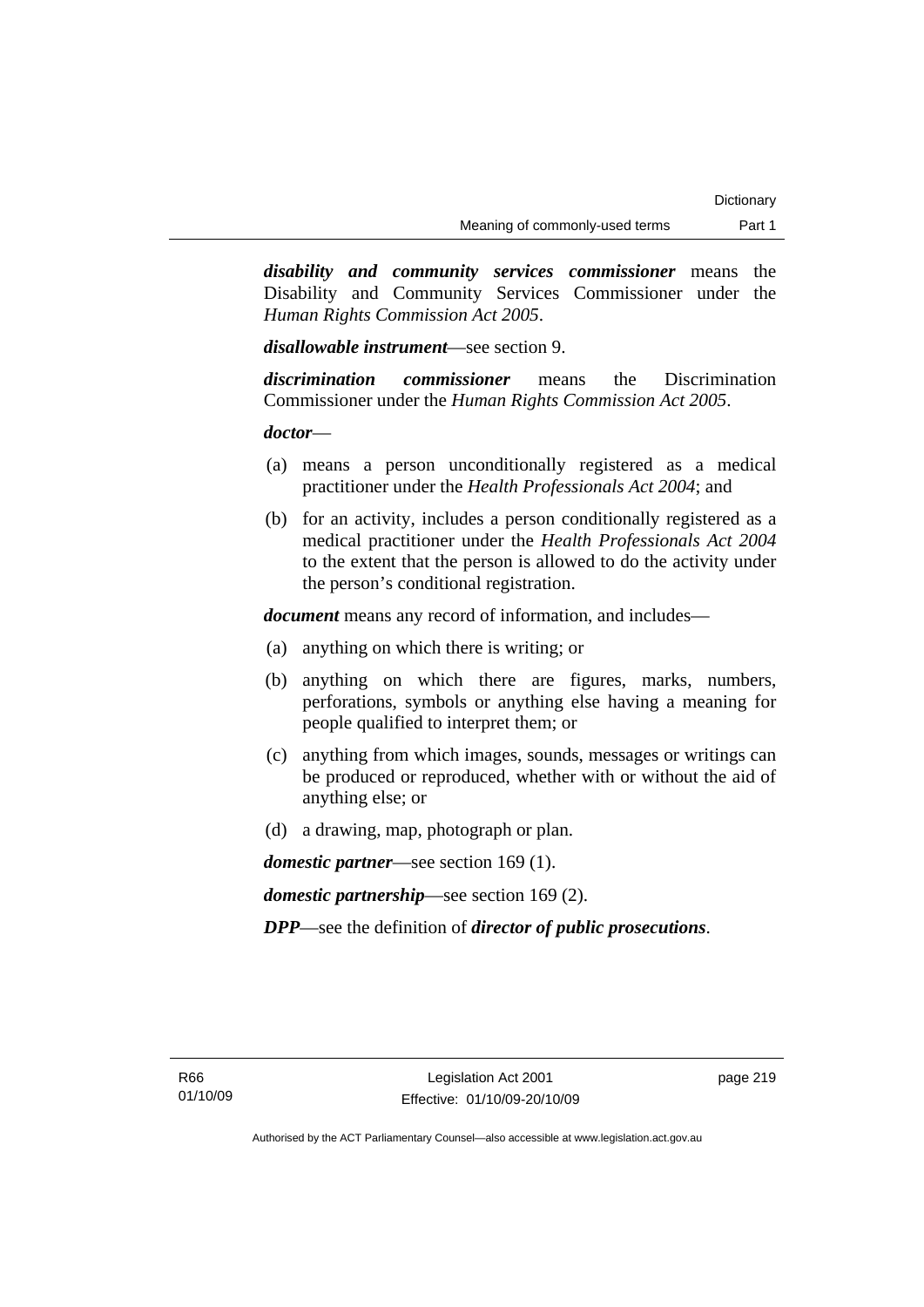*driver licence* means a driver licence under the *Road Transport (Driver Licensing) Act 1999*.

*Note Driver licence* is defined in that Act, dictionary to mean a driver licence of any kind issued under that Act (see also def *Australian driver licence*).

*electoral commission* means the Australian Capital Territory Electoral Commission established under the *Electoral Act 1992*.

*electoral commissioner* means the Electoral Commissioner under the *Electoral Act 1992*.

*emergency service* means the ambulance service, the fire brigade, the rural fire service or the SES.

*emergency services commissioner* means the ACT Emergency Services Commissioner under the *Emergencies Act 2004*.

*enactment*, of an Act—see section 29 (References to *enactment* or *passing* of Acts).

### *enrolled nurse*—

- (a) means a person unconditionally enrolled as a nurse under the *Health Professionals Act 2004*; and
- (b) for an activity, includes a person conditionally enrolled as a nurse under the *Health Professionals Act 2004* to the extent that the person is allowed to do the activity under the person's conditional registration.

*entity* includes an unincorporated body and a person (including a person occupying a position).

*environment protection authority* means the Environment Protection Authority established under the *Environment Protection Act 1997*.

*establish* includes constitute and continue in existence.

*estate* includes any charge, claim, demand, easement, encumbrance, lien, right and title, whether at law or in equity.

page 220 Legislation Act 2001 Effective: 01/10/09-20/10/09

R66 01/10/09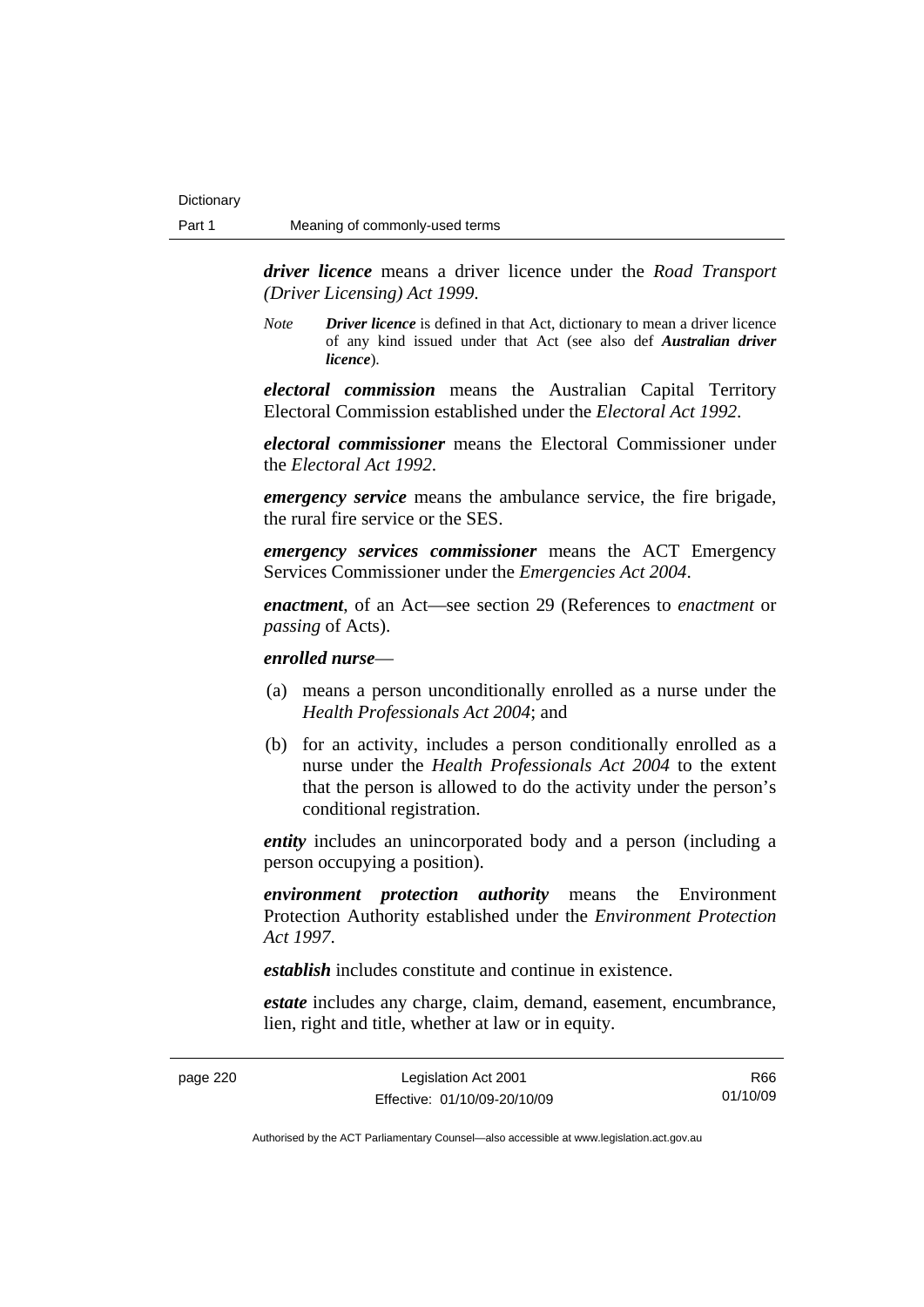*Executive* means the Australian Capital Territory Executive.

*Note* The Executive is established by the Self-Government Act, s 36.

*exercise* a function includes perform the function.

*expire* includes lapse or otherwise cease to have effect.

*external territory* means a Commonwealth territory, other than an internal territory.

*fail* includes refuse.

*Federal Court* means the Federal Court of Australia.

*file* includes lodge.

*financial year* means a period of 12 months beginning on 1 July.

*fire brigade* means the ACT Fire Brigade established under the *Emergencies Act 2004*.

*for*, in relation to an Act or statutory instrument, includes for the purposes of the Act or statutory instrument.

*Note* Under s 7 (3) and s 13 (3) a reference to an Act or statutory instrument includes a reference to a provision of an Act or statutory instrument.

*foreign country* means a country (whether or not an independent sovereign country) outside Australia and the external territories, and includes a state, province or other part of such a country.

*former NSW Act* means an Act corresponding to a NSW Act mentioned in schedule 1.

- *Note 1* The *Crimes Act 1900* is taken to have been enacted by the Legislative Assembly because of the *Crimes Legislation (Status and Citation) Act 1992*. The 1992 Act was repealed by the *Law Reform (Miscellaneous Provisions) Act 1999*, but its previous operation was saved (see s 5 (2)).
- *Note 2* The other former NSW Acts are taken to have been enacted by the Legislative Assembly because of the *Interpretation Act 1967*, s 65. Section 65 has expired, but its previous operation was saved (see s 65 (3)).

page 221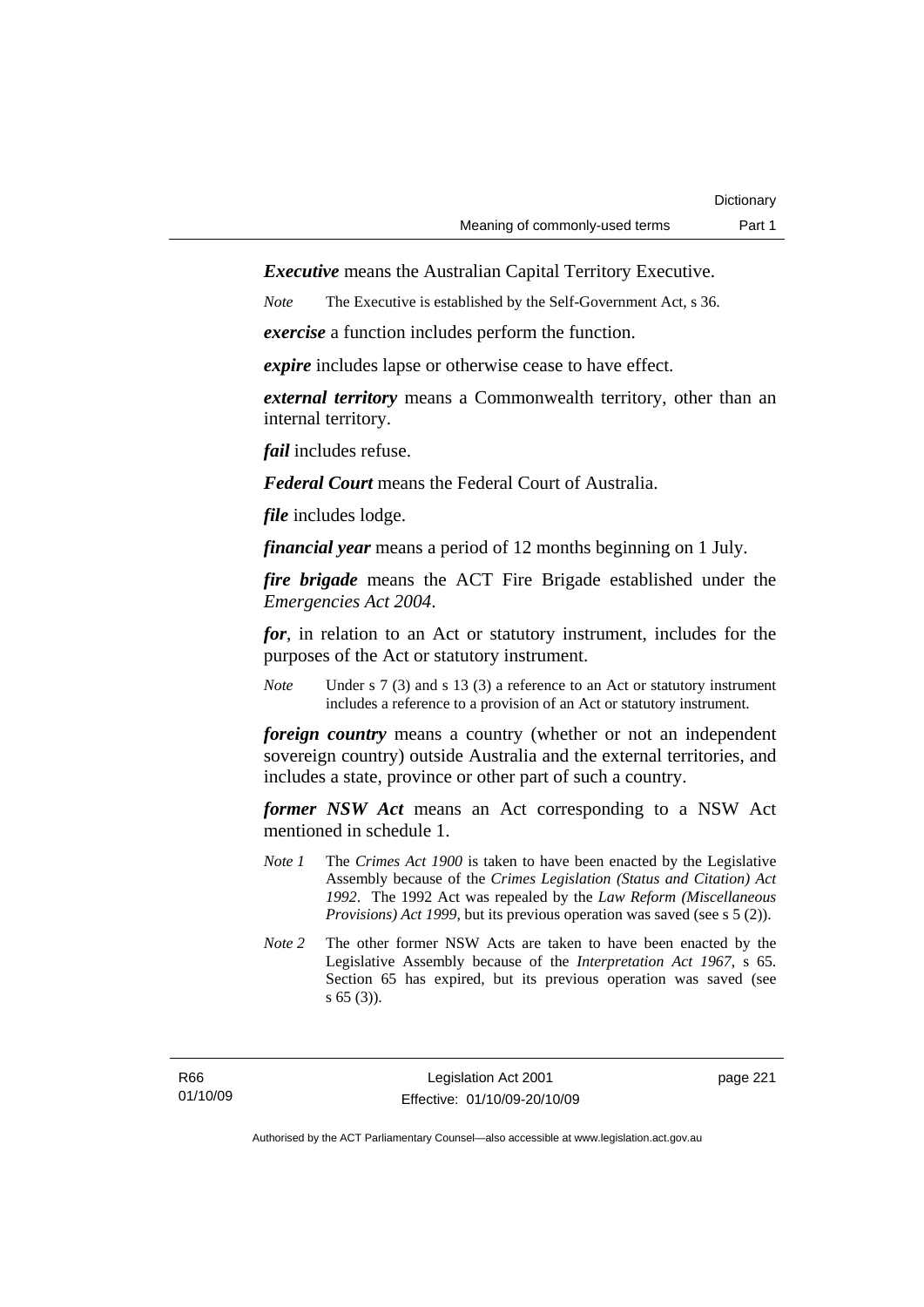*former UK Act* means an Act corresponding to a UK Act mentioned in schedule 1.

*Note* Former UK Acts are also taken to have been enacted by the Legislative Assembly because of the *Interpretation Act 1967*, s 65. Section 65 has expired, but its previous operation was saved (see s 65 (3)).

*found guilty*, of an offence, includes—

- (a) having an order made for the offence under the *Crimes (Sentencing) Act 2005*, section 17 (Non-conviction orders general); and
- (b) having the offence taken into account under the *Crimes (Sentencing) Act 2005*, section 57 (Outstanding additional offences taken into account in sentencing).

*function* includes authority, duty and power.

*gambling and racing commission* means the Gambling and Racing Commission established under the *Gambling and Racing Control Act 1999*.

*gazette* means the *Australian Capital Territory Gazette*.

*give*, in relation to a function, includes impose.

*government printer* includes anyone printing for or by the authority of the Executive.

*government solicitor* means the Government Solicitor under the *Government Solicitor Act 1989*.

*Governor* means—

- (a) for a State (other than the Northern Territory)—the Governor of the State, and includes a person administering the Government of the State; or
- (b) for the Northern Territory—the Administrator of the Northern Territory, and includes a person administering the Government of the Northern Territory.

R66 01/10/09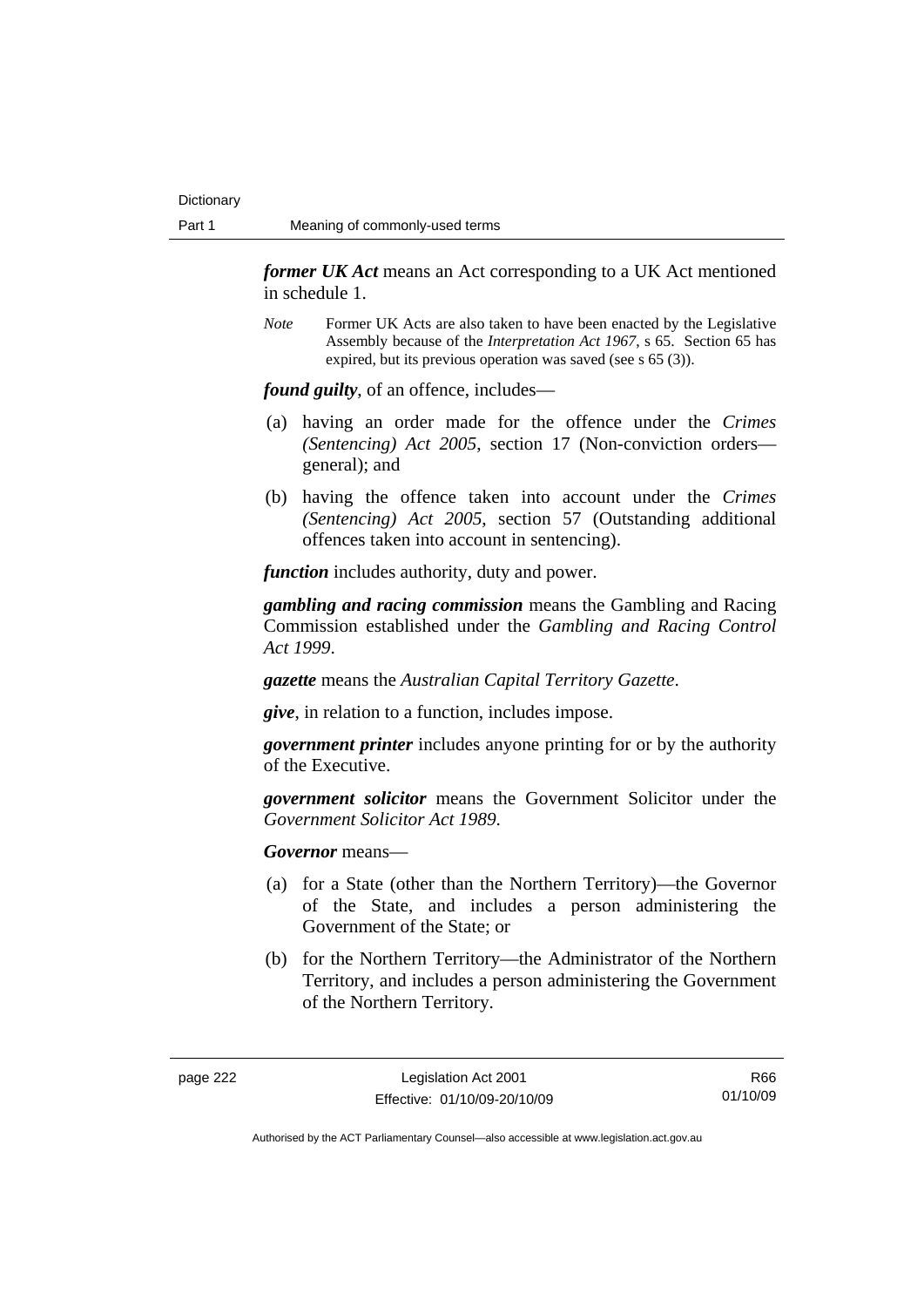*Governor-General* means the Governor-General of the Commonwealth, and includes a person administering the Government of the Commonwealth.

*GST*—see the *A New Tax System (Goods and Services Tax) Act 1999* (Cwlth), dictionary.

*health services commissioner* means the Health Services Commissioner under the *Human Rights Commission Act 2005*.

*heritage council* means the Australian Capital Territory Heritage Council under the *Heritage Act 2004*.

*heritage register* means the heritage register under the *Heritage Act 2004*.

*High Court* means the High Court of Australia.

*Note* The High Court is established by the Commonwealth Constitution, s 71 and provided for under the *High Court of Australia Act 1979* (Cwlth).

*housing commissioner* means the Commissioner for Social Housing under the *Housing Assistance Act 2007*.

*human rights commission* means the Human Rights Commission established under the *Human Rights Commission Act 2005*.

*human rights commissioner* means the Human Rights Commissioner under the *Human Rights Commission Act 2005*.

*Imperial Act* means an Act of the United Kingdom Parliament.

*independent competition and regulatory commission* means the Independent Competition and Regulatory Commission for the Australian Capital Territory established under the *Independent Competition and Regulatory Commission Act 1997*.

*indictable offence*—see section 190.

*indictment* includes information.

*individual* means a natural person.

R66 01/10/09 page 223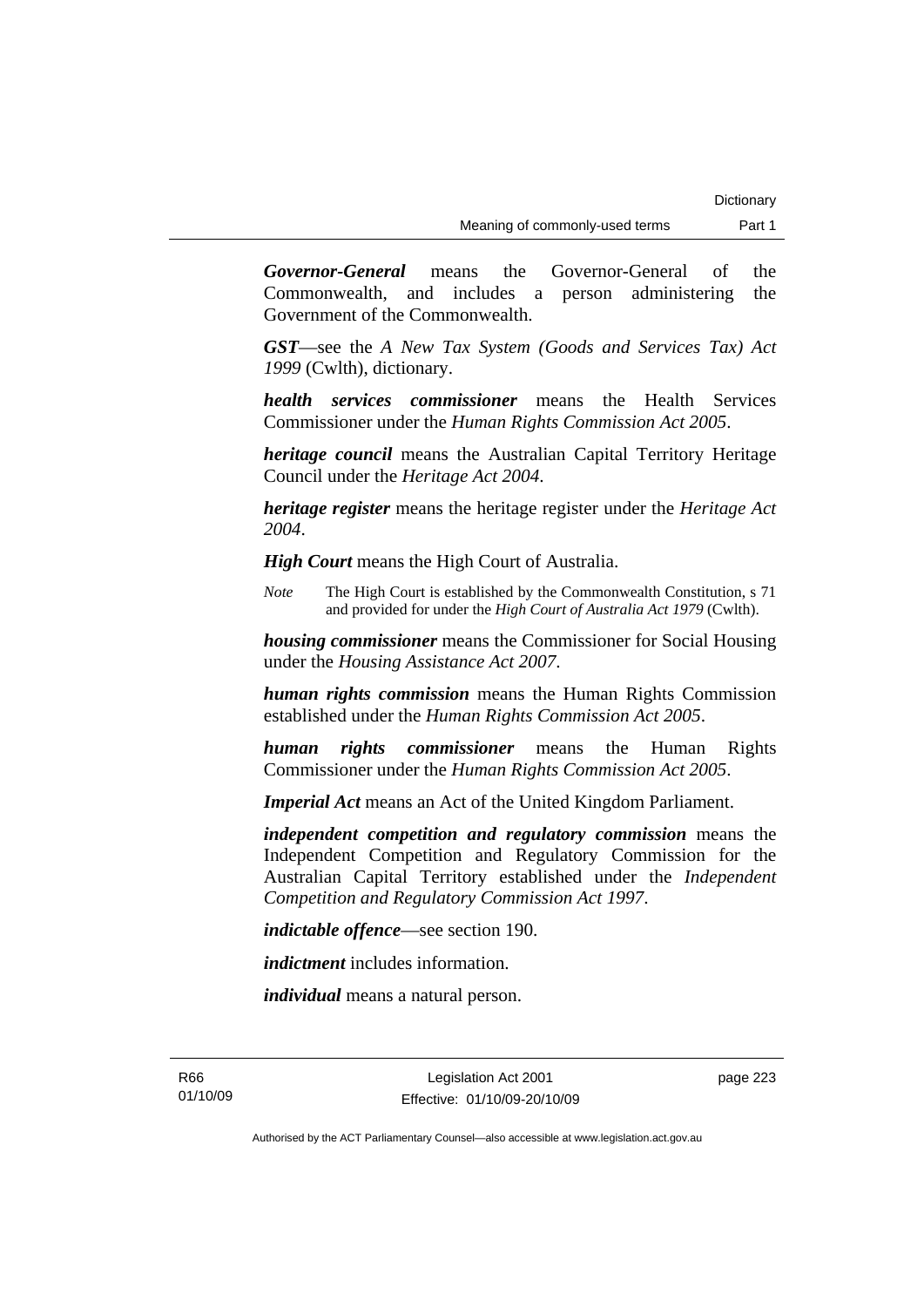*infringement notice* includes an infringement notice under the *Magistrates Court Act 1930* or the *Road Transport (General) Act 1999*.

*in relation to* includes the following:

- (a) in respect of;
- (b) with respect to;
- (c) in connection with;
- (d) in regard to;
- (e) with reference to;
- (f) relating to;
- (g) for or with respect to.

*institute of technology* means the Canberra Institute of Technology under the *Canberra Institute of Technology Act 1987*.

*instrument*—see section 14.

*interest*, in relation to land or other property, means—

- (a) a legal or equitable estate in the land or other property; or
- (b) a right, power or privilege over, or in relation to, the land or other property.

*internal territory* means the Australian Capital Territory, the Jervis Bay Territory or the Northern Territory.

*intersex person*—see section 169B.

*Jervis Bay Territory* means the Territory accepted by the Commonwealth under the *Jervis Bay Territory Acceptance Act 1915* (Cwlth).

*Note* The Jervis Bay Territory is described in the agreement set out in that Act, sch.

R66 01/10/09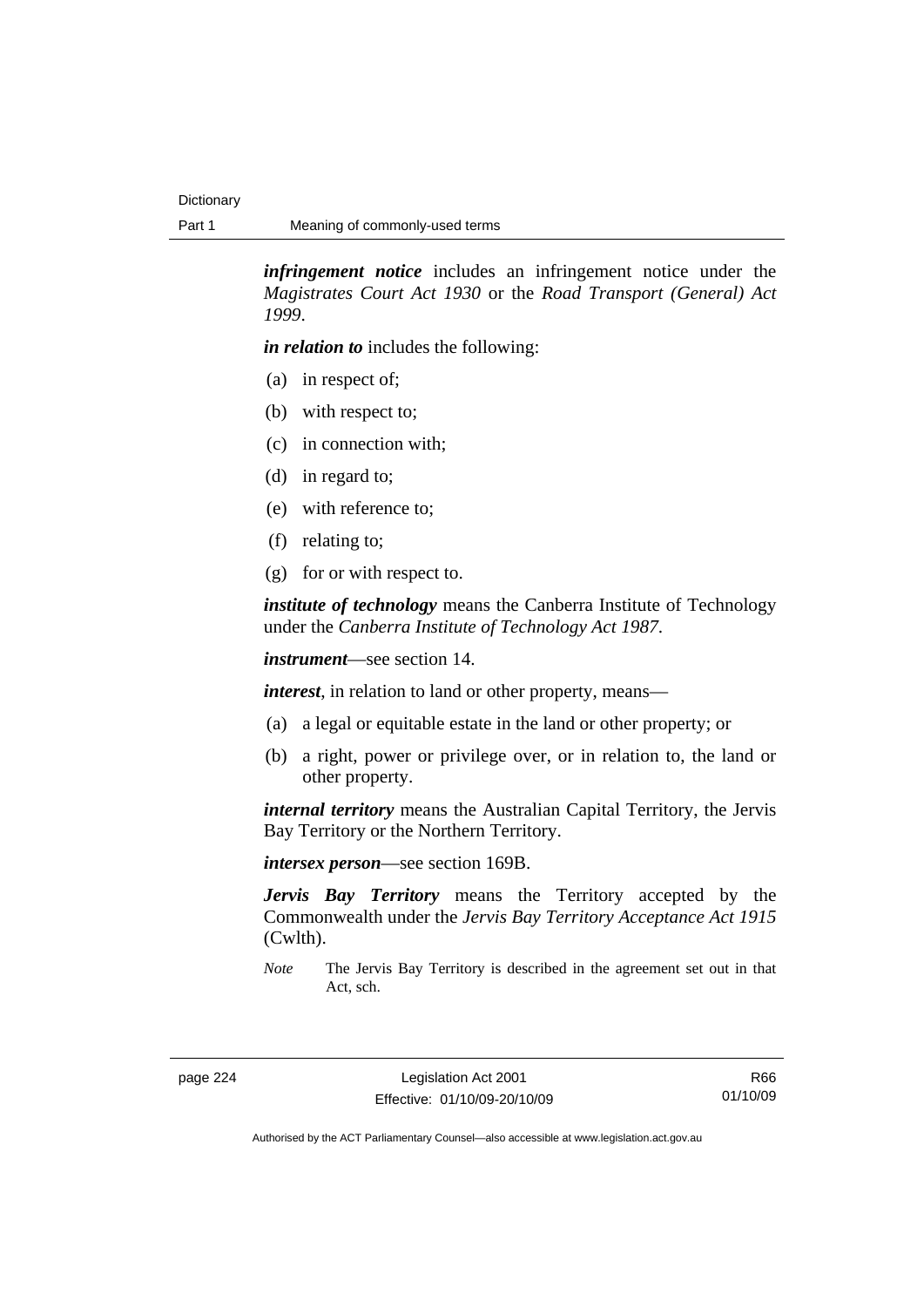*judge* means a resident judge, additional judge or acting judge under the *Supreme Court Act 1933*.

*Lake Burley Griffin* means Lake Burley Griffin as defined in the *Lakes Act 1976*.

*Lake Ginninderra* means Lake Ginninderra as defined in the *Lakes Act 1976*.

*land* includes messuages, tenements and hereditaments, corporeal or incorporeal, of any tenure or description, whatever the interest in the land.

*Note* A number of the terms mentioned in the definition of *land* have a technical meaning at law. A *messuage* is a house together with its gardens, orchards and outbuildings. The term *tenement* signifies land capable of being held in freehold. *Hereditament* refers to real property that can be inherited. Hereditaments may be *corporeal*, that is, tangible things such as lands and buildings, or *incorporeal*, that is, intangible rights attaching to land such as rents, easements, tithes and profits a prendre. (Profits a prendre are the right to take some product of, or part of the soil from, the land of someone else.)

*land development agency* means the Land Development Agency established under the *Planning and Development Act 2007*.

*law*, of the Territory, means—

- (a) an Act; or
- (b) a subordinate law; or
- (c) any other statutory instrument of a legislative nature; or
- (d) the common law.

*lawyer* means a legal practitioner.

*legal aid commission* means the Legal Aid Commission (A.C.T.) established under the *Legal Aid Act 1977*.

*legal practitioner* means a person who is admitted to the legal profession under the *Legal Profession Act 2006* or a law that is a corresponding law for that Act.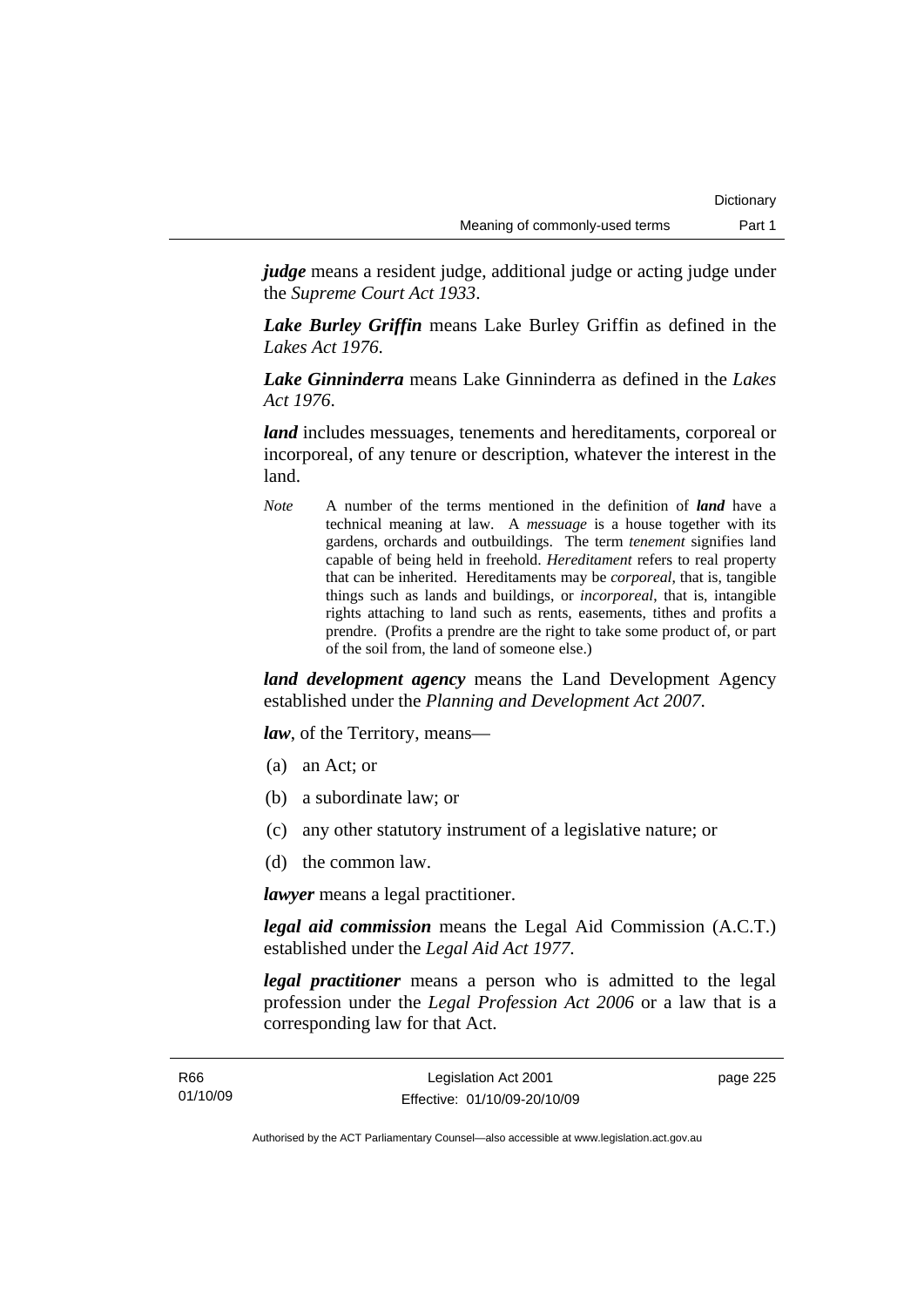*Legislation Act* means the *Legislation Act 2001*.

*Legislative Assembly* means the Legislative Assembly for the Australian Capital Territory.

*Note* The Assembly is established by the Self-Government Act, s 8 (1).

*legislative instrument*—see section 12.

*liability* means any liability or obligation (whether liquidated or unliquidated, certain or contingent, or accrued or accruing).

*magistrate* means a Magistrate under the *Magistrates Court Act 1930*.

*Magistrates Court* means the Magistrates Court established under the *Magistrates Court Act 1930*.

*make* an instrument includes issue and grant the instrument.

*making*, of a statutory instrument, means the signing, sealing, approval or other endorsement of the instrument by the entity authorised or required to make it.

*master*, in relation to the Supreme Court, means the Master of the Supreme Court.

*Note* The office of master is established under the *Supreme Court Act 1933*.

*may*—see section 146.

*medical practitioner* means a doctor.

*midnight*, in relation to a particular day, means the time when the day ends.

*midwife*—

- (a) means a person unconditionally registered as a midwife under the *Health Professionals Act 2004*; and
- (b) for an activity, includes a person conditionally registered as a midwife under the *Health Professionals Act 2004* to the extent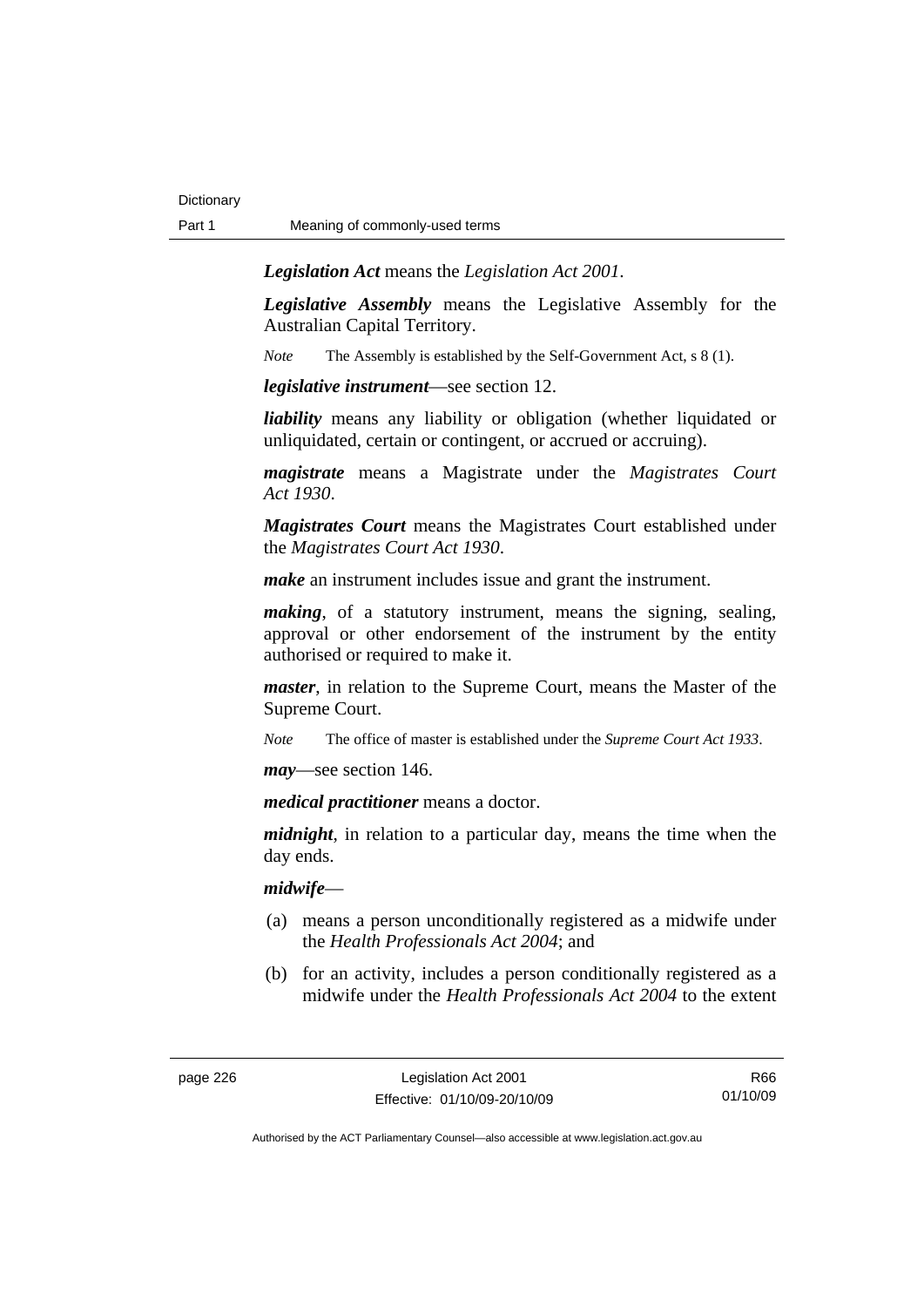that the person is allowed to do the activity under the person's conditional registration.

*Minister*—see section 162.

*modification* includes modification by alteration, omission, substitution and addition.

*month* means calendar month.

*must*—see section 146.

*name* includes—

- (a) for an Act—the Act's short title; and
- (b) for an instrument—the instrument's citation; and
- (c) for a position—the position's title or designation.

*named month* means one of the 12 months of the year.

*national capital authority* means the National Capital Authority established under the *Australian Capital Territory (Planning and Land Management) Act 1988* (Cwlth).

*national capital plan* means the National Capital Plan under the *Australian Capital Territory (Planning and Land Management) Act 1988* (Cwlth).

*National Gas (ACT) Law* means the provisions applying because of the *National Gas (ACT) Act 2008*, section 8 (Application in the ACT of National Gas Law).

*National Gas (ACT) Regulation* means the provisions applying because of the *National Gas (ACT) Act 2008*, section 9 (Application in the ACT of regulations under National Gas Law).

*national land* means National Land under the *Australian Capital Territory (Planning and Land Management) Act 1988* (Cwlth).

*Note* If an area of land in the ACT is, or is intended to be, used by or on behalf of the Commonwealth, it may be declared National Land under

R66 01/10/09 page 227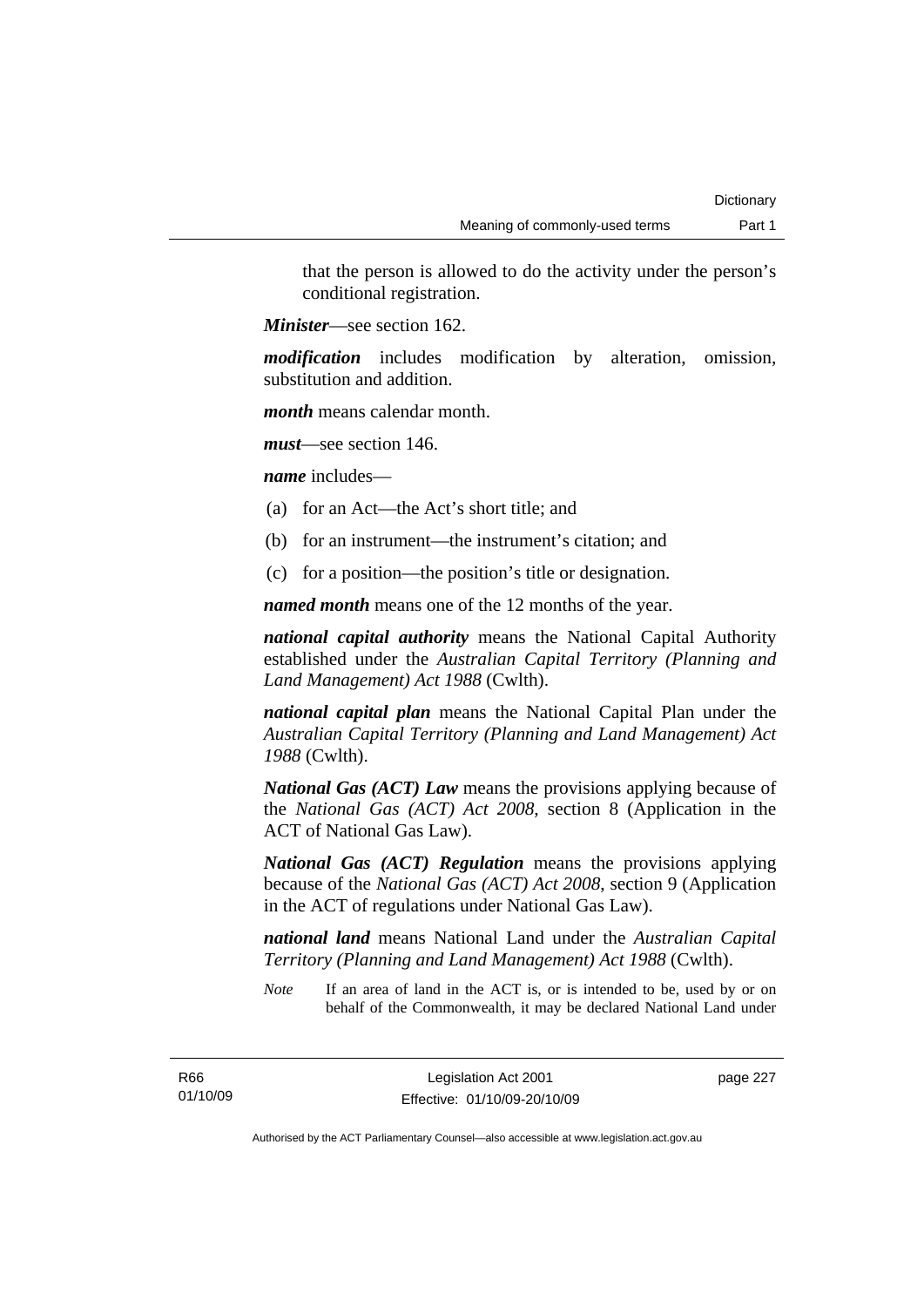the *Australian Capital Territory (Planning and Land Management) Act 1988* (Cwlth), s 27.

*night* means the period between sunset on one day and sunrise on the next day.

*Northern Territory* means the Northern Territory of Australia.

*notifiable instrument*—see section 10.

*notification*—

(a) of an Act—see section 30; and

(b) of a legislative instrument—see section 63.

*notification day*, for an Act or statutory instrument, means the day the Act or instrument is notified.

*NSW Act* means an Act of the New South Wales Parliament.

*NSW correctional centre* means a correctional centre (however described) under the *Crimes (Administration of Sentences) Act 1999* (NSW).

*number* means—

- (a) a number expressed in figures or words; or
- (b) a combination of a number expressed in figures or words and of a letter of the alphabet.

*nurse***—**

- (a) means a person unconditionally registered as a nurse under the *Health Professionals Act 2004*; and
- (b) for an activity, includes a person conditionally registered as a nurse under the *Health Professionals Act 2004* to the extent that the person is allowed to do the activity under the person's conditional registration; but

R66 01/10/09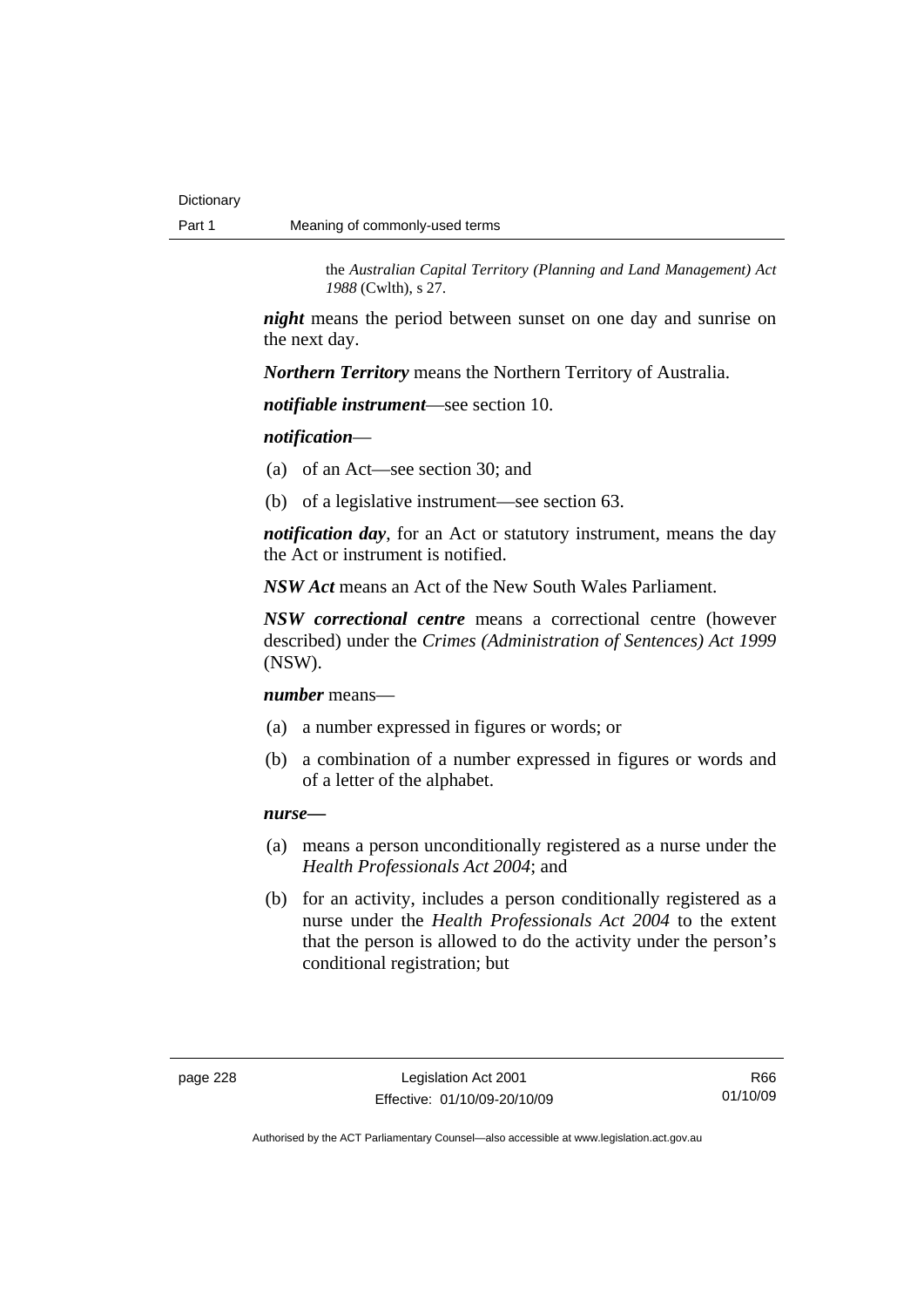- (c) does not include an enrolled nurse.
- *Note* Under the *Mutual Recognition Act 1992* (Cwlth), s 25 people registered as nurses in a State may be deemed to be registered in the ACT.

*nurse practitioner* means a person registered as a nurse under the *Health Professionals Act 2004* in the specialist area of nurse practitioner.

*Note* Under the *Mutual Recognition Act 1992* (Cwlth), s 25 people registered as nurses in a specialty in a State may be deemed to be registered in the specialty in the ACT.

*oath* includes affirmation.

*Note* The *Evidence Act 1995* (Cwlth), ch 2, pt 2.1, div 2 and the *Oaths and Affirmations Act 1984* make provision in relation to oaths and affirmations.

*occupational discipline order* means an order for occupational discipline made by the ACAT.

*Note* Occupational discipline orders are made under the *ACT Civil and Administrative Tribunal Act 2008*, s 66 and under authorising laws (*authorising law*—see *ACT Civil and Administrative Tribunal Act 2008*, dict).

*occupy* a position includes hold the position, act in the position or exercise functions of the position (including under a delegation or subdelegation).

*office* includes position.

*office of fair trading* means the Office of Fair Trading of the Australian Capital Territory established under the *Fair Trading (Consumer Affairs) Act 1973*.

*ombudsman* means the Ombudsman under the *Ombudsman Act 1989*.

*omit*, in relation to a provision of an Act or statutory instrument, includes repeal.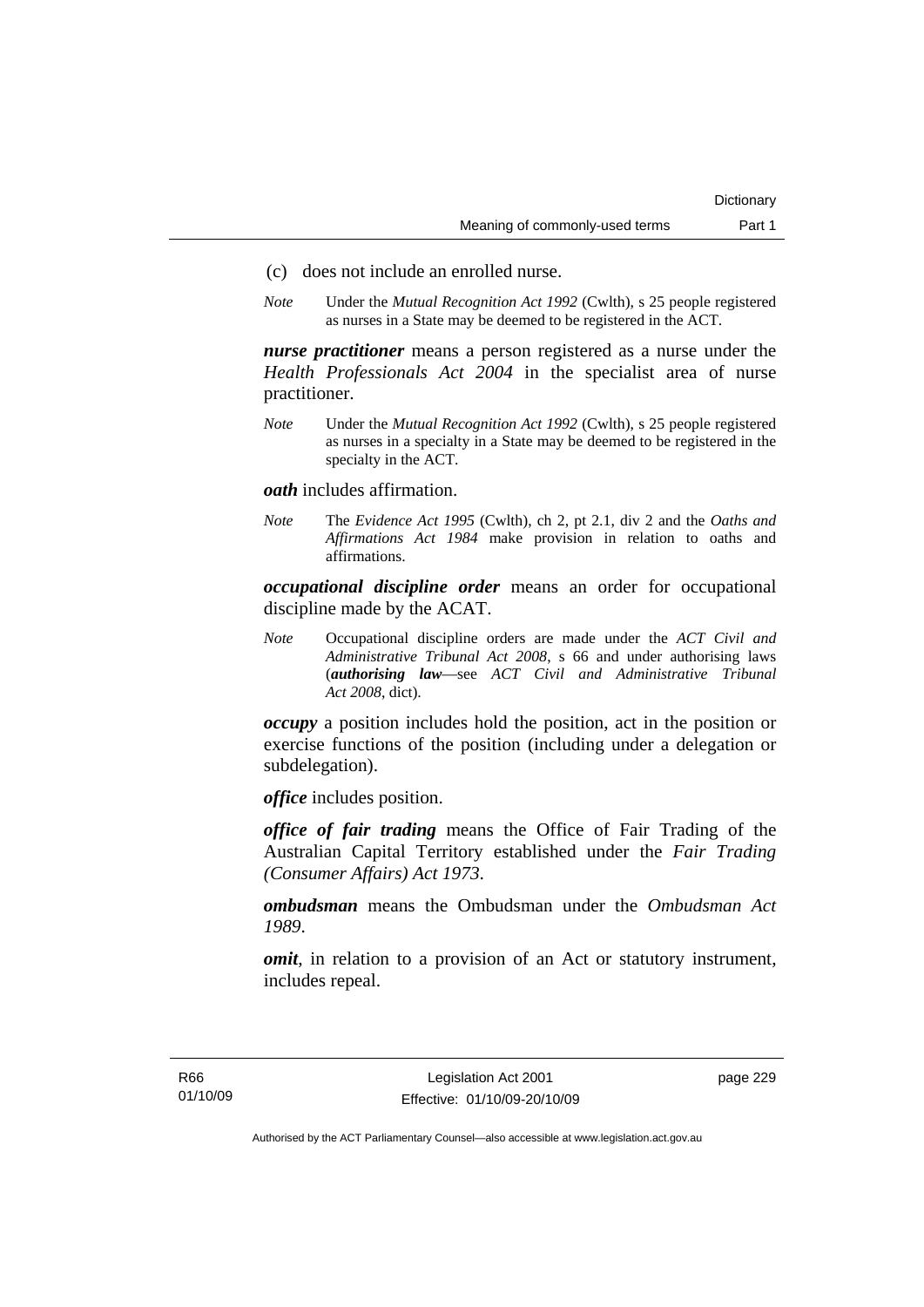*optometrist* means a person registered as an optometrist under the *Health Professionals Act 2004*.

*ordinance* means an ordinance made under the *Seat of Government (Administration) Act 1910* (Cwlth), section 12.

*parent*, of a child, means—

- (a) the child's mother; or
- (b) the child's father; or
- (c) someone else who is presumed under the *Parentage Act 2004*, part 2 to be a parent of the child.
- *Note* A child cannot have more than 2 parents at any one time (see *Parentage Act 2004*, s 14).

*parliamentary counsel* means the person performing the duties of Parliamentary Counsel in the public service.

*passing*, of an Act—see section 29.

*penalty unit*—see section 133.

*person—*see section 160 (References to people generally).

#### *pharmacist***—**

- (a) means a person unconditionally registered as a pharmacist under the *Health Professionals Act 2004*; and
- (b) for an activity, includes a person conditionally registered as a pharmacist under the *Health Professionals Act 2004* to the extent that the person is allowed to do the activity under the person's conditional registration.

*planning and land authority* means the Planning and Land Authority established under the *Planning and Development Act 2007*.

*police officer* means a member or special member of the Australian Federal Police.

page 230 Legislation Act 2001 Effective: 01/10/09-20/10/09

R66 01/10/09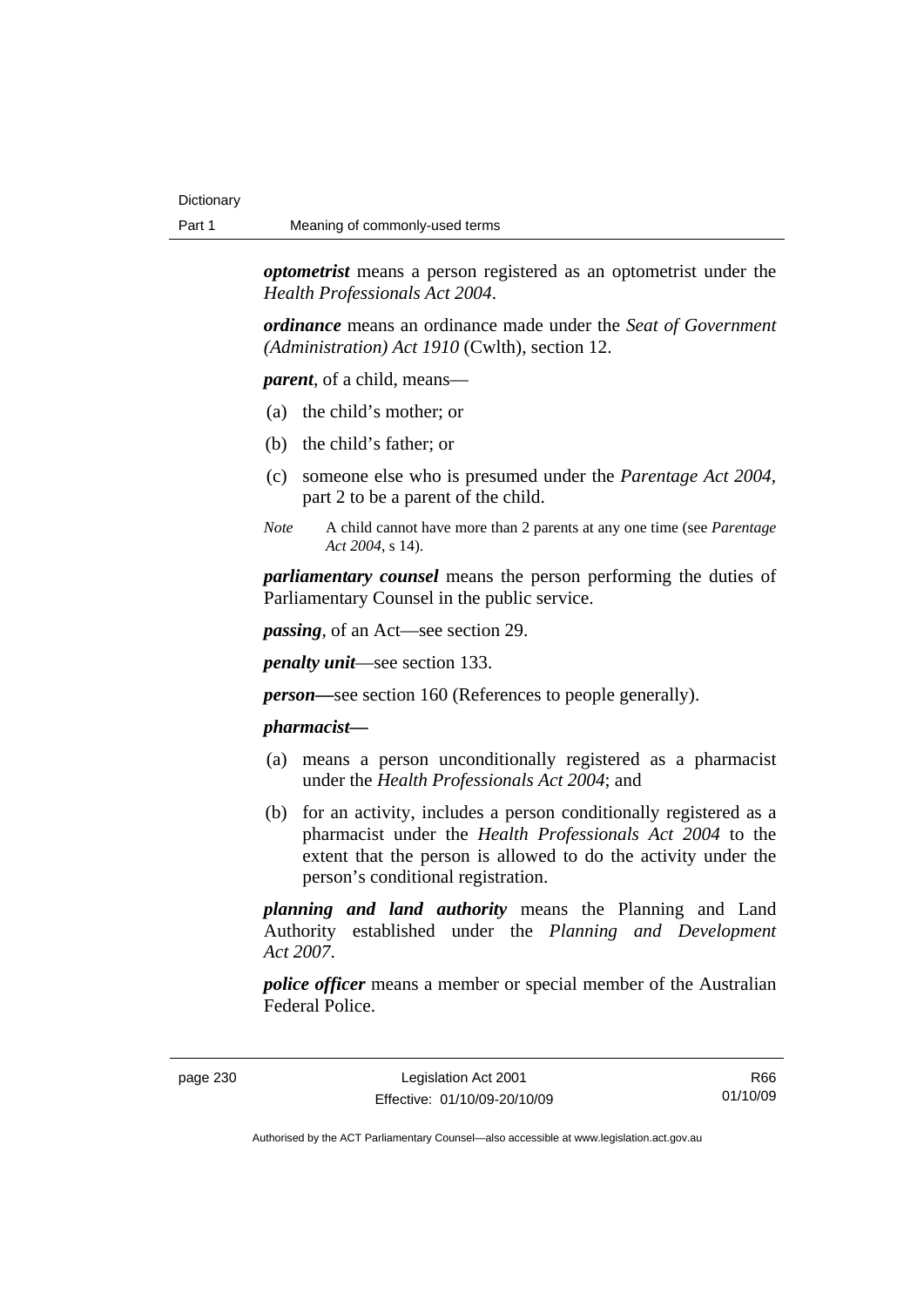*position* includes office.

*power* includes authority.

*prescribed*, in an Act, means prescribed by the Act or by regulation under the Act.

*present* an indictment includes lay an information.

*privacy commissioner* means the Privacy Commissioner under the *Privacy Act 1998* (Cwlth).

*proceeding* means a legal or other action or proceeding.

*property* means any legal or equitable estate or interest (whether present or future, vested or contingent, or tangible or intangible) in real or personal property of any description (including money), and includes a thing in action.

*Note* A *thing in action* is an intangible personal property right recognised and protected by the law. Examples include debts, money held in a bank, shares, rights under a trust, copyright and right to sue for breach of contract.

*provision*, of an Act or instrument—see section 16.

*public advocate* means the Public Advocate under the *Public Advocate Act 2005*.

*public employee* means—

- (a) a public servant; or
- (b) a person employed by a territory instrumentality; or
- (c) a statutory office-holder or a person employed by a statutory office-holder.

*public health officer* means a public health officer under the *Public Health Act 1997.*

*public money*, of the Territory, means revenues, loans and other money received by the Territory.

*public servant* means a person employed in the public service.

| R66      | Legislation Act 2001         | page 231 |
|----------|------------------------------|----------|
| 01/10/09 | Effective: 01/10/09-20/10/09 |          |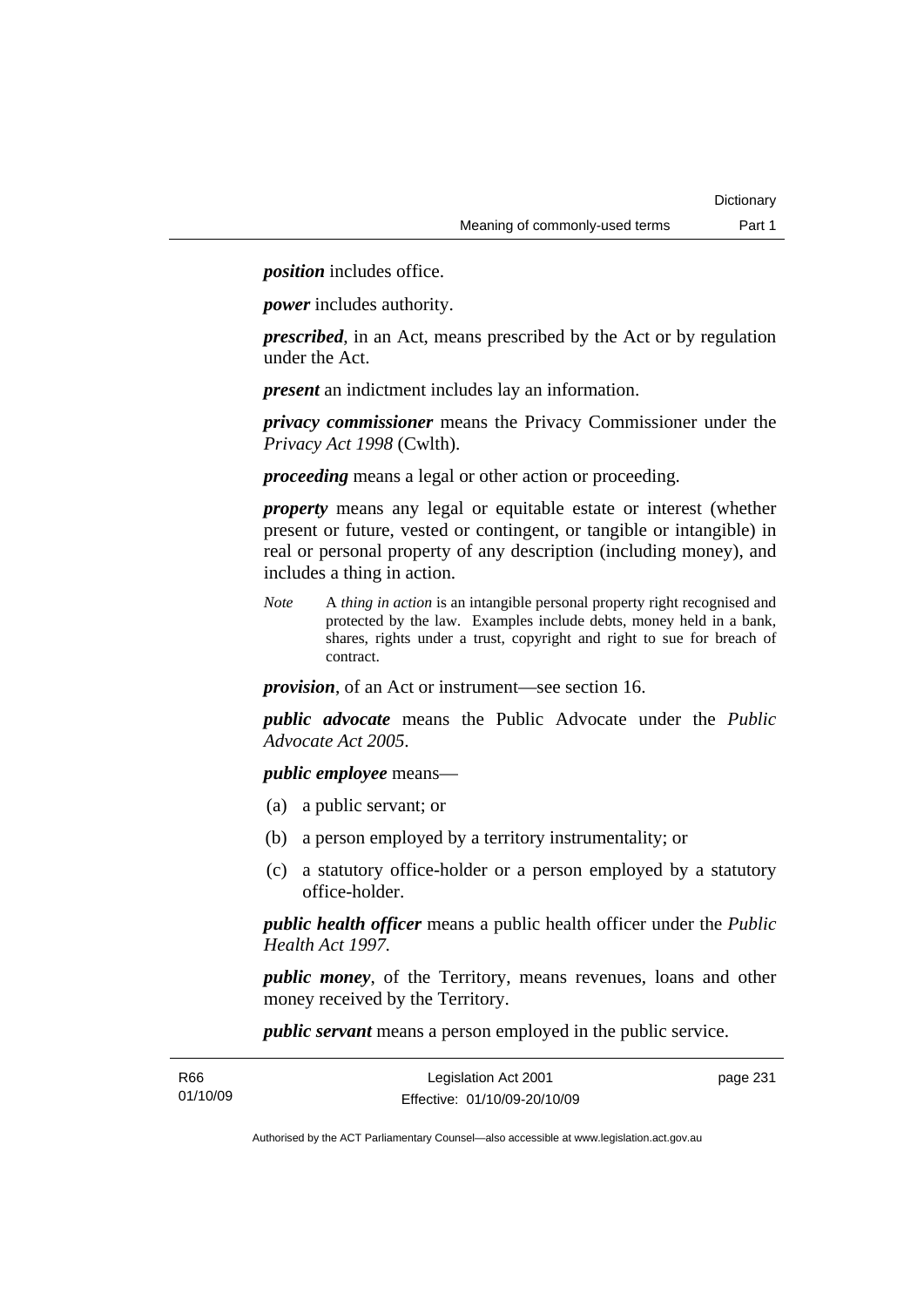*public service* means the Australian Capital Territory Public Service.

*Note* The *Public Sector Management Act 1994*, s 12 deals with the constitution of the public service.

*public trustee* means the Public Trustee for the Australian Capital Territory under the *Public Trustee Act 1985*.

*quarter* means a period of 3 months beginning on 1 January, 1 April, 1 July or 1 October in any year.

*recognised transgender person*—see section 169A (3).

*registered surveyor* means a surveyor under the *Surveyors Act 2007*.

*registrar* means—

- (a) in relation to the Supreme Court—the Registrar of the Supreme Court; or
- (b) in relation to the Magistrates Court—the Registrar of the Magistrates Court; or
- (c) in relation to a tribunal—the registrar of the tribunal.

*registrar-general* means the Registrar-General under the *Registrar-General Act 1993*.

*registrar of firearms* means the Registrar of Firearms under the *Firearms Act 1996*.

*regulation*, in relation to an Act, means a regulation made or in force under the Act.

*remuneration tribunal* means the Remuneration Tribunal established under the *Remuneration Tribunal Act 1995*.

*repeal* includes—

 (a) for an Act or statutory instrument—omit a provision of the Act or instrument; and

R66 01/10/09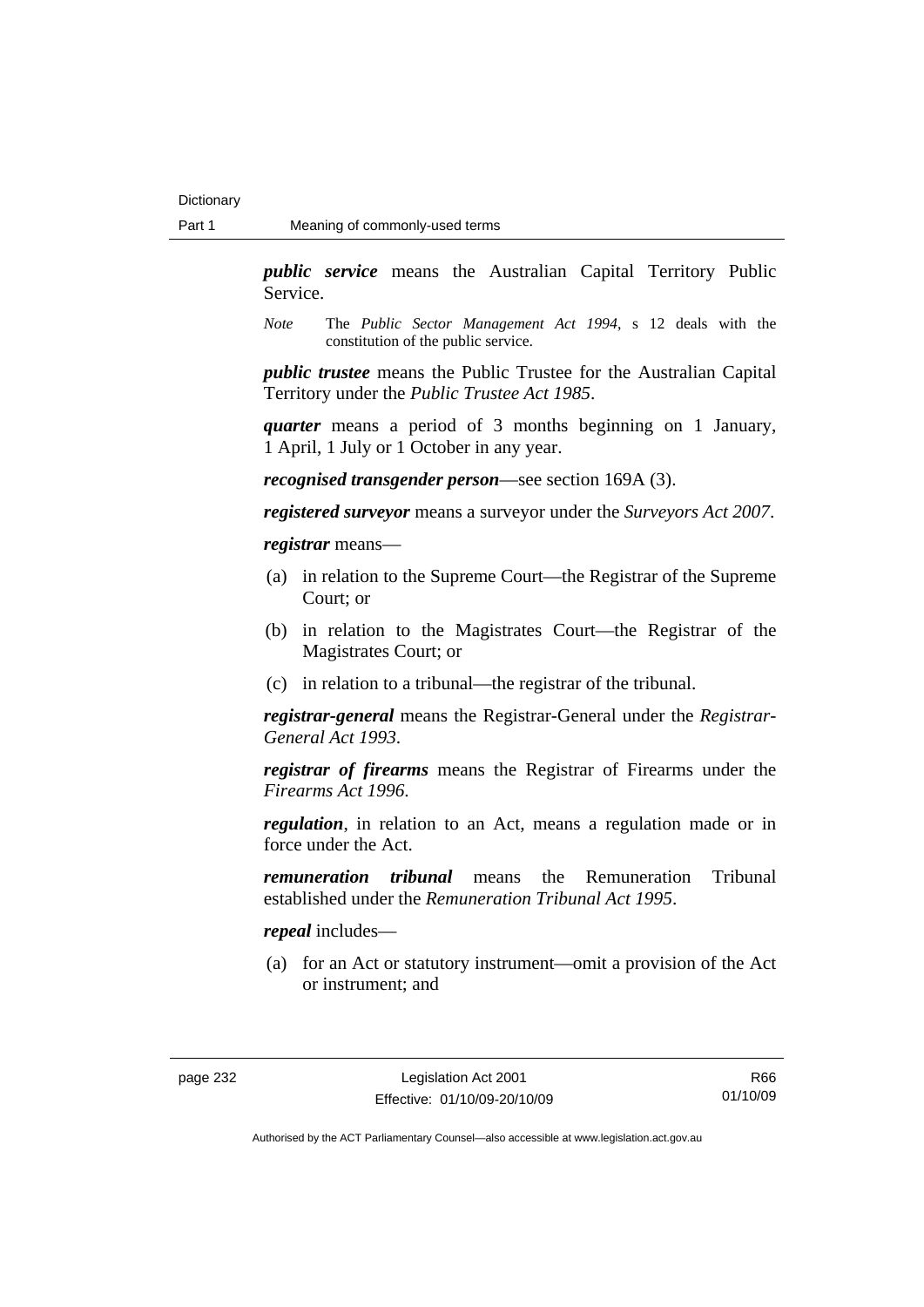- (b) for a provision of an Act or statutory instrument—omit the provision (or a part of it); and
- (c) for an Act or statutory instrument (or a provision of it) abrogate or limit its effect, or exclude from its application any circumstance, matter, person, place or purpose; and
- (d) for an Act or statutory instrument (or a provision of it)—any other implied repeal; and
- (e) for a statutory instrument—revoke the instrument (or part of it); and
- (f) for a decision—revoke it or cancel it.

*resident judge* means a resident judge under the *Supreme Court Act 1933*.

*retrospectively*, for the commencement of legislation—see section 75A.

*reviewable decision notice*—see the *ACT Civil and Administrative Tribunal Act* 2008, section 67A.

*road transport authority* means the Australian Capital Territory Road Transport Authority.

*Note* The chief executive of the department responsible for the *Road Transport (General) Act 1999* is the road transport authority (see *Road Transport (General) Act 1999*, s 16).

*rules* means—

- (a) of a court or tribunal—rules made by the entity having power to make rules (however described) regulating the practice and procedure of the court or tribunal; and
- (b) in relation to an Act—rules made or in force under the Act.

*rural fire service* means the ACT Rural Fire Service under the *Emergencies Act 2004*.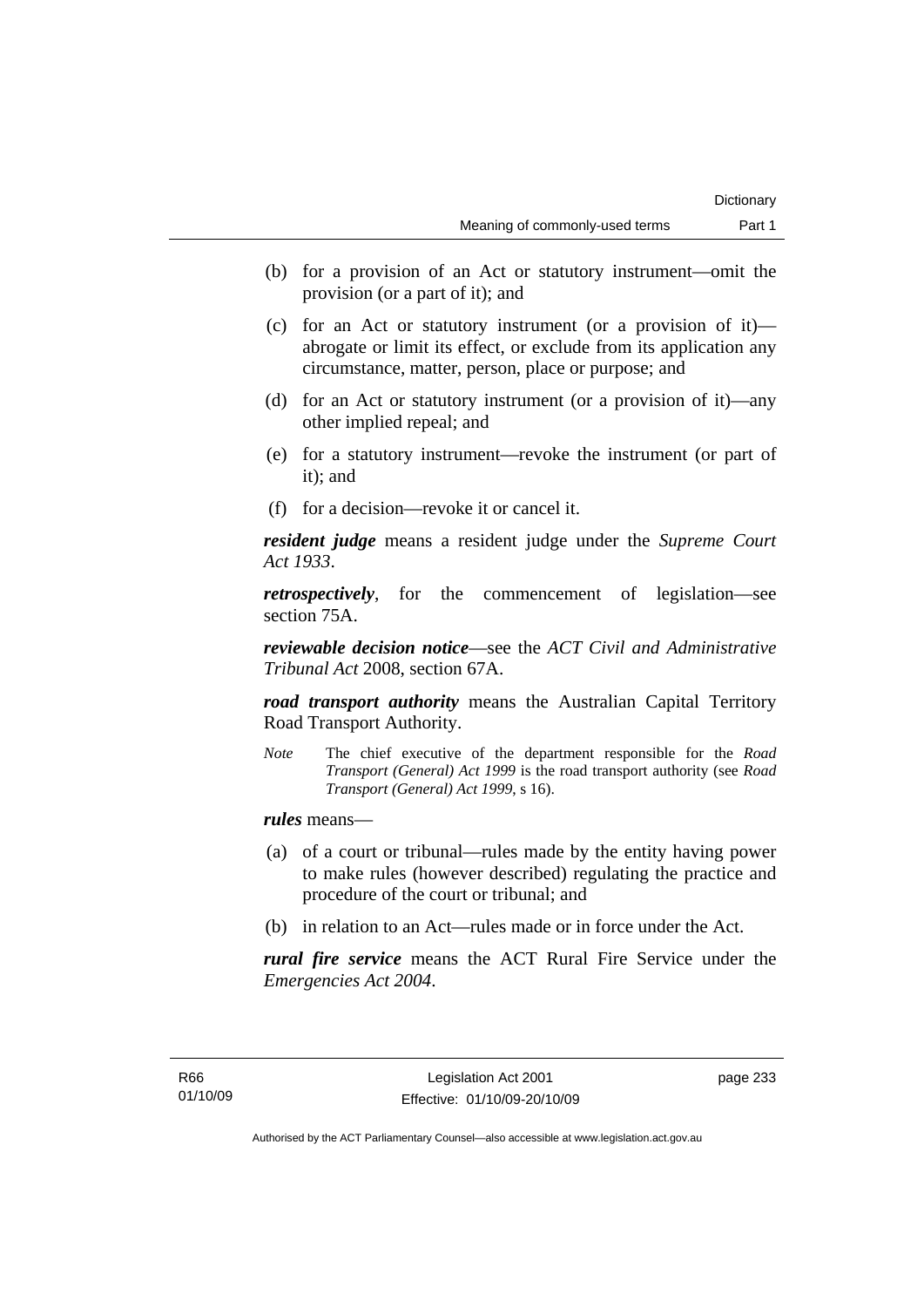*Self-Government Act* means the *Australian Capital Territory (Self-Government) Act 1988* (Cwlth).

*self-government day* means 11 May 1989.

*Note* This is the day when the remaining provisions of the Self-Government Act commenced and, in particular, the Australian Capital Territory was established as a body politic, the Legislative Assembly was empowered to make laws for the ACT and the Executive was established.

*sentence administration board* means the Sentence Administration Board under the *Crimes (Sentence Administration) Act 2005*.

*SES* means the ACT State Emergency Service established under the *Emergencies Act 2004*.

*sign* includes attach a seal and make a mark.

*signpost definition*—see section 131 (Signpost definition).

*sitting day*, of the Legislative Assembly, means a period that commences on a day the Assembly meets and continues until the Assembly next adjourns.

*Note* A sitting day may continue for 1 or more days.

*solicitor* means a lawyer who practises as a solicitor.

*Speaker* means the Presiding Officer of the Legislative Assembly.

*Note* The Presiding Officer is elected under the Self-Government Act, s 11.

*Standards Australia* means the company named Standards Australia International Limited (ACN 087 326 690).

**State** means a State of the Commonwealth, and includes the Northern Territory.

*statutory declaration* means a statutory declaration made under the *Statutory Declarations Act 1959* (Cwlth).

*statutory instrument*—see section 13.

R66 01/10/09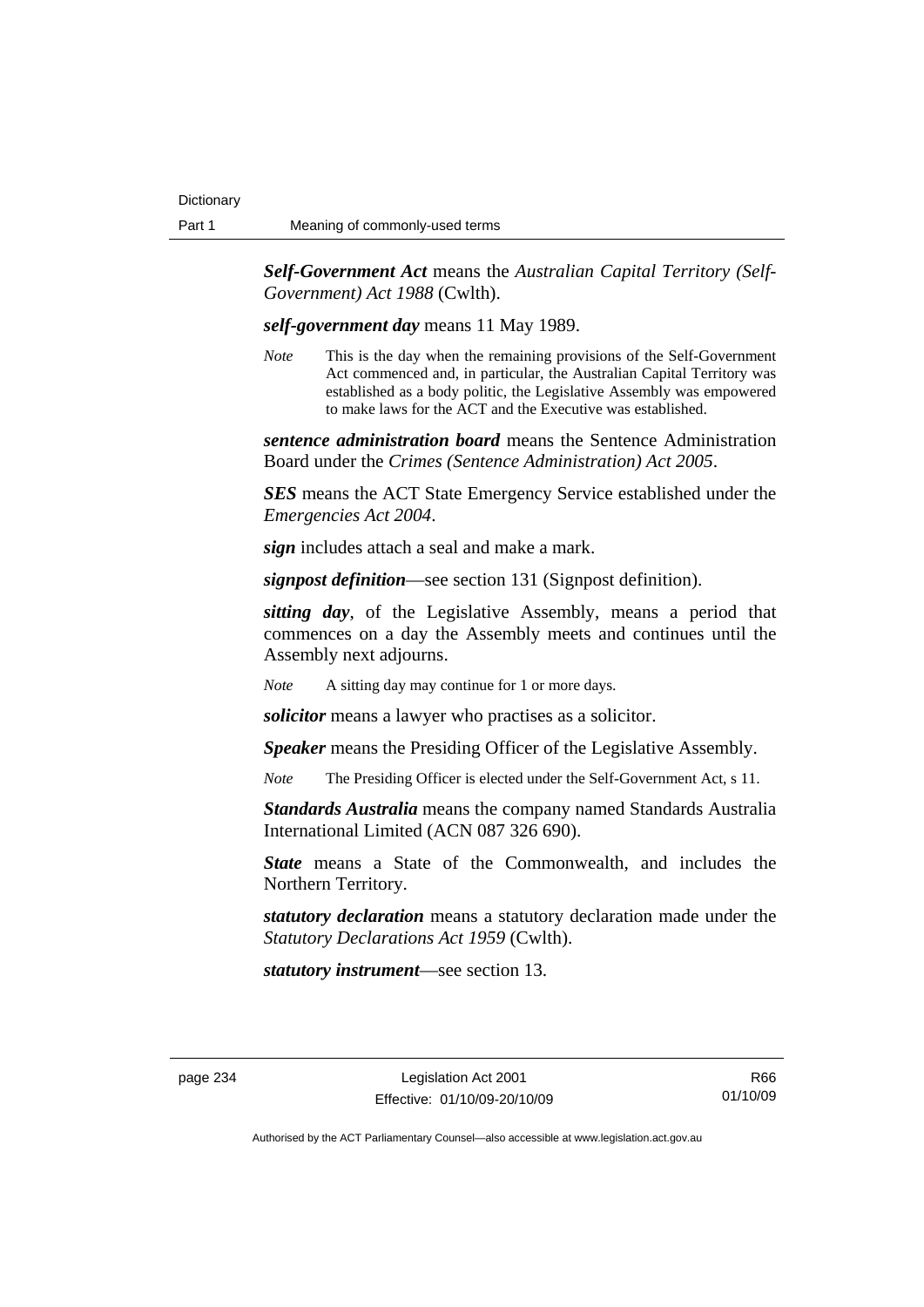*statutory office-holder* means a person occupying a position under an Act or statutory instrument (other than a position in the public service).

*subordinate law*—see section 8.

*summary offence*—see section 190.

*Supreme Court* means the Supreme Court of the Australian Capital Territory.

*Note* The Supreme Court is established by the *Supreme Court Act 1933*, s 3. The Self-Government Act, s 48A deals with the jurisdiction and powers of the court.

*swear* an oath includes make an affirmation.

*take* an oath includes make an affirmation.

*territory authority* means a body established for a public purpose under an Act, but does not include a body declared by regulation not to be a territory authority.

*territory instrumentality* means a corporation that—

- (a) is established under an Act or statutory instrument, or under the Corporations Act; and
- (b) is a territory instrumentality under the *Public Sector Management Act 1994*.
- *Note Territory instrumentality* is defined in the *Public Sector Management Act 1994*, dict.

*territory land* means Territory Land under the *Australian Capital Territory (Planning and Land Management) Act 1988* (Cwlth).

*Note* The *Australian Capital Territory (Planning and Land Management) Act 1988* (Cwlth), s 28 provides that if land in the ACT is not national land it is territory land.

*territory law—*see *law*, of the Territory.

*territory lease*—

R66 01/10/09 page 235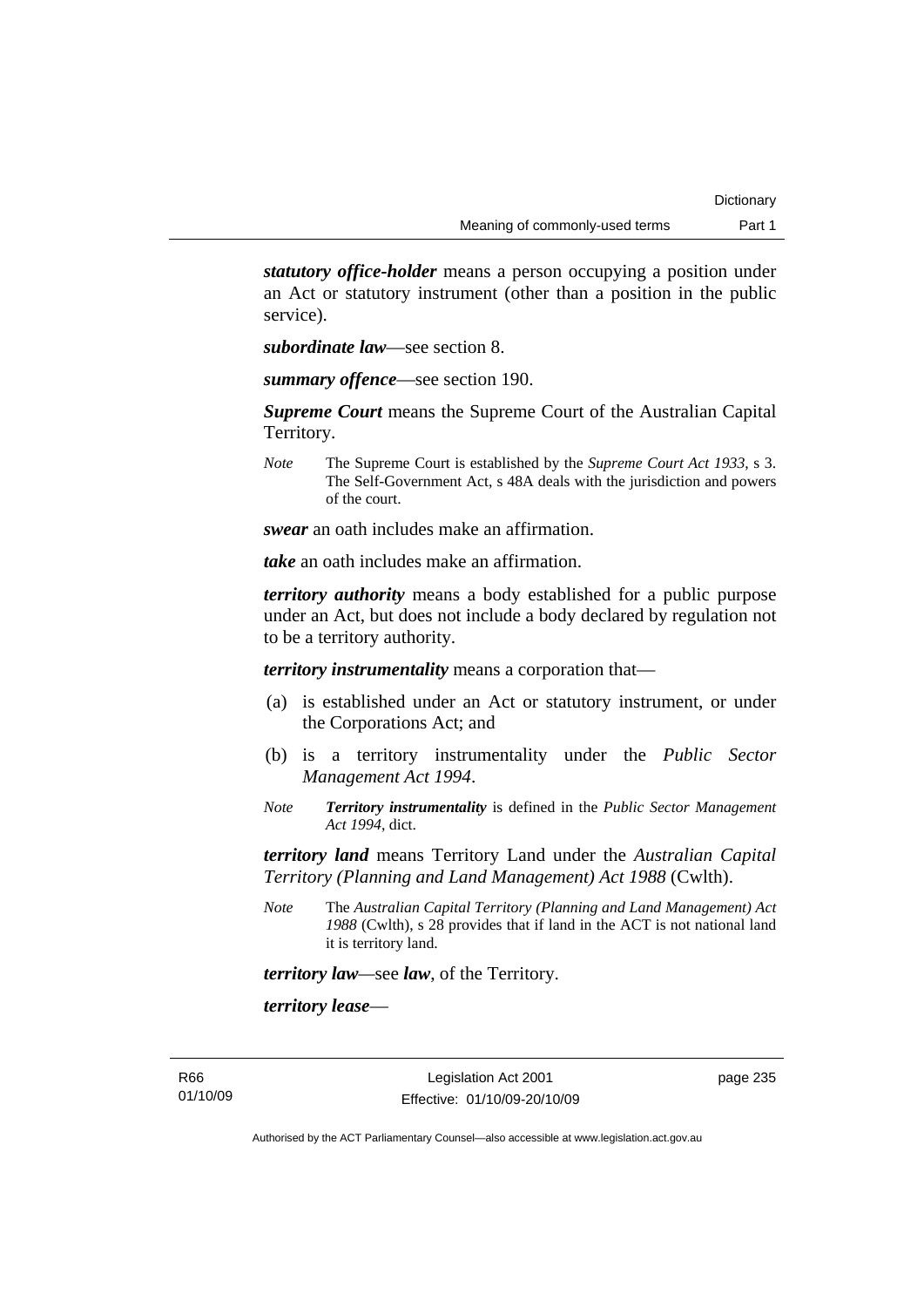- (a) means—
	- (i) a lease granted under the *Planning and Development Act 2007*; or
	- (ii) a lease under the *Unit Titles Act 2001*; but
- (b) does not include a sublease.

*territory-owned corporation* means a Territory owned corporation under the *Territory-owned Corporations Act 1990*.

*territory plan* means the territory plan under the *Planning and Development Act 2007*.

*the Territory* means—

- (a) when used in a geographical sense—the Australian Capital Territory; or
- (b) in any other case—the body politic established by the Self-Government Act, section 7.

*transgender person*—see section 169A (1) and (2).

*transitional* includes application and saving.

*Treasurer* means the Minister designated Treasurer by the Chief Minister, and includes a Minister authorised by the Chief Minister to act on behalf of the Treasurer.

*tribunal* includes any entity that is authorised to hear, receive and examine evidence.

*UK Act* means an Act of the United Kingdom Parliament.

*under*, in relation to an Act or statutory instrument, includes the following:

- (a) by;
- (b) by virtue of;
- (c) for or for the purposes of;

R66 01/10/09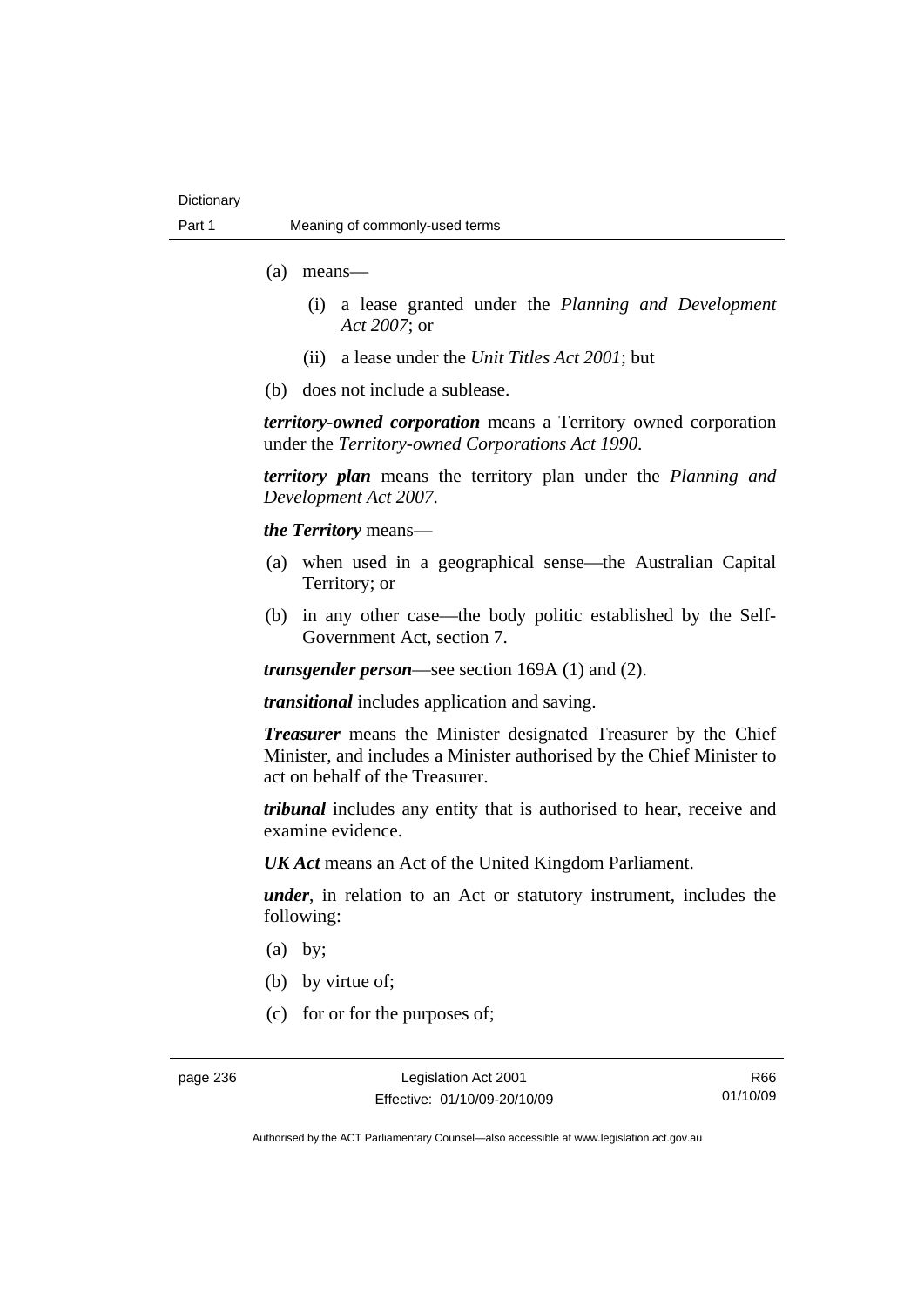- (d) in accordance with;
- (e) in pursuance of;
- (f) pursuant to;
- (g) within the meaning of.
- *Note* A reference to an Act or statutory instrument includes a reference to a provision of the Act or instrument (see s 7 and s 13).

*United Kingdom* means the United Kingdom of Great Britain and Northern Ireland.

*United Kingdom Parliament* means—

- (a) the Parliament of England; or
- (b) the Parliament of Great Britain; or
- (c) the Parliament of the United Kingdom of Great Britain and Ireland; or
- (d) the Parliament of the United Kingdom of Great Britain and Northern Ireland.

# *veterinary surgeon*—

- (a) means a person unconditionally registered as a veterinary surgeon under the *Health Professionals Act 2004*; and
- (b) for an activity, includes a person conditionally registered as a veterinary surgeon under the *Health Professionals Act 2004* to the extent that the person is allowed to do the activity under the person's conditional registration.

*will* includes a codicil.

*word* includes any drawing, figure, number and symbol.

*working day* means a day that is not—

- (a) a Saturday or Sunday; or
- (b) a public holiday in the ACT under the *Holidays Act 1958*.

page 237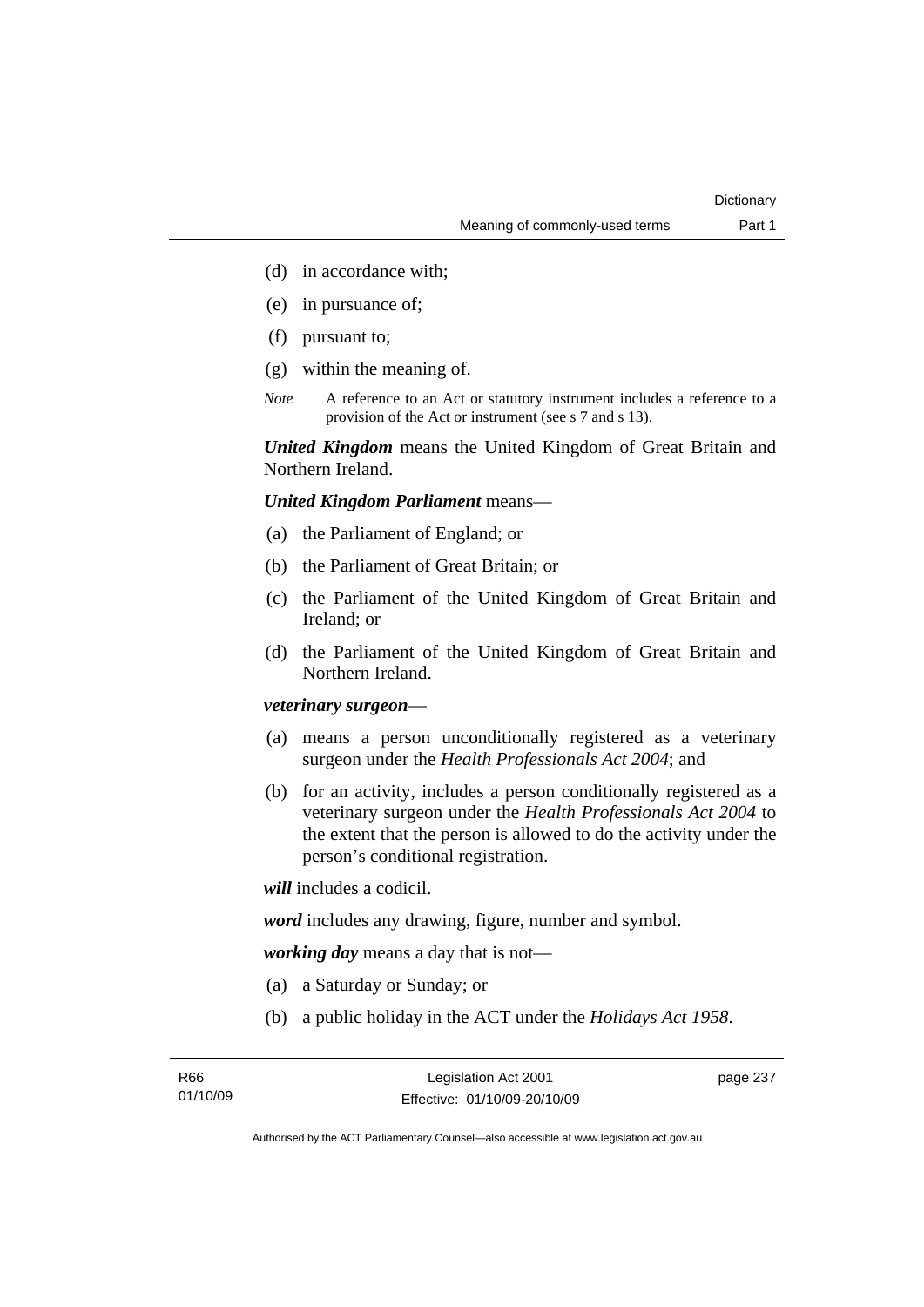*work safety commissioner* means the Work Safety Commissioner under the *Work Safety Act 2008*.

*writing* includes any way of representing or reproducing words in visible form.

### **Examples**

printing, photocopying, photography, typewriting

*Note* An example is part of the Act, is not exhaustive and may extend, but does not limit, the meaning of the provision in which it appears (see s 126 and s 132).

*year*, without specifying the kind of year, means calendar year.

page 238 Legislation Act 2001 Effective: 01/10/09-20/10/09

R66 01/10/09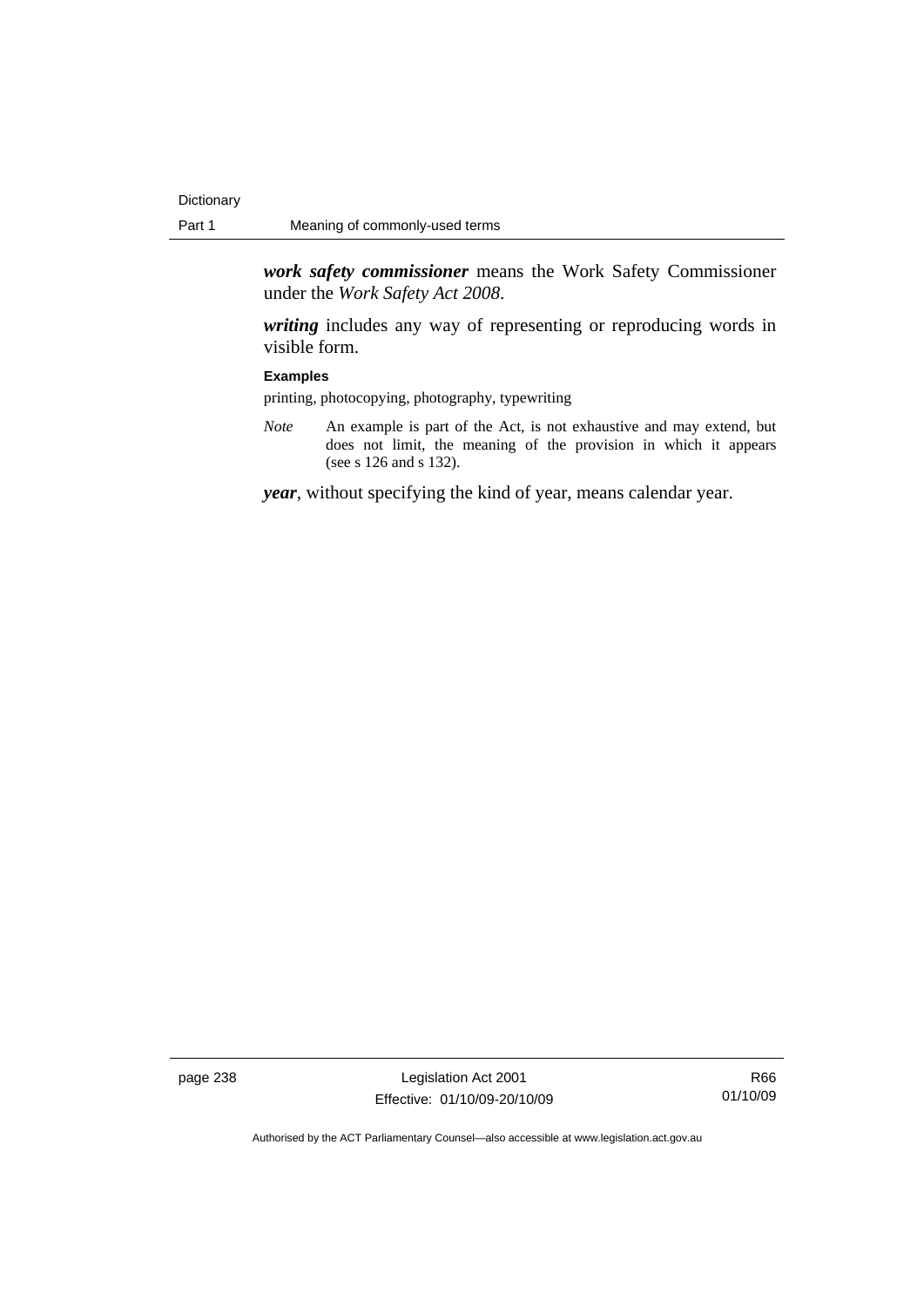# **Part 2 Terms for Legislation Act 2001 only**

*Note for pt 2* 

Terms that apply to all Acts and statutory instruments are set out in pt 1.

*Act*, for chapter 14 (Interpretation of Acts and statutory instruments)—see section 136.

*Note* See also def *Act* in dict, pt 1.

### *ACT law*—

- (a) for chapter 10 (Referring to laws)—see section 97 (1); and
- (b) for chapter 18 (Offences)—see section 188.

*administrator*, for part 19.5 (Service of documents)—see section 246.

*agency*, for part 19.5 (Service of documents)—see section 246.

*amend*, for chapter 9 (Repeal and amendment of laws)—see section 82.

*another jurisdiction* means the Commonwealth, a State, another Territory, the United Kingdom or New Zealand.

### *appointee*—

- (a) for division 19.3.1 (Appointments—general)—see section 207 (2); and
- (b) for division 19.3.2 (Acting appointments)—see section 217 (2).

# *appointer*—

- (a) for division 19.3.1 (Appointments—general)—see section 205; and
- (b) for division 19.3.2 (Acting appointments)—see section 215; and

| R66      | Legislation Act 2001         | page 239 |
|----------|------------------------------|----------|
| 01/10/09 | Effective: 01/10/09-20/10/09 |          |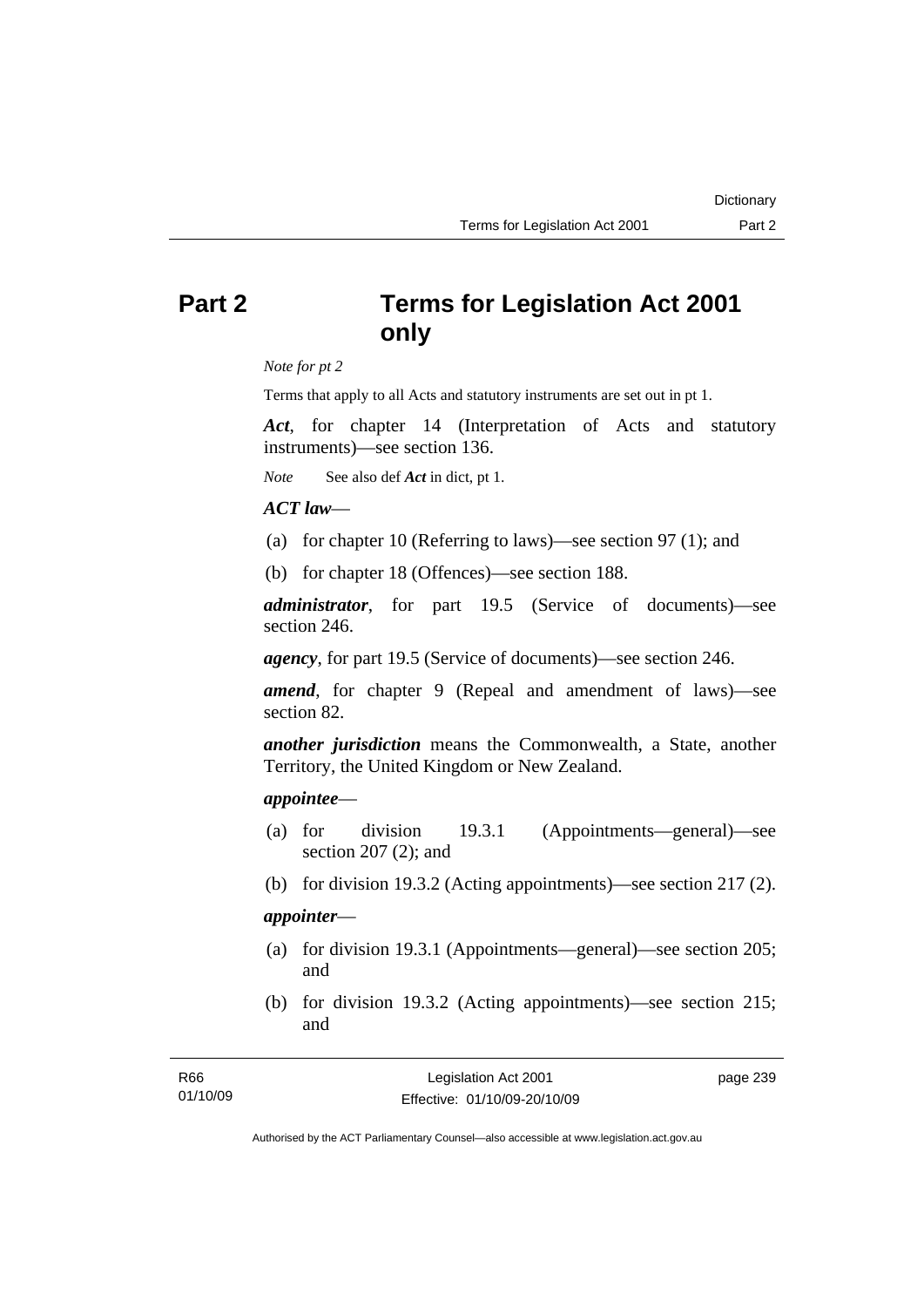(c) for part 19.4 (Delegations)—see section 230 (1).

*approved web site* means an internet site approved under section 21.

*authorised republication*—see section 15.

*authorising law*, for chapter 5 (Regulatory impact statements for subordinate laws and disallowable instruments)—see section 31.

*benefits*, for chapter 5 (Regulatory impact statements for subordinate laws and disallowable instruments)—see section 31.

*business address*, for part 19.5 (Service of documents)—see section 246.

*corporation*, for part 19.5 (Service of documents)—see section 246.

*costs*, for chapter 5 (Regulatory impact statements for subordinate laws and disallowable instruments)—see section 31.

*current legislative drafting practice* means the legislative drafting practices from time to time used in the Parliamentary Counsel's Office.

*delegate*, for part 19.4 (Delegations)—see section 233 (2).

*determinative provision*—see section 5 (2).

*document*, for part 19.5 (Service of documents)—see section 246.

*Note* See also def of *document* in dict, pt 1

*editorial amendment*, of a law—see section 116.

*email address*, for part 19.5 (Service of documents)—see section 246.

*executive officer*, for part 19.5 (Service of documents)—see section 246.

*fax number*, for part 19.5 (Service of documents)—see section 246.

*fee*, for part 6.3 (Making of certain statutory instruments about fees)—see section 55.

R66 01/10/09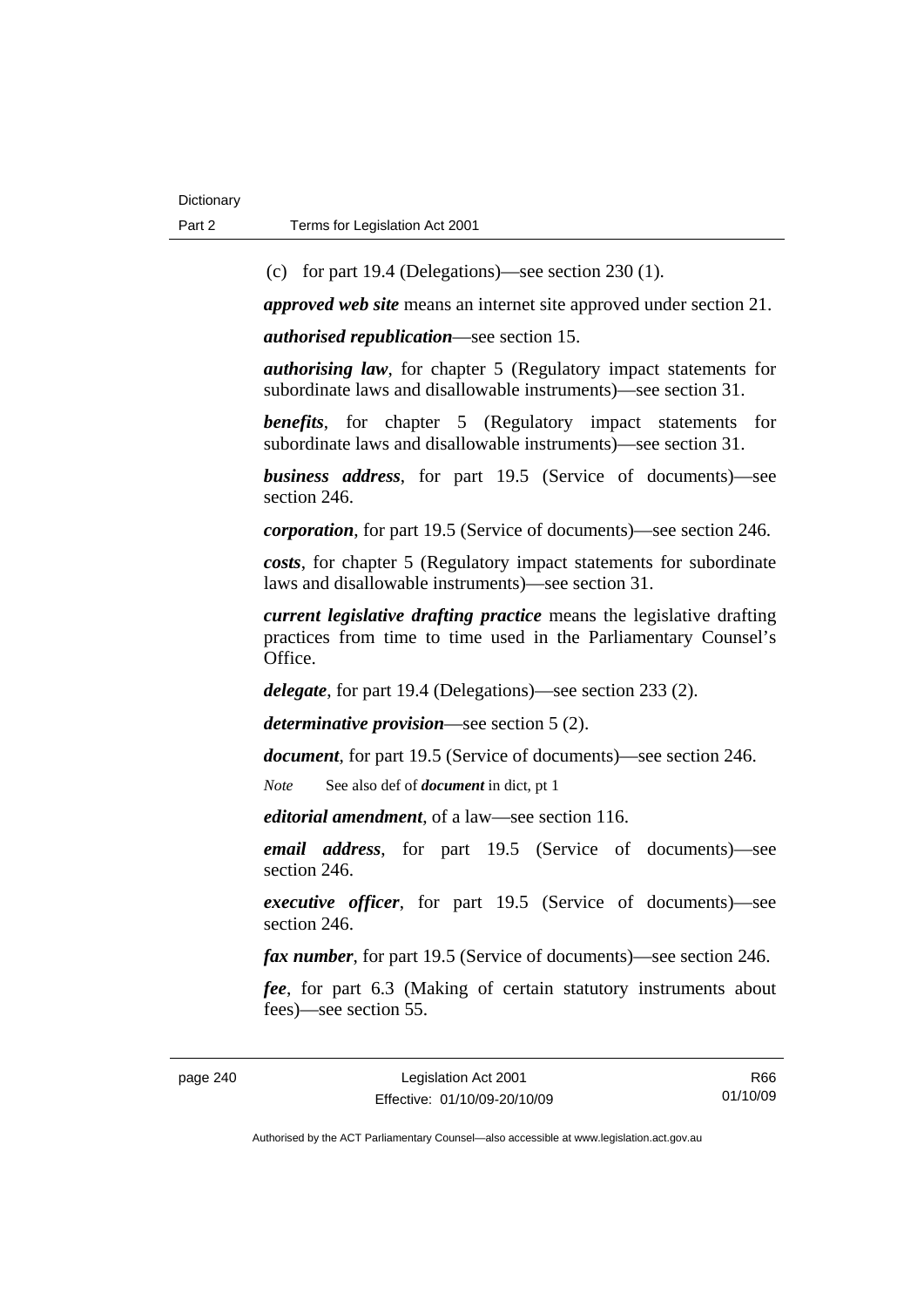*home address*, for part 19.5 (Service of documents)—see section 246.

### *law*—

- (a) for chapter 3 (Authorised versions and evidence of laws and legislative material)—see section 22A; and
- (b) for chapter 8 (Commencement and exercise of powers before commencement)—see section 72; and
- (c) for chapter 9 (Repeal and amendment of laws)—see section 82; and
- (d) for chapter 10 (Referring to laws)—see section 97 (1); and
- (e) for chapter 11 (Republication of Acts and statutory instruments)—see section 107; and
- (f) for chapter 13 (Structure of Acts and statutory instruments) see section 125; and
- (g) for chapter 16 (Courts, tribunals and other decision-makers) see section 175; and
- (h) for chapter 17 (Entities and positions)—see section 182; and
- (i) for chapter 19 (Administrative and machinery provisions)—see section 195.

*law of another jurisdiction*, for chapter 10 (Referring to laws)—see section 97 (1).

*legislative material*, for chapter 3 (Authorised versions and evidence of laws and legislative material)—see section 22A.

*non-determinative provision*—see section 5 (3).

*provide* a service, for part 6.3 (Making of certain statutory instruments about fees)—see section 55.

*register* means the ACT legislation register.

R66 01/10/09 page 241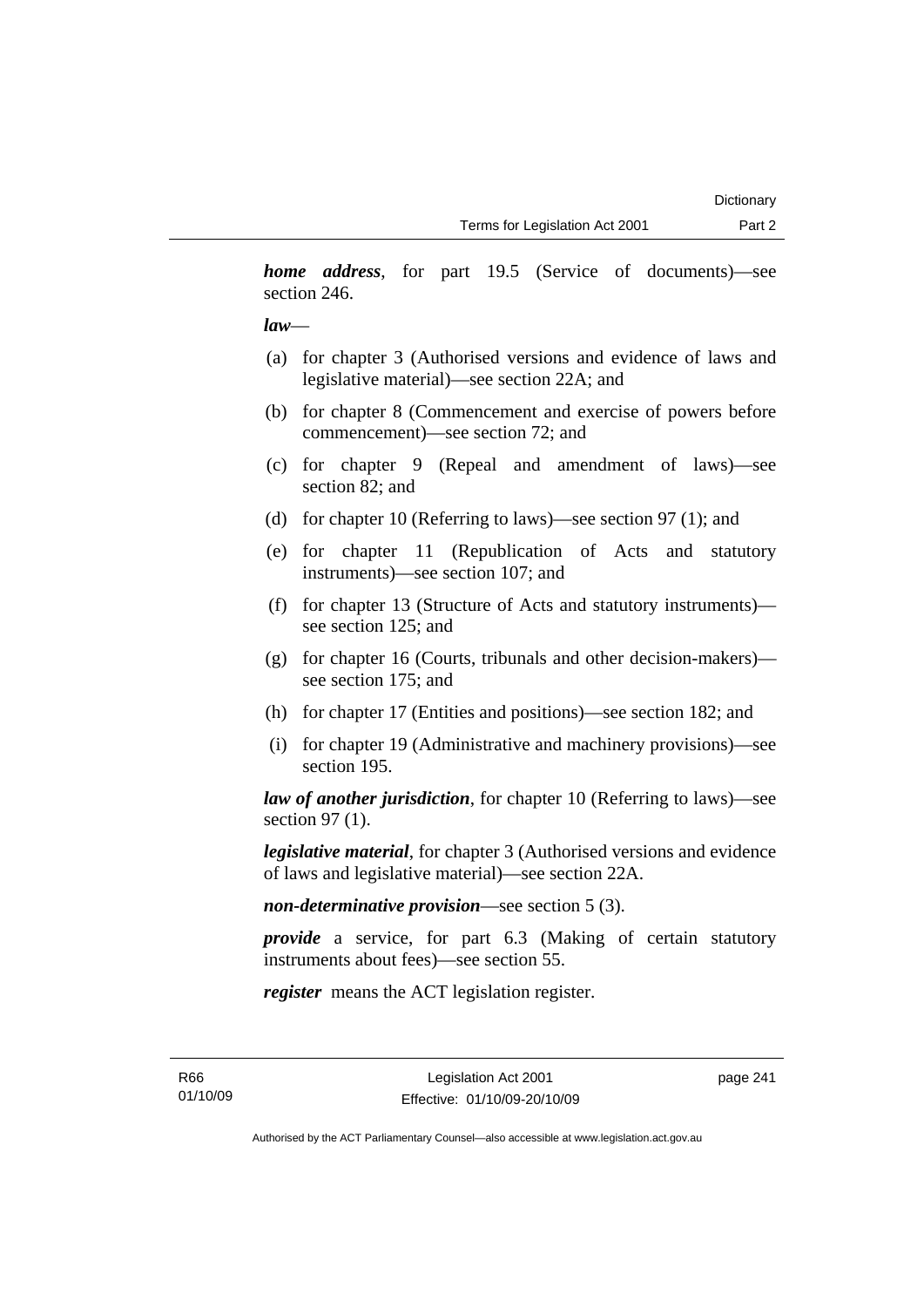*repeal*, for chapter 9 (Repeal and amendment of laws)—see section 82.

### *republication—*

- (a) for chapter 3 (Authorised versions and evidence of laws and legislative material)—see section 22A; and
- (b) for chapter 11 (Republication of Acts and statutory instruments)—see section 107.

*republication date*, for an authorised republication, means the date stated in the republication as the republication date.

*responsible*, for part 19.5 (Service of documents)—see section 246.

*scrutiny committee principles*, for chapter 5 (Regulatory impact statements for subordinate laws and disallowable instruments)—see section 31.

*service*, for part 6.3 (Making of certain statutory instruments about fees)—see section 55.

*working out the meaning of an Act*, for part 14.2 (Key principles of interpretation)—see section 138.

page 242 Legislation Act 2001 Effective: 01/10/09-20/10/09

R66 01/10/09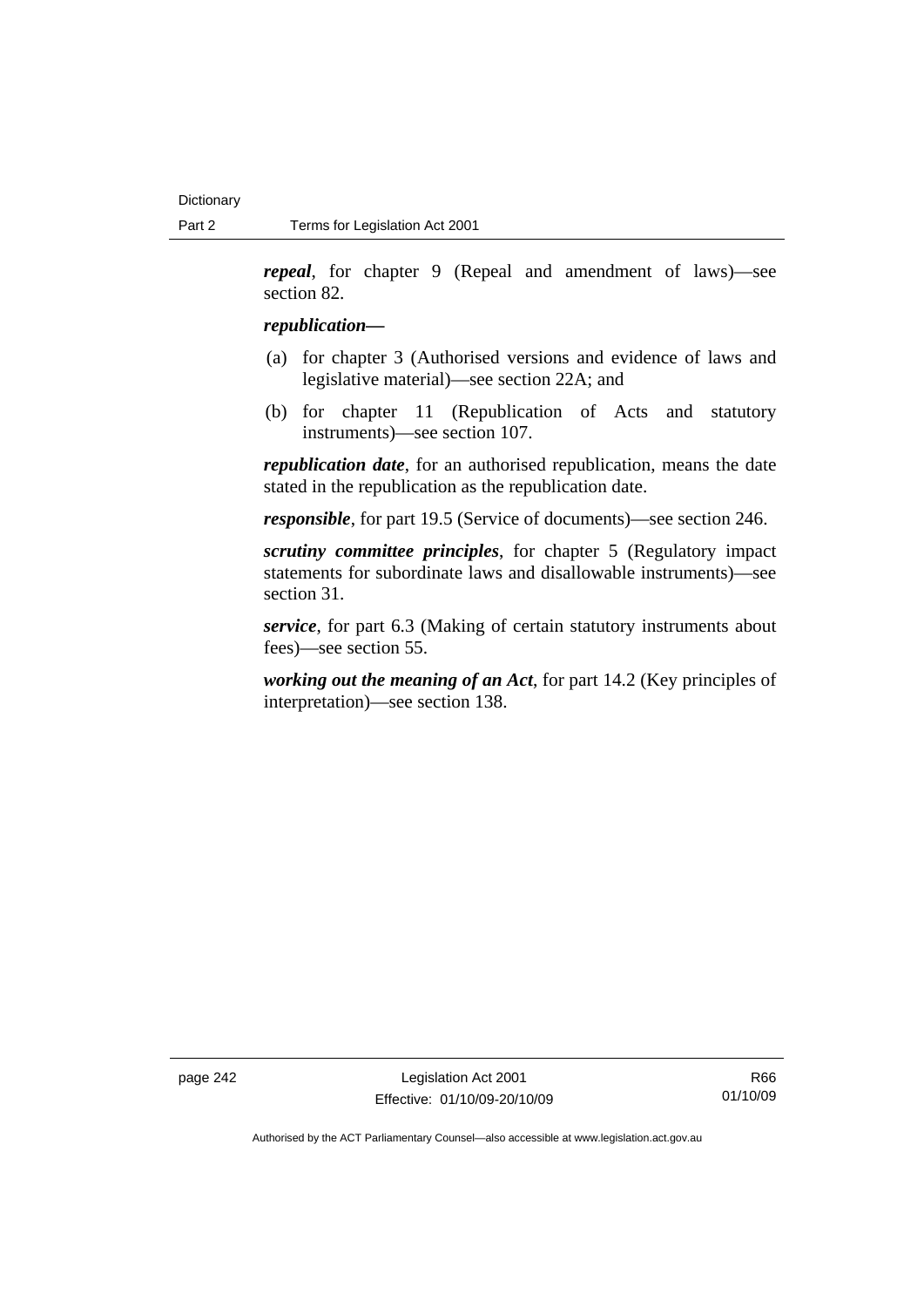# **Endnotes**

# **1 About the endnotes**

Amending and modifying laws are annotated in the legislation history and the amendment history. Current modifications are not included in the republished law but are set out in the endnotes.

Not all editorial amendments made under the *Legislation Act 2001*, part 11.3 are annotated in the amendment history. Full details of any amendments can be obtained from the Parliamentary Counsel's Office.

Uncommenced amending laws and expiries are listed in the legislation history and the amendment history. These details are underlined. Uncommenced provisions and amendments are not included in the republished law but are set out in the last endnote.

If all the provisions of the law have been renumbered, a table of renumbered provisions gives details of previous and current numbering.

The endnotes also include a table of earlier republications.

| $am = amended$                               | $ord = ordinance$                         |
|----------------------------------------------|-------------------------------------------|
| $amdt = amendment$                           | orig = original                           |
| $ch = chapter$                               | par = paragraph/subparagraph              |
| $def = definition$                           | $pres = present$                          |
| $dict = dictionary$                          | $prev = previous$                         |
| disallowed = disallowed by the Legislative   | $(\text{prev}) = \text{previously}$       |
| Assembly                                     | $pt = part$                               |
| $div = division$                             | $r = rule/subrule$                        |
| $exp = expires/expired$                      | $renum = renumbered$                      |
| $Gaz = gazette$                              | $reloc = relocated$                       |
| $hdg =$ heading                              | $R[X]$ = Republication No                 |
| $IA = Interpretation Act 1967$               | $RI = reissue$                            |
| $ins = inserted/added$                       | $s = section/subsection$                  |
| $LA =$ Legislation Act 2001                  | $sch = schedule$                          |
| $LR =$ legislation register                  | $sdiv = subdivision$                      |
| $LRA =$ Legislation (Republication) Act 1996 | $sub =$ substituted                       |
| $mod = modified/modification$                | SL = Subordinate Law                      |
| $o = order$                                  | underlining = whole or part not commenced |
| $om = omitted/repealed$                      | or to be expired                          |
|                                              |                                           |

# **2 Abbreviation key**

R66 01/10/09

Legislation Act 2001 Effective: 01/10/09-20/10/09 page 243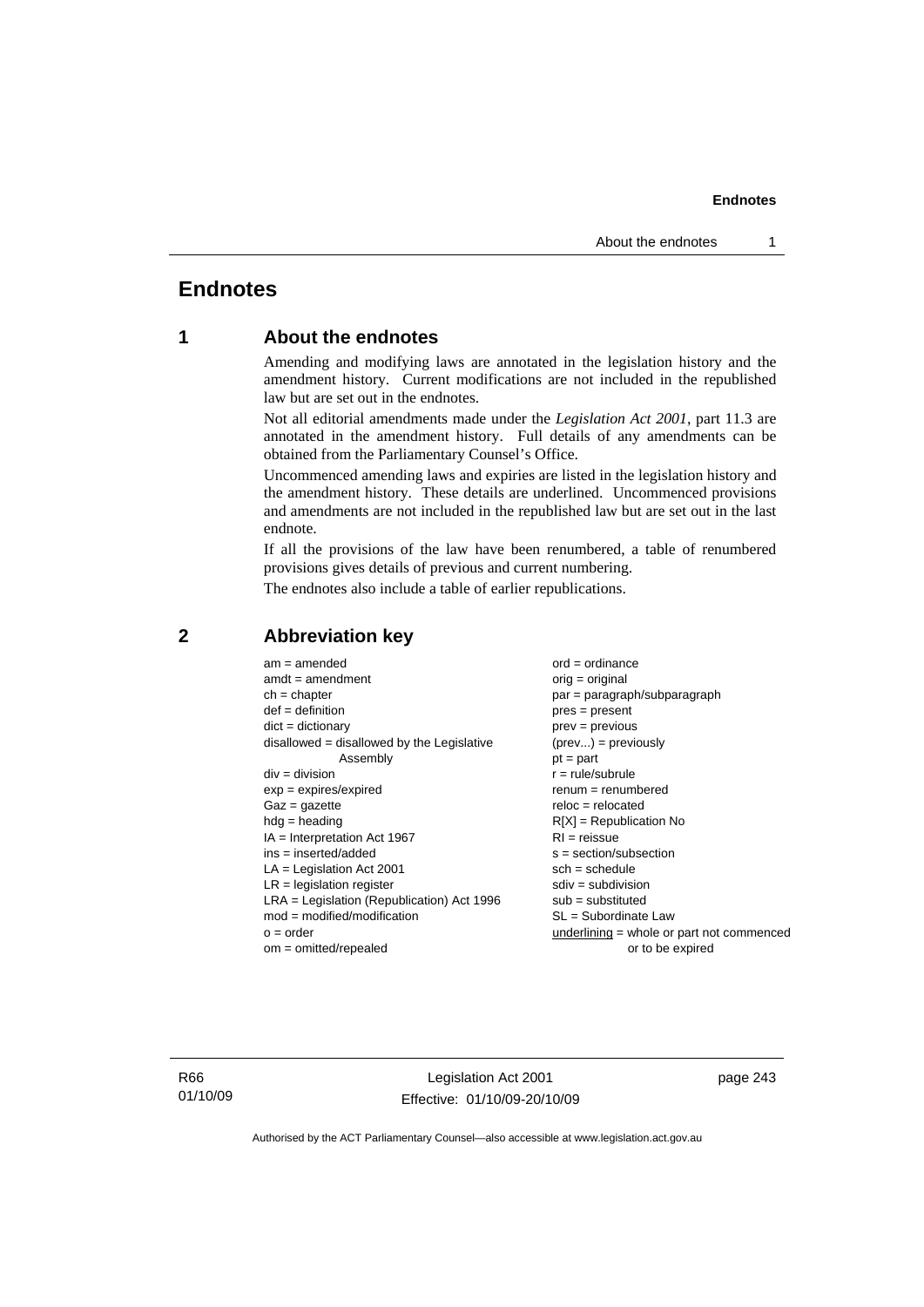3 Legislation history

# **3 Legislation history**

#### **Legislation Act 2001 No 14**

notified 5 April 2001 (Gaz 2001 No 14) s 1, s 2 commenced 5 April 2001 (IA s 10B) remainder commenced 12 September 2001 (s 2 and Gaz 2001 No S65)

as amended by

# **Legislation (Consequential Amendments) Act 2001 No 44 pt 220**

notified 26 July 2001 (Gaz 2001 No 30) s 1, s 2 commenced 26 July 2001 (IA s 10B) pt 220 commenced 12 September 2001 (s 2 and see Gaz 2001 No S65)

### **Statute Law Amendment Act 2001 (No 2) 2001 No 56 pt 2.2**

notified 5 September 2001 (Gaz 2001 No S65) s 1, s 2 commenced 5 September 2001 (IA s 10B) amdts 2.67, 2.69, 2.78, 2.81 commenced 12 September 2001 (s 2 (2)) pt 2.2 remainder commenced 5 September 2001 (s 2 (1))

as modified by

## **Legislation Regulations 2001 SL 2001 No 34 reg 6**

notified LR 13 September 2001 commenced 13 September 2001 (reg 2)

as amended by

# **Justice and Community Safety Legislation Amendment Act 2001 No 70 sch 1**

notified LR 14 September 2001 amdt commenced 14 September 2001 (s 2 (5))

# **Defamation Act 2001 No 88 s 43 (2)**

notified LR 24 September 2001 s 1, s 2 commenced 24 September 2001 (LA s 75)

s 43 (2) commenced 1 July 2002 (s 2)

page 244 Legislation Act 2001 Effective: 01/10/09-20/10/09

R66 01/10/09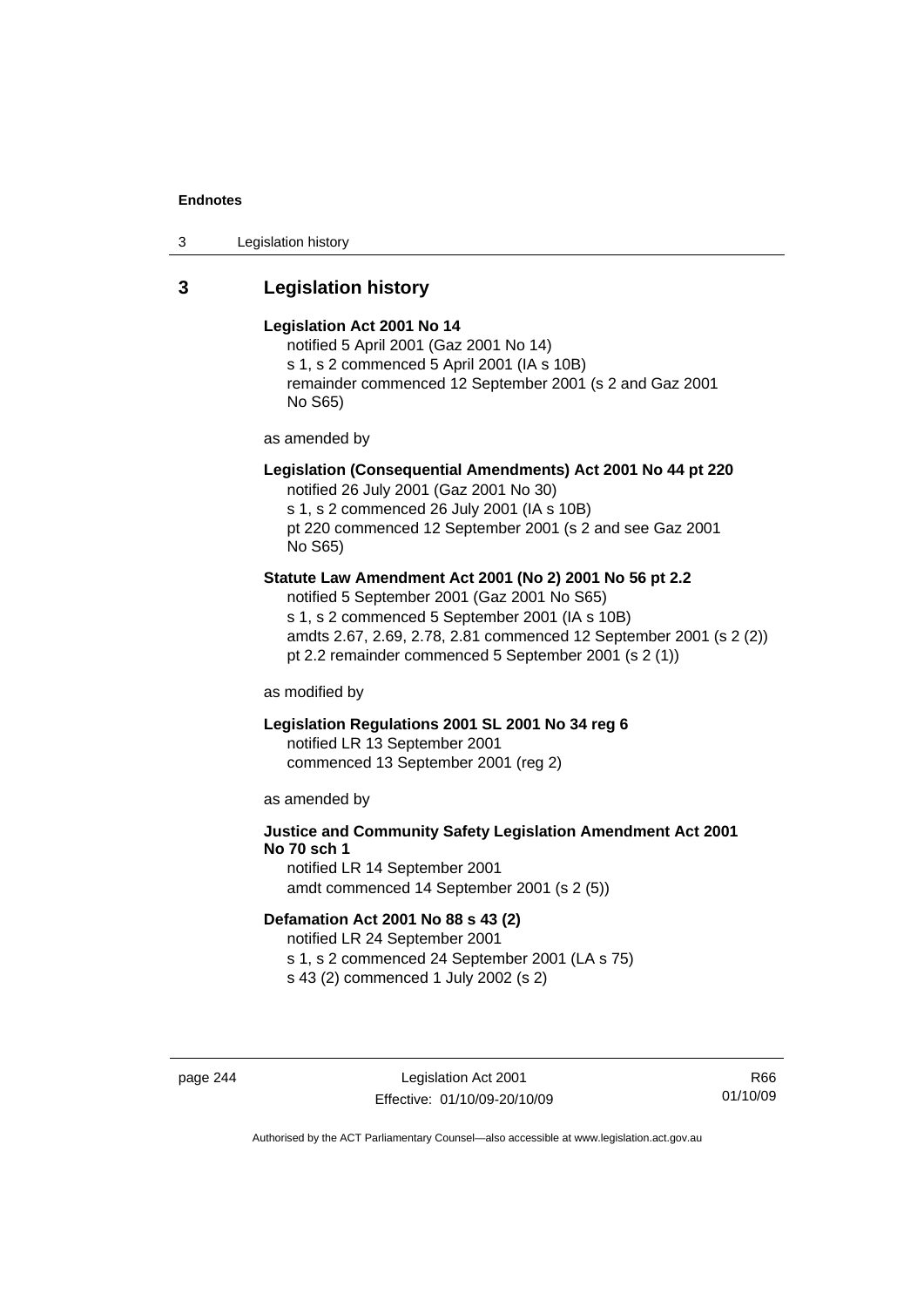### **Legislation Amendment Act 2002 No 11 ss 3-29, sch 1, pt 2.29**

notified LR 27 May 2002 s 1, s 2 commenced 27 May 2002 (LA s 75) ss 3-29, sch 1, pt 2.29 commenced 28 May 2002 (s 2 (1))

### **Justice and Community Safety Legislation Amendment Act 2002 No 27 pt 8**

notified LR 9 September 2002 s 1, s 2 commenced 9 September 2002 (LA s 75)

pt 8 commenced 7 October 2002 (s 2 (2))

### **Statute Law Amendment Act 2002 No 30 pt 2.1**

notified LR 16 September 2002 s 1, s 2 taken to have commenced 19 May 1997 (LA s 75 (2)) amdt 2.3 taken to have commenced 12 September 2001 (s 2 (2))

pt 2.1 remainder commenced 17 September 2002 (s 2 (1))

### **Civil Law (Wrongs) Act 2002 No 40 div 3.2.8**

notified LR 10 October 2002 s 1, s 2 commenced 10 October 2002 (LA s 75 (1)) div 3.2.8 commenced 1 November 2002 (s 2 (2) and CN2002-13)

### **Statute Law Amendment Act 2002 (No 2) No 49 pt 2.1**

notified LR 20 December 2002

s 1, s 2 taken to have commenced 7 October 1994 (LA s 75 (2)) pt 2.1 commenced 17 January 2003 (s 2 (1))

### **Criminal Code 2002 No 51 pt 1.12**

notified LR 20 December 2002

s 1, s 2 commenced 20 December 2002 (LA 75 (1))

pt 1.12 commenced 1 January 2003 (s 2 (1))

### **Planning and Land (Consequential Amendments) Act 2002 No 56 pt 3.13**

#### notified LR 20 December 2002

s 1, s 2 commenced 20 December 2002 (LA s 75 (1)) sch 3 pt 3.13 commences 1 July 2003 (s 2 and see Planning and Land

Act 2002 A2002-55, s 2)

page 245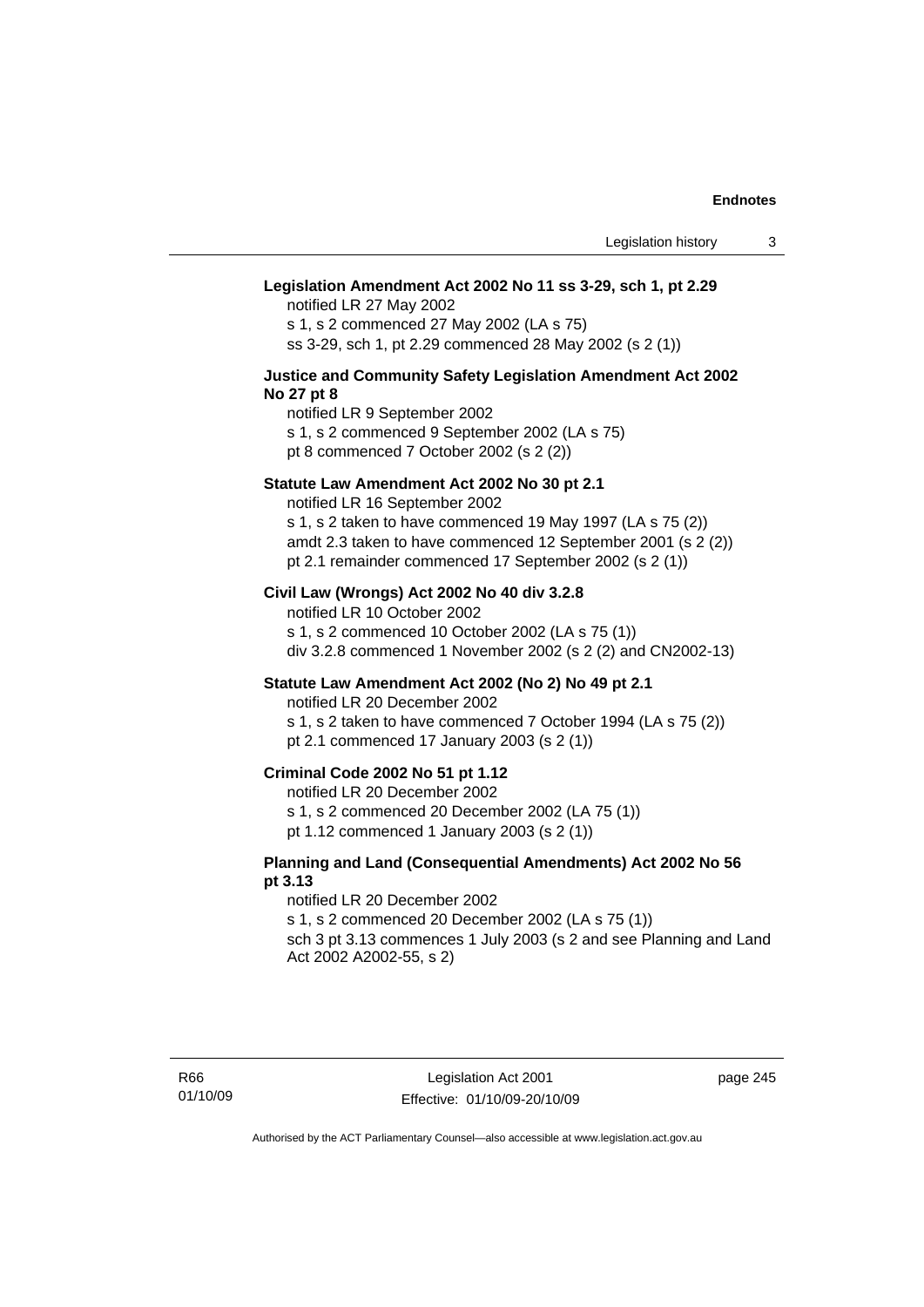# **Legislation (Gay, Lesbian and Transgender) Amendment Act 2003 A2003-14 pt 2**

notified LR 27 March 2003 s 1, s 2 commenced 27 March 2003 (LA s 75 (1)) pt 2 commenced 28 March 2003 (s 2)

### **Consumer and Trader Tribunal Act 2003 A2003-16 s 70**

notified LR 9 April 2003

s 1, s 2 commenced 9 April 2003 (LA s 75 (1))

s 70 commenced 9 October 2003 (s 2 and LA s 79)

# **Legislation (Statutory Interpretation) Amendment Act 2003 A2003-18**

notified LR 9 April 2003 s 1, s 2 commenced 9 April 2003 (LA s 75 (1)) remainder commenced 10 April 2003 (s 2)

### **Statute Law Amendment Act 2003 A2003-41 sch 2 pt 2.1**

notified LR 11 September 2003 s 1, s 2 commenced 11 September 2003 (LA s 75 (1)) sch 2 pt 2.1 commenced 9 October 2003 (s 2 (1))

### **Statute Law Amendment Act 2003 (No 2) A2003-56 sch 2 pt 2.1**

notified LR 5 December 2003 s 1, s 2 commenced 5 December 2003 (LA s 75 (1)) sch 2 pt 2.1 commenced 19 December 2003 (s 2)

### **Parentage Act 2004 A2004-1 sch 1 pt 1.7**

notified LR 18 February 2004 s 1, s 2 commenced 18 February 2004 (LA s 75 (1)) sch 1 pt 1.7 commenced 22 March 2004 (s 2 and CN2004-3)

#### **Human Rights Act 2004 A2004-5 sch 2 pt 2.3**

notified LR 10 March 2004 s 1, s 2 commenced 10 March 2004 (LA s 75 (1)) sch 2 pt 2.3 commenced 1 July 2004 (s 2)

### **Dangerous Substances Act 2004 A2004-7 sch 1 pt 1.4**

notified LR 19 March 2004 s 1, s 2 commenced 19 March 2004 (LA s 75 (1)) sch 1 pt 1.4 commenced 5 April 2004 (s 2 and CN2004-6)

page 246 Legislation Act 2001 Effective: 01/10/09-20/10/09

R66 01/10/09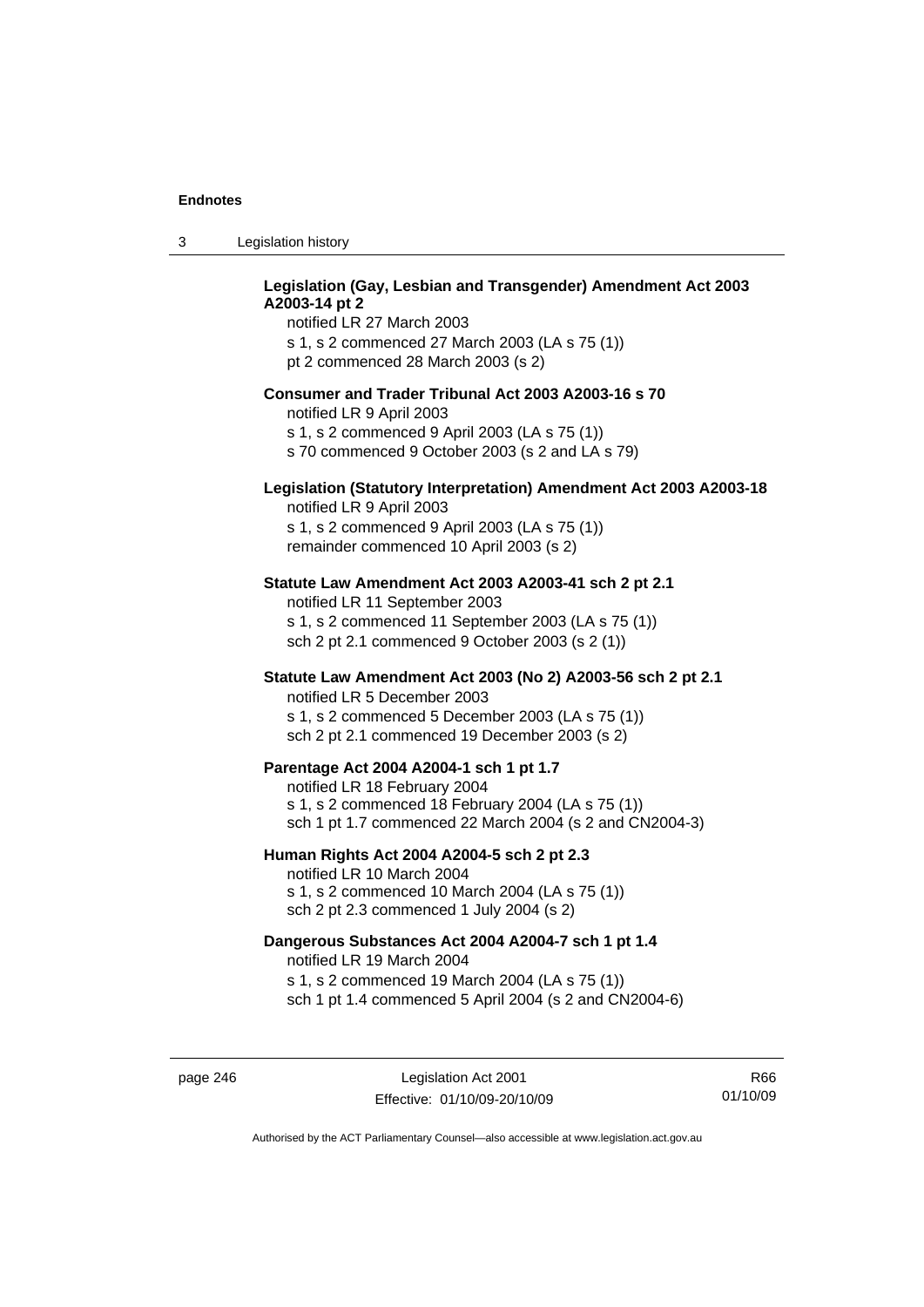### **Nurse Practitioners Legislation Act 2004 A2004-10 pt 3**

notified LR 19 March 2004 s 1, s 2 commenced 19 March 2004 (LA s 75 (1)) pt 3 commenced 27 May 2004 (s 2 and CN2004-9)

### **Construction Occupations Legislation Amendment Act 2004 A2004-13 sch 2 pt 2.20**

notified LR 26 March 2004 s 1, s 2 commenced 26 March 2004 (LA s 75 (1)) sch 2 pt 2.20 commenced 1 September 2004 (s 2 and see Construction Occupations (Licensing) Act 2004 A2004-12, s 2 and CN2004-8)

### **Education Act 2004 A2004-17 sch 2 pt 2.5**

notified LR 8 April 2004 s 1, s 2 commenced 8 April 2004 (LA s 75 (1)) sch 2 pt 2.5 commenced 1 January 2005 (s 2)

#### **Emergencies Act 2004 A2004-28 sch 3 pt 3.12**

notified LR 29 June 2004

s 1, s 2 commenced 29 June 2004 (LA s 75 (1)) sch 3 pt 3.12 commenced 1 July 2004 (s 2 (1) and CN2004-11)

### **Justice and Community Safety Legislation Amendment Act 2004 (No 2) A2004-32 pt 13**

notified LR 29 June 2004 s 1, s 2 commenced 29 June 2004 (LA s 75 (1)) pt 13 commenced 13 July 2004 (s 2 (3))

### **Health Professionals Legislation Amendment Act 2004 A2004-39 sch 3 pt 3.1, sch 4 pt 4.3, sch 5 pt 5.9, sch 6 pt 6.6, sch 8 pt 8.2, sch 11A pt 11A.1 (as am by A2005-28 amdt 1.61)**

notified LR 8 July 2004 s 1, s 2 commenced 8 July 2004 (LA s 75 (1)) sch 5 pt 5.9 commenced 7 July 2005 (s 2 and see Health Professionals Act 2004 A2004-38, s 2 and CN2005-11) sch 6 pt 6.6 commenced 17 January 2006 (s 2 and see Health Professionals Act 2004 A2004-38, s 2 (as am by A2005-28 amdt 1.1) and CN2006-2) sch 3 pt 3.1, sch 4 pt 4.3, sch 8 pt 8.2, sch 11A pt 11A.1 commenced 9 January 2007 (s 2 and see Health Professionals Act 2004 A2004-38,

s 2 (as am by A2005-28 amdt 1.1; A2006-27 s 12))

R66 01/10/09

Legislation Act 2001 Effective: 01/10/09-20/10/09 page 247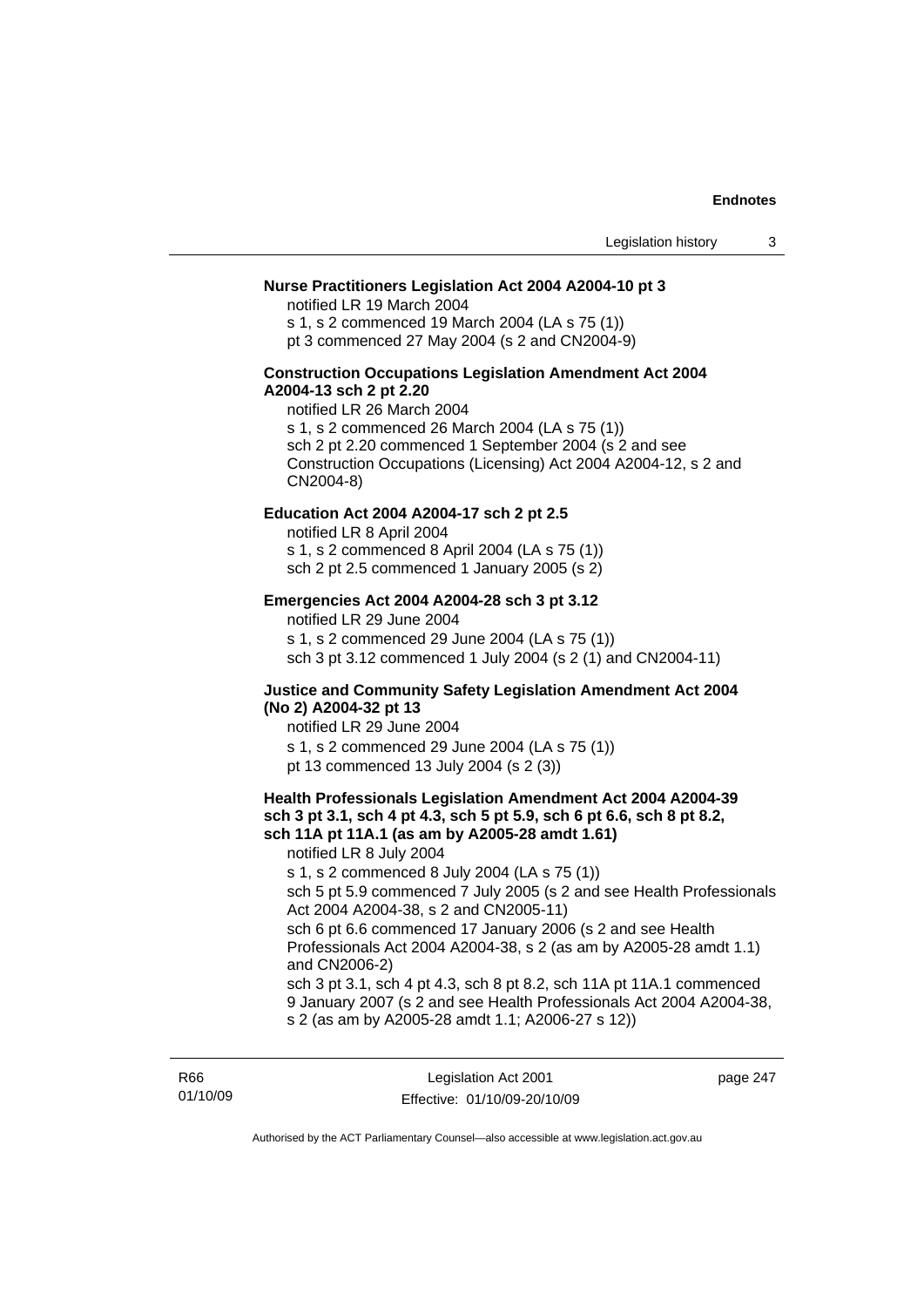3 Legislation history

### **Statute Law Amendment Act 2004 A2004-42 sch 2 pt 2.1**

notified LR 11 August 2004 s 1, s 2 commenced 11 August 2004 (LA s 75 (1)) sch 2 pt 2.1 commenced 25 August 2004 (s 2 (1))

### **Heritage Act 2004 A2004-57 sch 1 pt 1.8**

notified LR 9 September 2004

s 1, s 2 commenced 9 September 2004 (LA s 75 (1))

sch 1 pt 1.8 commenced 9 March 2005 (s 2 and LA s 79)

### **Court Procedures (Consequential Amendments) Act 2004 A2004-60 sch 1 pt 1.37**

notified LR 2 September 2004 s 1, s 2 commenced 2 September 2004 (LA s 75 (1)) sch 1 pt 1.37 commenced 10 January 2005 (s 2 and see Court Procedures Act 2004 A2004-59, s 2 and CN2004-29)

### **Justice and Community Safety Legislation Amendment Act 2005 A2005-5 pt 7**

notified LR 23 February 2005

s 1, s 2 commenced 23 February 2005 (LA s 75 (1))

pt 7 commenced 24 February 2005 (s 2 (2))

# **Optometrists Legislation Amendment Act 2005 A2005-9 sch 1 pt 1.1**

notified LR 14 March 2005 s 1, s 2 commenced 14 March 2005 (LA s 75 (1)) sch 1 pt 1.1 commenced 14 September 2005 (s 2 and LA s 79)

### **Statute Law Amendment Act 2005 A2005-20 sch 2 pt 2.1**

notified LR 12 May 2005 s 1, s 2 taken to have commenced 8 March 2005 (LA s 75 (2)) sch 2 pt 2.1 commenced 2 June 2005 (s 2 (1))

### **Health Legislation Amendment Act 2005 A2005-28 amdt 1.61**  notified LR 6 July 2005

s 1, s 2 commenced 6 July 2005 (LA s 75 (1))

amdt 1.61 commenced 9 January 2007 (LA s 79A)

*Note* This Act only amends the Health Professionals Legislation Amendment Act 2004 A2004-39.

page 248 Legislation Act 2001 Effective: 01/10/09-20/10/09

R66 01/10/09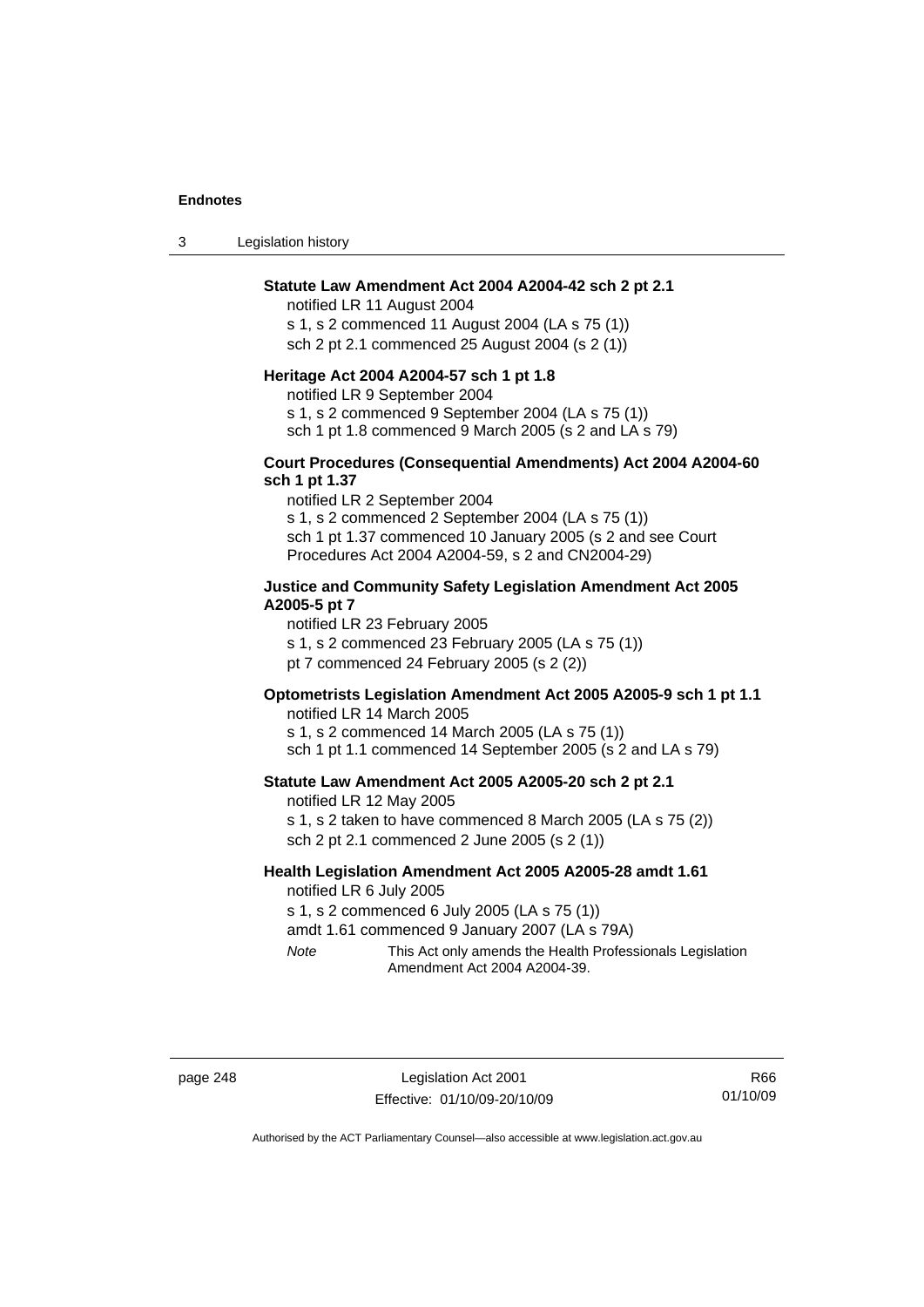### **Human Rights Commission Legislation Amendment Act 2005 A2005-41 sch 1 pt 1.8 (as am by A2006-3 amdt 1.3)**

notified LR 1 September 2005

s 1, s 2 commenced 1 September 2005 (LA s 75 (1)) sch 1 pt 1.8 commenced 1 November 2006 (s 2 (3) (as am by A2006-3 amdt 1.3) and see Human Rights Commission Act 2005 A2005-40, s 2 (as am by A2006-3 s 4) and CN2006-21)

### **Public Sector Management Amendment Act 2005 (No 2) A2005-44 sch 1 pt 1.4**

notified LR 30 August 2005

s 1, s 2 commenced 30 August 2005 (LA s 75 (1))

sch 1 pt 1.4 commenced 8 September 2005 (s 2 and CN2005-19)

### **Human Rights Commission (Children and Young People Commissioner) Amendment Act 2005 A2005-46 sch 1 pt 1.1 (as am by A2006-3 amdt 1.2)**

notified LR 2 September 2005

s 1, s 2 commenced 2 September 2005 (LA s 75 (1)) sch 1 pt 1.1 commenced 1 November 2006 (s 2 (as am by A2006-3 amdt 1.2) and see Human Rights Commission Act 2005 A2005-40, s 2 (as am by A2006-3 s 4) and CN2006-21)

### **Public Advocate Act 2005 A2005-47 sch 1 pt 1.6 (as am by A2006-3 amdt 1.8)**

notified LR 2 September 2005 s 1, s 2 commenced 2 September 2005 (LA s 75 (1)) sch 1 pt 1.6 commenced 1 March 2006 (s 2 (1) as am by A2006-3 amdt 1.8)

# **Criminal Code (Administration of Justice Offences) Amendment Act 2005 A2005-53 sch 1 pt 1.18**

notified LR 26 October 2005 s 1, s 2 commenced 26 October 2005 (LA s 75 (1)) sch 1 pt 1.18 commenced 23 November 2005 (s 2)

### **Statute Law Amendment Act 2005 (No 2) A2005-62 sch 2 pt 2.1**

notified LR 21 December 2005

s 1, s 2 commenced 21 December 2005 (LA s 75 (1)) sch 2 pt 2.1 commenced 11 January 2006 (s 2 (1))

R66 01/10/09 page 249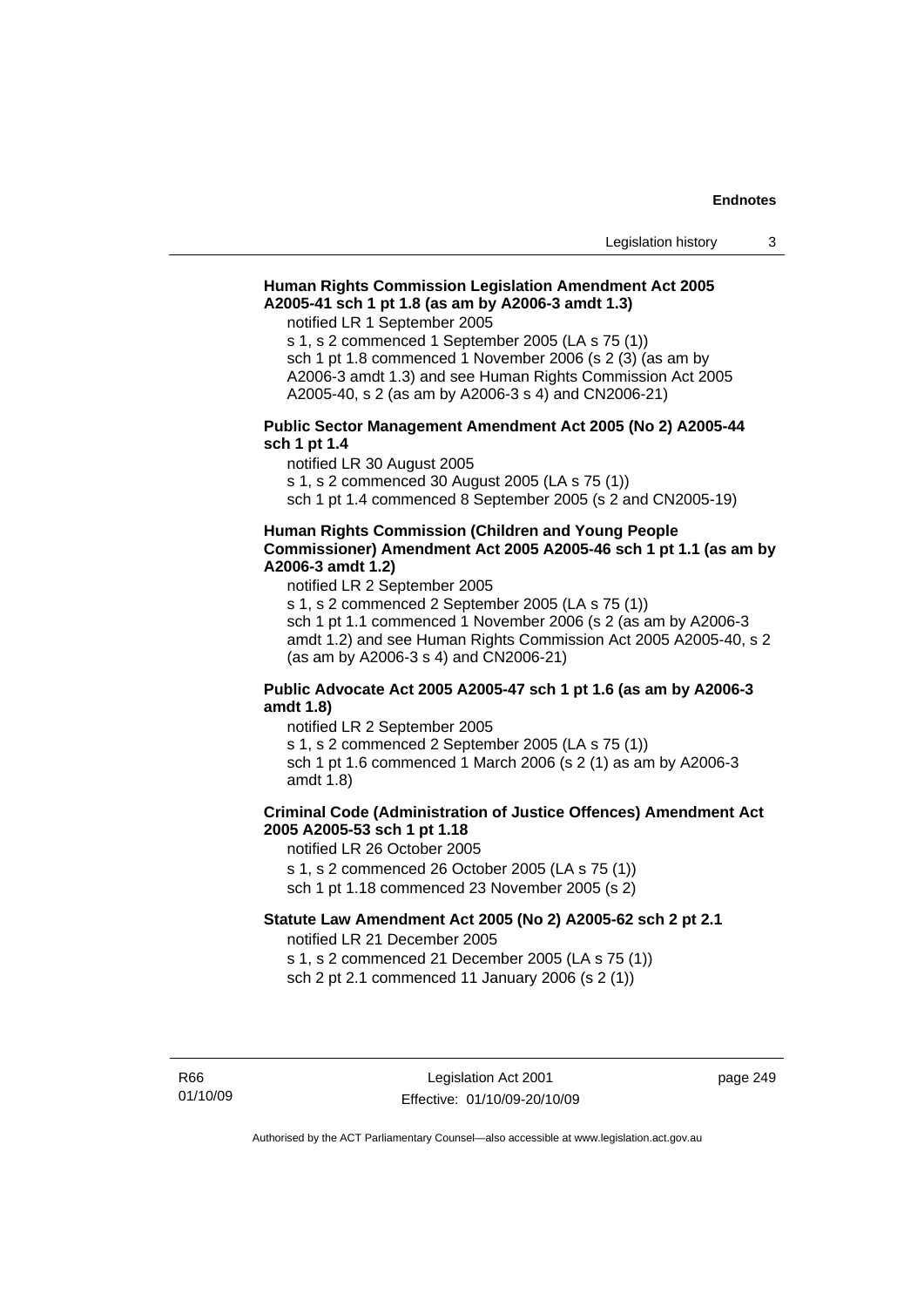3 Legislation history

### **Human Rights Commission Legislation Amendment Act 2006 A2006-3 amdts 1.2, 1.3, 1.8**

notified LR 22 February 2006

s 1, s 2 commenced 22 February 2006 (LA s 75 (1))

amdts 1.2, 1.3, 1.8 commenced 23 February 2006 (s 2)

*Note* This Act only amends the Human Rights Commission Legislation Amendment Act 2005 A2005-41, Human Rights Commission (Children and Young People Commissioner) Amendment Act 2005 A2005-46 and the Public Advocate Act 2005 A2005-47

### **Civil Unions Act 2006 A2006-22 sch 1 pt 1.21**

notified LR 19 May 2006

s 1, s 2 commenced 19 May 2006 (LA s 75 (1))

sch 1 pt 1.21 never commenced

*Note* Act repealed by disallowance 14 June 2006 (see Cwlth Gaz 2006 No S93)

### **Sentencing Legislation Amendment Act 2006 A2006-23 sch 1 pt 1.26**  notified LR 18 May 2006

s 1, s 2 commenced 18 May 2006 (LA s 75 (1))

sch 1 pt 1.26 commenced 2 June 2006 (s 2 (1) and see Crimes (Sentence Administration) Act 2005 A2005-59 s 2, Crimes (Sentencing) Act 2005 A2005-58, s 2 and LA s 79)

### **Legal Profession Act 2006 A2006-25 sch 2 pt 2.8**

notified LR 21 June 2006 s 1, s 2 commenced 21 June 2006 (LA s 75 (1)) sch 2 pt 2.8 commenced 1 July 2006 (s 2)

### **Administrative (Miscellaneous Amendments) Act 2006 A2006-30 sch 1 pt 1.7**

notified LR 16 June 2006 s 1, s 2 commenced 16 June 2006 (LA s 75 (1)) sch 1 pt 1.7 commenced 1 July 2006 (s 2 (1))

# **Civil Law (Property) Act 2006 A2006-38 sch 1 pt 1.6**  notified LR 28 September 2006

s 1, s 2 commenced 28 September 2006 (LA s 75 (1)) sch 1 pt 1.6 commenced 28 March 2007 (s 2 and LA s 79)

page 250 Legislation Act 2001 Effective: 01/10/09-20/10/09

R66 01/10/09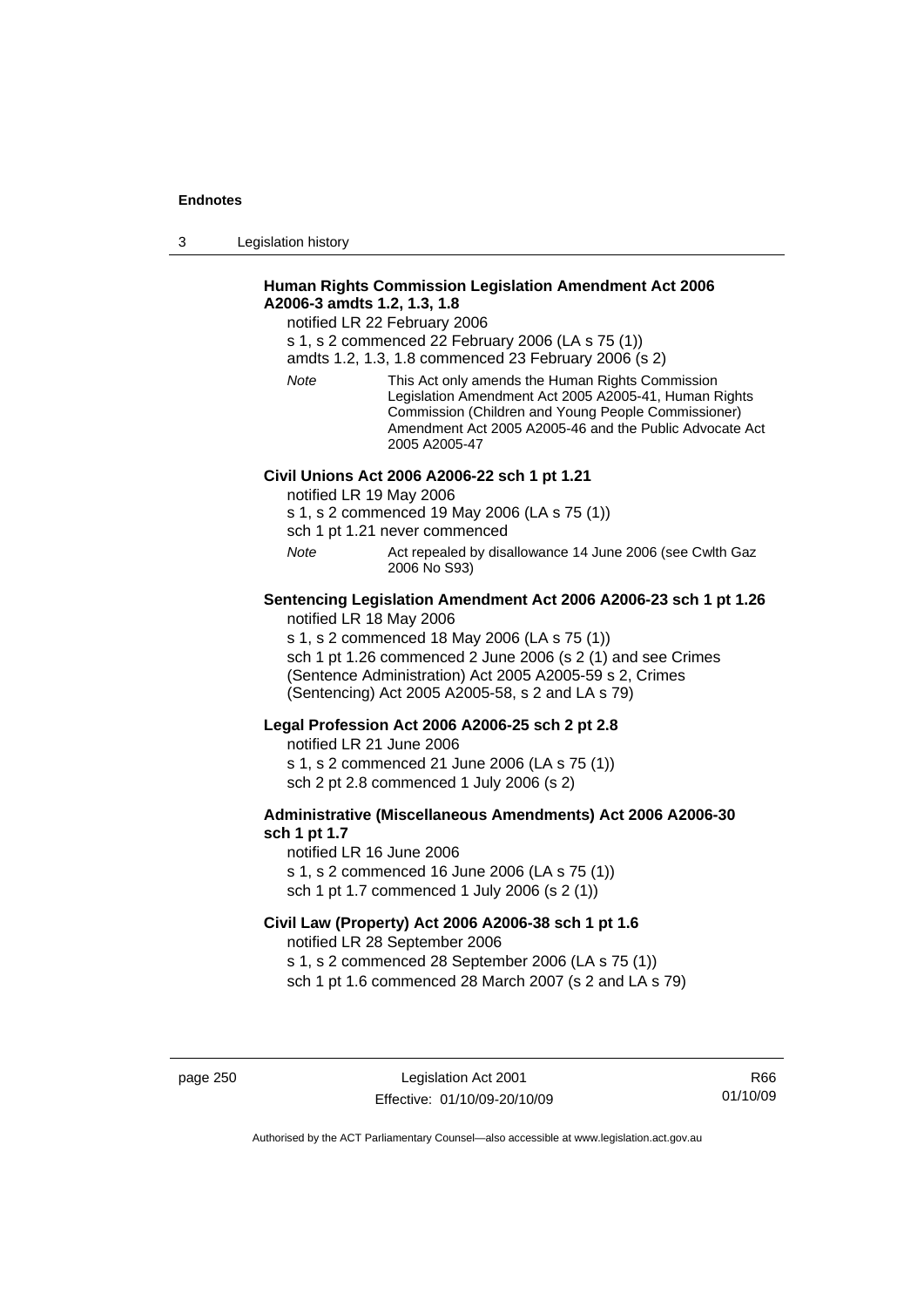#### **Statute Law Amendment Act 2006 A2006-42 sch 2 pt 2.1**

notified LR 26 October 2006

s 1, s 2 taken to have commenced 12 November 2005 (LA s 75 (2)) sch 2 pt 2.1 commenced 16 November 2006 (s 2 (1))

### **Health Legislation Amendment Act 2006 (No 2) A2006-46 sch 2 pt 2.11**

notified LR 17 November 2006

s 1, s 2 commenced 17 November 2006 (LA s 75 (1))

sch 2 pt 2.11 commenced 18 November 2006 (s 2 (1))

# **Statute Law Amendment Act 2007 A2007-3 sch 2 pt 2.1**

notified LR 22 March 2007

s 1, s 2 taken to have commenced 1 July 2006 (LA s 75 (2)) sch 2 pt 2.1 commenced 12 April 2007 (s 2 (1))

#### **Housing Assistance Act 2007 A2007-8 sch 1 pt 1.6**

notified LR 10 May 2007

s 1, s 2 commenced 10 May 2007 (LA s 75 (1)) sch 1 pt 1.6 commenced 10 November 2007 (s 2 and LA s 79)

# **Statute Law Amendment Act 2007 (No 2) A2007-16 sch 2**

notified LR 20 June 2007

s 1, s 2 taken to have commenced 12 April 2007 (LA s 75 (2)) sch 2 commenced 11 July 2007 (s 2 (1))

### **Planning and Development (Consequential Amendments) Act 2007 A2007-25 sch 1 pt 1.22**

notified LR 13 September 2007

s 1, s 2 commenced 13 September 2007 (LA s 75 (1)) sch 1 pt 1.22 commenced 31 March 2008 (s 2 and see Planning and Development Act 2007 A2007-24, s 2 and CN2008-1)

# **Surveyors Act 2007 A2007-33 sch 1 pt 1.4**

notified LR 25 October 2007

s 1, s 2 commenced 25 October 2007 (LA s 75 (1))

sch 1 pt 1.4 commenced 14 November 2007 (s 2 and CN2007-15)

### **Civil Partnerships Act 2008 A2008-14 sch 1 pt 1.17**

notified LR 15 May 2008

s 1, s 2 commenced 15 May 2008 (LA s 75 (1))

R66 01/10/09 page 251

sch 1 pt 1.17 commenced 19 May 2008 (s 2 and CN2008-8)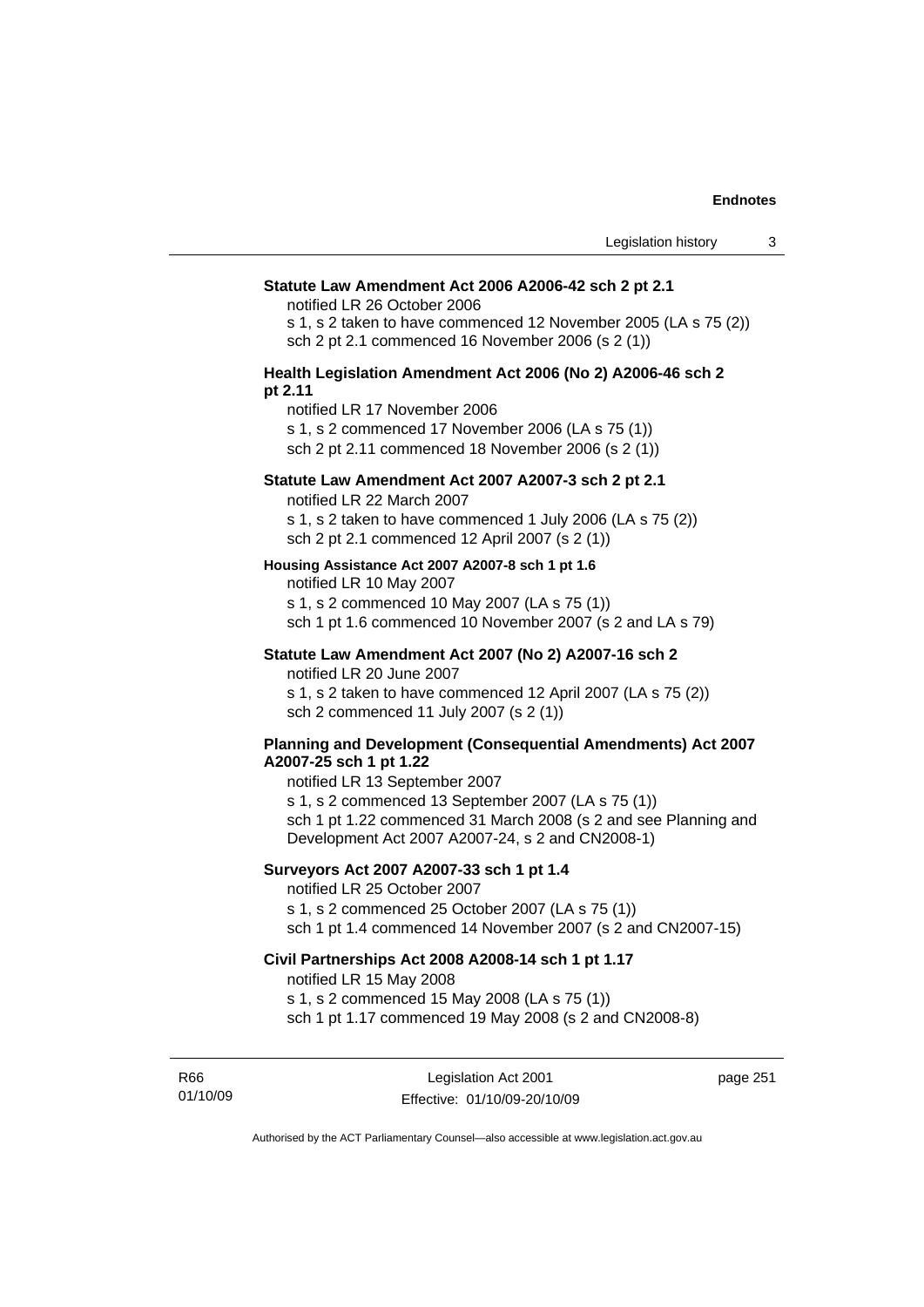3 Legislation history

### **National Gas (ACT) Act 2008 A2008-15 sch 2 pt 2.3**

notified LR 30 June 2008

s 1, s 2 commenced 30 June 2008 (LA s 75 (1))

sch 2 pt 2.3 commenced 1 July 2008 (s 2 (1) and see National Gas (South Australia) Act 2008 (SA), s 7)

### **Children and Young People (Consequential Amendments) Act 2008 A2008-20 sch 2 pt 2.11, sch 4 pt 4.18**

notified LR 17 July 2008

s 1, s 2 commenced 17 July 2008 (LA s 75 (1))

s 3 commenced 18 July 2008 (s 2 (1))

sch 2 pt 2.11 commenced 9 September 2008 (s 2 (3) and see Children and Young People Act 2008 A2008-19, s 2 and CN2008-13) sch 4 pt 4.18 commenced 27 February 2009 (s 2 (5) and see Children and Young People Act 2008 A2008-19, s 2 and CN2008-17 (and see CN2008-13))

### **Statute Law Amendment Act 2008 A2008-28 sch 2**

notified LR 12 August 2008 s 1, s 2 commenced 12 August 2008 (LA s 75 (1)) sch 2 commenced 26 August 2008 (s 2)

### **ACT Civil and Administrative Tribunal Legislation Amendment Act 2008 A2008-36 sch 1 pt 1.34**

notified LR 4 September 2008

s 1, s 2 commenced 4 September 2008 (LA s 75 (1)) sch 1 pt 1.34 commenced 2 February 2009 (s 2 (1) and see ACT Civil and Administrative Tribunal Act 2008 A2008-35, s 2 (1) and CN2009-2)

### **ACT Civil and Administrative Tribunal Legislation Amendment Act 2008 (No 2) A2008-37 sch 1 pt 1.66**

notified LR 4 September 2008

s 1, s 2 commenced 4 September 2008 (LA s 75 (1))

sch 1 pt 1.66 commenced 2 February 2009 (s 2 (1) and see ACT Civil and Administrative Tribunal Act 2008 A2008-35, s 2 (1) and CN2009-2)

# **Crimes Legislation Amendment Act 2008 A2008-44 sch 1 pt 1.10**

notified LR 9 September 2008

s 1, s 2 commenced 9 September 2008 (LA s 75 (1))

sch 1 pt 1.10 commenced 30 May 2009 (s 2 and CN2009-4)

page 252 Legislation Act 2001 Effective: 01/10/09-20/10/09

R66 01/10/09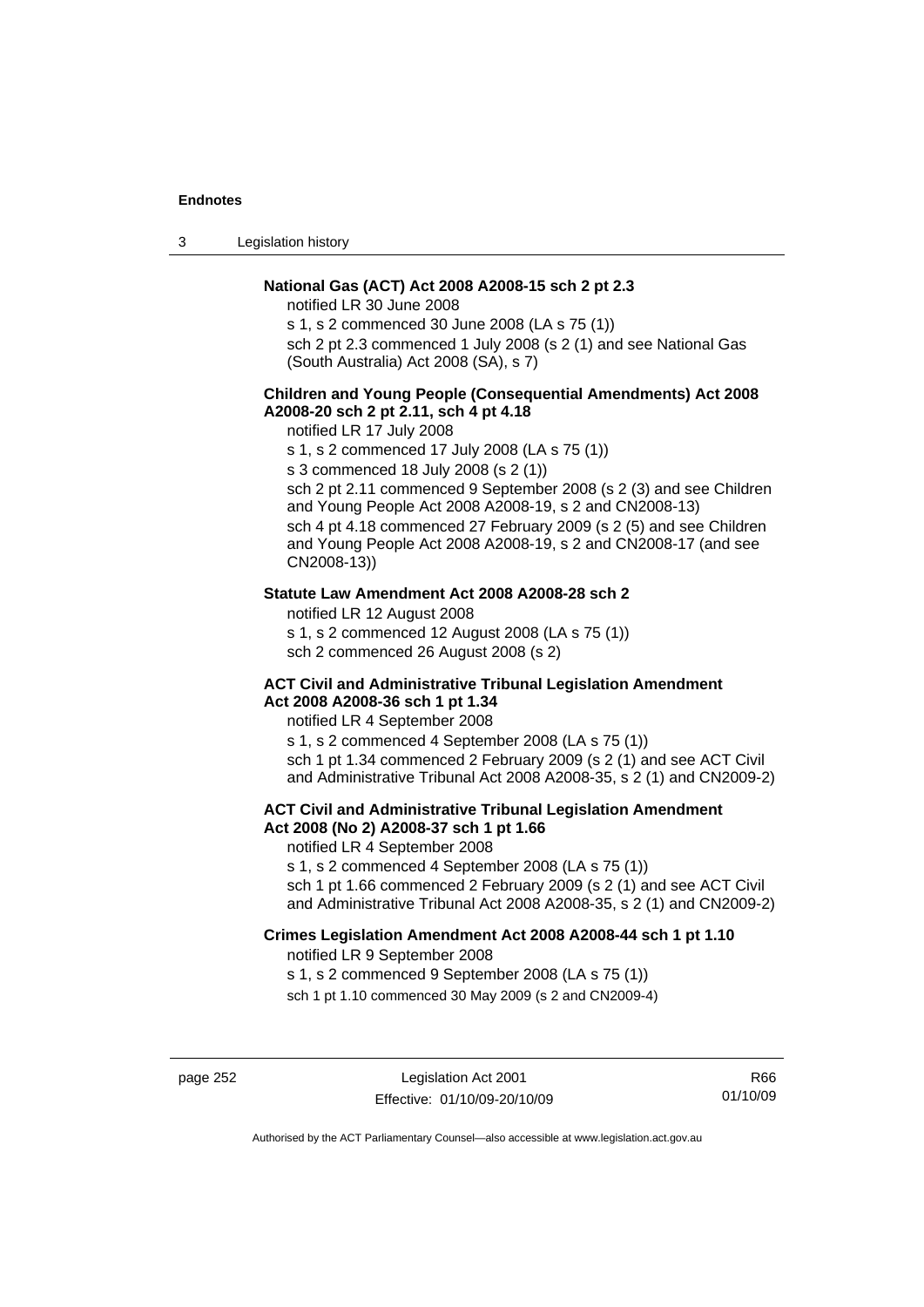### **Statute Law Amendment Act 2009 A2009-20 sch 2**

notified LR 1 September 2009 s 1, s 2 commenced 1 September 2009 (LA s 75 (1))

sch 2 commenced 22 September 2009 (s 2)

### **Work Safety Legislation Amendment Act 2009 A2009-28 sch 2 pt 2.8**  notified LR 9 September 2009

s 1, s 2 commenced 9 September 2009 (LA s 75 (1)) sch 2 pt 2.8 commenced 1 October 2009 (s 2 and see Work Safety Act 2008 A2008-51 s 2 (1) (b) and CN2009-11)

# **4 Amendment history**

| <b>Dictionary</b>                                 |                                                                                                                             |
|---------------------------------------------------|-----------------------------------------------------------------------------------------------------------------------------|
| s 2                                               | orig s $2$ om LA s $89(4)$<br>(prev s 3) am 2001 No 56 amdt 2.18<br>renum 2002 No 11 s 5<br>am A2003-56 amdt 2.1            |
| <b>Notes</b>                                      |                                                                                                                             |
| s <sub>2A</sub>                                   | (prev s 4) am 2001 No 56 amdt 2.19; 2002 No 11 amdt 1.1<br>renum 2002 No 11 s 5<br>(2), (3) exp 2 September 2003 (s 2A (3)) |
| <b>Objects</b>                                    |                                                                                                                             |
| s <sub>3</sub>                                    | orig s 3 renum as s 2<br>(prev s 5) am 2002 No 11 s 4<br>renum 2002 No 11 s 5                                               |
| <b>Application of Act</b>                         |                                                                                                                             |
| s <sub>4</sub>                                    | orig s 4 renum as s 2A<br>ins 2002 No 11 s 6<br>am A2006-42 amdt 2.1, amdt 2.2                                              |
|                                                   | Determinative and non-determinative provisions                                                                              |
| s <sub>5</sub>                                    | orig s 5 renum as s 3<br>ins 2002 No 11 s 6                                                                                 |
| s 6                                               | Legislation Act provisions must be applied<br>sub 2002 No 11 s 6                                                            |
| <b>Meaning of Act generally</b><br>s <sub>7</sub> | am A2005-20 amdt 2.1                                                                                                        |
| s <sub>12</sub>                                   | Meaning of <i>legislative instrument</i><br>sub A2006-42 amdt 2.3                                                           |
|                                                   |                                                                                                                             |

R66 01/10/09

Legislation Act 2001 Effective: 01/10/09-20/10/09 page 253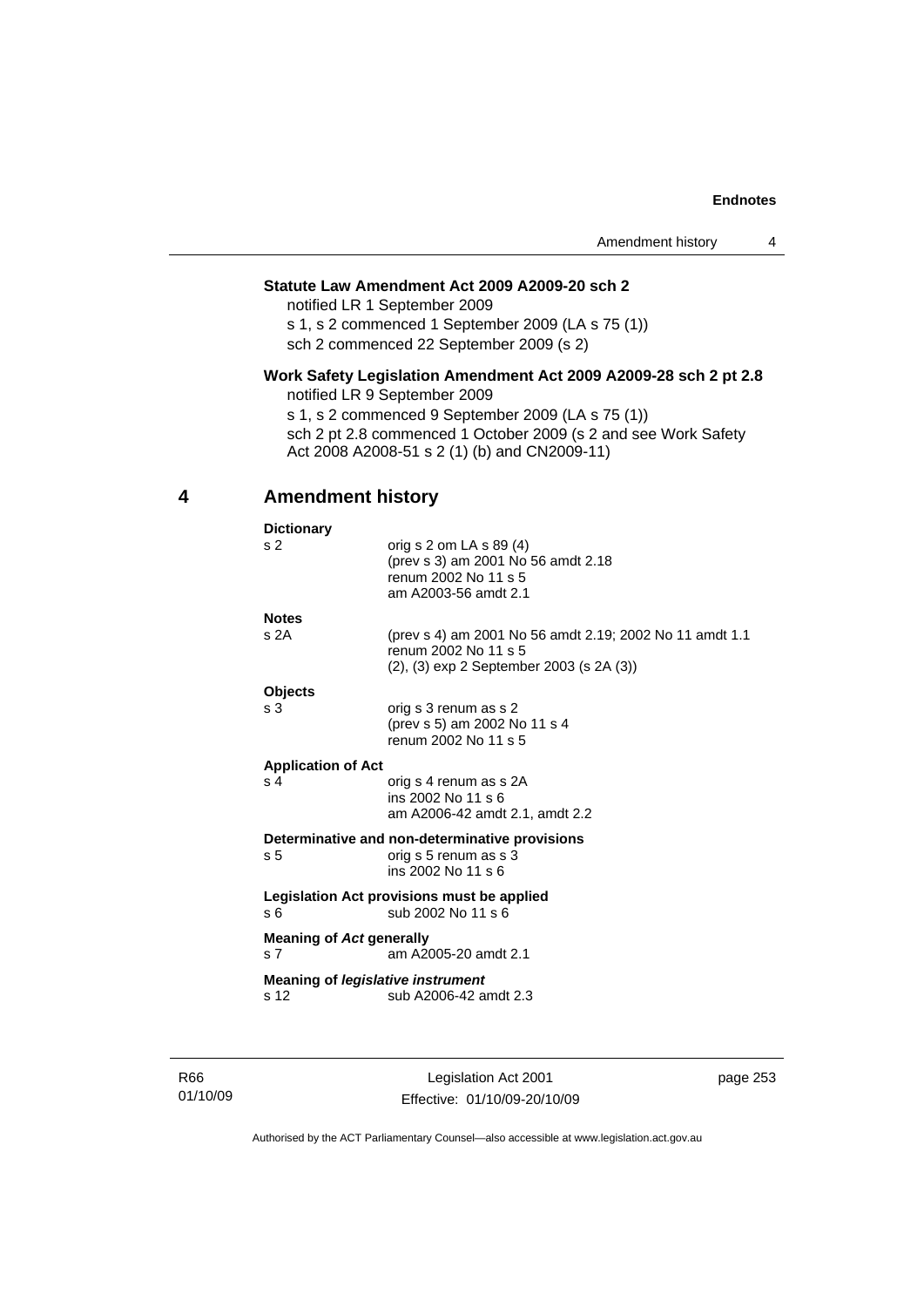4 Amendment history

| s 14                                                  | am 2001 No 56 amdt 2.20                                                                                                                                                                                                                                                                                                  |
|-------------------------------------------------------|--------------------------------------------------------------------------------------------------------------------------------------------------------------------------------------------------------------------------------------------------------------------------------------------------------------------------|
| <b>Meaning of provision</b>                           |                                                                                                                                                                                                                                                                                                                          |
| s 16                                                  | am 2001 No 56 amdt 2.21                                                                                                                                                                                                                                                                                                  |
| <b>ACT legislation register</b><br>s 18               | am 2001 No 56 amdt 2.22                                                                                                                                                                                                                                                                                                  |
| <b>Contents of register</b>                           |                                                                                                                                                                                                                                                                                                                          |
| s <sub>19</sub>                                       | sub 2001 No 56 amdt 2.23<br>am 2002 No 11 s 7; 2002 No 11 amdt 1.2; ss renum R5 LA<br>(see 2002 No 11 amdt 1.3); 2002 No 49 amdt 2.1, amdt 2.1;<br>pars renum R13 LA (see 2002 No 49 amdt 2.3); A2003-41<br>amdt 2.1, amdt 2.2; A2004-5 amdt 2.6; A2004-42 amdt 2.1;<br>A2005-20 amdt 2.2; A2006-42 amdt 2.18, amdt 2.19 |
| s 22                                                  | Access to registered material at approved web site<br>am 2001 No 56 amdt 2.24                                                                                                                                                                                                                                            |
| ch 3 hdg                                              | Authorised versions and evidence of laws and legislative material<br>sub A2003-41 amdt 2.3                                                                                                                                                                                                                               |
| Definitions for ch 3                                  |                                                                                                                                                                                                                                                                                                                          |
| s 22A                                                 | ins A2003-41 amdt 2.4<br>def <i>law</i> ins A2003-41 amdt 2.4<br>def legislative material ins A2003-41 amdt 2.4<br>am A2005-20 amdt 2.3<br>def republication ins A2003-41 amdt 2.4                                                                                                                                       |
| s <sub>23</sub>                                       | Authorisation of versions by parliamentary counsel<br>sub A2003-41 amdt 2.5                                                                                                                                                                                                                                              |
| s <sub>24</sub>                                       | <b>Authorised electronic versions</b><br>am 2001 No 56 amdt 2.25, amdt 2.26; 2002 No 11 amdt 1.4<br>sub A2003-41 amdt 2.6                                                                                                                                                                                                |
| <b>Authorised written versions</b><br>s <sub>25</sub> | sub A2003-41 amdt 2.7                                                                                                                                                                                                                                                                                                    |
| s 26                                                  | Judicial notice of certain matters<br>am A2003-41 amdt 2.8, amdt 2.9; A2005-20 amdt 2.4                                                                                                                                                                                                                                  |
| <b>Notification of Acts</b>                           |                                                                                                                                                                                                                                                                                                                          |
| s 28                                                  | am 2001 No 56 amdts 2.27-2.29; 2002 No 11 amdt 1.5;<br>A2003-41 amdt 2.10, amdt 2.11; ss renum R20 LA (see<br>A2003-41 amdt 2.12); A2005-62 amdt 2.1, amdt 2.2                                                                                                                                                           |
|                                                       | References to notification of Acts                                                                                                                                                                                                                                                                                       |

page 254 Legislation Act 2001 Effective: 01/10/09-20/10/09

R66 01/10/09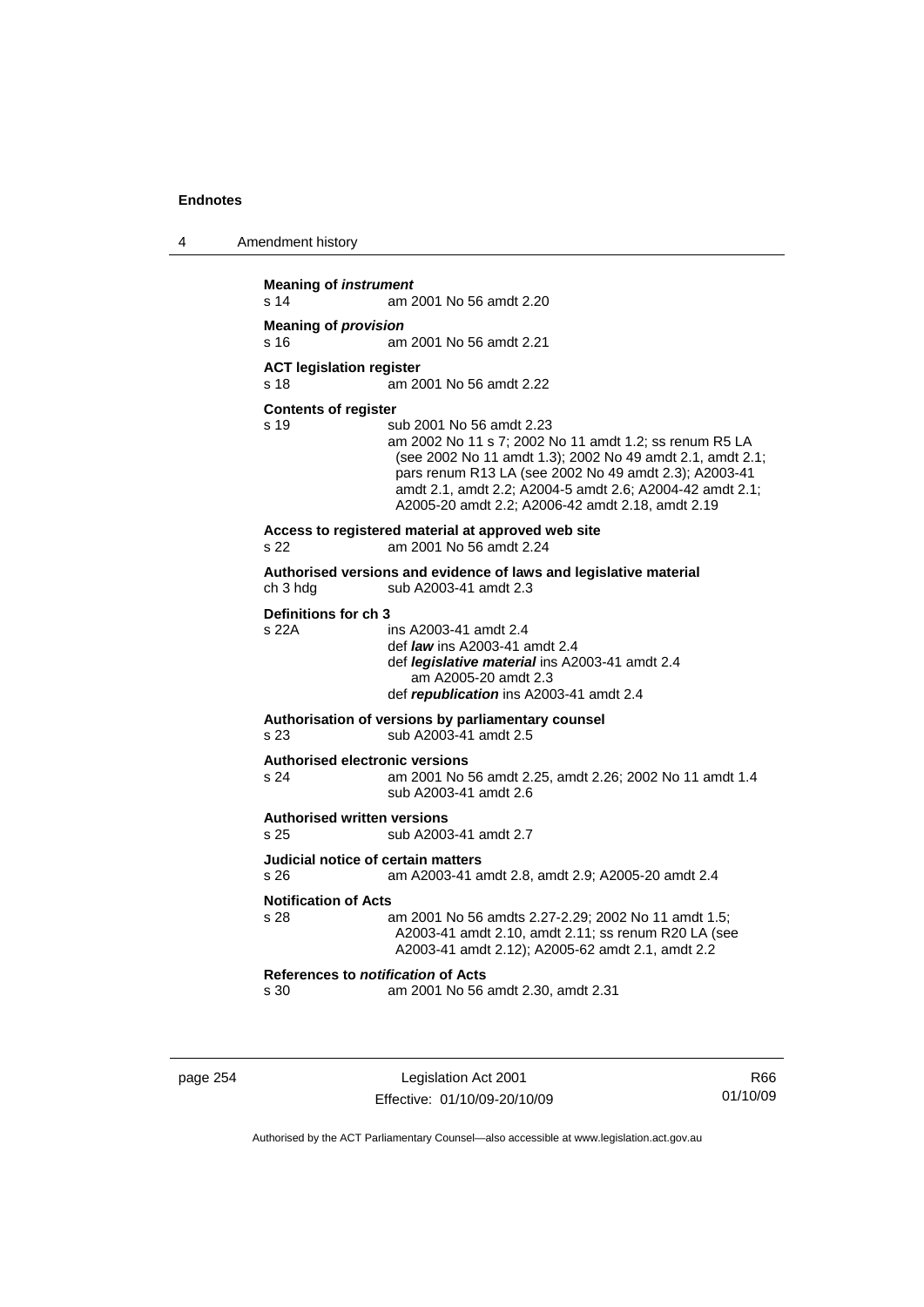| s 33                                        | (3), (4) exp 12 March 2002 (s 33 (4))                                                                             |
|---------------------------------------------|-------------------------------------------------------------------------------------------------------------------|
|                                             | am A2005-20 amdt 2.5, amdt 2.6                                                                                    |
|                                             | Preparation of regulatory impact statements                                                                       |
| s 34                                        | am A2005-20 amdts 2.7-2.9; A2005-62 amdt 2.3                                                                      |
| s 36                                        | When is preparation of regulatory impact statement unnecessary?<br>am 2002 No 30 amdt 2.1: A2005-20 amdt 2.10     |
| s 37                                        | When must regulatory impact statement be presented?<br>am A2005-20 amdt 2.11                                      |
|                                             | Making of certain statutory instruments by Executive                                                              |
| s 41 hda                                    | sub 2001 No 56 amdt 2.32                                                                                          |
|                                             | sub 2002 No 11 s 8                                                                                                |
| s 41                                        | am 2001 No 56 amdts 2.33-2.36<br>sub 2002 No 11 s 8                                                               |
|                                             |                                                                                                                   |
| s 42                                        | Power to make statutory instruments<br>am 2002 No 11 amdt 1.6; A2005-20 amdt 2.12, amdt 2.13;                     |
|                                             | A2006-42 amdt 2.18                                                                                                |
|                                             | Statutory instruments to be interpreted not to exceed powers under                                                |
| authorising law                             |                                                                                                                   |
|                                             |                                                                                                                   |
| s 43                                        | am 2002 No 11 amdt 1.7; A2003-56 amdt 2.2, amdt 2.3                                                               |
|                                             | Power to make statutory instruments for Act etc                                                                   |
| s 44                                        | am 2002 No 11 amdt 1.8, amdt 1.9; 2002 No 49 amdt 2.54;<br>A2005-20 amdt 2.14                                     |
| Power to make court rules                   |                                                                                                                   |
| s <sub>45</sub>                             | sub 2002 No 11 s 9                                                                                                |
|                                             | am 2002 No 49 amdt 2.4, amdt 2.54; A2005-20 amdt 2.15,<br>amdt 2.16                                               |
| s, 46                                       | Power to make instrument includes power to amend or repeal<br>am 2002 No 11 s 10; A2006-42 amdt 2.18              |
|                                             | Statutory instrument may make provision by applying law or instrument                                             |
| s 47                                        | sub 2002 No 11 s 11                                                                                               |
|                                             | am 2002 No 49 amdt 2.5; A2003-56 amdt 2.4; A2005-20<br>amdts 2.17-2.19                                            |
|                                             | Power to make instrument includes power to make different provision for                                           |
| different categories etc<br>s <sub>48</sub> |                                                                                                                   |
| requirements                                | am 2002 No 11 amdt 1.10; 2002 No 49 amdt 2.54<br>Single instrument may exercise several powers or satisfy several |

R66 01/10/09

Legislation Act 2001 Effective: 01/10/09-20/10/09 page 255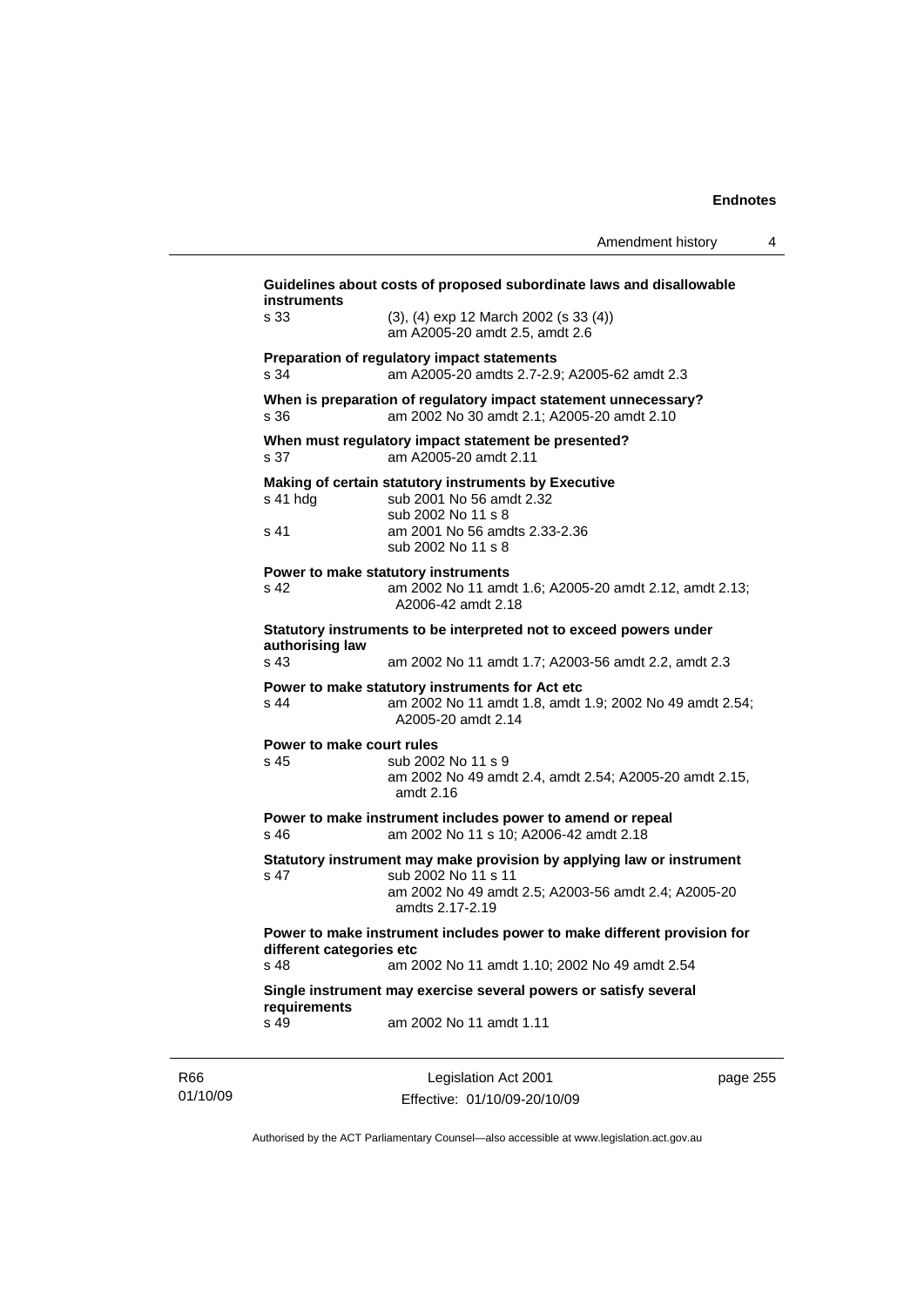| 4 | Amendment history                                                                                                                                                                                                                                      |
|---|--------------------------------------------------------------------------------------------------------------------------------------------------------------------------------------------------------------------------------------------------------|
|   | Relationship between authorising law and instrument dealing with same<br>matter                                                                                                                                                                        |
|   | s, 50<br>am 2002 No 11 amdt 1.12, amdt 1.13; 2002 No 49 amdt 2.54                                                                                                                                                                                      |
|   | Instrument may make provision in relation to land by reference to map etc<br>am A2005-20 amdt 2.20<br>s 51                                                                                                                                             |
|   | Instrument may authorise determination of matter etc<br>am 2002 No 11 amdt 1.14; ss renum R5 LA (see 2002 No 11<br>s 52<br>amdt 1.15)                                                                                                                  |
|   | Instrument may prohibit<br>s 53<br>am 2002 No 11 amdt 1.16, amdt 1.17                                                                                                                                                                                  |
|   | Instrument may require making of statutory declaration<br>am 2002 No 11 amdt 1.18; 2002 No 30 amdt 2.2<br>s <sub>54</sub>                                                                                                                              |
|   | Determination of fees by disallowable instrument<br>am 2001 No 56 amdt 2.37, amdt 2.38; ss renum R1 LA (see<br>s 56<br>2001 No 56 amdt 2.39); 2002 No 11 amdt 1.19, amdt 1.20;<br>2002 No 49 amdt 2.54; A2005-20 amdts 2.21-2.27; A2006-42<br>amdt 2.4 |
|   | Fees payable in accordance with determination etc<br>s 57<br>am 2002 No 11 amdt 1.21                                                                                                                                                                   |
|   | Regulations may make provision about fees<br>s 58<br>am 2001 No 56 amdt 2.40; 2002 No 11 amdt 1.22; ss renum<br>R5 LA (see 2002 No 11 amdt 1.23); A2005-20 amdt 2.28                                                                                   |
|   | Numbering and notification of legislative instruments<br>am A2006-42 amdt 2.19<br>pt 6.4 hdg                                                                                                                                                           |
|   | Numbering<br>s 59<br>am 2001 No 56 amdt 2.41; A2003-41 amdt 2.13; A2005-20<br>amdt 2.29; A2006-42 amdt 2.18, amdt 2.19                                                                                                                                 |
|   | Correction etc of name of instrument<br>sub A2003-41 amdt 2.14<br>s 60 hdg<br>am A2006-42 amdt 2.18<br>sub A2009-20 amdt 2.1                                                                                                                           |
|   | s 60<br>am 2001 No 56 amdt 2.42, amdt 2.43; 2001 No 70 amdt 1.8;<br>2002 No 49 amdt 2.6, amdt 2.7; A2003-41 amdt 2.15;<br>A2004-42 amdt 2.2, amdt 2.3; A2006-42 amdt 2.18,<br>amdt 2.19; A2009-20 amdts 2.1-2.5                                        |
|   | Correction of name of explanatory statement etc                                                                                                                                                                                                        |
|   | ins A2004-42 amdt 2.4<br>s 60A<br>am A2006-42 amdt 2.18                                                                                                                                                                                                |
|   |                                                                                                                                                                                                                                                        |

page 256 Legislation Act 2001 Effective: 01/10/09-20/10/09

R66 01/10/09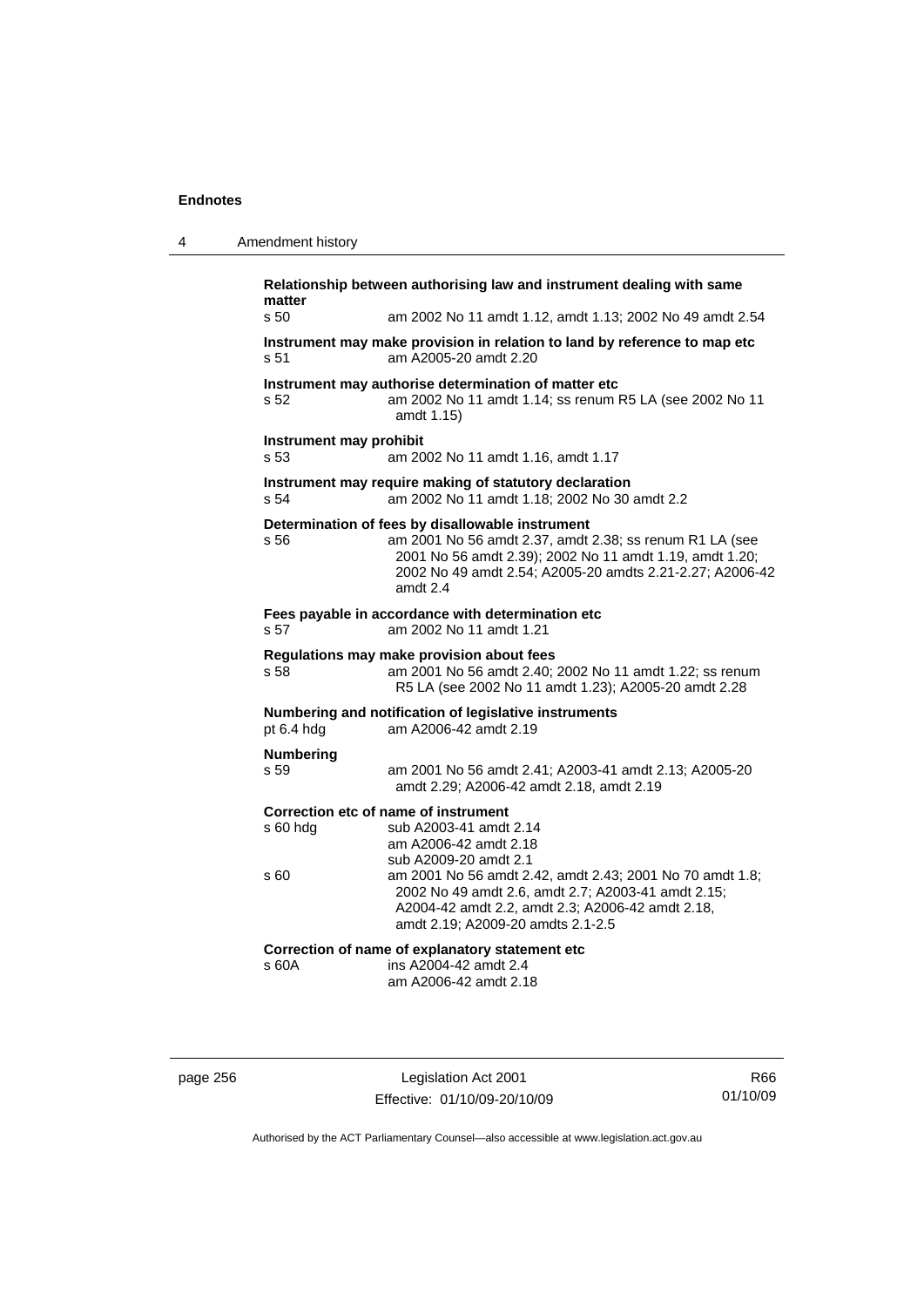### **Notification of legislative instruments**

| s 61 hdg<br>s 61                        | am A2006-42 amdt 2.19<br>sub 2001 No 56 amdt 2.44<br>am 2002 No 11 s 12, amdt 1.24; ss renum R5 LA (see 2002<br>No 11 amdt 1.25); A2003-41 amdts 2.16-2.19; A2004-60<br>amdt 1.173; pars renum R31 LA (see A2004-60 amdt 1.174);<br>A2005-20 amdts 2.30-2.33; A2005-62 amdt 2.4, amdt 2.5;<br>A2006-42 amdt 2.18 |
|-----------------------------------------|------------------------------------------------------------------------------------------------------------------------------------------------------------------------------------------------------------------------------------------------------------------------------------------------------------------|
| s 62 hda<br>s 62                        | Effect of failure to notify legislative instrument<br>am A2006-42 amdt 2.18<br>am 2002 No 11 amdt 1.26, amdt 1.27; A2006-42 amdt 2.18                                                                                                                                                                            |
| $s$ 63 hdg<br>s 63                      | References to notification of legislative instruments<br>am A2006-42 amdt 2.19<br>am 2001 No 56 amdt 2.45, amdt 2.46; A2006-42 amdt 2.18                                                                                                                                                                         |
| s 64 hdg<br>s 64                        | Presentation of subordinate laws and disallowable instruments<br>sub 2002 No 11 amdt 1.28<br>am 2002 No 11 amdt 1.29; A2005-20 amdt 2.34; A2005-62<br>amdt 2.6                                                                                                                                                   |
| s 65 hdg<br>s 65                        | <b>Disallowance by resolution of Assembly</b><br>sub 2001 No 56 amdt 2.47<br>am 2001 No 56 amdt 2.48, amdt 2.49; 2002 No 11 amdt 1.30;<br>A2003-56 amdt 2.5; ss renum R21 LA (see A2003-56<br>amdt 2.6); A2004-42 amdt 2.5, amdt 2.6; A2005-20<br>amdt 2.35; A2005-62 amdt 2.7                                   |
| s 65A                                   | Notification of disallowance by resolution of Assembly<br>ins 2001 No 56 amdt 2.50<br>am 2002 No 11 amdt 1.31; A2003-41 amdt 2.20; A2005-62<br>amdt 2.8                                                                                                                                                          |
| <b>Revival of affected laws</b><br>s 66 | am 2002 No 11 amdt 1.32                                                                                                                                                                                                                                                                                          |
| s 67                                    | Making of instrument same in substance within 6 months after disallowance<br>am 2002 No 11 amdt 1.33; A2005-20 amdt 2.36; A2005-62<br>amdt 2.9                                                                                                                                                                   |
| s 68                                    | <b>Amendment by resolution of Assembly</b><br>am 2001 No 56 amdts 2.51-2.53; ss renum R1 LA (see 2001<br>No 56 amdt 2.54); 2002 No 11 amdt 1.34; A2004-42<br>amdt 2.7, amdt 2.8; A2005-20 amdt 2.37; A2005-62<br>amdt 2.10                                                                                       |
| s 69                                    | Notification of amendments made by resolution of Assembly<br>am 2001 No 56 amdt 2.55, amdt 2.56; 2002 No 11 amdt 1.35;<br>2002 No 49 amdt 2.8; A2005-62 amdt 2.11                                                                                                                                                |

R66 01/10/09

Legislation Act 2001 Effective: 01/10/09-20/10/09 page 257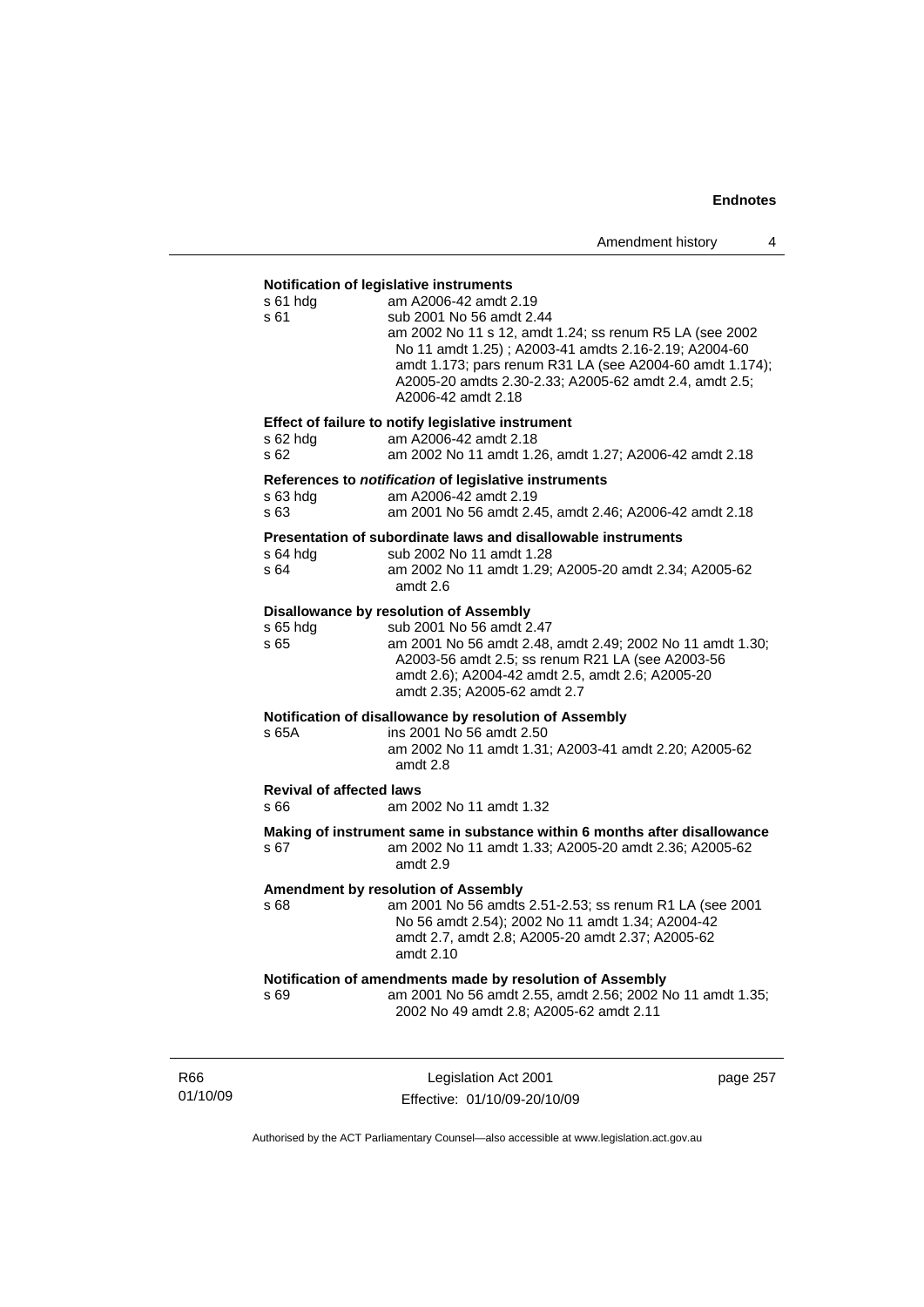4 **America** 

| Amendment history |                                                                                |                                                                                                                                                                                                                                                              |  |
|-------------------|--------------------------------------------------------------------------------|--------------------------------------------------------------------------------------------------------------------------------------------------------------------------------------------------------------------------------------------------------------|--|
|                   | Making of amendment restoring effect of law within 6 months after<br>amendment |                                                                                                                                                                                                                                                              |  |
|                   | s 70                                                                           | am 2002 No 11 amdt 1.36; A2005-20 amdt 2.38; A2005-62<br>amdt 2.12                                                                                                                                                                                           |  |
|                   | s 71                                                                           | Effect of dissolution or expiry of Assembly on notice of motion<br>am 2002 No 11 amdt 1.37; A2005-20 amdt 2.39, amdt 2.40;<br>A2005-62 amdt 2.13                                                                                                             |  |
|                   | Meaning of law in ch 8<br>s 72                                                 | am A2004-42 amdt 2.9; A2005-20 amdt 2.41                                                                                                                                                                                                                     |  |
|                   | s 73                                                                           | General rules about commencement<br>am 2002 No 11 s 13, s 14, amdt 1.38, amdt 1.39; A2003-41<br>amdt 2.21; A2003-56 amdts 2.7-2.9; A2004-42 amdt 2.10;<br>A2005-20 amdt 2.42; A2006-42 amdt 2.18                                                             |  |
|                   | Time of commencement<br>s 74                                                   | sub 2002 No 11 s 15                                                                                                                                                                                                                                          |  |
|                   | s 75 hdg<br>s 75                                                               | Commencement of naming and commencement provisions<br>sub A2004-42 amdt 2.11<br>am 2002 No 11 s 16; 2002 No 49 amdt 2.9, amdt 2.10;<br>A2003-56 amdt 2.10, amdt 2.11; A2004-42 amdt 2.12;<br>ss renum R27 LA (see A2004-42 amdt 2.13); A2006-42<br>amdt 2.18 |  |
|                   | s 75AA                                                                         | Commencement of provisions identifying amended laws<br>ins A2006-42 amdt 2.5                                                                                                                                                                                 |  |
|                   | s 75A                                                                          | Meaning of commences retrospectively<br>ins A2003-56 amdt 2.12<br>am A2006-42 amdt 2.18                                                                                                                                                                      |  |
|                   | s 75B                                                                          | Retrospective commencement requires clear indication<br>ins A2003-56 amdt 2.12<br>am A2004-42 amdt 2.14; ss renum R27 LA (see A2004-42<br>amdt 2.15)                                                                                                         |  |
|                   | s 76                                                                           | Non-prejudicial provision may commence retrospectively<br>am 2002 No 11 amdt 1.40; ss renum R5 LA (see 2002 No 11<br>amdt 1.41); A2003-56 amdt 2.13, amdt 2.14; A2005-20<br>amdt $2.46$                                                                      |  |
|                   | s 77                                                                           | <b>Commencement by commencement notice</b><br>am 2002 No 11 s 17, amdt 1.42; 2002 No 49 amdt 2.11;<br>A2004-42 amdts 2.16-2.18                                                                                                                               |  |
|                   | s 78                                                                           | Separate commencement of amendments<br>sub 2002 No 11 amdt 1.43                                                                                                                                                                                              |  |

page 258 Legislation Act 2001 Effective: 01/10/09-20/10/09

R66 01/10/09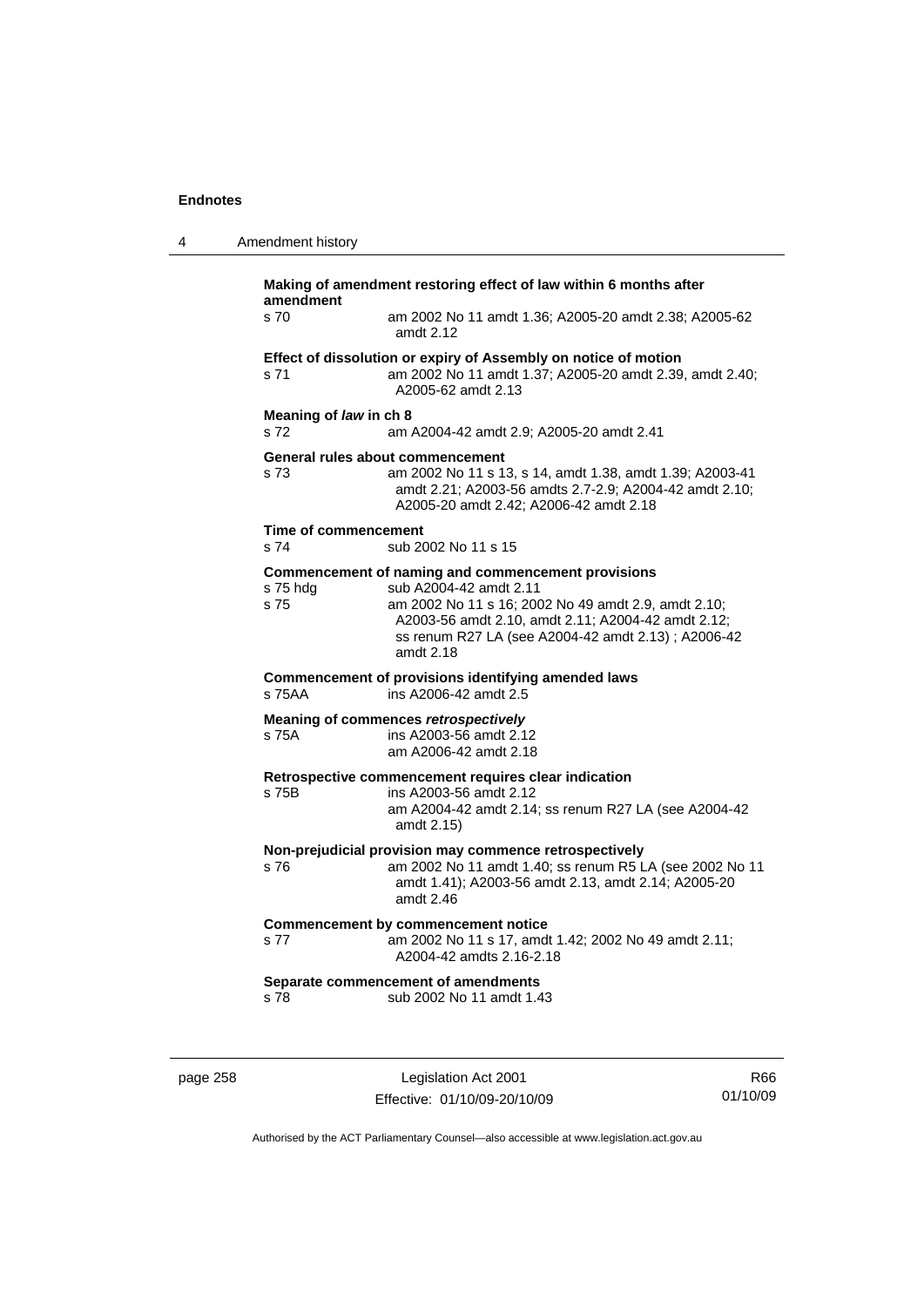# **Automatic commencement of postponed law**  s 79 am 2002 No 11 amdt 1.44; 2002 No 49 amdt 2.12; A2003-41 amdt 2.22; A2003-56 amdt 2.15, amdt 2.16; ss renum R21 LA (see A2003-56 amdt 2.17); A2004-42 amdt 2.19; A2005-20 amdt 2.44, amdt 2.45 **Commencement of amendment of uncommenced law**  s 79A ins A2003-41 amdt 2.23 **References to** *commencement* **of law**  s 80 am 2002 No 49 amdt 2.13 **Exercise of powers between notification and commencement**  s 81 am 2002 No 11 amdts 1.45-1.47; A2004-42 amdt 2.20, amdt 2.21; ss renum R27 LA (see A2004-42 amdt 2.22); A2005-5 s 25; ss renum R32 LA (see A2005-5 s 26); A2005-20 amdt 2.46; A2006-42 amdt 2.18 **Definitions for ch 9**  s 82 def *law* sub A2004-42 amdt 2.23; A2005-20 amdt 2.47 def *repeal* sub 2002 No 49 amdt 2.14 am A2004-42 amdt 2.24 **Consequences of amendment of statutory instrument by Act**  s 83 am 2002 No 11 amdt 1.48, amdt 1.49 **Saving of operation of repealed and amended laws**  s 84 am 2002 No 11 amdt 1.50; ss renum R5 LA (see 2002 No 11 amdt 1.51); A2005-20 amdt 2.48 **Creation of offences and changes in penalties**  s 84A ins 2001 No 56 amdt 2.57 am 2002 No 11 amdt 1.52; A2004-42 amdt 2.25; ss renum R27 LA (see A2004-42 amdt 2.26); A2005-20 amdt 2.49 **When repeal takes effect**  s 85 sub 2002 No 11 s 18 **Repealed and amended laws not revived on repeal of repealing and amending laws**  s 86 am 2002 No 11 amdt 1.53; ss renum R5 LA (see 2002 No 11 amdt 1.54) **Commencement not undone if repealed**  s 87 am 2002 No 11 amdt 1.55 **Repeal does not end effect of transitional laws etc**  s 88 hdg sub 2002 No 49 amdt 2.15<br>s 88 se sam 2002 No 11 amdt 1.56: am 2002 No 11 amdt 1.56; A2003-56 amdt 2.18; A2005-20 amdt 2.50, amdt 2.51; ss renum R34 LA (see A2005-20 amdt 2.52); A2006-42 amdt 2.6, amdt 2.7

R66 01/10/09

Legislation Act 2001 Effective: 01/10/09-20/10/09 page 259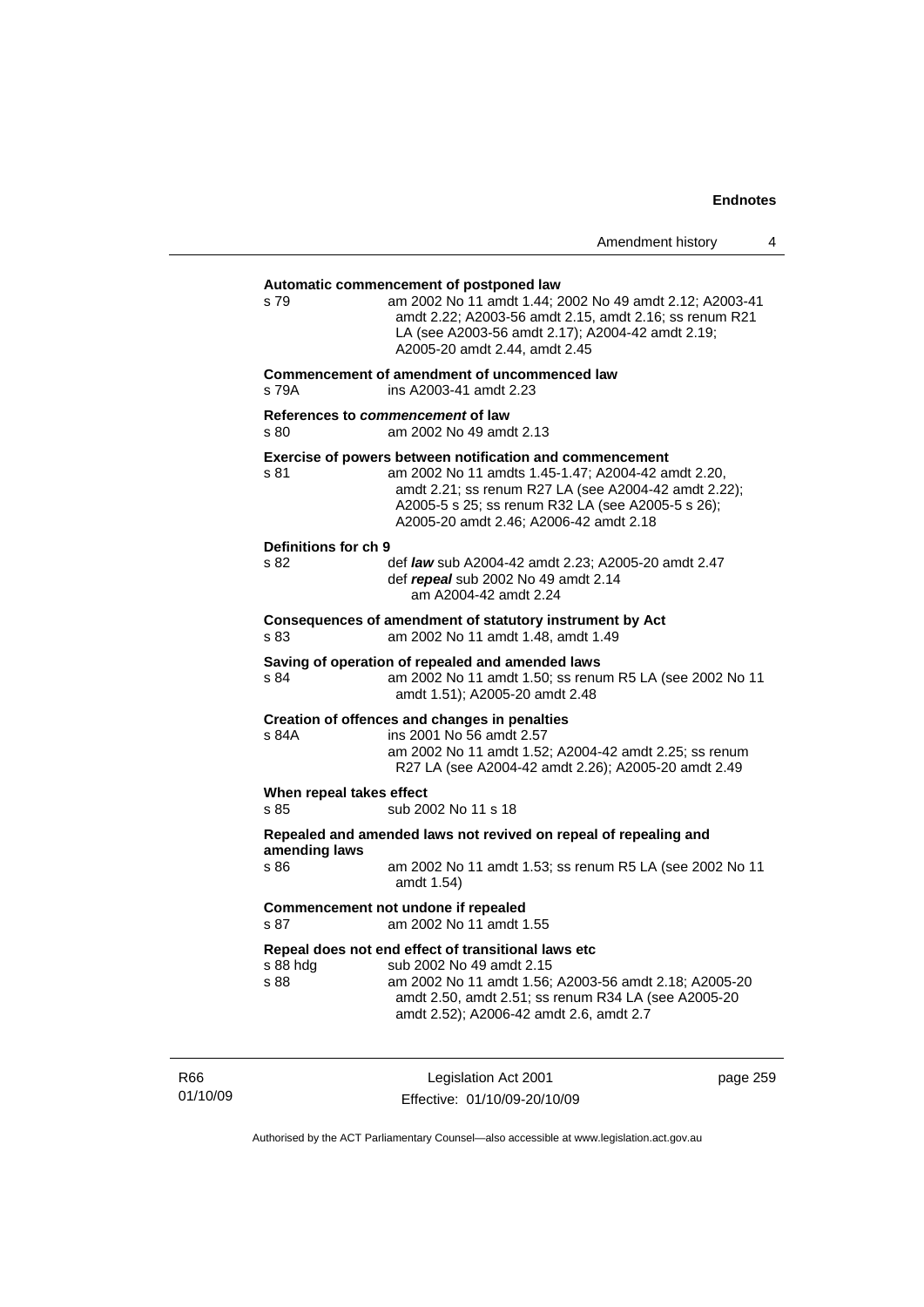4 Amendment history

# **Automatic repeal of certain laws and provisions**  s 89 am 2002 No 11 amdts 1.57-1.59; ss renum R5 LA (see 2002 No 11 amdt 1.60); 2002 No 30 amdt 2.3; 2002 No 49 amdts 2.16-2.18, 2.20-2.23; ss renum R13 LA (see 2002 No 49 amdt 2.19); A2003-56 amdts 2.19-2.23; ss renum R21 LA (see A2003-56 amdt 2.24); A2004-42 amdt 2.27, amdt 2.28, amdts 2.30-2.32; ss renum R27 LA (see A2004-42 amdt 2.29); A2005-20 amdts 2.53-2.56; A2006-42 amdt 2.8, amdt 2.18 **Insertion of provisions by amending law**  s 91 am 2001 No 56 amdt 2.58; 2002 No 11 amdts 1.61-1.63; ss renum R5 LA (see 2002 No 11 amdt 1.64) ; A2003-41 amdt 2.24; A2004-42 amdt 2.33, amdt 2.34; A2005-20 amdt 2.57; A2009-20 amdt 2.6 **Amendment to be made whenever possible**  s 92 am 2002 No 11 amdts 1.65-1.68; A2005-20 amdt 2.58 **Provisions included in another provision for amendment purposes**  s 93 am 2001 No 56 amdt 2.59, amdt 2.60; 2002 No 11 amdt 1.69; A2004-42 amdt 2.35, amdt 2.36; A2005-20 amdt 2.59 **Continuance of appointments etc made under amended provisions**  s 94 am 2002 No 11 amdt 1.70; ss renum R5 LA (see 2002 No 11 amdt 1.71); 2002 No 49 amdt 2.24; A2003-41 amdt 2.25 **Status of modifications**  s 95 am 2002 No 11 amdt 1.72, amdt 1.73 **Relocated provisions**  s 96 am 2002 No 11 amdt 1.74; A2005-20 amdt 2.60 **Referring to laws**  ch 10 hdg sub A2005-20 amdt 2.61 **Definitions for ch 10**  s 97 hdg sub 2001 No 56 amdt 2.61<br>s 97 am 2001 No 56 amdt 2.62 am 2001 No 56 amdt 2.62 sub A2005-20 amdt 2.61 def *ACT law* ins A2005-20 amdt 2.61 def *law* ins A2005-20 amdt 2.61 def *law of another jurisdiction* ins A2005-20 amdt 2.61 **References to ACT law include law containing reference**  am 2002 No 11 amdt 1.75 sub A2005-20 amdt 2.61 **References in ACT statutory instruments to** *the Act* s 99 am A2003-56 amdt 2.25 sub A2005-20 amdt 2.61

page 260 Legislation Act 2001 Effective: 01/10/09-20/10/09

R66 01/10/09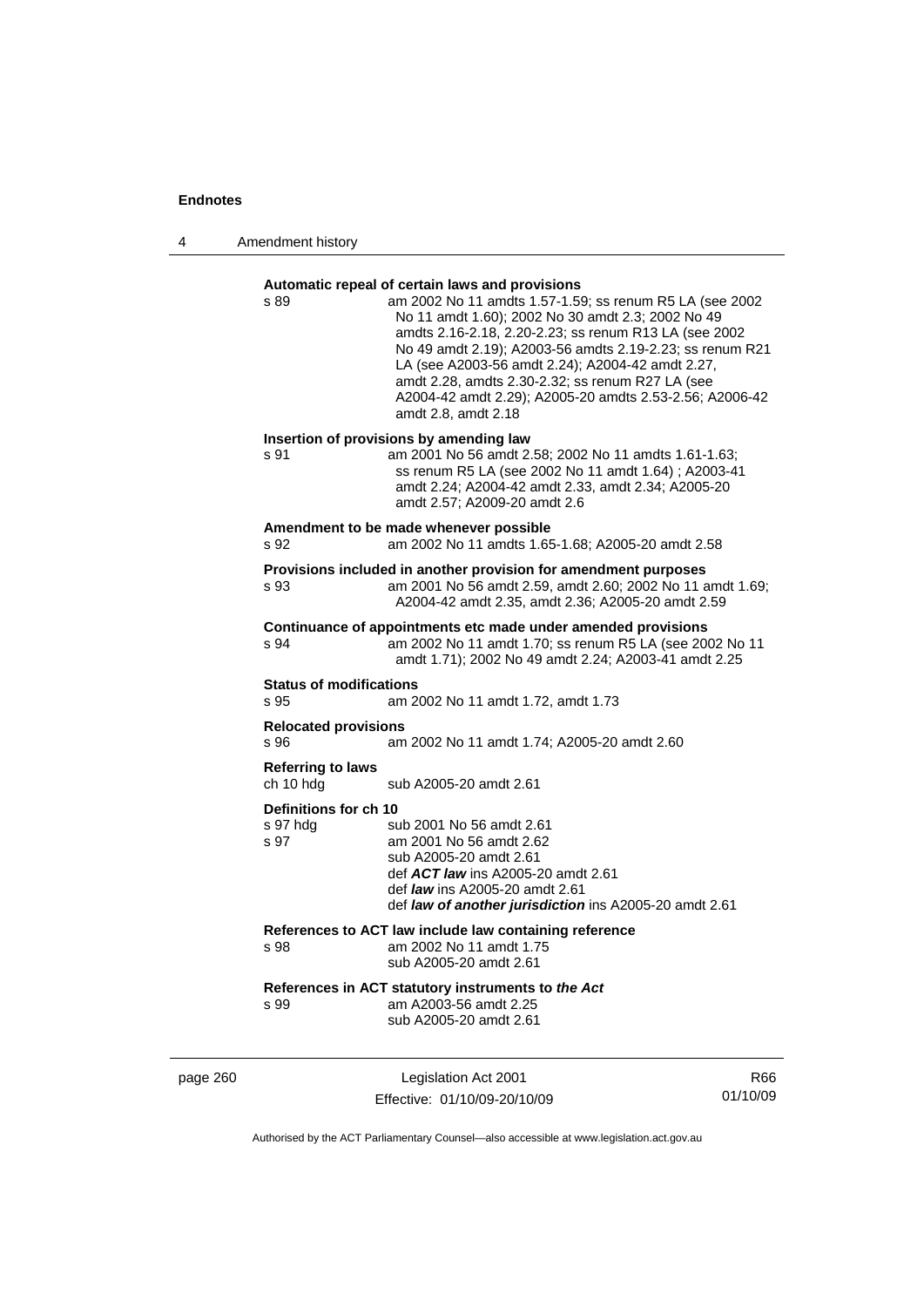| s 100                                         | am A2003-56 amdt 2.26<br>sub A2005-20 amdt 2.61                                                                                                                                                              |
|-----------------------------------------------|--------------------------------------------------------------------------------------------------------------------------------------------------------------------------------------------------------------|
| s 101                                         | Referring to particular laws of other jurisdictions etc<br>am 2002 No 49 amdt 2.25<br>sub A2005-20 amdt 2.61                                                                                                 |
| s 101A                                        | Reference to provisions of law or instrument is inclusive<br>ins 2001 No 56 amdt 2.63<br>om A2005-20 amdt 2.61                                                                                               |
| s 101B                                        | References to paragraphs etc<br>ins 2001 No 56 amdt 2.63<br>om A2005-20 amdt 2.61                                                                                                                            |
| s 102                                         | References to laws include references to laws as in force from time to time<br>am 2002 No 11 amdt 1.76, amdt 1.77; A2003-56 amdt 2.27;<br>ss renum R21 LA (see A2003-56 amdt 2.28)<br>sub A2005-20 amdt 2.61 |
| <b>References to repealed laws</b><br>s 103   | sub A2005-20 amdt 2.61                                                                                                                                                                                       |
| s 104                                         | References to laws include references to instruments under laws<br>am 2001 No 56 amdt 2.64<br>sub A2005-20 amdt 2.61                                                                                         |
| s 105                                         | Referring to provisions of laws<br>am 2002 No 11 amdt 1.78, amdt 1.79<br>sub A2005-20 amdt 2.61                                                                                                              |
| s 106                                         | References to provisions of laws are inclusive<br>am 2002 No 30 amdt 2.4<br>sub A2005-20 amdt 2.61                                                                                                           |
| s 106A                                        | References to paragraphs etc of laws<br>ins A2005-20 amdt 2.61                                                                                                                                               |
| Meaning of law in ch 11<br>s 107 hdg<br>s 107 | sub A2004-42 amdt 2.37<br>def law am A2003-41 amdt 2.26; A2005-20 amdt 2.62<br>def republication ins A2004-42 amdt 2.38                                                                                      |
| <b>Republication in register</b><br>s 108     | am 2001 No 56 amdt 2.65                                                                                                                                                                                      |
| s 109                                         | Republications may be published with other information<br>am A2003-41 amdt 2.27                                                                                                                              |
| s 111                                         | <b>Incorporation of amendments</b><br>am A2005-20 amdt 2.63, amdt 2.64                                                                                                                                       |

R66 01/10/09

Legislation Act 2001 Effective: 01/10/09-20/10/09 page 261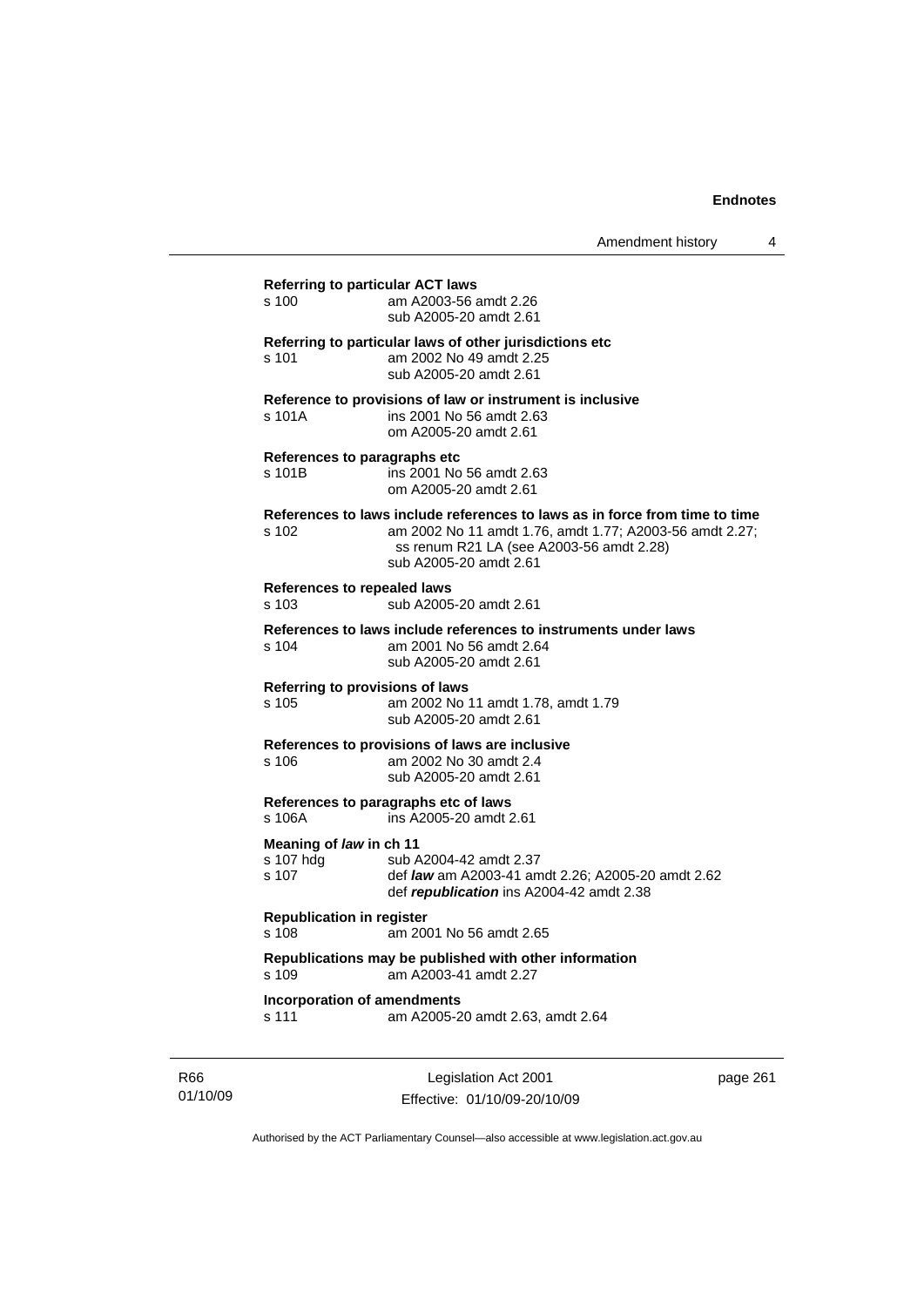| 4 | Amendment history                         |                                                                                                                                                        |
|---|-------------------------------------------|--------------------------------------------------------------------------------------------------------------------------------------------------------|
|   | s 114                                     | Authorisation for parliamentary counsel<br>am 2001 No 70 amdt 1.8                                                                                      |
|   | Ambit of editorial amendments<br>s 116    | am A2003-56 amdt 2.29; A2005-20 amdts 2.65-2.68,<br>amdt 2.146                                                                                         |
|   | s 119                                     | Delegation by parliamentary counsel<br>renum as s 260                                                                                                  |
|   | ch 12 hdg                                 | Scope of Acts and statutory instruments<br>orig ch 12 hdg renum as ch 19 hdg and then ch 20 hdg<br>ins 2001 No 56 amdt 2.68                            |
|   | s 120                                     | Act to be interpreted not to exceed legislative powers of Assembly<br>orig s 120 renum as s 261<br>ins 2001 No 56 amdt 2.68<br>am 2002 No 11 amdt 1.80 |
|   | <b>Binding effect of Acts</b><br>s 121    | orig s 121 renum as s 262 and then s 302<br>ins 2002 No 11 s 19<br>am A2006-38 amdt 1.8                                                                |
|   | <b>Application to Territory</b><br>s 122  | orig s 122 renum as s 263<br>ins 2001 No 56 amdt 2.68<br>am 2002 No 11 amdt 1.81                                                                       |
|   | Application of s 47 (2) and (3)<br>s 122A | renum as s 264 and then s 304                                                                                                                          |
|   | Application of s 61 and s 62<br>s 123     | renum as s 265 and then s 305                                                                                                                          |
|   | Application of s 69<br>s 124              | renum as s 266                                                                                                                                         |
|   | ch 13 hdg                                 | <b>Structure of Acts and statutory instruments</b><br>orig ch 13 hdg renum as ch 20 hdg and then ch 21 hdg<br>ins 2001 No 56 amdt 2.68                 |
|   | General<br>pt 13.1 hdg                    | ins 2001 No 56 amdt 2.68                                                                                                                               |
|   | Meaning of law in ch 13<br>s 125          | orig s 125 renum as s 267 and then s 306<br>ins 2001 No 56 amdt 2.68<br>am A2005-20 amdt 2.69                                                          |

page 262 Legislation Act 2001 Effective: 01/10/09-20/10/09

R66 01/10/09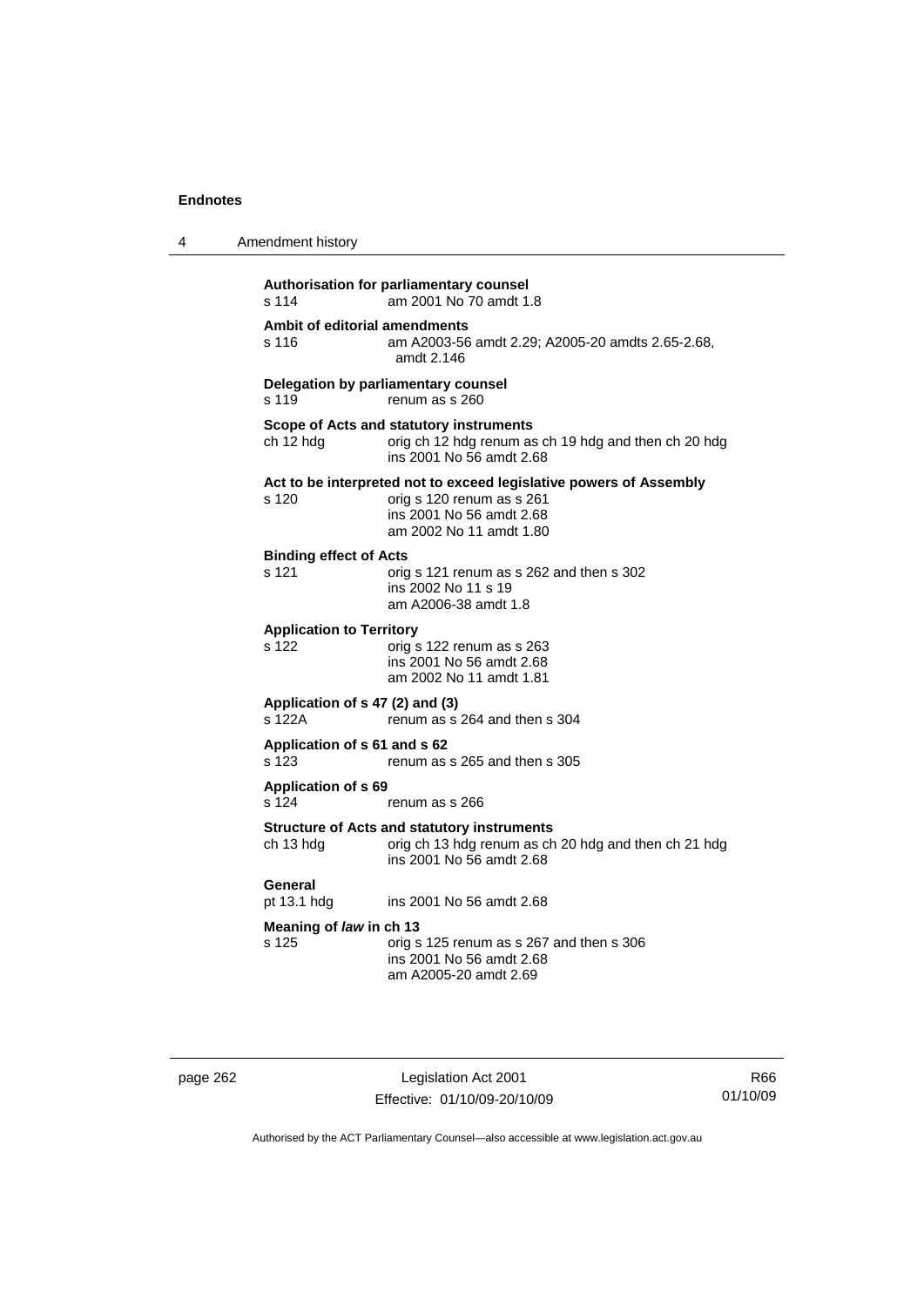# **Material that is part of Act or statutory instrument**  s 126 orig s 126 renum as s 268 and then s 307 ins 2001 No 56 amdt 2.68 am 2002 No 11 amdt 1.82; 2002 No 30 amdt 2.5; A2003-56 amdt 2.30; ss renum R21 LA (see A2003-56 amdt 2.31); A2005-20 amdt 2.70 **Material that is not part of Act or statutory instrument**  s 127 orig s 127 renum as s 269 and then s 308 ins 2001 No 56 amdt 2.68 am 2002 No 11 amdt 1.83; A2005-20 amdt 2.71 **Status of certain instruments as notifiable instruments**  s 128 renum as s 270 and then s 309 **Compliance with authorisation or requirement to do something by notice in**  gazette<br>s 129 renum as s 271 and then s 310 **Particular kinds of provisions**  pt 13.2 hdg ins 2001 No 56 amdt 2.68 **What is a definition?**  s 130 orig s 130 renum as s 272 and then s 313 ins 2001 No 56 amdt 2.68 am A2003-56 amdts 2.32-2.34 **Signpost definitions**  s 131 ins 2001 No 56 amdt 2.68 am 2002 No 49 amdt 2.26, amdt 2.27; A2003-56 amdt 2.35, amdt 2.36; ss renum R21 LA (see A2003-56 amdt 2.37); A2009-20 amdt 2.7; A2009-28 amdt 2.20 **Examples**  s 132 ins 2001 No 56 amdt 2.68 am 2002 No 11 amdt 1.84 **Penalty units**  ins 2001 No 56 amdt 2.68 am 2002 No 11 amdt 1.85 **Penalties at end of sections and subsections**  s 134 ins 2001 No 56 amdt 2.68 am 2002 No 11 amdt 1.86; 2002 No 49 amdt 2.28; A2005-20 amdt 2.72; amdt 2.73 **Penalties not at end of sections and subsections**  s 135 ins 2001 No 56 amdt 2.68 am 2002 No 11 amdt 1.87; 2002 No 49 amdt 2.29; A2005-20 amdt 2.74, amdt 2.75

R66 01/10/09

Legislation Act 2001 Effective: 01/10/09-20/10/09 page 263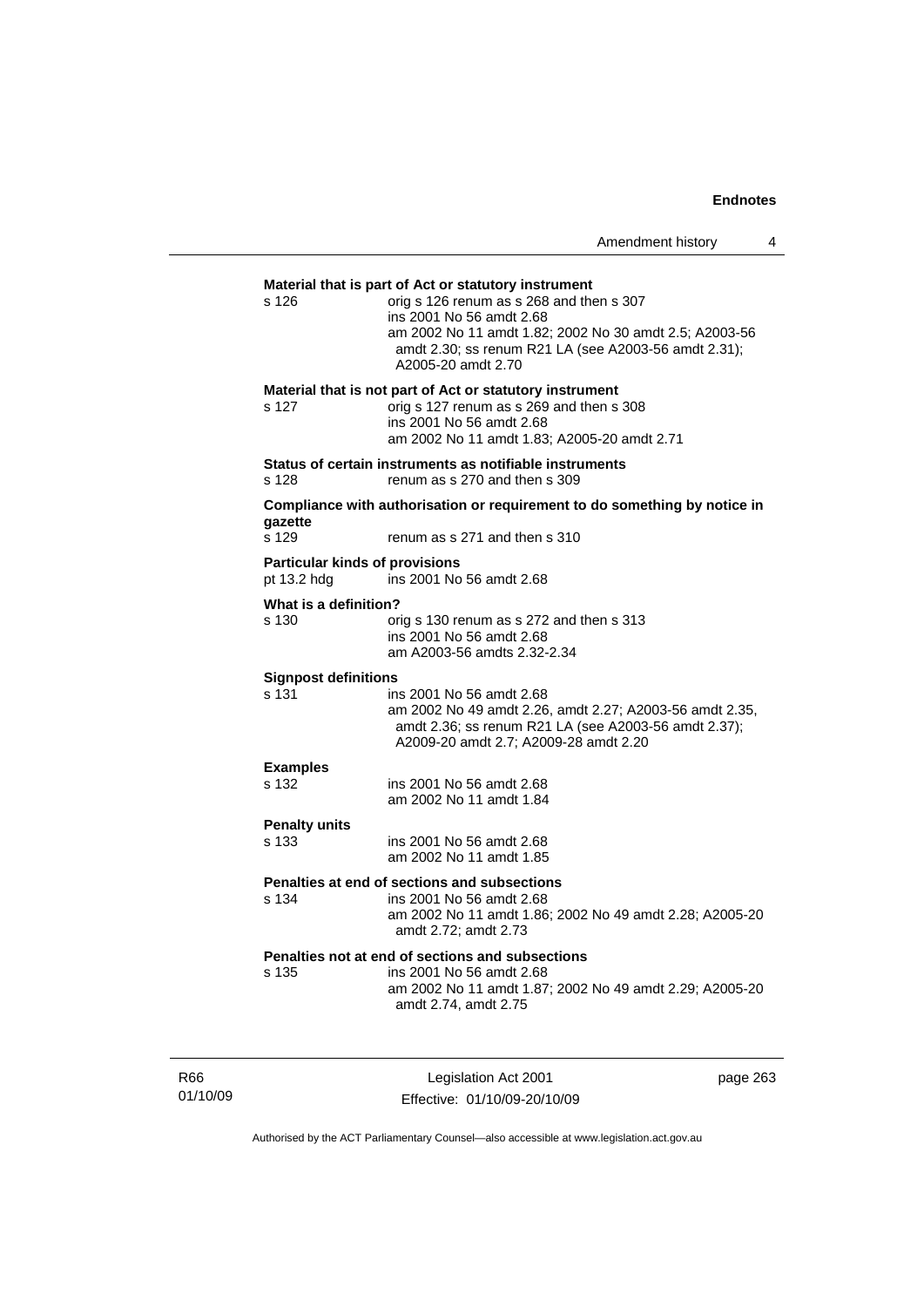4 Amendment history page 264 Legislation Act 2001 Effective: 01/10/09-20/10/09 **Interpretation of Acts and statutory instruments**  ch 14 hdg ins 2002 No 11 s 20 sub A2003-18 s 4 **Purpose and scope**  ins A2003-18 s 4 **Meaning of** *Act* **in ch 14**  s 136 ins 2001 No 56 amdt 2.68 om 2002 No 11 amdt 1.88 ins A2003-18 s 4 **Purpose and scope of ch 14**  s 137 ins 2002 No 11 s 20 sub A2003-18 s 4 **Key principles of interpretation**  pt 14.2 hdg ins A2003-18 s 4 **Meaning of** *working out the meaning of an Act* s 138 reloc from IA 2002 No 11 amdt 2.63 sub A2003-18 s 4 **Interpretation best achieving Act's purpose**  s 139 reloc from IA 2002 No 11 amdt 2.63 pars renum R5 LA am 2002 No 49 amdt 2.30 sub A2003-18 s 4 am A2004-5 amdt 2.7 **Legislative context**  s 140 ins A2003-18 s 4 am A2006-23 amdt 1.211 **Non-legislative context generally**<br>s 141 **ins A2003-18 s**  $ins$  A2003-18 s 4 am A2003-41 amdt 2.28 **Non-legislative context—material that may be considered**  s 142 ins A2003-18 s 4 am A2003-41 amdt 2.29; table renum R22 LA; A2005-20 amdt 2.76 **Law stating material for consideration in working out meaning**  ins A2003-18 s 4 **Aids to interpretation**  ch 15 hdg ins 2001 No 56 amdt 2.68<br>ch 15 hdg note om 2002 No 11 amdt 1.89 om 2002 No 11 amdt 1.89 **General**  pt 15.1 hdg ins 2001 No 56 amdt 2.68

R66 01/10/09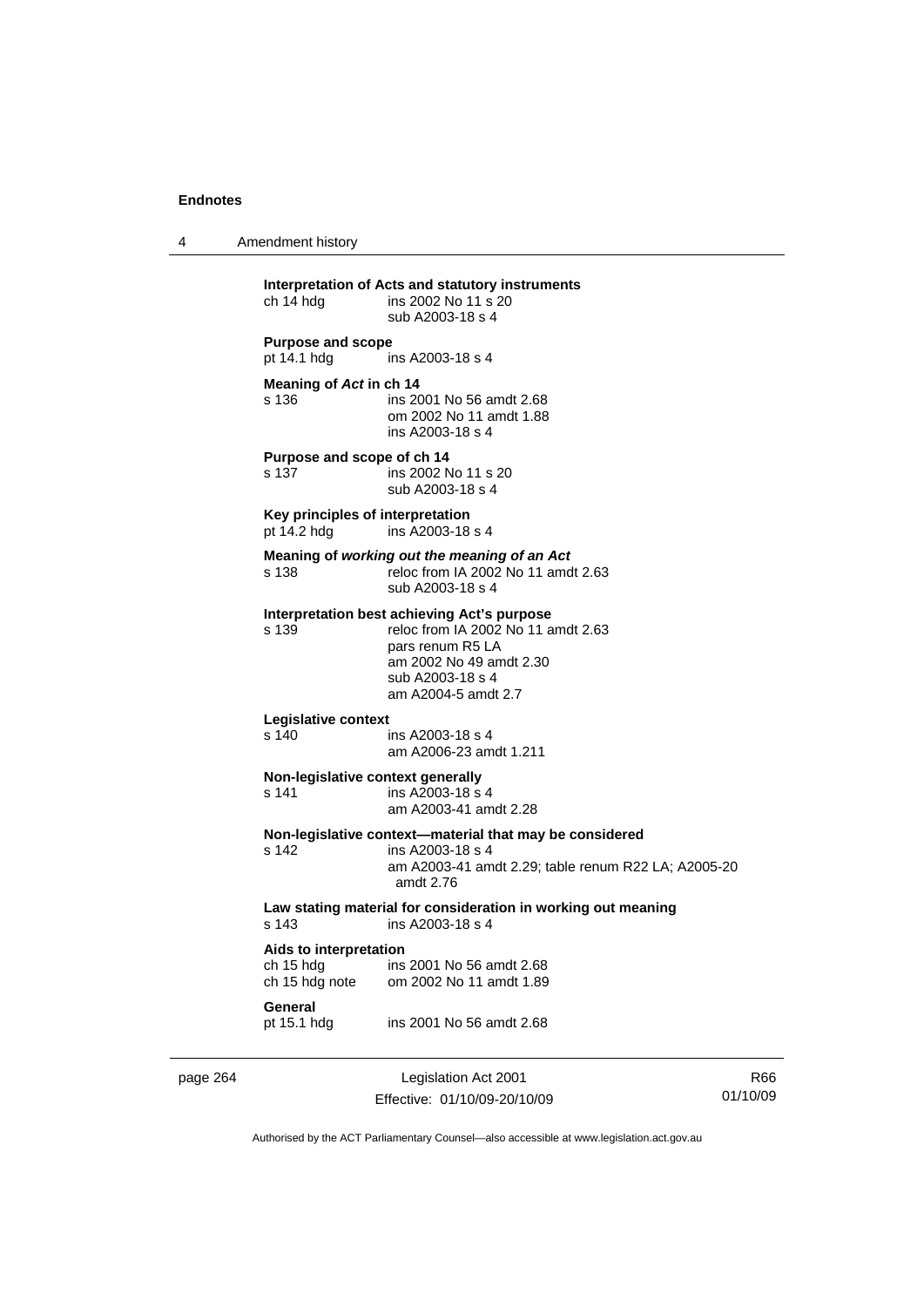| <b>Meaning of commonly-used terms</b>   |                                                                     |  |  |
|-----------------------------------------|---------------------------------------------------------------------|--|--|
| s 144 hdg<br>sub A2003-56 amdt 2.38     |                                                                     |  |  |
| s 144                                   | ins 2001 No 56 amdt 2.68                                            |  |  |
|                                         |                                                                     |  |  |
| <b>Gender and number</b>                |                                                                     |  |  |
| s 145                                   | ins 2001 No 56 amdt 2.68                                            |  |  |
|                                         | am 2002 No 11 amdt 1.90                                             |  |  |
|                                         |                                                                     |  |  |
| Meaning of may and must                 |                                                                     |  |  |
| s 146                                   | ins 2001 No 56 amdt 2.68                                            |  |  |
|                                         | am 2002 No 11 amdt 1.91, amdt 1.92; 2002 No 30 amdt 2.6;            |  |  |
|                                         | A2003-56 amdt 2.39; A2005-20 amdt 2.77                              |  |  |
|                                         | Changes of drafting practice not to affect meaning                  |  |  |
| s 147                                   | ins 2001 No 56 amdt 2.68                                            |  |  |
|                                         | am 2002 No 11 amdt 1.93                                             |  |  |
|                                         |                                                                     |  |  |
|                                         | Terms used in instruments have same meanings as in authorising laws |  |  |
| s 148                                   | ins 2001 No 56 amdt 2.68                                            |  |  |
|                                         | am 2002 No 11 amdt 1.94; A2003-56 amdt 2.40                         |  |  |
| Age in years                            |                                                                     |  |  |
| s 149                                   | ins 2001 No 56 amdt 2.68                                            |  |  |
|                                         | am 2002 No 11 amdt 1.95                                             |  |  |
|                                         |                                                                     |  |  |
| <b>Measurement of distance</b>          |                                                                     |  |  |
| s 150                                   | ins 2001 No 56 amdt 2.68                                            |  |  |
|                                         | am 2002 No 11 amdt 1.96                                             |  |  |
|                                         | Working out periods of time generally                               |  |  |
| s 151                                   | ins 2002 No 11 s 21                                                 |  |  |
|                                         | am 2002 No 49 amdt 2.31; A2003-56 amdt 2.41                         |  |  |
|                                         | sub A2005-62 amdt 2.14                                              |  |  |
|                                         | am A2006-42 amdt 2.9, amdt 2.10; ss renum R47 LA                    |  |  |
|                                         | (10)-(12) exp 11 January 2007 (s 151 (12))                          |  |  |
|                                         |                                                                     |  |  |
|                                         | Periods of time ending on non-working days                          |  |  |
| s 151A                                  | ins A2005-62 amdt 2.14                                              |  |  |
|                                         | am A2006-42 amdt 2.11                                               |  |  |
|                                         | (5)-(7) exp 11 January 2007 (s 151A (7))                            |  |  |
|                                         | Doing things for which no time is fixed                             |  |  |
| s 151B                                  | ins A2005-62 amdt 2.14                                              |  |  |
|                                         |                                                                     |  |  |
| <b>Power to extend time</b>             |                                                                     |  |  |
| s 151C                                  | ins A2005-62 amdt 2.14                                              |  |  |
|                                         |                                                                     |  |  |
| <b>Continuing effect of obligations</b> |                                                                     |  |  |
| s 152                                   | ins 2002 No 11 s 21                                                 |  |  |
|                                         | sub 2002 No 49 amdt 2.32                                            |  |  |

R66 01/10/09

Legislation Act 2001 Effective: 01/10/09-20/10/09 page 265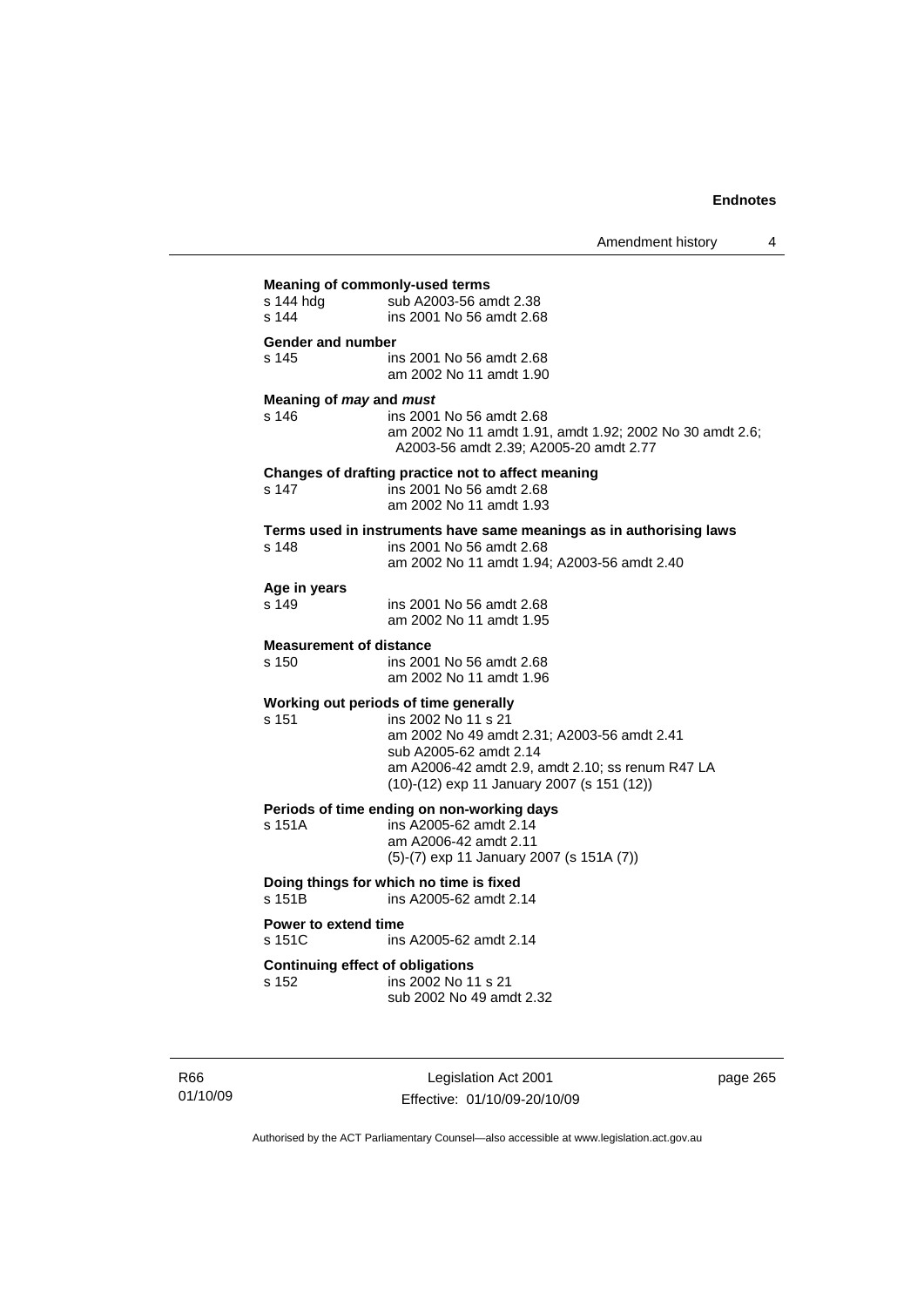| Amendment history<br>$\overline{4}$ |  |
|-------------------------------------|--|
|-------------------------------------|--|

|          | <b>Definitions</b><br>pt 15.2 hdg               | ins 2001 No 56 amdt 2.68                                                                                                                                                                                                         |     |
|----------|-------------------------------------------------|----------------------------------------------------------------------------------------------------------------------------------------------------------------------------------------------------------------------------------|-----|
|          | s 155                                           | Definitions apply subject to contrary intention<br>ins 2001 No 56 amdt 2.68<br>am 2002 No 11 amdt 1.97, amdt 1.98                                                                                                                |     |
|          | s 156                                           | Application of definitions in dictionaries and sections<br>ins 2001 No 56 amdt 2.68<br>am A2003-56 amdt 2.42; A2005-20 amdts 2.78-2.80                                                                                           |     |
|          | s 157                                           | Defined terms-other parts of speech and grammatical forms<br>ins 2001 No 56 amdt 2.68<br>sub 2002 No 11 amdt 1.99<br>am A2003-56 amdt 2.43                                                                                       |     |
|          | pt 15.3 hdg                                     | References to various entities and things<br>ins 2001 No 56 amdt 2.68                                                                                                                                                            |     |
|          | References to people generally<br>s 160         | ins 2001 No 56 amdt 2.68<br>am 2002 No 11 amdt 1.100, amdt 1.101; A2009-20 amdt 2.8                                                                                                                                              |     |
|          | <b>Corporations liable to offences</b><br>s 161 | ins 2001 No 56 amdt 2.68<br>am 2002 No 11 amdt 1.102; 2002 No 51 amdt 1.23; 2002<br>No 49 amdt 2.33                                                                                                                              |     |
|          | s 162                                           | References to a Minister or the Minister<br>ins 2001 No 56 amdt 2.68                                                                                                                                                             |     |
|          | s 163                                           | References to a chief executive or the chief executive<br>ins 2001 No 56 amdt 2.68<br>am A2005-44 amdt 1.5                                                                                                                       |     |
|          | s 164                                           | <b>References to Australian Standards etc</b><br>ins 2001 No 56 amdt 2.68<br>sub A2003-56 amdt 2.44                                                                                                                              |     |
|          | s 165                                           | References to Assembly committees that no longer exist<br>ins 2001 No 56 amdt 2.68                                                                                                                                               |     |
|          | representative etc<br>s 168                     | References to person with interest in land include personal<br>ins 2001 No 56 amdt 2.68<br>am 2002 No 11 amdt 1.103                                                                                                              |     |
|          | s 169                                           | References to domestic partner and domestic partnership<br>ins A2003-14 s 4<br>am A2006-22 amdt 1.72, amdt 1.73 (A2006-22 rep before<br>commenced by disallowance (see Cwlth Gaz 2006 No S93));<br>A2008-14 amdt 1.42, amdt 1.43 |     |
| page 266 |                                                 | Legislation Act 2001                                                                                                                                                                                                             | R66 |

Effective: 01/10/09-20/10/09

R66 01/10/09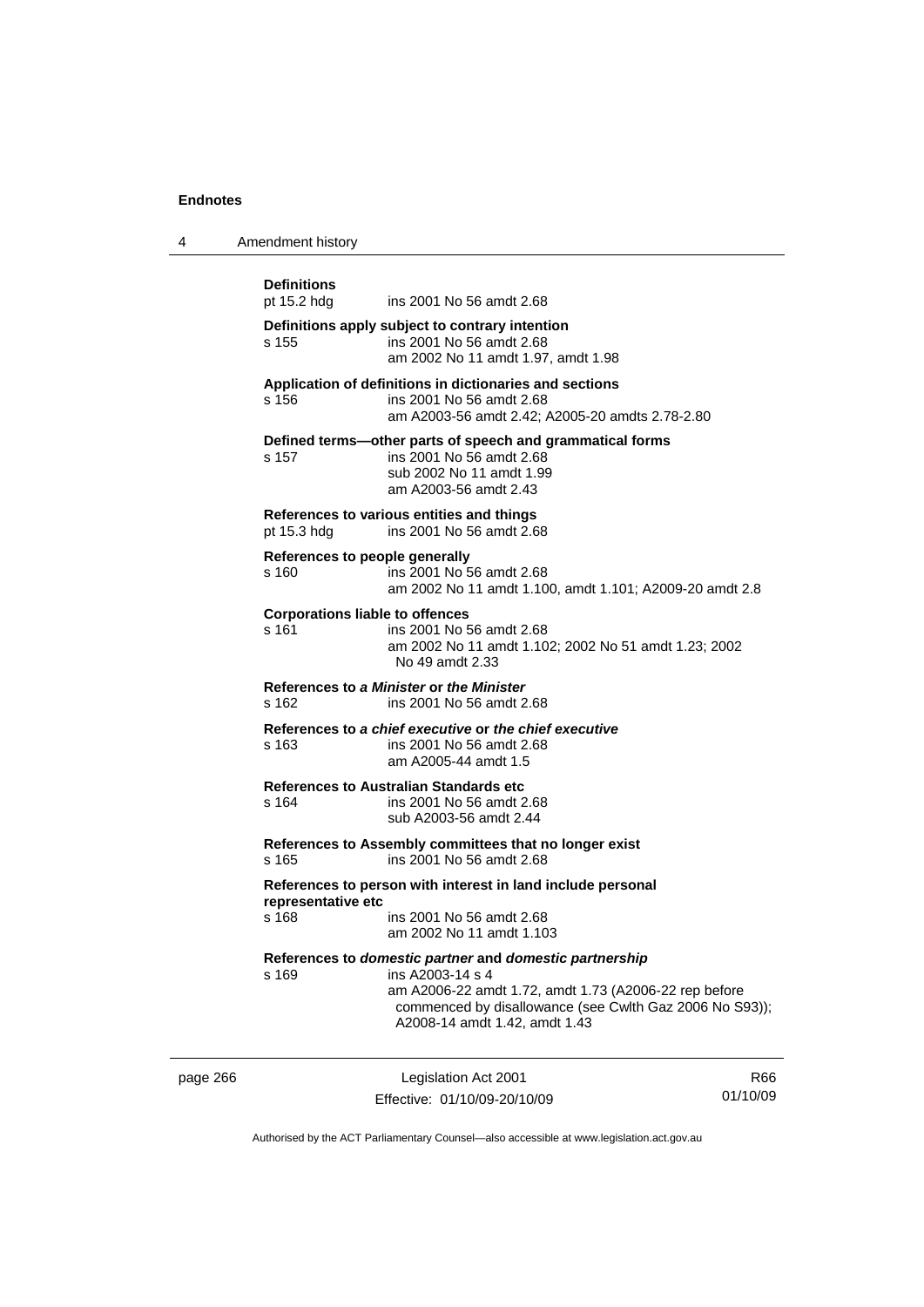Amendment history 4

**References to** *transgender people*  s 169A ins A2003-14 s 4 **References to** *intersex people*   $ins A2003-14 s 4$ **Preservation of certain common law privileges**  pt 15.4 hdg ins 2002 No 11 s 22 **Privileges against selfincrimination and exposure to civil penalty**  s 170 ins 2002 No 11 s 22 **Client legal privilege**  s 171 ins 2002 No 11 s 22 **Courts, tribunals and other decision-makers**  ch 16 hdg ins 2001 No 56 amdt 2.68 **Meaning of** *law* **in ch 16**  s 175 ins 2001 No 56 amdt 2.68 am A2005-20 amdt 2.81 **Jurisdiction of courts and tribunals**  s 176 ins 2001 No 56 amdt 2.68 am 2002 No 11 amdt 1.104 **Recovery of amounts owing under laws**  s 177 ins 2001 No 56 amdt 2.68 am 2002 No 11 amdt 1.105 sub A2008-37 amdt 1.296 **Power to decide includes power to take evidence etc**  s 178 hdg am A2003-41 amdt 2.30<br>s 178 ins 2001 No 56 amdt 2.6 ins 2001 No 56 amdt 2.68 am 2002 No 11 amdt 1.106, amdt 1.107; A2003-41 amdt 2.31 sub A2005-53 amdt 1.92 **Content of statements of reasons for decisions**  s 179 ins 2001 No 56 amdt 2.68 am 2002 No 11 amdt 1.108; A2003-56 amdt 2.45 **Power to make decision includes power to reverse or change**  s 180 ins 2001 No 56 amdt 2.68 am 2002 No 11 amdt 1.109 **Entities and positions**  ch 17 hdg ins 2001 No 56 amdt 2.68 **Meaning of** *law* **in ch 17**  s 182 (prev s 185) ins 2001 No 56 amdt 2.68 renum 2002 No 11 amdt 1.110 sub A2003-56 amdt 2.46 am A2005-20 amdt 2.81

R66 01/10/09

Legislation Act 2001 Effective: 01/10/09-20/10/09 page 267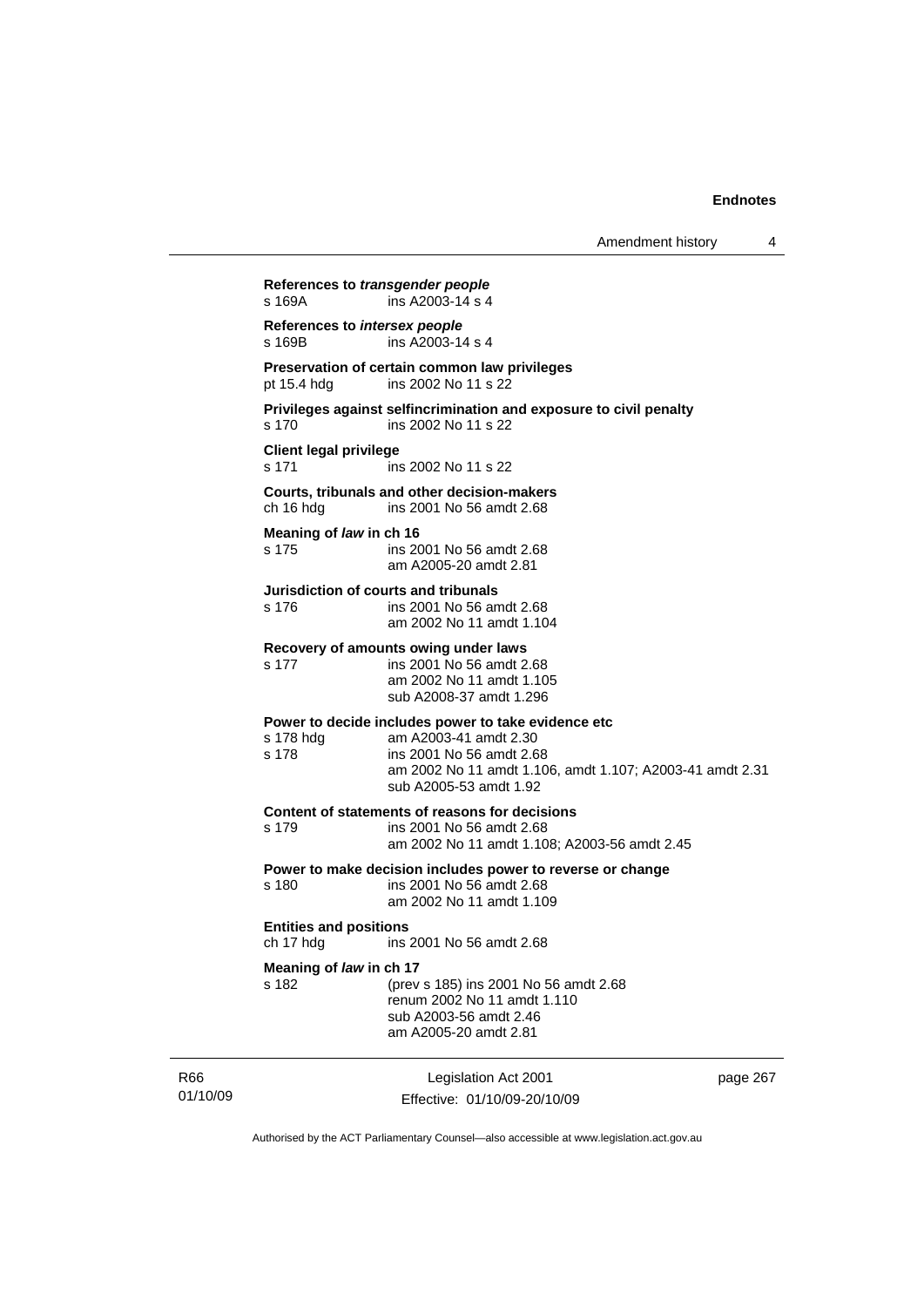4 Amendment history

| s 183                                 | Change of name of entity<br>(prev s 187) ins 2001 No 56 amdt 2.68<br>renum 2002 No 11 amdt 1.112<br>am A2003-56 amdt 2.47<br>sub A2005-20 amdt 2.83                                             |
|---------------------------------------|-------------------------------------------------------------------------------------------------------------------------------------------------------------------------------------------------|
| s 184                                 | Change in constitution of entity<br>(prev s 188) ins 2001 No 56 amdt 2.68<br>renum 2002 No 11 amdt 1.112                                                                                        |
| <b>References to entity</b><br>s 184A | ins A2005-20 amdt 2.84                                                                                                                                                                          |
| s 185                                 | References to occupant of position<br>orig s 185 renum as s 182<br>(prev s 189) ins 2001 No 56 amdt 2.68<br>renum 2002 No 11 amdt 1.112<br>am A2003-56 amdt 2.48; A2005-20 amdt 2.85, amdt 2.86 |
| Change of name of position<br>s 186   | (orig s 186) ins 2001 No 56 amdt 2.68<br>om 2002 No 11 amdt 1.111<br>(prev s 190) ins 2001 No 56 amdt 2.68<br>renum 2002 No 11 amdt 1.112<br>am A2003-56 amdt 2.49<br>sub A2005-20 amdt 2.87    |
| Chair and deputy chair etc<br>s 187   | orig s 187 renum as s 183<br>(prev s 191) ins 2001 No 56 amdt 2.68<br>renum 2002 No 11 amdt 1.112<br>sub A2005-20 amdt 2.88                                                                     |
| <b>Offences</b><br>ch 18 hdg          | orig ch 18 hdg renum as ch 19 hdg<br>ins 2002 No 11 s 23                                                                                                                                        |
| <b>Introductory</b><br>pt 18.1 hdg    | renum as pt 19.1 hdg                                                                                                                                                                            |
| <b>Functions</b><br>pt 18.2 hdg       | renum as pt 19.2 hdg                                                                                                                                                                            |
| <b>Appointments</b><br>pt 18.3 hdg    | renum as pt 19.3 hdg                                                                                                                                                                            |
|                                       | Appointments-other than acting appointments<br>renum as div 19.3.1.hdg                                                                                                                          |
| div 18.3.1 hdg                        |                                                                                                                                                                                                 |

page 268 Legislation Act 2001 Effective: 01/10/09-20/10/09

R66 01/10/09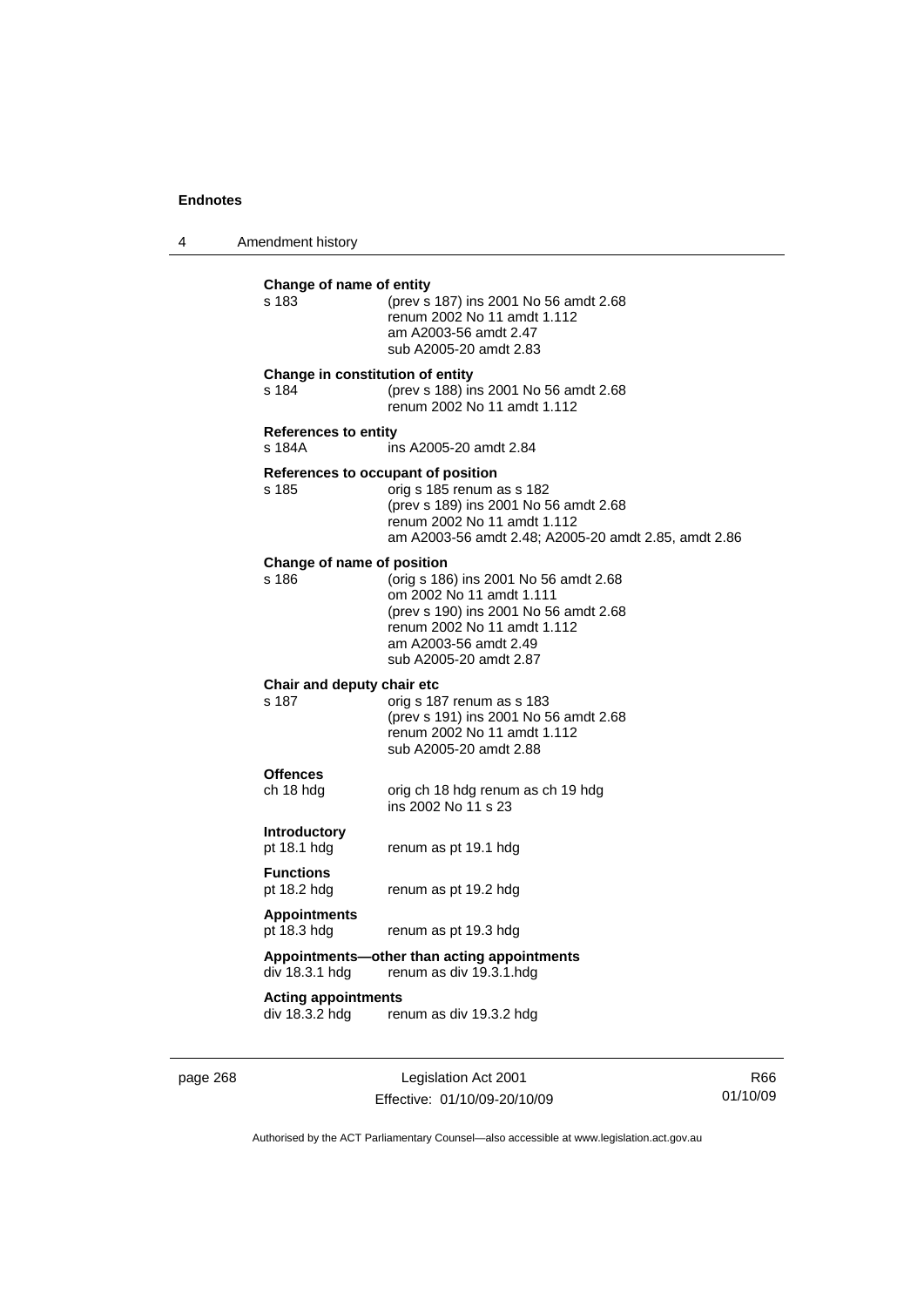# Amendment history 4 **Delegations**  renum as pt 19.4 hdg **Service of documents**  pt 18.5 hdg renum as pt 19.5 hdg **Other matters**  pt 18.6 hdg renum as pt 19.7 hdg **Meaning of** *ACT law* **in ch 18**  s 188 orig s 188 renum as s 184 ins 2002 No 11 s 23 sub A2005-20 amdt 2.89 **Reference to offence includes reference to related ancillary offences**  orig s 189 renum as s 185 ins 2002 No 11 s 23 am 2002 No 51 amdt 1.24, amdt 1.25; A2005-20 amdt 2.90, amdt 2.91; A2005-53 amdt 1.93 **Indictable and summary offences**  orig s 190 renum as s 186 ins 2002 No 11 s 23 am A2003-56 amdt 2.50; ss renum R21 LA (see A2003-56 amdt 2.51); A2005-20 amdt 2.92; A2008-44 amdt 1.62 **Offences against 2 or more laws**  s 191 orig s 191 renum as s 187 ins 2002 No 11 s 23 am A2005-20 amdts 2.93-2.96 **When must prosecutions begin?**  s 192 ins 2002 No 11 s 23 am 2002 No 51 amdt 1.26; A2004-32 s 90; A2005-5 s 27; A2005-20 amdt 2.97; A2005-53 amdt 1.94; A2005-62 amdt 2.15, amdt 2.16; A2007-16 amdt 2.1, amdt 2.2 **Continuing offences**  ins 2002 No 11 s 23 am A2005-20 amdt 2.98 **Administrative and machinery provisions**  ch 19 hdg (prev ch 12 hdg) renum as ch 19 hdg and then ch 20 hdg (prev ch 18 hdg) ins 2001 No 56 amdt 2.68 renum as ch 19 hdg 2002 No 11 s 24 **Introductory**  pt 19.1 hdg (prev pt 18.1 hdg) ins 2001 No 56 amdt 2.68 renum 2002 No 11 s 24

R66 01/10/09

Legislation Act 2001 Effective: 01/10/09-20/10/09 page 269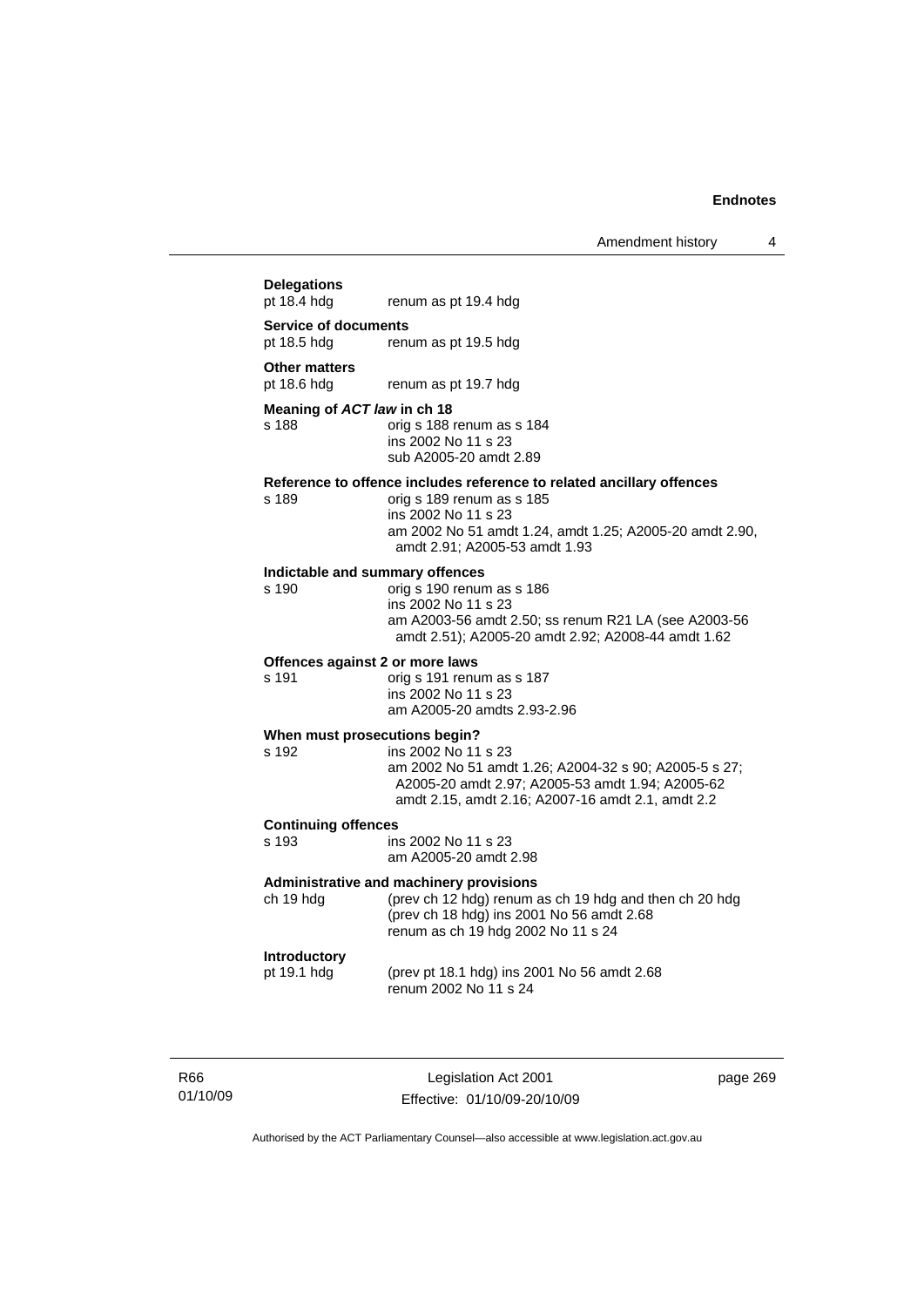| 4 | Amendment history                                         |                                                                                                                                                                                             |
|---|-----------------------------------------------------------|---------------------------------------------------------------------------------------------------------------------------------------------------------------------------------------------|
|   | Meaning of law in ch 19<br>s 195                          | ins 2001 No 56 amdt 2.68<br>am A2005-20 amdt 2.99                                                                                                                                           |
|   | <b>Functions</b><br>pt 19.2 hdg                           | (prev pt 18.2 hdg) ins 2001 No 56 amdt 2.68<br>renum 2002 No 11 s 24                                                                                                                        |
|   | s 196                                                     | Provision giving function gives power to exercise function<br>ins 2001 No 56 amdt 2.68                                                                                                      |
|   | s 197                                                     | Statutory functions may be exercised from time to time<br>ins 2001 No 56 amdt 2.68<br>am 2002 No 11 amdt 1.113, amdt 1.114; A2005-20<br>amdt 2.100                                          |
|   | <b>Functions of bodies</b><br>s 199                       | ins 2001 No 56 amdt 2.68<br>am 2002 No 11 amdt 1.115, amdt 1.116; ss renum R5 LA<br>(see 2002 No 11 amdt 1.117); A2003-41 amdt 2.32,<br>amdt 2.33; ss renum R20 LA (see A2003-41 amdt 2.34) |
|   | s 200                                                     | <b>Functions of occupants of positions</b><br>ins 2001 No 56 amdt 2.68                                                                                                                      |
|   | <b>Appointments</b><br>pt 19.3 hdg                        | (prev pt 18.3 hdg) ins 2001 No 56 amdt 2.68<br>renum 2002 No 11 s 24                                                                                                                        |
|   | Appointments-general<br>div 19.3.1 hdg<br>div 19.3.1 note | (prev div 18.3.1 hdg) ins 2001 No 56 amdt 2.68<br>renum 2002 No 11 s 24<br>sub A2003-56 amdt 2.52<br>ins 2002 No 11 amdt 1.118                                                              |
|   | <b>Application of div 19.3.1</b><br>s 205                 | ins 2001 No 56 amdt 2.68<br>am 2002 No 11 amdt 1.119, amdt 1.120                                                                                                                            |
|   | s 206                                                     | Appointments must be in writing etc<br>ins 2001 No 56 amdt 2.68<br>sub 2002 No 11 s 25                                                                                                      |
|   | s 207                                                     | Appointment may be by name or position<br>ins 2001 No 56 amdt 2.68                                                                                                                          |
|   | s 208                                                     | Power of appointment includes power to suspend etc<br>ins 2001 No 56 amdt 2.68<br>am A2005-20 amdt 2.101                                                                                    |
|   | s 209                                                     | Power of appointment includes power to make acting appointment<br>ins 2001 No 56 amdt 2.68                                                                                                  |
|   |                                                           |                                                                                                                                                                                             |

page 270 Legislation Act 2001 Effective: 01/10/09-20/10/09

R66 01/10/09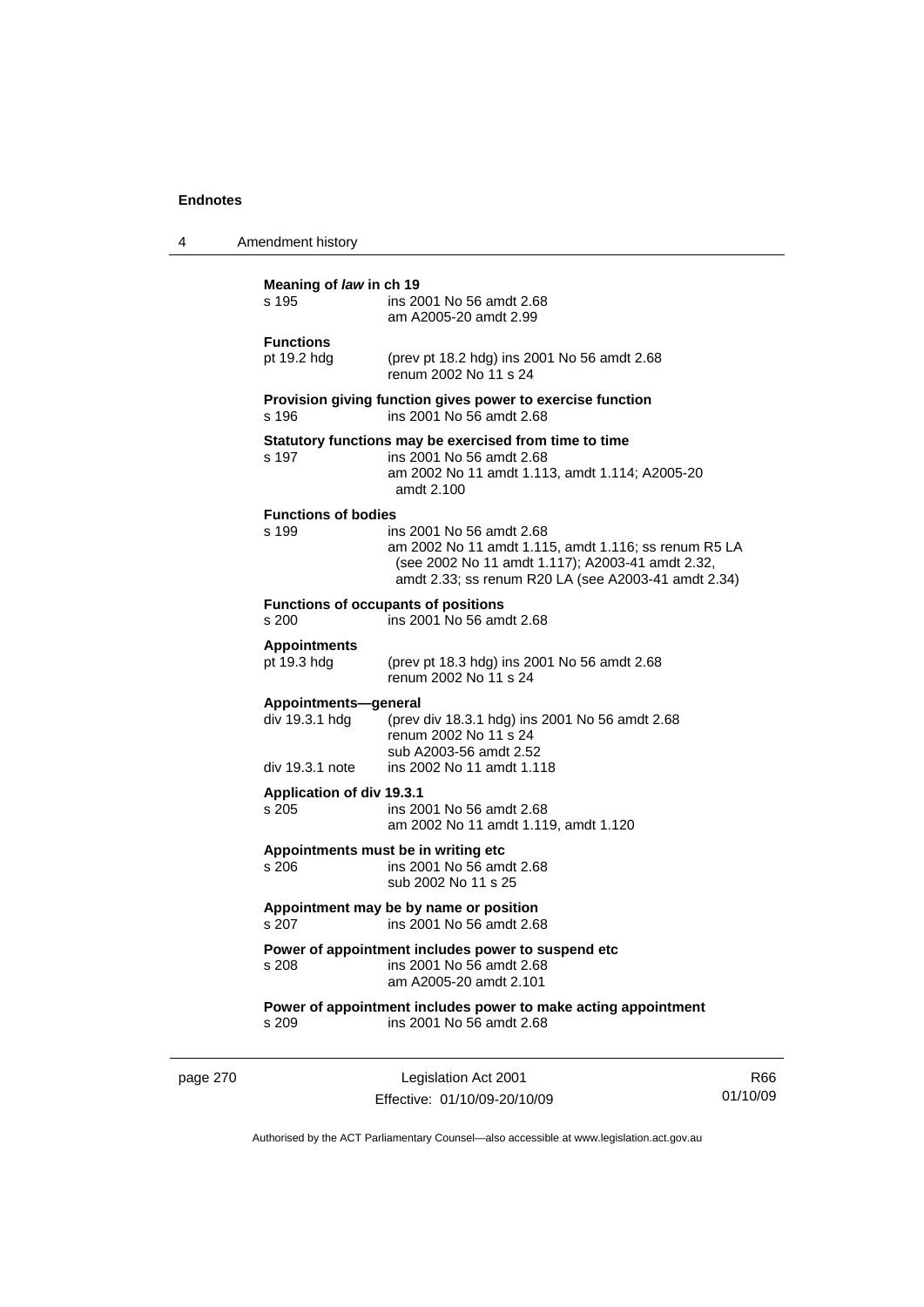**Resignation of appointment**  s 210 ins 2001 No 56 amdt 2.68 **Appointment not affected by appointer changes**  s 211 ins 2001 No 56 amdt 2.68 **Appointment not affected by defect etc**  s 212 ins 2001 No 56 amdt 2.68 **Acting appointments**  div 19.3.2 hdg (prev div 18.3.2 hdg) ins 2001 No 56 amdt 2.68 renum 2002 No 11 s 24 **Application of div 19.3.2**  s 215 ins 2001 No 56 amdt 2.68 am 2002 No 11 amdt 1.121, amdt 1.122 **Acting appointments must be in writing etc**  s 216 ins 2001 No 56 amdt 2.68 sub 2002 No 11 s 26 **Acting appointment may be made by name or position**  s 217 ins 2001 No 56 amdt 2.68 **Instrument may provide when acting appointment has effect etc**  s 218 ins 2001 No 56 amdt 2.68 **Appointer may decide terms of acting appointment etc**  s 219 ins 2001 No 56 amdt 2.68 am 2002 No 11 amdt 1.123 **Appointee may exercise functions under acting appointment etc**  s 220 ins 2001 No 56 amdt 2.68 **How long does an acting appointment operate?**  s 221 ins 2001 No 56 amdt 2.68 am 2002 No 11 amdt 1.124 **Resignation of acting appointment**  s 222 ins 2001 No 56 amdt 2.68 **Effect of acting appointment on substantive appointment etc**  s 223 ins 2001 No 56 amdt 2.68 **Acting appointment not affected by appointer changes**  s 224 ins 2001 No 56 amdt 2.68 **Acting appointment not affected by defect etc**  s 225 ins 2001 No 56 amdt 2.68 **Standing acting arrangements**  div 19.3.2A hdg ins A2003-41 amdt 2.35

R66 01/10/09

Legislation Act 2001 Effective: 01/10/09-20/10/09 page 271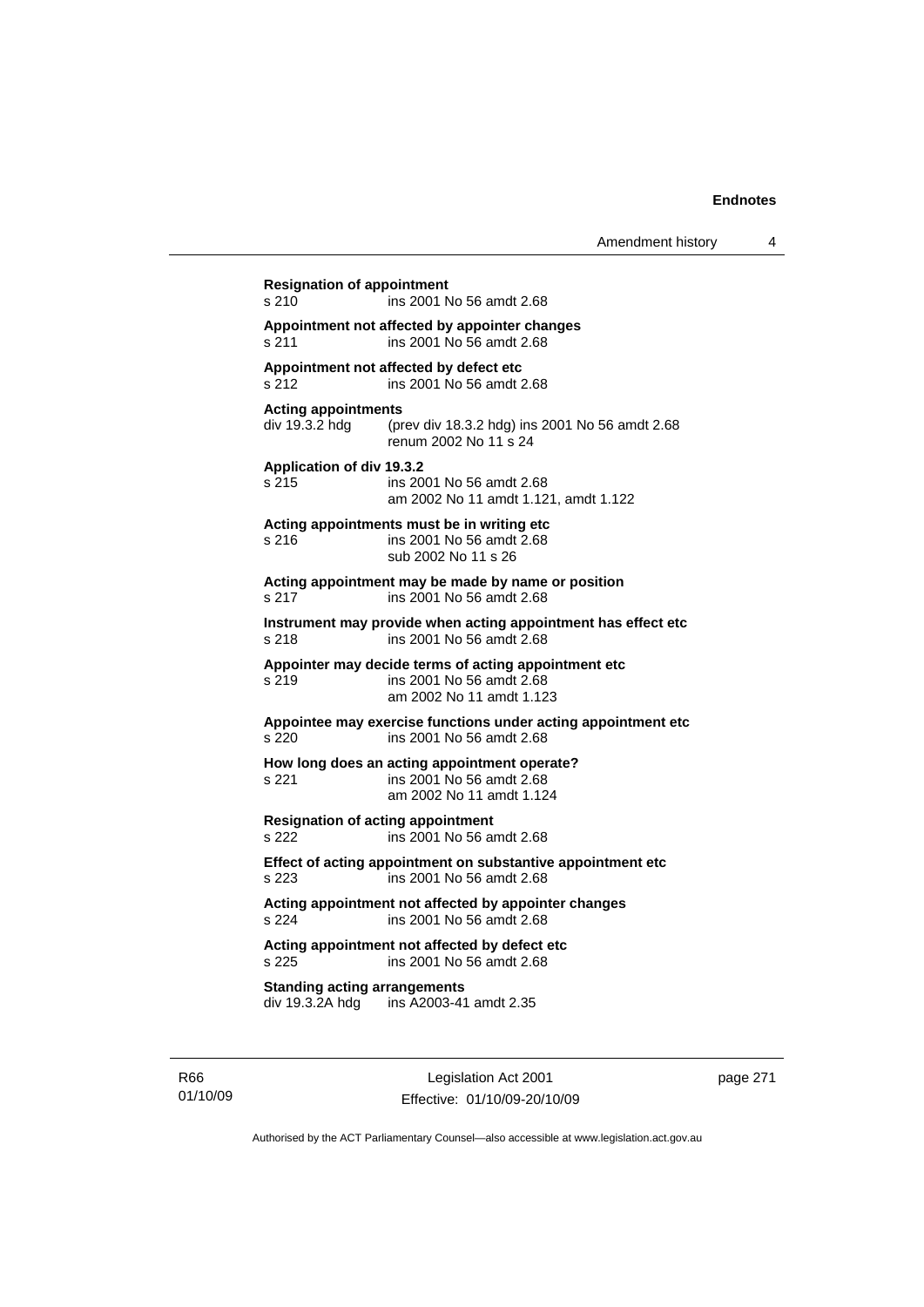|  | Amendment history |
|--|-------------------|
|--|-------------------|

| s 225A                             | ins A2003-41 amdt 2.35                                                                                                                                                               |
|------------------------------------|--------------------------------------------------------------------------------------------------------------------------------------------------------------------------------------|
| etc                                | Person acting under standing acting arrangement may exercise functions                                                                                                               |
| s 225B hdg<br>s 225B               | sub A2005-20 amdt 2.102<br>ins A2003-41 amdt 2.35                                                                                                                                    |
| div 19.3.3 hdg                     | Appointments-Assembly consultation<br>ins 2002 No 11 s 27                                                                                                                            |
| s 226                              | Meaning of statutory position in div 19.3.3<br>ins 2002 No 11 s 27                                                                                                                   |
| Application of div 19.3.3<br>s 227 | ins 2002 No 11 s 27<br>am 2002 No 49 amdt 2.34; A2004-28 amdt 3.32<br>(3), (4) exp 22 December 2004 (s 227 (4) and see A2004-28,<br>s 211 (1) and NI2004-486)<br>am A2007-3 amdt 2.1 |
| s 228                              | <b>Consultation with appropriate Assembly committee</b><br>ins 2002 No 11 s 27                                                                                                       |
| s 229 hdg<br>s 229                 | Appointment is disallowable instrument<br>sub 2002 No 49 amdt 2.35<br>ins 2002 No 11 s 27                                                                                            |
| <b>Delegations</b><br>pt 19.4 hdg  | (prev pt 18.4 hdg) ins 2001 No 56 amdt 2.68<br>renum 2002 No 11 s 24                                                                                                                 |
| $s$ 230                            | Application of pt 19.4 generally<br>ins 2001 No 56 amdt 2.68<br>am 2002 No 11 amdt 1.125; A2005-20 amdt 2.103,<br>amdt 2.104                                                         |
| s 231                              | Application of pt 19.4 to subdelegations<br>ins 2001 No 56 amdt 2.68<br>am 2002 No 11 amdt 1.126; A2003-56 amdt 2.53, amdt 2.54                                                      |
| s 232                              | Delegation must be in writing etc<br>ins 2001 No 56 amdt 2.68                                                                                                                        |
| s 233                              | Delegation may be made by name or position<br>ins 2001 No 56 amdt 2.68                                                                                                               |
| s 234                              | Instrument may provide when delegation has effect etc<br>ins 2001 No 56 amdt 2.68<br>am A2003-41 amdt 2.36                                                                           |
|                                    | Delegation may be made to 2 or more delegates                                                                                                                                        |
| s 235                              | ins 2001 No 56 amdt 2.68                                                                                                                                                             |

page 272 Legislation Act 2001 Effective: 01/10/09-20/10/09

R66 01/10/09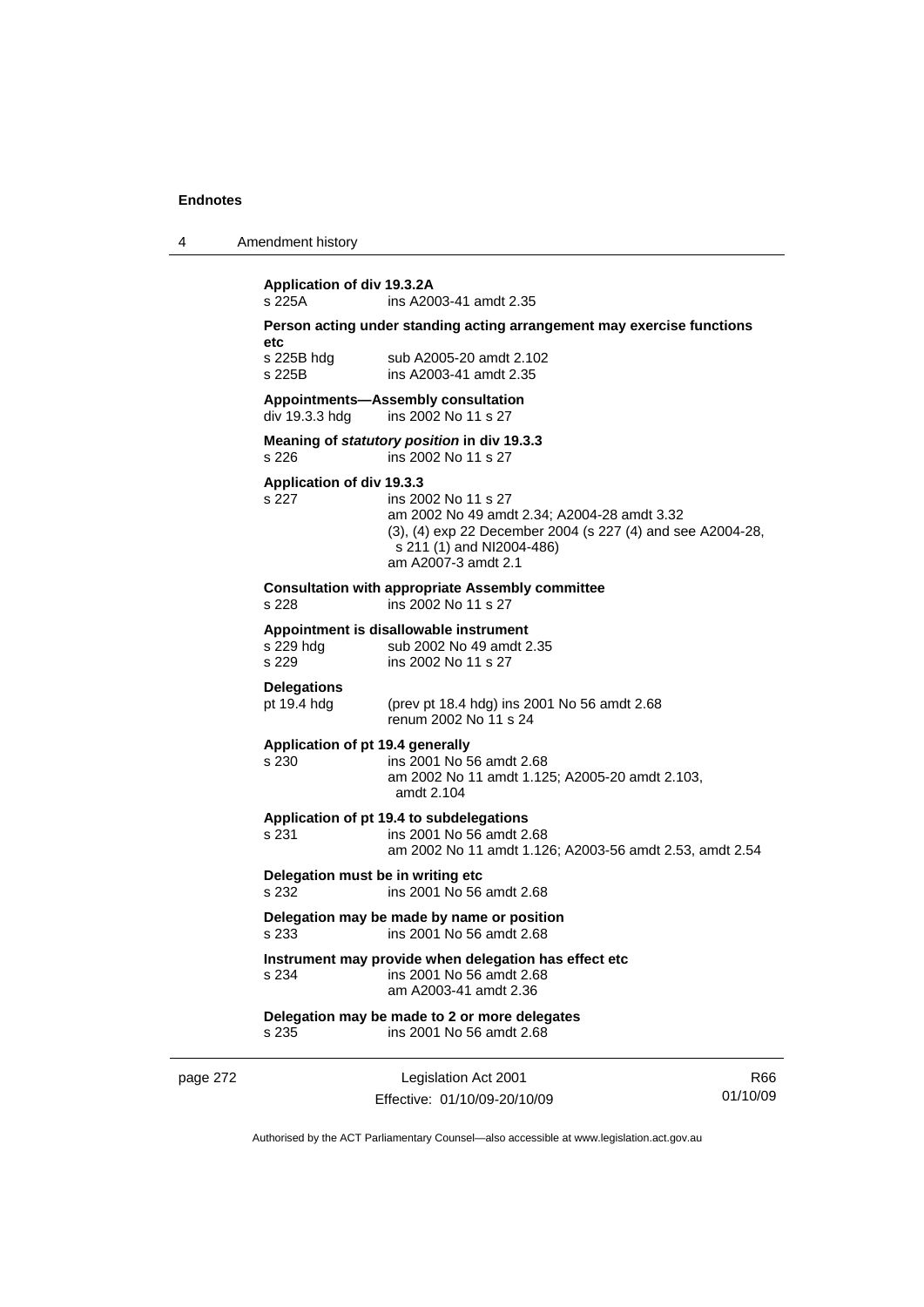Amendment history 4

**Power to delegate may not be delegated**  s 236 ins 2001 No 56 amdt 2.68 am 2002 No 11 amdt 1.127 sub A2003-56 amdt 2.55 **Delegation may be amended or revoked**  s 237 ins 2001 No 56 amdt 2.68 am A2005-20 amdt 2.105 **Appointer responsible for delegated function**  s 238 ins 2001 No 56 amdt 2.68 **Exercise of delegation by delegate**  s 239 ins 2001 No 56 amdt 2.68 am 2002 No 49 amdt 2.36, amdt 2.37; A2003-56 amdt 2.56 **Appointer may exercise delegated function**  s 240 ins 2001 No 56 amdt 2.68 **Delegation not affected by appointer changes**  s 241 ins 2001 No 56 amdt 2.68 **Delegation not affected by defect etc**  s 242 ins 2001 No 56 amdt 2.68 **Service of documents**<br>pt 19.5 hdg (pre (prev pt 18.5 hdg) ins 2001 No 56 amdt  $2.68$ renum 2002 No 11 s 24 **Application of pt 19.5**  s 245 ins 2001 No 56 amdt 2.68 **Definitions for pt 19.5**  ins 2001 No 56 amdt 2.68 def *home address* am 2002 No 30 amdt 2.7 **Service of documents on individuals**<br>s 247 **ins 2001 No 56 am** ins 2001 No 56 amdt 2.68 am 2002 No 49 amdt 2.38, amdt 2.39 **Service of documents on corporations**  s 248 ins 2001 No 56 amdt 2.68 am 2002 No 49 amdt 2.40, amdt 2.41 **Service of documents on agencies**  s 249 ins 2001 No 56 amdt 2.68 **When document taken to be served**  s 250 hdg sub A2005-20 amdt 2.106 s 250 ins 2001 No 56 amdt 2.68 am 2002 No 11 amdt 1.128

R66 01/10/09

Legislation Act 2001 Effective: 01/10/09-20/10/09 page 273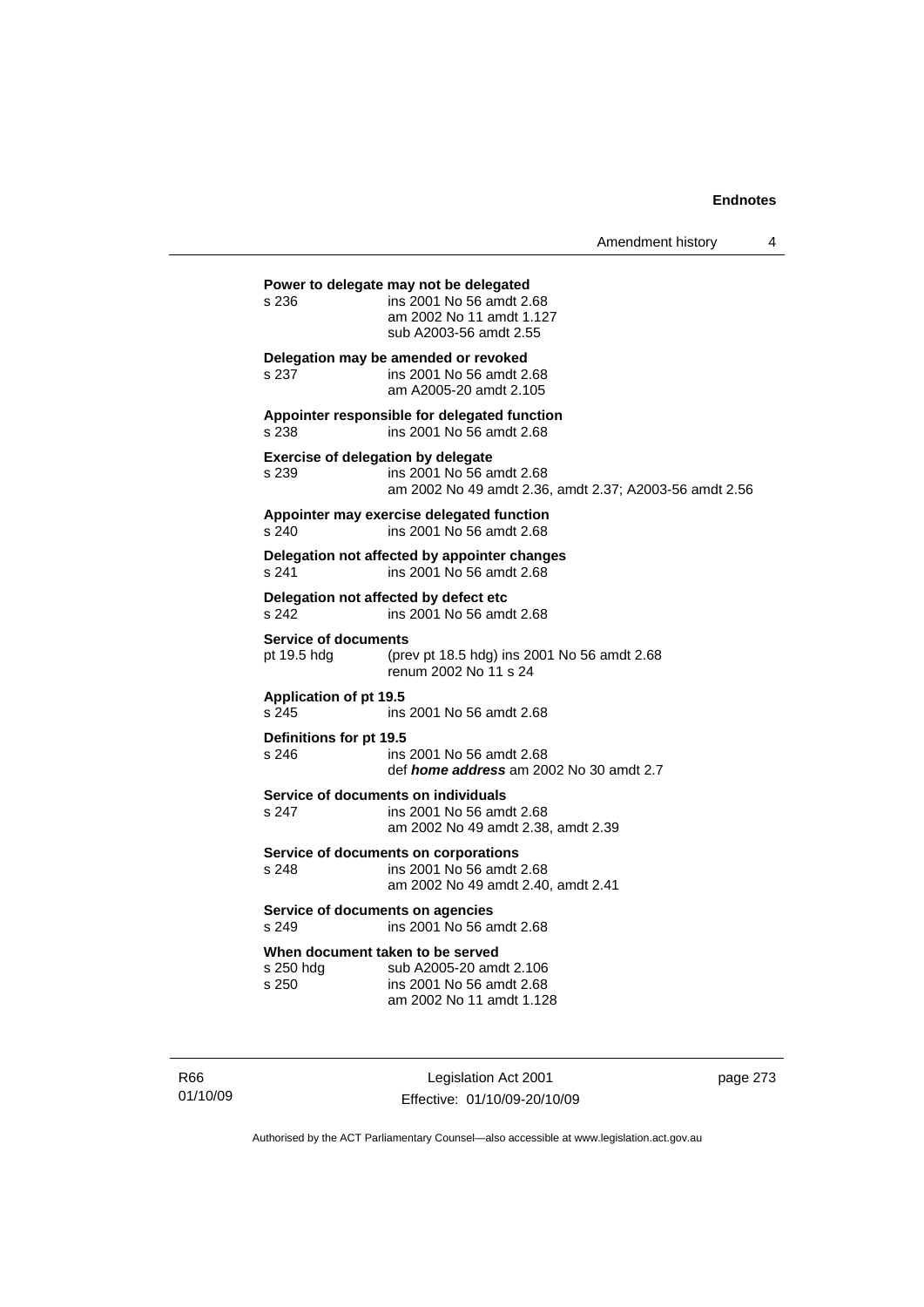| 4 | Amendment history                                  |                                                                                                                                                                                  |
|---|----------------------------------------------------|----------------------------------------------------------------------------------------------------------------------------------------------------------------------------------|
|   | Other laws not affected etc<br>s 251               | ins 2001 No 56 amdt 2.68<br>am 2002 No 11 amdt 1.129                                                                                                                             |
|   | s 252                                              | Powers of courts and tribunals not affected<br>ins 2001 No 56 amdt 2.68                                                                                                          |
|   | pt 19.6 hdg                                        | <b>Functions of Executive and Ministers</b><br>ins 2002 No 11 s 29                                                                                                               |
|   | <b>Exercise of functions of Executive</b><br>s 253 | ins 2002 No 11 s 29<br>am A2003-41 amdt 2.37; A2005-62 amdt 2.17                                                                                                                 |
|   | s 254                                              | <b>Administration of matters not allocated</b><br>ins 2002 No 11 s 29                                                                                                            |
|   | <b>Delegation by Minister</b><br>s 254A            | ins 2002 No 11 s 29                                                                                                                                                              |
|   | <b>Other matters</b><br>pt 19.7 hdg                | (prev pt 18.6 hdg) ins 2001 No 56 amdt 2.68<br>sub 2002 No 11 s 28                                                                                                               |
|   | <b>Forms</b><br>s 255                              | ins 2001 No 56 amdt 2.68<br>am 2002 No 11 amdt 1.130, amdt 1.131; 2002 No 49<br>amdt 2.42; A2003-41 amdt 2.38; A2005-20 amdt 2.107,<br>amdt 2.108; A2006-42 amdt 2.12, amdt 2.19 |
|   | s 256                                              | Production of records kept in computers etc<br>ins 2001 No 56 amdt 2.68<br>am A2005-20 amdt 2.109                                                                                |
|   | s 260.                                             | Delegation by parliamentary counsel<br>(prev s 119) renum 2001 No 56 amdt 2.67<br>om 2002 No 11 amdt 1.132                                                                       |
|   | s 261                                              | <b>References to Administration Act 1989 etc</b><br>(prev s 120) renum 2001 No 56 amdt 2.67<br>om 2002 No 11 amdt 1.132                                                          |
|   | <b>Regulation-making power</b><br>s 262            | (prev s 121) renum as s 262 and then s 302                                                                                                                                       |
|   | <b>Application of s 28</b><br>s 263                | (prev s 122) renum 2001 No 56 amdt 2.67<br>exp 12 March 2002 (s 263 (2))                                                                                                         |
|   | Application of s 47 (2) to (6)<br>s 264            | (prev s 122A) renum as s 264 and then s 304                                                                                                                                      |
|   |                                                    |                                                                                                                                                                                  |

page 274 Legislation Act 2001 Effective: 01/10/09-20/10/09

R66 01/10/09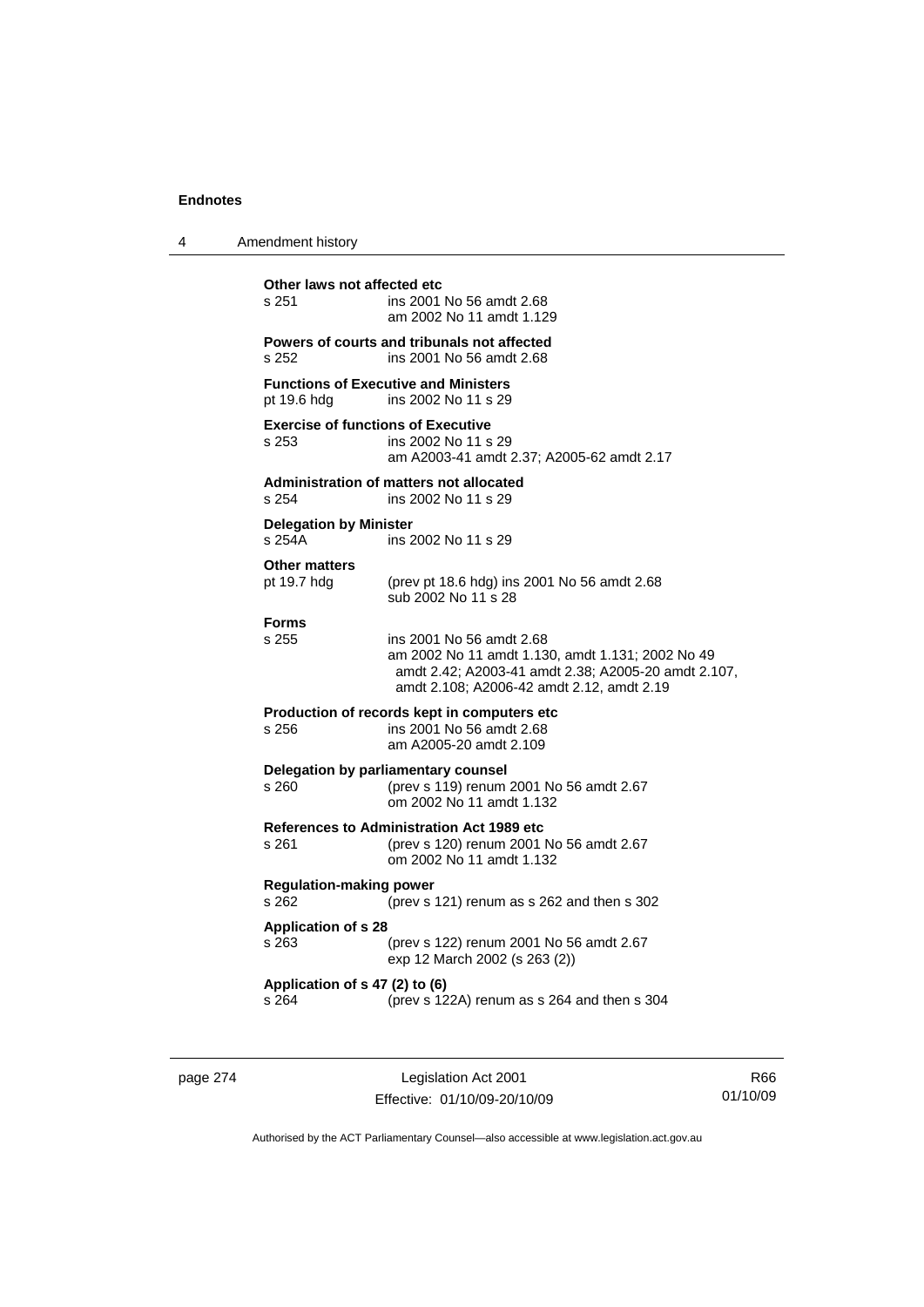| Amendment history |  |
|-------------------|--|
|-------------------|--|

**Application of s 61 and s 62**  s 265 (prev s 123) renum as s 265 and then s 305 **Application of s 69**  s 266 (prev s 124) renum 2001 No 56 amdt 2.67 exp 12 March 2002 (s 266 (2)) **Transitional regulations**  s 267 (prev s 125) renum as s 267 and then s 306 **Modification of ch 20's operation**  s 268 (prev s 126) renum as s 268 and then s 307 **Status of certain instruments as disallowable instruments**  s 269 (prev s 127) renum as s 269 and then s 308 **Status of certain instruments as notifiable instruments**  s 270 (prev s 128) renum as s 270 and then s 309 **Compliance with authorisation or requirement to do something by notice in gazette**  s 271 (prev s 129) renum as s 271 and then s 310 **Commencement of Acts that refer to notification or notice in the gazette**  s 271B renum as s 311 **Commencement of registrable instruments that refer to notification or notice in the gazette**  s 271C renum as s 312 **Status of republications under Legislation (Republication) Act 1996**  s 272 (prev s 130) renum as s 272 and then s 313 **Transitional provisions about penalties** s 273 renum as s 314 **Status of certain determinations**  s 274 renum as s 315 **Miscellaneous**  ch 20 hdg (prev ch 13 hdg) renum as ch 20 hdg and then ch 21 hdg (prev ch 12 hdg) renum as ch 19 hdg 2001 No 56 amdt 2.66 renum as ch 20 hdg 2002 No 11 s 24 **Delegation by parliamentary counsel**  s 300 ins 2002 No 11 amdt 1.132 am A2004-60 amdt 1.175 **References to Administration Act 1989 etc**  ins 2002 No 11 amdt 1.132

R66 01/10/09

Legislation Act 2001 Effective: 01/10/09-20/10/09 page 275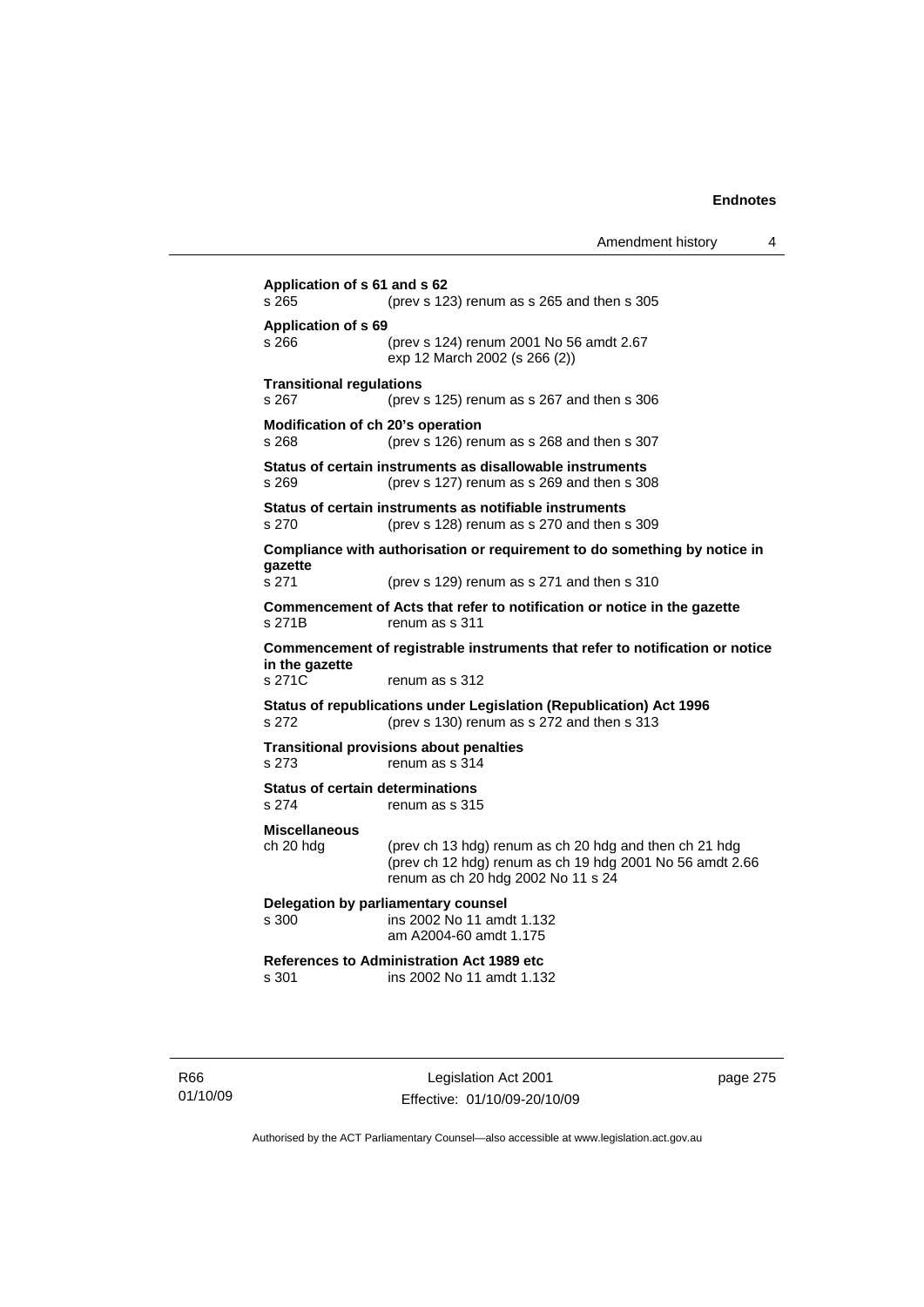4 Amendment history

|          |                                                         | renum as s 264 2001 No 56 amdt 2.67<br>am 2002 No 11 amdt 1.135<br>renum as s 304 R5 LA (see 2002 No 11 amdt 1.136)                                                                                                                    |     |
|----------|---------------------------------------------------------|----------------------------------------------------------------------------------------------------------------------------------------------------------------------------------------------------------------------------------------|-----|
|          | Application of s 61 and s 62                            | exp 12 September 2004 (s 304 (4))                                                                                                                                                                                                      |     |
|          | s 305                                                   | (prev s 123) renum as s 265 2001 No 56 amdt 2.67<br>renum as s 305 R5 LA (see 2002 No 11 amdt 1.136)<br>exp 12 September 2002 (s 305 (3))                                                                                              |     |
|          | <b>Transitional regulations</b><br>s 306                | (prev s 125) am 2001 No 44 amdt 1.2624<br>renum as s 267 2001 No 56 amdt 2.67<br>am 2001 No 56 amdts 2.69-2.71; 2002 No 11<br>amdts 1.137-1.140<br>renum as s 306 R5 LA (see 2002 No 11 amdt 1.136)<br>exp 28 May 2003 (s 306 (5))     |     |
|          | Modification of ch 20's operation<br>s 307 hdg<br>s 307 | (prev s 268 hdg) sub 2001 No 56 amdt 2.72<br>(prev s 126) renum as s 268 2001 No 56 amdt 2.67<br>am 2002 No 11 amdt 1.141<br>renum as s 307 R5 LA (see 2002 No 11 amdt 1.13)<br>am 2002 No 49 amdt 2.54<br>exp 28 May 2003 (s 307 (2)) |     |
|          | s 308                                                   | Status of certain instruments as disallowable instruments<br>(prev s 127) renum as s 269 2001 No 56 amdt 2.67<br>renum as s 308 R5 LA (see 2002 No 11 amdt 1.136)<br>exp 12 September 2004 (s 308 (4))                                 |     |
| page 276 |                                                         | Legislation Act 2001                                                                                                                                                                                                                   | R66 |

Authorised by the ACT Parliamentary Counsel—also accessible at www.legislation.act.gov.au

01/10/09

Effective: 01/10/09-20/10/09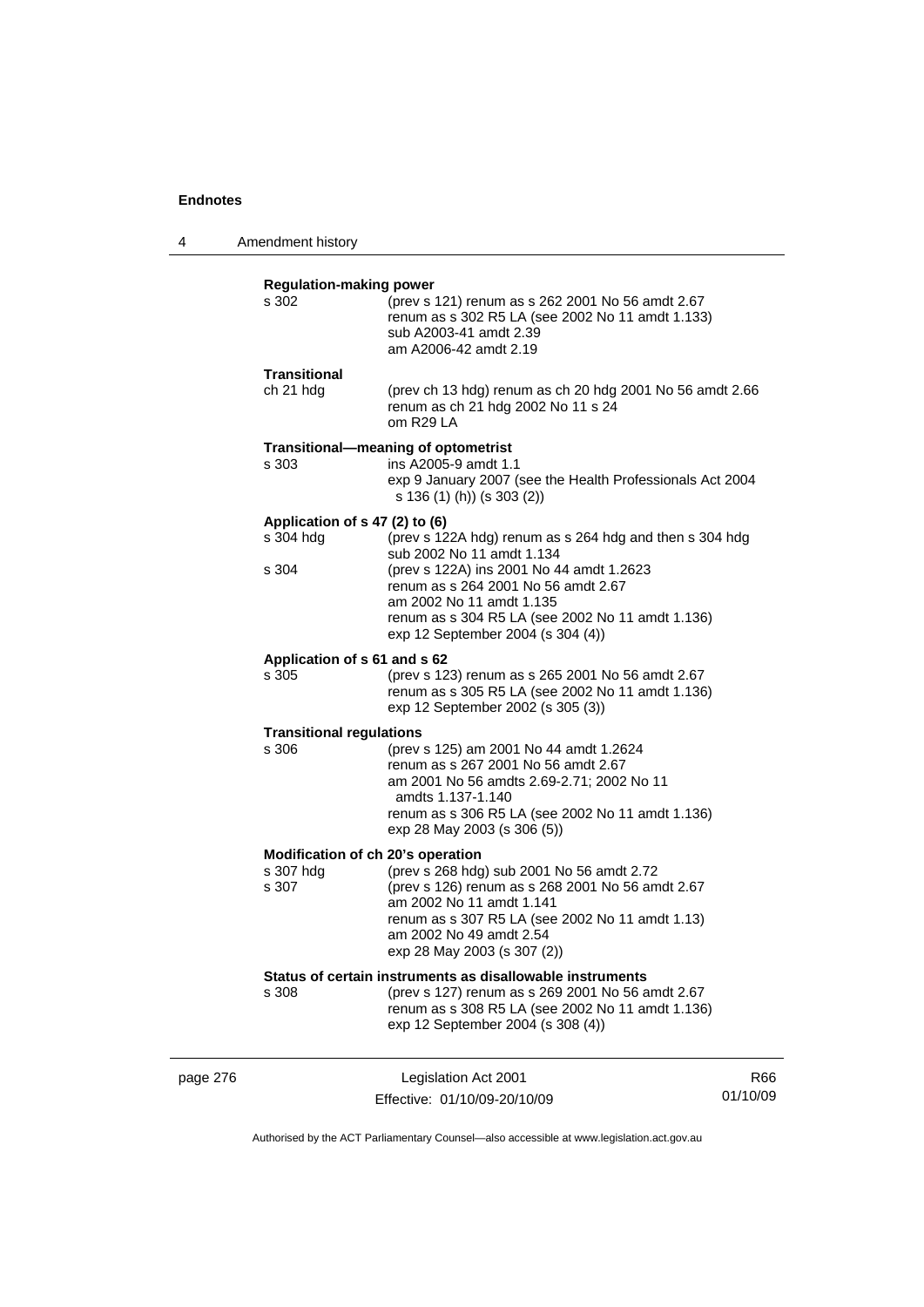|                                                                                                |                                                                                                                                                                                                                  | Amendment history | 4 |  |
|------------------------------------------------------------------------------------------------|------------------------------------------------------------------------------------------------------------------------------------------------------------------------------------------------------------------|-------------------|---|--|
|                                                                                                |                                                                                                                                                                                                                  |                   |   |  |
| s 309                                                                                          | Status of certain instruments as notifiable instruments<br>(prev s 128) renum as s 270 2001 No 56 amdt 2.67<br>renum as s 309 R5 LA (see 2002 No 11 amdt 1.136)<br>exp 12 September 2004 (s 309 (7))             |                   |   |  |
| gazette                                                                                        | Compliance with authorisation or requirement to do something by notice in                                                                                                                                        |                   |   |  |
| s 310                                                                                          | (prev s 129) renum as s 271 2001 No 56 amdt 2.67<br>am 2001 No 56 amdt 2.73<br>renum as s 310 R5 LA (see 2002 No 11 amdt 1.136)<br>exp 12 September 2004 (s 310 (5))                                             |                   |   |  |
| s 310A                                                                                         | Application of s 89 to registrable instrument<br>ins A2003-56 amdt 2.57<br>exp 12 September 2004 (s 310A (2))                                                                                                    |                   |   |  |
| s 311                                                                                          | Commencement of Acts that refer to notification or notice in the gazette<br>(prev s 271B) ins as mod SL 2001 No 34 reg 6<br>renum R5 LA (see 2002 No 11 amdt 1.136)<br>exp 13 September 2002 (s 311 (5))         |                   |   |  |
| Commencement of registrable instruments that refer to notification or notice<br>in the gazette |                                                                                                                                                                                                                  |                   |   |  |
| s 312                                                                                          | (prev s 271C) ins as mod SL 2001 No 34 reg 6<br>renum R5 LA (see 2002 No 11 amdt 1.136)<br>exp 13 September 2002 (s 312 (5))                                                                                     |                   |   |  |
| s 313                                                                                          | Status of republications under Legislation (Republication) Act 1996<br>(prev s 130) renum as s 272 2001 No 56 amdt 2.67<br>renum as s 313 R5 LA (see 2002 No 11 amdt 1.136)<br>exp 12 September 2004 (s 313 (3)) |                   |   |  |
| s 314                                                                                          | <b>Transitional provisions about penalties</b><br>(prev s 273) ins 2001 No 56 amdt 2.74<br>renum R5 LA (see 2002 No 11 amdt 1.136)<br>exp 12 September 2003 (s 314 (5))                                          |                   |   |  |
| <b>Status of certain determinations</b><br>s 315                                               | (prev s 274) ins 2001 No 56 amdt 2.74<br>renum R5 LA (see 2002 No 11 amdt 1.136)<br>exp 12 September 2003 (s 315 (6))                                                                                            |                   |   |  |
| s 316                                                                                          | <b>Delegations under Administration Act 1989</b><br>ins A2003-56 amdt 2.58<br>exp 12 September 2004 (s 316 (3))                                                                                                  |                   |   |  |

Legislation Act 2001 Effective: 01/10/09-20/10/09 page 277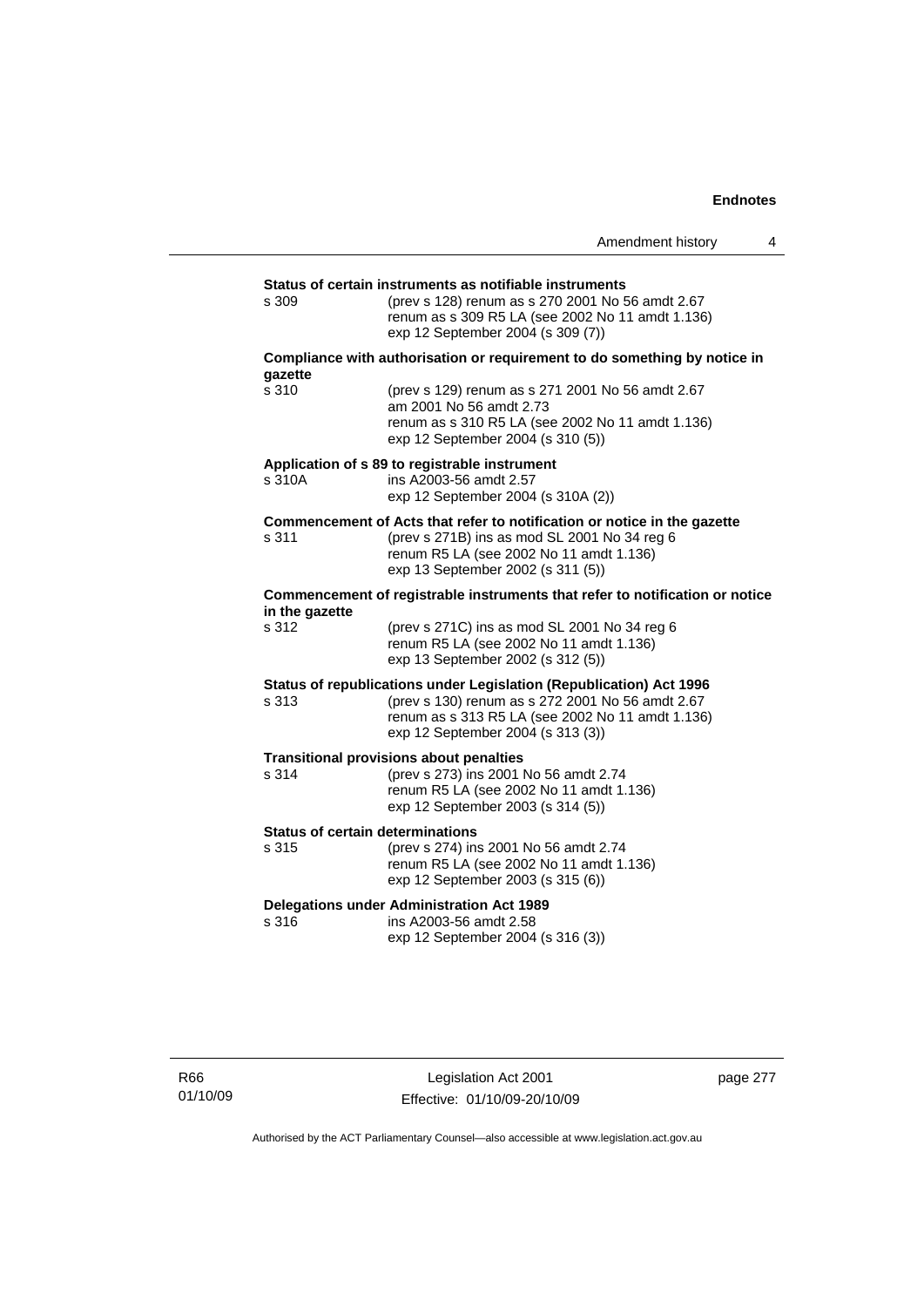| Amendment history<br>4 |  |
|------------------------|--|
|------------------------|--|

## **Former NSW and UK Acts in force before establishment of Territory**

| sch 1 pt 1.1 hdg | (prev sch 1 pt 1 hdg) sub and renum 2001 No 56 amdt 2.75 |
|------------------|----------------------------------------------------------|
| sch 1 pt 1.1     | am 2001 No 44 amdt 1.2625; 2001 No 56 amdts 2.76-2.79;   |
|                  | 2001 No 88 s 43 (2); 2002 No 40 amdt 3.28; items renum   |
|                  | R <sub>11</sub> LA (see 2002 No 40 amdt 3.29)            |
|                  | sub 2002 No 49 amdt 2.43                                 |
|                  | am A2003-56 amdt 2.59; items renum R21 LA (see A2003-56  |
|                  | amdt 2.60); A2004-17 amdt 2.10; items renum R30 LA (see  |
|                  | A2004-17 amdt 2.11); A2004-60 amdt 1.176; items renum    |
|                  | R31 LA (see A2004-60 amdt 1.177); A2006-38 amdt 1.9;     |
|                  | items renum R52 LA (see A2006-38 amdt 1.10)              |

## **Former NSW Acts applied after establishment of Territory**

| sch 1 pt 1.2 hdg | (prev sch 1 pt 2 hdg) sub and renum 2001 No 56 amdt 2.80 |
|------------------|----------------------------------------------------------|
| sch 1 pt 1.2     | am 2001 No 44 amdt 1.2626, amdt 1.2627; 2001 No 56       |
|                  | amdt 2.81; A2004-7 amdt 1.5; A2006-38 amdt 1.11; items   |
|                  | renum R52 LA (see A2006-38 amdt 1.12)                    |

## **Meaning of commonly-used terms**

| dict pt 1 hdg  | sub A2003-56 amdt 2.61                                              |
|----------------|---------------------------------------------------------------------|
| dict pt 1 note | sub A2003-56 amdt 2.61                                              |
| dict pt 1      | def <b>AAT</b> ins 2002 No 49 amdt 2.44                             |
|                | om A2008-37 amdt 1.297                                              |
|                | def $ACAT$ ins A2008-36 amdt 1.409                                  |
|                | def Act sub 2001 No 56 amdt 2.82                                    |
|                | am A2005-20 amdt 2.110                                              |
|                | def $ACT$ reloc from IA 2001 No 56 amdt 2.16                        |
|                |                                                                     |
|                | def $ADI$ reloc from IA 2001 No 56 amdt 2.16                        |
|                | sub 2002 No 49 amdt 2.45                                            |
|                | def <i>administrative appeals tribunal</i> reloc from IA 2001 No 56 |
|                | amdt 2.16                                                           |
|                | om A2008-37 amdt 1.297                                              |
|                | def <b>administrative unit</b> reloc from IA 2001 No 56 amdt 2.16   |
|                | def adult reloc from IA 2001 No 56 amdt 2.16                        |
|                | def <i>affidavit</i> reloc from IA 2001 No 56 amdt 2.16             |
|                | om A2005-53 amdt 1.95                                               |
|                | def <b>ambulance service</b> reloc from IA 2001 No 56 amdt 2.16     |
|                | sub A2004-28 amdt 3.33                                              |
|                | def <b>amend</b> sub 2001 No 56 amdt 2.82                           |
|                | am A2005-20 amdt 2.111, amdt 2.112                                  |
|                | def <b>appoint</b> reloc from IA 2001 No 56 amdt 2.16               |
|                | def AS ins A2009-20 amdt 2.9                                        |
|                | def AS/NZS ins A2009-20 amdt 2.9                                    |
|                | def asset reloc from IA 2001 No 56 amdt 2.16                        |
|                | def Attorney-General ins 2001 No 56 amdt 2.82                       |
|                | def <b>auditor-general</b> reloc from IA 2001 No 56 amdt 2.16       |
|                | sub A2005-20 amdt 2.113                                             |
|                | def <b>Australia</b> reloc from IA 2001 No 56 amdt 2.16             |
|                |                                                                     |

page 278 Legislation Act 2001 Effective: 01/10/09-20/10/09

R66 01/10/09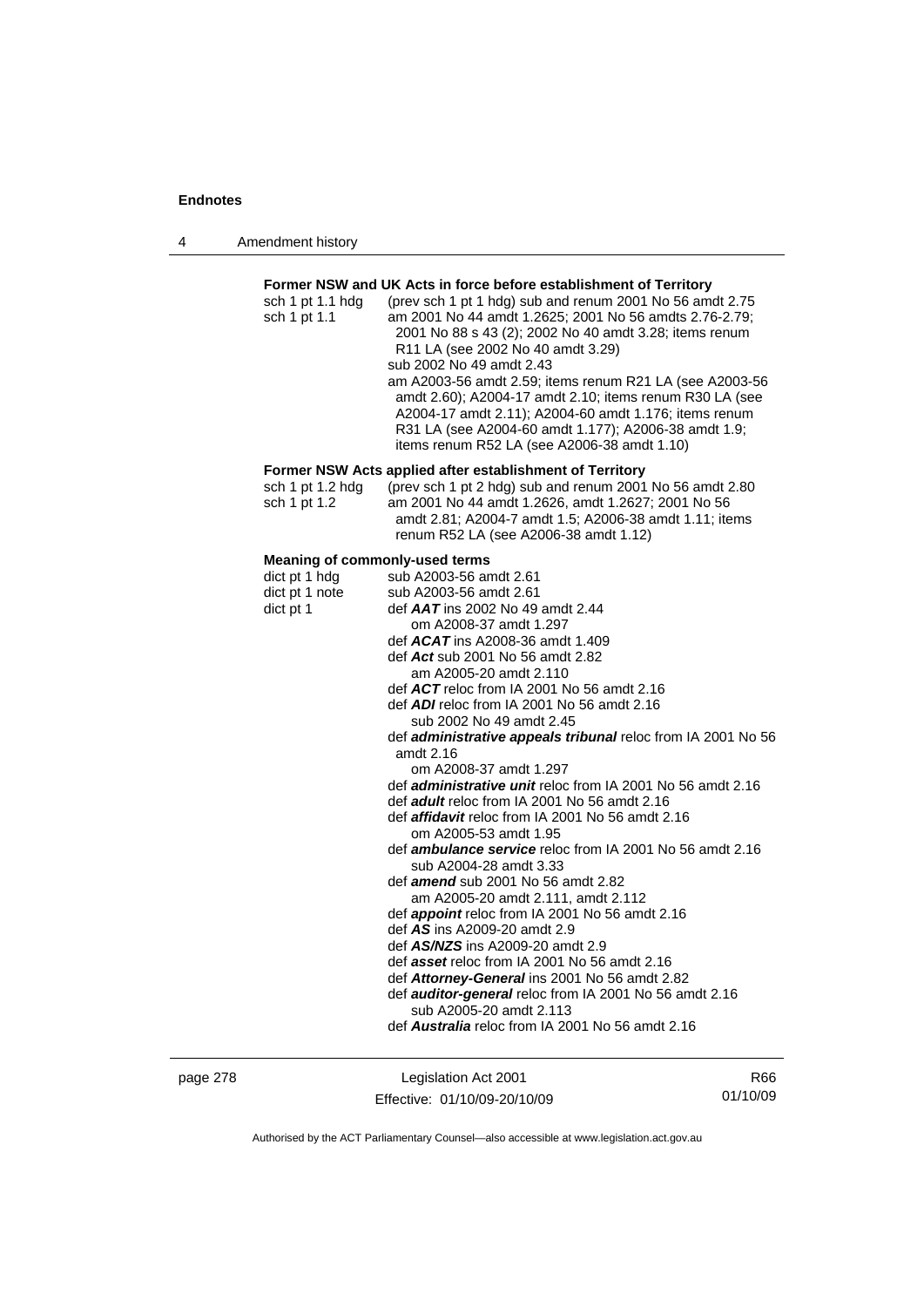def *Australian driver licence* reloc from IA 2001 No 56 amdt 2.16 def *Australian/New Zealand Standard* ins A2009-20 amdt 2.9 def *Australian Standard* ins A2009-20 amdt 2.9 def *Australian Statistician* ins A2005-20 amdt 2.114 def *authorised deposit-taking institution* reloc from IA 2001 No 56 amdt 2.16 sub 2002 No 49 amdt 2.46 def *bank* reloc from IA 2001 No 56 amdt 2.16 def *barrister* reloc from IA 2001 No 56 amdt 2.16 def *body* reloc from IA 2001 No 56 amdt 2.16 def *breach* reloc from IA 2001 No 56 amdt 2.16 def *building code* ins A2004-13 amdt 2.79 def *building society* reloc from IA 2001 No 56 amdt 2.16 sub A2003-56 amdt 2.62 def *business day* reloc from IA 2001 No 56 amdt 2.16 def *by* ins A2005-20 amdt 2.115 def *by-laws* ins 2002 No 11 amdt 1.142 om A2005-20 amdt 2.116 def *by-law* ins A2005-20 amdt 2.116 def *calendar month* reloc from IA 2001 No 56 amdt 2.16 def *calendar year* reloc from IA 2001 No 56 amdt 2.16 def *change* reloc from IA 2001 No 56 amdt 2.16 sub A2006-42 amdt 2.13 def *chief executive* ins 2001 No 56 amdt 2.82 def *chief fire control officer* ins 2001 No 56 amdt 2.82 om A2004-28 amdt 3.34 def *chief health officer* reloc from IA 2001 No 56 amdt 2.16 def *Chief Justice* reloc from IA 2001 No 56 amdt 2.16 def *Chief Magistrate* reloc from IA 2001 No 56 amdt 2.16 def *Chief Minister* reloc from IA 2001 No 56 amdt 2.16 def *chief officer (ambulance service)* ins A2004-28 amdt 3.35 def *chief officer (fire brigade)* ins A2004-28 amdt 3.35 def *chief officer (rural fire service)* ins A2004-28 amdt 3.35 def *chief officer (SES)* ins A2004-28 amdt 3.35 def *chief planning executive* ins 2002 No 56 amdt 3.43 sub A2005-20 amdt 2.117; A2007-25 amdt 1.96 def *chief police officer* reloc from IA 2001 No 56 amdt 2.16 def *chief solicitor* ins A2004-42 amdt 2.39 def *chief surveyor* ins A2007-33 amdt 1.9 def *child* reloc from IA 2001 No 56 amdt 2.16 def *children and young people commissioner* ins A2005-46 amdt 1.1 def *Childrens Court* reloc from IA 2001 No 56 amdt 2.16 sub A2008-20 amdt 4.42

R66 01/10/09

Legislation Act 2001 Effective: 01/10/09-20/10/09 page 279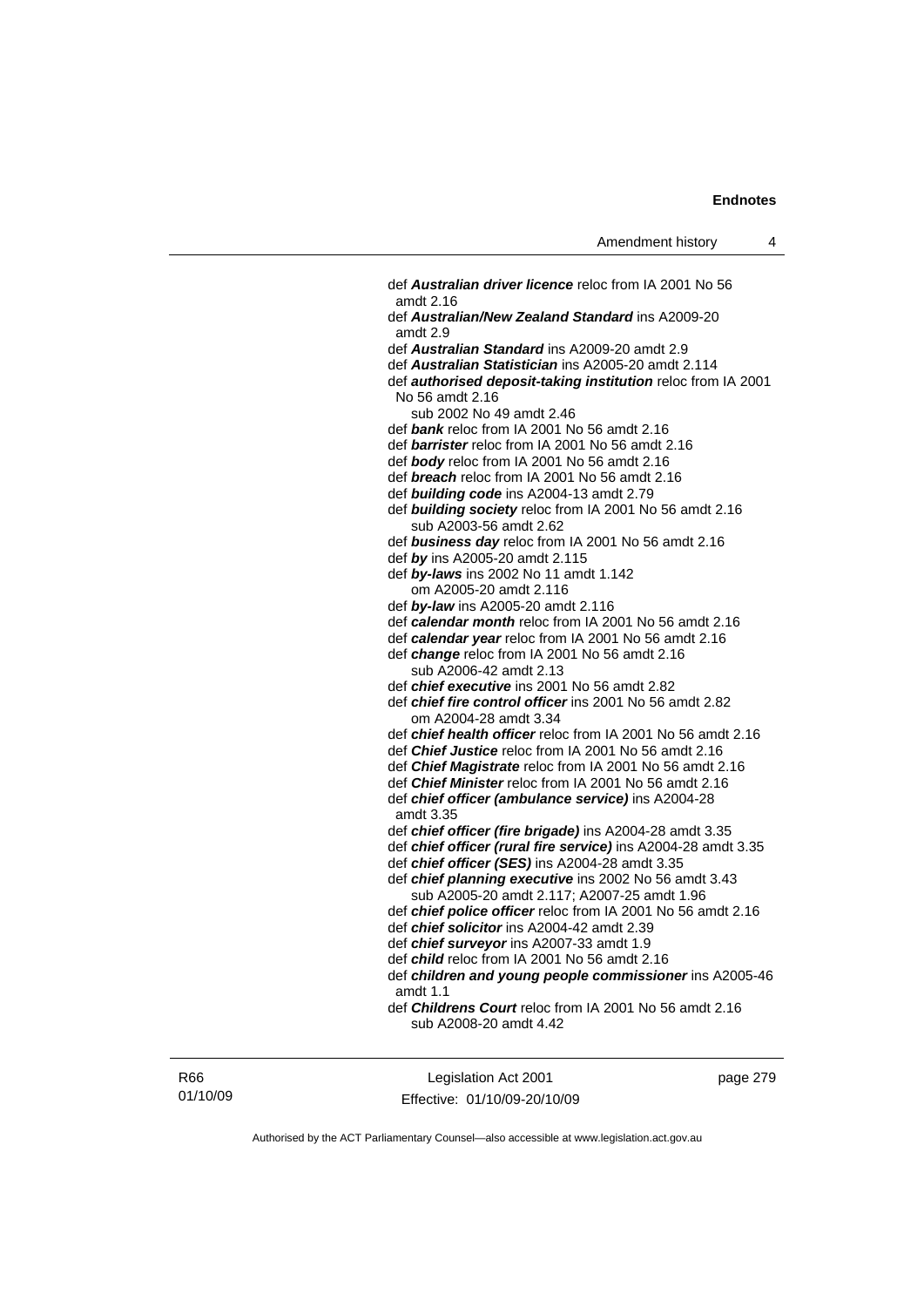4 Amendment history

 def *city area* reloc from IA 2001 No 56 amdt 2.16 am A2005-20 amdt 2.118 def *civil partner* ins A2008-14 amdt 1.44 def *civil partnership* ins A2008-14 amdt 1.44 def *civil union* ins A2006-22 amdt 1.74 (A2006-22 rep before commenced by disallowance (see Cwlth Gaz 2006 No S93)) def *clerk* reloc from IA 2001 No 56 amdt 2.16 def *commencement* sub 2001 No 56 amdt 2.82 def *commencement notice* sub 2001 No 56 amdt 2.82 def *commissioner for fair trading* reloc from IA 2001 No 56 amdt 2.16 sub A2005-20 amdt 2.119 def *commissioner for health complaints* ins 2001 No 56 amdt 2.82 om A2005-41 amdt 1.110 def *commissioner for housing* reloc from IA 2001 No 56 amdt 2.16 om A2007-8 amdt 1.12 def *commissioner for land and planning* reloc from IA 2001 No 56 amdt 2.16 om 2002 No 56 amdt 3.44 def *commissioner for public administration* reloc from IA 2001 No 56 amdt 2.16 def *commissioner for revenue* reloc from IA 2001 No 56 amdt 2.16 def *commissioner for surveys* reloc from IA 2001 No 56 amdt 2.16 om A2007-33 amdt 1.10 def *commissioner for the environment* ins 2001 No 56 amdt 2.82 def *commissioner of police* reloc from IA 2001 No 56 amdt 2.16 def *commit* ins A2006-23 amdt 1.212 def *committed for trial* reloc from IA 2001 No 56 amdt 2.16 om A2006-23 amdt 1.212 def *Commonwealth* reloc from IA 2001 No 56 amdt 2.16 def *Commonwealth country* reloc from IA 2001 No 56 amdt 2.16 def *Commonwealth DPP* ins A2005-20 amdt 2.120 def *Commonwealth gazette* reloc from IA 2001 No 56 amdt 2.16 def *community advocate* reloc from IA 2001 No 56 amdt 2.16 om A2005-47 amdt 1.12 def *confer* reloc from IA 2001 No 56 amdt 2.16 def *conservator of flora and fauna* reloc from IA 2001 No 56 amdt 2.16

page 280 Legislation Act 2001 Effective: 01/10/09-20/10/09

R66 01/10/09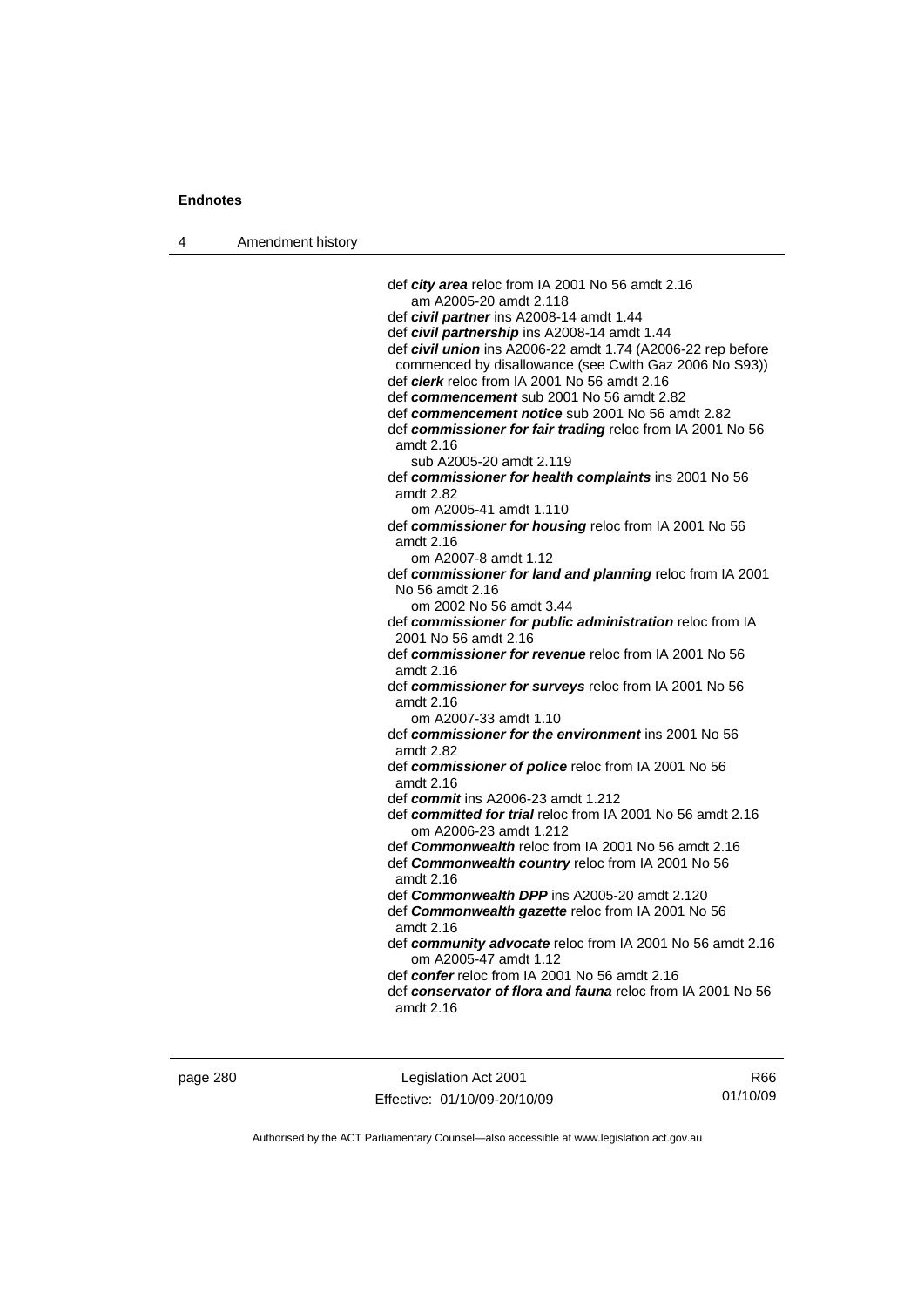def *construction occupations registrar* ins A2004-13 amdt 2.80 sub A2005-20 amdt 2.121 def *consumer and trader tribunal* ins A2003-16 s 70 om A2008-36 amdt 1.410 def *Consumer Credit (Australian Capital Territory) Code* reloc from IA 2001 No 56 amdt 2.16 def *Consumer Credit (Australian Capital Territory) Regulations* reloc from IA 2001 No 56 amdt 2.16 def *contravene* reloc from IA 2001 No 56 amdt 2.16 def *converted ordinance* reloc from IA 2001 No 56 amdt 2.16 def *Coroner's Court* reloc from IA 2001 No 56 amdt 2.16 def *corporation* reloc from IA 2001 No 56 amdt 2.16 def *Corporations Act* ins in IA 2001No 56 amdt 2.14 reloc from IA 2001 No 56 amdt 2.16 def *correctional centre* ins A2006-23 amdt 1.213 def *corrections officer* ins A2006-23 amdt 1.213 def *Court of Appeal* ins A2004-42 amdt 2.39 def *court of summary jurisdiction* reloc from IA 2001 No 56 amdt 2.16 def *credit tribunal* reloc from IA 2001 No 56 amdt 2.16 sub A2005-20 amdt 2.122 om A2008-36 amdt 1.410 def *credit union* reloc from IA 2001 No 56 amdt 2.16 sub A2003-56 amdt 2.63 def *Criminal Code* ins 2002 No 51 amdt 1.27 def *custodial escort* ins 2002 No 30 amdt 2.8 om A2006-23 amdt 1.214 def *daily newspaper* ins A2009-20 amdt 2.10 def *daylight* reloc from IA 2001 No 56 amdt 2.16 def *definition* ins 2001 No 56 amdt 2.82 def *dental prosthetist* reloc from IA 2001 No 56 amdt 2.16 sub A2004-39 amdt 3.1 def *dental technician* reloc from IA 2001 No 56 amdt 2.16 sub A2004-39 amdt 3.2 def *dentist* reloc from IA 2001 No 56 amdt 2.16 sub A2004-39 amdt 4.3 def *Deputy Speaker* ins A2005-20 amdt 2.123 def *designation* reloc from IA 2001 No 56 amdt 2.16 def *detention place* ins A2008-20 amdt 2.22 def *director of corrective services* ins 2002 No 30 amdt 2.8 om A2006-23 amdt 1.215 def *director of public prosecutions* (or *DPP*) reloc from IA 2001 No 56 amdt 2.16 def *disability and community services commissioner* ins

A2005-41 amdt 1.111

def *disallowable instrument* sub 2001 No 56 amdt 2.82

R66 01/10/09

Legislation Act 2001 Effective: 01/10/09-20/10/09 page 281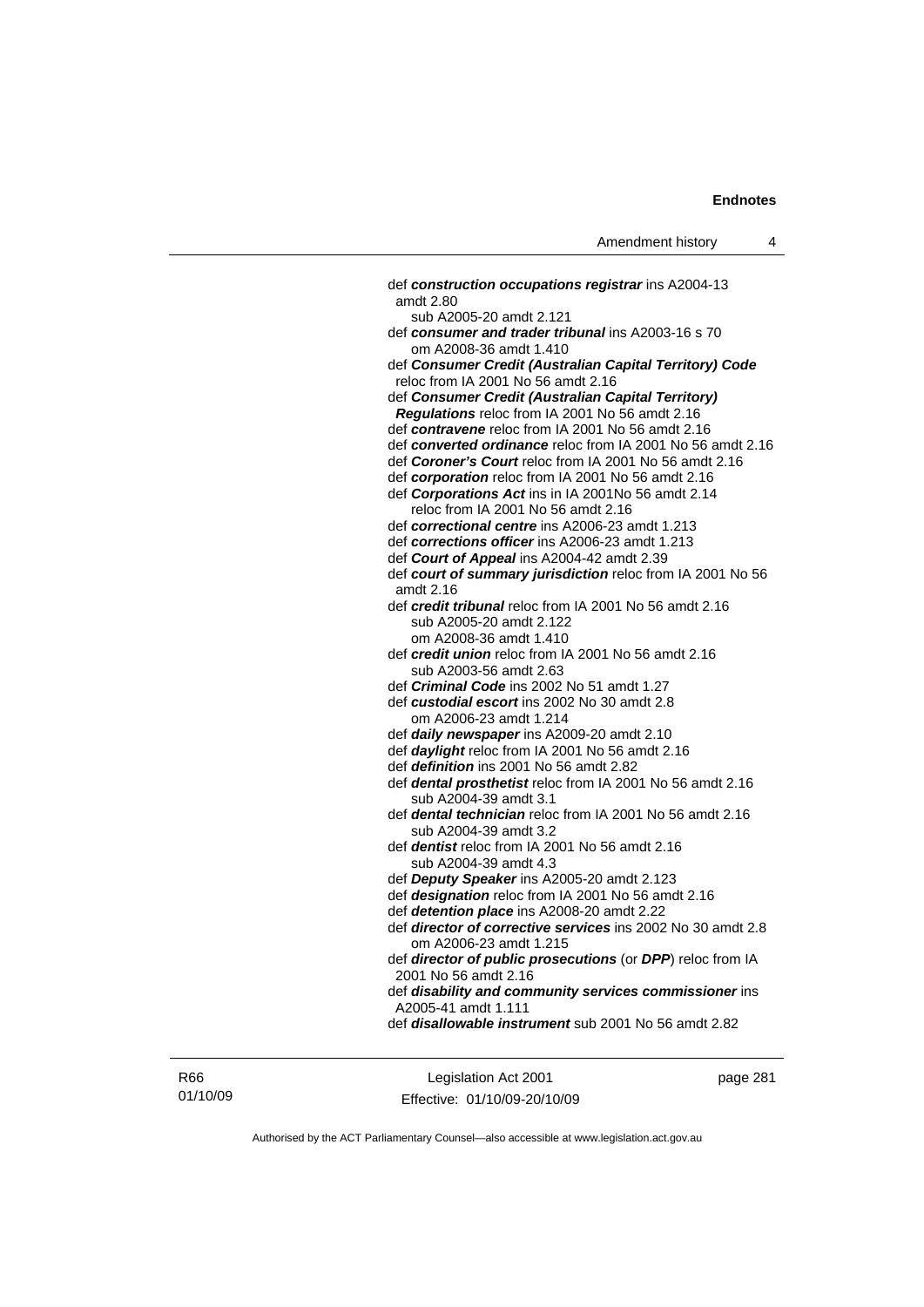4 Amendment history

 def *discrimination commissioner* reloc from IA 2001 No 56 amdt 2.16 sub A2005-41 amdt 1.112 def *discrimination tribunal* reloc from IA 2001 No 56 amdt 2.16 om A2008-36 amdt 1.410 def *doctor* reloc from IA 2001 No 56 amdt 2.16 sub A2004-39 amdt 5.13 def *document* reloc from IA 2001 No 56 amdt 2.16 am A2003-56 amdt 2.64 def *domestic partner* ins A2003-14 s 5 def *domestic partnership* ins A2003-14 s 5 def *DPP* ins 2002 No 49 amdt 2.47 def *driver licence* reloc from IA 2001 No 56 amdt 2.16 def *electoral commission* reloc from IA 2001 No 56 amdt 2.16 def *electoral commissioner* reloc from IA 2001 No 56 amdt 2.16 def *emergency service* ins A2004-28 amdt 3.35 def *emergency services authority* ins A2004-28 amdt 3.35 om A2007-3 amdt 2.2 def *emergency services commissioner* ins A2004-28 amdt 3.35 def *enactment* sub 2001 No 56 amdt 2.82 def *enrolled nurse* ins A2006-46 amdt 2.28 def *entity* ins 2001 No 56 amdt 2.82 def *environment protection authority* ins 2002 No 11 amdt 1.142 def *establish* reloc from IA 2001 No 56 amdt 2.16 def *estate* reloc from IA 2001 No 56 amdt 2.16 def *Executive* reloc from IA 2001 No 56 amdt 2.16 def *exercise* reloc from IA 2001 No 56 amdt 2.16 def *expire* reloc from IA 2001 No 56 amdt 2.16 def *external territory* reloc from IA 2001 No56 amdt 2.16 def *fail* reloc from IA 2001 No 56 amdt 2.16 def *Federal Court* reloc from IA 2001 No 56 amdt 2.16 def *file* reloc from IA 2001 No 56 amdt 2.16 def *financial year* reloc from IA 2001 No 56 amdt 2.16 def *fire brigade* reloc from IA 2001 No 56 amdt 2.16 sub A2004-28 amdt 3.36 def *fire commissioner* reloc from IA 2001 No 56 amdt 2.16 om A2004-28 amdt 3.37 def *for* ins 2002 No 11 amdt 1.142 def *foreign country* reloc from IA 2001 No 56 amdt 2.16 sub A2006-42 amdt 2.14

page 282 Legislation Act 2001 Effective: 01/10/09-20/10/09

R66 01/10/09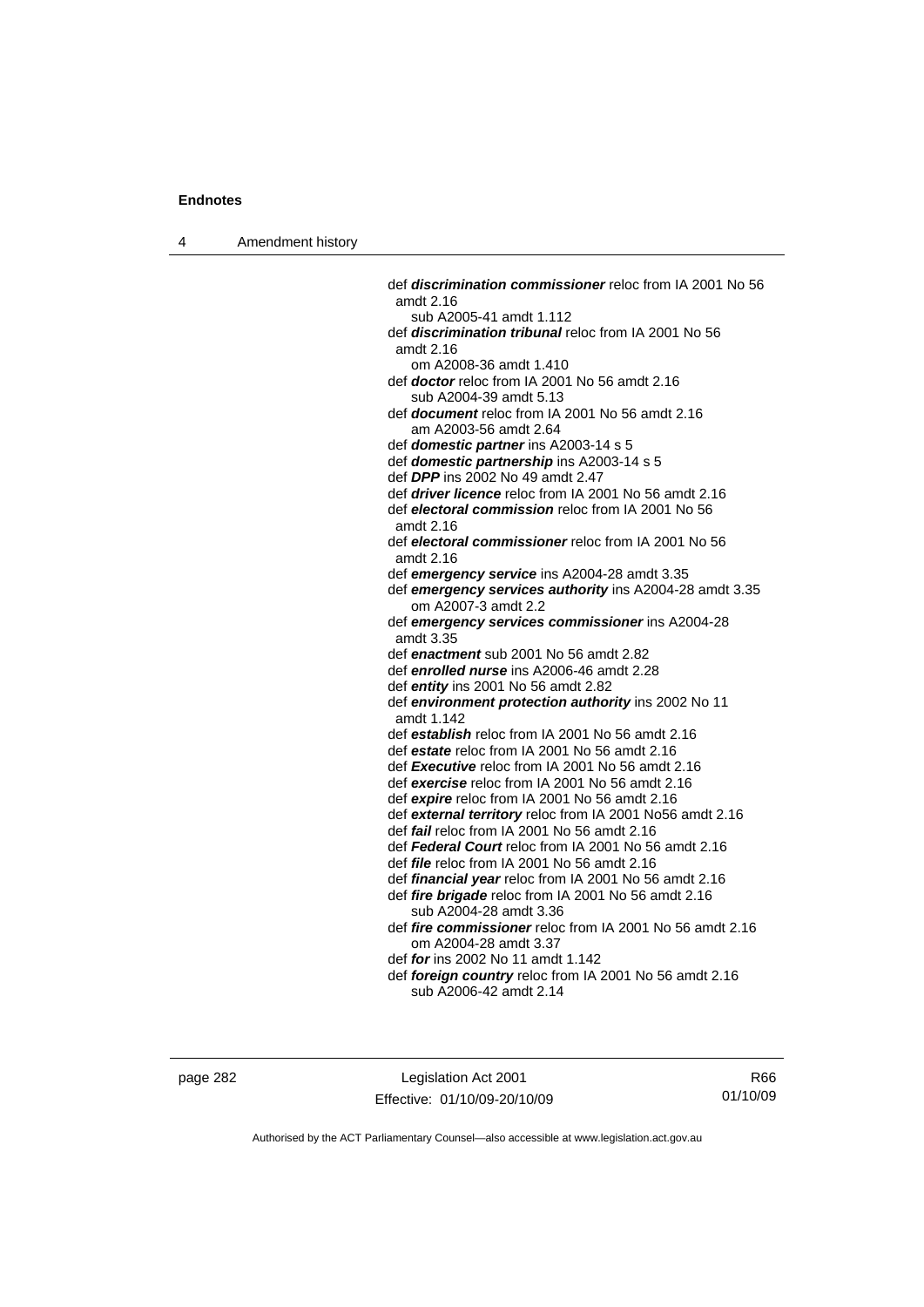def *former NSW Act* sub 2001 No 56 amdt 2.82; 2002 No 11 amdt 1.143 def *former UK Act* sub 2001 No 56 amdt 2.82; 2002 No 11 amdt 1.143 def *found guilty* reloc from IA 2001 No 56 amdt 2.16 sub 2002 No 49 amdt 2.48; A2006-23 amdt 1.216 am A2008-20 amdt 4.43 def *function* reloc from IA 2001 No 56 amdt 2.16 def *gambling and racing commission* reloc from IA 2001 No 56 amdt 2.16 def *gazette* reloc from IA 2001 No 56 amdt 2.16 def *give* reloc from IA 2001 No 56 amdt 2.16 def *government printer* reloc from IA 2001 No 56 amdt 2.16 def *government solicitor* reloc from IA 2001 No 56 amdt 2.16 def *Governor* ins 2001 No 56 amdt 2.82 def *Governor-General* ins 2001 No 56 amdt 2.82 def *GST* ins 2002 No 27 s 27 def *guardianship tribunal* reloc from IA 2001 No 56 amdt 2.16 om A2008-36 amdt 1.410 def *health services commissioner* ins A2005-41 amdt 1.113 def *heritage council* ins A2004-57 amdt 1.53 def *heritage register* ins A2004-57 amdt 1.53 def *High Court* reloc from IA 2001 No 56 amdt 2.16 def *housing commissioner* ins A2007-8 amdt 1.13 def *human rights commission* ins A2005-41 amdt 1.113 def *human rights commissioner* ins A2005-41 amdt 1.113 def *Imperial Act* reloc from IA 2001 No 56 amdt 2.16 def *independent competition and regulatory commission*  ins A2004-42 amdt 2.39 def *indictable offence* ins 2001 No 56 amdt 2.82 sub 2002 No 11 amdt 1.144; A2003-56 amdt 2.65 def *indictment* reloc from IA 2001 No 56 amdt 2.16 def *individual* reloc from IA 2001 No 56 amdt 2.16 def *infringement notice* ins A2004-42 amdt 2.39 def *in relation to* ins 2002 No 49 amdt 2.49 def *insolvent under administration* ins A2003-56 amdt 2.66 om A2005-20 amdt 2.124 def *institute of technology* ins A2007-3 amdt 2.3 def *instrument* sub 2001 No 56 amdt 2.82 def *interest* reloc from IA 2001 No 56 amdt 2.16 def *internal territory* reloc from IA 2001 No 56 amdt 2.16 def *intersex person* ins A2003-14 s 5 def *Jervis Bay Territory* reloc from IA 2001 No 56 amdt 2.16 def *judge* reloc from IA 2001 No 56 amdt 2.16 am 2002 No 11 amdt 1.145

R66 01/10/09

Legislation Act 2001 Effective: 01/10/09-20/10/09 page 283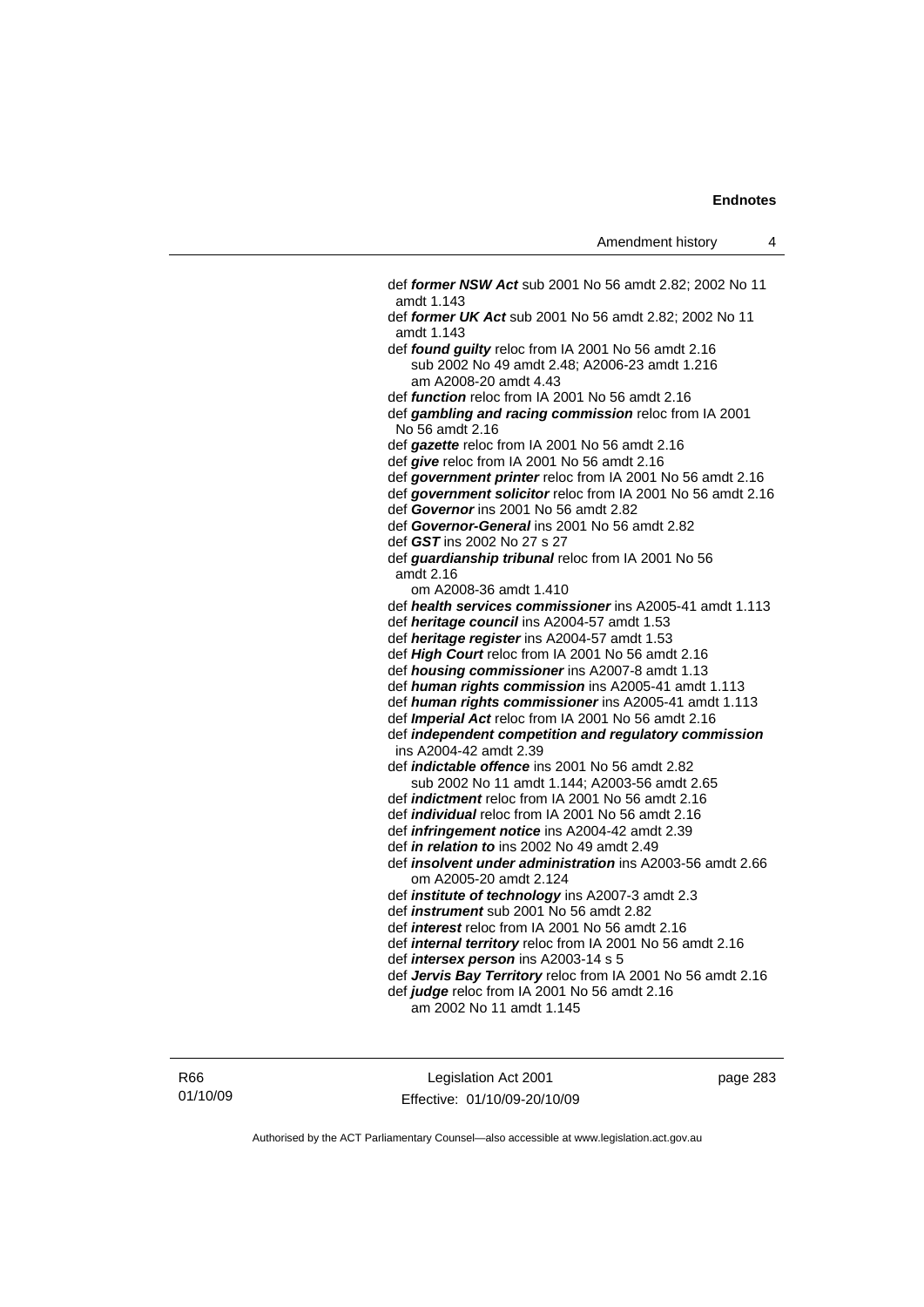4 Amendment history

 def *Lake Burley Griffin* reloc from IA 2001 No 56 amdt 2.16 def *Lake Ginninderra* reloc from IA 2001 No 56 amdt 2.16 def *land* reloc from IA 2001 No 56 amdt 2.16 def *land development agency* ins 2002 No 56 amdt 3.45 sub A2005-20 amdt 2.125; A2007-25 amdt 1.97 def *law* reloc from IA 2001 No 56 amdt 2.16 def *lawyer* reloc from IA 2001 No 56 amdt 2.16 def *legal aid commission* ins 2001 No 56 amdt 2.82 def *legal practitioner* reloc from IA 2001 No 56 amdt 2.16 sub A2006-25 amdt 2.16 def *Legislation Act* ins 2002 No 49 amdt 2.50 def *Legislative Assembly* reloc from IA 2001 No 56 amdt 2.16 def *legislative instrument* ins A2006-42 amdt 2.15 def *liability* reloc from IA 2001 No 56 amdt 2.16 def *magistrate* reloc from IA 2001 No 56 amdt 2.16 def *Magistrates Court* reloc from IA 2001 No 56 amdt 2.16 def *make* reloc from IA 2001 No 56 amdt 2.16 def *making* sub 2001 No 56 amdt 2.82 def *master* reloc from IA 2001 No 56 amdt 2.16 def *may* ins 2001 No 56 amdt 2.82 def *medical practitioner* ins 2001 No 56 amdt 2.82 def *mental health tribunal* reloc from IA 2001 No 56 amdt 2.16 om A2008-36 amdt 1.410 def *midnight* reloc from IA 2001 No 56 amdt 2.16 def *midwife* ins A2006-46 amdt 2.28 def *Minister* ins 2001 No 56 amdt 2.82 def *modification* reloc from IA 2001 No 56 amdt 2.16 sub A2006-42 amdt 2.16 def *month* reloc from IA 2001 No 56 amdt 2.16 def *must* ins 2001 No 56 amdt 2.82 def *name* reloc from IA 2001 No 56 amdt 2.16 def *named month* reloc from IA 2001 No 56 amdt 2.16 def *national capital authority* ins 2002 No 11 amdt 1.146 def *national capital plan* ins A2004-42 amdt 2.39 def *National Gas (ACT) Law* ins A2008-15 amdt 2.11 def *National Gas (ACT) Regulation* ins A2008-15 amdt 2.11 def *national land* reloc from IA 2001 No 56 amdt 2.16 def *night* reloc from IA 2001 No 56 amdt 2.16 def *Northern Territory* reloc from IA 2001 No 56 amdt 2.16 def *notifiable instrument* sub 2001 No 56 amdt 2.82 def *notification* sub 2001 No 56 amdt 2.82 am A2004-42 amdt 2.40; A2006-42 amdt 2.18 def *notification day* sub 2001 No 56 amdt 2.82 def *NSW Act* reloc from IA 2001 No 56 amdt 2.16 def *NSW correctional centre* ins A2006-23 amdt 1.217

page 284 Legislation Act 2001 Effective: 01/10/09-20/10/09

R66 01/10/09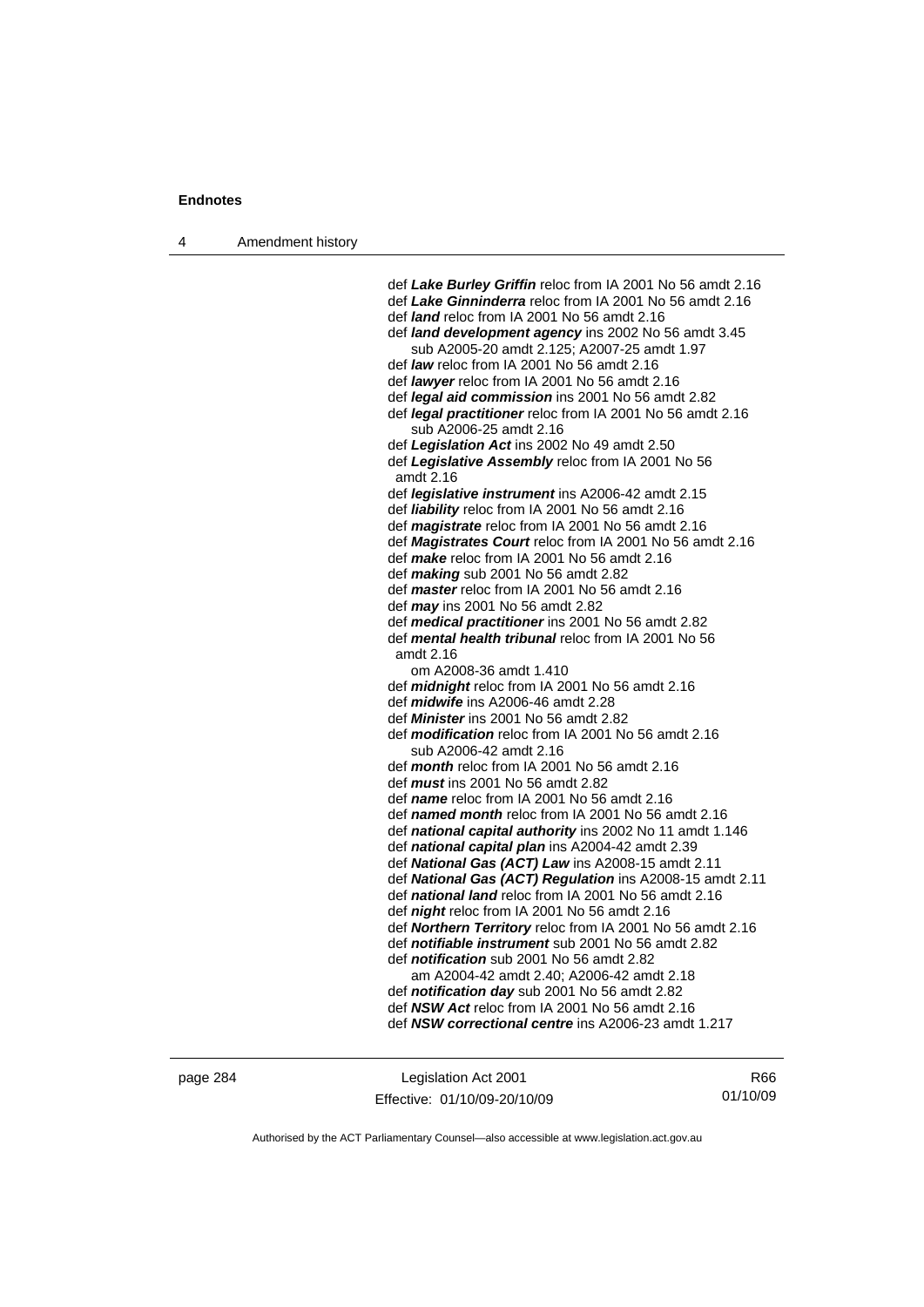def *number* reloc from IA 2001 No 56 amdt 2.16 def *nurse* reloc from IA 2001 No 56 amdt 2.16 sub A2004-39 amdt 6.7 def *nurse practitioner* ins A2004-10 s 6 sub A2004-39 amdt 6.8 def *oath* reloc from IA 2001 No 56 amdt 2.16 sub A2005-53 amdt 1.96 def *occupational discipline order* ins A2008-36 amdt 1.411 def *occupy* ins 2001 No 56 amdt 2.82 sub A2005-20 amdt 2.126 def *office* reloc from IA 2001 No 56 amdt 2.16 def *office of fair trading* reloc from IA 2001 No 56 amdt 2.16 sub A2005-20 amdt 2.127 def *OH&S commissioner* ins A2003-41 amdt 2.40 om A2009-28 amdt 2.21 def *ombudsman* reloc from IA 2001 No 56 amdt 2.16 def *omit* ins 2001 No 56 amdt 2.82 def *optometrist* ins A2005-9 amdt 1.2 note exp 9 January 2007 (see the Health Professionals Act 2004 s 136 (1) (h)) (s 303 (2)) def *ordinance* reloc from IA 2001 No 56 amdt 2.16 def *parent* ins A2004-1 amdt 1.22 def *parliamentary counsel* sub 2001 No 56 amdt 2.82 def *passing* sub 2001 No 56 amdt 2.82 def *penalty unit* ins 2001 No 56 amdt 2.82 def *person* ins 2001 No 56 amdt 2.82 sub A2009-20 amdt 2.11 def *pharmacist* reloc from IA 2001 No 56 amdt 2.16 sub A2004-39 amdt 8.2 def *planning and land authority* ins 2002 No 56 amdt 3.47 sub A2005-20 amdt 2.128; A2007-25 amdt 1.98 def *planning and land council* ins 2002 No 56 amdt 3.46 sub A2005-20 amdt 2.129 om A2006-30 amdt 1.70 def *planning authority* reloc from IA 2001 No 56 amdt 2.16 om 2002 No 56 amdt 3.47 def *police officer* reloc from IA 2001 No 56 amdt 2.16 def *position* reloc from IA 2001 No 56 amdt 2.16 def *power* reloc from IA 2001 No 56 amdt 2.16 def *prescribed* reloc from IA 2001 No 56 amdt 2.16 am 2002 No 49 amdt 2.51; A2005-20 amdt 2.130 def *present* ins A2005-5 s 28 def *privacy commissioner* reloc from IA 2001 No 56 amdt 2.16 def *proceeding* reloc from IA 2001 No 56 amdt 2.16 def *property* reloc from IA 2001 No 56 amdt 2.16 def *provision* sub 2001 No 56 amdt 2.82

Legislation Act 2001 Effective: 01/10/09-20/10/09 page 285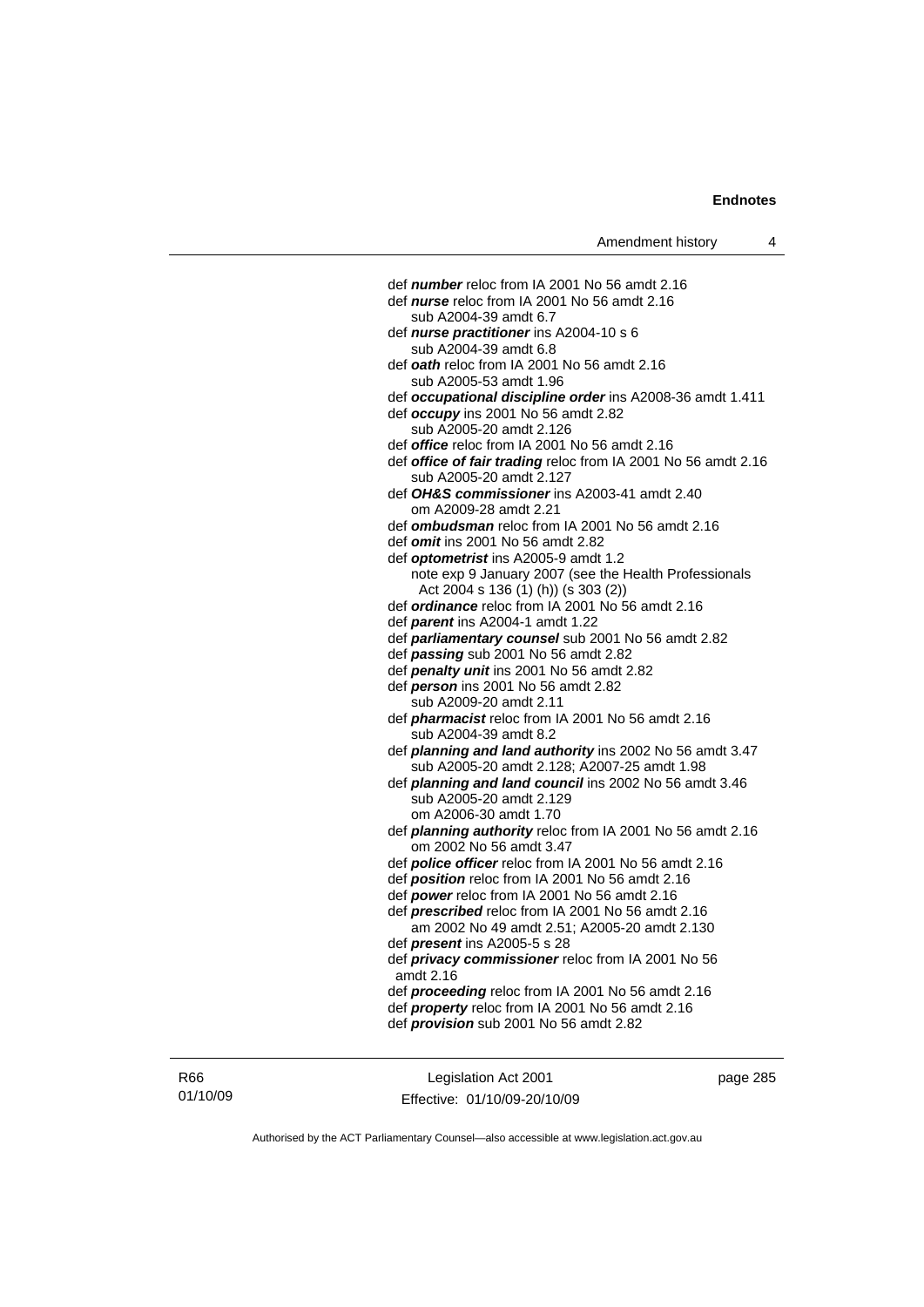| 4 | Amendment history |                                                               |
|---|-------------------|---------------------------------------------------------------|
|   |                   |                                                               |
|   |                   | def <i>public</i> advocate ins A2005-47 amdt 1.13             |
|   |                   | def <i>public</i> employee reloc from IA 2001 No 56 amdt 2.16 |
|   |                   | def public health officer reloc from IA 2001 No 56 amdt 2.16  |
|   |                   | sub A2005-20 amdt 2.131                                       |
|   |                   | def <b>public money</b> reloc from IA 2001 No 56 amdt 2.16    |
|   |                   | def <i>public servant</i> reloc from IA 2001 No 56 amdt 2.16  |
|   |                   | def <i>public</i> service reloc from IA 2001 No 56 amdt 2.16  |
|   |                   | def <i>public trustee</i> reloc from IA 2001 No 56 amdt 2.16  |
|   |                   | def quarter ins 2002 No 30 amdt 2.8                           |
|   |                   | def recognised transgender person ins A2003-14 s 5            |
|   |                   | def registered surveyor reloc from IA 2001 No 56 amdt 2.16    |
|   |                   | am A2007-33 amdt 1.11                                         |
|   |                   | def registrable instrument sub 2001 No 56 amdt 2.82           |
|   |                   | om A2006-42 amdt 2.17                                         |
|   |                   | def registrar reloc from IA 2001 No 56 amdt 2.16              |
|   |                   |                                                               |
|   |                   | def registrar-general reloc from IA 2001 No 56 amdt 2.16      |
|   |                   | def registrar of firearms reloc from IA 2001 No 56 amdt 2.16  |
|   |                   | def registrar of liquor licences reloc from IA 2001 No 56     |
|   |                   | amdt 2.16                                                     |
|   |                   | om A2009-20 amdt 2.12                                         |
|   |                   | def regulations reloc from IA 2001 No 56 amdt 2.16            |
|   |                   | om A2005-20 amdt 2.132                                        |
|   |                   | def regulation ins A2005-20 amdt 2.132                        |
|   |                   | def remand centre ins 2002 No 30 amdt 2.8                     |
|   |                   | om A2006-23 amdt 1.218                                        |
|   |                   | def remand centre administrator ins 2002 No 30 amdt 2.8       |
|   |                   | om A2006-23 amdt 1.218                                        |
|   |                   | def remuneration tribunal reloc from IA 2001 No 56            |
|   |                   | amdt 2.16                                                     |
|   |                   | def repeal sub 2001 No 56 amdt 2.82                           |
|   |                   | pars renum 2002 No 11 amdt 1.147                              |
|   |                   | am 2002 No 11 amdt 1.148; A2004-42 amdts 2.41-2.43;           |
|   |                   | pars renum R27 LA (see A2004-42 amdt 2.44); A2005-20          |
|   |                   | amdt 2.133, amdt 2.134                                        |
|   |                   | def residential tenancies tribunal reloc from IA 2001 No 56   |
|   |                   | amdt 2.16                                                     |
|   |                   | om A2008-36 amdt 1.412                                        |
|   |                   | def resident judge ins A2004-42 amdt 2.45                     |
|   |                   | def retrospectively reloc from dict, pt 2 A2005-20 amdt 2.148 |
|   |                   | def reviewable decision notice ins A2008-36 amdt 1.413        |
|   |                   | def road transport authority reloc from IA 2001 No 56         |
|   |                   | amdt $2.16$                                                   |
|   |                   | def <i>rules</i> reloc from IA 2001 No 56 amdt 2.16           |
|   |                   | sub 2002 No 11 amdt 1.149                                     |
|   |                   | am A2005-20 amdt 2.135                                        |
|   |                   |                                                               |

page 286 Legislation Act 2001 Effective: 01/10/09-20/10/09

R66 01/10/09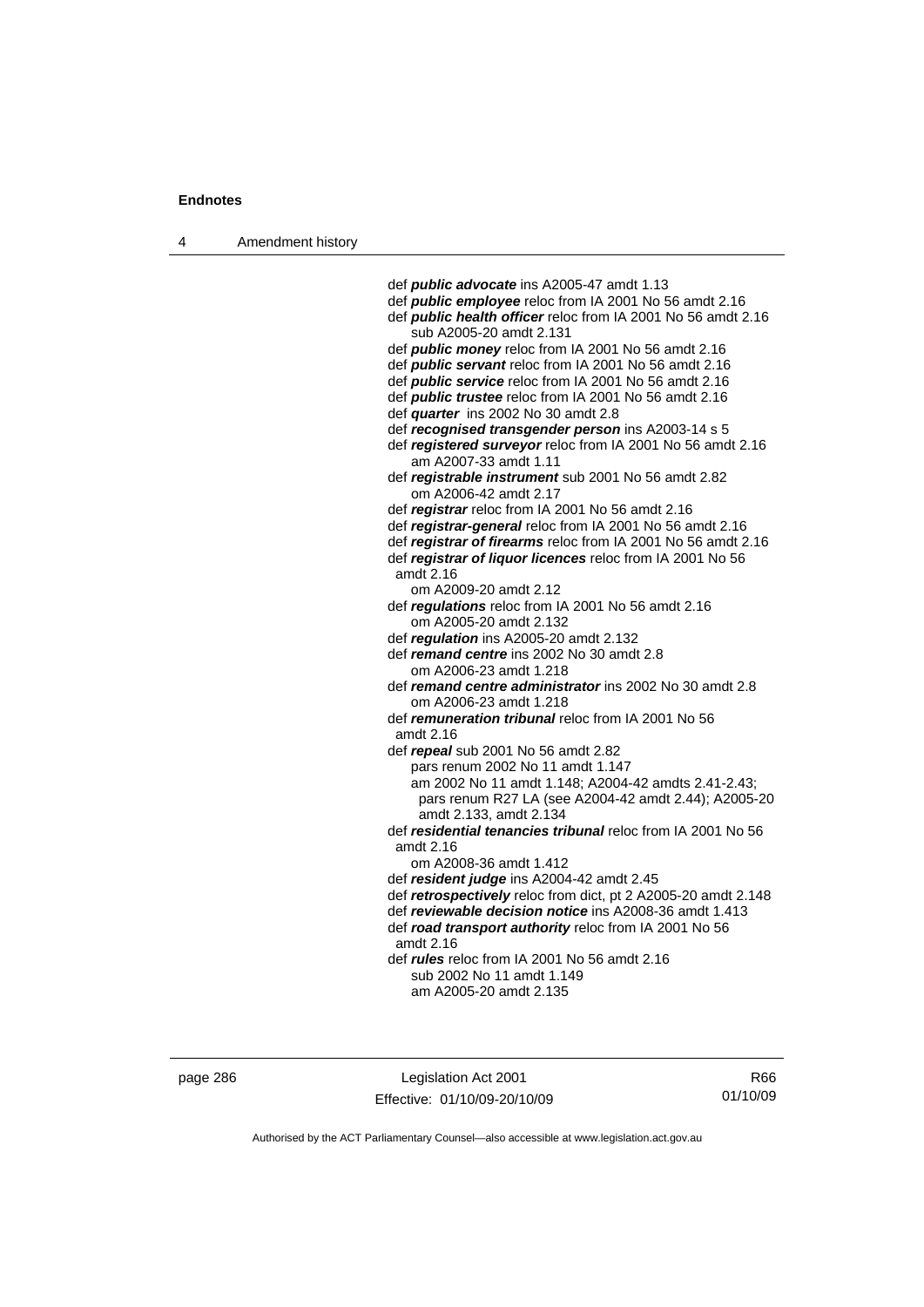def *rural firefighting service* reloc from IA 2001 No 56 amdt 2.16 om A2004-28 amdt 3.38 def *rural fire service* ins A2004-28 amdt 3.38 def *see* ins 2001 No 56 amdt 2.82 om A2009-20 amdt 2.13 def *Self-Government Act* reloc from IA 2001 No 56 amdt 2.16 def *self-government day* reloc from IA 2001 No 56 amdt 2.16 def *sentence administration board* ins 2002 No 30 amdt 2.8 sub A2006-23 amdt 1.219 def *SES* ins A2004-28 amdt 3.39 def *sign* reloc from IA 2001 No 56 amdt 2.16 def *signpost definition* ins A2009-20 amdt 2.14 def *sitting day* reloc from IA 2001 No 56 amdt 2.16 sub A2009-20 amdt 2.15 def *Small Claims Court* reloc from IA 2001 No 56 amdt 2.16 sub A2004-60 amdt 1.178 om A2008-36 amdt 1.414 def *solicitor* reloc from IA 2001 No 56 amdt 2.16 def *Speaker* reloc from IA 2001 No 56 amdt 2.16 def *Standards Australia* reloc from IA 2001 No 56 amdt 2.16 def *State* reloc from IA 2001 No 56 amdt 2.16 def *statutory declaration* reloc from IA 2001 No 56 amdt 2.16 def *statutory instrument* sub 2001 No 56 amdt 2.82 def *statutory office-holder* ins 2001 No 56 amdt 2.82 sub 2002 No 11 amdt 1.150 def *subordinate law* sub 2001 No 56 amdt 2.82 def *summary offence* ins 2001 No 56 amdt 2.82 sub 2002 No 11 amdt 1.151; A2003-56 amdt 2.67 def *Supreme Court* reloc from IA 2001 No 56 amdt 2.16 def *swear* reloc from IA 2001 No 56 amdt 2.16 sub A2005-53 amdt 1.97 def *take* ins A2005-53 amdt 1.98 def *tenancy tribunal* reloc from IA 2001 No 56 amdt 2.16 om 2002 No 49 amdt 2.52 def *territory authority* reloc from IA 2001 No 56 amdt 2.16 sub A2003-41 amdt 2.41; A2008-28 amdt 2.1 def *territory instrumentality* ins 2001 No 56 amdt 2.82 am A2007-3 amdt 2.4 def *territory land* reloc from IA 2001 No 56 amdt 2.16 def *territory law* ins A2005-62 amdt 2.18 def *territory lease* ins A2007-25 amdt 1.99 def *territory-owned corporation* reloc from IA 2001 No 56 amdt 2.16 def *territory plan* reloc from IA 2001 No 56 amdt 2.16 am 2002 No 49 amdt 2.53 sub A2007-25 amdt 1.100

R66 01/10/09

Legislation Act 2001 Effective: 01/10/09-20/10/09 page 287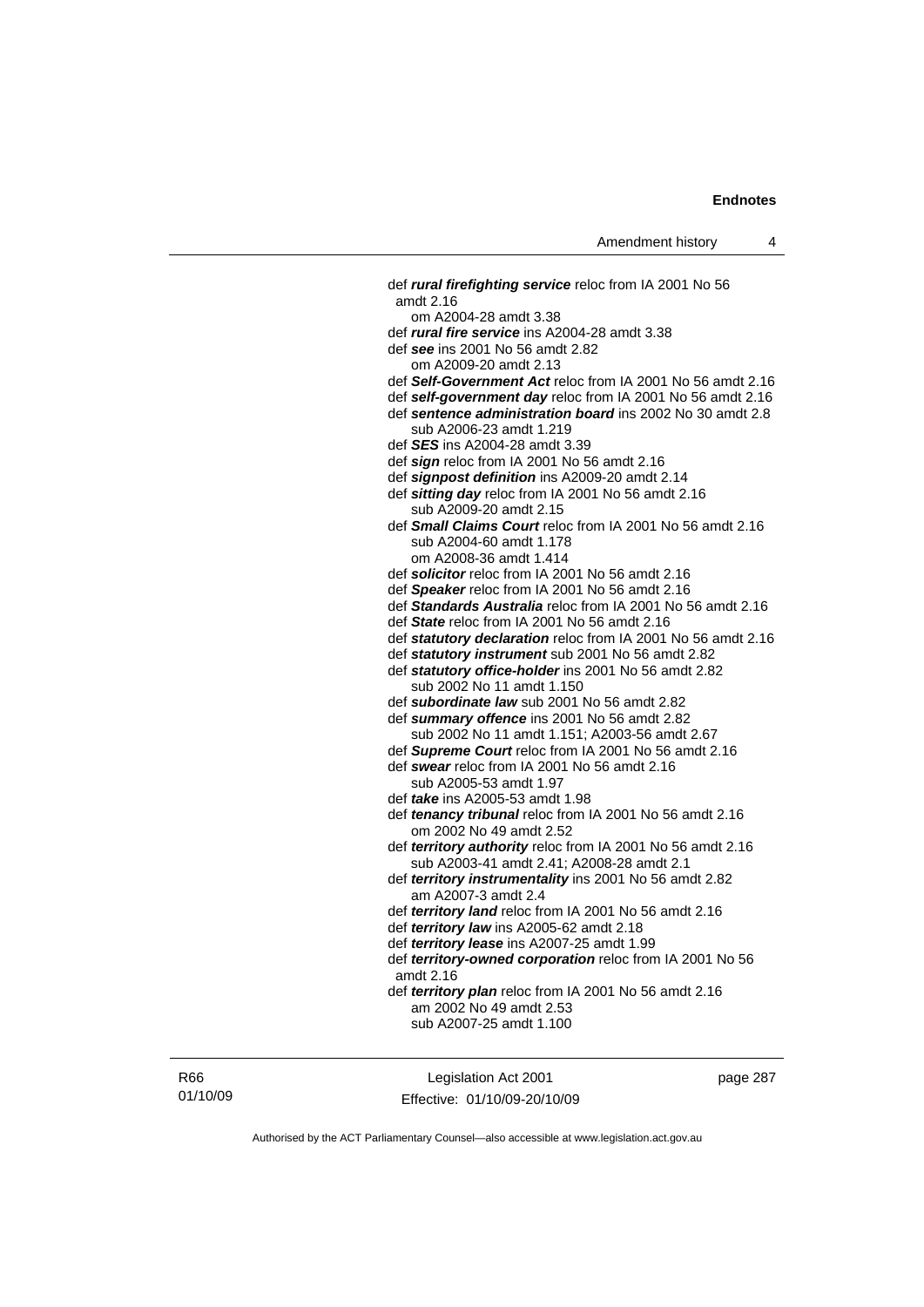| 4        | Amendment history                            |                                                                                                                                                                                                                                                                                                                                                                                                                                                                                                                                                                                                                                                                                                                                                                                                                                                                                                                                                                                                                                                                                                                       |     |
|----------|----------------------------------------------|-----------------------------------------------------------------------------------------------------------------------------------------------------------------------------------------------------------------------------------------------------------------------------------------------------------------------------------------------------------------------------------------------------------------------------------------------------------------------------------------------------------------------------------------------------------------------------------------------------------------------------------------------------------------------------------------------------------------------------------------------------------------------------------------------------------------------------------------------------------------------------------------------------------------------------------------------------------------------------------------------------------------------------------------------------------------------------------------------------------------------|-----|
|          |                                              | def the Territory ins 2001 No 56 amdt 2.82<br>def <i>transgender person</i> ins A2003-14 s 5<br>def <i>transitional</i> reloc from IA 2001 No 56 amdt 2.16<br>sub A2005-20 amdt 2.136<br>def Treasurer ins 2001 No 56 amdt 2.82<br>def <i>tribunal</i> sub 2001 No 56 amdt 2.82<br>def UK Act reloc from IA 2001 No 56 amdt 2.16<br>def <i>under</i> ins 2001 No 52 amdt 2.82<br>sub 2002 No 30 amdt 2.9<br>am A2005-20 amdt 2.137, amdt 2.138<br>def United Kingdom reloc from IA 2001 No 56 amdt 2.16<br>def United Kingdom Parliament reloc from IA 2001 No 56<br>amdt 2.16<br>def veterinary surgeon reloc from IA 2001 No 56 amdt 2.16<br>sub A2004-39 amdt 11A.1 (as am by A2005-28 amdt 1.61)<br>def <i>will</i> ins 2001 No 56 amdt 2.82<br>def word reloc from IA 2001 No 56 amdt 2.16<br>def working day ins 2002 No 11 amdt 1.152<br>sub A2003-56 amdt 2.68<br>def work safety commissioner ins A2009-28 amdt 2.22<br>def writing reloc from IA 2001 No 56 amdt 2.16<br>def year reloc from IA 2001 No 56 amdt 2.16                                                                                        |     |
|          |                                              |                                                                                                                                                                                                                                                                                                                                                                                                                                                                                                                                                                                                                                                                                                                                                                                                                                                                                                                                                                                                                                                                                                                       |     |
|          | dict pt 2 hdg<br>dict pt 2 note<br>dict pt 2 | <b>Terms for Legislation Act 2001 only</b><br>sub A2003-56 amdt 2.69<br>sub A2003-56 amdt 2.69<br>def Act ins A2003-41 amdt 2.42<br>def ACT law ins A2005-20 amdt 2.139<br>def <i>administrator</i> ins 2001 No 56 amdt 2.82<br>def <b>agency</b> ins 2001 No 56 amdt 2.82<br>def amend ins A2005-20 amdt 2.140<br>def <b>another jurisdiction</b> ins A2005-20 amdt 2.141<br>def <i>appointee</i> ins 2001 No 56 amdt 2.82<br>am A2003-56 amdt 2.70<br>def <i>appointer</i> ins 2001 No 56 amdt 2.82<br>am A2003-56 amdt 2.71<br>def <i>approved web site</i> sub 2001 No 56 amdt 2.82<br>def <b>authorised republication</b> sub 2001 No 56 amdt 2.82<br>def <b>authorising law</b> sub 2001 No 56 amdt 2.82<br>def benefits sub 2001 No 56 amdt 2.82<br>def business address ins 2001 No 56 amdt 2.82<br>def corporation ins 2001 No 56 amdt 2.82<br>def costs sub 2001 No 56 amdt 2.82<br>def current legislative drafting practice sub 2001 No 56<br>amdt 2.82<br>def delegate ins 2001 No 56 amdt 2.82<br>def determinative provision ins 2002 No 11 amdt 1.153<br>def <i>document</i> ins 2001 No 56 amdt 2.82 |     |
| page 288 |                                              | Legislation Act 2001                                                                                                                                                                                                                                                                                                                                                                                                                                                                                                                                                                                                                                                                                                                                                                                                                                                                                                                                                                                                                                                                                                  | R66 |

Authorised by the ACT Parliamentary Counsel—also accessible at www.legislation.act.gov.au

01/10/09

Effective: 01/10/09-20/10/09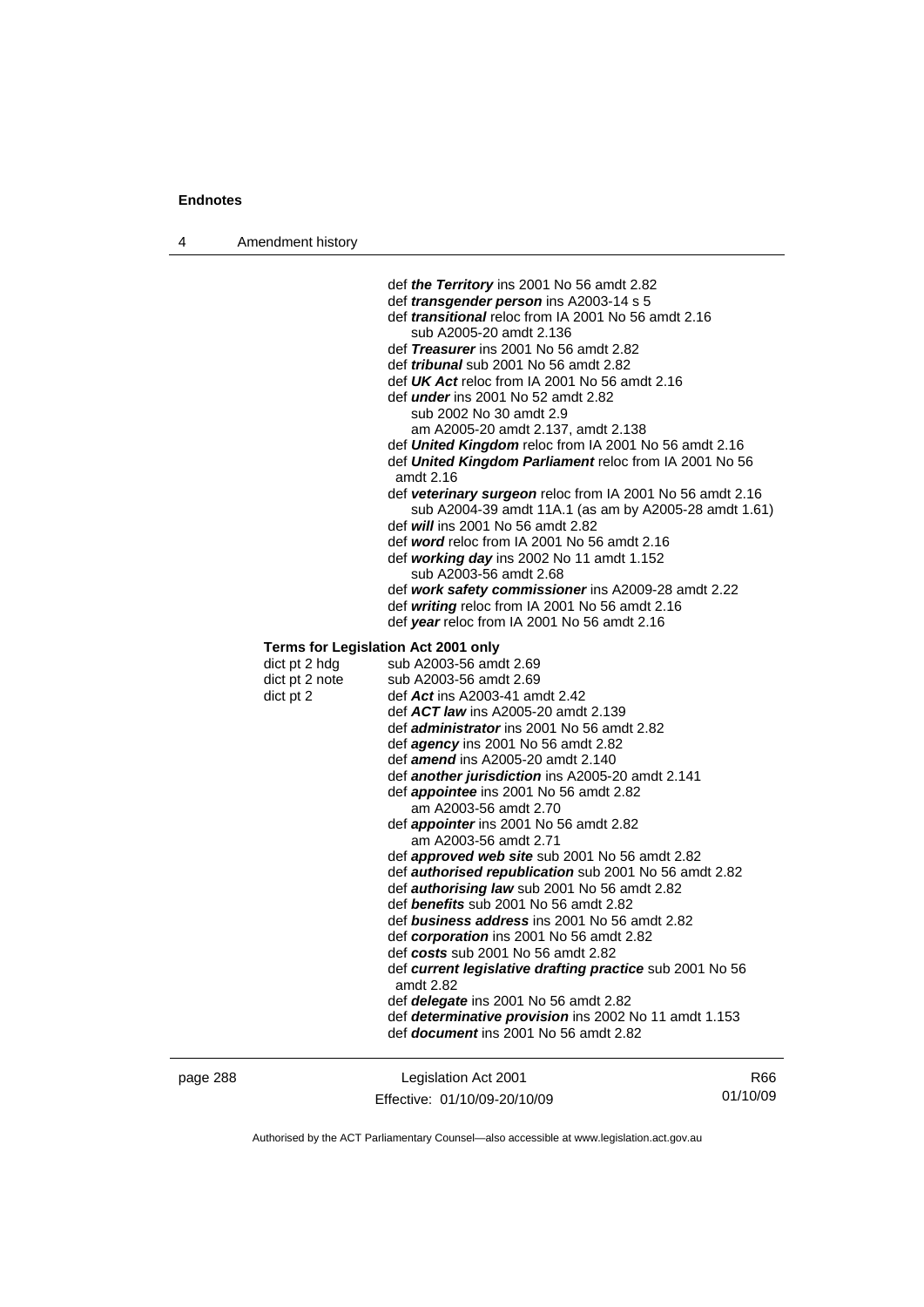def *editorial amendment* sub 2001 No 56 amdt 2.82 def *email address* ins 2001 No 56 amdt 2.82 def *executive officer* ins 2001 No 56 amdt 2.82 def *fax number* ins 2001 No 56 amdt 2.82 def *fee* sub 2001 No 56 amdt 2.82 def *home address* ins 2001 No 56 amdt 2.82 def *law* sub 2001 No 56 amdt 2.82 am 2002 No 11 amdt 1.154; pars renum 2002 No 11 amdt 1.155; A2003-41 amdt 2.43; pars renum R20 LA (see A2003-41 amdt 2.44); A2005-20 amdt 2.142, amdt 2.143; pars renum R34 LA (see A2005-20 amdt 2.144) def *law of another jurisdiction* ins A2005-20 amdt 2.145 def *legislative material* ins A2003-41 amdt 2.45 def *non-determinative provision* ins 2002 No 11 amdt 1.156 def *provide* sub 2001 No 56 amdt 2.82 def *referential term* ins A2003-56 amdt 2.72 reloc to s 116 (2) A2005-20 amdt 2.146 def *referential words* sub 2001 No 56 amdt 2.82 om A2003-56 amdt 2.72 def *register* sub 2001 No 56 amdt 2.82 def *repeal* ins A2005-20 amdt 2.147 def *republication* sub 2001 No 56 amdt 2.82; A2003-41 amdt 2.46 def *republication date* sub 2001 No 56 amdt 2.82 def *responsible* ins 2001 No 56 amdt 2.82 def *retrospectively* ins A2003-56 amdt 2.73 reloc to dict, pt 1 A2005-20 amdt 2.148 def *scrutiny committee principles* sub 2001 No 56 amdt 2.82 def *service* sub 2001 No 56 amdt 2.82 def *working out the meaning of an Act* ins A2003-41 amdt 2.47

R66 01/10/09

Legislation Act 2001 Effective: 01/10/09-20/10/09 page 289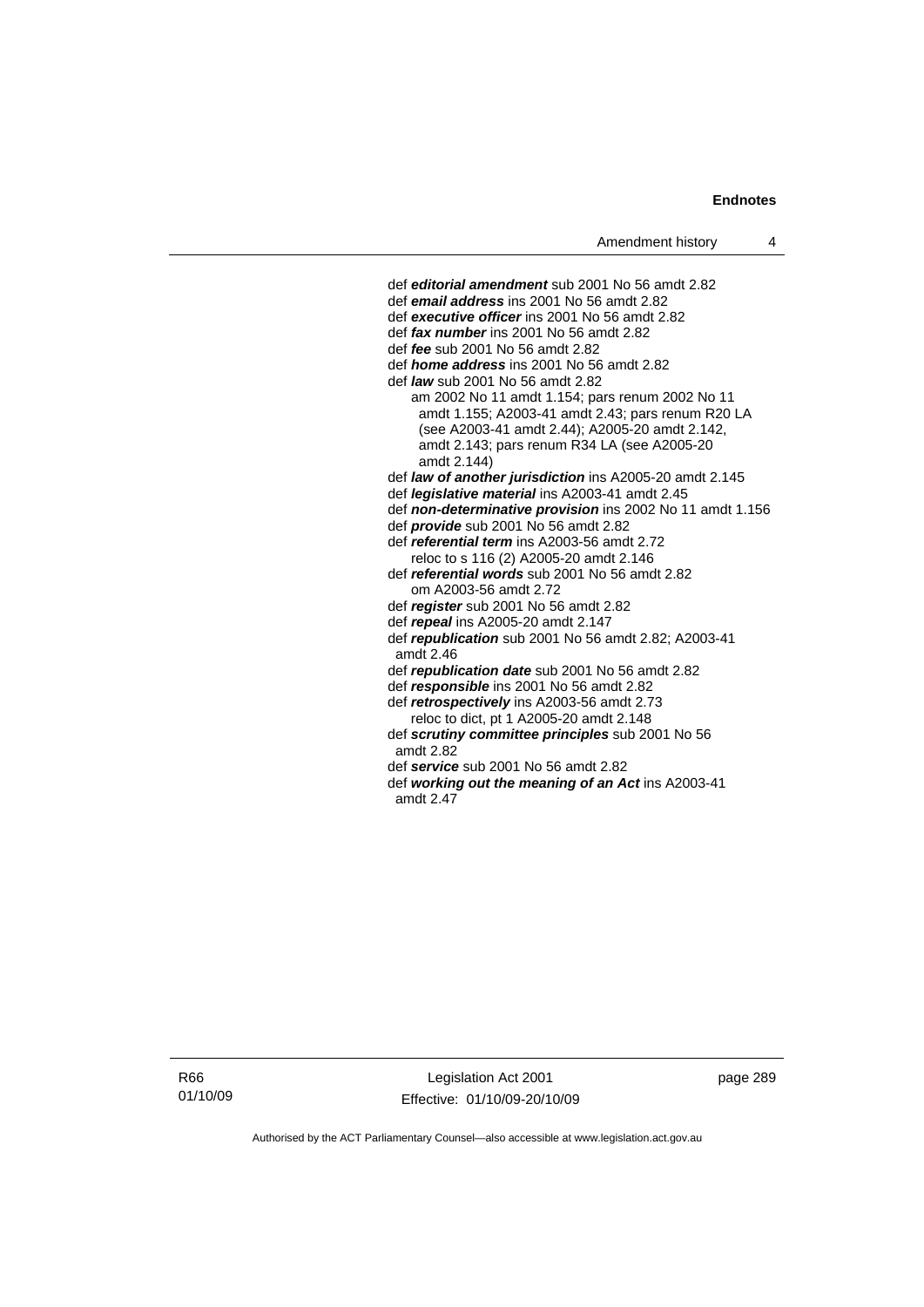5 Earlier republications

# **5 Earlier republications**

Some earlier republications were not numbered. The number in column 1 refers to the publication order.

Since 12 September 2001 every authorised republication has been published in electronic pdf format on the ACT legislation register. A selection of authorised republications have also been published in printed format. These republications are marked with an asterisk (\*) in column 1. Electronic and printed versions of an authorised republication are identical.

| <b>Republication</b><br>No and date | <b>Effective</b>              | Last<br>amendment<br>made by | <b>Republication for</b>                                                              |
|-------------------------------------|-------------------------------|------------------------------|---------------------------------------------------------------------------------------|
| R <sub>0</sub> A<br>17 Sept 2002    | 12 Sept 2001-<br>12 Sept 2001 | A2001-56                     | amendments by<br>A2001-44, A2001-56<br>and retrospective<br>amendments by<br>A2002-30 |
| R <sub>1</sub><br>13 Sept 2001      | 13 Sept 2001-<br>13 Sept 2001 | SL2001-34                    | modification by<br>SL2001-34                                                          |
| R <sub>1</sub> (RI)<br>17 Sept 2001 | 13 Sept 2001-<br>13 Sept 2001 | SL2001-34                    | reissue for<br>retrospective<br>amendments by<br>A2002-30                             |
| R <sub>2</sub><br>14 Sept 2001      | 14 Sept 2001-<br>20 Feb 2002  | A2001-70                     | amendments by<br>A2001-70                                                             |
| R <sub>2</sub> (RI)<br>17 Sept 2002 | 14 Sept 2001-<br>20 Feb 2002  | A2001-70                     | reissue for<br>retrospective<br>amendments by<br>A2002-30                             |
| R <sub>3</sub><br>21 Feb 2002       | 21 Feb 2002-<br>12 Mar 2002   | A2001-88                     | changed endnotes<br>and editorial<br>changes                                          |
| R3 (RI)<br>17 Sept 2002             | 21 Feb 2002-<br>12 Mar 2002   | A2001-88                     | reissue for<br>retrospective<br>amendments by<br>A2002-30                             |
| R4<br>13 Mar 2002                   | 13 Mar 2002-<br>27 May 2002   | A2001-88                     | commenced expiry                                                                      |
|                                     |                               |                              |                                                                                       |

page 290 Legislation Act 2001 Effective: 01/10/09-20/10/09

R66 01/10/09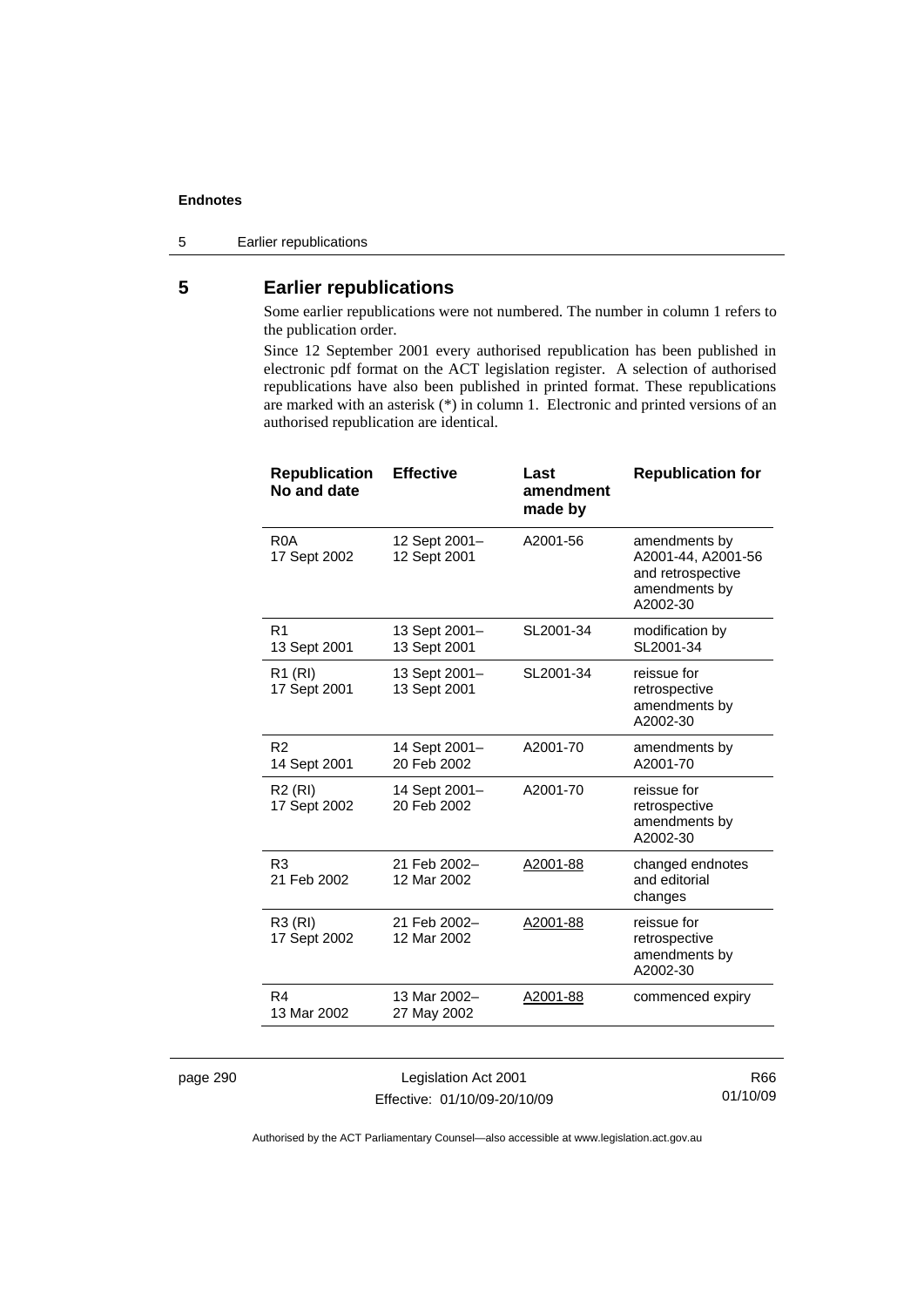Earlier republications 5

| <b>Republication</b><br>No and date | <b>Effective</b>              | Last<br>amendment<br>made by | <b>Republication for</b>                                  |
|-------------------------------------|-------------------------------|------------------------------|-----------------------------------------------------------|
| <b>R4 (RI)</b><br>17 Sept 2002      | 13 Mar 2002-<br>27 May 2002   | A2001-88                     | reissue for<br>retrospective<br>amendments by<br>A2002-30 |
| $R5*$<br>28 May 2002                | 28 May 2002-<br>30 June 2002  | A2002-11                     | amendments by<br>A2002-11                                 |
| <b>R5 (RI)</b><br>17 Sept 2002      | 28 May 2002-<br>30 June 2002  | A2002-11                     | reissue for<br>retrospective<br>amendments by<br>A2002-30 |
| R6<br>1 July 2002                   | 1 July 2002-<br>12 Sept 2002  | A2002-11                     | amendments by<br>A2001-88                                 |
| <b>R6 (RI)</b><br>17 Sept 2002      | 1 July 2002-<br>12 Sept 2002  | A2002-11                     | reissue for<br>retrospective<br>amendments by<br>A2002-30 |
| R7<br>13 Sept 2002                  | 13 Sept 2002-<br>13 Sept 2002 | A2002-27                     | commenced expiry                                          |
| <b>R7 (RI)</b><br>17 Sept 2002      | 13 Sept 2002-<br>13 Sept 2002 | A2002-27                     | reissue for<br>retrospective<br>amendments by<br>A2002-30 |
| R8<br>14 Sept 2002                  | 14 Sept 2002–<br>16 Sept 2002 | A2002-27                     | commenced expiry                                          |
| R8 (RI)<br>17 Sept 2002             | 14 Sept 2002-<br>16 Sept 2002 | A2002-27                     | reissue for<br>retrospective<br>amendments by<br>A2002-30 |
| R <sub>9</sub><br>17 Sept 2002      | 17 Sept 2002-<br>6 Oct 2002   | A2002-30                     | amendments by<br>A2002-30                                 |
| R <sub>10</sub><br>7 Oct 2002       | 7 Oct 2002-<br>31 Oct 2002    | A2002-30                     | amendments by<br>A2002-27                                 |
| R <sub>11</sub><br>1 Nov 2002       | 1 Nov 2002-<br>31 Dec 2002    | A2002-40                     | amendments by<br>A2002-40                                 |

R66 01/10/09

Legislation Act 2001 Effective: 01/10/09-20/10/09 page 291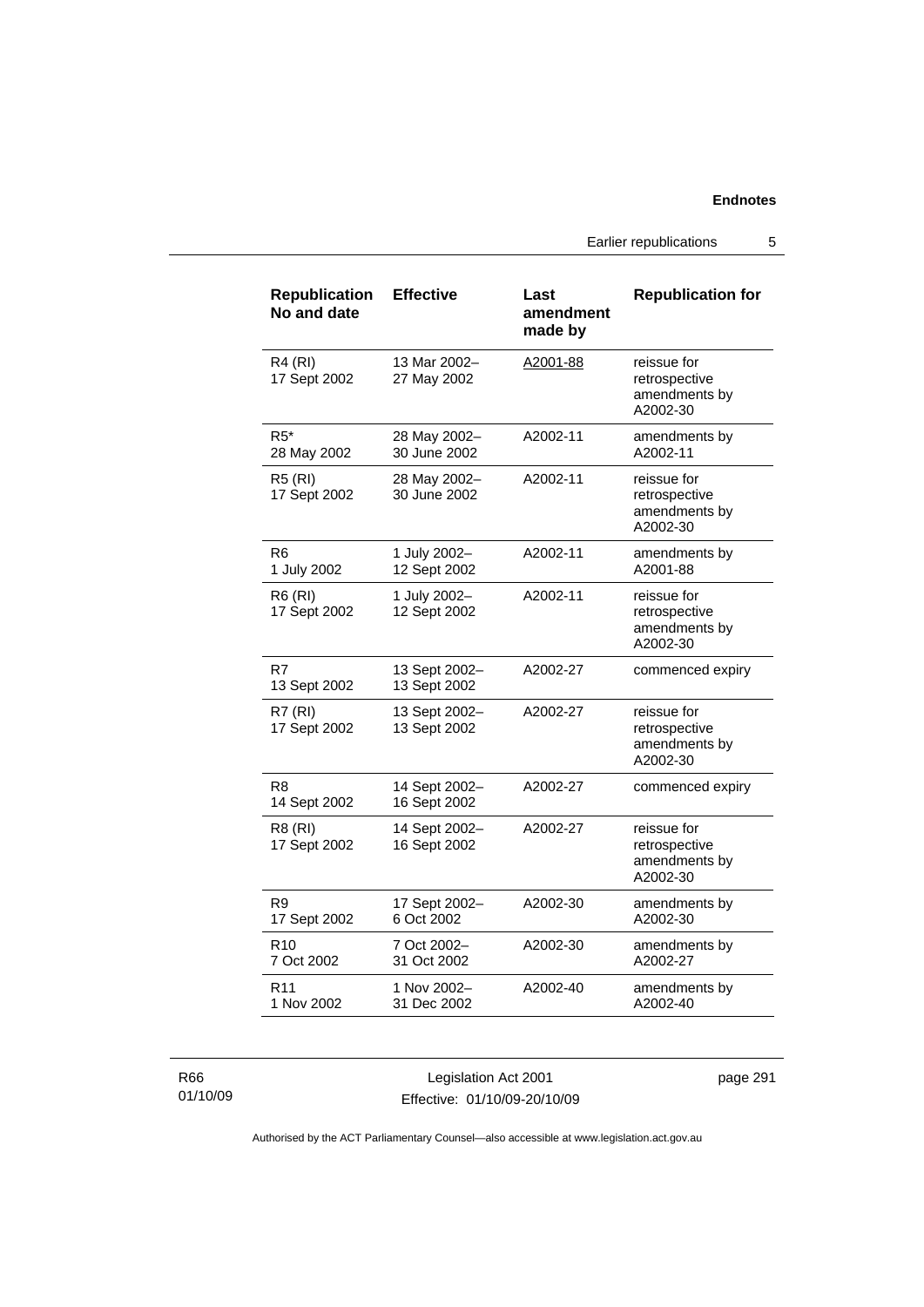| <b>Republication</b><br>No and date | <b>Effective</b>             | Last<br>amendment<br>made by | <b>Republication for</b>                  |
|-------------------------------------|------------------------------|------------------------------|-------------------------------------------|
| R <sub>12</sub>                     | 1 Jan 2003-                  | A2002-56                     | amendments by                             |
| 1 Jan 2003                          | 16 Jan 2003                  |                              | A2002-51                                  |
| R <sub>13</sub>                     | 17 Jan 2003-                 | A2002-56                     | amendments by                             |
| 17 Jan 2003                         | 27 Mar 2003                  |                              | A2002-49                                  |
| R <sub>14</sub>                     | 28 Mar 2003-                 | A2003-14                     | amendments by                             |
| 28 Mar 2003                         | 9 Apr 2003                   |                              | A2003-14                                  |
| R <sub>15</sub>                     | 10 Apr 2003-                 | A2003-18                     | amendments by                             |
| 10 Apr 2003                         | 28 May 2003                  |                              | A2003-18                                  |
| R <sub>16</sub><br>29 May 2003      | 29 May 2003-<br>30 June 2003 | A2003-18                     | commenced expiry                          |
| <b>R17</b>                          | 1 July 2003-                 | A2003-18                     | amendments by                             |
| 1 July 2003                         | 2 Sept 2003                  |                              | A2002-56                                  |
| R <sub>18</sub><br>3 Sept 2003      | 3 Sept 2003-<br>12 Sept 2003 | A2003-18                     | commenced expiry                          |
| R <sub>19</sub><br>13 Sept 2003     | 13 Sept 2003-<br>8 Oct 2003  | A2003-41                     | commenced expiry                          |
| $R20*$<br>9 Oct 2003                | 9 Oct 2003-<br>18 Dec 2003   | A2003-41                     | amendments by<br>A2003-16 and<br>A2003-41 |
| R <sub>21</sub>                     | 19 Dec 2003-                 | A2003-56                     | amendments by                             |
| 19 Dec 2003                         | 21 Mar 2004                  |                              | A2003-56                                  |
| R22                                 | 22 Mar 2004-                 | A2004-10                     | amendments by                             |
| 22 Mar 2004                         | 4 Apr 2004                   |                              | A2004-1                                   |
| R <sub>23</sub>                     | 5 Apr 2004-                  | A2004-10                     | amendments by                             |
| 5 Apr 2004                          | 26 May 2004                  |                              | A2004-7                                   |
| R <sub>24</sub>                     | 27 May 2004-                 | A2004-17                     | amendments by                             |
| 27 May 2004                         | 30 June 2004                 |                              | A2004-10                                  |
| R <sub>25</sub><br>1 July 2004      | 1 July 2004-<br>12 July 2004 | A2004-28                     | amendments by<br>A2004-5 and<br>A2004-28  |
| R <sub>26</sub>                     | 13 July 2004-                | A2004-32                     | amendments by                             |
| 13 July 2004                        | 24 Aug 2004                  |                              | A2004-32                                  |

## 5 Earlier republications

page 292 Legislation Act 2001 Effective: 01/10/09-20/10/09

R66 01/10/09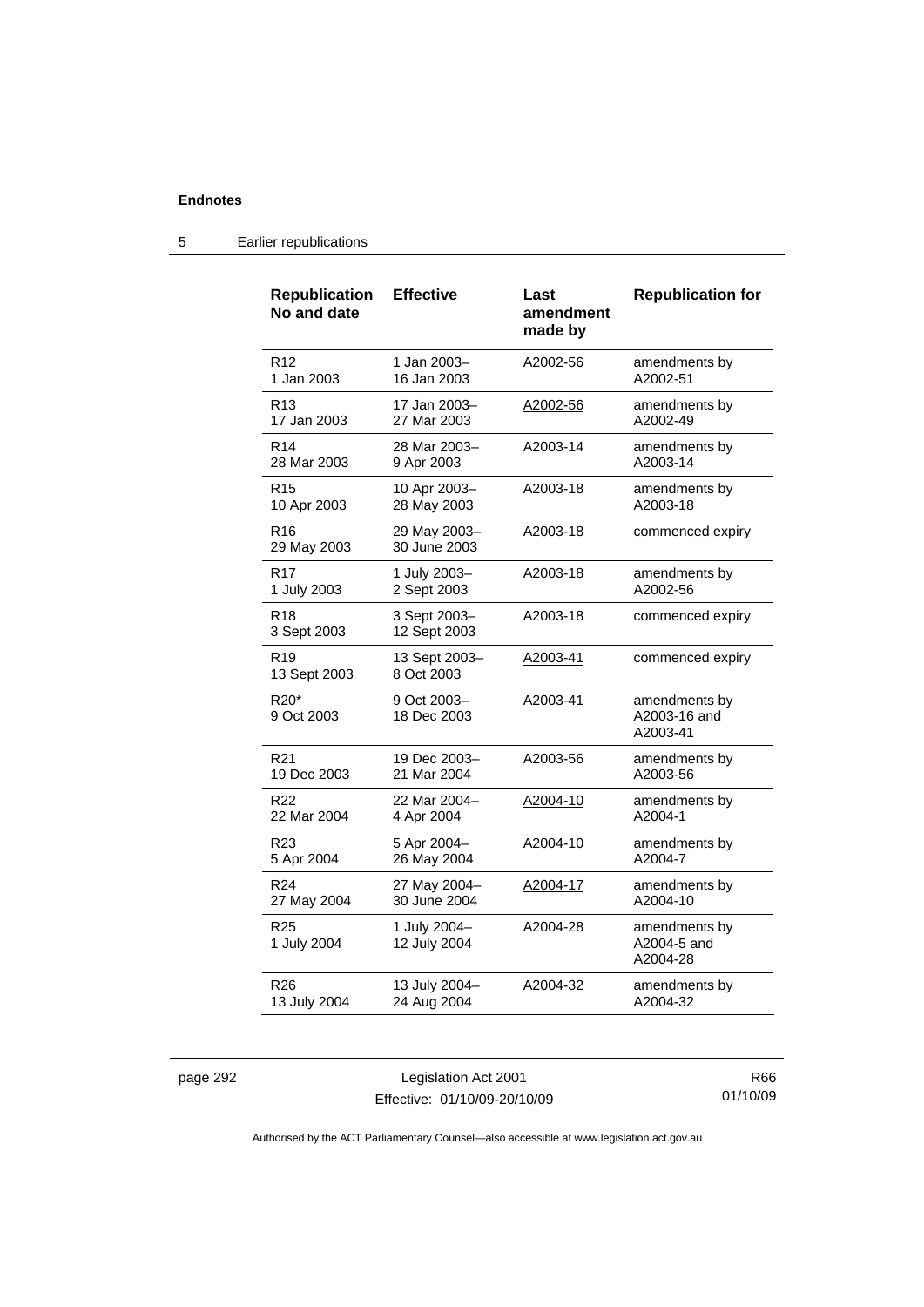Earlier republications 5

| <b>Republication</b><br>No and date | <b>Effective</b>             | Last<br>amendment<br>made by | <b>Republication for</b>                                     |
|-------------------------------------|------------------------------|------------------------------|--------------------------------------------------------------|
| R <sub>27</sub>                     | 25 Aug 2004-                 | A2004-42                     | amendments by                                                |
| 25 Aug 2004                         | 31 Aug 2004                  |                              | A2004-42                                                     |
| <b>R28</b>                          | 1 Sept 2004-                 | A2004-42                     | amendments by                                                |
| 1 Sept 2004                         | 12 Sept 2004                 |                              | A2004-13                                                     |
| R <sub>29</sub><br>13 Sept 2004     | 13 Sept 2004–<br>22 Dec 2004 | A2004-42                     | commenced expiry                                             |
| <b>R29A</b><br>23 Dec 2004          | 23 Dec 2004-<br>31 Dec 2004  | A2004-42                     | commenced expiry                                             |
| R30 (RI)<br>5 Jan 2005              | 1 Jan 2005-<br>9 Jan 2005    | A2004-60                     | amendments by<br>A2004-17<br>reissue for<br>commenced expiry |
| R31                                 | 10 Jan 2005-                 | A2004-60                     | amendments by                                                |
| 10 Jan 2005                         | 23 Feb 2005                  |                              | A2004-60                                                     |
| R32                                 | 24 Feb 2005-                 | A2005-5                      | amendments by                                                |
| 24 Feb 2005                         | 8 Mar 2005                   |                              | A2005-5                                                      |
| R33                                 | 9 Mar 2005–                  | A2005-5                      | amendments by                                                |
| 9 Mar 2005                          | 1 June 2005                  |                              | A2004-57                                                     |
| R34*                                | 2 June 2005–                 | A2005-20                     | amendments by                                                |
| 2 June 2005                         | 6 July 2005                  |                              | A2005-20                                                     |
| R <sub>35</sub><br>7 July 2005      | 7 July 2005-<br>7 Sept 2005  | A2005-20                     | amendments by<br>A2004-39 as am by<br>A2005-28               |
| R36                                 | 8 Sept 2005-                 | A2005-47                     | amendments by                                                |
| 8 Sept 2005                         | 13 Sept 2005                 |                              | A2005-44                                                     |
| R37                                 | 13 Sept 2005-                | A2005-47                     | amendments by                                                |
| 14 Sept 2005                        | 22 Nov 2005                  |                              | A2005-9                                                      |
| R38                                 | 23 Nov 2005-                 | A2005-53                     | amendments by                                                |
| 23 Nov 2005                         | 10 Jan 2006                  |                              | A2005-53                                                     |
| R39                                 | 11 Jan 2006-                 | A2005-62                     | amendments by                                                |
| 11 Jan 2006                         | 16 Jan 2006                  |                              | A2005-62                                                     |
| R40                                 | 17 Jan 2006-                 | A2005-62                     | amendments by                                                |
| 17 Jan 2006                         | 22 Feb 2006                  |                              | A2004-39                                                     |

R66 01/10/09

Legislation Act 2001 Effective: 01/10/09-20/10/09 page 293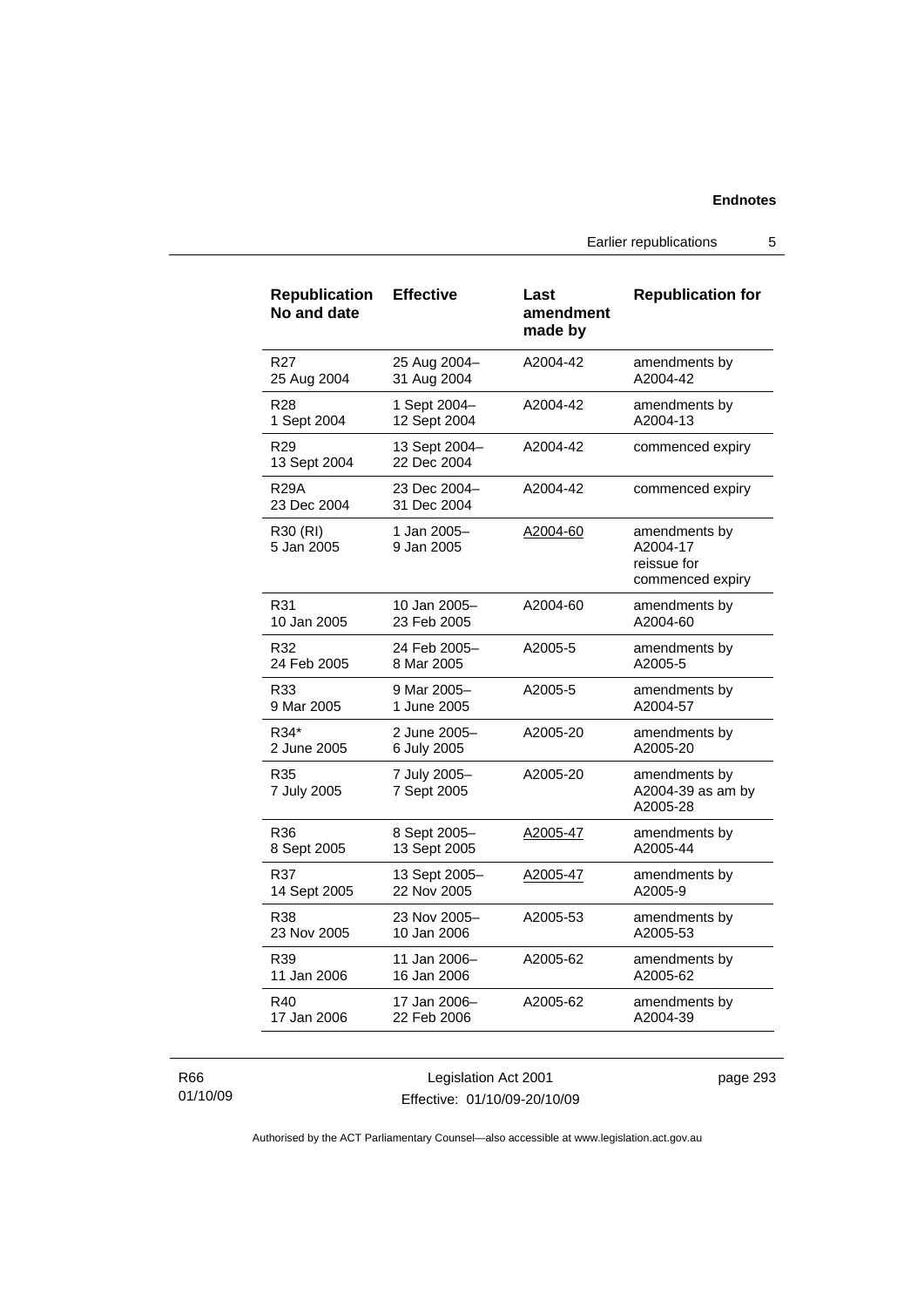#### **Republication No and date Effective Last amendment made by Republication for**  R41 23 Feb 2006 23 Feb 2006– 28 Feb 2006 A2006-3 updated endnotes as amended by A2006-3 R42 1 Mar 2006 1 Mar 2006– 1 June 2006 A2006-3 amendments by A2005-47 as amended by A2006-3 R43 2 June 2006 2 June 2006– 15 June 2006 A2006-23 amendments by A2006-23 R44 16 June 2006 16 June 2006– 30 June 2006 A2006-23 updated endnotes as amended by A2006-27 R45 1 July 2006 1 July 2006– 31 Oct 2006 A2006-30 amendments by A2006-25 and A2006-30 R46 1 Nov 2006 1 Nov 2006– 15 Nov 2006 A2006-42 amendments by A2005-41 and A2005-46 as amended by A2006-3 R47 16 Nov 2006 16 Nov 2006– 17 Nov 2006 A2006-42 amendments by A2006-42 R48 18 Nov 2006 18 Nov 2006– 8 Jan 2007 A2006-46 amendments by A2006-46 R49 9 Jan 2007 9 Jan 2007– 9 Jan 2007 A2006-46 amendments by A2004-39 R50 10 Jan 2007 10 Jan 2007– 11 Jan 2007 A2006-46 commenced expiry R51\* 12 Jan 2007 12 Jan 2007– 27 Mar 2007 A2006-46 commenced expiry R52 28 Mar 2007 28 Mar 2007– 11 Apr 2007 A2007-3 amendments by A2006-38 R53 12 Apr 2007 12 Apr 2007– 10 July 2007 A2007-3 amendments by A2007-3

## 5 Earlier republications

page 294 Legislation Act 2001 Effective: 01/10/09-20/10/09

R66 01/10/09